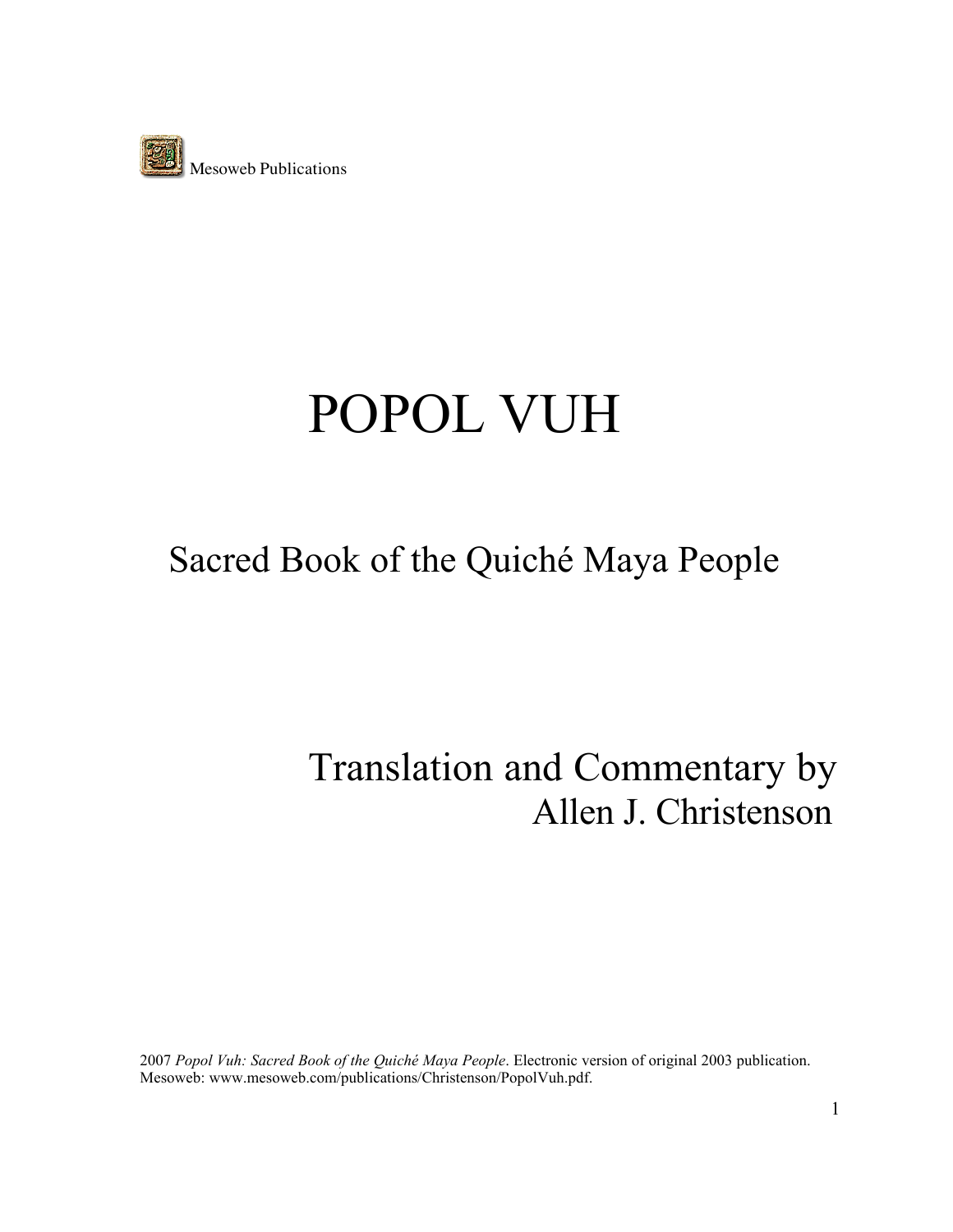To my wife, Janet

 *Xa at nu saqil, at nu k'aslemal Chib'e q'ij saq*

### ACKNOWLEDGEMENTS

This volume is the culmination of nearly twenty-five years of collaboration with friends and colleagues who have been more than generous with their time, expertise, encouragement, and at times, sympathy. It has become a somewhat clichéd and expected thing to claim that a work would not be possible without such support. It is nonetheless true, at least from my experience, and I am indebted to all those who helped move the process along.

 First and foremost, I would like to express my sincerest gratitude to my Maya teachers, colleagues, and friends who have selflessly devoted their time and knowledge to help carry out this project. Without their efforts, none of it would have ever gotten off the ground. I would like to particularly recognize in this regard don Vicente de León Abac, who, with patience and kindness, guided me through the complexity and poetry of K'iche' theology and ceremonialism. Without his wisdom, I would have missed much of the beauty of ancestral vision that is woven into the very fabric of the *Popol Vuh*. I dearly miss him. I would also like to acknowledge the profound influence that Antonio Ajtujal Vásquez had on this work. It was his kind and gentle voice that I often heard when I struggled at times to understand the ancient words of this text. Others who have aided this work include Diego Chávez Petzey, Nicolás Chávez Sojuel, Felix Choy, Gregorio Chuc, Juan Mendoza, Francisco Mendoza, and Juan Zárate.

 I am deeply indebted to Jim Mondloch for his extraordinary generosity in offering to read through the translation. His depth of knowledge with regard to K'iche' grammar, syntax, and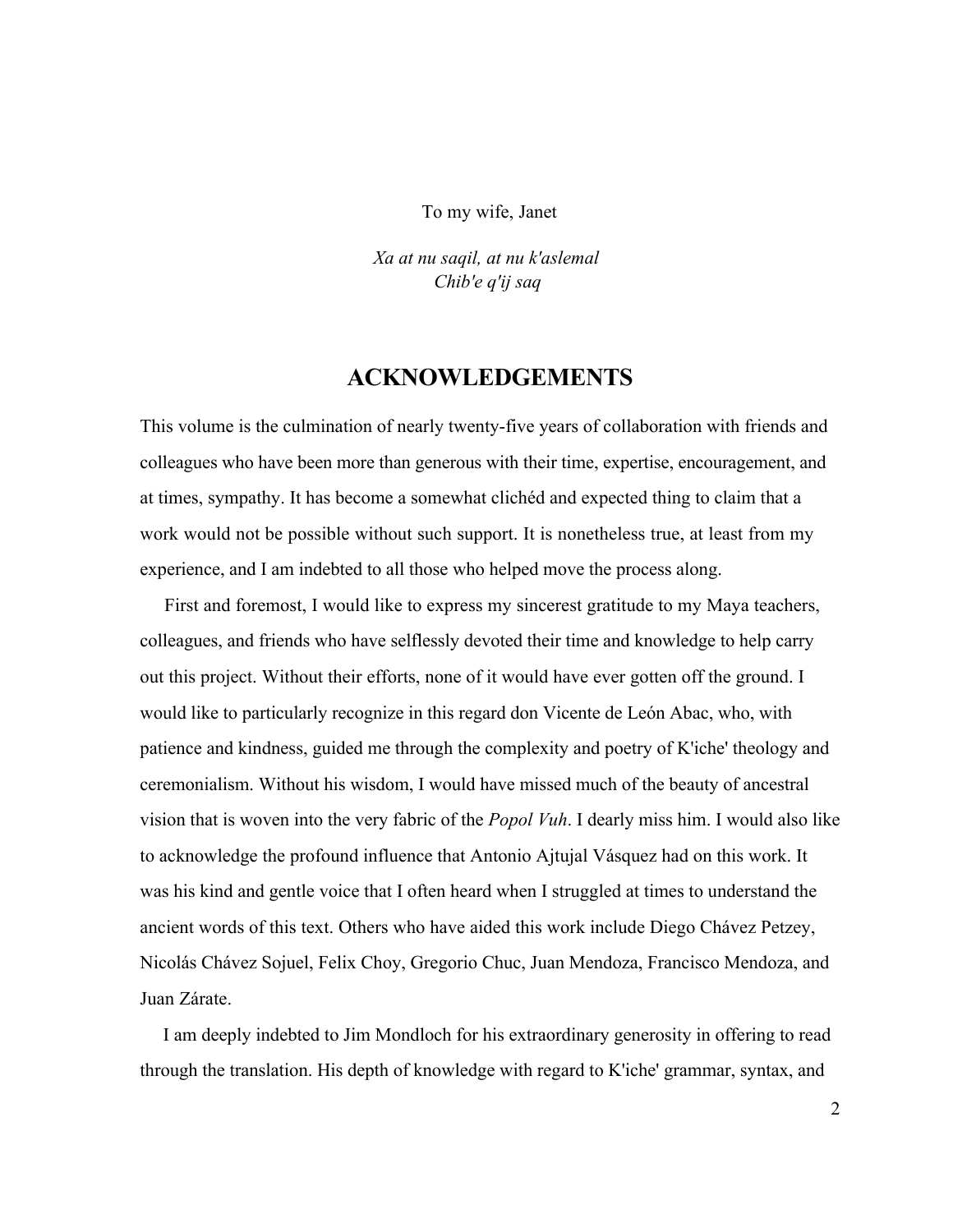modern usage were invaluable. I purchased a copy of his "Basic Quiché Grammar" in 1976 to help in my quest to learn the language at a time when such aids were very rare. The book was a steadfast friend and companion during the next few years. Not only was it a brilliant work but it proved to be just the size and weight to dispatch mosquitos on the wall of my adobe shack. I thus owe to him, not only much of my initial knowledge of the K'iche' language, but my red blood cell count in those days as well.

 I am also grateful to John Robertson for his guidance, particularly with regard to the orthography of the text. He was a patient educator to me when I began work with the K'iche' language nearly twenty-five years ago, helping to prepare a dictionary and grammar. He was an ideal boss and a wise teacher. It is a great honor for me to occupy the office next door to his at the university.

 I am sincerely indebted to my friend and colleague Ruud van Akkeren who went to extraordinary lengths to share with me his profound understanding of highland Maya ethnohistory. I value his knowledge, experience, and generosity in reading through various versions of this volume and offering his insights.

 As in much of what I do that is of worth in the academic world, I acknowledge the influence of my mentor, Linda Schele. As a graduate student, Linda encouraged me to complete the translation of the *Popol Vuh* at a time when I was content to throw up my hands after I had worked through the mythic sections. It was her love for the Maya people and passion for their language that reminded me why we take on overwhelming tasks such as this, and why it's worth the price in life and heart that we put into them.

 Among the many who have contributed in invaluable ways to this project, I would like to recognize with my sincerest thanks the following individuals: Claude Baudez, Karen Bassie, James Brady, Linda Brown, Margaret Bruchez, Michael Carrasco, Garrett Cook, Doris Dant, John Early, Sam Edgerton, Enrique Florescano, John Fox, David Freidel, Stephen Houston, Kerry Hull, Julia G. Kappelman, Peter Keeler, Justin Kerr, Bob Laughlin, Bruce Love, John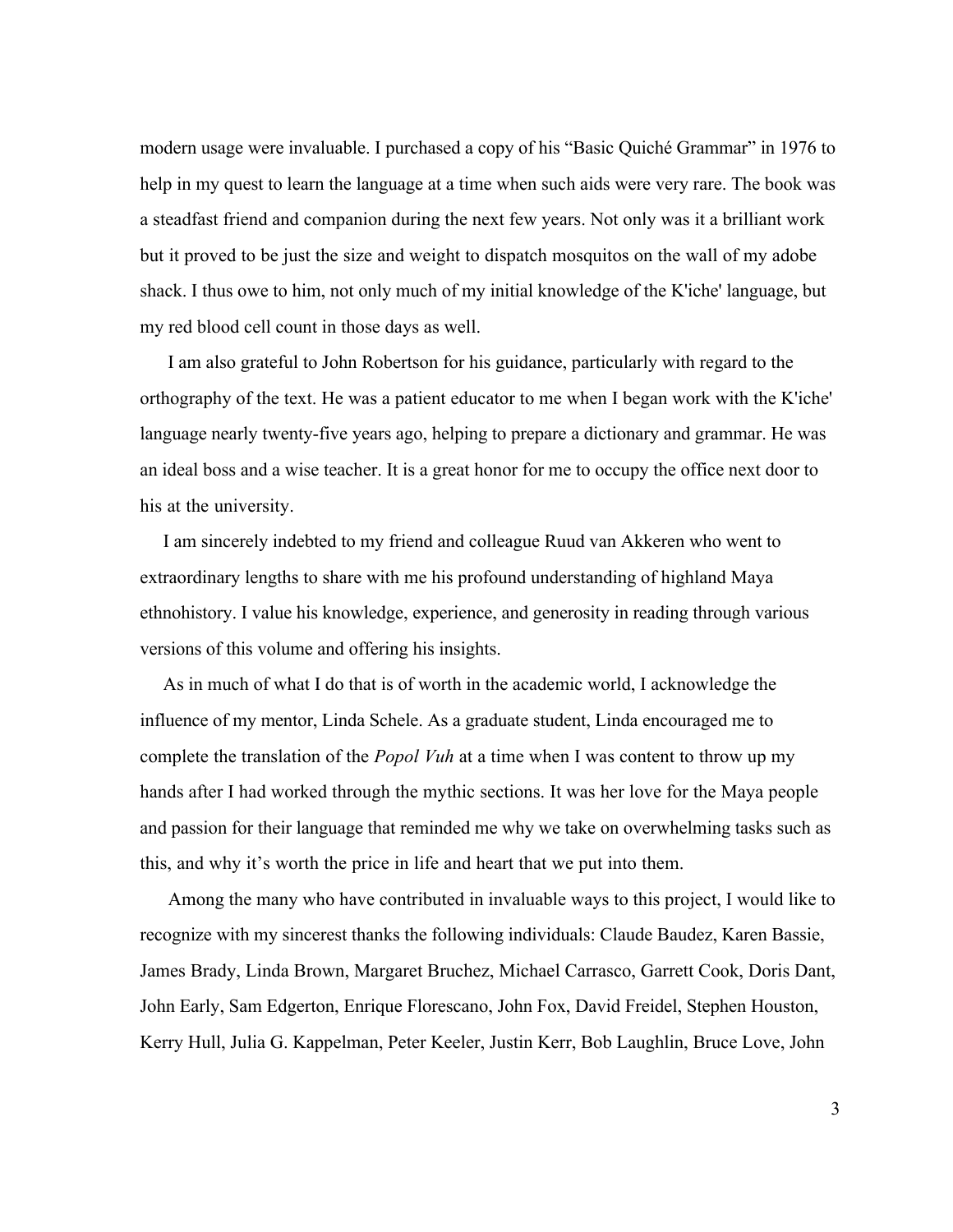Monaghan, Dorie Reents-Budet, Julia Sanchez, Joel Skidmore, Carolyn Tate, Mark Van Stone, Bob Walch, Andrew Weeks, Jack Welch, and Diane Wirth.

 I would also like to thank my graduate students who keep me constantly on my toes and challenged with their curiosity and energy. Among these students, Spencer Jardine helped with the initial transcription of the text used in this volume, and Scott Brian created the beautiful maps. I am indebted to them for their efforts.

### TRANSLATOR'S PREFACE

A little over twenty years ago I helped to compile a dictionary in the Quiché-Maya language in the mountains of northwestern Guatemala near a small village called Chihul. At the time, Quiché was almost completely an orally-communicated language, with very few native speakers who could read or write it. One summer evening, after a long day of work with one of my best sources, I realized that I had lost track of time and needed to hurry down to the valley where I had a small home before it got dark. The region had no electricity and hiking steep mountain trails at night was dangerous, particularly because of the numerous packs of wild (and often rabid) dogs that roamed freely about. I therefore started down a small footpath that appeared to be a more direct route than the usual winding road taken by buses.

 About a third the way down the mountainside, I passed an isolated adobe and thatch house built in a clearing surrounded by pine forest. A small group of men were seated on a low wooden bench in front of the house conversing. When they saw me, they called out a greeting and beckoned me to join them. After introductions were properly exchanged, a requirement in formal Quiché conversation, I was offered a warm cup of toasted corn coffee and a space on the bench was opened up for me to sit down.

One of the men had heard that there was a fair-skinned young man that people called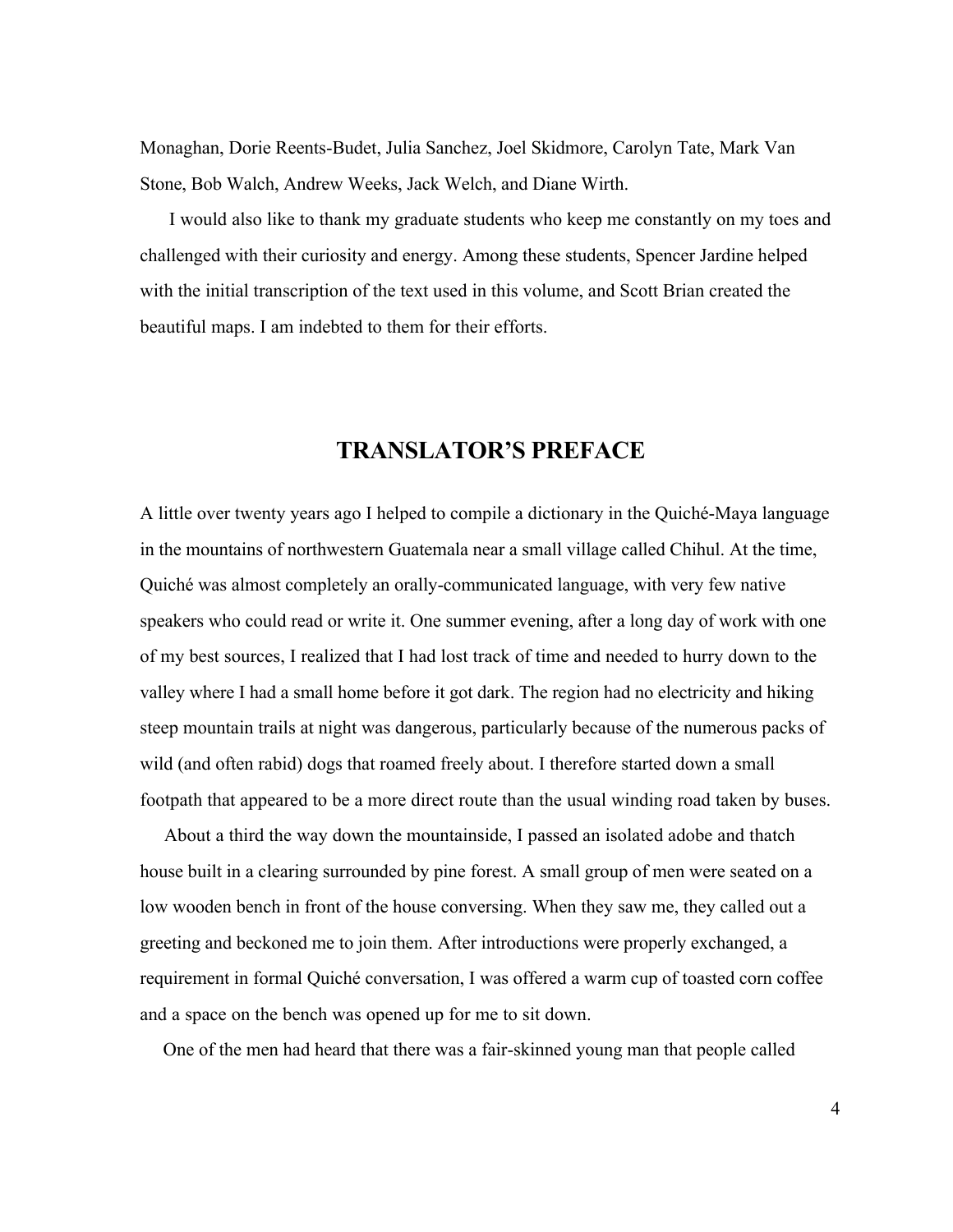*raqän us* (mosquito legs) who was visiting in Chihul, and he asked if that would be me. My name is difficult to pronounce in Quiché, so I had been given that rather unfortunate nickname, derived no doubt from my lanky physique in those days. I told him that I was the one they had heard about. They asked what I was doing, and I explained that I was interested in collecting the words of his people so that I could carry them with me back to my own town beyond the mountains to the north. Another of the men was curious as to how I could "collect" words and carry them away, since he assumed that his language could only be spoken, not written.

 Quichés in that area had, of course, seen documents and books like the Bible written in Spanish but had little conception at that time that it was possible to use phonetic letters to record their own language. This is a great tragedy, because until about five hundred years ago the Maya were the most literate people in the Americas, preserving their history and culture with a sophisticated hieroglyphic script in hundreds of folded screen books. The Spanish conquest in the early sixteenth century was a devastating blow to Maya literacy in Mexico and Guatemala. Christian missionaries burned great numbers of hieroglyphic texts in an attempt to eradicate indigenous religious practices. Native scribes were singled out for persecution to such an extent that within one hundred years, the art of hieroglyphic writing had virtually disappeared from among the Maya people.

 My new friends were therefore very interested in the notes I had written that day in their language. Excited by the possibility of preserving their own thoughts in written form, they asked me to demonstrate how to write a number of words and phrases. After writing a few phrases for them in Quiché, I asked the oldest of them if he would like me to write something for him. He said that he did and I waited a long time for the words he wished me to write. Finally he asked me to record a few brief words of counsel for his son. I didn't know it at the time but his five year old boy was the last of twelve children, all of whom had died in childhood, mostly to tuberculosis. That week his last surviving child had begun to cough up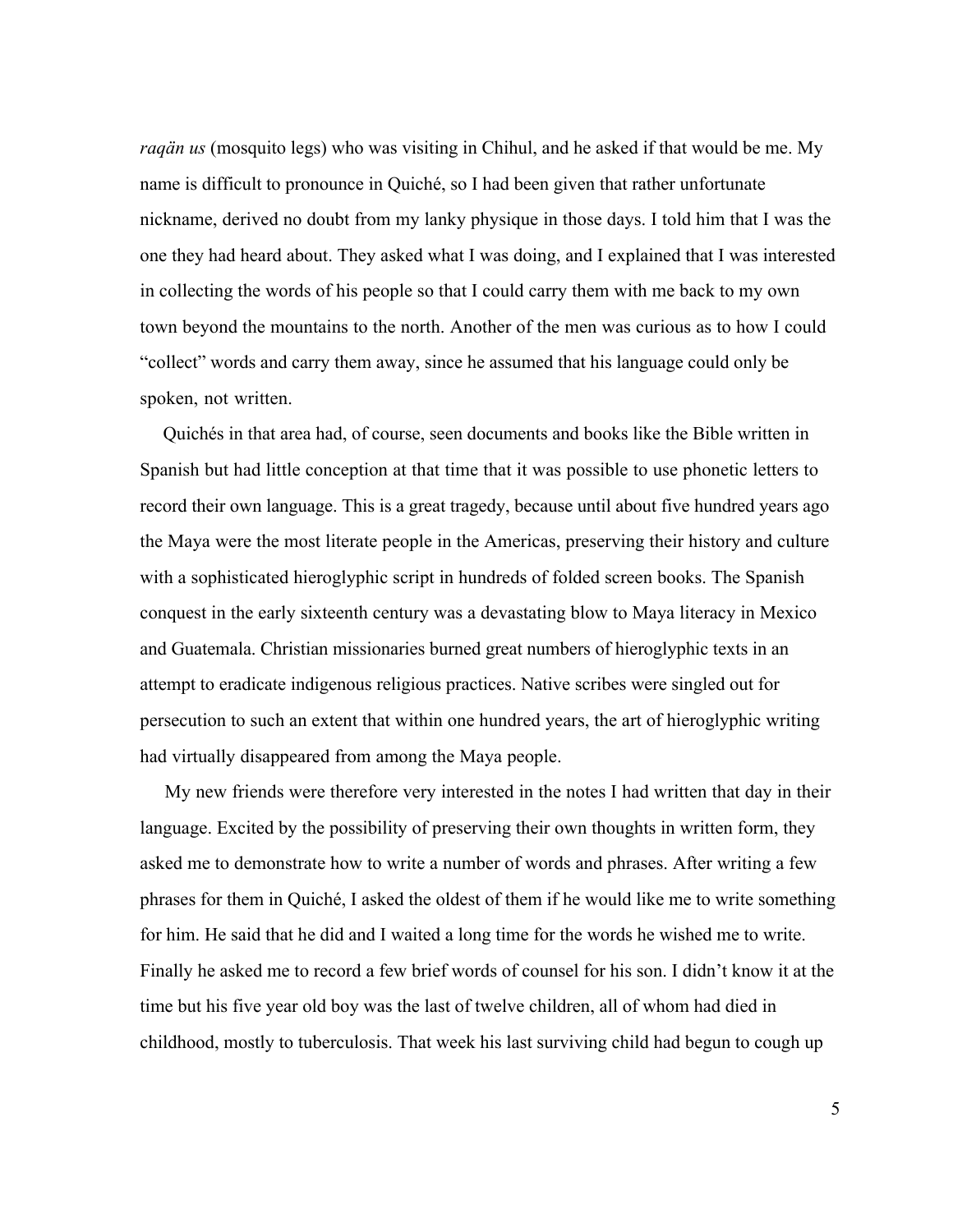blood and he knew that his hope for posterity would inevitably die with him.

 By this time I knew I would never make it down to the valley before dark so my elderly friend invited me to stay in his corn loft. Before the others left for the night, I asked if they would like to hear the words of their fathers. This was greeted with indulgent smiles of disbelief, since few of their parents were alive and they were sure that I couldn't have known them. But I told them that it wasn't their fathers' words that I carried with me, but rather those of their fathers' fathers' (repeated many times) fathers, dating back nearly five hundred years. I happened to have with me a copy of the *Popol Vuh* manuscript, a book that was compiled in the mid-sixteenth century at a town that still exists less than thirty miles from where we sat. I began to read from the first page of the book:

THIS IS THE ACCOUNT of when all is still silent and placid. All is silent and calm. Hushed and empty is the womb of the sky.

 THESE, then, are the first words, the first speech. There is not yet one person, one animal, bird, fish, crab, tree, rock, hollow, canyon, meadow, or forest. All alone the sky exists. The face of the earth has not yet appeared. Alone lies the expanse of the sea, along with the womb of all the sky. There is not yet anything gathered together. All is at rest. Nothing stirs. All is languid, at rest in the sky. There is not yet anything standing erect. Only the expanse of the water, only the tranquil sea lies alone. There is not yet anything that might exist. All lies placid and silent in the darkness, in the night.

 All alone are the Framer and the Shaper, Sovereign and Quetzal Serpent, They Who Have Borne Children and They Who Have Begotten Sons. Luminous they are in the water, wrapped in quetzal feathers and cotinga feathers. (*Popol Vuh*, pp. 67-69)

 After I had read a page or two from the account of the creation of the earth, I stopped and waited for their reaction. No one spoke for some time. Finally, the elderly man with the sick boy asked if he might hold the unbound pages of the manuscript copy for a moment. He gently took it from my hands and with great care turned its pages.

"These are the words of my ancient fathers?" he asked.

"Yes."

 "Do you know what you have done for them?" I wasn't quite sure what he meant, so I didn't answer at first. "You make them live again by speaking their words."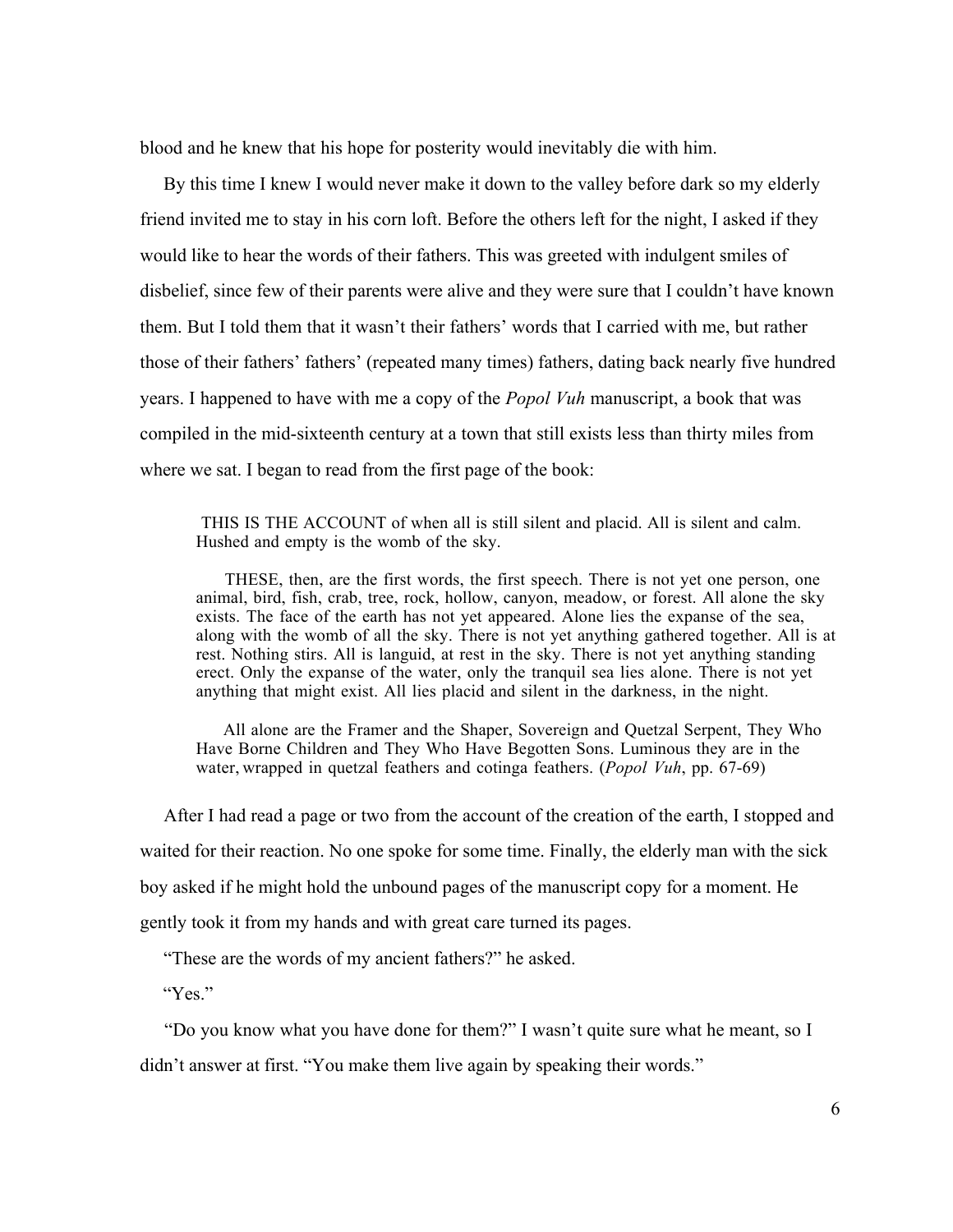The word he used was *k'astajisaj*, meaning "to cause to have life," or "to resurrect." The written word has the power to survive the death of its author, to preserve the most precious souvenirs of human existence—thoughts, hopes, ideals, and acquaintance with the sacred. We tend to take writing for granted. The Maya do not. The ability to write words and have them preserved long after the death of the author is a miracle.

 Many of the larger highland Maya communities possess wooden chests containing books and clothing owned by their ancestors which they revere as precious relics. These objects are said to bear the *k'ux*, or "heart" of the ancestors. On special occasions, the contents are removed ceremonially to "feed" them with offerings of incense and prayers. Many of these books are of great antiquity. I attended the opening of one of these old chests in the town of Santiago Atitlán which contained a number of loose manuscript pages, birth and death registries, and several bound leather books, one of which I could see was a seventeenth century missal.

 When brought out into the open, such books are reverently offered incense and prayers, but no attempt is made to open them or read them. Partly this is because few contemporary Maya know how to read the early script of the colonial period, and partly out of respect for the words themselves. When the words of the ancestors are read, or spoken aloud, it is as if that person had returned from death to speak again. Reading ancient texts is therefore a very delicate matter, filled with peril if the words are not treated with sufficient respect.

 While working as an ethnographer and translator in the Guatemalan highlands, I collaborated with a number of Maya shaman-priests called *aj q'ijab'* (they of days, or daykeepers). Prior to reading the words of ancient Maya manuscripts like the *Popol Vuh*, it was customary for one of them, don Vicente de León Abac of Momostenango, to first purify my xeroxed copy of the text by waving copal incense smoke over it and asking forgiveness of the ancestors who had written the original for disturbing them. When I asked why he did this, he replied that to read the thoughts of ancient ancestors is to make their spirits present in the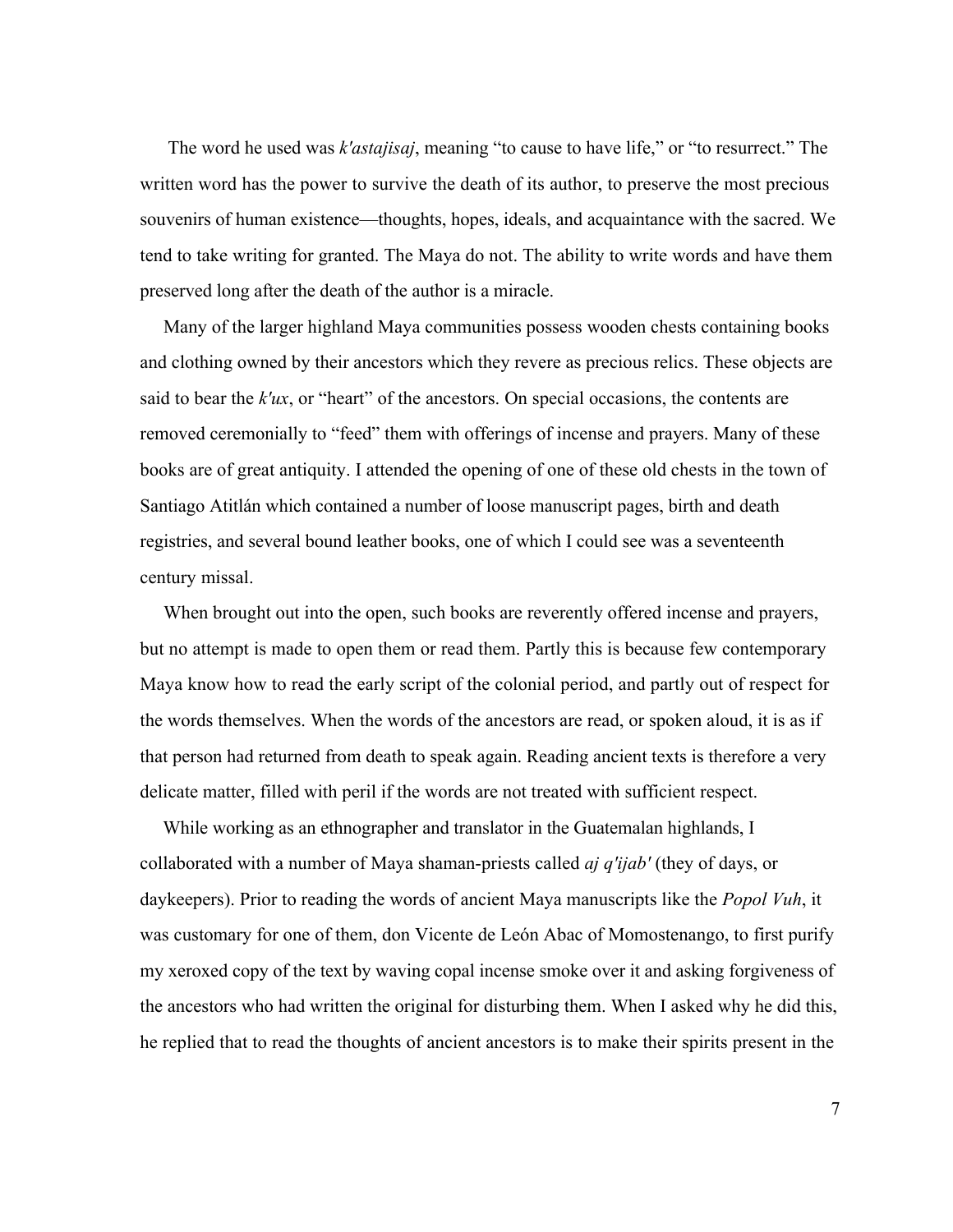room and give them a living voice. Such power must be approached with great seriousness, and all care taken to be faithful to their original ideas in any transcription or translation. At the end of our work sessions, he politely dismissed the gods and ancestors involved in that day's reading with his thanks and asked pardon for any offense we might have given.

 Most of the people who lived on the American continents prior to the arrival of Europeans lacked a written script. Even in Mesoamerica, where there was a long tradition of hieroglyphic writing among some of the ancient cultures of the region, such as the Maya and Zapotecs, other neighboring cultures preserved their history and theology principally through the spoken word, passed from generation to generation. This was true even of highly sophisticated cultures such as the Aztecs, whose painted texts relied primarily on a rebus or picture form of writing incapable of recording abstract ideas phonetically. Yet the concept of oral poetry held by the Aztecs is exemplary of the view of such discourse throughout Mesoamerica, including the Maya.

 For the ancient Aztecs the highest form of sacred communication was poetry, what they called *xochicuicatl* ("flower-song"). These were delicately beautiful hymns meant to be recited orally, often to musical accompaniment. In paintings, Aztec poets are depicted with speech scrolls issuing from their mouths. These scrolls are often colored a rich blue or green, symbolic of the precious nature of the poets' words as if they were composed of jade or sacred quetzal feathers. Aztecs looked upon poetry as the actualization of a creative act inspired by divinites who were called upon to be present at the performance. Thus the poet Ayocuan Cuetzpaltzin of Tecamachalco believed that his songs came from heaven, but lamented that his own words could not express them as they came undefiled from the gods:

From within the heavens they come, The beautiful flowers, the beautiful songs. Our longing spoils them, Our inventiveness makes them lose their fragrance. (León-Portilla 1980, 257)

 Such songs exist only at the moment of their performance, their sound hanging briefly in the air, then fading to silence. It is only when they are spoken that they reveal their divine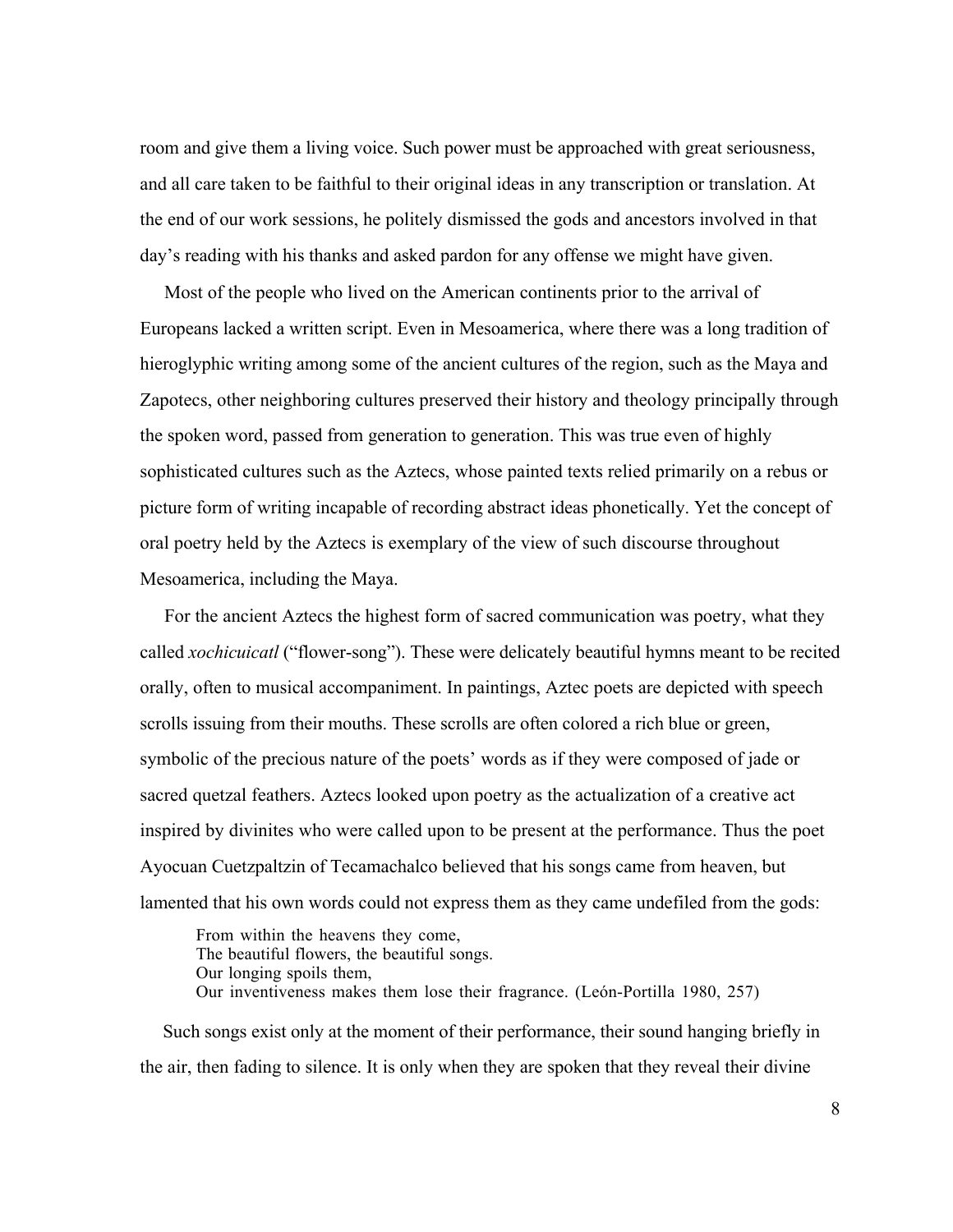origin, transforming the poet into a messenger of deity:

Now I am going to forge songs, Make a stem flowering with songs, Oh my friends! God has sent me as a messenger. I am transformed into a poem. (León-Portilla 1969, 80)

 Most poems were learned by heart and were lost forever if forgotten. Thus Aztec poetry had no permanent reality of its own, no more than a dream. It is only by an accident of history that we know of them at all. Soon after the Spanish conquest of the Aztec empire in 1521, a few Spanish missionaries such as Fr. Andrés de Olmos and Fr. Bernardino de Sahagún attempted to preserve long transcriptions of ancient Aztec history, theology, and poetry utilizing the Latin script. Olmos and Sahagún relied for these accounts on elderly members of the Aztec nobility who had memorized them in their youth. Unfortunately these invaluable books were vigorously suppressed soon after their completion for fear that the Indians would learn of them and use them as an excuse to revert to their former paganism. Sahagún himself faced censure in 1577 for his work during the reign of King Philip II, who ordered his representative in Mexico to gather all copies of Sahagún's transcriptions of Aztec texts and secrete them away:

 It seems that it is not proper that this book be published or disseminated in those places.... We thus command that, upon receiving this Cedula, you obtain these books with great care and diligence; that you make sure that no original or copy of them is left there; and that you have them sent in good hands at the first opportunity to our Council of Indies in order that they may be examined there. And you are warned absolutely not to allow any person to write concerning the superstitions and ways of life of these Indians in any language, for this is not proper to God's service and to ours. (León-Portilla 1980, 38)

 The Spanish authorities realized that preserving a record of the literary heritage of the Aztecs constituted an intolerable danger to their own political and religious domination of the region. By suppressing cultural memory, missionaries could more effectively extirpate it from the life of the people they sought to convert to Christianity.

 The suppression of indigenous culture was far more difficult among the Maya who did not have to rely on the spoken word to preserve their literary heritage. More than fifteen hundred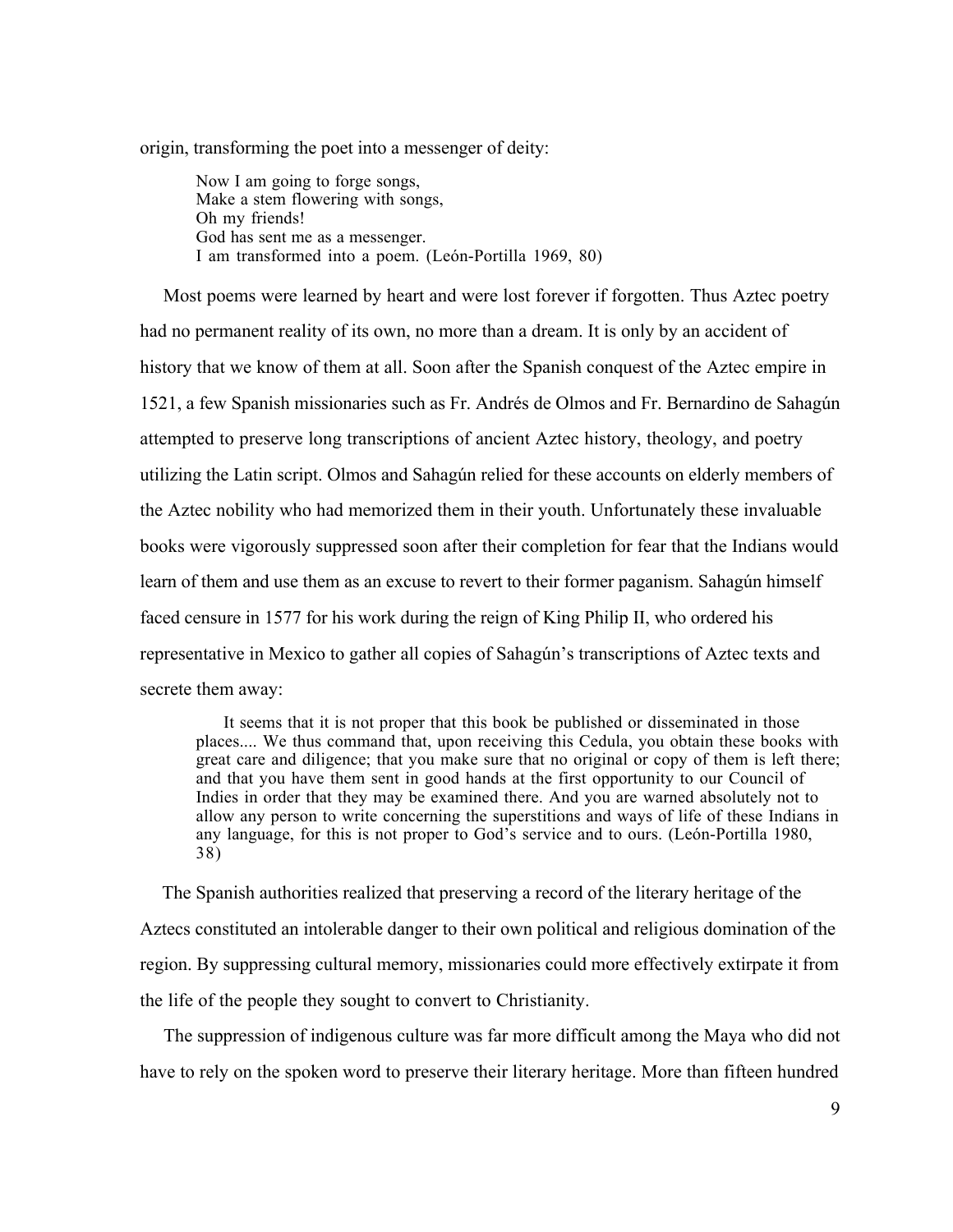years prior to the Spanish conquest, the Maya developed a sophisticated hieroglyphic script capable of recording complex literary compositions, both on folded screen codices made of bark paper as well as texts incised on more durable stone or wood. The importance of preserving written records was a hallmark of Maya culture as witnessed by the thousands of known hieroglyphic inscriptions, many more of which are still being discovered in the jungles of southern Mexico and northern Central America.

 Being a phonetic script rather than a pictorial form of writing, Maya hieroglyphs were capable of recording any idea that could be spoken. Ancient Maya scribes were among the most honored members of creative society. They were often important representatives of the royal family, and as such were believed to carry the seeds of divinity within their blood. Among the titles given to artists and scribes in Classic period Maya inscriptions were *itz'aat* ("sage") and *miyaatz* ("wise one"). In an important royal tomb at Tikal (Burial 116), an incised bone depicts a deified scribe's hand emerging from the gullet of an open-mouthed creature. In Classic Maya art, the open jaws represent a portal that leads from this world to the world of the gods. In his or her hand is a calligraphic paintbrush used to both write and illustrate the ancient Maya codex books. The message of this incised bone is that the activities of the scribe come closest to those of the gods themselves, who paint the realities of this world as divine artists.

 The Spanish conquest of the Maya region in the sixteenth century resulted in the abrupt destruction of indigenous political power as well as many of its cultural institutions. Christianity was formally established in Guatemala in 1534 under Bishop Francisco Marroquín, who sent out priests with portable altars to the various highland Maya towns and villages in an effort to baptize the indigenous population and to destroy any remnants of "idolatry" that they might find. Ancient temples, as well as the carved and painted images which they contained, were systematically destroyed, their stones used to build Christian churches. Missionaries singled out hieroglyphic codices for destruction in an effort to protect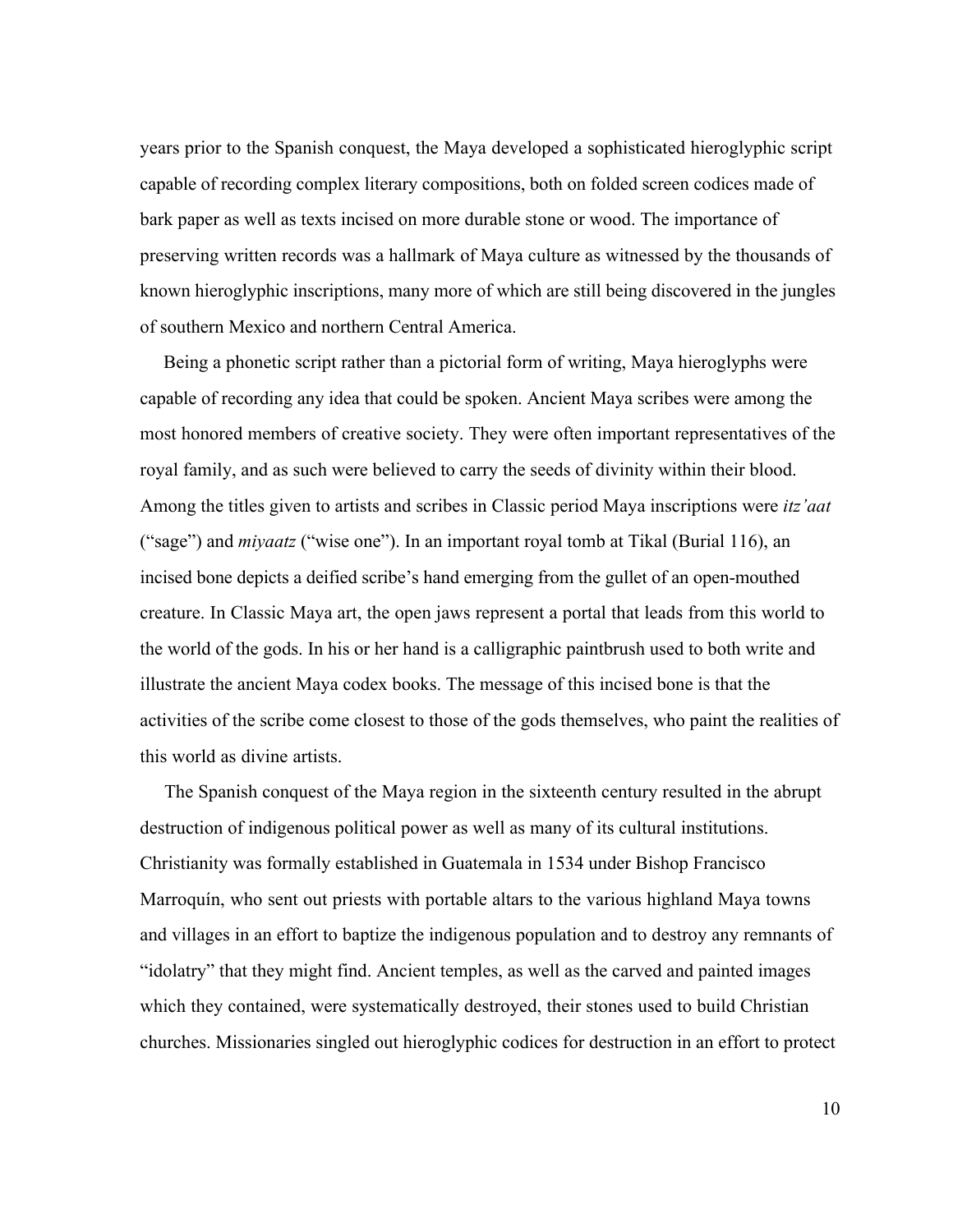the Indians from their former religious beliefs. Alonso de Zorita wrote that in 1540 he saw numerous such books in the Guatemalan highlands which "recorded their history for more than eight hundred years back, and which were interpreted for me by very ancient Indians" (Zorita 1963, 271-2). Fr. Bartolomé de las Casas lamented that when found, such books were destroyed:

 These books were seen by our clergy, and even I saw part of those which were burned by the monks, apparently because they thought [they] might harm the Indians in matters concerning religion, since at that time they were at the beginning of their conversion. (Las Casas 1958, 346)

 One of the most zealous of these early missionaries was Fr. Diego de Landa who burned hundreds of ancient Maya books while serving as the bishop at Maní in northern Yucatán:

 We found a large number of books of these characters, and as they contained nothing in which there were not to be seen superstition and lies of the devil, we burned them all, which they regretted to an amazing degree and which caused them much affliction. (Landa 1941, 78)

 Of the numerous hieroglyphic books that once existed in the Maya lowlands, all that escaped the Spanish purges of the sixteenth century are four incomplete codices. Of those written in the highlands of Guatemala, not a single Precolumbian codex is known to have survived.

 But these tragic acts of destruction did not mean that Maya literacy ended with the arrival of the Europeans. Soon after the Spanish conquest, literate members of the highland Maya nobility made a number of transcriptions of their Precolumbian books utilizing a modified Latin script in an effort to preserve what they could of their recorded history and culture before they could be destroyed or lost. By far the most important extant example of such a transcription is the *Popol Vuh*, a lengthy document composed by anonymous members of the Quiché-Maya aristocracy in Guatemala soon after the fall of their capital city to the Spanish conquerors. The authors of the manuscript described the text as an *ilb'al* (instrument of sight) by which the reader may "envision" the thoughts and actions of the gods and sacred ancestors from the beginning of time and into the future. The opening chapters of the *Popol Vuh*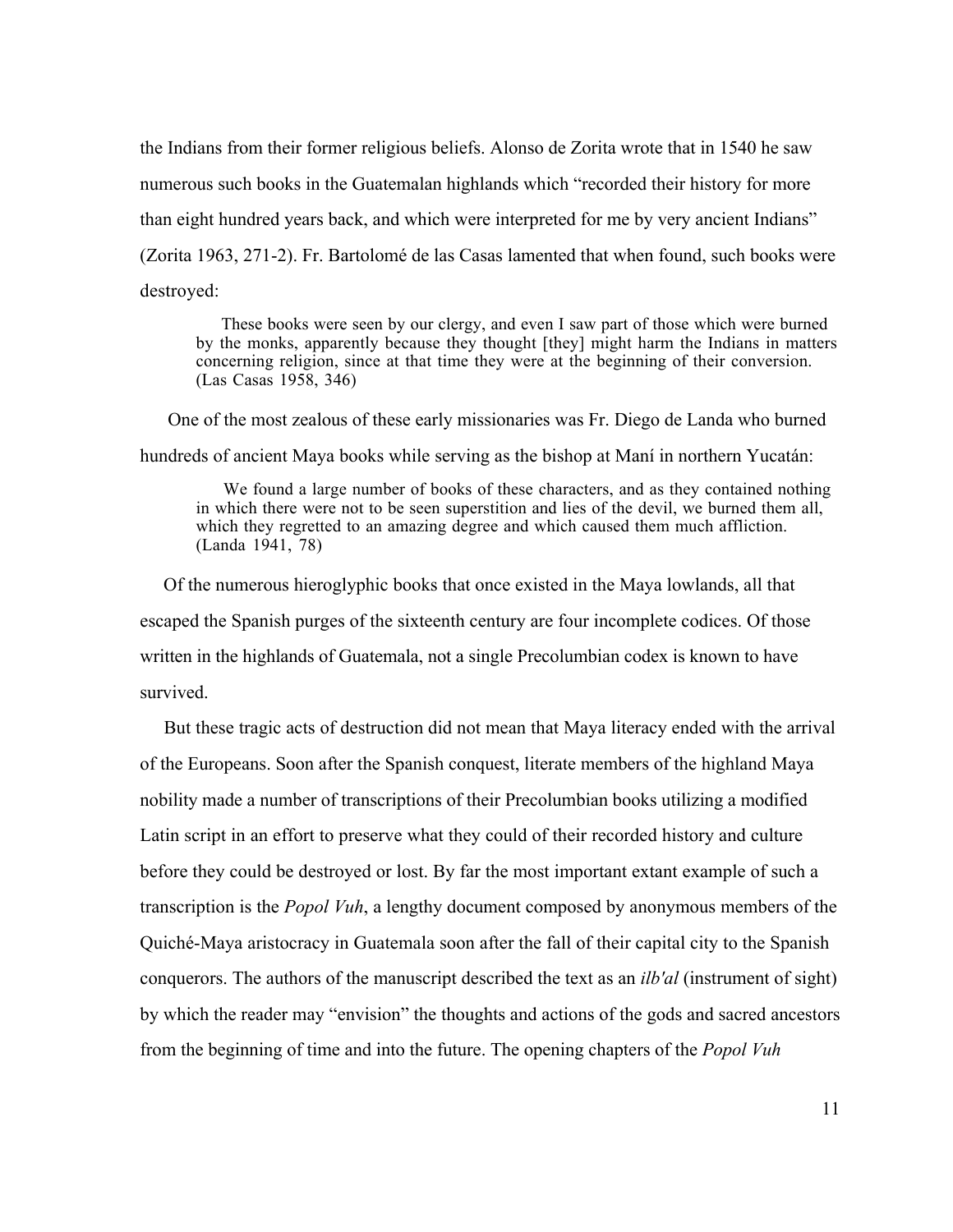describe the creation of all things as if it were occuring in the immediate present, time folding back upon itself to transport the reader into the primordial waters of chaos at the very moment the first land emerged:

 THIS IS THE ACCOUNT of when all is still silent and placid. All is silent and calm. Hushed and empty is the womb of the sky.... The face of the earth has not yet appeared. Alone lies the expanse of the sea, along with the womb of all the sky. There is not yet anything gathered together. All is at rest. Nothing stirs. (*Popol Vuh*, p. 67)

 This passage is written in present progressive tense, suggesting that the narrator *sees* it before him as he writes. This is consistent with the way stories are told in contemporary Quiché households. The storyteller invites the listener to imagine the setting of his tale, and nearly always tells the story as if it were happening right then, even if it happened in the distant or mythic past.

 The text of the *Popol Vuh* was kept hidden by indigenous elders for centuries in the town of Chichicastenango in Guatemala. So successful were these efforts to preserve early Colonial texts that two hundred years after the Conquest, a Spanish priest living in Chichicastenango named Francisco Ximénez wrote that the people of that town possessed many ancient books, including the manuscript of the *Popol Vuh*. Ximénez wrote that these books were kept in secret so that local Christian authorities would not learn of them. Far from being forgotten tales, he found that these texts were "the doctrine which they first imbibed with their mother's milk, and that all of them knew it almost by heart" (Ximénez 1929-31, I.i.5). Ximénez was able to convince the elders who kept the *Popol Vuh* manuscript to allow him to borrow it for the purpose of making a copy.

 After Ximénez made his copy, the original text was presumably given back to the Maya although it has not been seen since the early 1700s. Today we, in the Western world, know of this great book only through Ximénez's transcription, which has become one of the principal resources used by European and American scholars who study Maya history and theology. It is unfortunate, however, that the great majority of Maya people have not had access to it for centuries in their own language. Literacy has slowly eroded away among the contemporary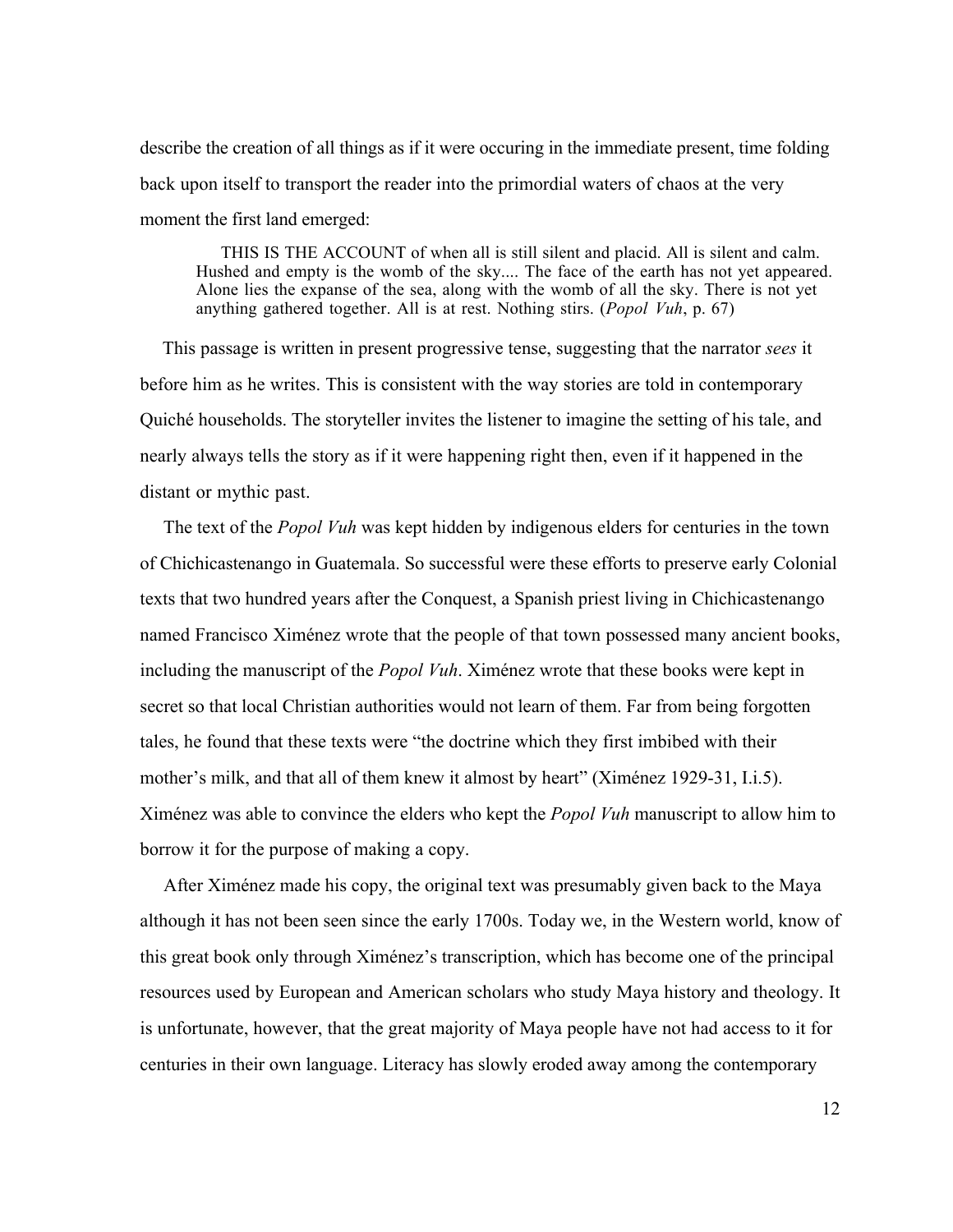Maya such that few are literate in their native tongue. The sacred records of the Maya were forcibly taken from them and destroyed in the fires of the Spanish conquest. It is only in the past hundred years or so that fragments of what they have lost are beginning to be rediscovered and read widely. For the Maya each ancient word, whether read or spoken aloud, is life-giving in its power to reach across the centuries. The Maya people can understand the preciousness of such documents in ways that we who have never been denied literacy can hardly imagine.

 In preparing this translation of the *Popol Vuh*, I often remembered that evening near Chihul when I had the opportunity to read passages from this great book to its authors' descendents. The words were meant for them, not me. In translating the text, I have tried to bear in mind that this process gives voice to the ancients so that their words may be heard again. It is my sincerest hope that I have been faithful to their voices.

 This work is published in two volumes. The first consists of an English translation of the *Popol Vuh* with commentary aimed at elucidating the meaning of the text in light of contemporary highland Maya speech and practices, as well as current scholarship in Maya linguistics, archaeology, ethnography, and art historical iconography. No text can be translated from one language into another without losing a certain amount of the beauty and nuance of the original. The poet Stéphane Mallarmé felt that his poetry should never be translated because the symbolism, flow, and sound of the words were so closely bound to the French language. To convey even a portion of the associated meaning that colored his poems would require extensive explanatory notes, and for Mallarmé "to *name* an object is to suppress three-quarters of the enjoyment to be found in the poem, which consists in the pleasure of discovering things little by little: *suggestion*, that is the dream" (Lucie-Smith 1972, 54).

 To a great extent, this is also true of the language found in the *Popol Vuh*, which is replete with esoteric language, plays on words, and phrases chosen for their sound and rhythm as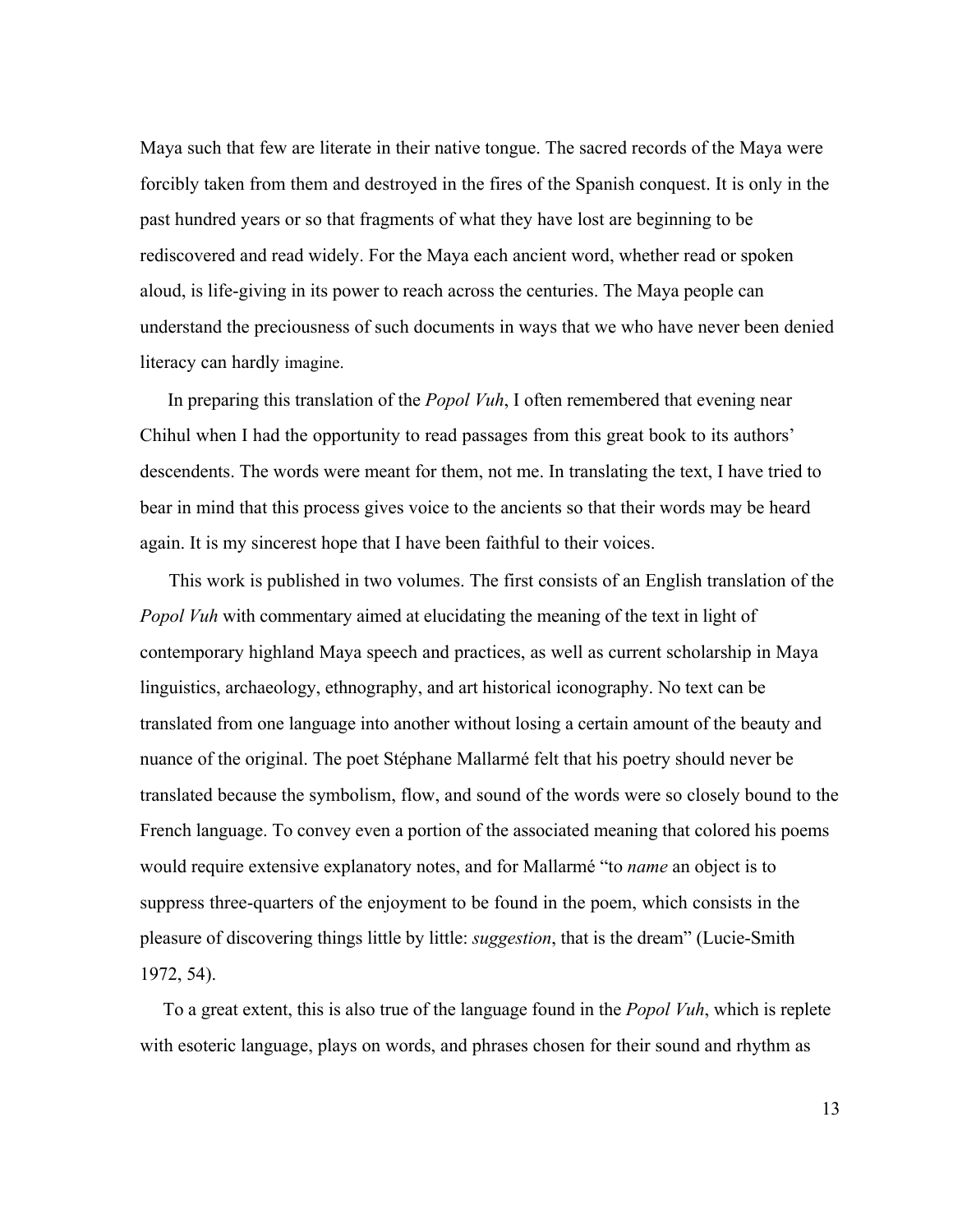much as for their meaning. I've tried to adhere as closely as possible to the tone and syntax of the Quiché text, however, certain liberties are unavoidable in order to make the narrative understandable in the English language. For example, the Quiché language stresses passive verb constructions, which when translated into European languages are difficult to follow. The authors of the *Popol Vuh* also routinely used passive forms to create gerunds that are hopelessly awkward in English. Thus, the words "manifestation, declaration, and expression" in lines 11-13 are actually written, "its being manifested, its being declared, its being expressed."

 To partially compensate for the inadequacy of a grammatic English version to adhere precisely to the wording of the original, the second volume of this work contains a "literal" word for word translation of the text. I have chosen to use this arrangement because I believe that language is reflective of the flavor of the culture that utilizes it. When the original phraseology and grammatical construction of the ancient text is preserved, subtle nuances of meaning become evident. The first line of the *Popol Vuh* declares the book to be *u xe' ojer tzij*, which may be translated literally as "its root ancient word." The phrase indicates that this is the beginning of the ancient history of the Quiché people. The remainder of the book is thus seen as growing like a plant from this "root." The imagery is a beautiful expression of the Quiché world view as an agricultural society.

 One of my hopes for this project was to make the original Quiché text of the *Popol Vuh* available to the Quiché people themselves in a form that is consistent with the modern script taught in the Guatemalan school system. I have therefore utilized in the literal translation an entirely new transcription of the original Quiché text using modern orthography. I have also included a transcription of the Latin orthographic version of the *Popol Vuh* as it was written by its Quiché authors in the sixteenth century for comparative purposes.

 The *Popol Vuh* is the most important example of Precolumbian Maya literature to have survived the Spanish conquest. Its significance may be seen in the numerous versions of the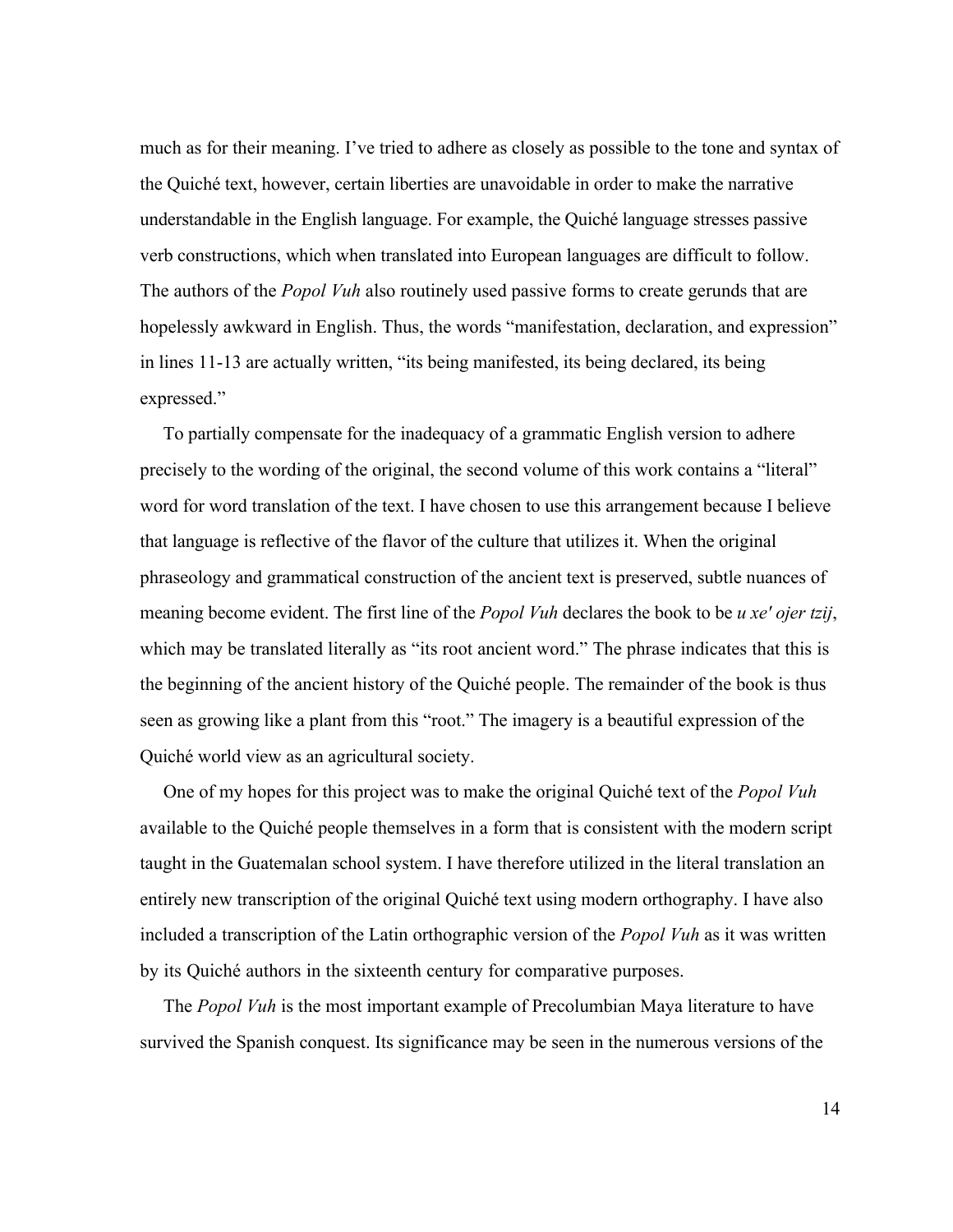text that have been published. In the past three hundred years, the *Popol Vuh* has been translated approximately thirty times into seven languages. Unfortunately most of these translations were not based on the original Quiché-Maya text, but rather on various Spanish versions derived from it. The translation contained in this book is entirely new, based primarily on my own knowledge of the language, as well as dictionaries and grammars compiled in the last century by García Elgueta (1892, ca. 1900, ca. 1910), Sáenz de Santa María (1940), León (1954), Edmonson (1965), Alvarado López (1975), Mondloch and Hruska (1975), Siméon (1977), García Hernández and Yac Sam (1980), Ajpacaja Tum, Chox Tum, Tepaz Raxuleu and Guarchaj Ajtzalam (1996), López Ixcoy (1997), Pérez Mendoza and Hernández Mendoza (2000), and Par Sapón and Can Pixabaj (2000). I have also relied on consultations with native Quiché speakers in the highland Guatemalan towns of Momostenango (and the surrounding aldeas of Santa Ana, Canquixaja, Nimsitu, and Panca), Totonicapán (and its aldeas of Nimasak, Chuxchimal, and Cerro de Oro), Nahuala, Cunen (and its aldeas of Los Trigales, Xesacmalha, Xetzak, Las Grutas, Chitu, and Xepom), and Chihul.

 It is fortunate in this regard that the Quiché language has changed surprisingly little in the centuries since the *Popol Vuh* was composed. With important exceptions, most of the vocabulary is still understandable to modern Quichés. For terms and phrases associated with Maya religion and ritual, I have also worked with a number of Quiché *aj q'ijab'*, who continue to conduct traditional calendric and divinatory rites in a manner little different from that practiced at the time the *Popol Vuh* was compiled. I am particularly indebted to don Vicente de León Abac of Momostenango for his wisdom and patience with me in this regard.

 For archaic and non-Maya loan words which are no longer used by modern Quichés, I have relied on dictionaries, grammars, and theological treatises prepared by Spanish priests in the early Colonial period, principally those compiled by Fr. Domingo de Vico (ca. 1555), Bishop Francisco Marroquín (ca. 1560), Fr. Alonso de Molina (1571), Fr. Marcos Martínez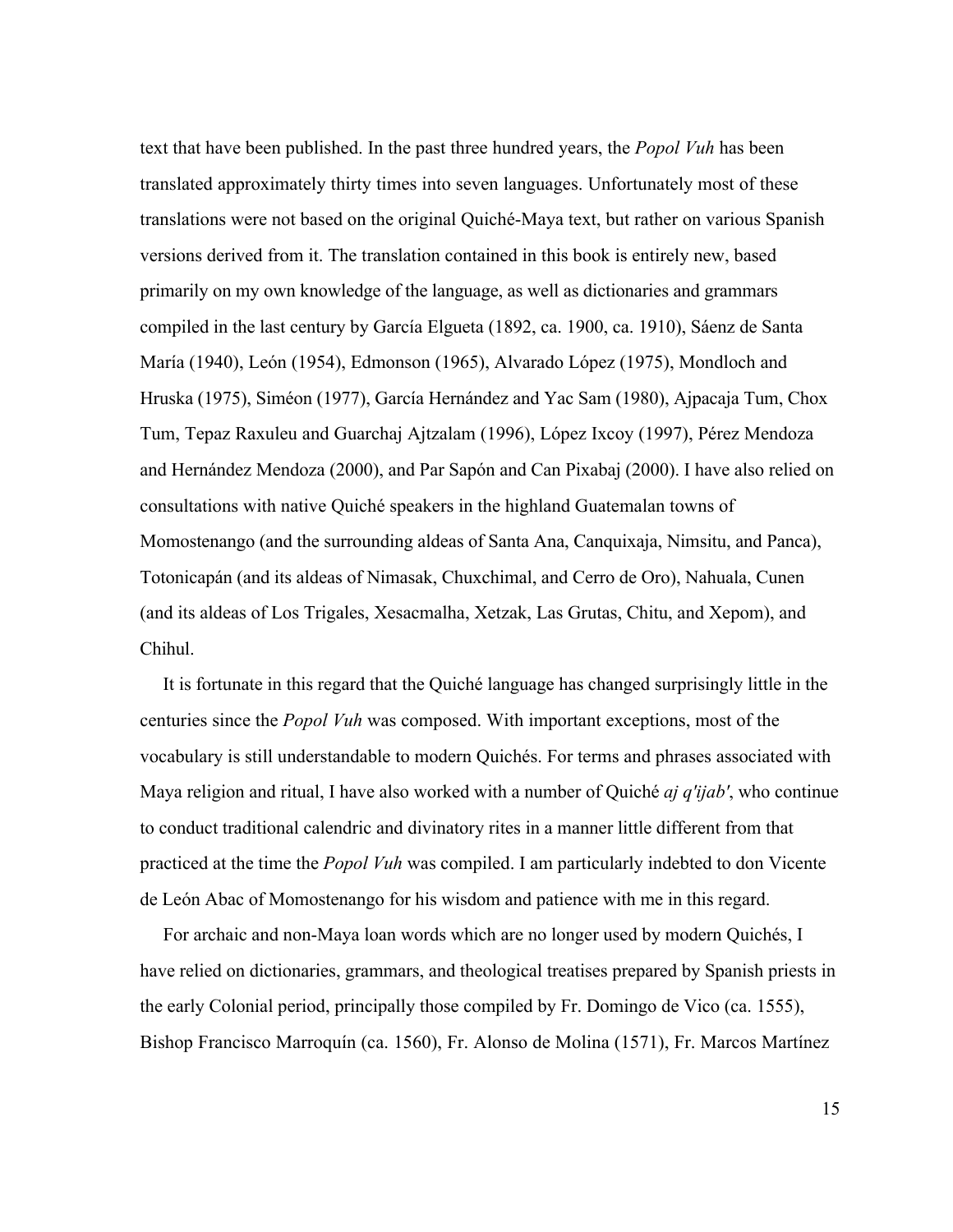(ca. 1575), Fr. Antonio de Ciudad Real (ca. 1590), Fr. Thomás de Coto (ca. 1656), Fr. Bartolomé de Anléo (ca. 1660), Fr. Tomás de Santo Domingo (ca. 1690), Fr. Benito de Villacañas (1692), Fr. Domingo de Basseta (ca. 1698), Fr. Francisco de Vare[l]a (1699), Fr. Francisco Ximénez (ca. 1701-4), Fr. Pantaleón de Guzmán (1704), Fr. Damián Delgado (1725), Fr. Francisco Herrera (1745), and Fr. Angel (ca. 1775).

 Translation is an art whose cloth is woven from a variety of threads. Any defects are solely the fault of the weaver. Its beauty is solely dependent on the threads themselves.

> Allen J. Christenson Provo, December 27, 2002

## INTRODUCTION

#### Quiché History:

The *Popol Vuh* was written by anonymous members of the Quiché-Maya nobility, a branch of the Maya that dominated the highlands of western Guatemala prior to the arrival of Spanish conquerors in 1524. Their present population is something over half a million, spread thinly through a series of market towns and smaller agricultural villages in the modern Guatemalan states of Quiché, Totonicapán, and Quetzaltenango. Their homeland is some of the most beautiful country in the world, dominated by a range of high mountains, volcanoes, and steep-walled plateaus, wrapped in green pine forest, and watered by numerous rivers and waterfalls. Its high elevation keeps the climate comfortably cool in the summer, while its location in the tropics prevents the extreme cold temperatures usually associated with mountainous environments. Guatemala's boast of being the "Land of Eternal Spring" is no exaggeration.

 Although the highland Maya have lived in this area for more than two thousand years, the *Popol Vuh* suggests that they came to be dominated by a militaristic group of relative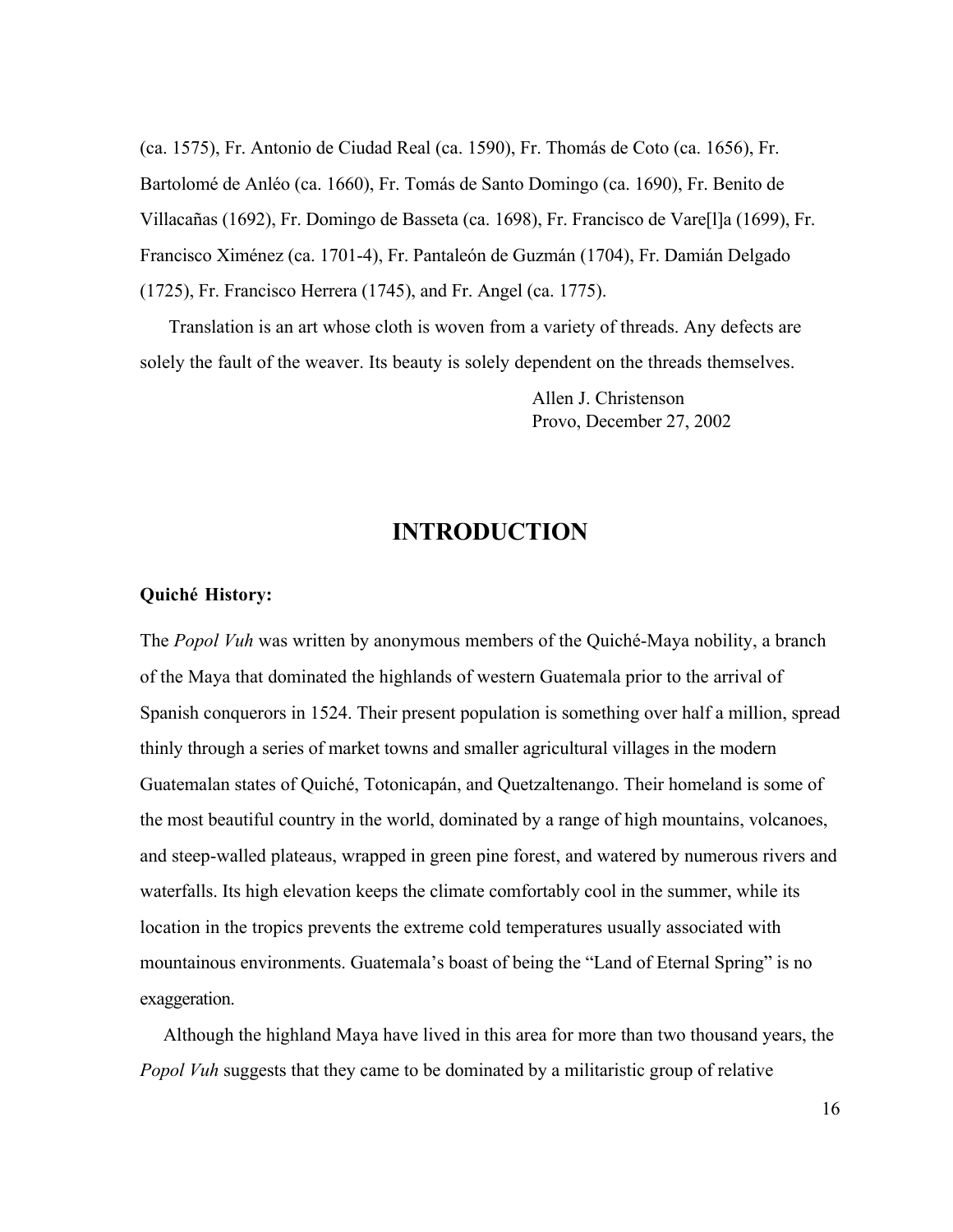newcomers, led by the Cavec-Quiché lineage, who claimed to have come from somewhere in the East where the sun rises (*Popol Vuh*, pp. 204-205), likely the Maya lowlands during the early Postclassic phase (ca. AD 900-1200). During this period of history, many of the most important Maya ruling lineages throughout the region were multilingual and heavily influenced by ideas from beyond their borders, particularly from Nahua speakers, the language of central Mexico. According to Bernardino de Sahagún, a Spanish priest who worked among the Aztecs soon after the Spanish conquest, the lowland Maya area was known as Nonoualcat (land of the dumb) because it was occupied by non-Nahua speakers, although he asserted that many could speak Nahua as a second language (Sahagún 1959-63, Book X, 170; cf. Carmack 1981, 46). Nahua, the language of the Toltecs and later Aztecs, had become a kind of *lingua franca* among elite groups throughout Mesoamerica by the last centuries prior to the Spanish conquest. The highland Maya in particular remembered the legendary Toltecs, the ruling class of central Mexico in the early Postclassic period, as the greatest of artists and sages (*Popol Vuh*, p. 80n.102) and adopted many Nahua words that reflect political as well as esoteric ceremonial concepts.

 In the Terminal Classic (AD 800-900) and Early Postclassic (AD 900-1200) phases, central Mexican influence spread rapidly through much of Mesoamerica (Thompson 1970, 18-21; Fox 1978, 274). The most impressive center of Mexican influence in the Maya world during this time was Chichen Itza, located in the northern region of the Yucatán Peninsula. Diego de Landa, one of the first Spanish priests to work among the Maya of Yucatán, was told that the city was visited by a non-Maya priest-ruler who came from across the Gulf of Mexico named Kukulcan (Yucatec: "Feathered Serpent"). This legend dovetails well with similar myths recorded in Aztec sources concerning the Toltec priest-ruler Topiltzin Quetzalcoatl who sailed across the Gulf of Mexico toward Yucatán at approximately the same time (ca. AD 978 according to Aztec chronicles) (Landa 1941, 20-23; Coe 1987, 132). Yet central Mexican influences at Chichen Itza are much older than this legendary visit by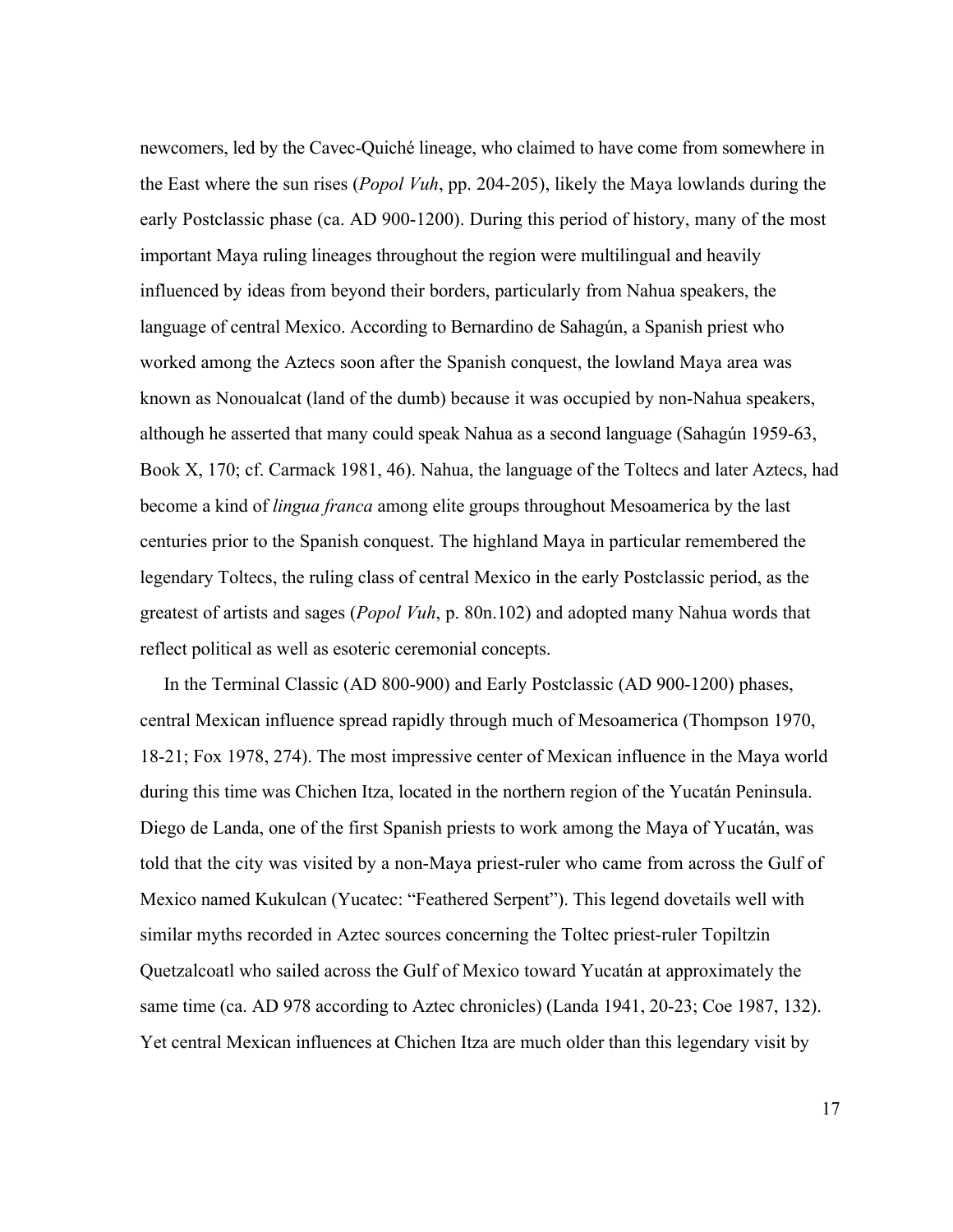Kukulcan. The supposedly Toltec-inspired Great Ballcourt at Chichen was dedicated on a date corresponding to November 18, 864, and current archaeological evidence indicates that all of the principal buildings of the city were completed well-before AD 1000 (Schele and Mathews 1998, 200).

 Rather than the result of a single event, such as the arrival of Kukulcan, central Mexican influence in the Maya world should be seen as a long continuum of mutual interaction extending back to at least the third or fourth century with the arrival of merchants and perhaps military invaders from the great central Mexican city of Teotihuacan. There is clear evidence of the presence of armed warriors from Teotihuacan who arrived at the largest of lowland Maya centers, Tikal, in AD 378. There the foreigners oversaw the establishment of a new dynasty of heavily Mexican-influenced rulers, if not Teotihuacanos themselves (Martin and Grube 2000, 29-36). That this was no isolated event is attested by the presence at about the same time of Teotihuacan architectural, ceramic, and artistic influences throughout the Maya world, particularly in the Guatemalan highlands centered at the major site of Kaminaljuyu (Kidder, Jennings, and Shook 1946; Sanders 1977; Michels 1979; Hatch 1997) and in the Tiquisate area (Hellmuth 1975, 1987; Bove 1989).

 Despite these influences from central Mexico, Tikal and its neighbors maintained their fundamentally Maya character and within a brief time reestablished their own native dynasties. Chichen Itza as well, notwithstanding its taste for central Mexican motifs and concepts, was also likely ruled by native Maya lineages. Their claims to "Toltec" ancestry were part of the political climate of the age where such legendary Mexican connections were essential to establishing legitimacy based on ancient precedent. Schele and Mathews suggest that the Itza-Maya rulers of Chichen Itza used central Mexican imagery as a means of proclaiming themselves the legitimate inheritors of Toltec power in the same way that kings throughout Europe declared themselves to be successors to the Holy Roman Empire, regardless of their familial and social histories (Schele and Mathews 1998, 201). Indeed the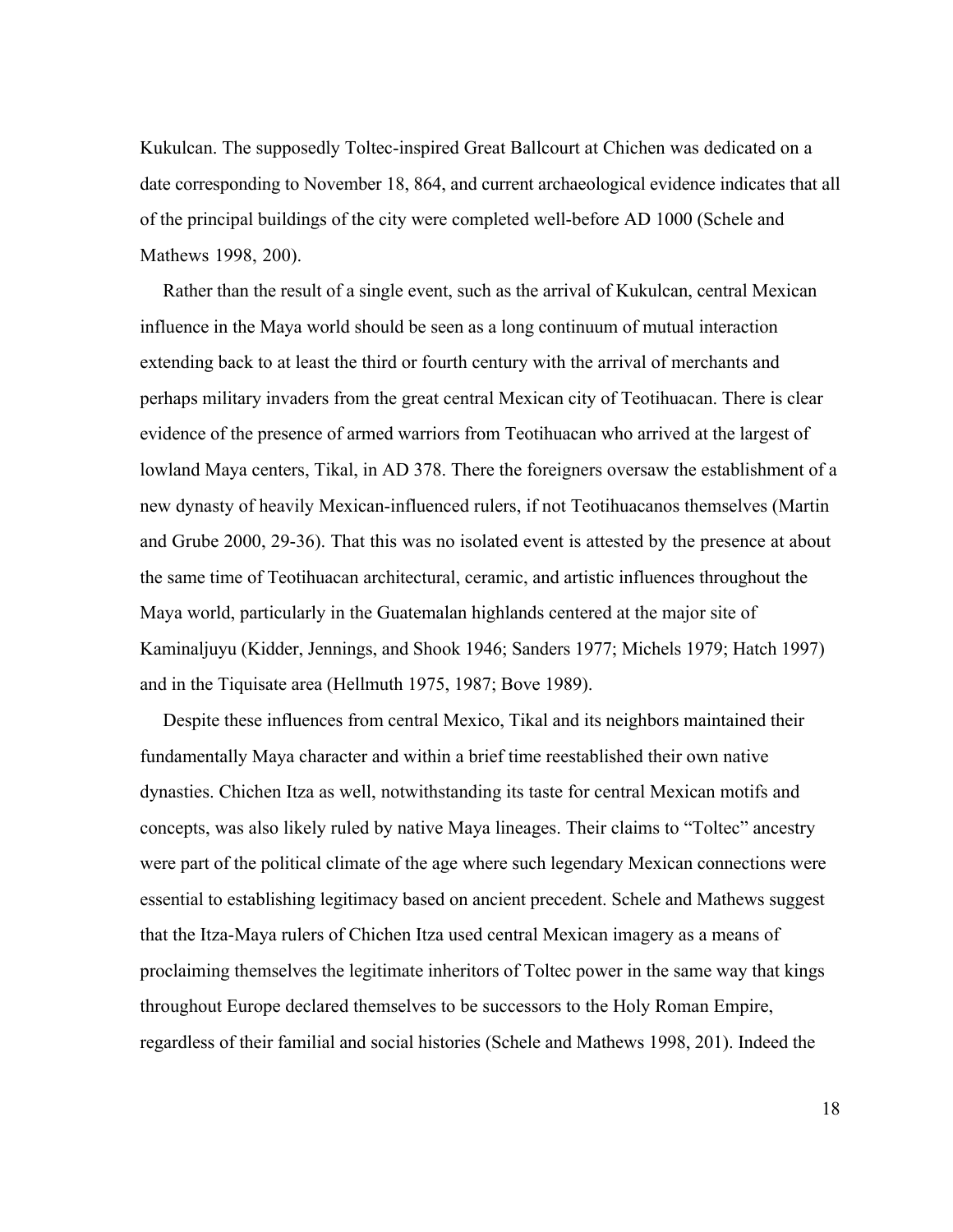Cavec Quiché lineage that produced the *Popol Vuh* likely had Itza-Maya connections (Akkeren 2000). Chichen Itza dominated the Yucatán peninsula and southern Gulf Coast regions, establishing a tradition of Toltec-inspired power and spiritual mystique that persisted long after Toltec rule, centered at Tula Hidalgo, collapsed in approximately the twelfth century. By the time of the Spanish conquest nearly all Maya rulers prided themselves on their Nahua/Toltec heritage (Morley, Brainerd and Sharer 1983, 166).

 The ruling lineages of highland Guatemala were no exception. The *Popol Vuh* claims that the divine creators who formed the first ancestors of the Quichés were *Aj Toltecat* (Toltecs) (p. 80n.102; line 568). The text also emphasizes that the Quichés were "brothers" with the Yaqui (a general term for Nahua speakers) of Mexico and that the Quichés' principal god, Tohil, was in fact equivalent to the Mexican god Quetzalcoatl (Nahua: "Feathered Serpent") (p. 231). This affinity for foreign Mexican culture helps to explain the many Nahua loan words in the *Popol Vuh* (Campbell 1970, 8; Carmack 1983, 17-18).

 According to the *Popol Vuh*, the founders of the various Quichean lineages traveled a great distance eastward "across the sea" to an epi-Toltec city called Tulan Zuyva where they received their titular gods and tokens of kingship (pp. 209-212, 256-259). Tulan is a Nahua word meaning "place of reeds," or more broadly "city," in the sense that it is filled with a great multitude of people as reeds crowd the shores of a lake or river. Many major Toltecinfluenced ceremonial and administrative centers were therefore called Tulan. As a result, it is difficult to identify precisely which Tulan the Quiché progenitors saw as the origin of their power, although it was likely located somewhere on the Yucatán Peninsula (Carmack 1981, 48; Akkeren 2003). Chichen Itza, or its successor Mayapan, are good possibilities for this Tulan.

 Carmack suggests that the founders of the Quiché ruling lineages arrived in Guatemala about the time of Chichen Itza's collapse, which Yucatec Maya histories date around AD 1221. More recent archaeological evidence suggests that this date should be pushed back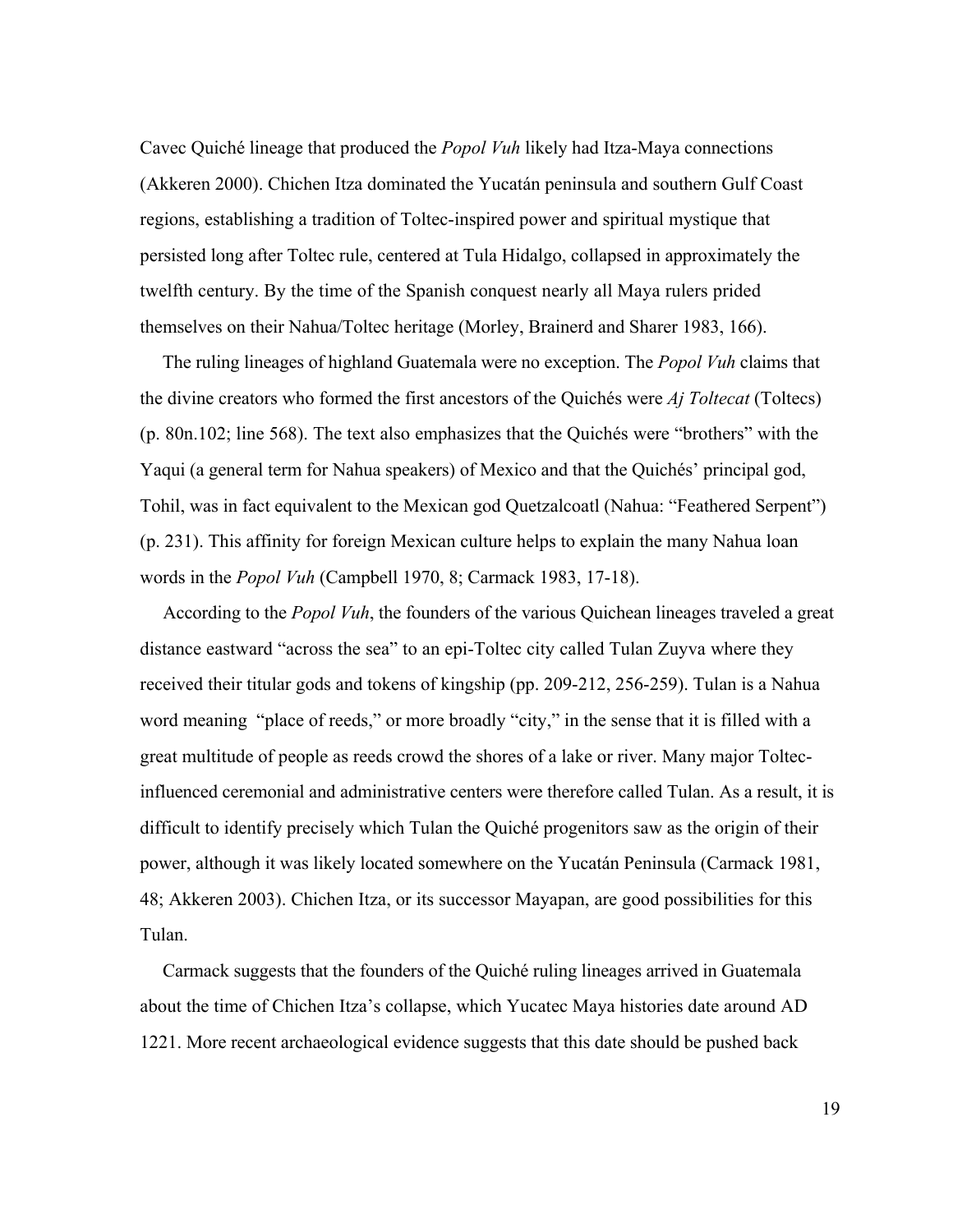significantly in time, and that, in any case, the ultimate downfall of the city was preceded by a long period of decline after the tenth century (Morley, Brainerd, and Sharer 1983, 167; Schele and Mathews 1998, 197-255; Akkeren 2000, 314-315). Chichen Itza had been the dominant force in the lowland Maya world. Its collapse disrupted the traditional politics and interregional trade of the region, resulting in the displacement of numerous groups of people seeking new power bases and economic opportunities (Fox 1978, 2). Many of these groups claimed authority based on the old Mexican-influenced symbols of power and prestige (Roys 1967, 88-98; Schele and Mathews 1998). It is possible that elements of what would become the ruling Cavec-Quiché lineage and related highland Maya progenitors were part of this human wave.

 Thus, at Tulan, the founding lineages of the various highland Maya kingdoms were given their titular gods, as well as tokens of "Toltec" rule (many of which bore Nahua language names) and commissioned to leave in search of places to conquer (pp. 213, 257-260). Numerous highland Maya documents speak of this pilgrimage to Tulan as a means of securing tokens of power and legitimacy. This account is from the *Annals of the Cakchiquels*:

 Then we arrived at Tulan in the darkness and in the night. Then we gave the tribute, when the seven tribes and the warriors carried the tribute. We took our places in order at the left part of Tulan.... And after the seven tribes had arrived, we the warriors came. So they said. And commanding us to come, they said to us, our mothers, and our fathers: "Go, my daughters, my sons. I will give you your wealth, your domain; I will give you your power and your majesty, your canopy and your throne. Thus shall they pay tribute to you.... Truly, your glory shall be great. You shall not be disparaged. You shall become great with the wealth of the wooden shields. Do not sleep and you shall conquer, my daughters, my sons! I will give your domain to you, the thirteen chiefs, to all of you equally: your bows, your shields, your domain, your majesty, your greatness, your canopy, and your throne. These are your first treasures." Thus they spoke to the Quichés when the thirteen groups of warriors arrived at Tulan. (Recinos and Goetz 1953, 50)

 The authors of the *Popol Vuh* wrote that their brethren scattered in many different directions after departing from Tulan (pp. 230-232). Indeed, the Quichés described their ancestors more as refugees than as well-prepared and organized military colonists:

 This is what preoccupied their hearts as they passed through their great afflictions. They did not have food or sustenance. They would only sniff the bottoms of their staffs to feel as if they were eating. But they did not eat when they came. (p. 221)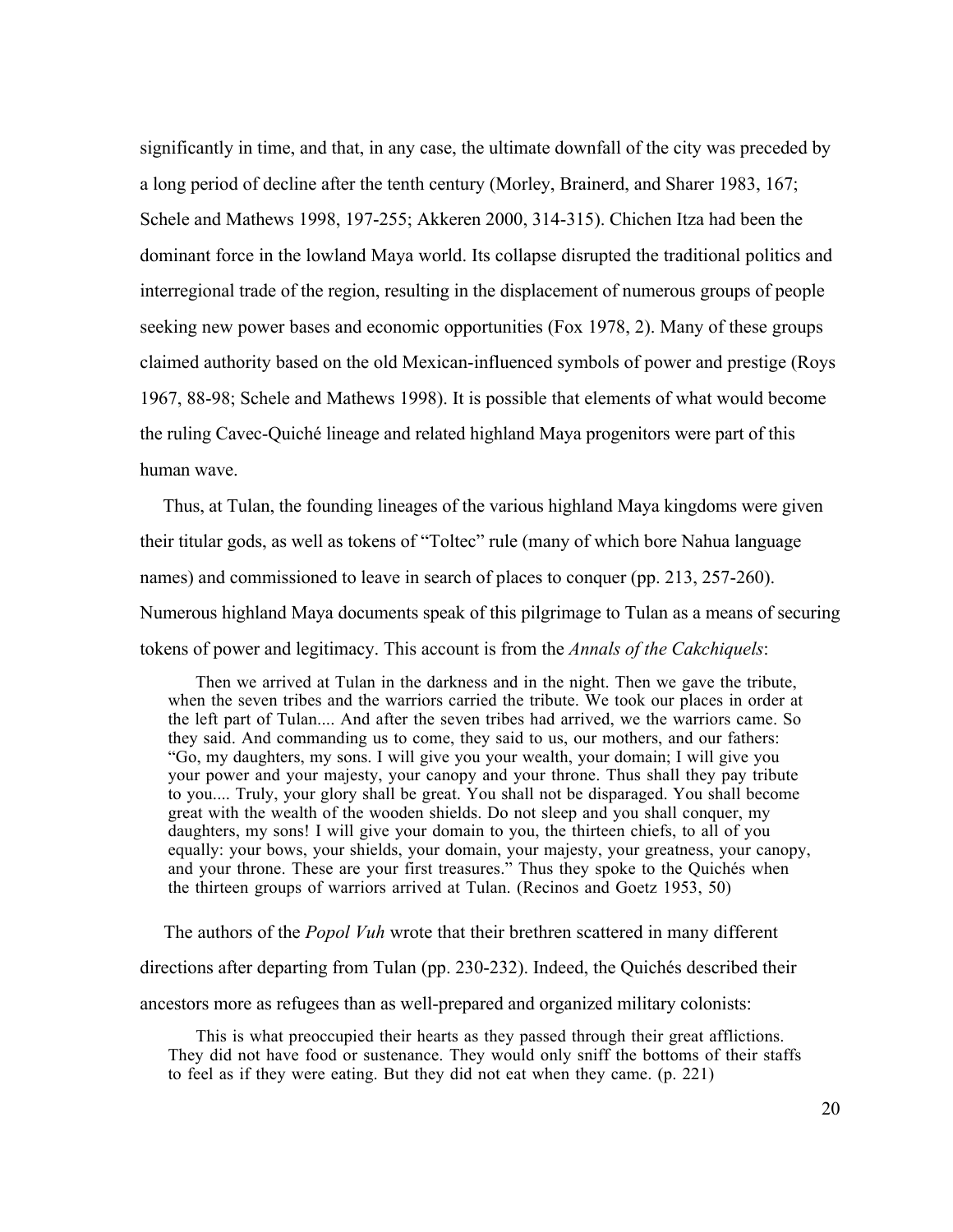As outlined in the text, the Quiché forefathers were gradually able to dominate most of western Guatemala and set up their own militaristic kingdom which ultimately extended from the Pacific Coast in the west to the borders of the Petén rain forest in the east. The Quichés soon adopted the language and traditions of the more numerous highland Maya inhabitants of the places they conquered, retaining only a few lowland Maya and Nahua words which had no local equivalent, particularly those related to military, political, and theological concepts.

 The *Popol Vuh* account of a simultaneous mass migration of all the major Quichean lineage groups into the Guatemalan highlands should not be taken literally. Rather, this was more likely a slow process carried out over a period of several centuries involving a complex series of historical and social interactions (Carmack 1981, 43-74). Indeed, many of these lineages had always lived in the highlands, although their authority to exercise military or political authority may have been obtained from outside centers of power. The confederation of people known as the Quiché was more likely a complex and linguistically diverse group of lineages composed of native highland Maya, Mexicanized clans from nearby Pacific Coastal areas, and immigrants (particularly the Cavec) from the Maya lowlands (Akkeren 2000). The interrelationship between these groups was dynamic and changed significantly over time. The *Popol Vuh* does not contain what we would call "objective history." It is instead a collection of traditions, partly based in historical fact and partly based on mythic interpretation, to describe the rise to power of their own ancestral lineages, specifically that of the Cavec who came to dominate the highland Maya region in the fifteenth century. This mixture of highland Maya, lowland Maya, and Mexican-influenced cultures ultimately gave birth to the traditions contained in the *Popol Vuh*.

 The arrival of the Spaniards in the early sixteenth century resulted in the abrupt disruption of Quiché-Maya rule. Hernán Cortés, conqueror of the Aztec empire in Mexico, heard reports of rich lands to be had southward in Guatemala. He therefore sent one of his captains, Pedro de Alvarado, to subdue any resistance in that direction and claim the area for the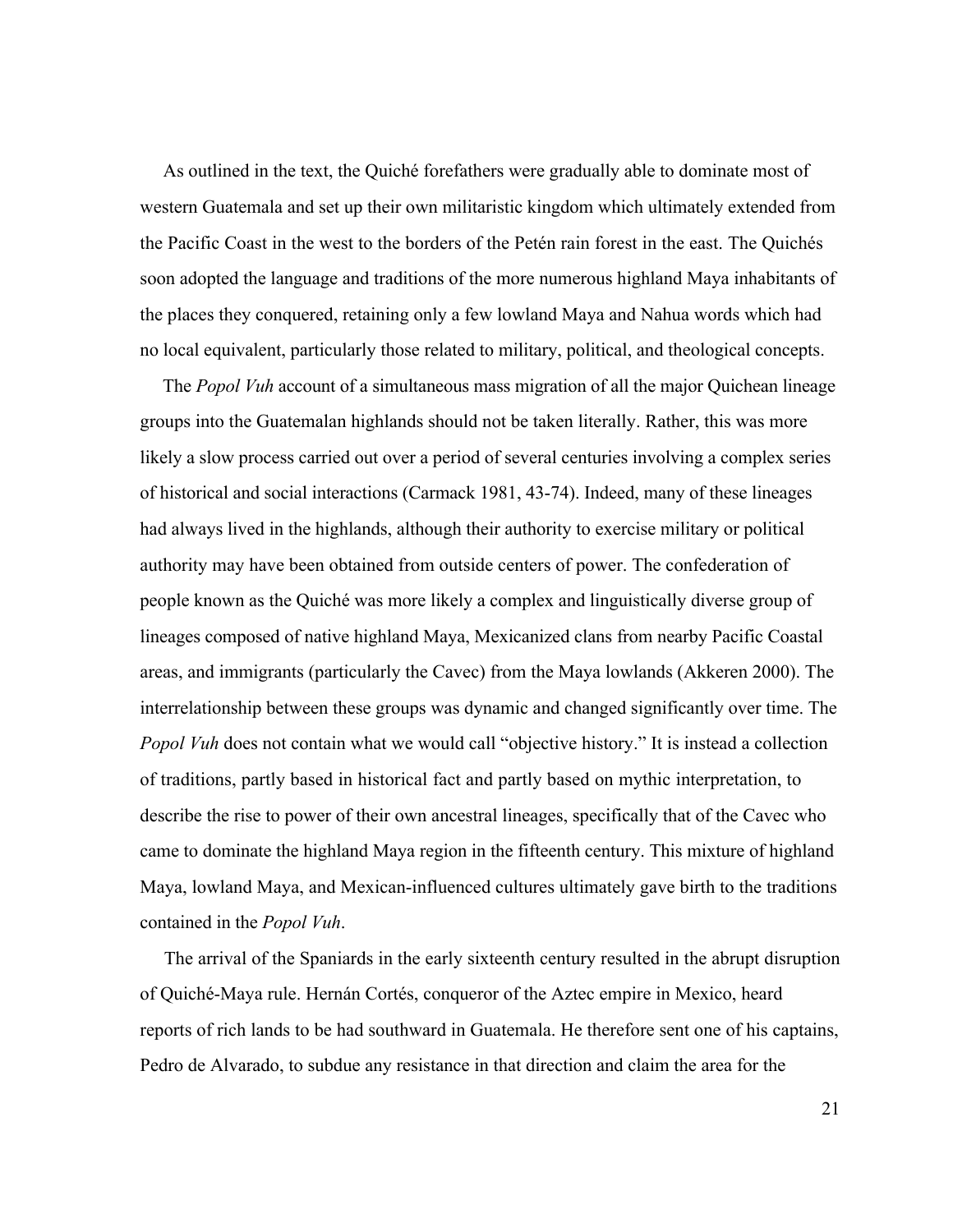Spanish Crown. In his first letter to Cortés, Alvarado described Guatemala as "the wildest land and people that has ever been seen.... We are so far from help that if Our Lady does not aid us, no one can" (Alvarado 1979, 105). Following a brief, yet bloody campaign, Alvarado entered the Quiché capital at Cumarcah (also known by its Nahua name, Utatlan) without resistance on March 7, 1524, at the invitation of the lords Oxib Quieh and Beleheb Tzi. Once inside the city, Alvarado suspected a trap and ordered the arrest and execution of its rulers:

As I knew them [the Quiché lords] to have such ill will toward the service of His Majesty, and for the good and tranquility of the land, I burned them, and I commanded to be burned the town of Utatlan to its foundations, for it was dangerous and strong.... All they that were taken prisoners of war were branded and made slaves. (Alvarado 1979, 102-3)

 During the early Spanish Colonial period, the population of Guatemala declined by as much as 85% as a result of war, forced labor, and disease. Fortunately, President Alonso López Cerrato, the successor to Pedro de Alvarado, was more tolerant:

 During this year [1549] the Lord President Cerrado arrived.... When he arrived, he condemned the Spaniards, he liberated the slaves and vassals of the Spaniards, he cut the taxes in two, he suspended forced labor and made the Spaniards pay all men, great and small. The lord Cerrado truly alleviated the sufferings of the people. I myself saw him, oh, my sons! (Recinos and Goetz 1953, 137)

Christianity was formally established in Guatemala in 1534 under Bishop Francisco

Marroquín, who sent out priests with portable altars to the various Indian towns and villages to baptize the Maya and destroy any remnants of "idolatry" and "paganism" which might have survived the Conquest. To aid in the process of conversion, missionary priests gathered the Maya into towns, each with a church to administer Catholic rites and instruct them in the Christian faith. Because Cumarcah had been all but destroyed during the war, the remnants of its population were moved to a new settlement nearby in ca. 1555, which the Spanish authorities called Santa Cruz del Quiché (Holy Cross of the Quiché). It was likely here that the *Popol Vuh* was compiled in the form that we have today.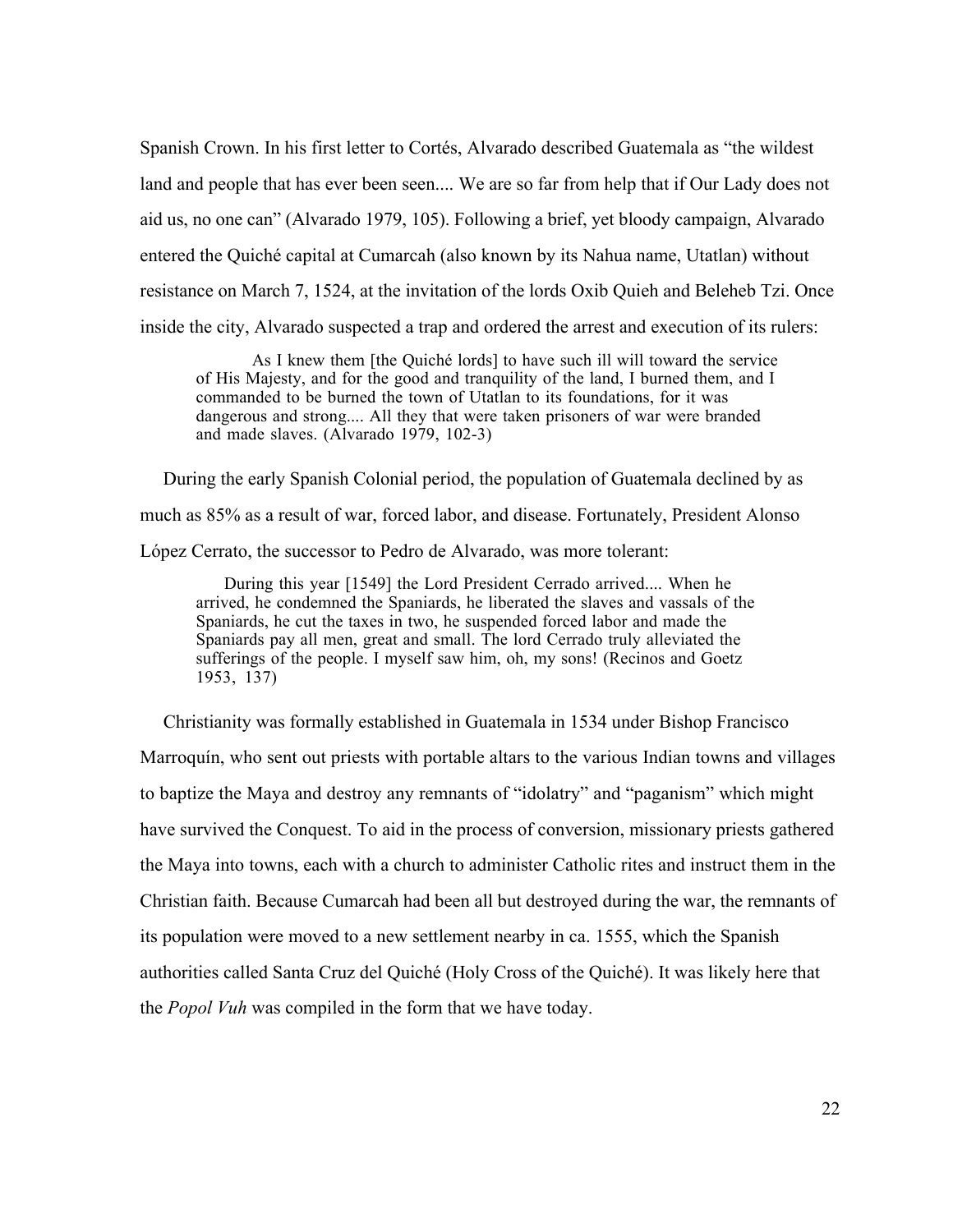#### Precolumbian *Popol Vuh*:

In the preamble to the *Popol Vuh*, its Quiché authors wrote that the contents were based on an ancient book from across the sea (p. 64). In a later passage, the source of these writings is identified as Tulan, which they located across the sea to the east (p. 259), apparently a reference to the Maya lowlands of the Yucatán Peninsula. The Quiché lords held these "writings of Tulan" in great reverence and consulted them often (p. 287).

 The Maya lowlands had a tradition of literacy dating back to at least AD 200, centered on a sophisticated hieroglyphic script. If the Precolumbian version of the *Popol Vuh* was like other ancient texts from the lowlands, it was painted on long strips of bark paper or deer skin which were given a thin coating of lime plaster to create a smooth writing surface, and then folded accordian style into a codex book. A number of such ancient painted codices were seen by the first Spanish missionaries and administrators who arrived in Guatemala. Bartolomé de las Casas saw several hieroglyphic books about 1540. He wrote that they contained the history of the people's origins and religious beliefs, written with "figures and characters by which they could signify everything they desired; and that these great books are of such astuteness and subtle technique that we could say our writing does not offer much of an advantage" (Las Casas 1958, 346).

 Las Casas was particularly impressed by the fact that the Maya could write "everything they desired." The Maya were, in fact, the only people in the New World who had a writing system at the time of the Spanish conquest which had this capability. Maya hieroglyphs are partly phonetic (glyphs which stand for individual sounds) and partly logographic (picture writing in which a glyph stands for an entire word or concept). Because of their phonetic nature, Maya glyphs may be placed together to form any word which can be thought or spoken. There is no evidence that such a script was ever developed or used in the Guatemalan highlands after the Late Preclassic, however, the authors of the *Popol Vuh* made clear that they based their writings on an imported text from the Maya lowlands. It is likely that some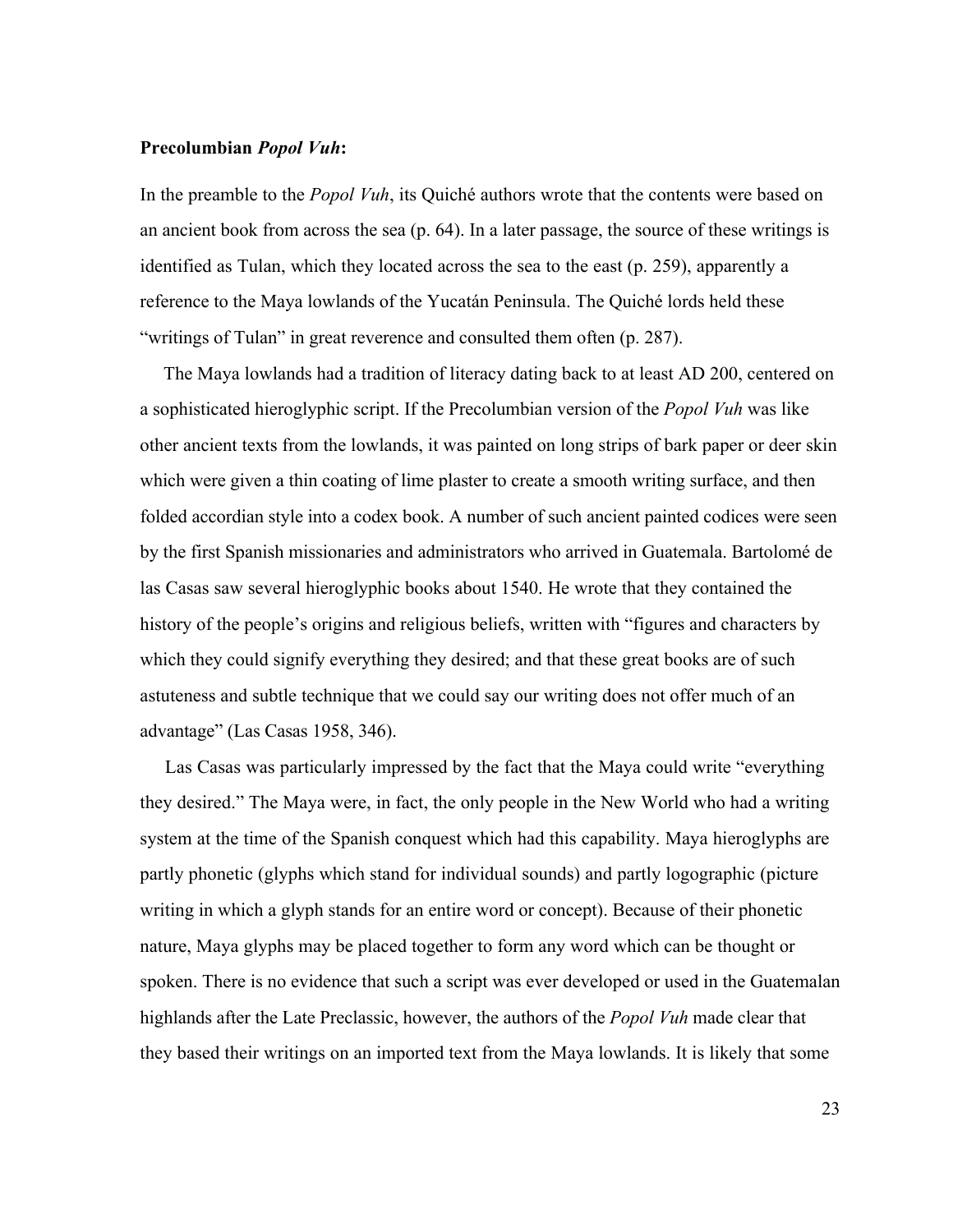few scribes at the Quiché court were familiar enough with such books in their possession that they could read them in at least a cursory way.

 Beginning in March 1555, a judge from the province of Mexico named Alonso de Zorita began a tour of inspection through the province of Guatemala in order to moderate tribute levies and correct administrative abuses inflicted on the local Maya population. As part of his duties, Zorita visited the ancient city of Utatlan to learn what he could about the ancient political system of the Quichés. There he was shown "paintings that they had which recorded their history for more than eight hundred years back, and which were interpreted for me by very ancient Indians" (Zorita 1963, 271-2).

 There must have been hundreds of hieroglyphic books in the Maya world at the time of the Spanish conquest. It is one of the great tragedies of New World history that the vast majority of these were destroyed. Las Casas witnessed the destruction of a number of such books which were burned to "protect" the Maya from their traditional religion:

 These books were seen by our clergy, and even I saw part of those which were burned by the monks, apparently because they thought [they] might harm the Indians in matters concerning religion, since at that time they were at the beginning of their conversion. (Las Casas 1958, 346)

 Diego de Landa was particularly zealous in his efforts to destroy any hieroglyphic books which he could find in northern Yucatán: "We found a large number of books of these characters and, as they contained nothing in which there were not to be seen superstition and lies of the devil, we burned them all, which they regretted to an amazing degree and which caused them much affliction" (Landa 1941, 78).

 Only four lowland Maya codices are known to have escaped these purges. We can only add our own laments to those of the Maya over the irretrievable loss of a people's literary heritage. Of the many hieroglyphic books that once existed in the highlands, including the Precolumbian version of the *Popol Vuh*, not a single one is known to have survived.

 The fact that the contents of the original *Popol Vuh* predated the Spanish conquest gave them an aura of mystery and power. Its authors referred to the ancient book upon which the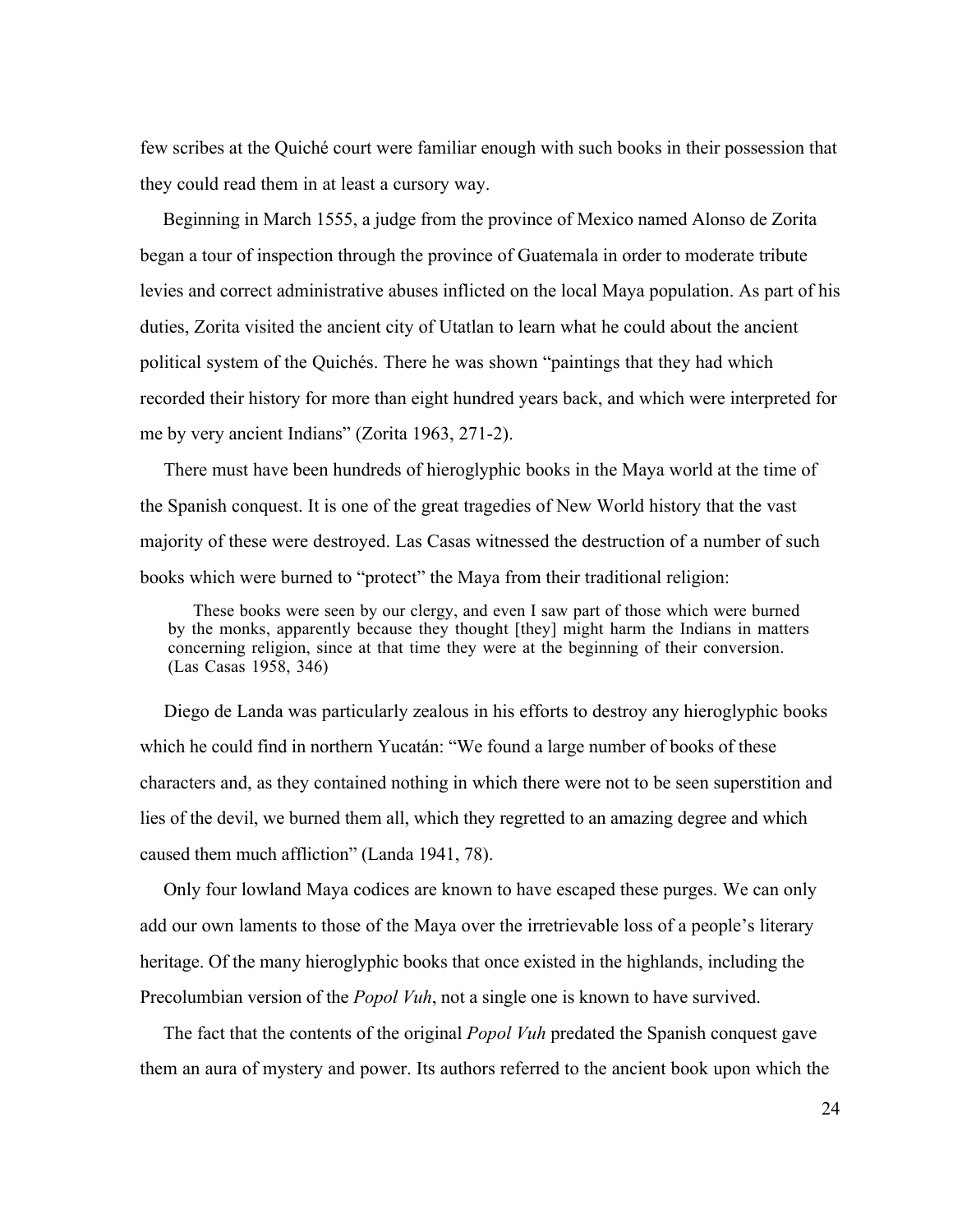*Popol Vuh* was based as an *ilb'al*, meaning "instrument of sight or vision" (p. 64; lines 51-52). The word is used today to refer to the clear quartz crystals that Quiché priests use in divinatory ceremonies. It may also be used to refer to magnifying glasses or spectacles, by which things may be seen more clearly. Thus the rulers of the Quichés consulted the *Popol Vuh* in times of national distress as a means of seeing the future:

They knew if there would be war. It was clear before their faces. They saw if there would be death, if there would be hunger. They surely knew if there would be strife. There was an instrument of sight. There was a book. Popol Vuh was their name for it. (p. 287)

 Ancient Maya books were periodically displayed on state occasions as an assertion of legitimacy by the rulers who possessed them (Carmack 1973, 17-18). Diego de Landa wrote that "the most important possession that the nobles who abandoned Mayapan took away to their own country was the books of their sciences" (Landa 1941, 39). Even today the possession of old books and manuscripts is highly prestigious among the highland Maya. La Farge and Byers observed that the titles and papers of the community of Todos Santos were kept in a chest which "is highly revered, if not worshiped, by the Indians, and is carried in a solemn procession on New Year's day, when the new officials take office" (La Farge and Byers 1931, 14).

 The Precolumbian version of the *Popol Vuh* has unfortunately been lost. Even the authors of the sixteenth century manuscript copy wrote that the more ancient book could no longer be seen in their day, and that what they compiled was based on the original (p. 64). It should not be assumed that this was a word for word transcription, however. The few Precolumbian Maya codices that survive, as well as the numerous inscriptions found on stelae, altars, architectural wall panels, etc., all bear texts that are highly formalized and condensed references to dates, persons, and events that briefly outline the stories they wish to tell. These are often accompanied by illustrations to further elucidate the otherwise terse prose. No known Precolumbian text contains the kind of long storytelling devices, descriptive detail, commentary, and extensive passages of dialogue found in the *Popol Vuh*. It is more likely to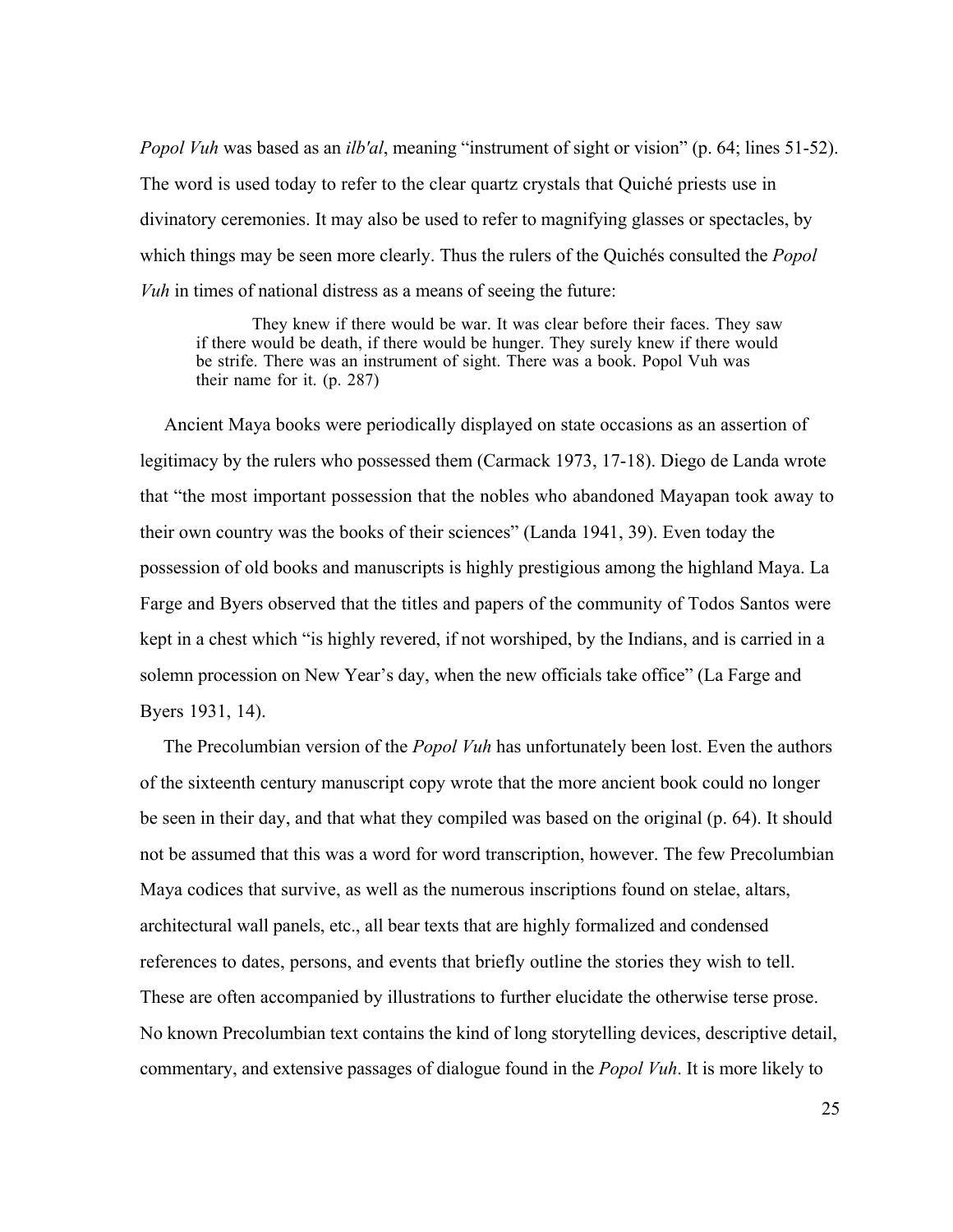have been a compilation of oral traditions based to one degree or another on mythic and historical details outlined in a Precolumbian codex with their associated painted illustrations.

#### Authors of the *Popol Vuh*:

The authors of the *Popol Vuh* were anonymous. In the text they refer to themselves only as "we" (p. 64), indicating that there were more than one who contributed to its compilation. The anonymity of the authors is unusual since most Colonial period highland Maya documents were prepared for some official purpose, and were duly signed by their authors as testimony of their veracity. For whatever reason, those who were responsible for compiling the *Popol Vuh* did not wish their identities to be known.

 The authors were traditionalists, in the sense that they recorded the history and theology of the ancient highland Maya people without adding material from European sources. The *Popol Vuh* thus contains very little direct Christian influence. By its own account it is a faithful record of the contents of the ancient *Popol Vuh* text which could no longer be seen (p. 64). Although the traditions of the book were compiled after the Conquest, "under the law of God and Christianity" (ibid.), its Quiché authors venerated their traditional Maya gods as luminous, wise beings who brought life and light to the world through their creative works. The statement that the *Popol Vuh* was composed within Christianity immediately follows a declaration that the Maya gods "accomplished their purpose in purity of being and in truth" long before the arrival of the Christian God (p. 63). Thus the *Popol Vuh* contrasts its "ancient word" (pp. 59, 64) which contains light and life, with that of the more recent voice of Christianity. In highland Maya society, antiquity denotes authority. A modern priest-shaman in Momostenango once told me that the Maya "Earth God" is greater than Christ and the saints because he was worshiped by his people for centuries before the arrival of the Europeans.

Such unapologetic reverence for the ancient gods would have been offensive to the Spanish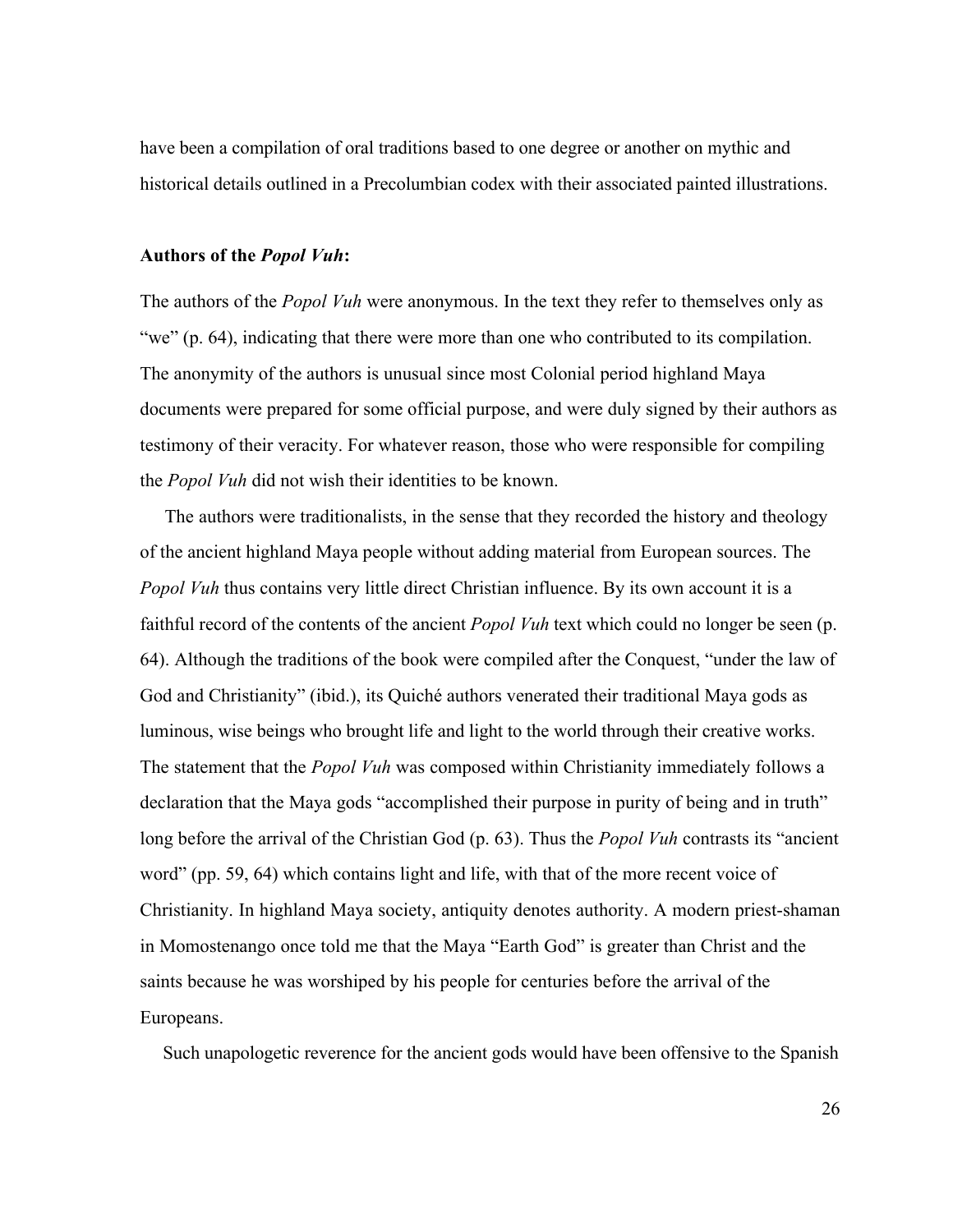missionaries. During the early decades of the Spanish conquest, the most obvious expressions of Maya religion and literature were either destroyed or forced into hiding. Old hieroglyphic books were singled out as dangerous hindrances to the conversion of the people and were actively sought out and destroyed. Those who were found in possession of such books were persecuted and even killed. As much as two hundred years later, Ximénez wrote that many ancient books were still kept in secret by the Quichés so that the Spanish authorities would not learn of them (Ximénez 1929-31, I.i.5).

 It was the loss of such precious books as the hieroglyphic *Popol Vuh* which may have prompted Quiché scribes to preserve what they could of their literature by transcribing their contents into a form which would make them safer from the fiery purges of Christian authorities. The authors of the *Popol Vuh* may have recognized the danger in this and cloaked themselves with anonymity to protect themselves. The preamble to the *Popol Vuh* may hint at this when it declares that "the original book exists that was written anciently, but its witnesses and those who ponder it hide their faces" (p. 64). It is therefore he who "witnesses and ponders" the ancient book who is in hiding, perhaps an indirect reference to the authors of the *Popol Vuh* manuscript who did not wish their identities known for fear that the authorities might do harm to them or the book in their possession.

 The *Popol Vuh* was likely composed in its present form at Santa Cruz del Quiché, a new city founded by the Spanish conquerors near the ruins of Cumarcah/Utatlan, the ancient capital of the Quichés. The majority of its inhabitants were members of the old ruling classes which had been resettled from Cumarcah to aid in their conversion to Christianity and to more easily supervise their activities. The authors of the text were most likely members of the Quiché nobility who may have retained some Precolumbian manuscripts from the royal archives that survived the Conquest.

 The *Popol Vuh* does provide some clues as to who its authors may have been. In an extended passage placed immediately after the dynastic list of the Quiché kings themselves,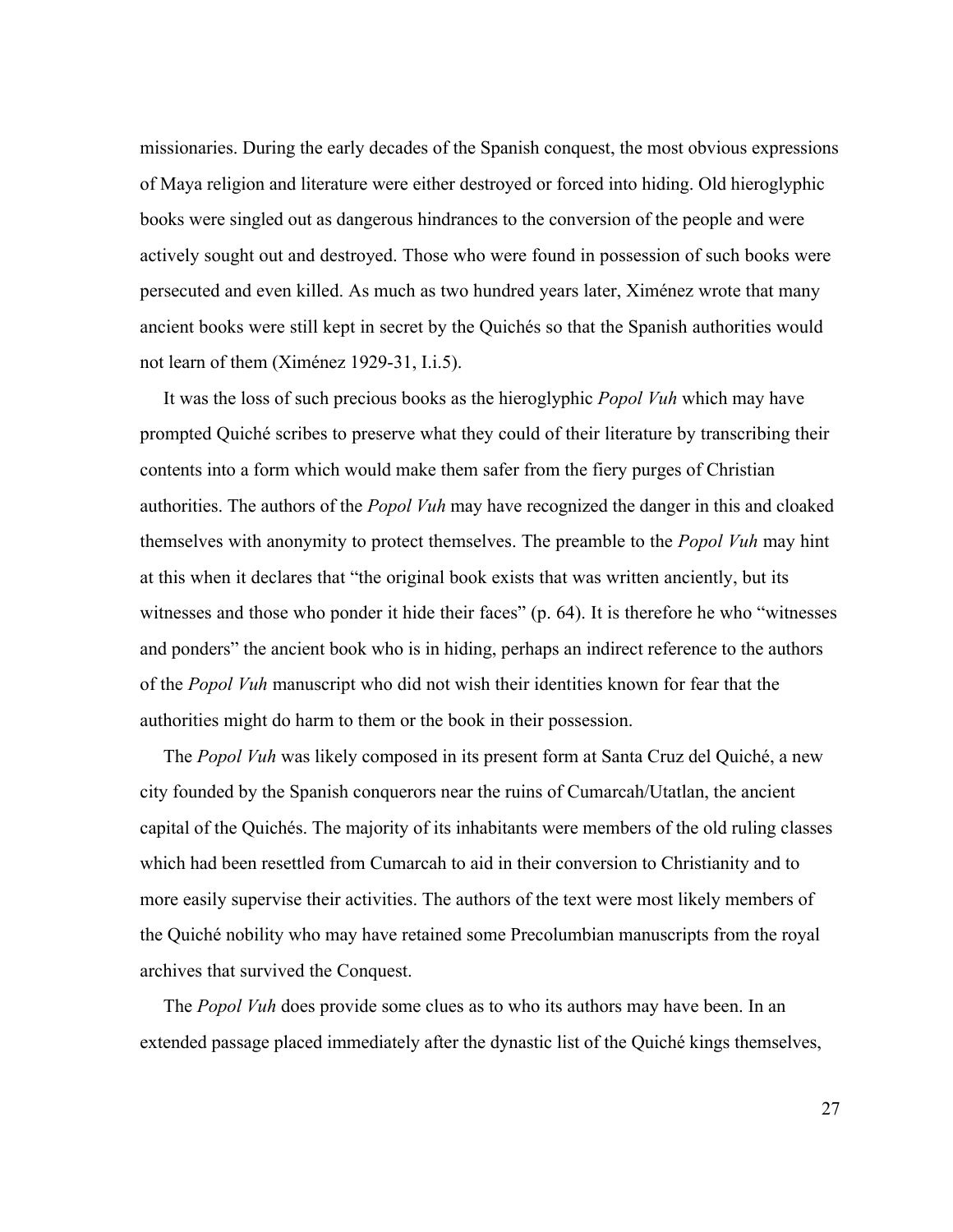the text declares that the three *Nim Ch'okoj* (Great Stewards) of the principal Quiché ruling lineages were "the mothers of the word, and the fathers of the word" (p. 305). "The word" is used in the text to describe the *Popol Vuh* itself (p. 59; lines 1-4), indicating that the *Nim Ch'okoj* were likely the authors of the book. *Nim Ch'okoj* was a relatively minor position within the Quiché nobility, charged with certain duties at royal banquets, perhaps including the recitation of tales dealing with the gods, heroes and past rulers of the Quiché nation.

 The *Popol Vuh* lists don Juan de Rojas and don Juan Cortés as the contemporary Quiché kings of the ruling Cavec lineage when the manuscript was written (p. 297). These men were grandsons of the two kings burned by Pedro de Alvarado during the conquest of the Quiché nation. If the authors of the *Popol Vuh* were the three *Nim Ch'okoj* of the major Quiché lineages in the days of Juan de Rojas and Juan Cortés, then at least one of their names is known. The contemporary *Título Totonicapán* was completed during the reign of these same two kings. One of the signatories of the document was Adon Cristóbal Velasco, *Nim Chocoh Cavec*" (Great Steward of the Cavec) (Chonay and Goetz 1953, 195; Carmack and Mondloch 1983, 200). Thus don Cristóbal Velasco was likely one of the elusive authors of the *Popol Vuh* as well.

 Whoever they may have been, the authors of the *Popol Vuh* manuscript were trained in the use of European letters. Soon after the formal establishment of Christianity in highland Guatemala, Christian missionaries began to teach representatives of the various Maya lineages of Guatemala to read and write their languages using a modified Latin script developed by Fr. Francisco de la Parra. The first bishop of Guatemala, Francisco Marroquín strongly advocated this policy as a means of aiding the conversion effort to Christianity. The authors of the *Popol Vuh* undoubtedly learned to read and write with the Latin alphabet under the direction of Christian missionaries who were actively establishing schools for this purpose in major Maya towns, undoubtedly including Santa Cruz del Quiché.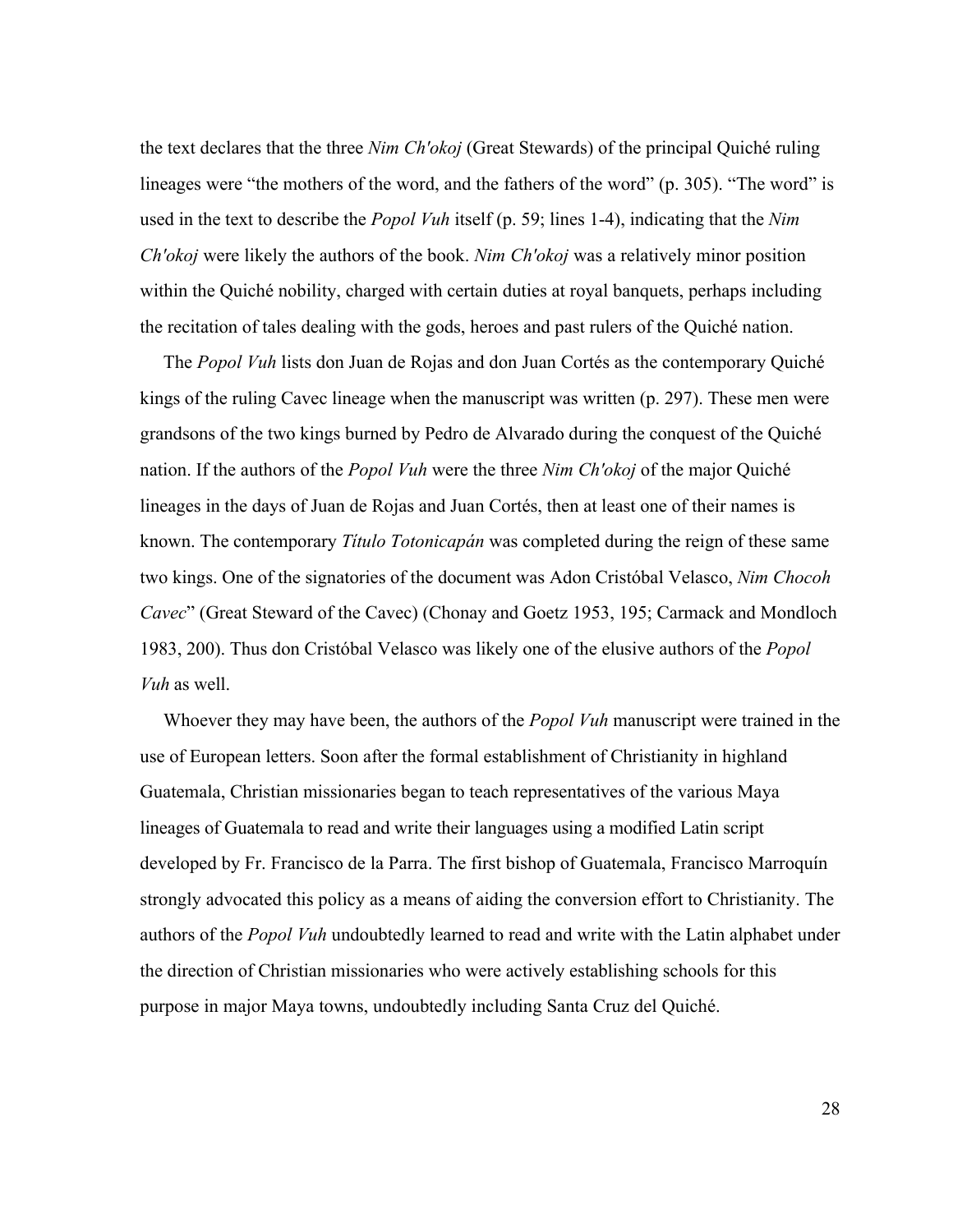#### History of the *Popol Vuh* Manuscript:

Although the *Popol Vuh* is undated, internal evidence points to the work being completed between the years 1554 and 1558. The manuscript mentions that Juan de Rojas and Juan Cortés, grandsons of the kings burned by Alvarado during the Conquest, were alive and recognized as rulers when the *Popol Vuh* was written. The signatures of these kings appear on the last page of the *Título Totonicapán*, which is dated September 28, 1554 (Chonay and Goetz 1953, 194-5). The *Popol Vuh* must have been written prior to 1558, because by that date don Juan de Rojas had disappeared from Colonial records and had presumably died. Thus the *Royal Title of Don Francisco Izquin Nehaib*, dated November 22, 1558, is signed by Don Juan Cortés and Don Martín, kings of the Quiché at Santa Cruz (Recinos 1957, 115). The *Popol Vuh* also refers to one don Pedro de Robles as the current "Lord Magistrate" of the Nihaib lineage (p. 301). Pedro de Robles is known to have taken office soon after 1554, therefore the *Popol Vuh* must have been written sometime between the years 1554 and 1558.

 This decade was one of great impoverishment in the town of Santa Cruz del Quiché. Despite a dramatic decline in population in the area following the Conquest, Spanish officials continued to drain its resources with heavy tribute levies and extortion. This became particularly severe with the accession of the Spanish king Philip II in 1556. The new king was desperate to augment royal revenues by any means possible to alleviate Spain's acute financial difficulties. As a result, the Crown sought to limit where possible the traditional tribute rights and other privileges which had been the chief means of support for the Quiché nobility, while seizing their assets (Carmack 1973, 20).

 Alonso de Zorita, a judge from the *Audiencia* of Mexico, travelled through Guatemala in 1555. While there, he visited Santa Cruz del Quiché and inquired of the native rulers concerning their government. He was amazed to find that those who were at one time "lords of Utatlan" were:

 as poor and miserable as the poorest Indian of the town, and their wives fixed the tortillas for dinner because they had no servants, nor any means of supporting them; they themselves carried fuel and water for their houses. The principal lord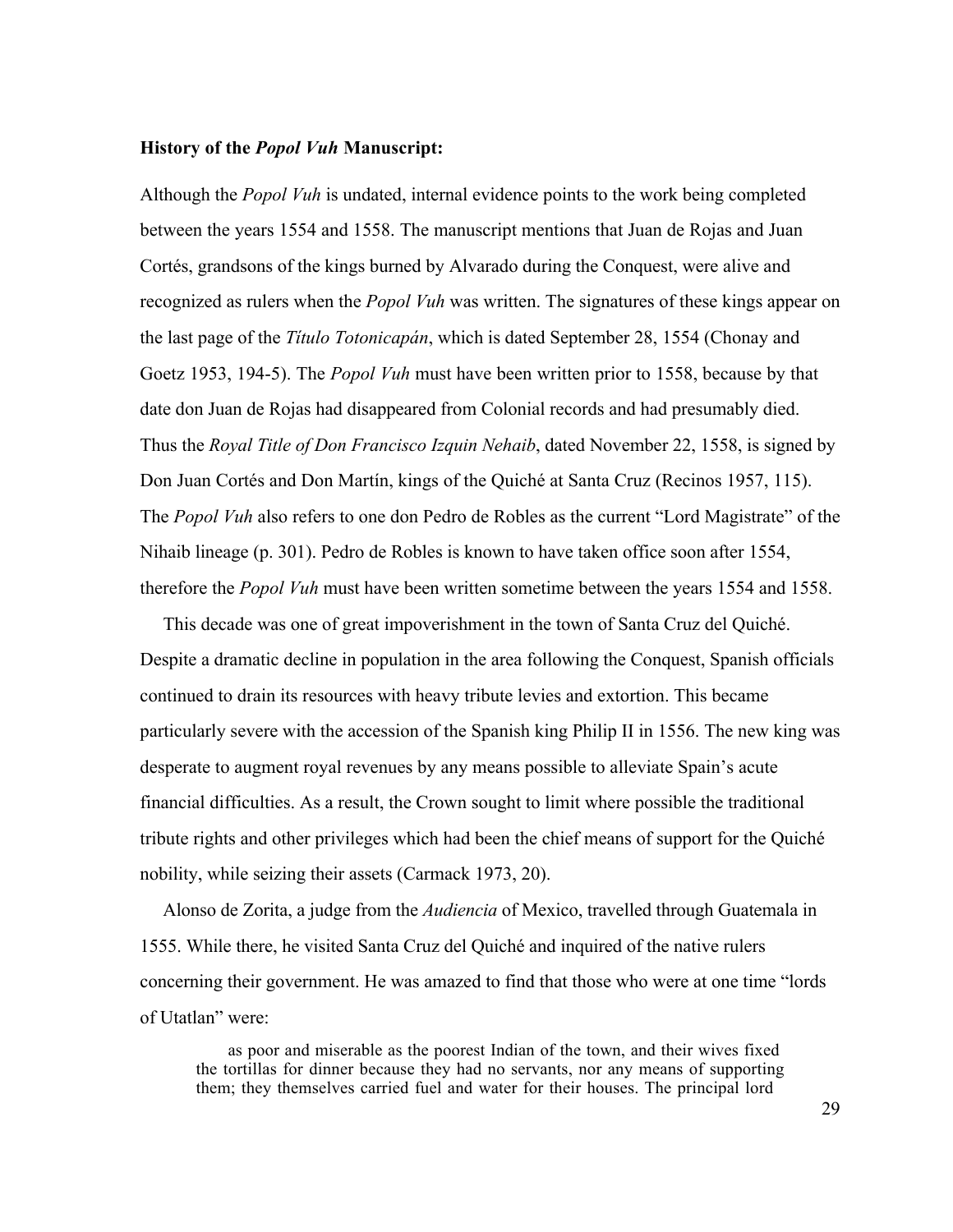was named Don Juan de Rojas, the second, Don Juan Cortés.... They were all extremely poor; they left sons who were all penniless, miserable tribute-payers, for the Spaniards do not exempt any Indians from payment of tribute. (Zorita 1963, 272)

 Spanish conquerors had divided up much of the land they had seized as spoils of war in the form of an *encomienda*, an institution whereby the Crown authorized Spaniards who participated in the Conquest to collect tribute and demand labor from the Indians in return for services such as military duty and providing for the spiritual welfare of Indians under their control (Orellana 1983, 137). Members of the Maya nobility protested this confiscation of their property, claiming traditional rights as rulers under Colonial law. Spanish courts tended to respect land claims and tribute rights held by important noble lineages if these could be documented based on written proof of genealogy and history. Many highland Maya texts were prepared specifically as "royal titles," and were duly signed by native rulers as legal documents. Where possible, these titles were based on Precolumbian books whose antiquity served to bolster their authenticity in court.

 The Quiché lord, don Juan Cortés, travelled to Spain in 1557 to directly press his case for royal privileges at the court of Philip II. This endeavor was unsuccessful as he was judged to be unworthy of special rights, being the son of an idolator. It was also suspected that he was not whole-heartedly converted to the Christian faith, and that it would require "very little to restore their ceremonies and attract their former subjects to himself" (Tedlock 1996, 56). This reflects the general mood of the Spanish authorities in Guatemala who sought to limit the rights of native rulers. The governor of Guatemala, Alonso López Cerrato, wrote to the Spanish king on May 25, 1552, that the Maya prior to the Conquest "reverenced" their rulers "as gods, and if this were to continue, the lords could raise the land in rebellion easily" (Carmack 1973, 379. Translation by author).

The fate of the sixteenth century transcription of the *Popol Vuh* is unknown for the next 150 years. At some time during this period, it was taken from Santa Cruz del Quiché to the nearby town of Chuvila, now known as Santo Tomás Chichicastenango. Chichicastenango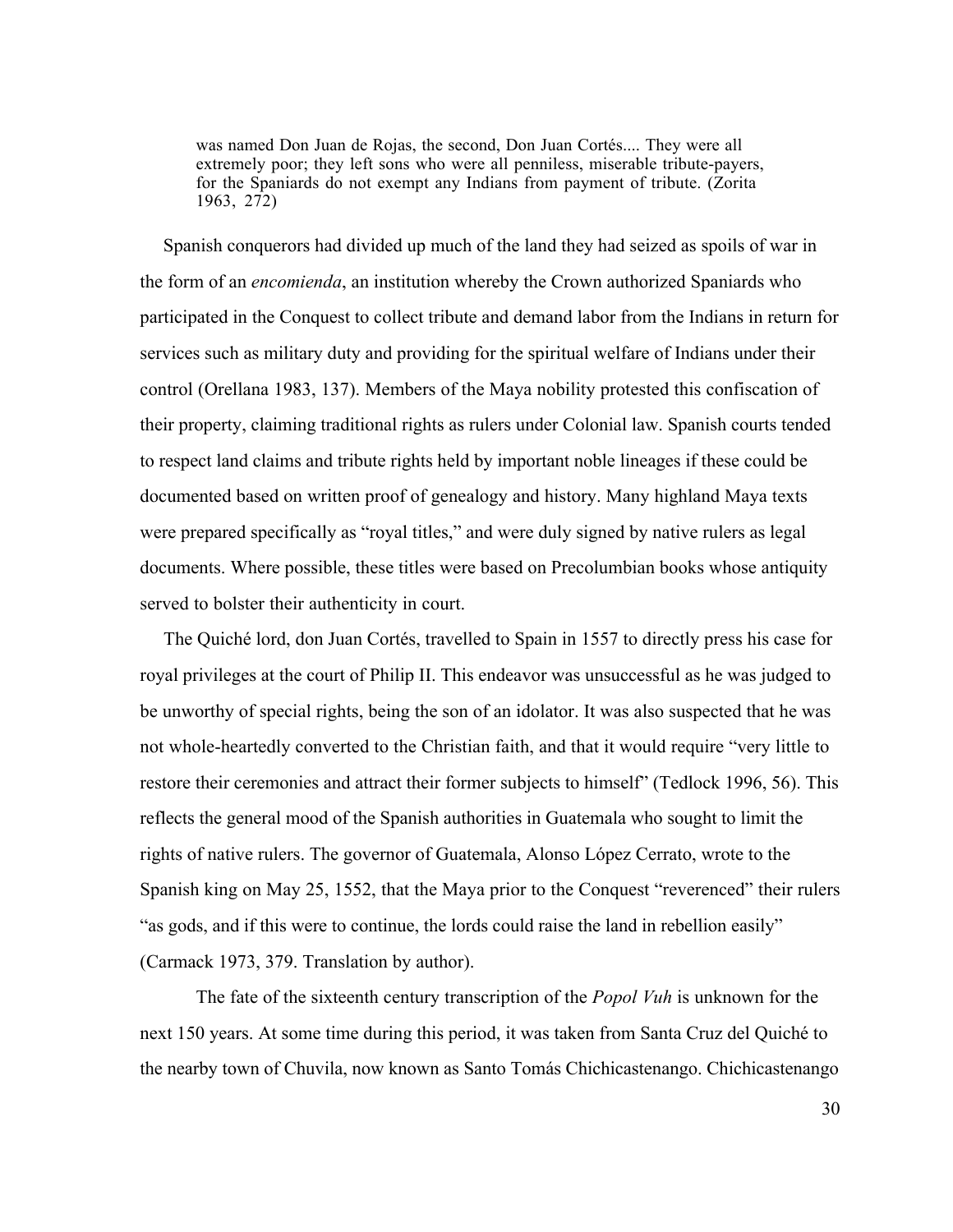had long since eclipsed Santa Cruz in size and importance, and most members of the old nobility had transferred their residence there. Today it is still famed for its spectacular mountain scenery, and its preservation of traditional Quiché culture.

 Between 1701 and 1704, a Dominican monk named Francisco Ximénez, the parish priest of Chichicastenango, came to obtain the manuscript. Ximénez had served since 1694 in various Maya communities where he learned a number of dialects and studied Maya grammar so that he could teach it to newly-arrived clerics. He was particularly impressed with the Quiché language, calling it the "principal one of the world."

 Ximénez was interested as well in the ancient traditions of the Quichés. He noted that in his parish the people still conserved ancient "errors" which they had believed prior to the arrival of the Spaniards (Ximénez 1929-31, I.i.54). His curiosity concerning ancient Quiché history and religion may have overcome the suspicion of the guardians of the *Popol Vuh* manuscript, who allowed him to see it and make a copy. Ximénez wrote that other such texts were also in their possession:

 It was with great reserve that these manuscripts were kept among them, with such secrecy, that neither the ancient ministers knew of it, and investigating this point, while I was in the parish of Santo Tomás Chichicastenango, I found that it was the doctrine which they first imbibed with their mother's milk, and that all of them knew it almost by heart, and I found that they had many of these books among them. (Ximénez 1929-31, I.i.5)

 Ximénez transcribed the Quiché text of the *Popol Vuh*, and added a Spanish translation of its contents. It is unknown what happened to the sixteenth century manuscript, although presumably Ximénez returned it to its Quiché owners. It is possible that the original may still survive in the possession of village elders or in the town archives of Chichicastenango.

 Ximénez's manuscript lay forgotten in parish archives until the Guatemalan Civil War of 1829 when all religious orders were expelled from the country. Books and papers formerly housed in convents and monasteries were subsequently transferred to public libraries, government repositories, or the collections of private individuals. Ximénez's copy of the *Popol Vuh* manuscript apparently ended up in the library of the University of San Carlos in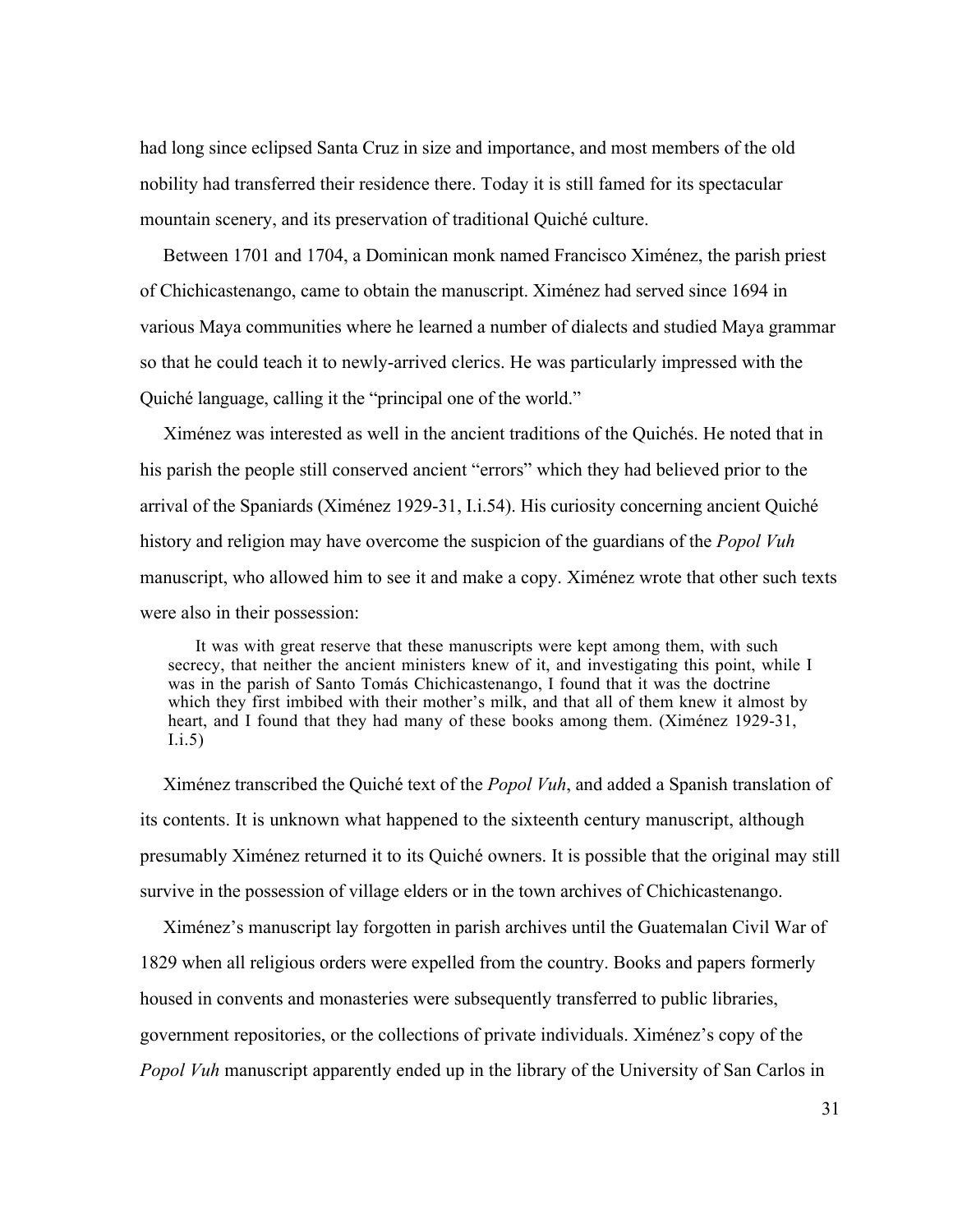Guatemala City. An Austrian traveler named Carl Scherzer saw it there in 1854 and had a copy made to take with him back to Europe. In part, Scherzer commissioned this copy to be made due to the poor condition of the manuscript. He described it as having been "written in such light ink that the original might very well become illegible and useless in a few years" (Scherzer 1856, 9). Lamentably, this faded copy of the Ximénez transcription of the *Popol Vuh* has since vanished from public records. Scherzer published Ximénez's Spanish version of the text in 1856, the first time the *Popol Vuh* had appeared in print. The book was greeted with a great deal of excitement in Europe and America, where interest in ancient cultures was widespread.

 In 1861, four years after Scherzer's book, the Quiché version of the *Popol Vuh* was published for the first time, along with a rather flowery French translation by Father Charles Etienne Brasseur de Bourbourg. This publication was based on yet another copy of the Ximénez transcription which Brasseur had obtained from a Quiché man, named Ignacio Coloch, who resided in the town of Rabinal. This manuscript is of supreme importance because it is the oldest known Quiché version of the *Popol Vuh* text which has survived. Ximénez was in charge of the parish of Rabinal from 1704-1714, immediately following his years in Chichicastenango. It is unknown whether Ximénez prepared the "Rabinal Manuscript" during this period of his ministry or brought it with him from Chichicastenango.

 The Rabinal Manuscript of the *Popol Vuh* bears the cumbersome title, *Empiezan las historias del origen de los Indios de esta provincia de Guatemala, traduzido de la lengua quiché en la castellana para más comodidad de los Ministros del Sto. Evangelio, por el R.P.F. Franzisco Ximénez, Cura doctrinero por el Real Patronato del Pueblo de Sto. Thomás Chuilá* (Beginning of the histories of the origin of the Indians of this province of Guatemala, translated from the Quiché language to Spanish for the greater convenience of the Ministries of the Holy Gospel, by the Reverend Father Franzisco Ximénez, Parish Priest for the Royal Patronage of the Town of Santo Tomás Chuilá). It is handwritten in a clear, flowing cursive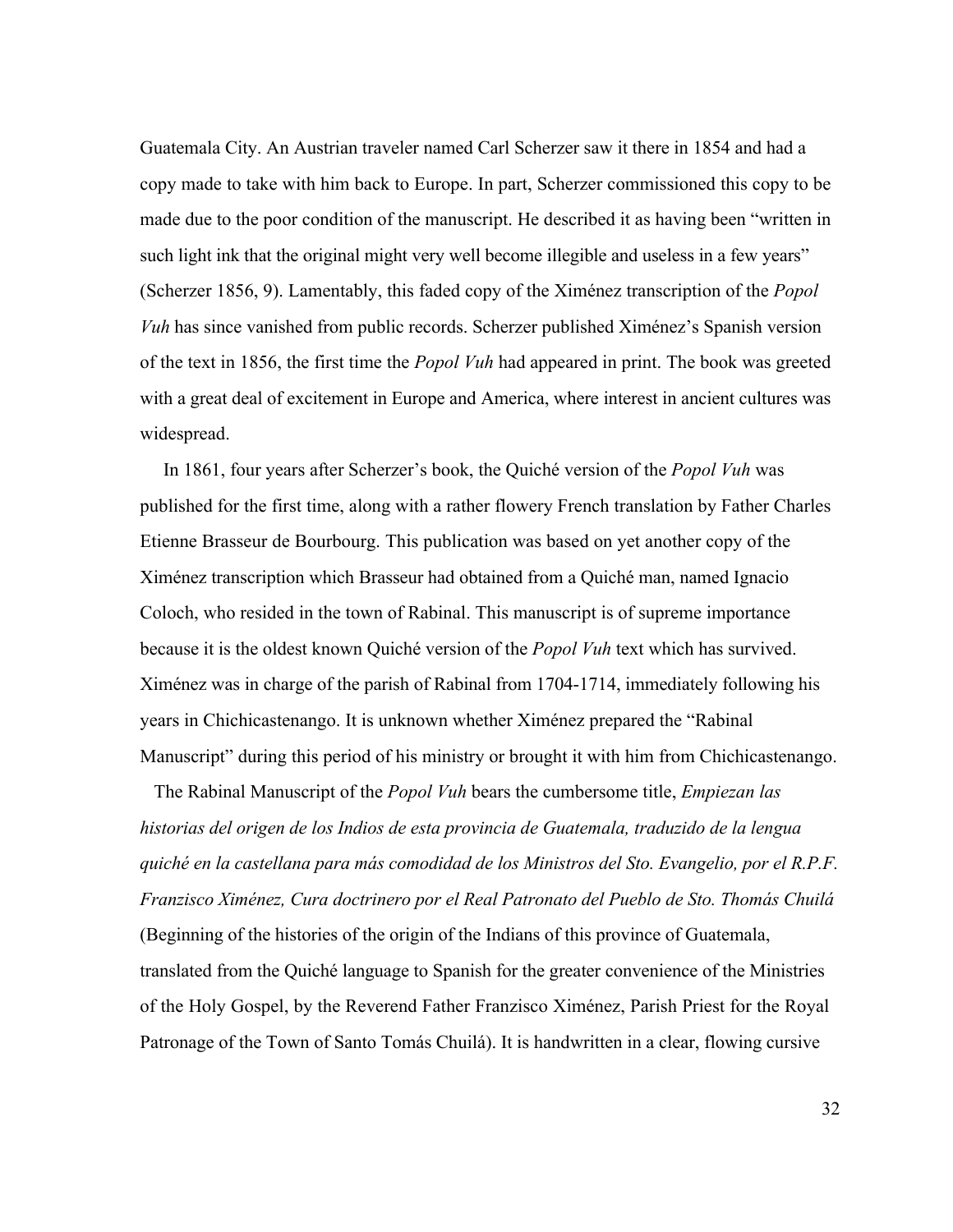script arranged in two columns, Quiché on the left and Ximénez's Spanish translation on the right. Fortunately the ink used has remained well-preserved, and the paper is in remarkably good condition with almost no lacunae due to stains, tears or holes. It was placed at the end of a series of linguistic studies made by Ximénez which he entitled *Arte de las tres lenguas Cacchiquel, Quiché y Tzutuhil* (Art of the three languages Cacchiquel, Quiché and Tzutuhil). These studies include a brief grammar, confessional, and Catechism in each of the three languages.

 Brasseur brought the Rabinal Manuscript to Europe as part of a large corpus of native American documents which he had collected in his travels through Mexico and Guatemala. The bound volume containing the Ximénez transcription of the *Popol Vuh* was purchased after Brasseur's death by the American collector, Edward E. Ayer, who eventually donated it to the Newberry Library in Chicago, Illinois, where it is catalogued as Ayer MS 1515.

#### The Poetic Nature of the *Popol Vuh*:

The *Popol Vuh* is not only the most important highland Maya text in terms of its historical and mythological content, it is also a sublime work of literature, composed in rich and elegant poetry. In this respect it can be compared with other great epic poems of the ancient world such as the *Ramayana* and *Mahabharata* of India, or the *Iliad* and *Odyssey* of Greece.

 Quiché poetry is not based on rhyme or metrical rhythms, but rather the arrangement of concepts into innovative and even ornate parallel structures. Seldom are the authors content with expressing a single idea without embellishing it with synonymous concepts, metaphors, or descriptive epithets. The Quiché poet is much like the composer of classical music who begins with a simple melody and then weaves into it both complementary and contrasting harmonies to give it interest and depth. Thus endless variations on a given theme are possible.

 Books such as the *Popol Vuh* were not simply records of dry history, but universal declarations of the purpose of the world and man's place in it. The written words were thus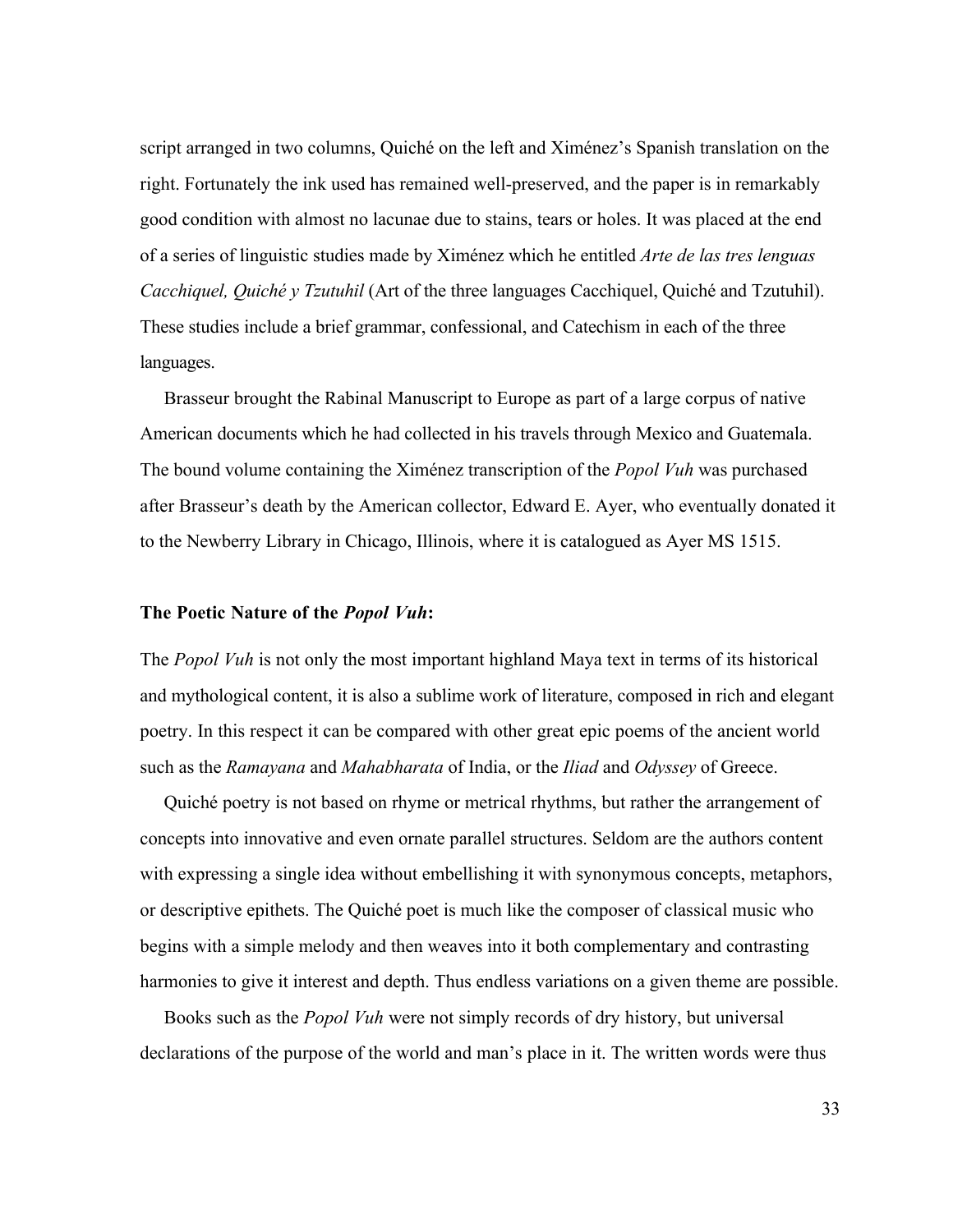intended to conjure up an image in the mind, to give new life and breath to the gods and heroes each time the story was read. The beauty of the work depends not only on the story itself, but on how the story is told. As Munro Edmonson points out, Mayan texts are meant to be "read and pondered rather than skimmed over" (Edmonson 1982, xiii).

 Yet the beauty of Quiché poetry may sound awkward and repetitive when translated into European languages. Some translators in the past have ignored or failed to recognize the poetic nature of the *Popol Vuh*, particularly its use of parallelism, and have tried to improve its seemingly purposeless redundancy by eliminating words, phrases, and even whole sections of text which they deemed unnecessary. While this unquestionably helps to make the story flow more smoothly, in keeping with our modern taste for linear plot structure, it detracts from the character of Quiché high literature. Welch points out that "in many ancient contexts, repetition and even redundancy appear to represent the rule rather than the exception" (Welch 1981, 12).

 The first modern scholar to recognize parallelism in Maya literature was Sir J. Eric Thompson, who noticed that Precolumbian hieroglyphic texts seemed to contain redundant glyphs. Because the ancient Yucatec Maya books of Chilam Balam have similar redundancies, he concluded that these parallel glyphs were intended as a "flowing harmony," and were "interpolated to improve the cadence of a passage" (Thompson 1950, 61-62).

 Miguel León-Portilla was the first translator to arrange portions of Quiché and Yucatec Maya documents into poetic verse (León-Portilla 1969, 51-55, 75, 92-93). His recognition of the literary nature of Maya texts was a significant advance over previous translations which virtually ignored the presence of poetry. Nevertheless, his criteria for separating individual poetic lines, or cola, was somewhat haphazard, and he failed to recognize the presence of most forms of parallelism in the text.

 In his translation of the *Popol Vuh,* Munro Edmonson arranges the entire text into parallel couplets. He asserts that "the *Popol Vuh* is primarily a work of literature, and it cannot be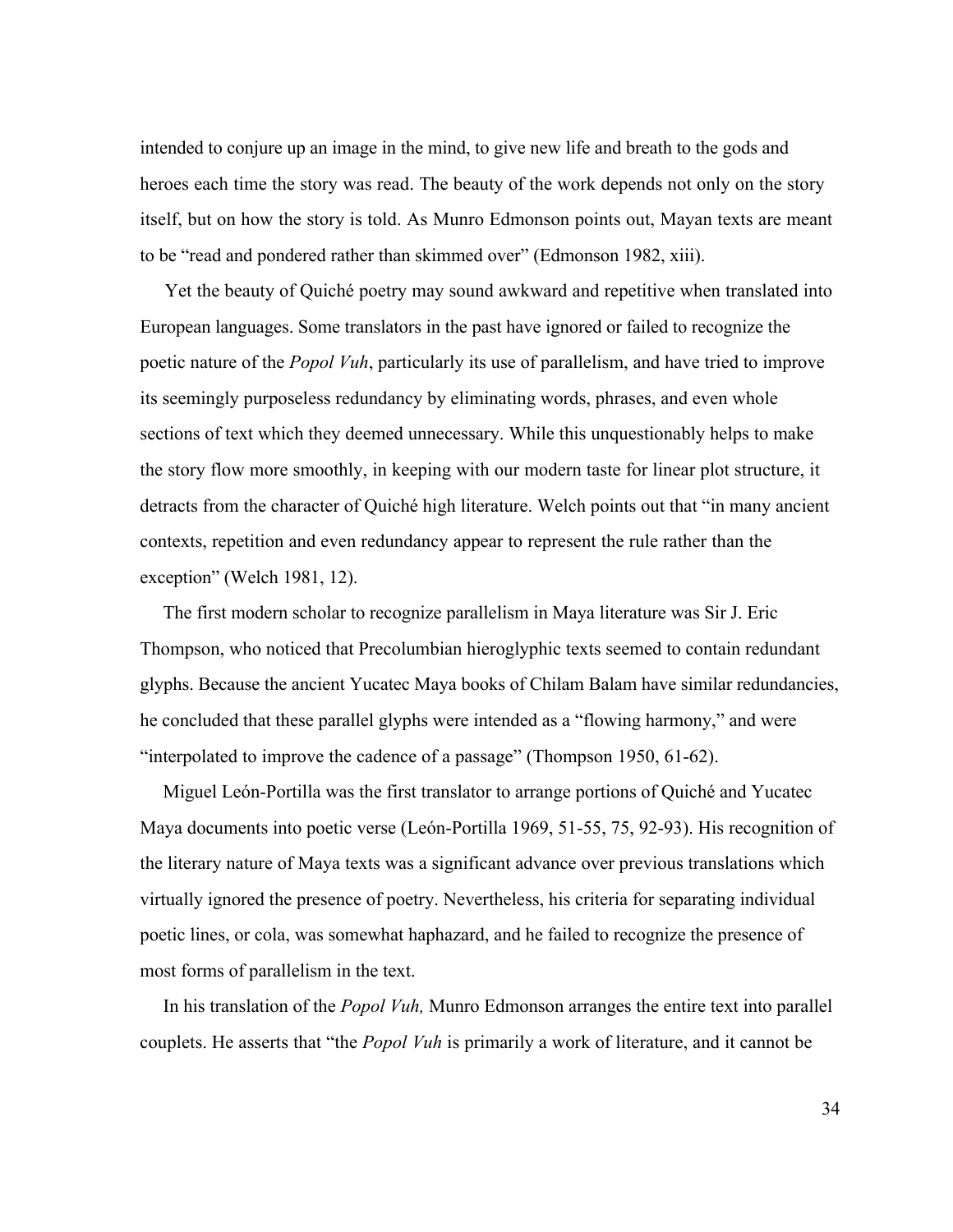properly read apart from the literary form in which it is expressed" (Edmonson 1971, xi). While he has been criticized for failing to identify other types of poetry in his work (D. Tedlock 1983, 230), it is still the only translation of the full text of the *Popol Vuh* which has emphasized the poetic nature of the text. It is also true that by far the most common arrangement in the *Popol Vuh* is the parallel couplet. Edmonson himself recognized that his arrangement of the text was not the last word on the literary structure of the *Popol Vuh*: "I am certain that my reading does not exhaust either the poetry or the sense that is expressed, and that the Popol Vuh contains more of both beauty and meaning than I have found in it" (Edmonson 1971, xiii).

 For the purposes of the second volume of this monograph, I have arranged the literal translation of the *Popol Vuh* according to its poetic structure. Lines which are parallel in form or concept have been indented an equal number of spaces from the left margin of the page.

#### TYPES OF PARALLELISM IN THE *POPOL VUH*:

1. Identical Parallelism: The repetition of identical elements. Example, lines 794-795:

| Sooty our mouths,       | Xaq qa chi',        |
|-------------------------|---------------------|
| <b>Sooty our faces.</b> | <b>Xaq qa</b> wach. |

2. Synonymous Parallelism: The repetition of elements which are similar in meaning or significance. Example, lines 58-59:

| Witness of it.         | <b>Ilol</b> re,   |
|------------------------|-------------------|
| <b>Ponderer</b> of it. | <b>B'isol</b> re. |

3. Antithetic Parallelism: The contrast of one element with an opposite or antithetical element. Example, lines 730-1:

| Day rain,   | Q'ijil jab',     |
|-------------|------------------|
| Night rain. | $Aq'ab'al$ jab'. |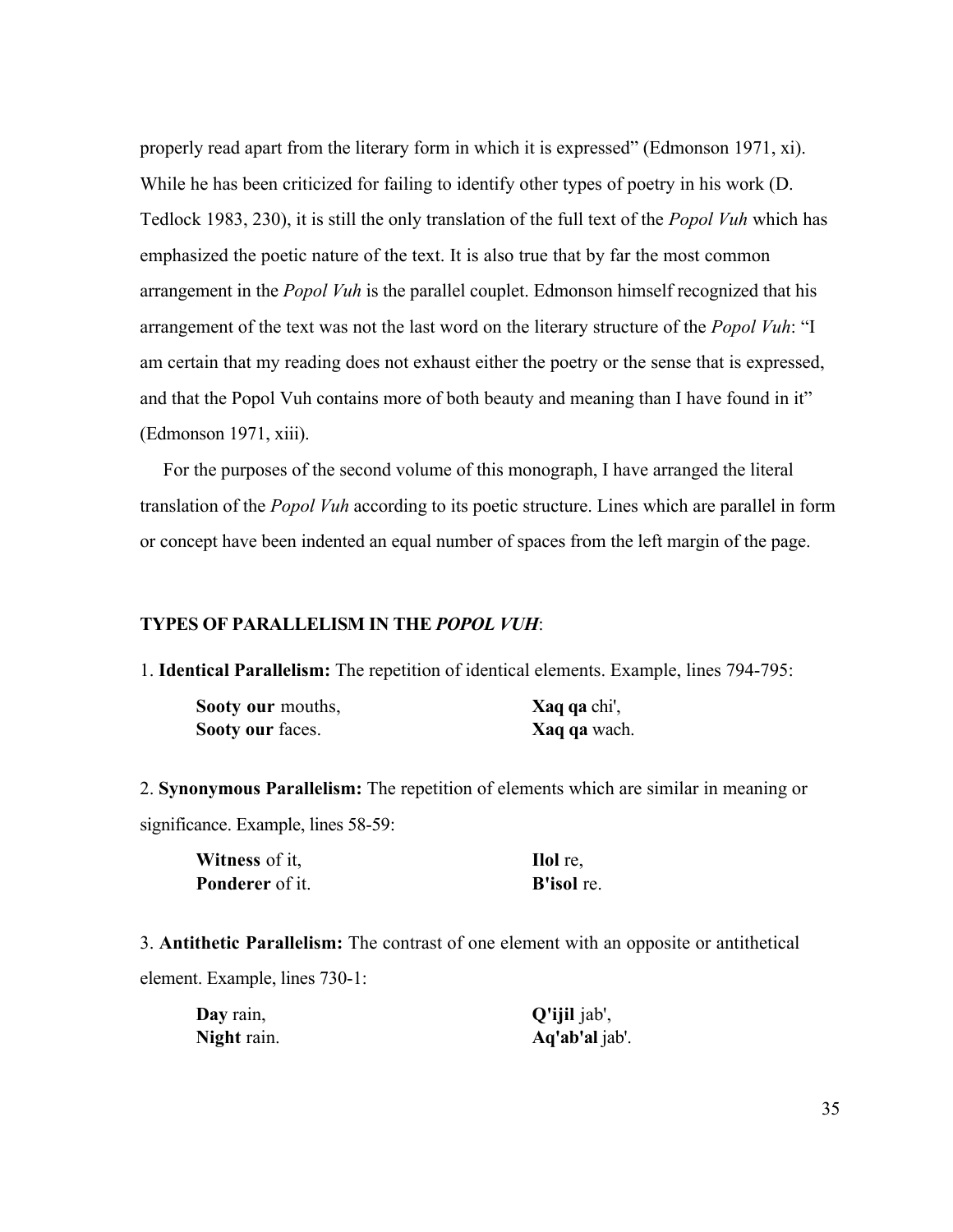4. Associative Parallelism: The correlation of elements which are complementary to one another. This association may be material, familial, functional, or gender-based.

 a. Material association, in which the substance of the elements is similar in nature. Example, lines 243-244:

| Its cypress groves,           | U k'isisil,               |
|-------------------------------|---------------------------|
| <b>Pine forests</b> its face. | U <b>pachajil</b> u wach. |

 b. Familial association, in which elements are related by kinship. Example, lines 5129- 5130:

| First our <b>grandfathers</b> , | Nab'e qa mam, |
|---------------------------------|---------------|
| Our fathers,                    | Qa qajaw,     |

 c. Functional association, in which two elements act in a similar manner. Example, lines 137-138:

| Merely alone the <b>Framer</b> , | Xa u tukel ri Tz'aqol, |
|----------------------------------|------------------------|
| Shaper,                          | B'itol,                |

d. Gender association, in which two elements are paired as male and female representatives

of a parallel occupation. Example, lines 287-288:

Says the She Who Has Borne Children, Kacha' ri Alom, He Who Has Begotten Sons: K'ajolom:

5. Augmentive Parallelism: Parallel elements in which one word or phrase clarifies or

augments the meaning of another. Example, lines 151-152:

| Thus surely there is the sky,        | Keje' k'ut xax k'o wi ri kaj, |
|--------------------------------------|-------------------------------|
| There is also its <b>Heart Sky</b> . | K'o nay puch u K'ux Kaj.      |

6. Causative Parallelism: Parallel elements in which the first word or phrase directly

effects or precipitates the associated words or phrases. Example, lines 716-7:

| He came Striking Jaguar, | Xpe Tukum B'alam, |
|--------------------------|-------------------|
| He struck them.          | Xtukuwik.         |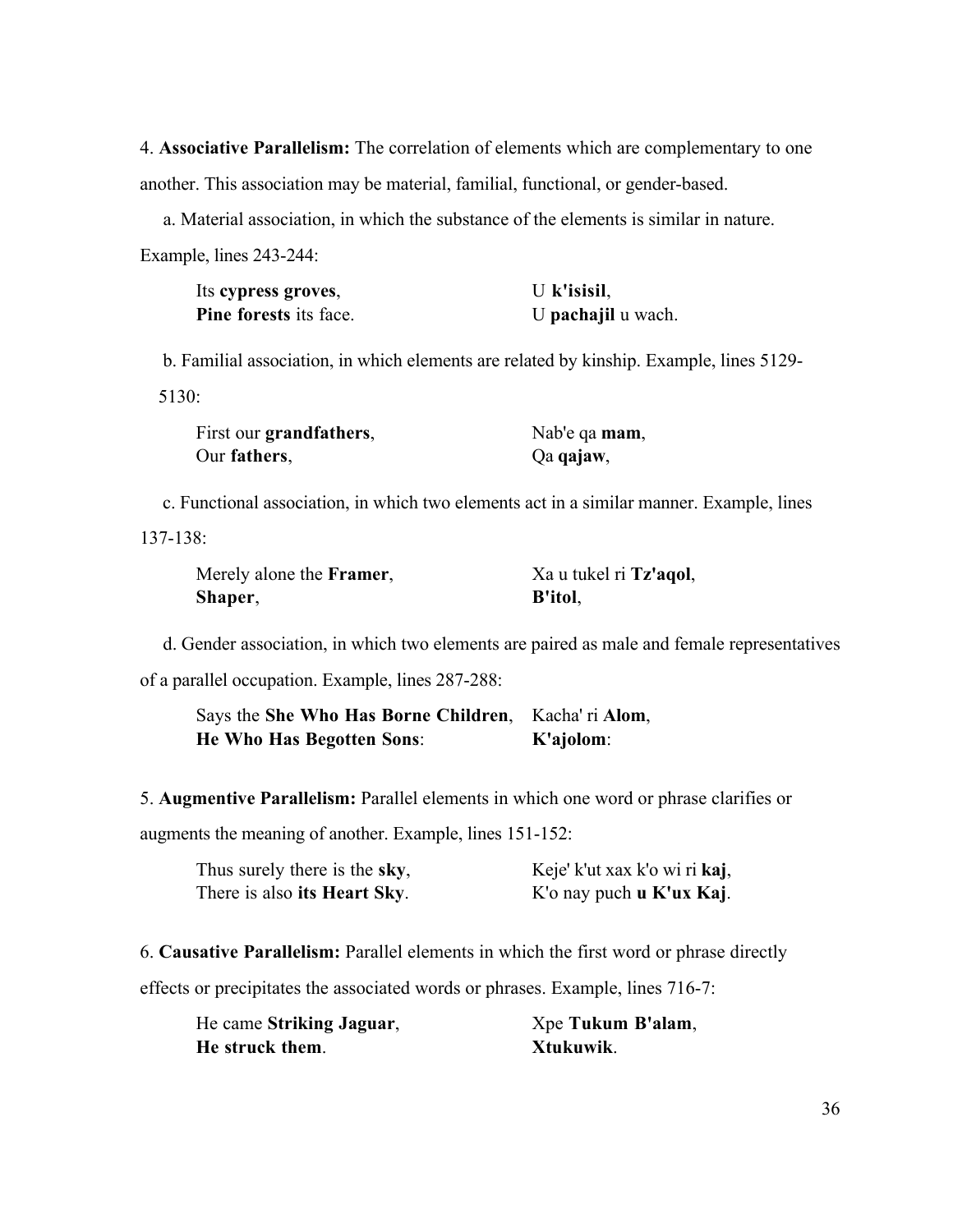7. Epithetic Parallelism: The association of an element with a complementary noun or adjective which serves to define the nature of that element. Example, lines 591-2:

| This the <b>grandfather</b> , | Are' ri mama',  |
|-------------------------------|-----------------|
| This master of tz'ite,        | Are' aj tz'ite, |

8. Alliterative Parallelism: Elements which parallel one another in sound when read aloud. In lines 486-7, the verbs *yoj* and *yoq'* were apparently chosen for their similar sounds, in addition to their synonymous meaning:

| Then <b>they undid</b> it therefore, | Ta xkiyoj k'ut, |
|--------------------------------------|-----------------|
| <b>They toppled</b> it again         | Xkiyoq' chik    |

9. Grammatical Parallelism: Elements which are grammatically parallel in construction, such as the following example from lines 11-13, in which the same passive verb form is used as a gerund in each line of the strophe:

| Its being manifested,        | U k'utunisaxik,    |
|------------------------------|--------------------|
| Its being declared,          | U q'alajob'isaxik, |
| Its being expressed as well, | U tzijoxik puch,   |

10. Alternative Parallelism: Parallelism in which elements appear in an alternating

arrangement, such as the following example from lines 591-7, which is arranged ABCA'B'B'C'.

| This the grandfather,                   | Are' ri mama',         |
|-----------------------------------------|------------------------|
| This master of tz'ite,                  | Are' aj tz'ite,        |
| Xpiyacoc his name.                      | Xpiyakok u b'i'.       |
| This therefore the grandmother,         | Are' k'u ri ati't,     |
| <b>Mistress of Days,</b>                | $\overline{A}$ j Q'ij, |
| <b>Mistress of Shaping at its foot,</b> | Aj B'it chi raqan,     |
| Xmucane her name.                       | Xmuqane u b'i'.        |

11. Chiasmus, or Reverse Parallelism: Parallelism in which the first element of a strophe parallels the last, the second element parallels the next to last, etc. This arrangement tends to focus attention on the central elements, thus asserting their importance. It is a rather common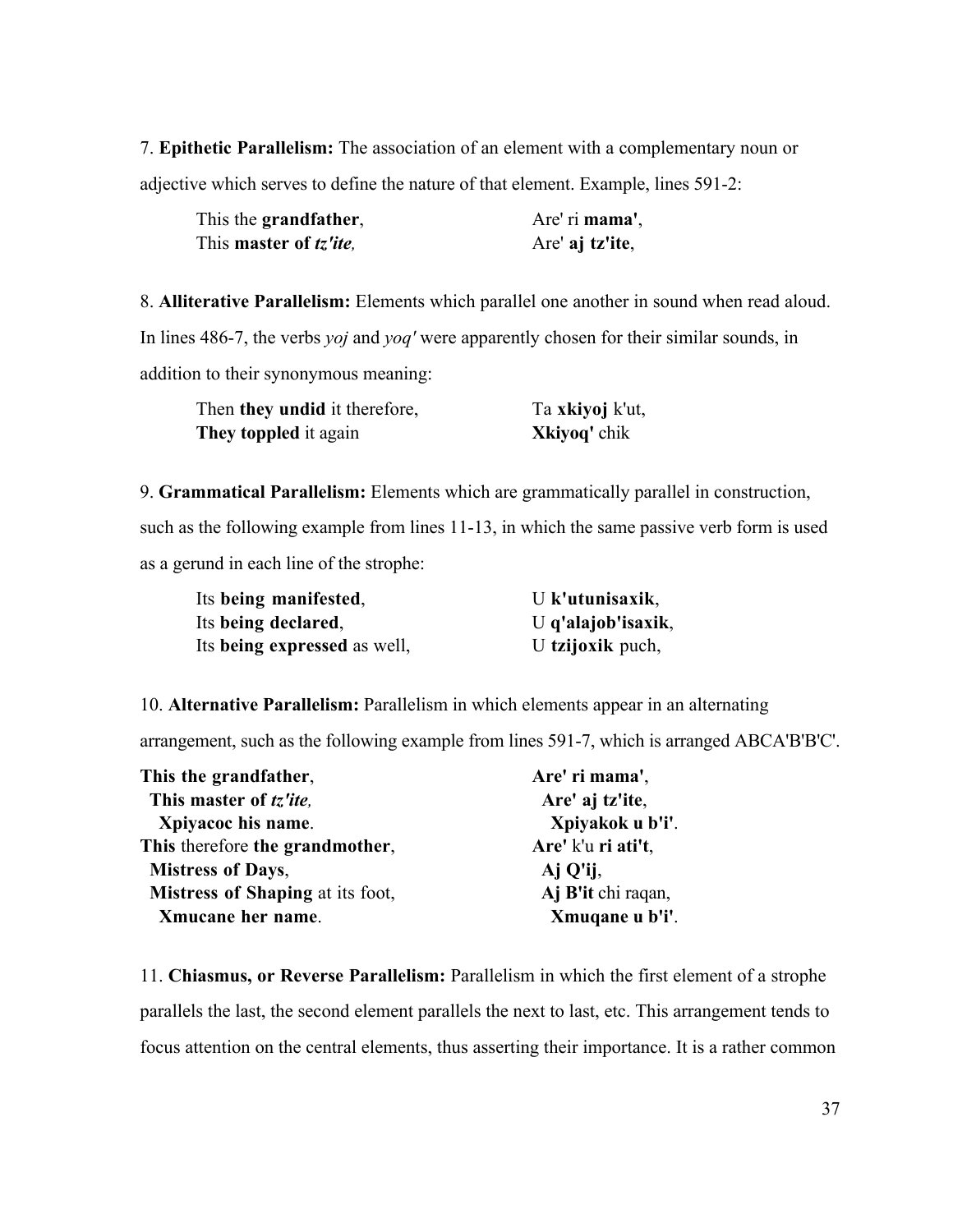poetic form in sixteenth century Maya literature, particularly in the Guatemalan highlands, however, none of the known documents composed after 1580 contain passages of chiasmus. Several of these later texts might otherwise be expected to contain ancient poetic forms, since they include significant sections of Precolumbian history and culture. Among these are the *Título Zapotitlan*, the *Título Santa Clara*, the *Título Chauchituj* and the *Título Uchabaja*. By 1580, however, scribes who possessed ancient codices and were familiar with their contents were for the most part gone. Perhaps by this time the old poetic literary forms were already forgotten or had fallen into disuse (Christenson 1988). The first chiasm that I was able to identify within the *Popol Vuh* appears in lines 32-35:

| Midwife,                      | I'yom,                   |
|-------------------------------|--------------------------|
| Patriarch,                    | Mamom,                   |
| Xpiyacoc                      | Xpiyakok,                |
| <b>Xmucane</b> , their names, | <b>Xmuqane</b> , u b'i', |

 The name of the "Midwife" in line 32 is Xmucane, which appears in line 35. The name of the "Patriarch" in line 33 is Xpiyacoc, which appears in line 34. The descriptions and proper names of this couple thus appear in a chiastic arrangement. Edmonson, who believed that the *Popol Vuh* is arranged entirely in paired couplets, was confused by the order of the names Xpiyacoc and Xmucane: "It is odd that this frequent couplet places the male first, the reverse of the usual Quiché order; indeed, if the reconstructed forms are correct, they would make better sense reversed" (Edmonson 1971, 5 n. 35). Recognition of the chiasmus in this passage clears up the confusion (see also lines 538-541 for a repetition of this arrangement).

 Chiasms may appear within a single line or extend for several lines, as in the following ten line example which is placed at the conclusion of the account of the creation of the first humans (lines 5171-5180), and which is arranged in the form ABCDEE'D'C'B'A'.

| Then they were multiplied,               | Ta xpoq'otajik,        |
|------------------------------------------|------------------------|
| There at its coming out sun.             | Chila' chi rele        |
| Truly their names came to be the people: | Qi <b>u b'i'</b> xuxil |
| Sovereign,                               | Tepew,                 |
| Ballplayer,                              | Oloman,                |

Chila' chi releb'al q'ij. Oi u b'i' xuxik ri winaq: Oloman,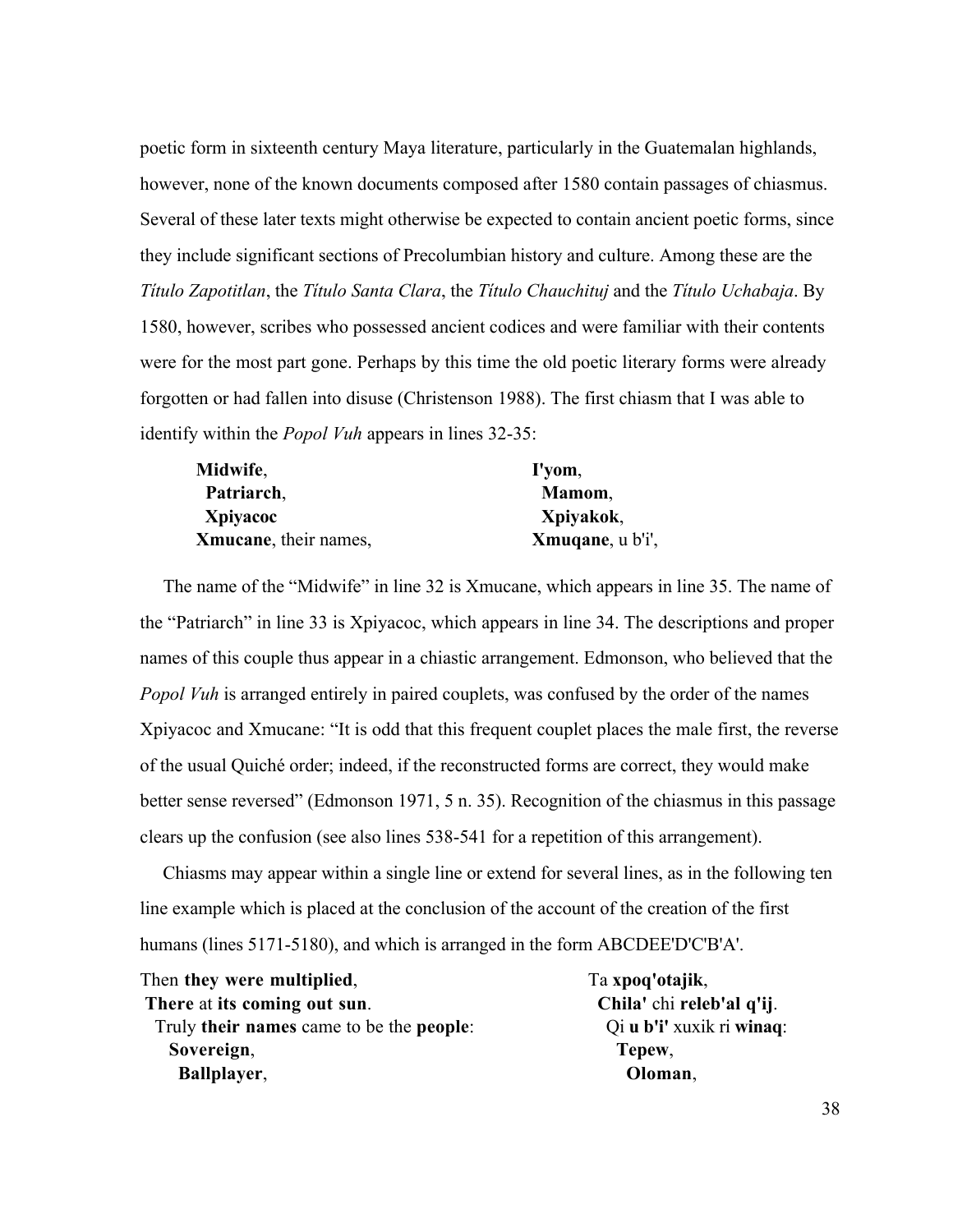| Masker,                                 | K'ojaj,      |
|-----------------------------------------|--------------|
| Sun Lord,                               | K'enech      |
| Would be called now their names people. | Chuchax c    |
| There its coming out sun                | Chila' rele  |
| They were multiplied.                   | Xpoq'otajik. |

K'enech Ajaw, Chuchax chik u b'i' winaq. Chila' releb'al q'ij Xpoq'otajik.

 Within the *Popol Vuh*, entire sections may appear in chiastic form. The account of the first creation is arranged as a single, large chiasm. Each phase of the creation is outlined in detail from primordial stillness to the formation of the face of the earth, along with its mountains and rivers. The final portion of this section then recapitulates the events of the creation in reverse order:

Creation begun with a declaration of the first words concerning the creation (lines 97-117) The sky is in suspense and the earth is submerged in water (lines 118-136) The creation is to be under the direction of Its Heart Sky (lines 137-192) The creation of all things begun (lines 193-201) The creation of earth (lines 202-232) The creation of mountains (lines 233-255) The division of the waters into branches (lines 256-258) "Merely **divided** then existed waters," (line 259) "Then were revealed great mountains." (line 260) "Thus its creation earth this," (line 261) "Then it was **created** by them" (line 262) "Its Heart Sky, [who first conceived the creation]" (lines 263-267)

 "It was set apart the sky, it was set apart also earth within water," (lines 268-269) "Thus its conception this, when they thought, when they pondered" (lines 270-274)

12. Envelope Parallelism: The repetition of parallel elements at the beginning and end of a long stanza or section of poetry. This has the effect of tying together the introduction and conclusion of a passage to set it apart from that which precedes and follows it. Example, lines 5147-5148 initiate the envelope:

| These therefore their names | Are' k'u ki b'i'    |
|-----------------------------|---------------------|
| <b>Their wives these:</b>   | <b>Kixoqil</b> wa': |

This introductory couplet is followed by four couplets listing the wives of the Quiché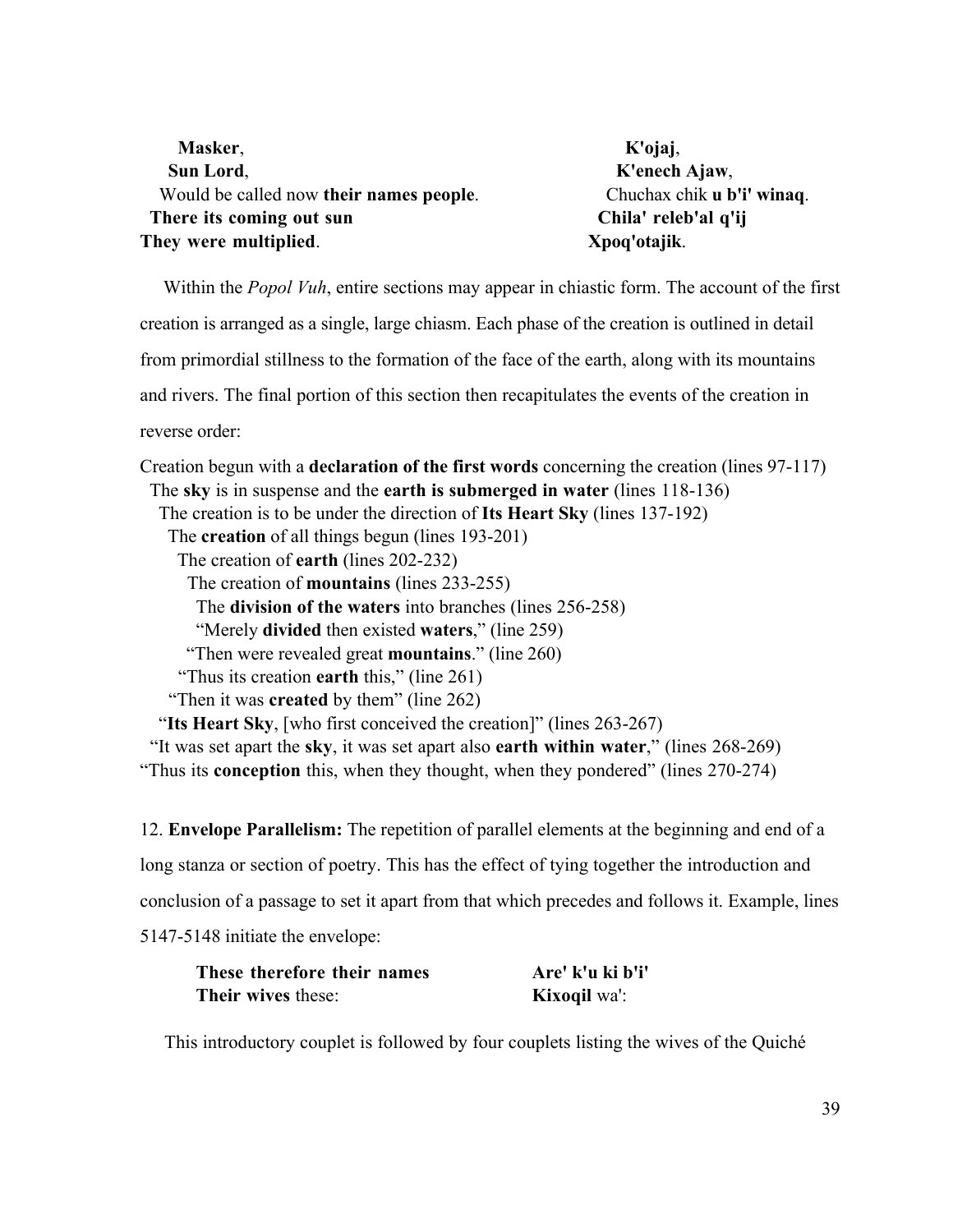progenitors. The section is then concluded with a parallel enveloping couplet in lines 5157- 5158:

These therefore their names Are' k'ut u b'i' Their wives. Kixoqil.

 Such envelopes may appear at the beginning and end of much larger sections as well. The account of the second creation begins with lines 275-276, describing the formation of the wild animals of the earth:

| <b>THEN</b> they conceived again | <b>TA</b> xkino'jij chik |
|----------------------------------|--------------------------|
| Its animals mountain,            | U chikopil juyub',       |

 The account concludes with lines 432-3, which recapitulate the introductory couplet with a parallel envelope:

| The <b>animals</b> that are here | Ri chikop k'o waral |
|----------------------------------|---------------------|
| On its face earth.               | Chuwach ulew.       |

13. Merismus: The expression of a broad concept by a pair of complementary elements which are narrower in meaning. Thus, in lines 64-65, "sky-earth" represents all creation as a whole. Lines 240-241 use "mountain-valley" to include the face of the earth as a whole. Lines 338-339 use "deer-birds" to describe all wild animals, while lines 748-749 use "dogsturkeys" to describe all domesticated animals.

14. Emblematic Parallelism: The use of simile to compare elements, often with the use of words such as "like" or "as." Example, lines 832-833:

| These therefore the spider monkeys, | Are' k'u ri k'oy,            |
|-------------------------------------|------------------------------|
| Like people they would appear.      | Keje' ri' winaq chiwachinik. |

15. Combination of Parallel Arrangements: The use of two or more types of parallelism in a single strophe. The following example from lines 4948-4956 is a combination of parallel couplets arranged into chiastic form (AABBCB'B'A'A'):

MERELY framed, XA tz'aq,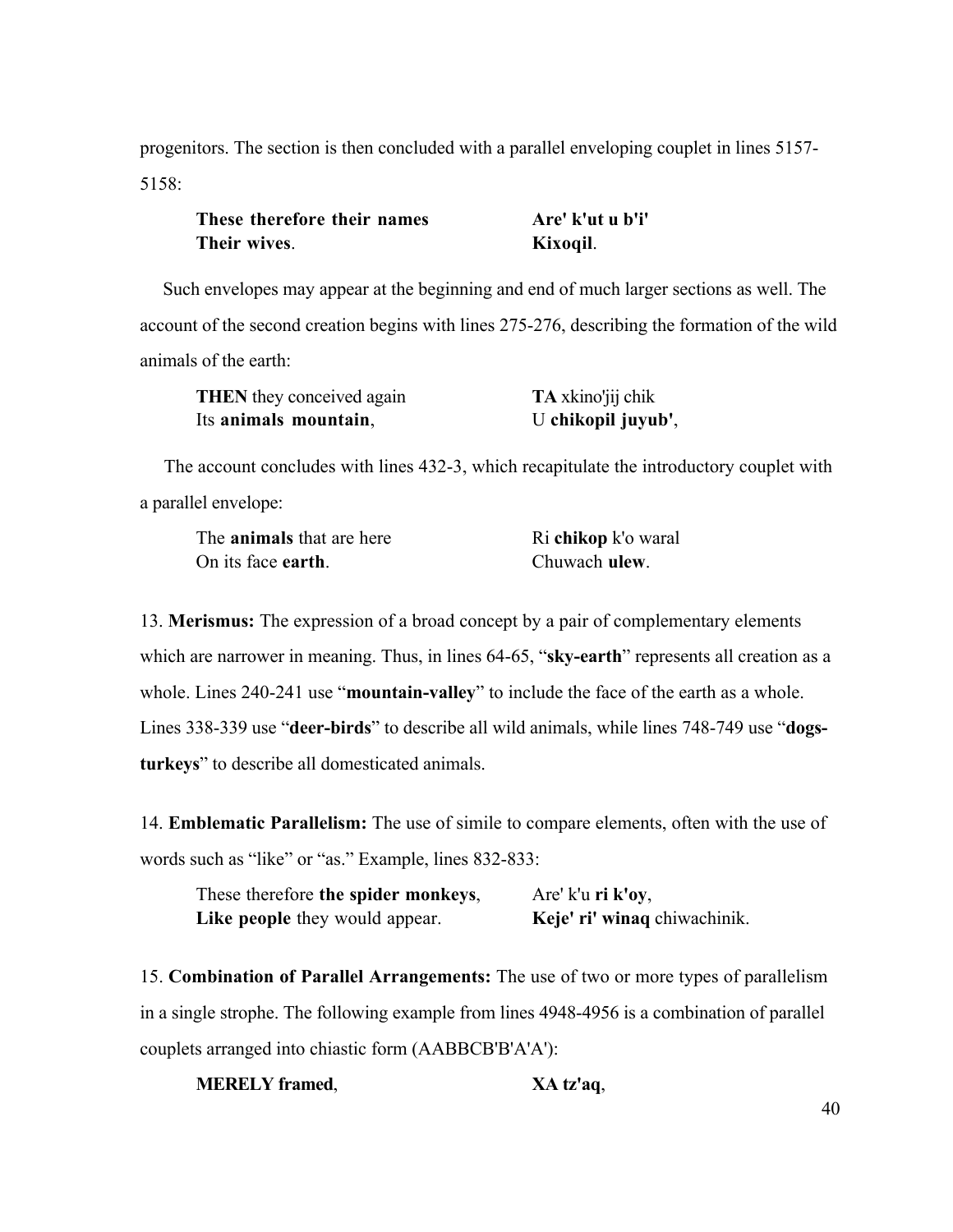| Merely shaped they are called.    | Xa b'it ke'uchaxik.         |
|-----------------------------------|-----------------------------|
| There was no their mother,        | Maja b'i ki chuch,          |
| There was no their father.        | Maja b'i ki qajaw.          |
| Merely lone men we would say.     | Xa u tukel achij chiqab'ij. |
| Nor surely woman gave them birth, | Ma na ixoq xe'alanik,       |
| Nor also were they begotten       | Ma nay pu xek'ajolaxik      |
| By the Framer,                    | Rumal ri Aj Tz'aq,          |
| Shaper,                           | $\overline{Aj}$ B'it,       |

Lines 5063-5070 combine alternate parallelism with parallel couplets placed in the third

position (ABCCA'B'C'C'):

| Not therefore good | Ma k'u utz            |  |
|--------------------|-----------------------|--|
| They heard it,     | Xkita'o,              |  |
| The Framer,        | Ri Aj Tz'aq,          |  |
| Shaper.            | $\overline{Aj}$ B'it. |  |
| "Not good          | "Mawi utz             |  |
| This they said,    | Ri' mi xkib'ij,       |  |
| Our framing,       | Qa tz'aq,             |  |
| Our shaping:       | Qa b'it:              |  |
|                    |                       |  |

16. Monocolon: An isolated line which does not parallel any associated line, thus standing on its own. Because monocolons are relatively rare within the *Popol Vuh*, they are all the more powerful when they do occur. In general they are used when the author desires to give extra emphasis to a passage. Thus line 200 appears as an isolated declaration:

Then be it so. Ta' chuxoq.

#### STROPHIC LENGTHS:

 The various types of parallelism in the *Popol Vuh* may appear within a pair of lines, or they may extend through multiple lines of text. While the parallel couplet is the standard poetic form in the *Popol Vuh*, it is by no means the only one. Tedlock recognized this in his work with highland Maya literature: "To measure all Mayan texts by the single standard of the couplet is to miss the very essence of Mayan verse rhythms, which move in twos, and sometimes threes, and once in a while arch over to produce a four" (D. Tedlock 1983b, 230). I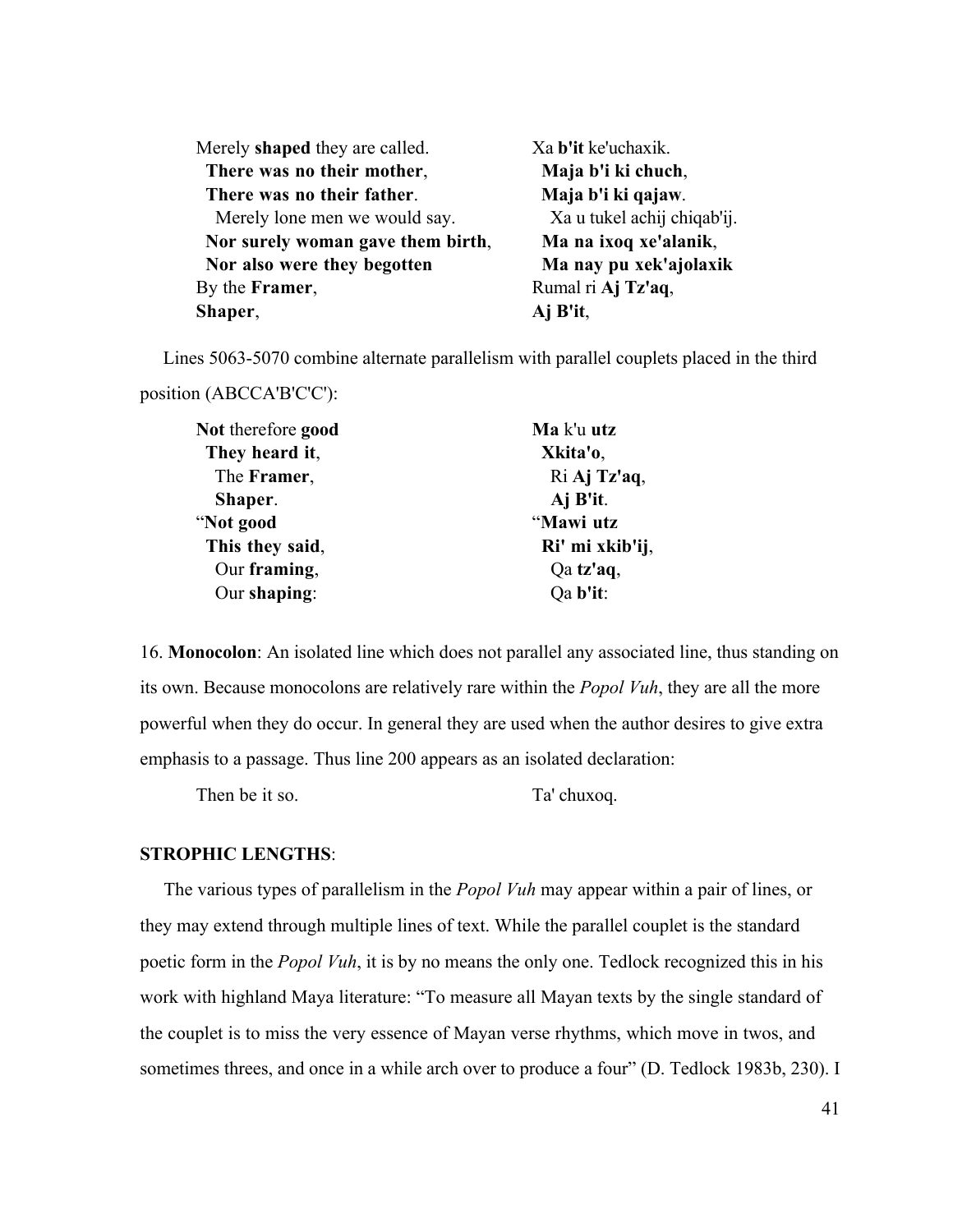would only add that such verse rhythms may also extend beyond four lines to form quintets, sextets, and even longer arrangements.

 The following are examples of the various strophic types in terms of length found within the *Popol Vuh*:

1. Parallel Couplets (Bicolon): By far the most common strophic length in the *Popol Vuh* is the couplet, consisting of two parallel lines. Example, lines 165-166:

| Then they thought,  | Ta xena'ojinik, |
|---------------------|-----------------|
| Then they pondered. | Ta xeb'isonik.  |

 In modern Quiché speech, formal prayers and even everyday conversation tend to utilize parallel couplets. The following selection is from a prayer made by a Quiché priest-shaman in Momostenango as recorded by Barbara Tedlock (B. Tedlock 1982, 197). The translation, orthography and punctuation have not been altered from Tedlock's transcription, although I have arranged the prayer into couplet form:

| Pardon my sin God.         | Sachaj la numac Tiox.           |
|----------------------------|---------------------------------|
| Pardon my sin Earth.       | Sachaj la numac Mundo.          |
| I am giving my fine,       | Quinya'o ri numulta,            |
| my present                 | nu presenta                     |
| before you God,            | chiwäch la Tiox,                |
| before you Earth.          | chiwäch la Mundo.               |
| I am giving my wax candle, | Quinya'o wa' jun nuceracandela, |
| my stake                   | nu tac'alibal                   |
| toward the legs            | pa ri akän                      |
| arms of God                | k'äb la Tiox                    |
| at the rising of the sun,  | chirelebal k'ij,                |
| at the setting of the sun  | chukajibal k'ij                 |
| the four corners of sky,   | cajxucut kaj,                   |
| the four corners of earth, | cajxucut ulew.                  |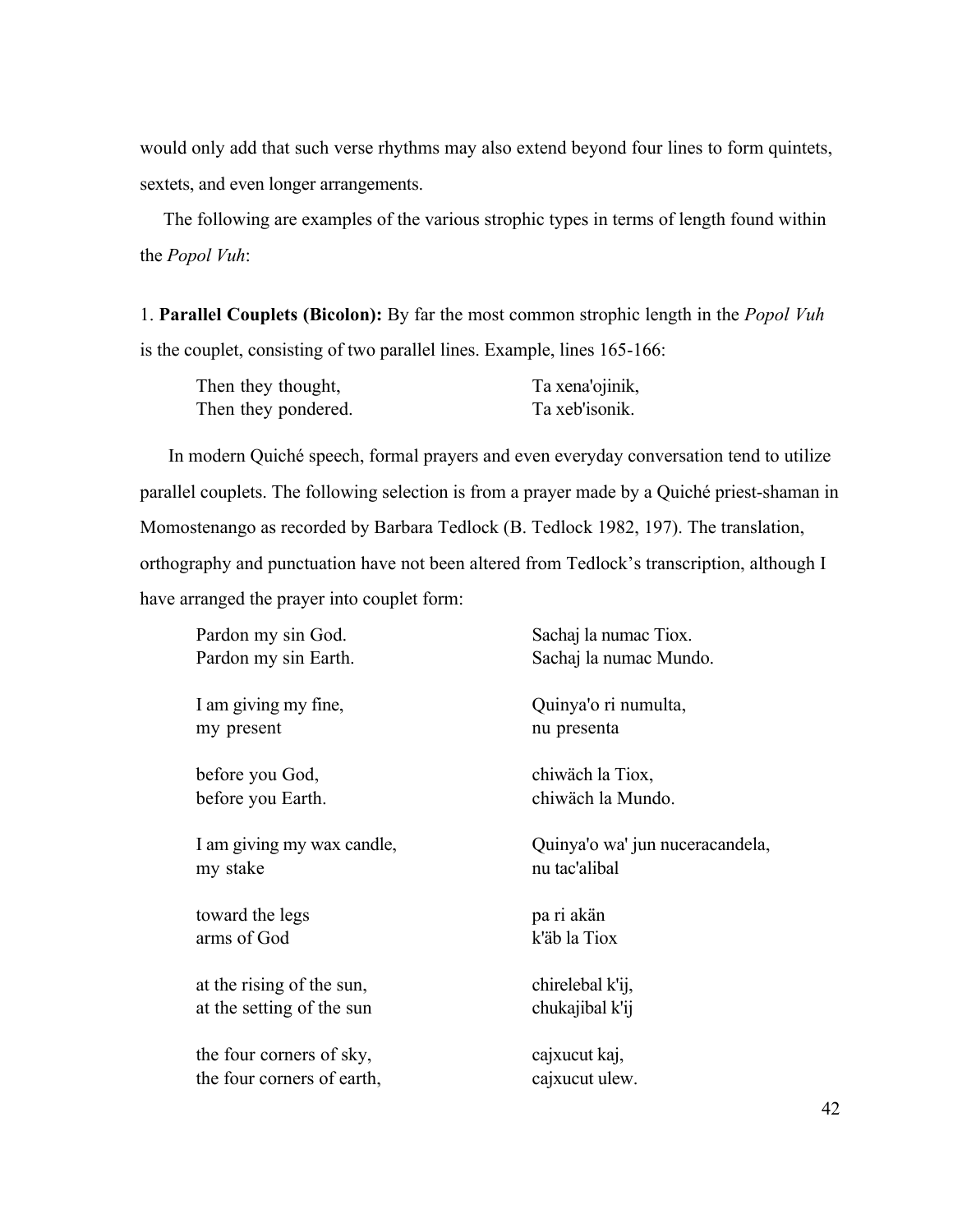| Come here then my work, |  |
|-------------------------|--|
| my service.             |  |

Sa'j la rech c'ut nuchac, nupatan.

## 2. Parallel Triplets (Tricolon): Three parallel lines of text. Example, lines 374-376:

| "Speak!                      | "Kixch'awoq!               |
|------------------------------|----------------------------|
| Call upon us!                | Kojisik'ij!                |
| Worship us!" they were told. | Kojiq'ijila'!" xe'uchaxik. |

3. Parallel Quatrains (Tetracolon): Four parallel lines of text. Example, lines 5034-5037:

| We speak,  | Kojch'awik,  |  |
|------------|--------------|--|
| We listen, | Kojta'onik,  |  |
| We ponder, | Kojb'isonik, |  |
| We move.   | Kojsilab'ik. |  |

 One interesting phenomenon which appears frequently within longer series of parallel lines is "gapping," in which an expected word or clause is omitted in one line, although it is implied by the parallelism of the series. Gapping is used in modern Quiché to break up the monotony of a long series of parallel elements. An example in the *Popol Vuh* appears in lines 66-69, in which the word "four" is expected in the third line, but is not expressed:

| Its four cornerings, | U kaj tz'ukuxik, |
|----------------------|------------------|
| Its four sidings,    | U kaj xukutaxik, |
| Its measurings,      | Retaxik,         |
| Its four stakings,   | U kaj che'xik,   |

4. Longer parallel series: The following is an example of a parallel sextet in lines 464-469:

| Merely it would come undone,      | Xa chiyojomanik,  |
|-----------------------------------|-------------------|
| Merely crumbled,                  | Xa tzub'ulik,     |
| Merely sodden,                    | Xa neb'elik,      |
| Merely mushy,                     | Xa lub'anik,      |
| Merely fallen apart,              | Xa wulanik,       |
| Merely as well it would dissolve. | Xa pu chi'umarik. |

 The *Popol Vuh* is fundamentally based on these various forms of parallelism. Recognition of the presence of parallelism in a given text helps to focus attention on what the authors feel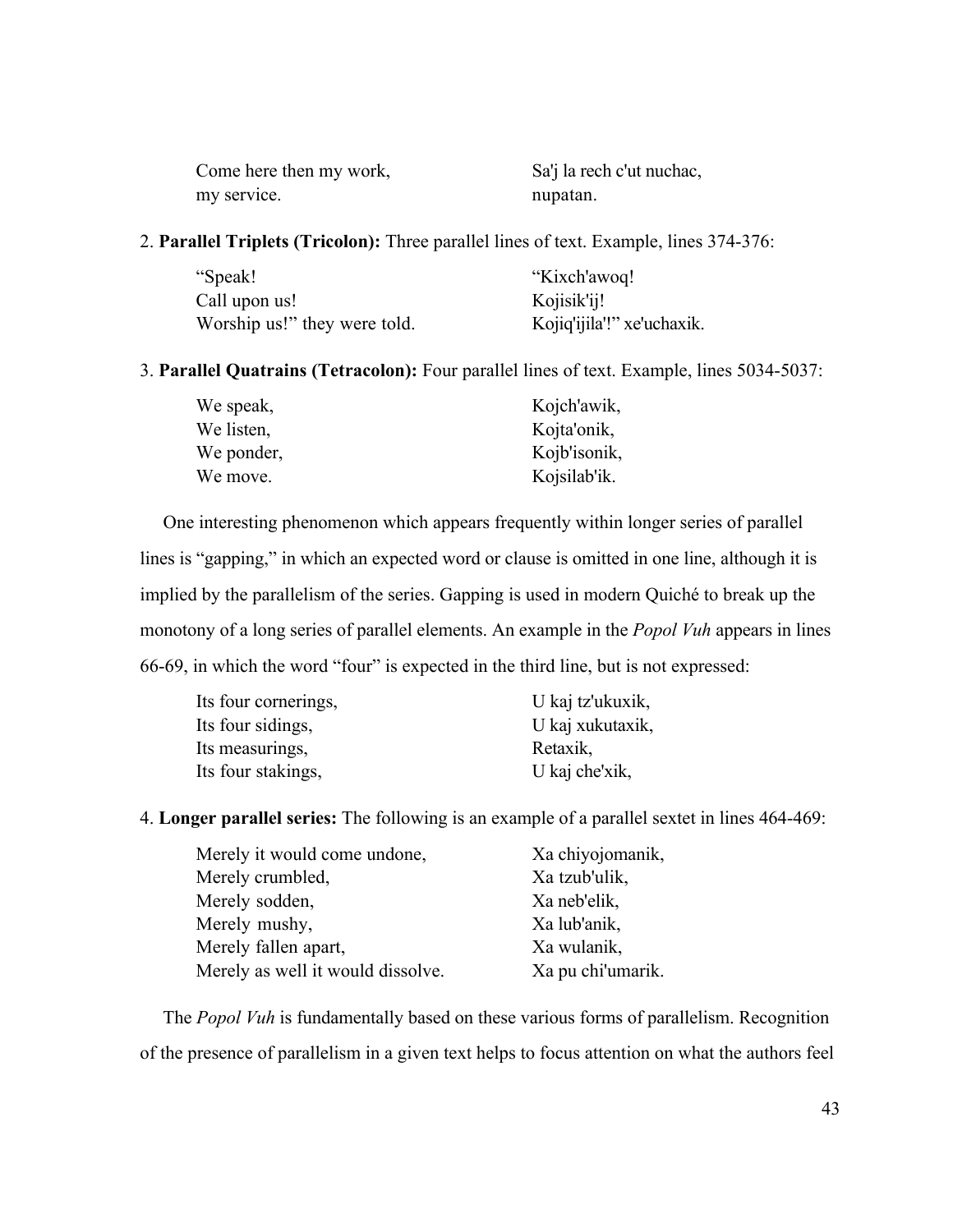is important. By pairing each thought with complementary ones, the authors are able to develop their ideas with greater clarity. They may compare elements, contrast them, elaborate upon their significance, or add layers of meaning which would not otherwise be obvious.

 Parallelism is also the primary means used by Quiché authors to give order to their thoughts. The words of the *Popol Vuh* were not arranged into sentences and paragraphs as in modern literature. The use of periods, commas, and capitalization to separate independent concepts was inconsistent at best, reflecting the authors' lack of familiarity with European devices for punctuation. Parallelism provided a means of structuring the book's ideas into distinct and coherent entities.

 Much of Quiché literature was based in whole, or in part, on oral tradition. Parallelism is a common mnemonic device used in many ancient cultures to help narrators remember the flow and direction of their tale. This is particularly true of the chiastic type of parallelism, which may give order to large sections of a story. It also gives the listener an opportunity to hear a recapitulation in reverse order of what had been said, while reminding him of the central themes that are of special importance.

 The presence of parallelism in the *Popol Vuh* is also a tremendous, though unintended, boon to modern translators. By comparing an ambiguous word or passage with its associated line, its general meaning is often clarified. This is especially important when interpreting a word which has more than one possible meaning, or which is poorly transcribed through scribal error.

 Perhaps the most important reason that I have stressed the poetic nature of the *Popol Vuh* in this translation is the insight it gives into the mind of the ancient Quiché author. We can see how he organized his thoughts as he took pen or brush in hand to set them down in permanent form. Far from being the random musings of an unlearned storyteller, the *Popol Vuh* can be appreciated as the eloquent creation of a master poet with a sophisticated literary heritage.

44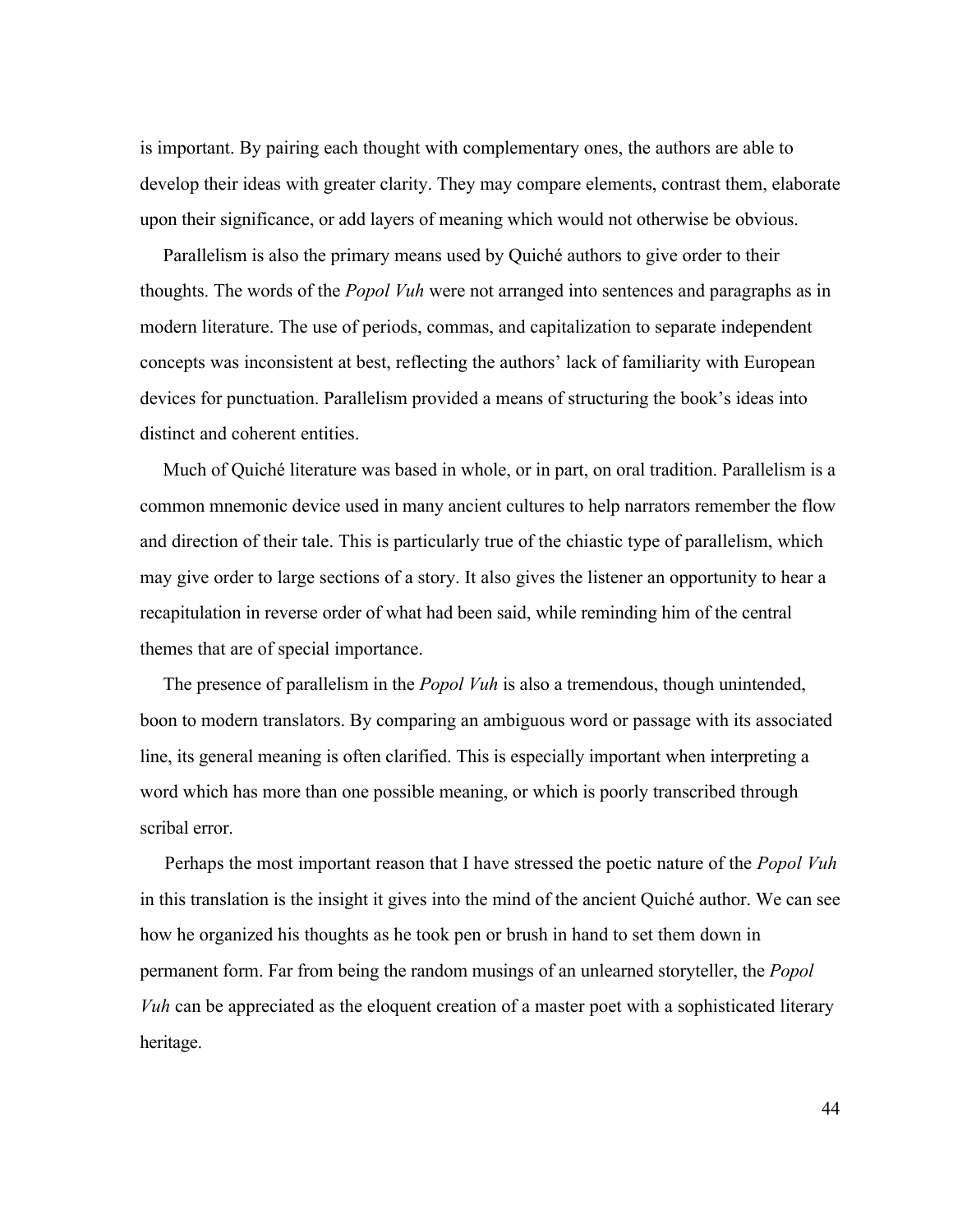#### Orthography:

The Quiché version of the *Popol Vuh* transcribed by Ximénez was written using a modified Latin alphabet to represent Quiché sounds. Thus *x* is used to represent the *sh* sound of English; *h* represents the hard Spanish *j*; and *v* represents the English *w*. For the most part, the letters used were based on those standardized by the Franciscan priest Francisco de la Parra in 1545. The orthography is therefore consistent with the writing system taught by Christian missionaries during the early Spanish Colonial period, although the *Popol Vuh* text is much less consistent in its use of the Parra alphabet than other contemporary documents such as the *Título Totonicapán* (Carmack and Mondloch 1983) or the *Título Yax* (Carmack and Mondloch 1989). Variant spellings of words occur throughout the manuscript and glottalized sounds in particular are haphazardly distinguished at best. Even when used faithfully, however, the Parra alphabet presents a number of problems in interpretation, since the Quiché language includes several sounds which have no equivalents in this system.

 Long and short vowels are treated as separate letters in Quiché and should be distinguished when written. The Ximénez transcription of the *Popol Vuh* seldom makes such distinctions. For example, the word transcribed as *vach* might be read with a long vowel *vach* ("my companion"), or with a short vowel *väch* ("my face").

 The Quiché language utilizes both a palatal stop (*k*) and a uvular stop (*q*). The *Popol Vuh* manuscript uses a single letter (*c*) to represent both these sounds. In addition, each of these has a glottalized form (*k'*) and (*q'*), pronounced by occluding the vocal apparatus momentarily and then opening it forcefully to create a mildly-explosive release of sound. Because the Latin alphabet has no equivalent for glottalized sounds, Parra invented letters to represent them. The *Popol Vuh* manuscript however does not consistently use the Parra glottalized letters for the palatal and uvular consonants. In most cases it either ignores glottalization altogether, representing them with the letter *c*, or uses the letter *q* to represent

45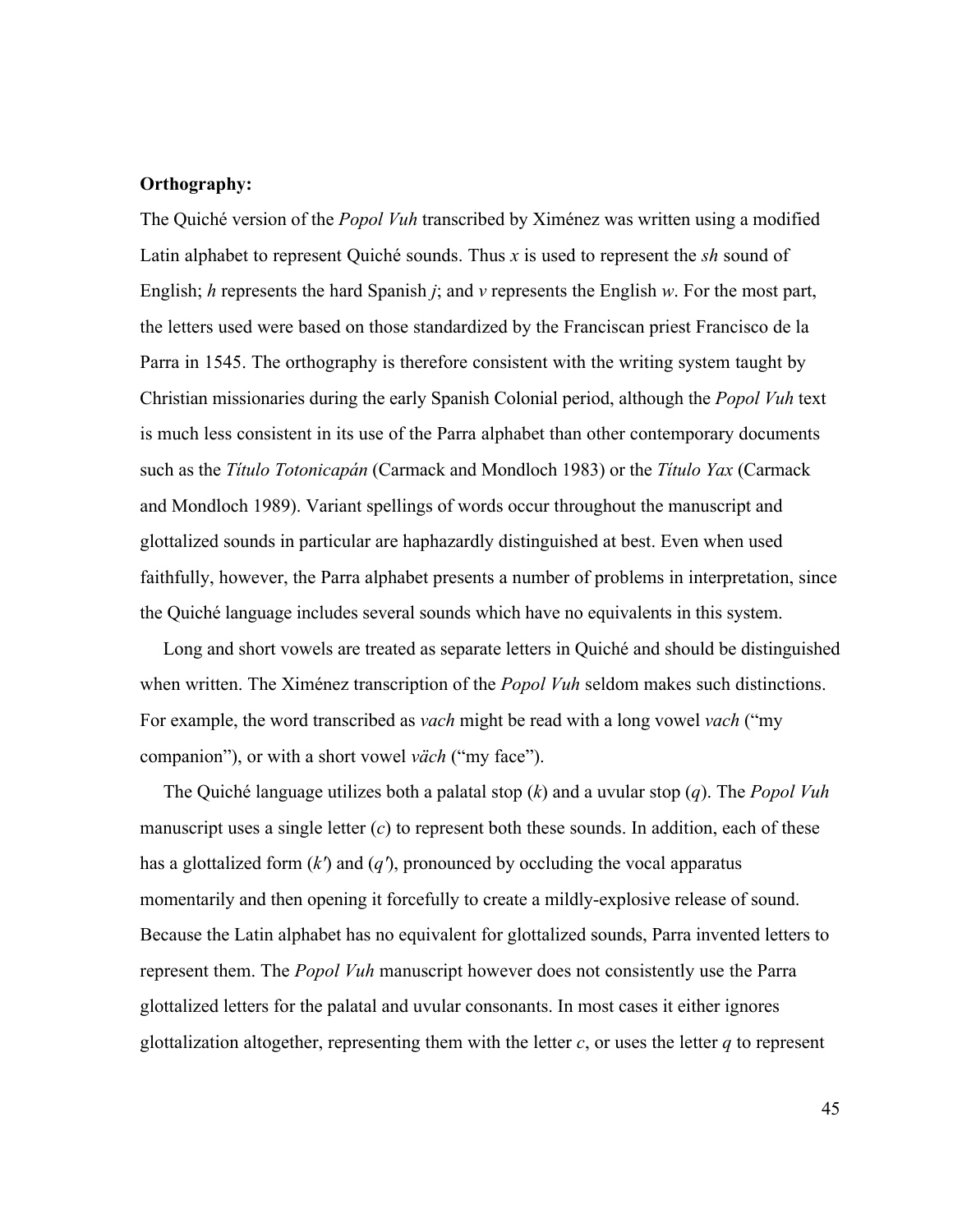both glottalized forms. As a result, the single letter "c" may have four equally plausible readings.

 For example, the word *cac* might be read as *kak* (their gourd); *kaq* (red); *kaq* (their peccary); *kak'* (their turkey); *qak* (our gourd); *qak'* (our turkey); *qaq* (our peccary); *kaq'* (their tongues); *qaq'* (our tongues); *k'ak'* (new); *k'aq* (to throw); *q'ak* (flea); or *q'aq'* (fire). Four other combinations are possible which have no known meaning in modern usage, but which might have existed in the archaic language of the sixteenth century.

 The glottalized forms of other consonants and vowels are also either ignored or used inconsistently in the Ximénez manuscript. Thus there is often no difference between the written form of *che* (toward him/her) and *che'* (tree). Imagine the difficulties for the reader when the words *tzaq* (to thrown down) and *tz'aq* (to frame or build) appear with the same spelling.

 If this weren't confusing enough, words which appear to be contextually the same may appear with variant spellings. The Quiché authors who composed the text in the sixteenth century were pioneers in the use of a foreign alphabet to represent their language in written form. They did not have the luxury of officially recognized dictionaries with standardized spellings, nor did they have computers to scan for errors. In light of the enormous difficulties involved in its composition, the *Popol Vuh* manuscript is remarkably consistent, although discrepancies in spelling inevitably appear in the text.

 It is impossible to know how many variant spellings crept into the text as a result of scribal errors made by Ximénez when he copied his version from the original manuscript. At one point, Ximénez copied eleven lines of the same passage of text twice (folio 8r). He caught his mistake and crossed out the repeated section. If no scribal errors were made, the two transcriptions should be identical, yet Edmonson found an average of one discrepancy every five lines in the duplicated section (Edmonson 1971, 46). Without the original document composed by the Quichés, a perfect reading of the text is impossible to verify.

46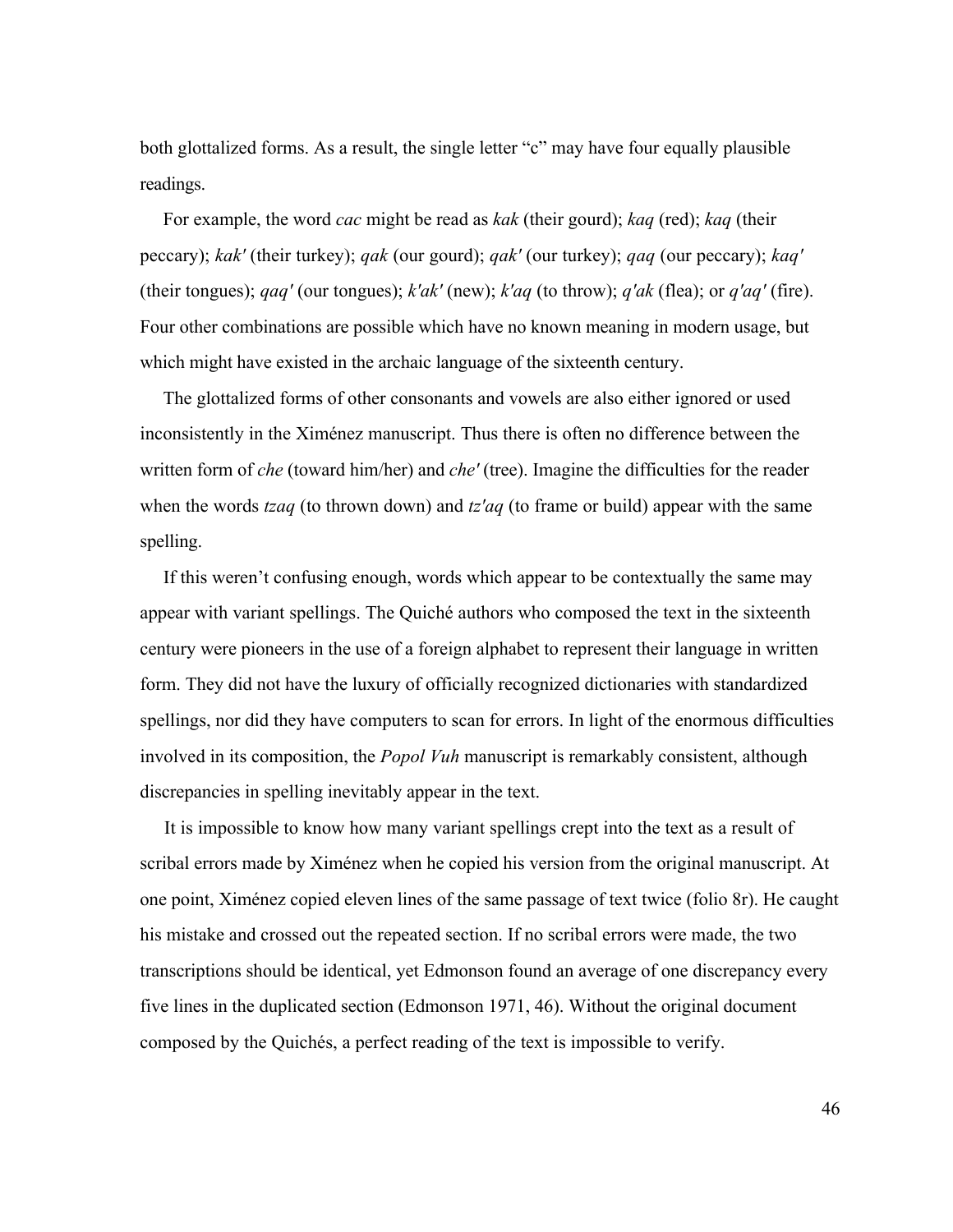Since the sixteenth century, a number of writing systems have been invented for Quiché in an attempt to avoid the confusion inherent in the Parra alphabet. Unfortunately, this has resulted in the proliferation of a great many competing systems without a consensus as to which should be the standard. Many of these utilize letters not found in the modern European alphabet, making them impossible to use with most typewriters and computer keyboards.

 In 1986 the Guatemalan Ministry of Public Education set up a commission to standardize alphabets for the twenty-one recognized highland Maya languages. This standardization effort had become particularly important due to the Guatemalan government's proposed "Program of Bilingual Education" in Mayan communities, designed to improve literacy and promote native American cultures and languages. This program included the publication of bilingual dictionaries, school textbooks, and official translations of the Guatemalan Constitution in the various highland Maya languages.

 The results of this commission were officially endorsed by the Guatemalan government and signed into law as Governmental Decree Number 1046-87 by President Marco Vinicio Cerezo Arévalo on November 23, 1987.

 The following is a list of the modified Latin letters developed by Parra as used in the *Popol Vuh* text, along with the modern orthographic equivalents and a guide to pronunciation:

| Parra  | Modern        |                                                                                                                                                                     |
|--------|---------------|---------------------------------------------------------------------------------------------------------------------------------------------------------------------|
| a, aa  | a             | As in the <i>a</i> of "father."                                                                                                                                     |
| a      | ä             | As in the $o$ of "mother."                                                                                                                                          |
| b      | $\mathbf{b}'$ | Similar to the English $b$ , but pronounced with the throat closed while<br>air is forcefully expelled to produce a glottal stop.                                   |
| ch     | ch            | As in the <i>ch</i> of "child."                                                                                                                                     |
| qh, ch | ch'           | Pronounced with the tongue in the same position as for the <i>ch</i> , but the<br>throat is closed and air forcefully expelled to produce a glottalized <i>ch</i> . |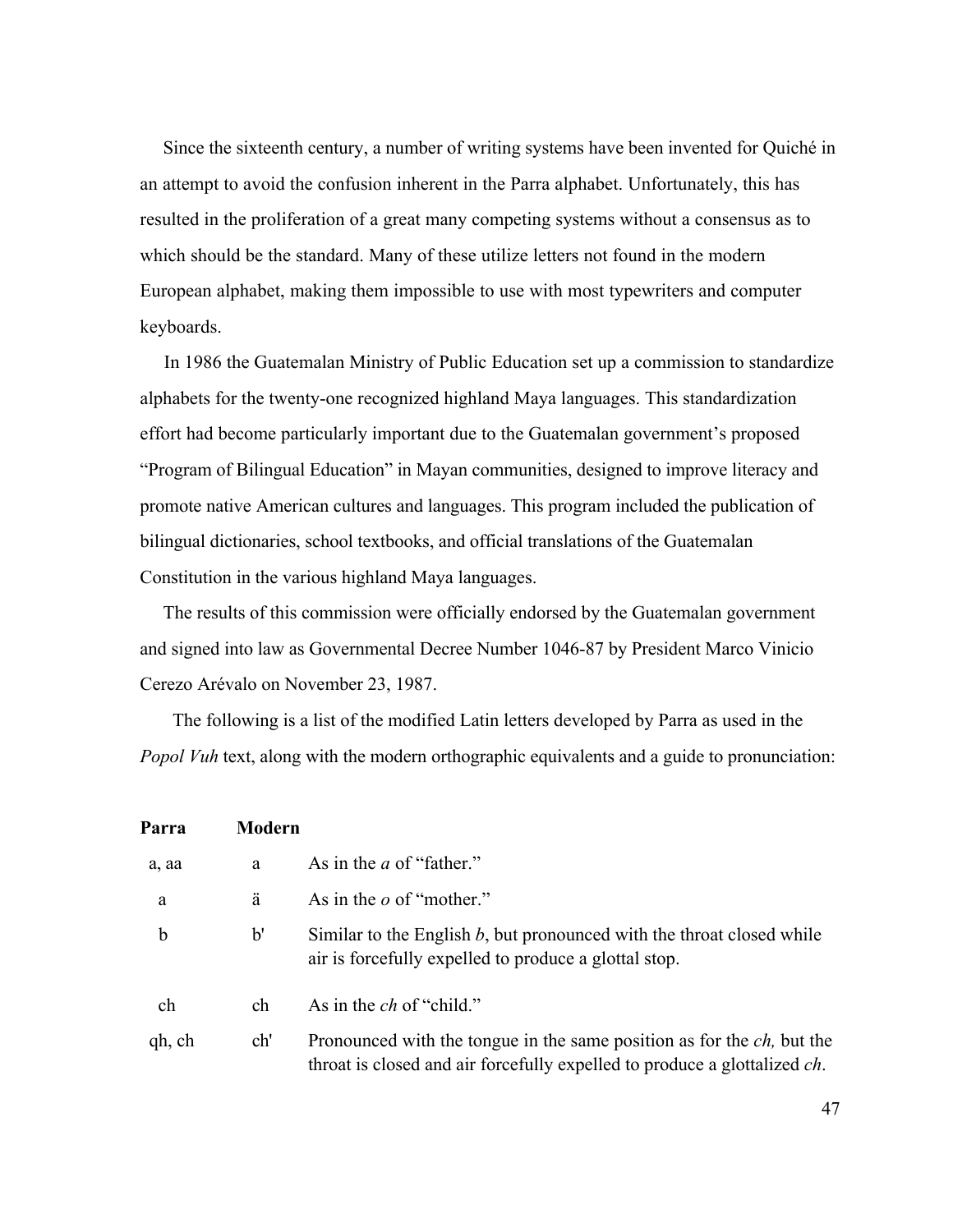| e, ee                   | e            | As in the <i>a</i> of "late."                                                                                                                                                                                                                      |
|-------------------------|--------------|----------------------------------------------------------------------------------------------------------------------------------------------------------------------------------------------------------------------------------------------------|
| $i, \ddot{y}, ii$       | $\mathbf{1}$ | As in the ee in "eel."                                                                                                                                                                                                                             |
| $\mathbf h$             | j            | Pronounced like the English $h$ , but deeper in the throat. Similar to the<br>Spanish <i>j</i> or the German $ch$ (as in the proper name "Bach").                                                                                                  |
| c, q                    | $\bf k$      | Similar to the $k$ in "king."                                                                                                                                                                                                                      |
| c, q                    | k'           | Pronounced with the tongue in the same position as for the $k$ , but the<br>throat is closed and air forcefully expelled to produce a glottalized $k$ .                                                                                            |
| $\mathbf{l}$            | $\mathbf{l}$ | Pronounced like the English <i>l</i> , but with the tongue moved forward to<br>contact the upper incisor teeth. When appearing as the terminal letter<br>in a word, this sound is immediately followed by the $h$ as in the<br>English word "hot." |
| m                       | m            | As in the $m$ of "mat."                                                                                                                                                                                                                            |
| $\mathbf n$             | n            | As in the $n$ of "net."                                                                                                                                                                                                                            |
| 0,00                    | $\mathbf O$  | As in the <i>o</i> of "home."                                                                                                                                                                                                                      |
| p                       | p            | Pronounced like the English $p$ but shortened in length.                                                                                                                                                                                           |
| c, q                    | q            | Pronounced from further back in the throat than the letter $k$ , similar to<br>the kh in the Egyptian word ankh.                                                                                                                                   |
| $\varepsilon$ , $c$ , q | q'           | Pronounced with the tongue in the same position as for the $q$ , but the<br>throat is closed and air forcefully expelled to produce a glottalized $q$ .                                                                                            |
| $\mathbf r$             | $\mathbf r$  | Similar to the Spanish $r$ , pronounced with a brief tap of the tongue<br>against the roof of the mouth.                                                                                                                                           |
| Z                       | S            | As in the s of "sit."                                                                                                                                                                                                                              |
| t                       | t            | Similar to the English $t$ but shortened in length.                                                                                                                                                                                                |
| d, t                    | t'           | Pronounced with the tongue in the same position as for the $t$ , but the<br>throat is closed and air forcefully expelled to produce a glottalized t.                                                                                               |
| tz                      | tz           | As in the ts of "mats."                                                                                                                                                                                                                            |
| tz, q,                  | tz'          | Pronounced with the tongue in the same position as for the $tz$ , but the                                                                                                                                                                          |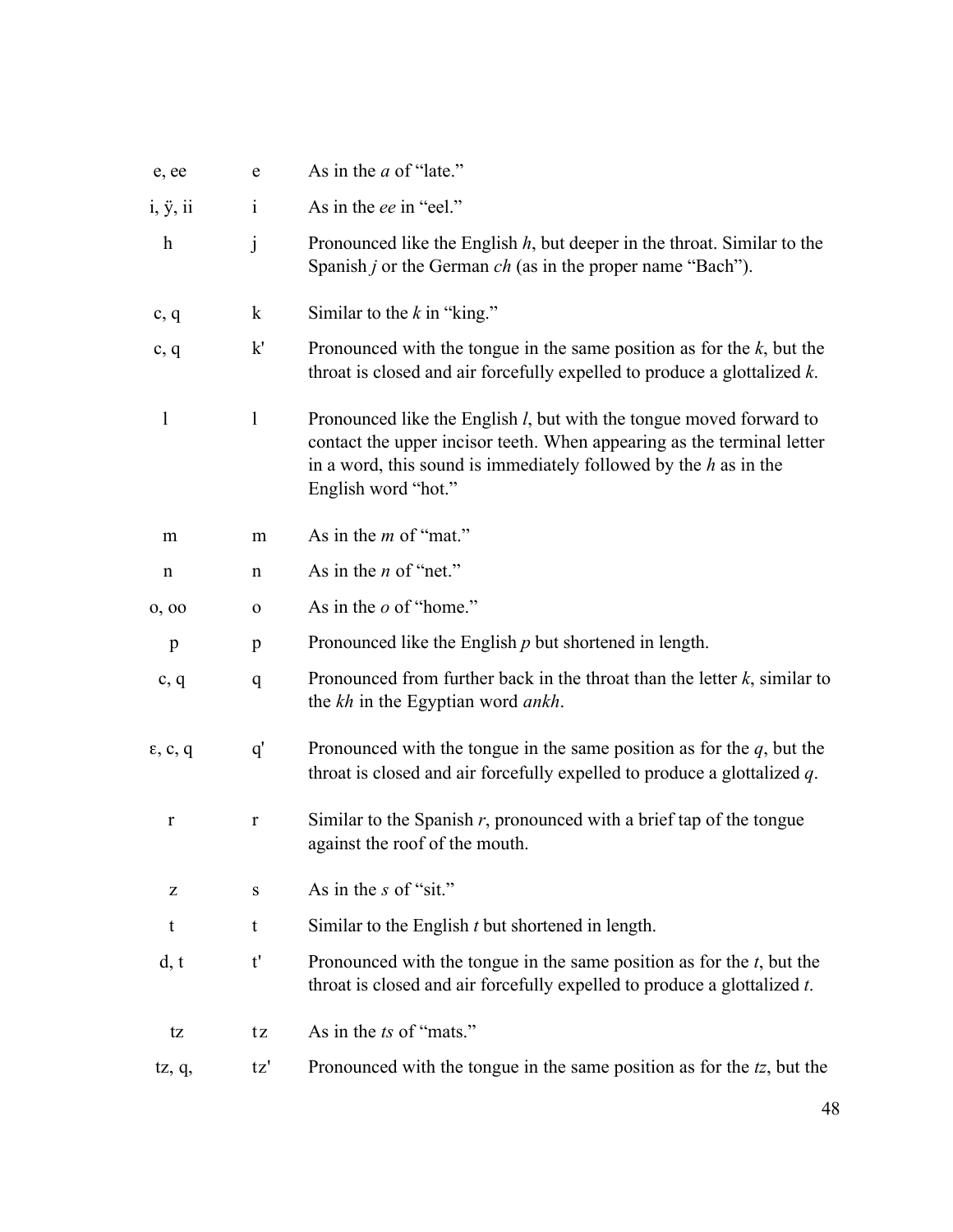throat is closed and air forcefully expelled to produce a glottalized *tz*.

- u, v, uu u As in the *oo* of "root"
- v, u w As in the *w* of "wind."
- x x Pronounced like the *sh* in "shy."
- y, i y As in the *y* of "yellow." When appearing as the terminal letter in a word, it is pronounced like the *ee* in "eel," immediately followed by an English *h* as in "hot."
	- ' Glottalization mark for vowels. For example *a'* would be similar to the pronunciation of the *ott* in the Scottish pronunciation of "bottle." Generally there is no equivalent for glottalized vowels in the *Popol Vuh*, although occasionally a double vowel may have been intended to serve this purpose.

 I have used the modern alphabet in my literal translation and transcription of the Quiché text. When pronouncing Maya words, the emphasis is always on the final syllable. When pronouncing Nahua words, the emphasis is always on the next to last syllable.

 Due to the haphazard nature of commas and periods in the *Popol Vuh* text, I have altered the punctuation to conform with modern usage, but otherwise the grammatical constructions and word order of the original manuscript have not been altered in the literal translation. In order to avoid interpretations of spelling with regard to proper names, which in many cases would be little more than a guess, I have left them in their original Parra Latin spelling. To maintain consistency in this regard, I have used *Quiché* throughout this book, the spelling found in the original manuscript rather than the modern *K'iche'*.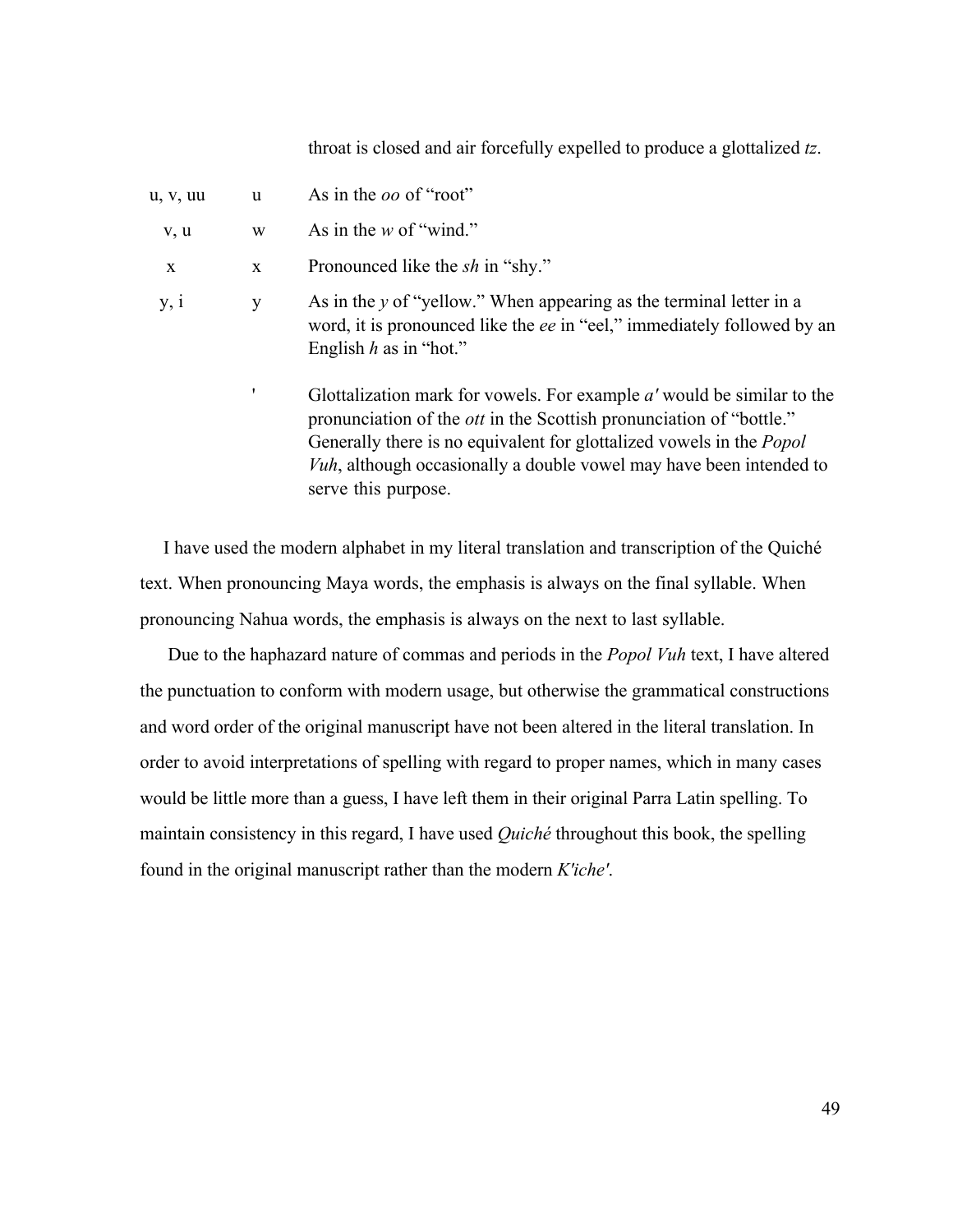# POPOL VUH

#### PREAMBLE<sup>1</sup>

THIS IS THE BEGINNING<sup>2</sup> OF THE ANCIENT TRADITIONS<sup>3</sup> of this place called Ouiché.<sup>4</sup>

HERE we shall write.<sup>5</sup> We shall begin<sup>6</sup> to tell the ancient stories of the beginning, the origin of all that was done in the citadel<sup>7</sup> of Quiché, among the people of the Quiché nation $8$ 

 $\frac{1}{1}$  lines 1-96

<sup>2</sup> The Quiché word  $xe'$  (root) is used here to describe the beginning or foundation of the authors' words concerning the history of the Quiché people. The subsequent narrative is thus seen as growing like a plant from this "root" (lines 4-6).

<sup>3</sup> The *Popol Vuh* manuscript does not utilize capitalization or punctuation to differentiate sentences. Capitalization is, however, used to mark the beginning of what the authors consider to be the major divisions of their story. In general, only the first word of each new section is capitalized. In this translation, I have marked these divisions by capitalizing the first word of the introductory line where appropriate. In two instances (lines 1 and 97), the entire introductory line is capitalized in the manuscript. Line 1 introduces the preamble of the text, while line 97 is the first line of the body of the story itself.

<sup>4</sup> The authors at various times refer to the land, the nation, the capital city, and the people themselves as Quiché (K'iche' in the modern orthography of the Maya languages), meaning "many trees" or "forest." The homeland of the Quiché people in western Guatemala is mountainous and heavily forested.

<sup>5</sup> The authors here state that they are "writing" this history. The people of ancient Mesoamerica (roughly the area of Central Mexico southward to Guatemala, Belize, and parts of Honduras and El Salvador) were the only literate Precolumbian cultures in the New World. Following the Spanish conquest, native Americans were discouraged from using their own ancient writing systems in favor of the Latin script. The manuscript of the *Popol Vuh* was thus written in the Mayan language of the Quichés, but with a European script. It is this set of circumstances that has preserved the *Popol Vuh* in a fully readable form when so many other native American texts were either destroyed or written in an as yet incompletely decipherable glyphic form.

<sup>6</sup> *Tikib'a'* is literally "to plant." "The beginning," also in this sentence, is therefore literally "the planting."

<sup>7</sup> Based on *tinamit*, a Nahua-derived word meaning "fortified town, citadel, or fortification wall" (Campbell 1983, 85). Although in modern Quiché, *tinamit* simply refers to a town or city, the word is used in the *Popol Vuh* text to specify fortified centers occupied by ruling lineages (Carmack 1981, 23). Here the citadel of the Quiché people is also called Quiché, apparently referring to the heartland region of their nation. This would include the capital city, Cumarcah, as well as its surrounding territory.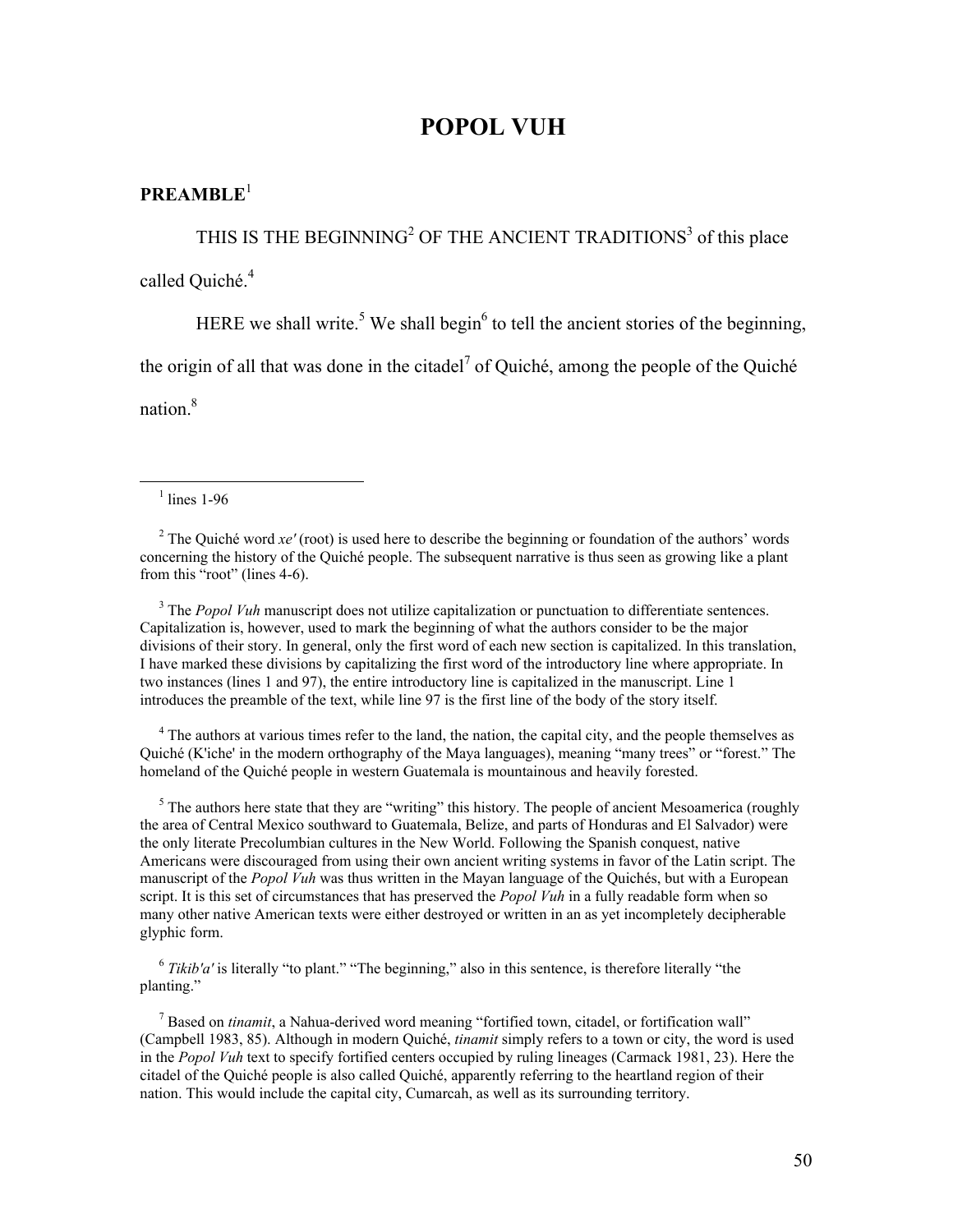Here we shall gather the manifestation, the declaration, the account of the sowing<sup>9</sup>

and the dawning<sup>10</sup> by<sup>11</sup> the Framer<sup>12</sup> and the Shaper,<sup>13</sup> She Who Has Borne Children and

<sup>9</sup> The manuscript reads *euaxibal* (obscurity, that which is hidden in darkness). This is likely a transcription error for *auaxibal* (sowing, that which is sown), a concept that is paired with "dawning" throughout the text as a metaphor for the creation (see pp. 71, 78-82, 110, 206-207, 227; lines 196-197, 209-210, 442-443, 543-544, 612-613, 1653-1654, 5091-5092).

 $10$  The primary focus of the creation is to form humanity (cf. pp. 70-71; lines 213-218). The "sowing" and "dawning" of this couplet may refer in a literal sense to a new beginning, but may also be interpreted in human terms. In addition, *tz'uk* (germinate/sprout) is used as a metaphor for human birth (Coto). Among the Quichés, when a woman becomes pregnant, the event is announced by a respected elder of the community at certain lineage shrines. This ceremony is referred to as "the sowing" of the future child (B. Tedlock 1982, 80). In Santiago Atitlán, when an infant is born it is said that "he (or she) sprouted" (Carlsen 1997, 54). The "dawning" also refers to the dawn of humanity, as indicated by the reference to "anyone" rather than "anything" on p. 71. In the Quiché language, to give birth is "to dawn" or "to give light" *(-ya' saq*). In Chichicastenango children are called *alaj q'ij* (little sun) or *alaj q'ij saj* (little ray of sun) when they are referred to in ritual contexts (Schultze-Jena 1954, 25).

 $11$  The following is a long list of deities, arranged in pairs, which the Quichés believed to have participated in the creation at the beginning of time. The list consists of not only the names of separate gods, but their titles and secondary names as well. It is thus difficult to distinguish how many gods are really involved. In some cases, titles are definitively assigned to individual gods later in the text. In other cases, gods can be assumed to be separate individuals when they appear simultaneously in different locations or when they engage in conversation as distinct entities. When these instances are taken into consideration, there appear to be only three pairs of gods who actively participate in the creation—the Framer and the Shaper, Sovereign and Quetzal Serpent, and Xmucane and Xpiyacoc. Without their titles, the same six names appear together planning the creation on p. 68 (lines 137-144) and again in connection with the creation of humankind on p. 197 (lines 4963-4968). Later in the account, yet another god, Heart of Sky, will be named as the presiding deity who oversees the work (pp. 70-72; lines 183-184).

<sup>12</sup> *Tz'aqol* (Framer) refers to one who makes something by putting things together (i.e., a building from stone or adobe, a meal from various ingredients, or a woven cloth from individual threads).

<sup>13</sup> *B'itol* (Shaper) refers to one who makes something by modeling (i.e., pottery from clay, or a sculpture from carved stone), thus giving shape to an otherwise amorphous substance. The Framer and the Shaper are the most frequently mentioned gods involved in the creation of the world and its inhabitants. Their names imply that the creation involved giving frame and shape to matter that already existed rather than conjuring something out of nothing. This pair of gods was so important that soon after the Spanish conquest, Father Domingo de Vico used their Quiché names to refer to the God of the Old Testament (Carmack and Mondloch 1983, 206).

 <sup>8</sup> *Amaq'* may refer to a geographic entity such as a town or region, as well as the group of people who occupy that territory. It may also describe a group of people unified by a common language and/or ethnic origin, such as a lineage, clan, or tribe (Hill 1996, 64; Akkeren 2000, 24). Thus Cook defines *amaq'* as composed of endogamous landholding communities subordinate to the lord or patrilineage head centered at his *tinamit* (2000, 27). Hill and Monaghan identify the *amaq'* as an alliance of confederated lineage groups (1987, 74). *Amaq'* also implies something that is permanent, fixed, stable, secure, or settled. I have chosen to use the word "nation" as this is the currently preferred term for Native American groups as well as their territorial possessions.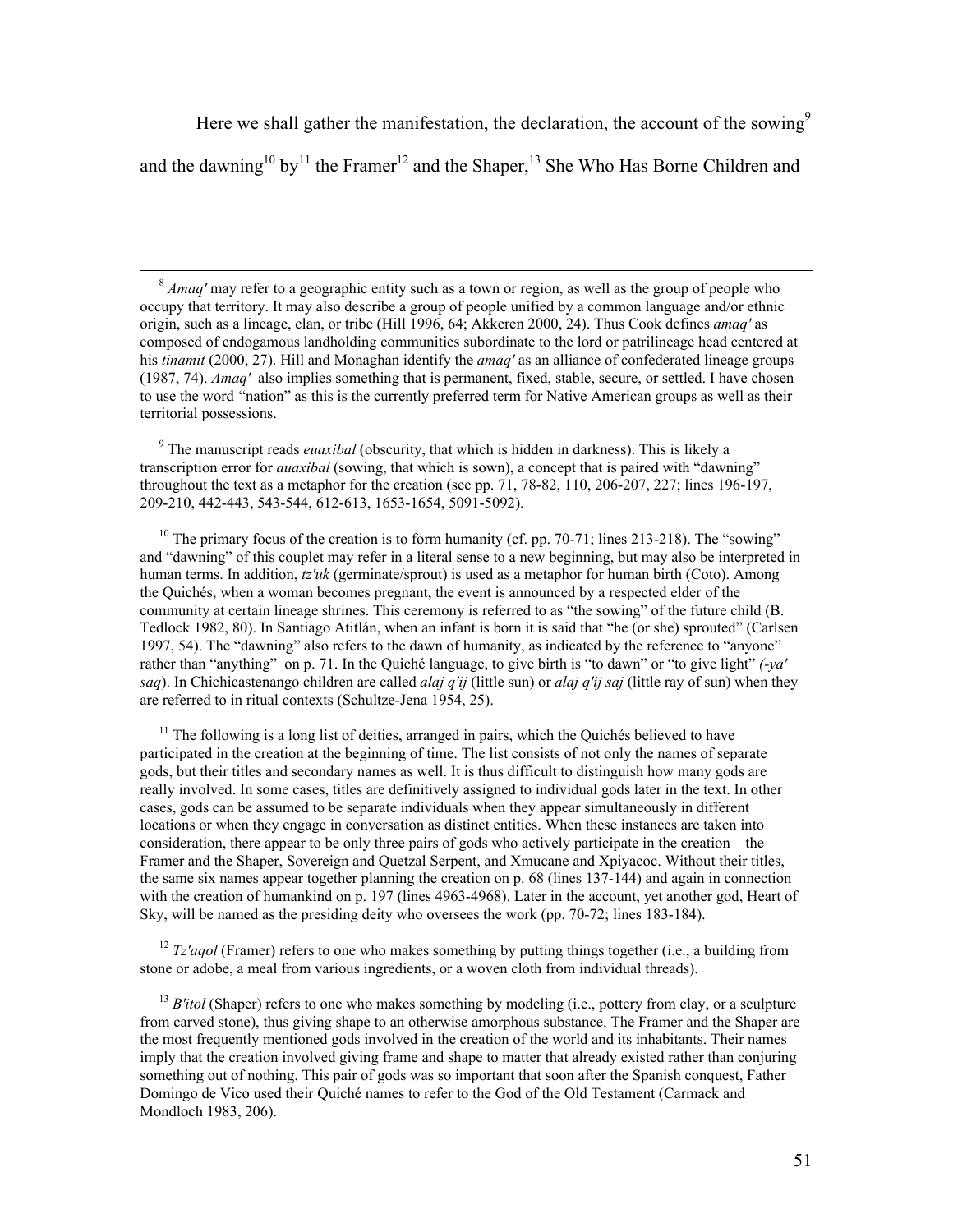He Who Has Begotten Sons,<sup>14</sup> as they are called; along with Hunahpu Possum<sup>15</sup> and Hunahpu Coyote, <sup>16</sup> Great White Peccary<sup>17</sup> and Coati, <sup>18</sup> Sovereign<sup>19</sup> and Quetzal Serpent,<sup>20</sup> Heart of Lake and Heart of Sea,<sup>21</sup> Creator of the Green Earth and Creator of the Blue Sky, $^{22}$  as they are called.

<sup>15</sup> Hunahpu Possum and Hunahpu Coyote are also likely titles for the gods Xpiyacoc and Xmucane (see pp. 79-80; lines 498-501). For a discussion of the etymology of the name Hunahpu, see footnote 163. *Wuch'* is the opossum (*Didelphis yucatanensis*), which appears later in the text presiding over the moments immediately preceding the rising of the sun (pp. 173-174; lines 4144-4151). In the Dresden Codex (Lee 1985, folios 25-28, pp. 51-52), the aged deity Mam, likely a lowland Maya version of Xpiyacoc, is depicted as a possum presiding over the five days of the Uayeb prior to the beginning of the new year. Father Thomás Coto, who compiled a dictionary of the closely related Cakchiquel-Maya language in the seventeenth century, mentions under the Spanish word *Escuridad*, that *vuch* is the darkness of night just prior to the dawn (Coto 1983, 207-8).

<sup>16</sup> *Utiw* is the coyote (*Canis latrans*), an animal also associated with the night.

 $\overline{a}$ 

<sup>17</sup> Saqi Nima Aq (Great White Peccary). The word *saqi* may be translated as "light, bright, or white." Later in the text (p. 98; line 1055), this same god is described as having very white hair due to his advanced age; thus "white" is the most likely translation here. In that same passage, "Great White Peccary" is given as one of the names or titles of the patriarchal creator god Xpiyacoc mentioned in the next paragraph. There are two species of peccary, or wild pig, living in Central America—*Peccari angulatus yucatanensis* (Collared Peccary) and *Tayassu pecari* (White-lipped Peccary). The latter is perhaps intended here because it is the larger of the two and is decorated with white facial markings.

<sup>18</sup> This is another name or title for the female creator goddess Xmucane, mentioned in the next paragraph (see p. 62; line 1056). The coati, or coatimundi, which inhabits tropical Central America is *Nasua narica yucatanica*. It is a raccoonlike animal with a long tail and a long, pointed, flexible snout.

 <sup>19</sup> *Tepew* (Sovereign) is one of several words in the *Popol Vuh* that were borrowed from the central Mexican group of languages, Nahua, variants of which were spoken by both the epi-Toltec and Aztec nations. This word is the Quiché form of the Nahua *tepeuh*, meaning "conqueror" or "majesty" (Campbell 1970, 4). Coto and Basseta record that in the Colonial era, the Quichés recognized the word as referring to "majesty, dignity, lordship, power." Tedlock and Recinos translate the word as "sovereign," which I prefer to the more descriptive "majesty" used by Edmonson.

 <sup>20</sup> Q'ukumatz may be translated as "Quetzal Serpent" or, less accurately, as "Feathered Serpent." *Q'uq'* refers to the quetzal bird, *Pharomacrus mocinno*, one of the most beautiful birds in the world. It inhabits the cloud forests of southern Mesoamerica between 3,000 and 4,000 feet in elevation. Both male and female have brilliantly colored iridescent blue/green feathers on their wings, tail, and crest, while their breasts are a bright crimson. The shade of blue or green depends on the angle of light striking its feathers.

<sup>&</sup>lt;sup>14</sup> These are titles for the divine couple, Xmucane and Xpiyacoc (see p. 80; lines 557-558). Ximénez translated their Quiché names, Alom and K'ajolom, as simply "Mother" and "Father." A more accurate translation for Alom, however, is "She Who Has Borne Children," from the perfect aspect of the root verb *al* (to bear children). The name of the male god, K'ajolom, specifically indicates his having begotten male offspring, thus "He Who Has Begotten Sons." Fray Bartolomé de las Casas wrote in the sixteenth century that the people of Guatemala worshiped as their principal gods "the Great Father and the Great Mother that were in heaven," apparently referring to this divine couple (Las Casas 1967, III.cxxiv.650).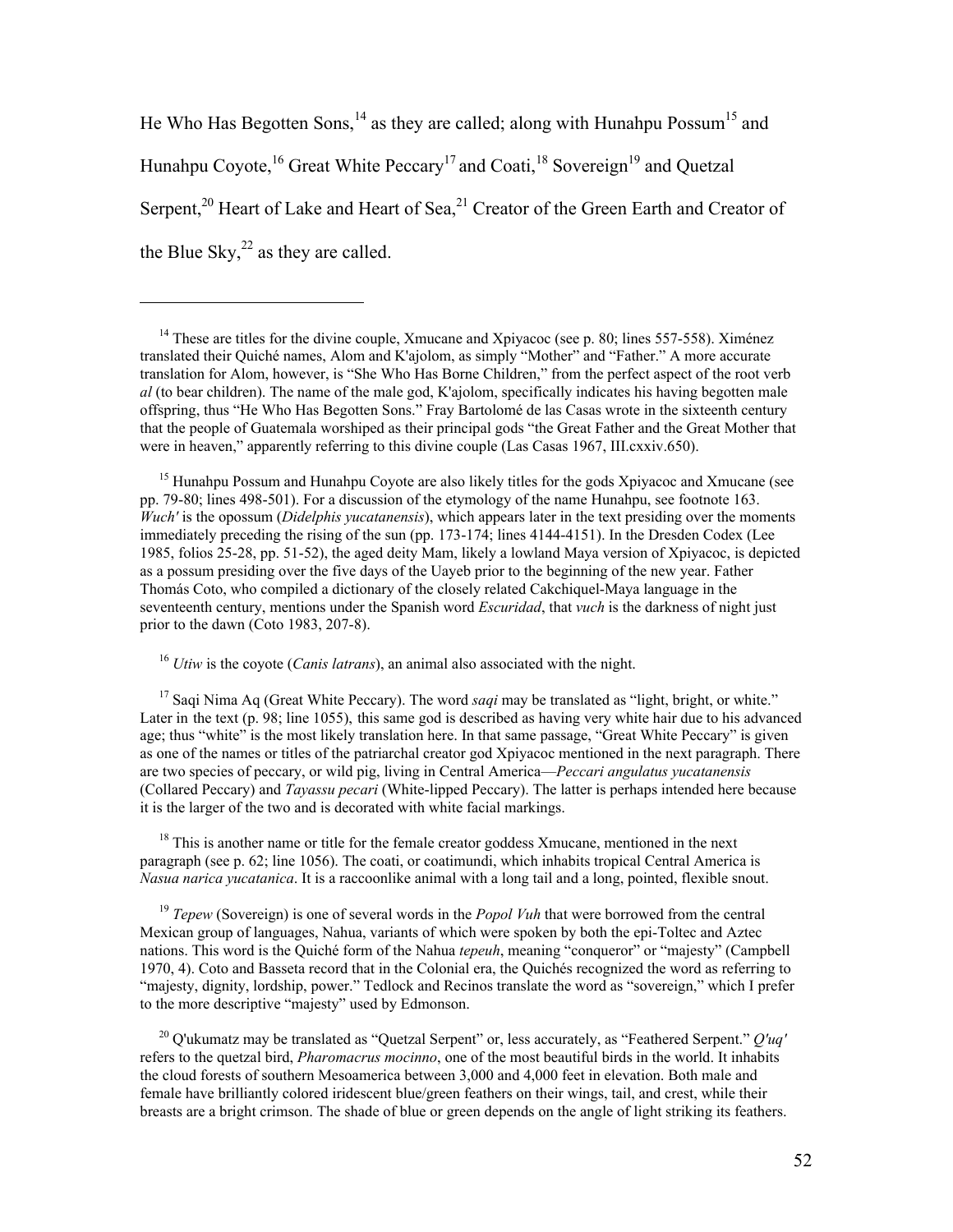These collectively are evoked and given expression as the Midwife<sup>23</sup> and the

Patriarch,<sup>24</sup> whose names are <sup>25</sup>Xpiyacoc<sup>26</sup> and Xmucane,<sup>27</sup> the Protector<sup>28</sup> and the

 The male quetzal's tail feathers were highly prized by Maya royalty for their beauty and size, often reaching three feet in length. The unique coloration of the bird carried profound religious significance for the Maya. Its predominant blue/green feathers represented sky and vegetation, both symbols of life. Its red breast represented fire, the force that quickens life. *Kumatz* is a general term for "snake" or "serpent." The serpent was a common Maya symbol for regeneration or rebirth because of its tendency to periodically shed its skin to reveal a newer and brighter one. The combination of an avian lord of the skies with a serpentine lord of the earth and underworld gave this god power over all levels of the Maya universe. He is undoubtedly related to the well-known god Quetzalcoatl (Nahua for "Quetzal Serpent) worshiped by the Aztecs of Central Mexico.

<sup>21</sup> These are likely titles for Sovereign and Quetzal Serpent, who are associated with water (see p. 68; lines 140-143; Recinos and Goetz 1953b, 76). *K'ux* may refer to either "heart" or "spirit." This pair of deities thus embodies the inward powers of large, standing bodies of water. The *Popol Vuh* states that prior to the creation the world consisted of a vast expanse of placid waters from which all things emerged (p. 67; lines 129-136).

<sup>22</sup> These are likely titles for Xpiyacoc and Xmucane (see p. 80; lines 565-566). They literally mean "blue/green plate" and "blue/green bowl." The Quiché language has only one word, *räx*, for both blue and green. When distinguishing between the colors, modern Quiché people are forced to say "*räx* like the sky" for blue, or "*räx* like a tree" for green. This same type of dichotomy appears here. The "blue/green plate" refers to the green surface of the earth covered with vegetation, and the arch of the sky is envisioned as an inverted "blue bowl." The earth is specifically likened to a plate on p. 71 (lines 205-206).

<sup>23</sup> Midwife and Patriarch are titles for Xmucane and Xpiyacoc (see p. 80; lines 536-537). I'yom may be literally translated as "She Who Has Had Grandchildren," but the word is also commonly used as an affectionate title for a midwife. I have chosen this interpretation here. The title of the goddess implies that she assists in the "birth" of the world.

<sup>24</sup> Mamom may also be translated as "He Who Has Had Grandchildren." In this case, it is more likely a title of respect for the god as a grandfatherly patriarch who oversees the creation. In modern Quiché society, *mamom* is a title used on occasion to refer to the head of patrilineage groups. They are often consulted on important family matters. They also participate directly in the rituals of marriage, the blessing and naming of children, and the consultation of dead ancestors to determine their will. Tedlock translates *Mamom* as "Matchmaker," since one of the intercessory tasks that such individuals have is to petition for the hand in marriage of a prospective bride on behalf of a member of his lineage (D. Tedlock 1996, 63, 217). This translation seems somewhat limited in its scope, however, considering the range of responsibilities held by the lineage patriarch.

 $25$  The names of the Midwife and Patriarch are given here as Xpiyacoc and Xmucane, but in reverse order. Throughout the *Popol Vuh*, female deities are listed before male deities when paired in parallel couplets. It thus makes little sense that Xpiyacoc, the name of the grandfather god, would be written before that of Xmucane, his female counterpart. This is an example of chiasmus, a form of reverse parallelism in which the first element of a strophe parallels the last, the second element parallels the next to last, etc. This arrangement, rather common in the text (see introductory section on poetics), tends to focus attention on the central elements, thus asserting their importance. The passage is thus arranged in the following way in lines 32-35 of the literal translation:

| Midwife,   | I'yom,    |
|------------|-----------|
| Patriarch, | Mamom,    |
| Xpiyacoc,  | Xpiyakok, |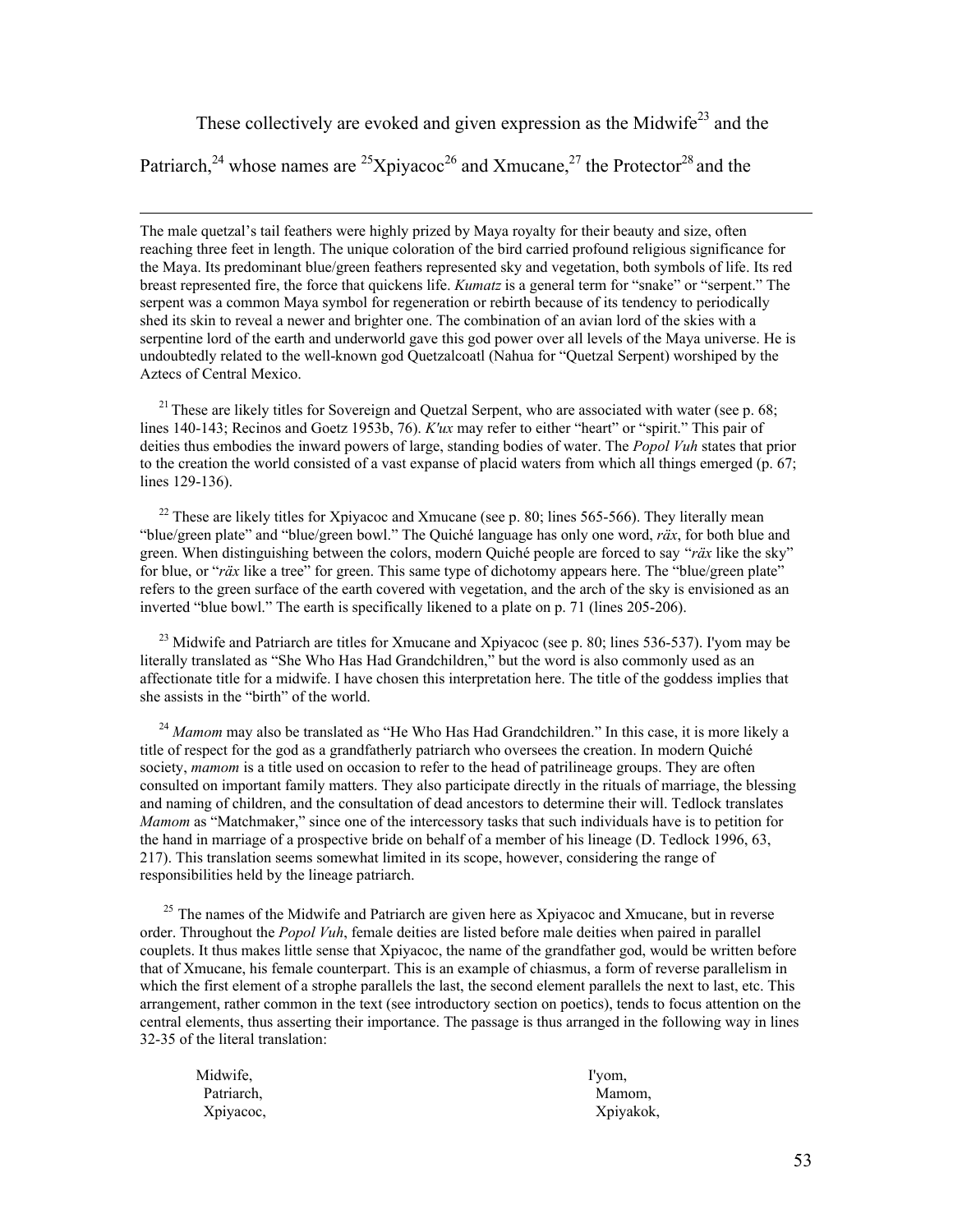Xmucane, their names. Xmuqane, u b'i'.

 The name of the "Midwife" in line 32 is Xmucane, which appears in line 35. The name of the "Patriarch" in line 33 is Xpiyacoc, which appears in line 34. Edmonson, who believed that the *Popol Vuh* is arranged entirely in paired couplets, was confused by the order of the names Xpiacoc and Xmucane: "It is odd that this frequent couplet places the male first, the reverse of the usual Quiché order; indeed, if the reconstructed forms are correct, they would make better sense reversed" (Edmonson 1971, p. 5, n. 35). Recognition of the chiasmic nature of this passage clears up the confusion (see also p. 80; lines 538-541 for a repetition of this arrangement with regard to Xpiyacoc and Xmucane).

<sup>26</sup> Xpiyacoc is the male deity, while Xmucane serves as the divine female principal that brings about the creation. The derivation of the name Xpiyacoc is problematic. Edmonson suggests that it is based on the Nahua *yex-pa-ococc(an-e)*, which he reads as "thrice in another two places," and relates it to the next phrase of the text in which this deity is referred to as "twice patriarch." Tedlock prefers that it should be read as a Quiché name, and that it is based on the verb *yekik/yakik*, which his Quiché collaborator interpreted as "to be put in order, to be lifted up" with regard to the problems of clients who are under treatment by *aj q'ij* priests. Perhaps the most likely derivation of this name is found at Rabinal where there is a design woven into textiles which locals call *piyakok* and identify as a turtle (Akkeren 2000, 207, 261- 264). *Kok* is "turtle" in both lowland and highland Maya languages, making this an intriguing possibility. At Chichen Itza as well as Mayapan (both post-Classic sites likely contemporary with the early history of the Quichés), the aged grandfather earth deity (God N, Pauahtun, Bacab, Mam) wears a turtle carapace and bears up the sky (Taube 1992, 92-99; Schele and Mathews 1998, 214-218). Among the contemporary Kekchi and Pokomchi, this god is identified as the Mam (Grandfather), an earth deity who oversees the five day Uayeb period prior which precedes the beginning of the new year in the ancient calendric system. It is possible that Xpiyacoc is the Quiché version of this deity. Ultimately, a definitive etymology is impossible to determine. When proper names are passed down through generations of time, they often tend to become altered in their pronunciation, and perhaps their original meaning as well. If Xpiyacoc is derived from a Nahua original, it had certainly become mangled to the point where an Aztec envoy at the Quiché court would have had a difficult time coming up with an obvious meaning for it in his language. The same is true for Yucatec, Cholan, or Mam derivations for the name. There are similar-sounding words in each of these languages, although none are a precise fit. It is thus possible that the Quichés of the sixteenth century preserved the archaic spelling because they saw it simply as a proper name, without necessarily preserving memory of its original derivation (see also footnote 163 with regard to this phenomenon). I have chosen to leave such names untranslated.

<sup>27</sup> The name Xmucane may be derived from *x*- (feminine marker, diminutive) plus *muqik* (to bury, to cover, plant in the ground), thus giving a possible reading of "She Who Buries or She Who Plants," referring to the planting of a seed in the earth or a developing child in the womb. Ximénez wrote that native priests in his day called upon Xmucane and Xpiyacoc for inspiration, particularly concerning the birth of infants and midwifery (Ximénez 1929-31, I.i.6). Alternatively the name may be derived from the verb *muqunik* (to see, look). Xmucane and Xpiyacoc are referred to as seers several times in the text (see pp. 79- 80; lines 511-517; 522-23). Akkeren suggests that the name should be derived from Yucatec and read as "Curved/Buried is your Tail." He associates her with a scorpion deity based on the name of a scorpion textile motif at Rabinal—*muqje* (tail in highland Maya languages is *je*, however its lowland Maya equivalent is *ne*), as well as an entry in the *Ritual of the Bacabs* referring to a scorpion entity as *bul moc a ne* (well-curved is your tail) (Arzápalo Marín 1987, 385-386; Akkeren 2000, 262-264). It may be fruitless to seek for a single meaning for such deity names as these. Particularly with regard to names and archaic words used in ceremonial contexts, Quichés derive a host of meanings from them, including puns and other word plays. Thus Barbara Tedlock points out that each named day in the traditional highland Maya calendar has a range of potential meanings, all of which are equally valid depending on context. For example, in interpreting a divinatory outcome, the meaning of the day *C'at* may be derived from *c'atic* (to burn), *pa c'at* (in nets), or *c'asaj c'olic* (to be in debt) (B. Tedlock 1982, 110). This is one reason I prefer to leave such names untranslated. Xmucane is likely the Quiché version of the grandmother goddess of the Maya lowlands (Goddess O, Chac Chel, Ix Chel). Like God N, the grandmother Goddess O is associated both with the forces of destruction and creation. On folio 74 of the Dresden Codex she is shown pouring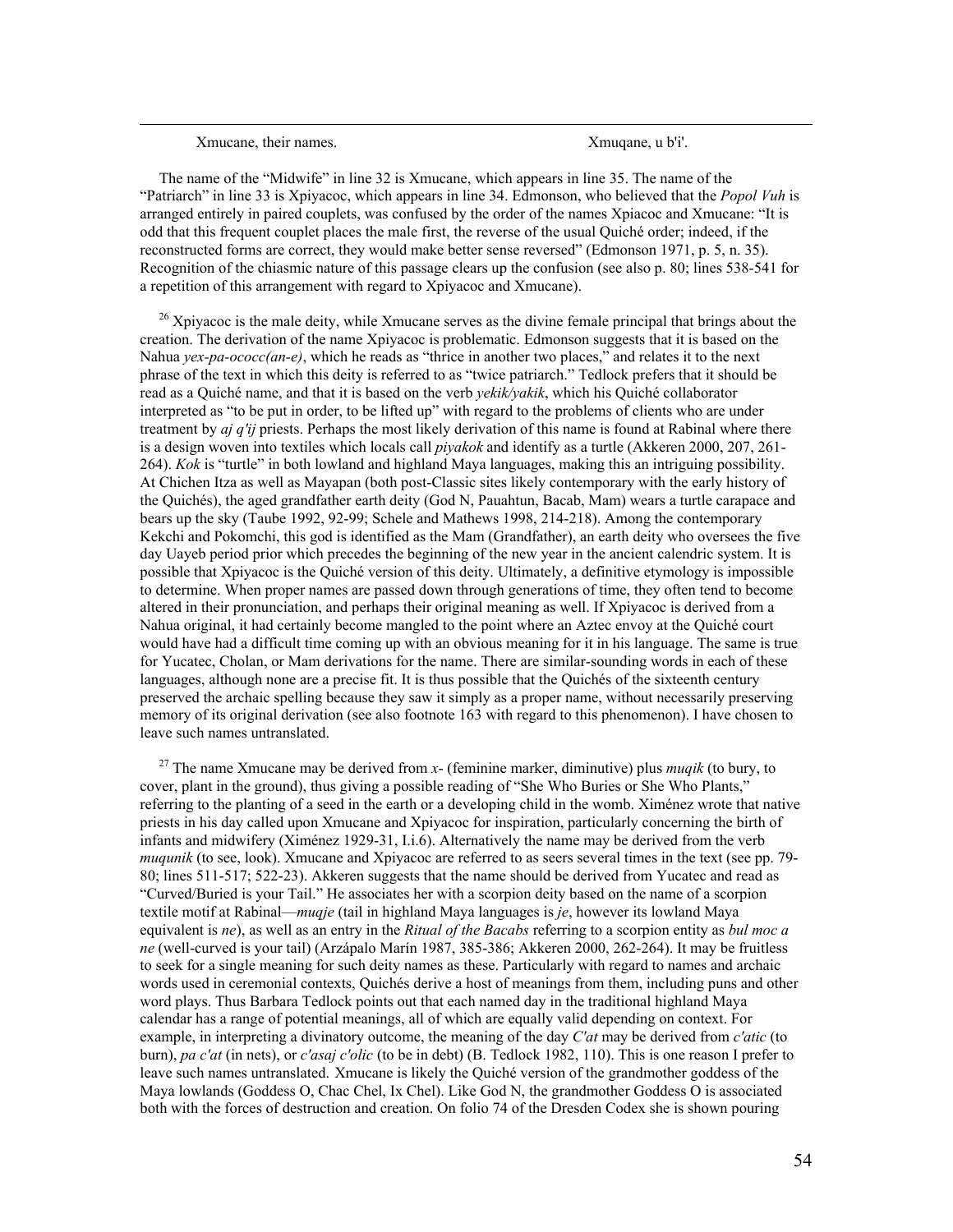Shelterer,<sup>29</sup> Twice Midwife and Twice Patriarch, as they are called in Quiché traditions.

They gave voice to all things and accomplished their purpose in purity of being and in truth $30$ 

This account we shall now write under the law of  $God<sup>31</sup>$  and Christianity.<sup>32</sup> We

shall bring it forth because there is no longer the means whereby the Popol Vuh may be

seen,<sup>33</sup> the means of seeing clearly that had come from across the sea—the account of our

<sup>28</sup> Edmonson translated *matzanel* as "shelterer," while Tedlock translated it as "defender." A more literal translation would be "embracer," but with the implication that this embrace is meant to be protective in nature.

<sup>29</sup> The root verb, *ch'uq*, means "to cover." Thus, the translation "shelterer" refers to a deity who provides a protective shelter or cover.

 <sup>30</sup> The phrase is *saqil k'olem, saqil tzij*. *Saqil* is a word laden with implied meanings in the Quiché language. These include "light, clarity, whiteness, brightness, and purity." *K'olem* is "existence, being," as well as the "nature or essence" of a thing*. Saqil tzij* is literally "white word, or truth," but it may also refer to "posterity, generation, or dynastic succession within a royal family." As a verb it means "to light" a fire or candle.

 <sup>31</sup> *U ch'ab'al Dios* (his speech/language God). This phrase is often used in Roman Catholic sermons to refer to the doctrine, or preaching, of the Christian God. It also has a legalistic interpretation (law, declaration, proclamation), without religious overtones. The latter reading seems preferable as the *Popol Vuh* text is not written as a Christian doctrinal treatise.

<sup>32</sup> Here, the authors of the *Popol Vuh* confirm that they are compiling the ancient traditions of their people under the law of Christianity, imposed following the Spanish conquest. Surprisingly, *Dios* (God) and *Christianoil* (Christianity) are the only examples of Christian or Spanish-derived words in the *Popol Vuh* until the end of the text, where the arrival of the Spaniards is described. This lack of intrusive Spanish words argues for the purity of the text as an accurate record of Precolumbian cosmology and history. The *Popol Vuh* therefore stands in marked contrast to other post-Conquest highland Maya texts such as the *Annals of the Cakchiquels* and the *Título Totonicapán*, which contain numerous biblical and European cultural allusions using borrowed Spanish words. Although this passage acknowledges that the Quiché nation is subject to Christianity, the authors unabashedly describe the glory and wisdom of their ancient gods. Page 63 of the text (lines 44-45) declares that the Quiché gods act "in purity of being and in truth," perhaps indirectly contradicting the Christian missionaries of the time, who characterized such Maya deities as devils or demons.

out water from an inverted jar, symbolic of the destruction of the world by flood (Lee 1985, 77; Taube 1992, 101; Thompson 1972, 99). A skeletized version of this goddess wearing a crossed-bone skirt is paired with God N on the columns of the Lower Temple of the Jaguars at Chichen Itza. She is paired with God N as well on the upper columns of the Temple of the Warriors, suggesting a close association. Despite her destructive aspect, Goddess O is also considered the great creatrix, the principle deity of creation, divination, medicine, childbirth, midwifery, and weaving (Tozzer 1941, 129, 154; Taube 1992, 101; Akkeren 2000, 241), all aspects characteristic of the grandmother goddess Xmucane.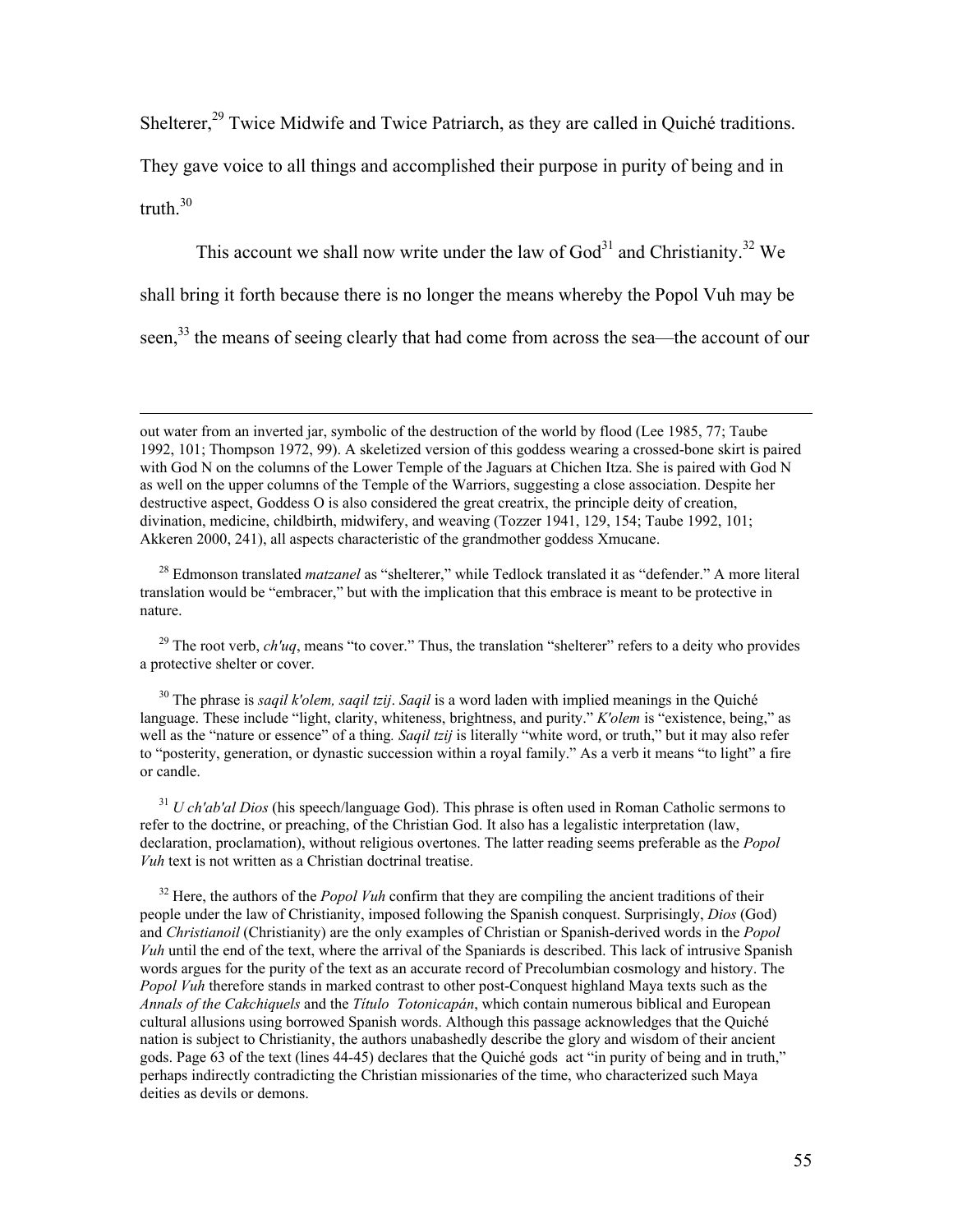obscurity, and the means of seeing life clearly, as it is said. The original book exists that was written anciently,<sup>34</sup> but its witnesses and those who ponder<sup>35</sup> it hide their faces.<sup>36</sup>

Great is its performance<sup>37</sup> and its account of the completion and germination<sup>38</sup> of all the sky and earth—its four corners and its four sides. All then was measured and staked out into four divisions, doubling over and stretching the measuring cords of the womb of sky and the womb of earth.<sup>39</sup> Thus were established the four corners, the four

<sup>34</sup> This line apparently refers to a painted version of the *Popol Vuh* written prior to the Spanish conquest, which served as the inspiration for the text that survives today.

<sup>35</sup> *B'isonel* is generally "one who mourns or is unhappy." Coto notes that it may also refer to one who "ponders, considers, or has compassion."

<sup>36</sup> It is significant that this passage affirms that it is the "witness" and "ponderer" of the ancient book who "hide their faces," not the book itself. The authors of the *Popol Vuh* were anonymous, perhaps out of fear of persecution should the manuscript be discovered by the Spanish authorities. Edmonson suggests that the "witness" who hides his face may have been the author himself (Edmonson 1971, 7 n. 56). This reading also suggests that the Precolumbian version of the *Popol Vuh* may have still existed when the Quiché authors were compiling their alphabetic version.

<sup>37</sup> *Pe'oxik* refers to something which has been hired or rented. Dennis Tedlock convincingly suggests this refers to the hiring of persons to perform the text of the *Popol Vuh* as a drama (D. Tedlock 1996, 219, n. 63).

 $38$   $Tz'uk$  is a term used for any type of birth (Coto), although it most often refers to the "birth" of plants in the form of germination or sprouting (Basseta, Varea).

<sup>39</sup> The gods thus laid out the extent of their creation by measuring its boundaries, driving stakes to mark its four corners, and stretching a measuring cord between the stakes. Andrés Xiloj, a modern Quiché *aj q'ij* priest who worked with Tedlock on his translation of the *Popol Vuh*, recognized the terminology of this passage and explained that the gods were measuring out the sky and earth as if it were a maizefield being laid out for cultivation (D. Tedlock 1996, 220). Vogt quoted a Tzotzil-Maya from Zinacantán as saying that the universe is "like a house, like a table," representing that which is systematic, and well-ordered (Vogt 1993, 11). Wisdom also recorded that the Chortí-Maya of Guatemala considered both the squared maize field and the shamanic altars on which traditionalist Maya priests conduct their divination rituals to be the

 <sup>33</sup> *Vuh* refers to Maya books, or codices painted on deerskin or bark paper. *Popol* is derived from the root *pop*, meaning "mat." Thus a literal translation would be "book that pertains to the mat." Within ancient Quiché society, a woven mat was used as a royal throne from which the king gave counsel to his people. The mat symbolized the power not only of the ruler, but also of his subjects. In this sense, the interlaced fibers of the mat represented the unity of the members within the community, linked inseparably in a common purpose. Thus Ximénez translated *popol* as "community," and the Motul Dictionary glosses *popol na* as a "community house." *Popol Vuh* might then be interpreted as "Book of the Community" or "Counsel Mat Book." I have chosen to leave the title untranslated, because no literal English equivalent could convey adequately its full meaning. I have kept the traditional spelling of the book's name, *Popol Vuh*, rather than the more modern orthographic spelling, *Popol Wuj*, since it is the original form used by the Quiché authors in the sixteenth century manuscript.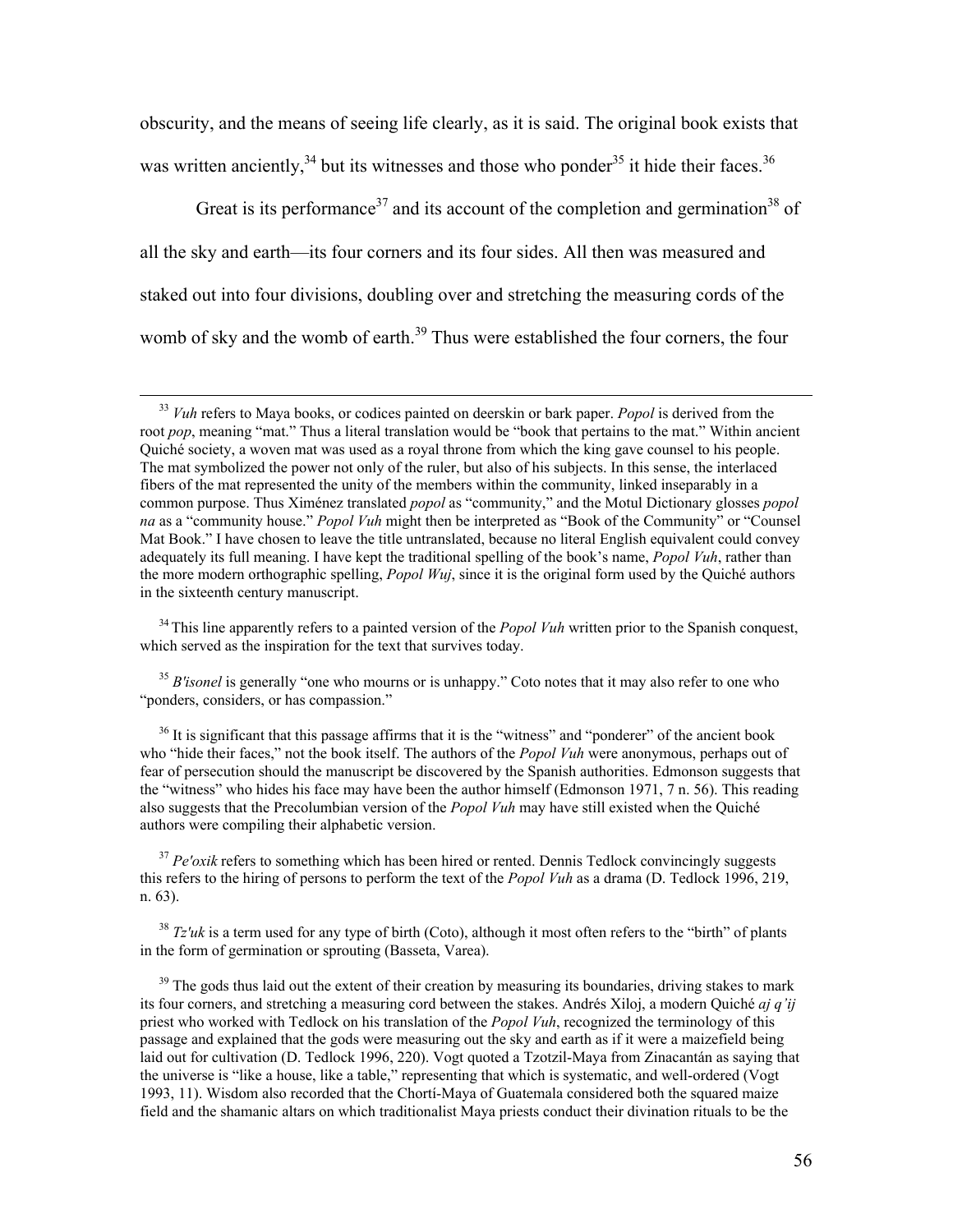sides,<sup>40</sup> as it is said, by the Framer and the Shaper, the Mother and the Father<sup>41</sup> of life and all creation,<sup>42</sup> the giver of breath<sup>43</sup> and the giver of heart,<sup>44</sup> they who give birth and give heart to the light everlasting,<sup>45</sup> the child of light born of woman and the son of light born of man,<sup>46</sup> they who are compassionate<sup>47</sup> and wise in all things—all that exists in the sky and on the earth, in the lakes and in the sea.

<sup>40</sup> Coto defines *xukut* as "side." Basseta defines it as "corner," in which case this would be synonymous with the preceding  $tz'uk$  (corner, angle).

<sup>41</sup> When paired together, *chuch-qajaw* (mother-father) is the title for the highly respected head of a patrilineage group or the patriarchal founder of a patrilineage. If this couplet is meant as a single title, then the Framer and the Shaper are being addressed as the great founders of the family of all living. In modern Quiché society, traditionalist *aj q'ij* priests may refer to deity and ancestors as chuch tat (mother fathers) in their ritual prayers (Schultze-Jena 1954, 99).

<sup>42</sup> This word is a gerund derived from the verb *winaqirik*, which may be translated "to create or to generate." The root, *winaq*, means "people"; therefore a more literal translation would be "to people." The creation is thus seen as similar to the way people come to be, a natural process of giving birth.

<sup>43</sup> "Breath" is also a metaphor for "spirit," or that which constitutes a person's life force.

<sup>44</sup> *K'uxlanel* (literally "heartener"). The heart is the central defining essence of a person, or what might be referred to as the soul. Thus the creators are those who ensoul living things. In addition, the Quichés use "hearten" to refer to someone who provides for, looks after, tends to, or counsels someone. The verbal form of this word also has the sense of "to remember." In English this would be "bear in mind," but for the Quichés this would be conceived as "bear in heart."

<sup>45</sup> *Amaq'il*, when used as an adjective, is something that is "eternal, perpetual, everlasting."

<sup>46</sup> These are likely metaphors for the living. Thus in modern Quiché prayers, priests refer to the dead as *may k'ij may sákj,* "they who are hidden from the sun, hidden from the light" (Schultze-Jena 1954, 52).

<sup>47</sup> This is the same term, *aj b'is*, used to describe the "ponderer" of the *Popol Vuh* text in line 59. Coto notes that it not only describes one who ponders, but who does so with sympathy or compassion.

world in miniature (Wisdom 1940, 430). By laying out the maize field, or setting up a ritual table, the Maya transform secular models into sacred space. With regard to the maize field, this charges the ground with the power of creation to bear new life. In a similar way, the divinatory table provides a stage on which sacred geography may be initimately studied, and even altered. Note that on pp. 81-82 (lines 565-623) the creator deities carry out a divinatory ceremony in an attempt to create the first human beings. A prominent Quiché *aj q'ij* priest, named Don Vicente de León Abac, described his work to me in this way: "When I am seated at my table, I am *aj nawal mesa* [of, or pertaining to, the spirit essence of the table]. My body is in the form of a cross just like the four sides of the world. This is why I face to the east and behind me is the west. My left arm extends out toward the north, and my right arm points to the south. My heart is the center of myself just as the arms of the cross come together to form its heart. My head extends upward above the horizon so that I can see far away. Because I am seated this way I can speak to Mundo [World]."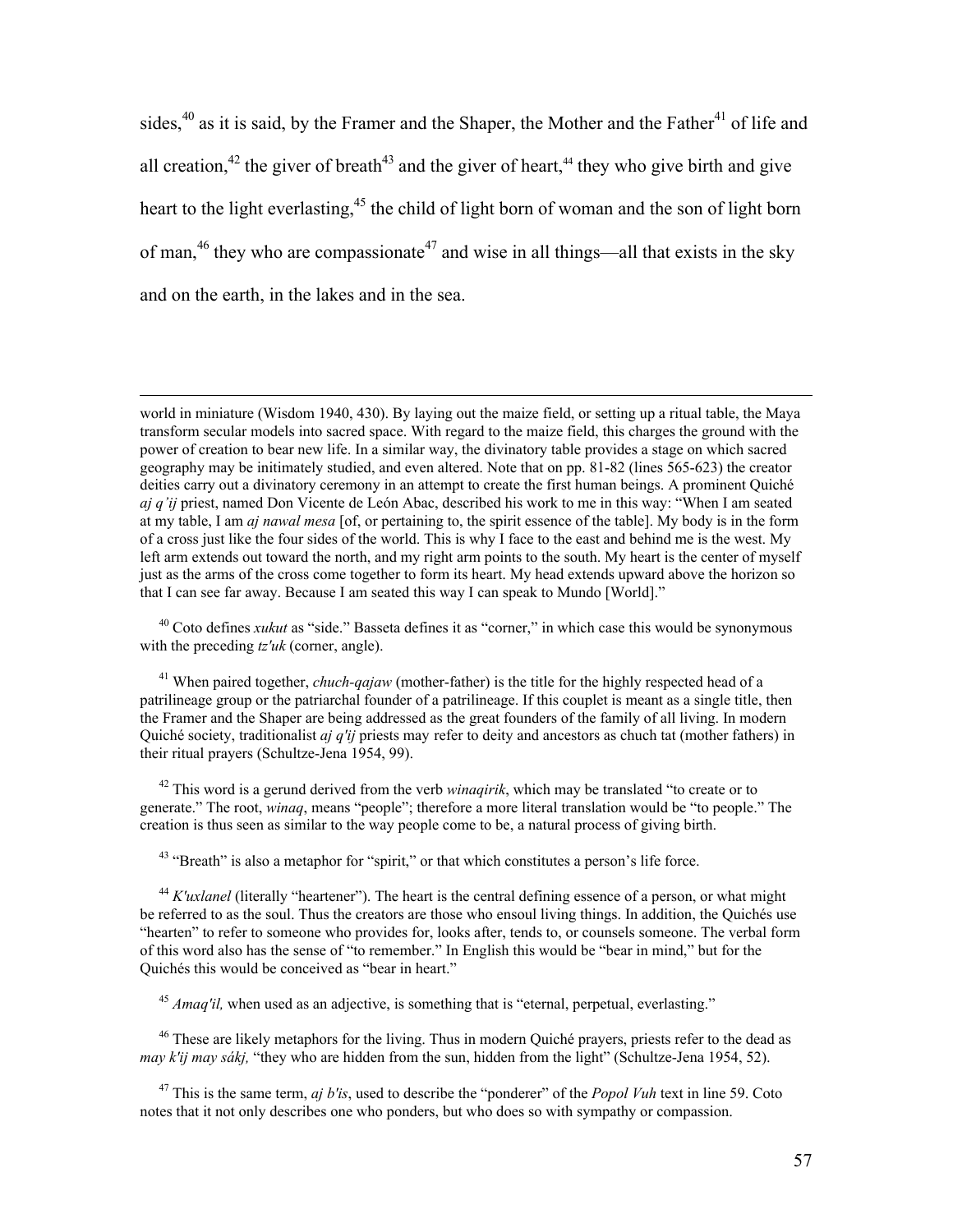# THE PRIMORDIAL WORLD<sup>48</sup>

THIS IS THE ACCOUNT of when all is still silent and placid.<sup>49</sup> All is silent and calm.<sup>50</sup> Hushed<sup>51</sup> and empty is the womb of the sky.

THESE, then, are the first words, the first speech. There is not yet one person, one animal, bird, fish, crab, tree, rock, hollow, canyon, meadow, or forest. All alone the sky exists. The face of the earth has not yet appeared. Alone lies the expanse of the sea, along with the womb of all the sky. There is not yet anything gathered together. All is at rest. Nothing stirs. All is languid, at rest in the sky. There is not yet anything standing erect. Only the expanse of the water, only the tranquil sea lies alone.<sup>52</sup> There is not yet anything that might exist. All lies placid and silent in the darkness, in the night.

 All alone are the Framer and the Shaper, Sovereign and Quetzal Serpent, They Who Have Borne Children and They Who Have Begotten Sons. Luminous<sup>53</sup> they are in the water,<sup>54</sup> wrapped in quetzal feathers and cotinga<sup>55</sup> feathers. Thus they are called

<sup>48</sup> lines 97-154

<sup>&</sup>lt;sup>49</sup> The authors place the following description of the primordial world in the present tense, thus painting a picture of the stillness that existed prior to the creation as if in vision before their eyes.

<sup>50</sup> In the sixteenth-century Cakchiquel-Maya dictionary compiled by Francisco de Varea, *silee* refers to the calming of the wind after a storm (Varea 1929).

<sup>&</sup>lt;sup>51</sup> *Lolinik* refers to hushed, undifferentiated sounds such as the rustling of leaves in the wind or the soft hum of insects in the night.

 $52$  This description of the world prior to the first creation is similar to Mixtec tradition as recorded by Fray Gregorio García in his *Origen de los Indios del Nuevo Mundo e Islas Occidentales*: "In the year and in the day of obscurity and utter darkness, before there were days and years, the world being in deep obscurity, when all was chaos and confusion, the earth was covered with water, there was only mud and slime on the surface of the earth" (León-Portilla 1980, 145).

<sup>53</sup> In his *Vocabulario de lengua quiche*, Domingo de Basseta interprets *zaktetoh* as "the brightness that enters through cracks." Thus the brightness of the gods is seen as shining between the feathers that envelop them.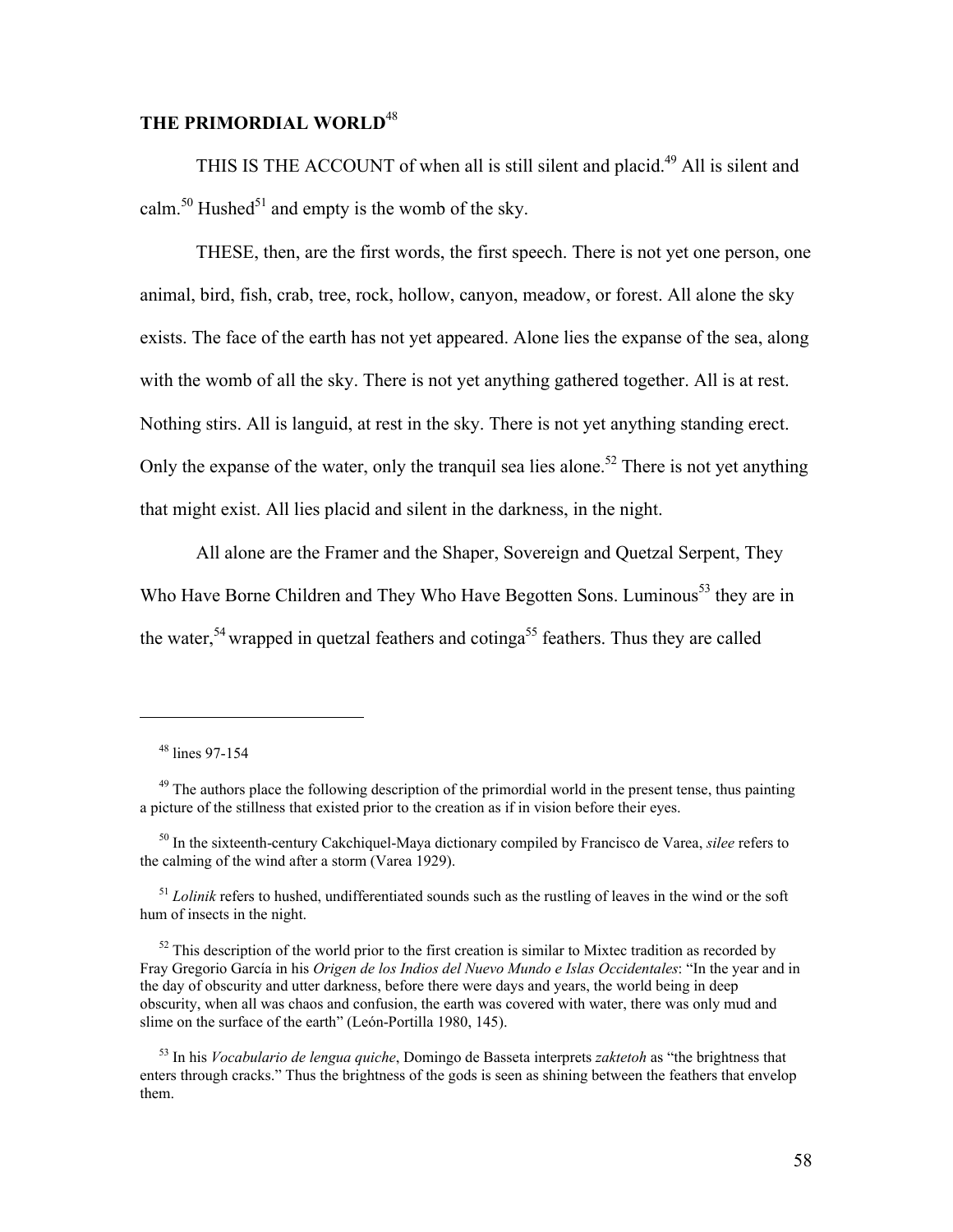Quetzal Serpent. In their essence, they are great sages, great possessors of knowledge.

Thus surely there is the sky. There is also Heart of Sky,<sup>56</sup> which is said to be the name of the god. $57$ 

## THE CREATION OF THE EARTH<sup>58</sup>

THEN came his word. Heart of Sky arrived here with Sovereign and Quetzal

Serpent in the darkness, in the night. He spoke with Sovereign and Quetzal Serpent. They

talked together then. They thought and they pondered. They reached an accord,  $59$ 

 <sup>55</sup> The *räxon* (*Cotinga amabilis*), commonly known as the Lovely Cotinga, is a dovelike tropical bird with turquoise-blue plumage and a purple breast and throat. According to the *Annals of the Cakchiquels*, the highly prized feathers of the Lovely Cotinga were given as tribute by the Cakchiquel clans to the lords of Tulan in the East (Recinos and Goetz 1953, 48).

 <sup>56</sup> *U K'ux Kaj* (Heart of Sky—also called Huracan, cf. p. 70; lines 183-189), appears to be the principal god in the *Popol Vuh* account. He is the only deity to appear in every phase of the creation, as well as throughout the mythologic and historical portions of the text. *K'ux* refers to the heart as the source of the "vital spirit" of a thing, or that which gives it life. According to Coto's dictionary, it is also believed to be the center of thought and imagination. This deity, therefore, combines the powers of life and creativity, which are believed to exist in the midst of the heavens. During each creative period, Heart of Sky is the deity who first conceives the idea of what is to be formed. Other deities then carry out his will by giving it material expression.

 <sup>57</sup> *K'ab'awil* (god) refers to the general concept of deity in the *Popol Vuh*. The word is used to refer to ancient gods such as Heart of Sky, as well as to the wood or stone effigies carved to represent them. Soon after the Spanish conquest, Dominicans chose the word *k'ab'awil* to refer to the Christian "God." Franciscans, on the other hand, rejected this usage of the word because of its earlier association with Precolumbian religion. This difference was a frequent point of contention between the two missionary orders during the early Colonial Period.

<sup>58</sup> lines 155-274

<sup>&</sup>lt;sup>54</sup> "Quetzal Serpent," whose Quiché name is traditionally written Qucumatz in colonial documents, is associated with water in most ancient highland Maya texts. According to the *Annals of the Cakchiquels*, a group of highland Maya called themselves Qucumatz because "they said that there was salvation only in the water" (Recinos and Goetz 1953, 59). Gagavitz, a legendary ancestor of the Cakchiquels, transformed himself into Qucumatz by throwing himself into a lake, thus causing a storm to agitate the water and form a whirlpool (Recinos and Goetz 1953, 76). Nuñez de la Vega wrote that the Quichés believed that Qucumatz is a serpent with feathers that moves in the water (Recinos 1950, 81 n. 2). The ancient Maya generally associated standing water with the underworld. Thus, the god Quetzal Serpent combines the contrasting powers of a celestial bird with a terrestrial serpent, the darkness of deep waters with the light of the upper world. Thus he transcends all levels of existence.

<sup>&</sup>lt;sup>59</sup> Literally "they found themselves."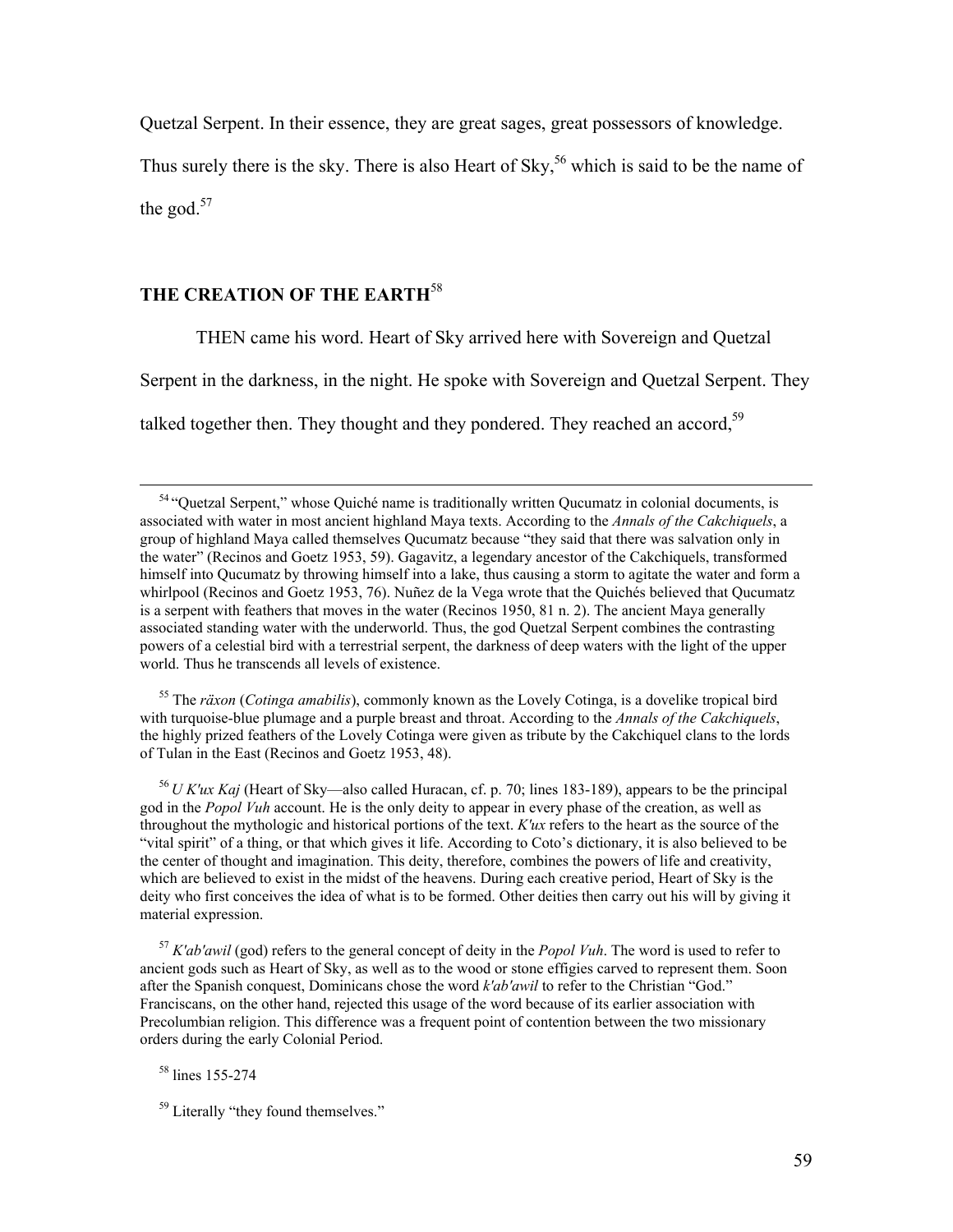bringing together their words and their thoughts.<sup>60</sup> Then they gave birth, heartening one another. Beneath the light, they gave birth to humanity. Then they arranged for the germination and creation<sup>61</sup> of the trees and the bushes, the germination of all life and creation, in the darkness and in the night, by Heart of Sky, who is called Huracan. $62$ 

First is Thunderbolt Huracan, second is Youngest Thunderbolt,<sup>63</sup> and third is Sudden Thunderbolt.<sup>64</sup> These three together are Heart of Sky.<sup>65</sup> Then they came together with Sovereign and Quetzal Serpent. Together they conceived light and life:

 $\overline{a}$ 

 $63$  *Ch'i'p* refers to the youngest member of the family or the smallest member of a group.

 <sup>64</sup> *Räxa* (green, new, fresh, sudden). This is a sudden flash or bolt of lightning (Coto 1983, 479). It may also refer to the lightning's ability to renew or regenerate. In Santiago Atitlán, traditionalists believe that it is lightning that splits open maize seeds to allow them to germinate and bear new life (Christenson 2001, 72-74, 134).

<sup>65</sup> These three gods comprise the powers of the sky, symbolized by various aspects of the thunderbolt. Thunderstorms combine the elements of water (rain) and fire (lightning), which Quichés see as essential to all life. Lightning is also considered the force that fertilizes the earth and promotes the growth of crops. In modern Quiché society, lightning is believed to be the inspirational force of the sky. Modern *aj q'ij* priests take note of sensations within their bodies, which they call "lightning in the blood," and interpret them as

 $60$  The creation is described as a unified effort by a number of gods, all acting in concert with one another after careful deliberation and planning. None can act alone without the direction and assistance of other deities. In Quiché society, lack of unity is seen as one of the chief causes of misfortune and failure. Disagreements are therefore quickly resolved through direct discussion or mediation by a respected elder.

<sup>61</sup> *Winaqirik*. The root of this verb is *winaq* (people), making it something like "to people." It is used however, to refer to the creation not only of humanity, but the earth, vegetation, animals, etc. Tedlock translates it as "generation" (D. Tedlock 1996, 65).

 $62$  The etymology of this god's name is too complex and obscure to give a definitive translation. In its simplest interpretation, *Juraqan* means "One Leg." Belief in a one-legged god was widespread throughout Precolumbian Mesoamerica. An important example was the Maya god K'awil (God GII of the Palenque Triad, who was often depicted with one anthropomorphic foot and the other a serpent), associated with kingship and the sky. *Raqan*, however, may also refer to the length or height of an object. The following line uses the name to refer to a bolt of lightning as a long flash of light. Coto interprets *raqan* as something "long or gigantic in size." According to Dennis Tedlock's Quiché collaborators, "leg" may also be used as a means of counting animate things, in the same way that we refer to the counting of "head" of cattle. "One Leg" might therefore mean "one of a kind" (D. Tedlock 1983a, 138). The god's name would thus refer to his unique nature as the essential power of the sky. In addition, the homophonous word *huracán* was used along the Gulf Coast of Mexico and the West Indies to refer to powerful swirling winds. The modern English hurricane may be derived from the Taino version of this word (Recinos 1950, 83 n. 7; Hunt 1977, 242; D. Tedlock 1996, 223). This interpretation is consistent with the god's nature as the "heart of the sky," the eye of the hurricane forming the divine axis around which time and creation revolve in endless repetitive cycles of birth and destruction.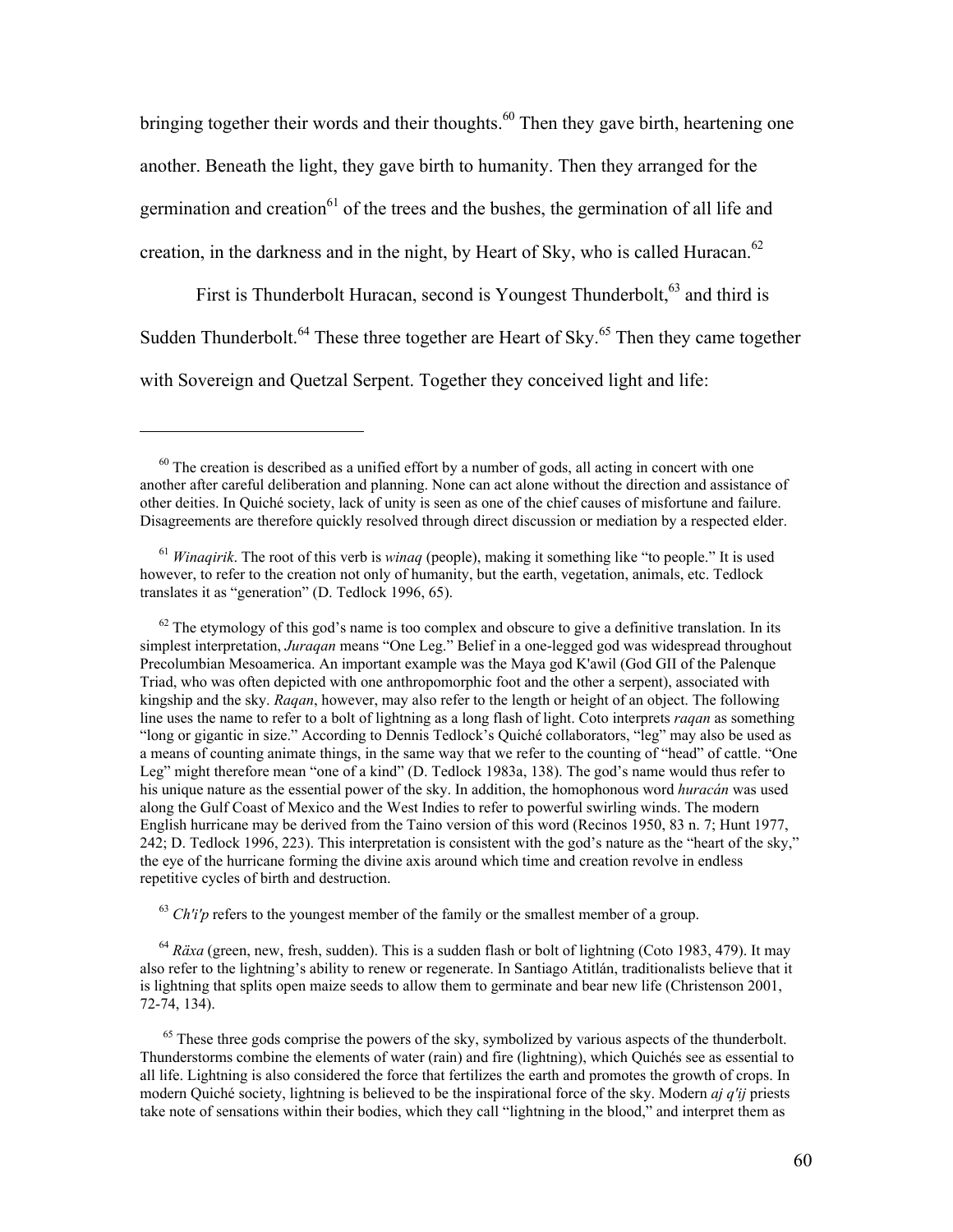"How shall it be sown? When shall there be a dawn for anyone? Who shall be a provider?<sup>66</sup> Who shall be a sustainer?<sup>67</sup>

 "Then be it so. You are conceived. May the water be taken away, emptied out, so that the plate of the earth may be created—may it be gathered and become level. Then may it be sown; then may dawn the sky and the earth. There can be no worship, no reverence given by what we have framed and what we have shaped, until humanity has been created, until people have been made," they said.

 Then the earth was created by them. Merely their word brought about the creation of it. In order to create the earth, they said, "Earth," and immediately it was created. Just like a cloud, like a mist, was the creation and formation<sup>68</sup> of it.

Then they called forth the mountains from the water. Straightaway<sup>69</sup> the great

mountains came to be. It was merely their spirit essence,  $\frac{1}{10}$  their miraculous power,  $\frac{1}{10}$  that

 $^{67}$   $Q'$ <sup> $\sigma'$ </sup> is one who provides sustenance, primarily in the form of nourishment, but also nurtures in any other way, such as a mother caring for an infant.

revelatory messages (B. Tedlock 1982, 133-147). Although Quiché gods are normally named in pairs, there are occasional appearances of a trinity, as in this case. The principal gods of the three ruling Quiché lineages were Tohil, Auilix, and Hacavitz (see p. 223). Quiché temples generally had three entrances (for reconstruction drawings of such temples, see Carmack 1981, 270, 273). The idea of a trinity in Maya cosmology may be very ancient. The largest of the Maya centers built prior to the birth of Christ was El Mirador, located in the central Petén rain forest of Guatemala. Characteristic of its temples was a unique triadic pattern consisting of huge platforms, each surmounted by three pyramids.

<sup>&</sup>lt;sup>66</sup> *Tzuqul* is a provider of any kind, although generally in the sense of food. Barbara Tedlock notes that one of the names for priest-shamans in Momostenango is *tzuqunel* (feeder) because he symbolically "feeds" the Mundo [Spanish "World," the principal earth deity] and his own ancestors with their ceremonies (B. Tedlock 1982, 114). A fundamental aspect of indigenous highland Maya religion is the belief that human beings stand as essential mediators between this world and that of their patron deities and ancestors. Sacred ritual, performed at the proper time and in a manner established by ancient precedent, is necessary to maintain this link or all creation runs the risk of collapse.

<sup>&</sup>lt;sup>68</sup> There is no English equivalent for the verb *pupuje'ik*. According to the colonial era dictionary compiled by Fr. Domingo de Basseta, the word means "the way in which clouds rise up from mountains."

<sup>&</sup>lt;sup>69</sup> *Ju suk'*. Basseta translates this as "quickly, instantly." It literally means "one straight," somewhat like our English phrases "straightaway," or "directly."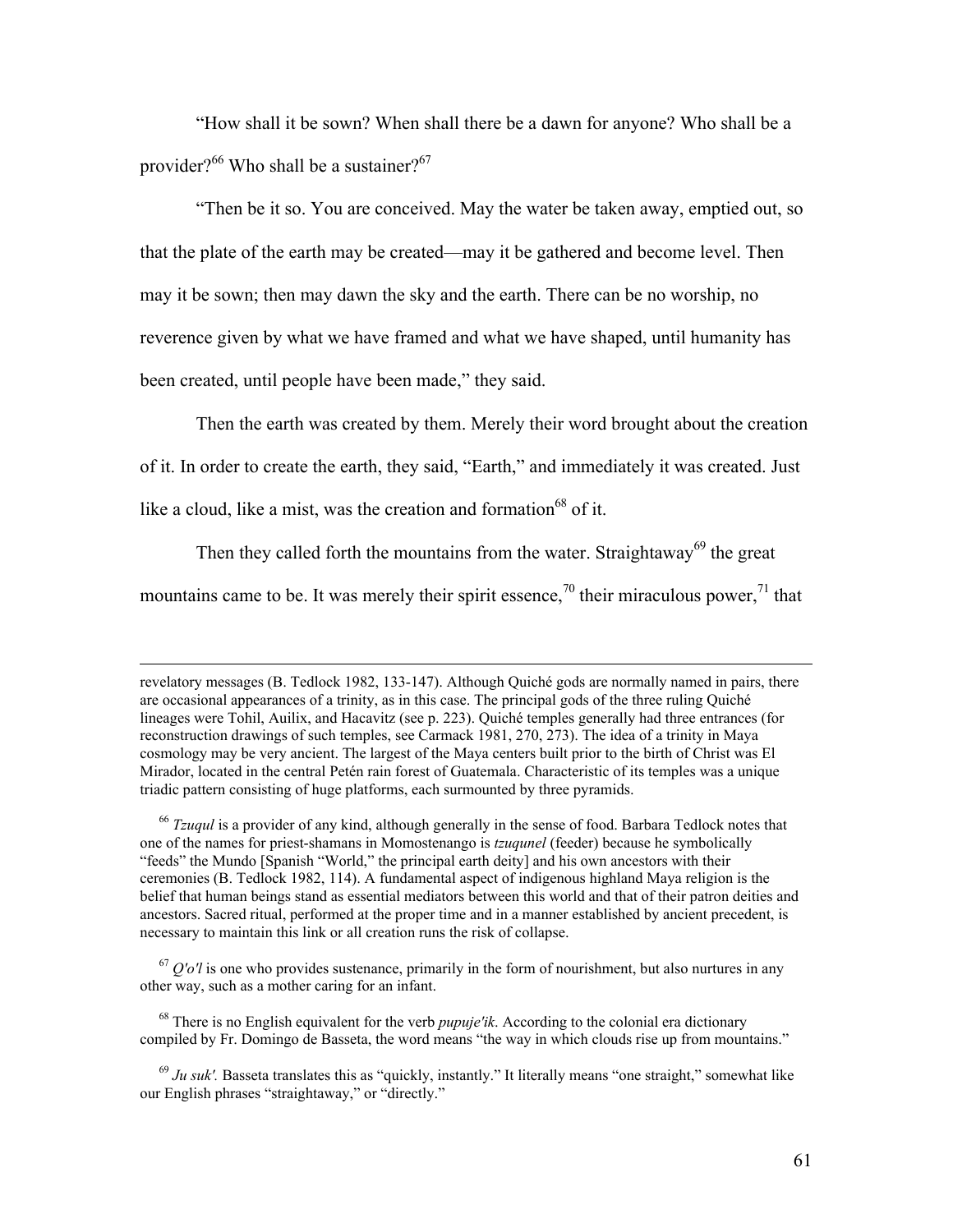brought about the conception of the mountains and the valleys.<sup>72</sup> Straightaway were created cypress groves and pine forests to cover the face of the earth.

Thus Quetzal Serpent rejoiced:

"It is good that you have come, Heart of Sky—you, Huracan, and you as well,

Youngest Thunderbolt and Sudden Thunderbolt. That which we have framed and shaped shall turn out well," they said.

 First the earth was created, the mountains and the valleys. The waterways were divided, their branches coursing among the mountains. Thus the waters were divided, revealing the great mountains. For thus was the creation of the earth, created then by Heart of Sky and Heart of Earth, as they are called. They were the first to conceive it. The

 <sup>70</sup> *Nawal* also has no English equivalent. In Quiché theology, all things, both living and inanimate, have a spirit essence which they call *nawal*. This spirit essence is believed to give them power to act or communicate on a supernatural plane, for example, to transform their usual form into that of a powerful animal or force of nature. Father Coto ascribes this power to the devil, defining the word *naual* as "the magical means whereby the devil spoke to the Quichés through their idols. Thus they would say that the life of the tree, the life of the stone, of the hill, is its *naual*, because they believed there was life in these objects. If a man asks his wife for something to eat or drink when there is nothing in the house, the wife would reply, *xa pe ri tin naualih?* (Do you expect me to perform miracles?)" (Coto 1983, 328, 369). Although *nawal* is borrowed from the Nahua language, where it means "to transform" (Campbell 1983, 84), the Quiché interpretation of the word is derived from the root *na'*, meaning "to feel" or "to know." Thus the creation took place by means of the power of the gods' spirit essence or divine knowledge rather than by physical action.

<sup>71</sup> *Pus* is a loan word from ancient Mixe-Zoque (Campbell 1983, 83), likely the language of the Olmecs who dominated the Gulf Coast region from ca. 1500-400 BC. It refers to the cutting of flesh, and specifically to the practice of human sacrifice. In Colonial period Quiché texts, the word is often paired with the word *nawal* to describe the supernatural power of deities to accomplish what ordinary humans cannot. In the first years after the Spanish conquest, Roman Catholic missionaries adopted the word to describe the power of the Christian God to forgive sins and offer his body as a sacrament (Coto 1983, 424). This use of the word was soon abandoned, however, because of the word's association with ancient Maya gods and their ceremonies. Father Coto thus defines *pus* as "magic, enchantment, necromancy, or witchcraft," thereby associating the people's belief in the power of the Quiché gods with evil and sorcery (Coto 1983, 74, 180, 328, 369).

<sup>72</sup> *Juyub'-Taq'aj* (Mountain-Plain) is an example of merismus, the expression of a broad concept by a pair of complementary elements that are narrower in scope. This pairing is commonly used among presentday Quichés to refer to the earth as a whole. This not only comprises the physical contrast of elevations versus valleys, but also the notion of wilderness versus cultivated land (Cook 2000, 75).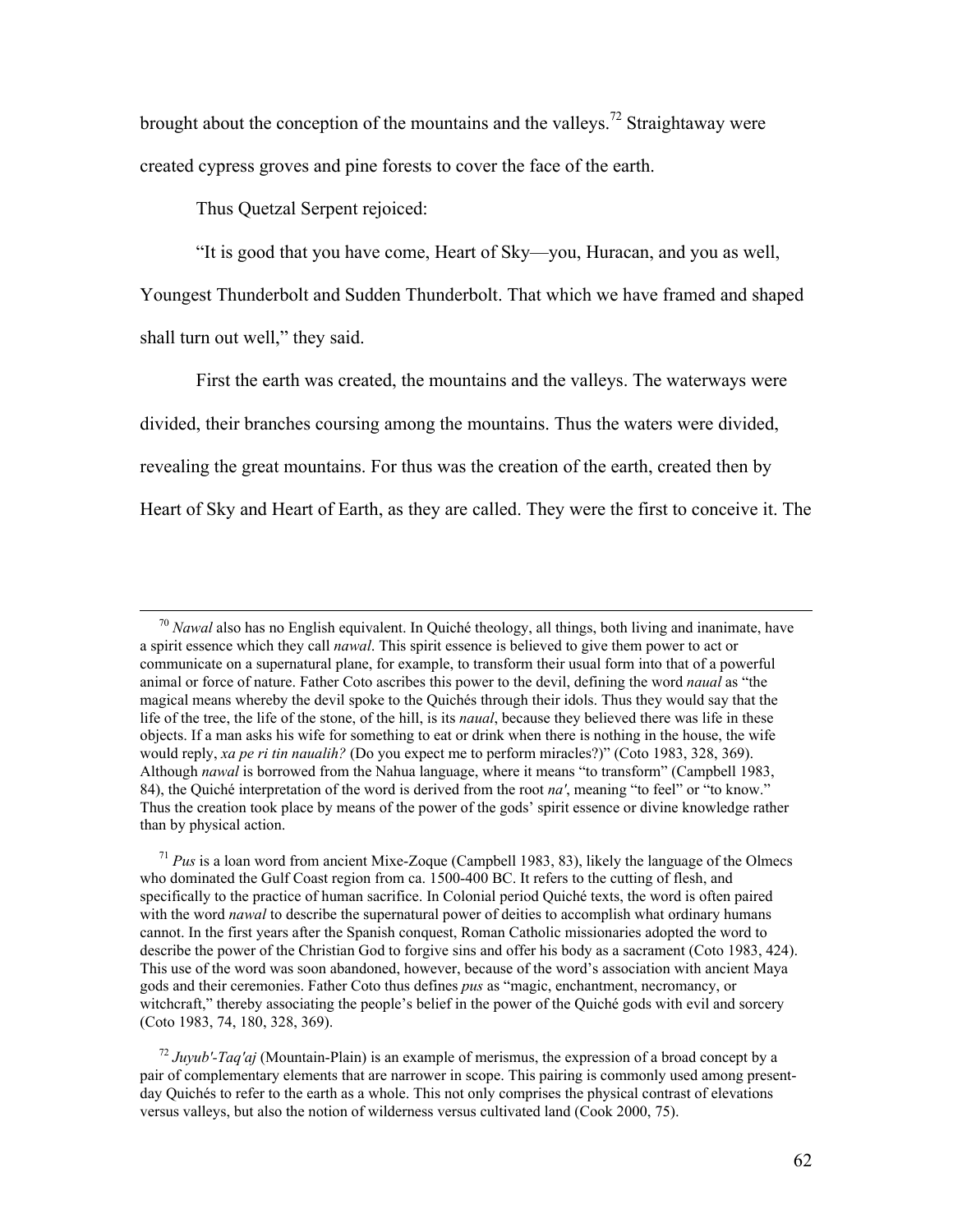sky was set apart. The earth also was set apart within the waters. Thus was conceived the successful completion of the work when they thought and when they pondered.

## THE CREATION OF THE ANIMALS<sup>73</sup>

THEN were conceived the animals of the mountains, the guardians of the forest,  $^{74}$ 

and all that populate the mountains—the deer<sup>75</sup> and the birds, the puma<sup>76</sup> and the jaguar,<sup>77</sup>

the serpent<sup>78</sup> and the rattlesnake,<sup>79</sup> the pit viper<sup>80</sup> and the guardian of the bushes.

She Who Has Borne Children and He Who Has Begotten Sons then asked:

"Shall it be merely solitary, merely silent beneath the trees and the bushes? It is

well that there shall be guardians for them," they said.

Thus they considered and spoke together, and immediately were created the deer

and the birds. Having done this, they then provided homes for the deer and the birds:

<sup>77</sup> *Panthera onza*.

#### <sup>79</sup> *Crotalus durissus*.

 <sup>80</sup> *K'an Ti'* (Yucatec or Cholan: "Yellow Mouth") is a pit viper, likely the cantil or *fer-de-lance* (*Trigonocephalus specialis*), which is extremely poisonous (Cook 2000, 166). Its name is perhaps derived from the yellow markings around the mouth of the *fer-de-lance* (D. Tedlock 1996, 228 n. 66). Basseta records that it may be any venomous serpent and lists specifically the coral snake. I have used pit viper which covers the range of venomous vipers living in the Maya region.

<sup>&</sup>lt;sup>73</sup> lines 275-339

 $74$  Quichés believe that the wild animals of the forest serve as guardians and caretakers for the god of the earth, who is usually referred to as *Juyub'-Taq'aj* (Mountain-Plain) or *Dios Mundo* (Spanish for "God Earth). He is often described as a kindly, old, white-haired man who lives in the uninhabited forests. When hunting deer, drinking from a mountain stream, or clearing a field for planting crops, permission must first be obtained from the earth god and appropriate payment made in the form of prayers and offerings. If the proper offerings are not made, the earth god might send one of his wild animals to attack the ungrateful person or to raid his property.

 <sup>75</sup> Most likely the white-tailed deer (*Odocoileus americana toltecus*).

 <sup>76</sup> The Central American mountain lion or cougar (*Felis concolor*).

<sup>78</sup> This may refer to the boa constrictor (*Constrictor constrictor*) or the venomous bushmaster (*Lechesis muta*).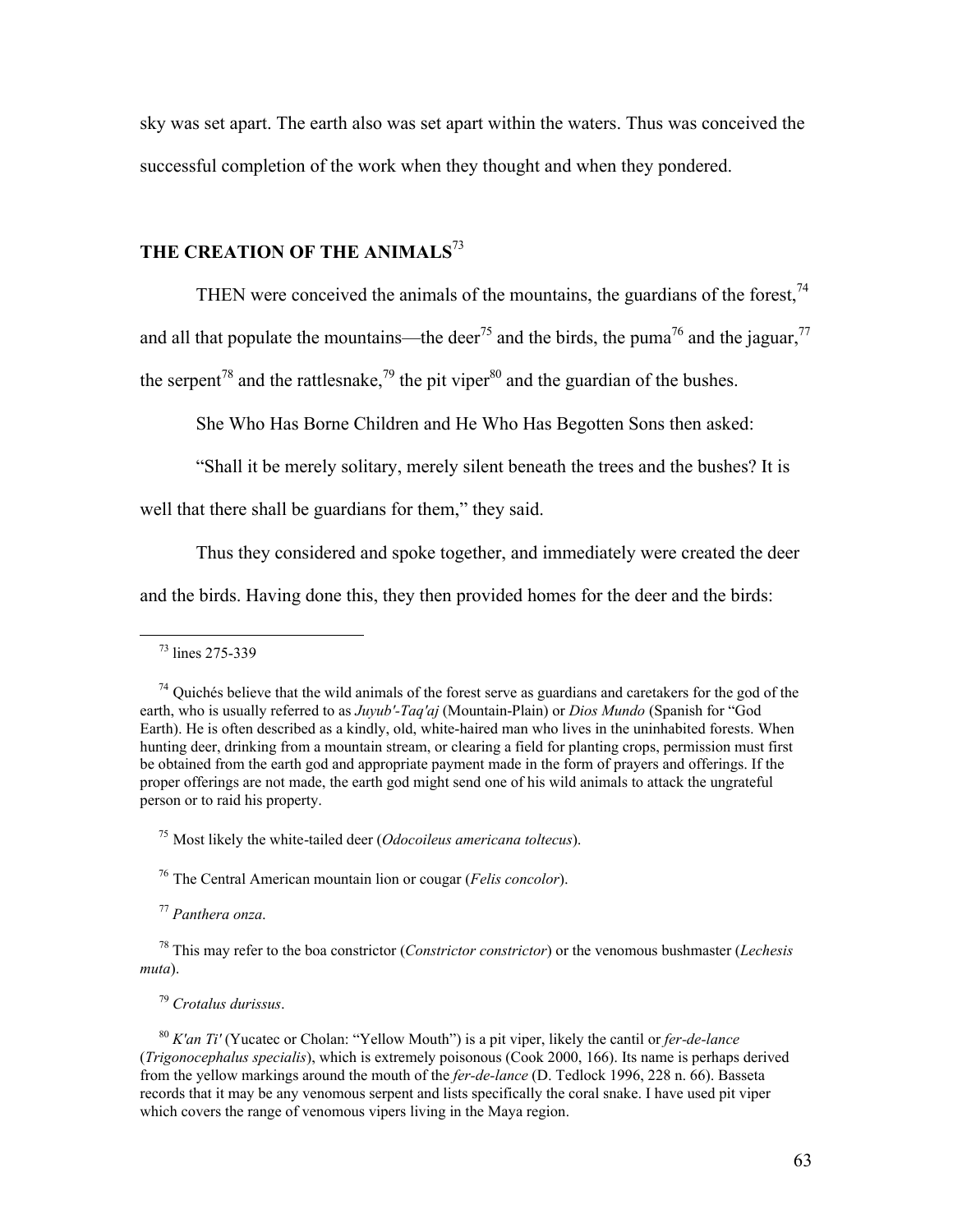"You, deer, will sleep along the courses of rivers and in the canyons. Here you will be in the meadows and in the orchards. In the forests you shall multiply. You will walk on all fours, and thus you will be able to stand," they were told.

Then they established the homes of the birds, both small and great.

 "You, birds, you will make your homes and your houses in the tops of trees, and in the tops of bushes. There you will multiply and increase in numbers in the branches of the trees and the bushes," the deer and the birds were told.

When this had been done, all of them received their places to sleep and their places to rest. Homes were provided for the animals on the earth<sup>81</sup> by She Who Has Borne Children and He Who Has Begotten Sons. Thus all was completed for the deer and the birds.

## THE FALL OF THE ANIMALS $^{82}$

 THEN it was said to the deer and the birds by the Framer and the Shaper, She Who Has Borne Children and He Who Has Begotten Sons:

 "Speak! Call! Don't moan or cry out. Speak to one another, each according to your kind, according to your group," they were told—the deer, the birds, the pumas, the jaguars, and the serpents.

"Speak therefore our names. Worship<sup>83</sup> us, for we are your Mother and your Father. Say this, therefore: 'Huracan, Youngest Thunderbolt, and Sudden Thunderbolt,

 $81$  No animals other than the deer and birds are mentioned as having received their homes and sleeping places. Thus the deer and birds represent all the animals of the earth, indicating their symbolic importance as the primary guardians of earth and sky.

<sup>&</sup>lt;sup>82</sup> lines 340-433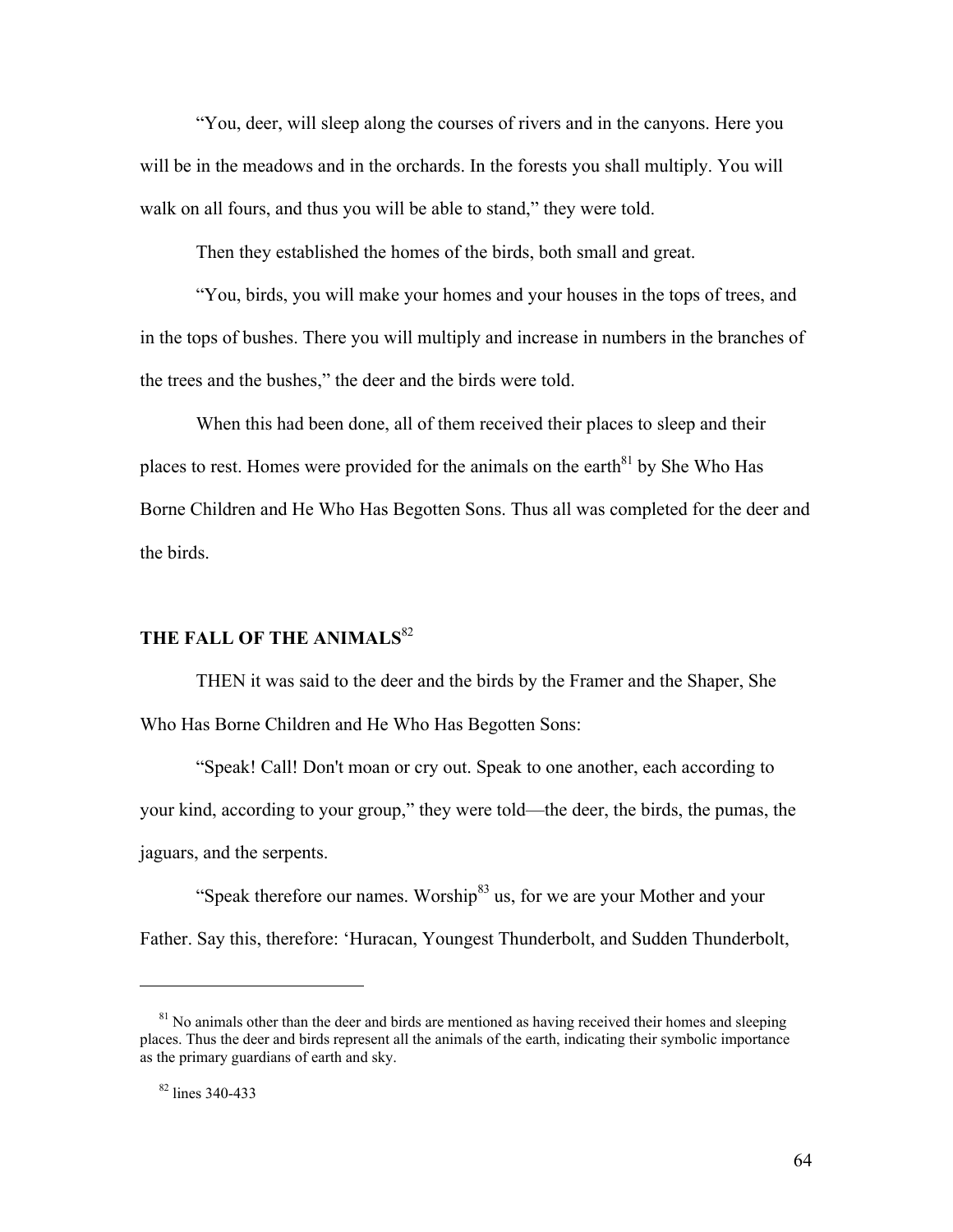Heart of Sky and Heart of Earth, Framer and Shaper, She Who Has Borne Children and He Who Has Begotten Sons.' Speak! Call upon us! Worship us!" they were told.

 But they did not succeed. They did not speak like people. They only squawked and chattered and roared. Their speech was unrecognizable, <sup>84</sup> for each cried out in a different way.

When they heard this,<sup>85</sup> the Framer and the Shaper said, "Their speech did not turn out well."

And again they said to each other:

"They were not able to speak our names. We are their Framer and their Shaper.

This is not good," said She Who Has Borne Children and He Who Has Begotten Sons to each other.

They were therefore told:

"You shall be replaced because you were not successful. You could not speak.

We have therefore changed our word. Your food and your sustenance, your sleeping places and your places to rest, that which belonged to you, shall be in the canyons and the forests.

 "Nevertheless, because you have not been able to worship us or call upon us, there will yet be someone else who may be a worshiper. We shall now make one who

 <sup>83</sup> *Q'ijarisaj* (to worship) is derived from the root *q'ij* (day or sun) in a transitive imperative verb form (cause to be). If such a word existed in English, it might be something like "dayify" (to honor their day, perhaps through calendric ceremonies) or "sunify" (to glorify the gods like the glory of the sun). The gods' purpose in carrying out the creation seems to be to provide beings who will be able to speak intelligibly. Only in this way could the gods be worshiped properly—through the articulation of their names with human speech. Page 80 (lines 534-535) emphasizes that "words" are the gods' support.

<sup>&</sup>lt;sup>84</sup> Literally "not appeared its face their speech."

<sup>&</sup>lt;sup>85</sup> Literally "try again their day." *Q'ij* (day, sun) has a host of associated meanings. As Barbara Tedlock writes, "each day has 'its face,' its identity, its character, that influences its events; a person's luck of the moment, or even his fate in general, is called 'the face of his day' (B. Tedlock 1982, 2).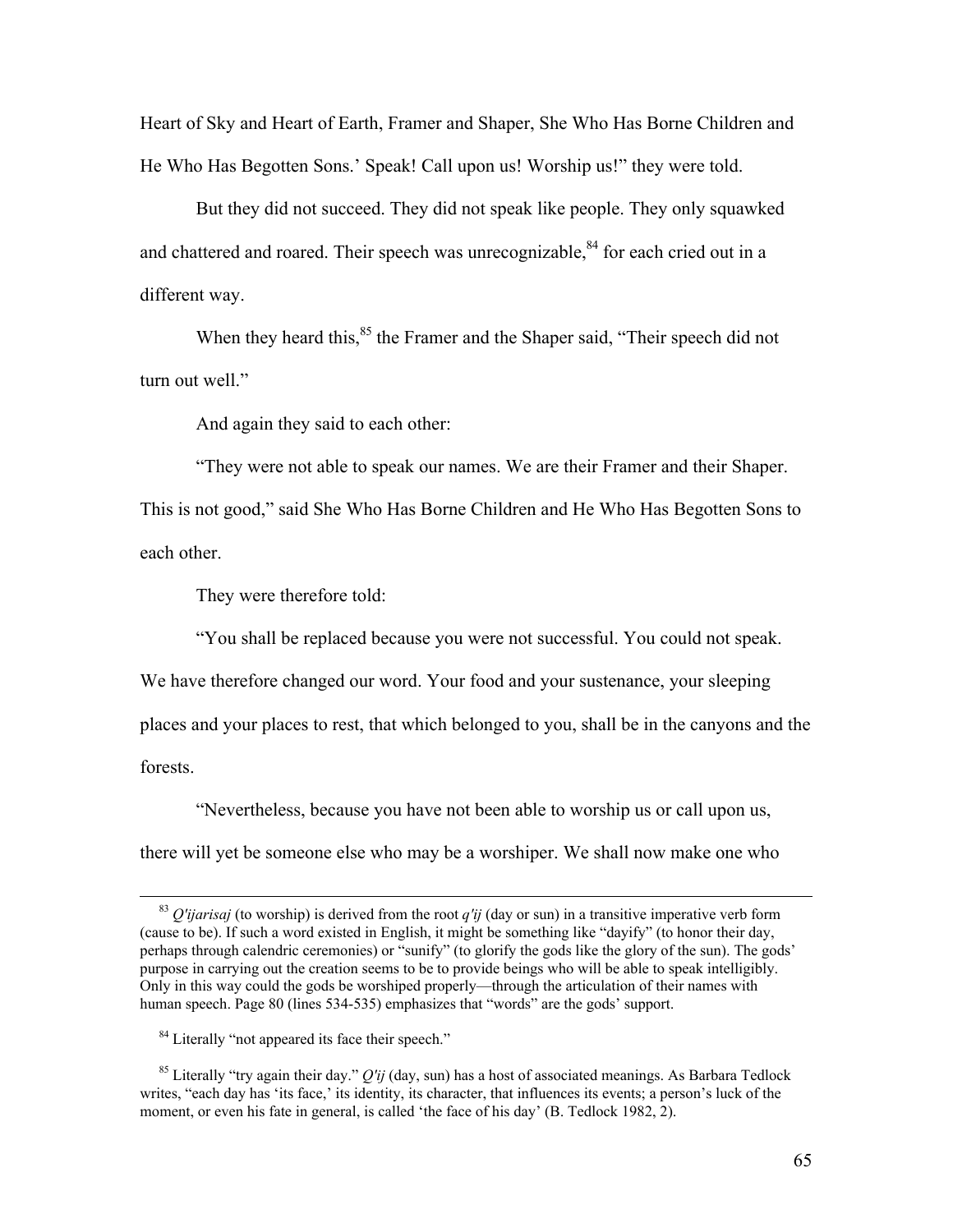will give honor. Your calling will merely be to have your flesh eaten. Thus be it so. This must be your service,"<sup>86</sup> they were told. Thus were commanded the animals, both small and great, that were upon the face of the earth.

Then they wanted to test again their fate. They wanted to make another attempt. They wanted to try again to arrange<sup>87</sup> for those who would worship them.

 The speech of the animals could not be understood. Because of the way they were made, they were not successful.<sup>88</sup> Therefore their flesh was brought low. They were made to serve. The animals that were on the face of the earth were eaten and killed.

#### THE CREATION OF THE MUD PERSON<sup>89</sup>

 THUS there was another attempt to frame and shape man by the Framer and the Shaper, by She Who Has Borne Children and He Who Has Begotten Sons:

 "Let us try again before the first sowing, before the dawn approaches. Let us make a provider, a sustainer for us. How shall we then be called upon so that we are remembered upon the face of the earth? We have already made a first attempt with what we have framed and what we have shaped. But we were not successful in being worshiped or in being revered by them. Thus, let us try again to make one who will honor us, who will respect us; one who will be a provider and a sustainer," they said.

<sup>86</sup> *Patan* in this context is a required service, the same word being used for tribute payments.

<sup>&</sup>lt;sup>87</sup> *Nuk'* is to arrange for something, but it also means "to experiment or test," implying a level of uncertainty that matches the previous two phrases, forming a triplet.

<sup>&</sup>lt;sup>88</sup> The principal reason for the downfall of the first created beings was their inability to communicate in human speech, so the gods could not be worshiped with intelligible words. Each subsequent unsuccessful creation will be destroyed for the same reason.

<sup>&</sup>lt;sup>89</sup> lines 434-517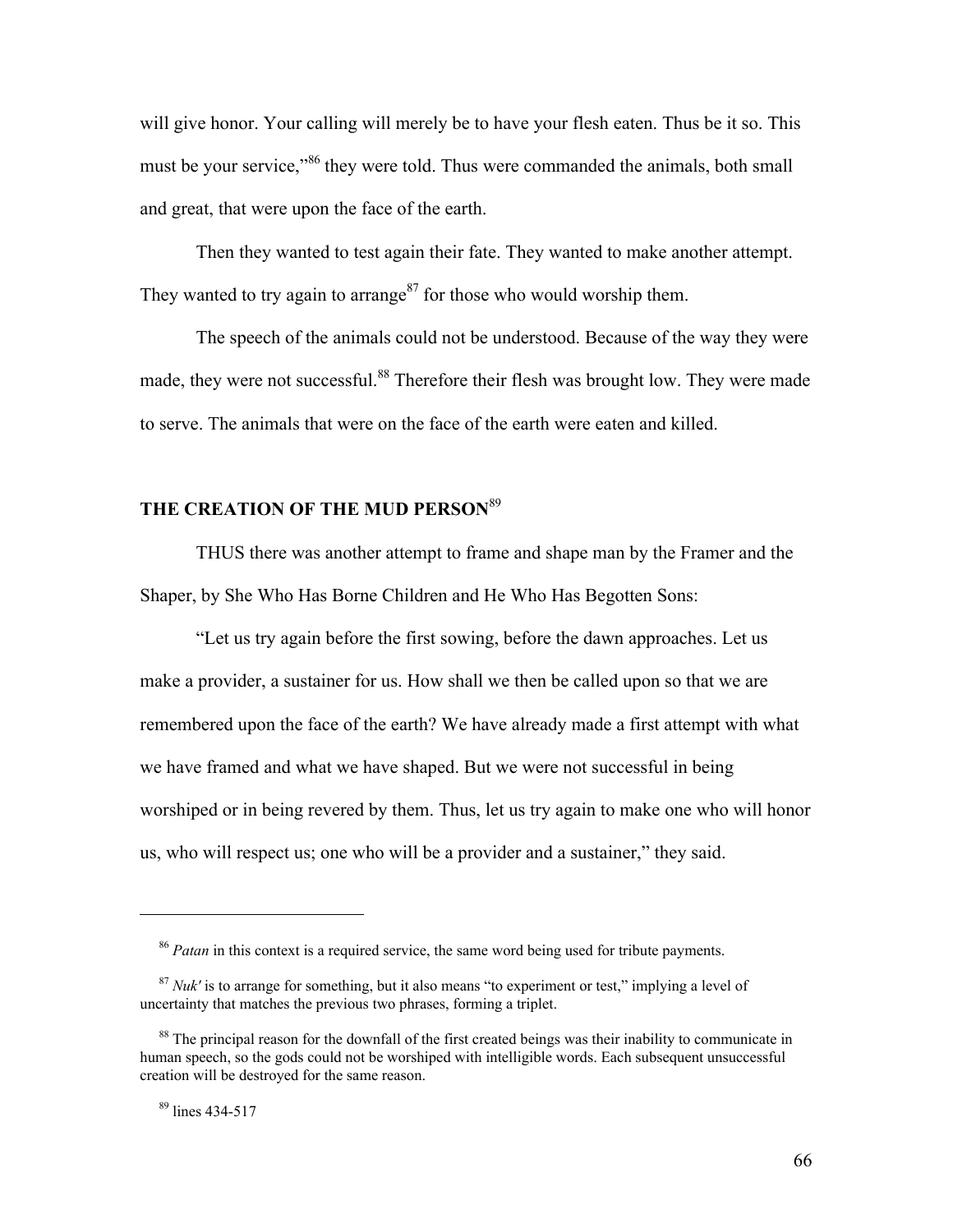Then was the framing, the making of it. Of earth and mud was its flesh composed. But they saw that it was still not good. It merely came undone and crumbled. It merely became sodden and mushy.<sup>90</sup> It merely fell apart and dissolved. Its head was not set apart properly.<sup>91</sup> Its face could only look in one direction. Its face was hidden. Neither could it look about. At first it spoke, but without knowledge.<sup>92</sup> Straightaway it would merely dissolve in water, for it was not strong.

Then said the Framer and the Shaper:

"We have made a mistake; thus let this be merely a mistake.<sup>93</sup> It cannot walk, neither can it multiply. Then let it be so. Let it be merely left behind as a thing of no importance,"<sup>94</sup> they said.

 Therefore they undid it. They toppled what they had framed, what they had shaped.

Then they said again:

 "How then will we truly make that which may succeed and bear fruit; that will worship us and that will call upon us?" they asked.

Then they thought again:

<sup>&</sup>lt;sup>90</sup> *Lub'anik* refers to vegetables that have been boiled so long they have become soft and mushy.

<sup>&</sup>lt;sup>91</sup> The fact that the head was not placed apart from the body indicates that it did not have a neck with which to turn its head.

<sup>&</sup>lt;sup>92</sup> When the first Spanish missionaries arrived among the Maya they vigorously suppressed Precolumbian documents such as the *Popol Vuh* and replaced them with doctrinal treatises based on the Bible. Many of these, such as the *Theologia Indorum* by Domingo de Vico, stressed the creation account of Genesis. I can't help but wonder if the first Maya to hear these sermons found it strangely logical that these foreign priests, who burned their books and did not speak their language, were declared to be "formed from the dust of the ground," made soft by a mist that "watered the whole face of the ground" (Genesis 2:6-7). Did the Maya think, "Ah, they're mud people. They speak but without knowledge and understanding."

<sup>&</sup>lt;sup>93</sup> *Lab'e* is a "mistake, fault, defect, deformed child, or monster." It is also used to indicate a bad omen.

<sup>&</sup>lt;sup>94</sup> According to Coto, *na'oj chi ri'* means "leave behind; of little importance."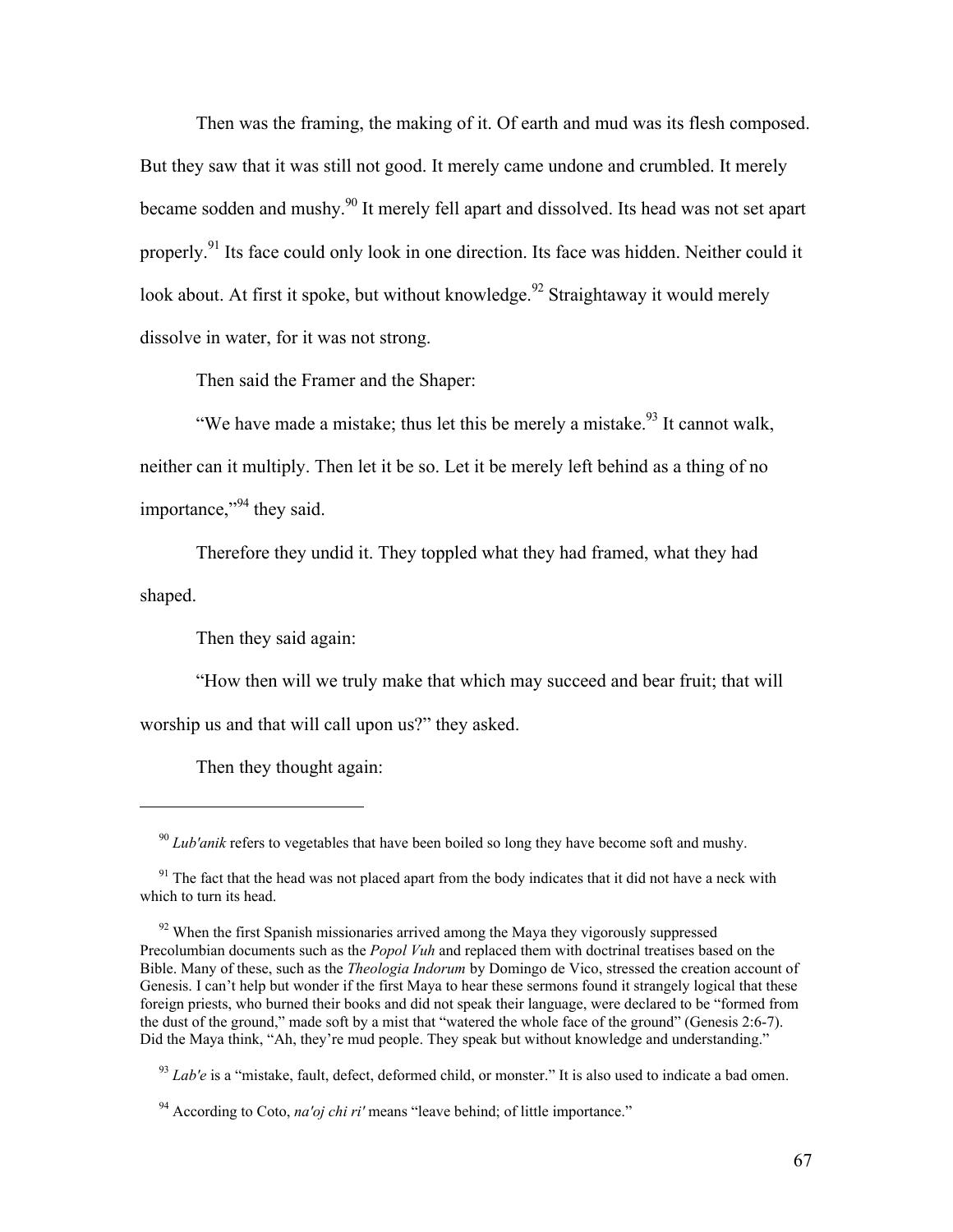"We shall merely tell Xpiyacoc and Xmucane, Hunahpu Possum and Hunahpu Coyote, 'Try again a divination,  $95$  a shaping,'" said the Framer and the Shaper to each other.

 Then they called upon Xpiyacoc and Xmucane, and in this manner were the seers<sup>96</sup> addressed: "Grandmother of Day, Grandmother of Light!" In this way, they were addressed by the Framer and the Shaper, for these are the names of Xpiyacoc and Xmucane.

#### THE CREATION OF THE EFFIGIES OF CARVED WOOD<sup>97</sup>

 HURACAN, along with Sovereign and Quetzal Serpent, then spoke to the Master of Days<sup>98</sup> and the Mistress of Shaping, they who are seers:

 "It shall be found; it shall be discovered how we are to create shaped and framed people who will be our providers and sustainers. May we be called upon, and may we be remembered. For it is with words that we are sustained, O Midwife and Patriarch, our Grandmother and our Grandfather, Xpiyacoc and Xmucane. Thus may it be spoken. May

<sup>95</sup> *Q'ijixik*, which might be translated "dayification," refers to a divinatory ceremony in which a handful of *tz'ite* beans or grains of maize (cf. 573-574) are cast and then interpreted by a sequential counting of the days of the Quiché ritual calendar. Thus the outcome of the creation is to be ritually determined through a divinatory "counting of days." This practice was apparently widespread in ancient Mesoamerica. The Codex Borbonicus from Central Mexico depicts two aged deities casting seeds of maize or *tz'ite* in a divinatory ceremony (folio 21). Calendar divination is still a common practice among the highland Maya.

<sup>&</sup>lt;sup>96</sup> According to Basseta, *nicvachinel* refers to a "soothsayer, diviner, fortuneteller," based on the root verb *nicoh* (to see, or look ahead). Coto adds that a *niq vachinel* is one who sees well, or divines by means of lots, which, in fact, Xpiyacoc and Xmucane practice on pp. 81-82 (lines 583-623). The implication is that Xpiyacoc and Xmucane were able to see with divine foresight.

<sup>&</sup>lt;sup>97</sup> lines 518-679

<sup>&</sup>lt;sup>98</sup> *Aj q'ij* is still the title used by Quiché priests who divine the will of deity through a ritual counting of the days in the sacred calendar. The title means literally "he/she of days," or "master of days," although modern ethnographers often refer to them as "daykeepers." Because Xmucane and Xpiyacoc assisted in the creation of the universe at the beginning of time, thus setting in motion the endless cycles of day and night, birth and death, sowing and harvest, they stand as the ideal interpreters through divination of these cycles.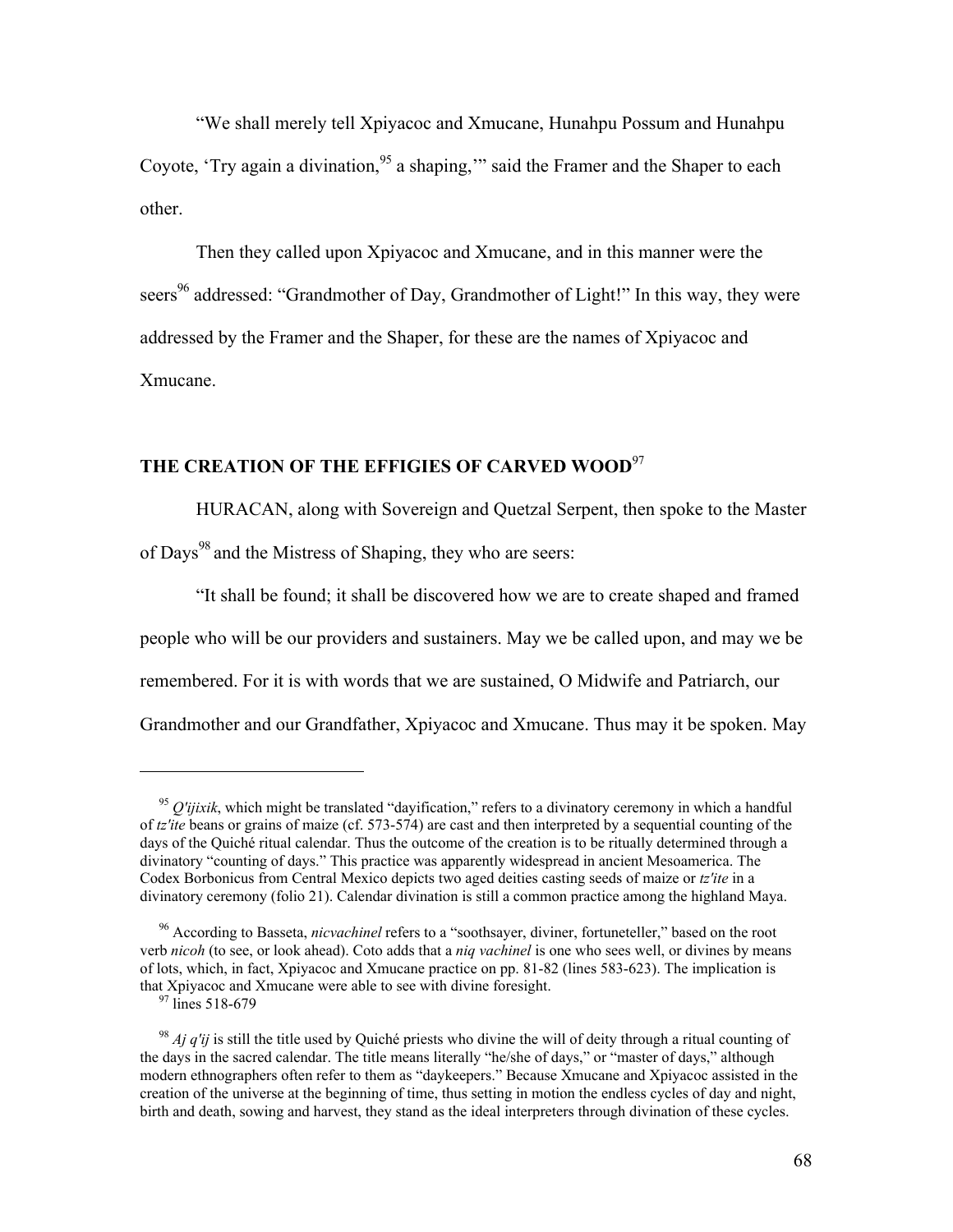it be sown. May it dawn so that we are called upon and supported, so that we are remembered by framed and shaped people, by effigies<sup>99</sup> and forms<sup>100</sup> of people. Hearken and let it be so.

 "Reveal your names, Hunahpu Possum and Hunahpu Coyote, Great She Who Has Borne Children and Great He Who Has Begotten Sons, Great Peccary and Great Coati, Jeweler and Worker in Precious Stones, Sculptor and Wood Worker, Creator of the Green Earth and Creator of the Blue Sky, Incense<sup>101</sup> Maker and Master Artist,  $102$ 

 $101$  *Q'ol.* This is tree sap, the most common source of incense among the Maya. This word most commonly refers to pine resin incense, although it may be used for other types as well.

<sup>102</sup> The Quiché title *Aj Toltecat* is given to anyone who is highly skilled in art, science, religion, and creative endeavors in general. *Toltecat* refers specifically to the ancient Toltecs, who, under the legendary priest-ruler Topiltzin Quetzalcoatl, founded the city of Tula in Central Mexico in the tenth century a.d. Although the city fell some two centuries later, the fame of its people was passed from generation to generation, undoubtedly embellished significantly with each retelling. At the time of the Spanish conquest, the ancient Toltecs had achieved an almost mythic reputation as masters in all the arts. The Aztecs gave the following description in folio 172v of the Codex Matritensis:

 The Toltecs were a skillful people; all of their works were good, all were exact, all well made and admirable.

 $\overline{a}$ 

 Their houses were beautiful, with turquoise mosaics, the walls finished with plaster, clean and marvelous houses, which is to say Toltec houses, beautifully made, beautiful in everything...

 Painters, sculptors, carvers of precious stones, feather artists, potters, spinners, weavers, skillful in all they made....

The Toltecs were truly wise; they conversed with their own hearts.... They played their drums and rattles; They were singers, they composed songs and sang them among the people;

<sup>&</sup>lt;sup>99</sup> *Poy* is any type of created image that resembles a human— an effigy, doll, manikin, scarecrow, etc.

<sup>&</sup>lt;sup>100</sup> According to Basseta, *anom* is something that is created in the image of something else, a "model or form," often made by means of a mould. It is also used to refer to a "fool, buffoon, or someone who is lightminded and unserious." These words presage the falseness and lack of intelligence characteristic of the wooden effigies that are soon to be created.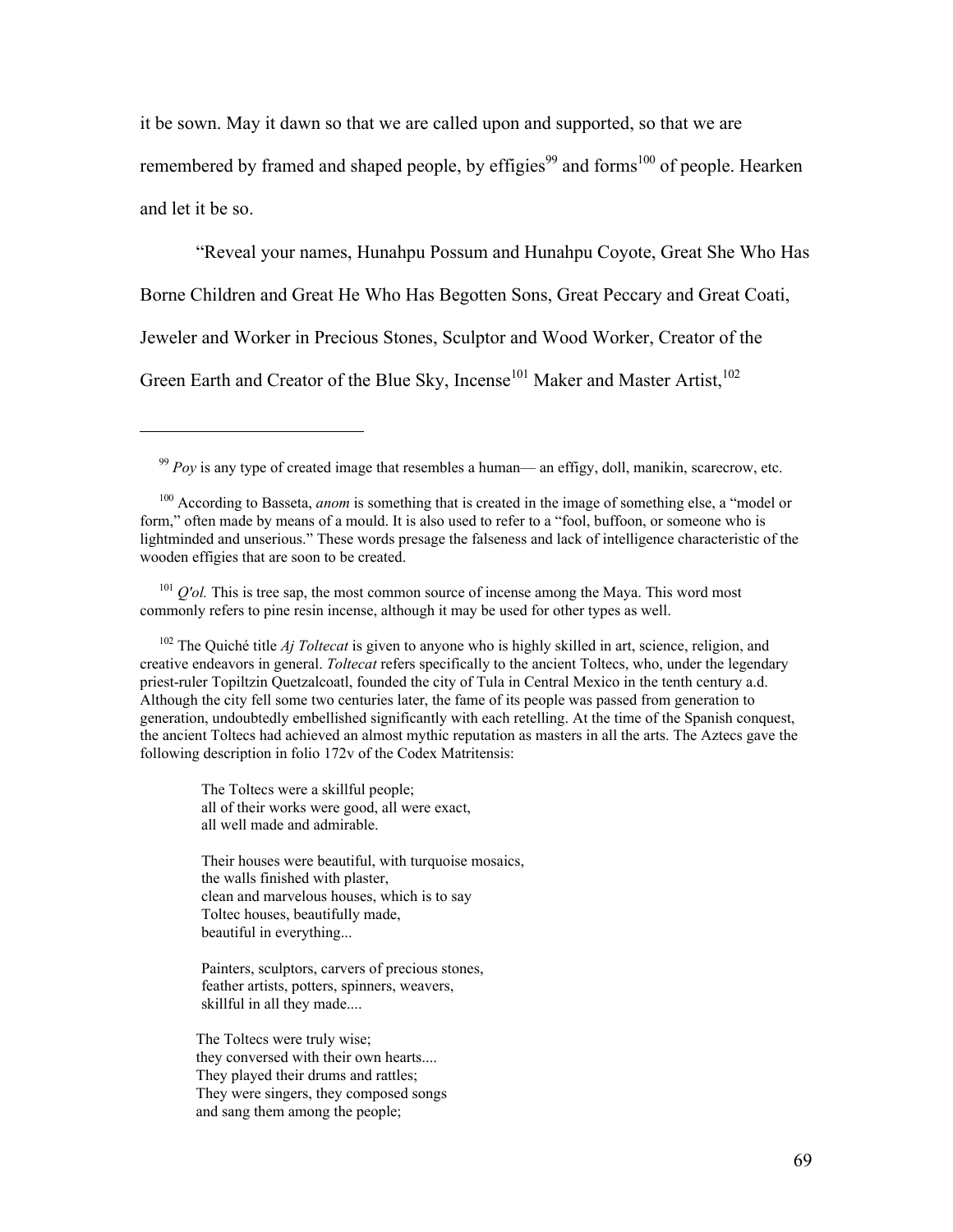Grandmother of Day and Grandmother of Light. Thus shall you all be called by that which we shall frame and shape. Cast<sup>103</sup> grains of maize and *tz'ite*<sup>104</sup> to divine how what we shall make will come out when we grind and chisel out its mouth and face in wood,"<sup>105</sup> so it was said to the Masters of Days.

Thus began the divination ceremony, the casting of grains of maize and of *tz'ite*,

the revelation of days and of shaping. Then spoke the one Grandmother and the one

Grandfather to them.

For this was the Grandfather, the Master of the *Tz'ite*, Xpiyacoc by name. And

this was the Grandmother, the Mistress of Days<sup>106</sup> and Mistress of Shaping who is at the

foot, $107$  who is called Xmucane.

Thus they began to speak, to carry out their divination ceremony:

"May it be discovered. May it be found. Say it! Our ears hear you. Speak! Tell it!

May the tree be found that is to be carved and chiseled out by the Framer and the Shaper.

 <sup>104</sup> *Tz'ite* is the bright-red beanlike seed of the coral tree (Spanish: *palo de pito* tree; *Erythrina corallodendron*). The seeds are used in divination ceremonies. Just as in the *Popol Vuh* manuscript, modern Quiché *aj q'ij* priests may use maize kernels or *tz'ite* seeds for such divinations. *Tz'ite* seeds are often referred to metaphorically as maize as well (Schultze-Jena 1954, 84; B. Tedlock 1982, 84).

<sup>105</sup> Each of the first three creative attempts used a different class of material—animal (wild beasts and birds), mineral (mud), and vegetable (wood).

<sup>106</sup> In Momostenango the ideal is for married couples to act as the agents in such ceremonies, similar to the tradition of Xpiyacoc and Xmucane (B. Tedlock 1982, 85).

They guarded the songs in their memories, they deified them in their hearts. (León-Portilla 1980, 207)

<sup>&</sup>lt;sup>103</sup> *Mala'* (to cast) refers not only to the scattering of the grains of maize or *tz'ite*, but also to the act of gently passing the hand over the pile of grains to mix them prior to their use in divination ceremonies (for a description of this ceremony see Schultze-Jena 1954; B. Tedlock 1982).

<sup>&</sup>lt;sup>107</sup> *Chi raqan* may mean either "at the foot" or "at the leg" since the Quiché language does not distinguish between the foot and the leg. Although Dennis Tedlock translates this phrase somewhat inaccurately as "who stands behind others," I agree with his interpretation that Xmucane in her role as a female *aj q'ij* (daykeeper) positions herself at the feet of the petitioner so as to give assistance "as a daykeeper does when praying and giving offerings on behalf of a client, or a midwife does when assisting a birth" (D. Tedlock 1996, 234 n. 70).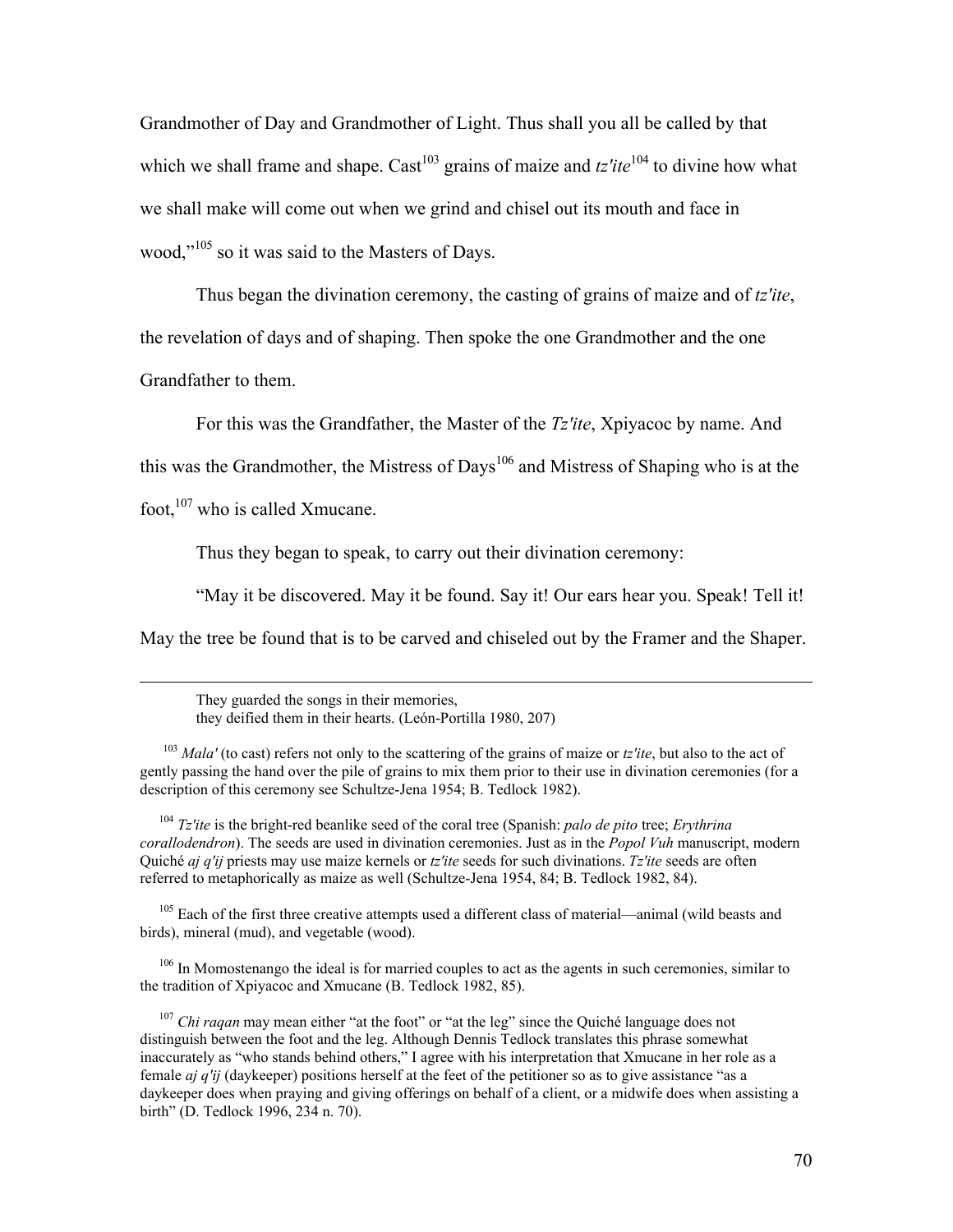If this is to be the provider and the sustainer, then may it now be sown that the dawn may come. You, grains of maize, and you, *tz'ite*; you, days, and you, the shaping—you are called, <sup>108</sup> you are summoned."<sup>109</sup> Thus it was said<sup>110</sup> to the grains of maize and the *tz'ite*, to the days and the shaping.

"Bring it to a conclusion,  $^{111}$  O Heart of Sky. Do not punish them further.  $^{112}$  Do

not cause any more suffering for Sovereign and Quetzal Serpent," they said.

Then they spoke straight to the point:  $113$ 

 $\overline{a}$ 

"May these effigies of wood come out well. May they speak. May they

communicate there upon the face of the earth. May it be so," they said.

<sup>110</sup> Modern *aj q'ij* priests also speak directly to the *tz'ite* as they carry out their divinatory ceremonies, urging them to give an accurate and true answer to their petition.

 $111$  *K'ix* is "to complete, finish, conclude, or come to a solution" (Varea). As a noun, the word refers to a thorn, spine, or insect sting. When used as a verb, it is one of the words used to describe drawing blood in auto-sacrificial ceremonies. In this passage, it is possible that both meanings are intended. In Mesoamerican theology, gods of the creation often sacrifice themselves in order to provide the sacred blood necessary to produce new life.

<sup>112</sup> The phrase *mak'ajisaj u chi', u wach* (don't grind up his mouth, his face) is a common expression meaning something like "don't punish him" or "don't teach him a hard lesson." Heart of Sky is thus being counseled not to cause Sovereign and Quetzal Serpent any more grief with further failures to successfully create beings who can worship and support them. Perhaps a bit of frustration at the gods' lack of success up to this point is evident in this address by Xpiyacoc and Xmucane to Heart of Sky. The Quichés are known for their directness in prayer. When a perceived injustice takes place in the life of a petitioner, he/she may well complain directly to the god who has responsibility for that malady and insist bluntly that things be made right. Bunzel suggests that Quiché deities are generally neutral entities, and thus "subject to bribery, cajolery and threats" (Bunzel 1952, 267). I heard one farmer bitterly accuse the earth god of taking a tool of his, even though the man had made all the appropriate offerings, and demand that it be returned immediately. Modern *aj q'ij* priests repeatedly admonish the gods to tell the truth and not *b'an tzij* (make words or lie).

<sup>113</sup> Literally "they spoke its straightness."

<sup>&</sup>lt;sup>108</sup> According to Basseta, *chokonik* refers to "calling," in the sense of being called upon to carry out an errand.

<sup>109</sup> *Taqentaj* is "to be summoned, commissioned, dispatched, given a task to fulfill, or be sent out as a messenger."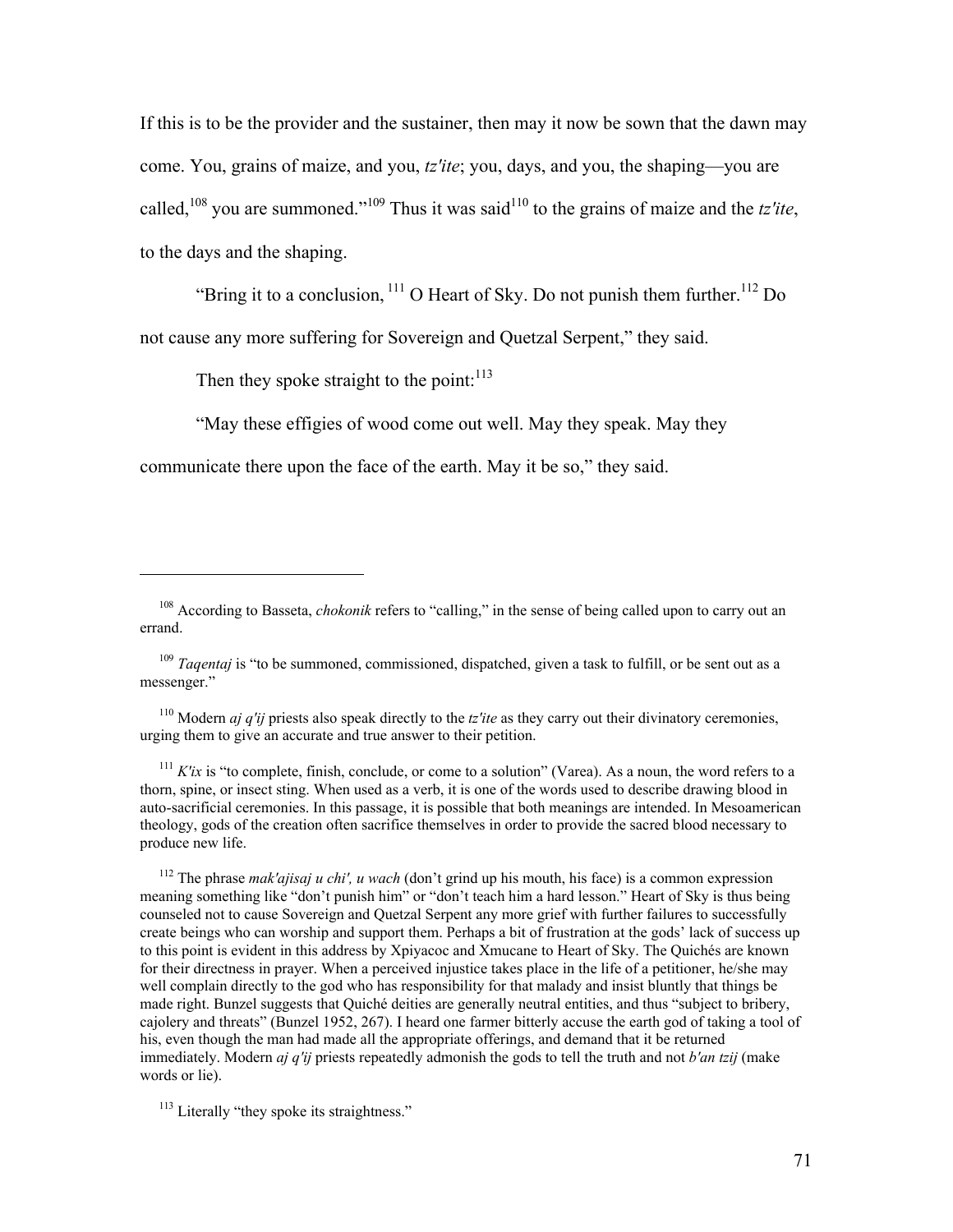And when they had spoken, straightaway the effigies $114$  of carved wood were made. They had the appearance of people and spoke like people as well. They populated the whole face of the earth. The effigies of carved wood began to multiply, bearing daughters and sons.

Nevertheless, they still did not possess their hearts nor their minds. They did not remember their Framer or their Shaper.<sup>115</sup> They walked without purpose.<sup>116</sup> They crawled on their hands and knees and did not remember Heart of Sky. Thus they were weighed in the balance. They were merely an experiment, an attempt at people. At first they spoke, but their faces were all dried up. Their legs and arms were not filled out. They had no blood or blood flow<sup>117</sup> within them. They had no sweat or oil. Their cheeks were dry, and their faces were masks.<sup>118</sup> Their legs and arms were stiff. Their bodies were rigid.<sup>119</sup> Thus they were not capable of understanding<sup>120</sup> before their Framer and their Shaper, those

<sup>&</sup>lt;sup>114</sup> *Pov* refers to any effigy fashioned in the likeness of a human, such as a doll or scarecrow. Tedlock translates the word as "manikin," Recinos as "figure," and Edmonson as "doll."

<sup>&</sup>lt;sup>115</sup> Again, the cause of the downfall of this attempt at humanity is their failure to *remember* the gods and thus worship them properly.

<sup>&</sup>lt;sup>116</sup> According to Basseta, *xaloq'* is something "without cause, without purpose, in vain." Tedlock's Quiché collaborator remarked that this phrase indicates that the wooden effigies were "like animals," because humans must ask permission of the gods to travel any significant distance (D. Tedlock 1996, 234, n. 70).

<sup>&</sup>lt;sup>117</sup> The text lists two parallel words here, *kik'el* and *komajil*, both of which mean "blood." Basseta mentions that *komaj* may specifically refer to menstruation, or menstrual blood flow.

<sup>&</sup>lt;sup>118</sup> Quichés consider the face to be the symbol for the personality or essence of a person. The fact that the wooden effigies had masks rather than faces implies that they were false by nature.

<sup>&</sup>lt;sup>119</sup> The word *yeyoj* means both "rigid" as well as "stubborn."

<sup>&</sup>lt;sup>120</sup> *Na'wik*. This is the capacity to understand, notice, observe, perceive. Thus it is the wooden effigies' inability to learn and grow in knowledge that destroys them. *Na'b'al* (understanding, knowledge, memory) is a uniquely human trait. A resident of Santiago Chimaltenango noted that even a newborn baby has *naab'l*. But although animals may have a kind of awareness, they lack *naab'l* (Watanabe 1992, 82). Watanabe suggests that the notion of *naab'l* includes the larger concepts of soul, socialization, learning, and conventions of Chimalteco morality (Ibid., 100). Thus, the effigies of wood lack the essential awareness,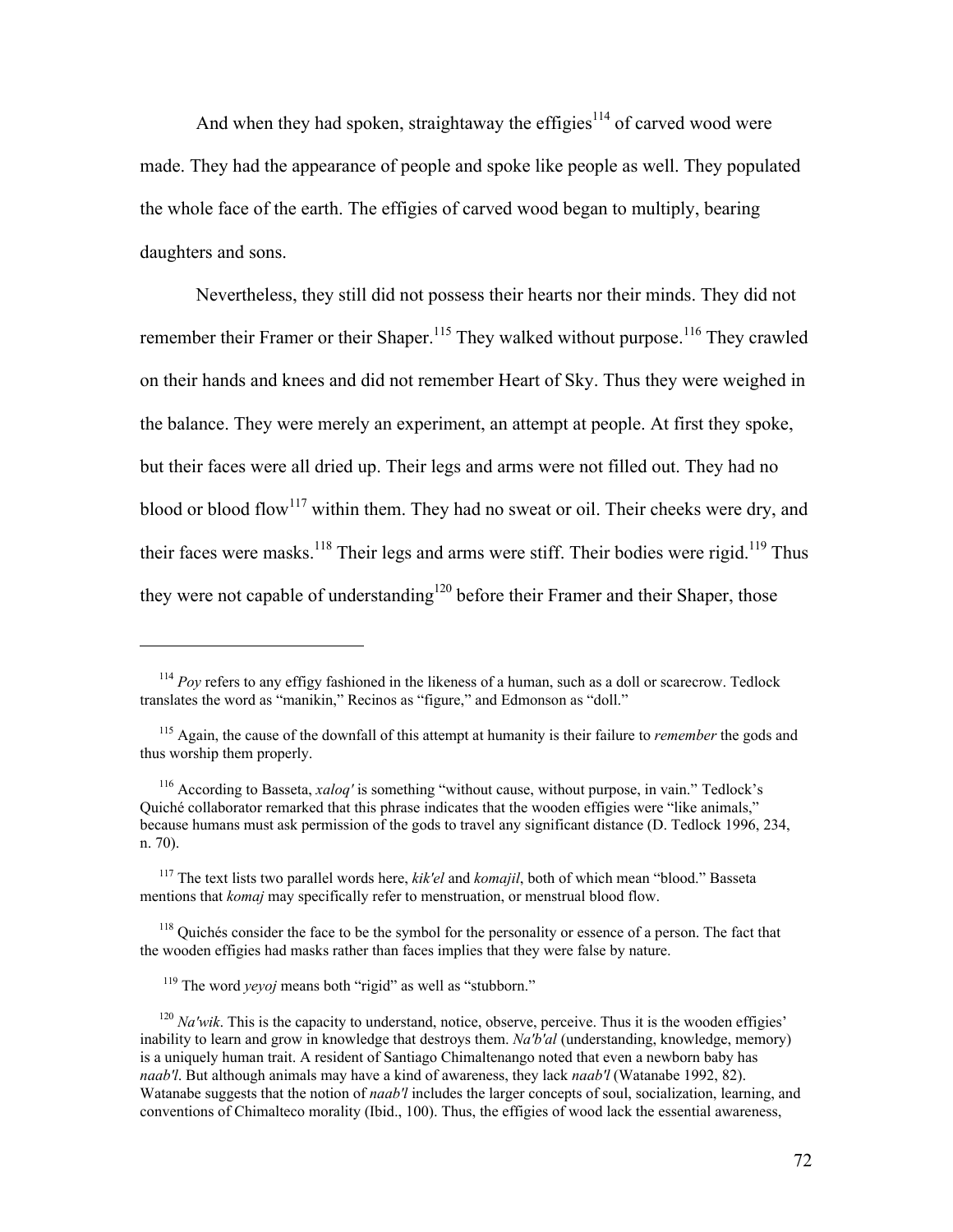who had given them birth and given them hearts. They were the first numerous people who have lived here upon the face of the earth.

### THE FALL OF THE EFFIGIES OF CARVED WOOD<sup>121</sup>

THEN came the end of the effigies carved of wood, for they were ruined,

crushed,<sup>122</sup> and killed. A flood was planned by Heart of Sky that came down upon the

heads of the effigies carved of wood.<sup>123</sup>

The body of man had been carved of  $tz$  *'ite* wood<sup>124</sup> by the Framer and the Shaper.

The body of woman consisted of reeds<sup>125</sup> according to the desire of the Framer and the

 and understanding that are characteristic of human beings. In this sense, they are like the animals who were not able to remember or honor the gods properly and were thus destroyed.

<sup>121</sup> lines 680-837

<sup>122</sup>  $Q'$ utuxik is "to be crushed or pulverized," generally with reference to dried vegetables like chili peppers.

 $123$  The destruction of the earth by flood prior to our present age was a widespread tradition in Mesoamerica: "There was among them information of the flood and of the end of the world, and they called it Butic, which is the word which means flood of many waters and means 'judgment,' and so they believe that another Butic is about to come, which is another flood and judgment, not of water, but of fire, which they say would be the end of the world, in which all the creatures would reprove, especially those which serve man, like the stones on which they grind their corn and wheat, the pots, the vessels, giving to understand that they will turn against man, and that the moon and sun would be eclipsed, saying that they would be eaten" (Las Casas 1967, III.ccxxxv.507; cf. III.cxxiv.650. Translation by author). The Yucatec Maya *Book of Chilam Balam of Chumayel* records that the people of that age "were buried in the sand at the shore of the sea, in the waves. Then in a great sheet of water the waves came. When the great serpent was taken away, the heavens fell and the earth was submerged" (León-Portilla 1969, 50; cf. Roys 1967, 170). Aztec tradition also has the inhabitants of the fourth age of the earth destroyed by flood: "These are those who lived in the fourth Sun, called 4-Water. They lived 676 years, until they were destroyed. They were swallowed up by the waters and became fish. The heavens collapsed upon them and in a single day they perished" (Velázquez 1945, 119-120). Although the *Popol Vuh* has the wooden effigies destroyed in a flood (see also p. 85; lines 706-709, 728-731), lines 710-723 have them crushed and devoured by monstrous beasts, while lines 736-823 describe their ruin at the hands of their own domesticated animals, grinding stones, utensils, and other possessions.

<sup>124</sup> In highland Guatemala, the wood of the *tz'ite* (coral tree) is still considered to have extraordinary power, including the ability to speak (Orellana 1984, 98). In the Tz'utujil-Maya village of Santiago Atitlán, traditionalists venerate an effigy carved of *tz'ite* wood that they call Maximon (Ancient One Who Is Bound) or alternatively Mam (Ancient One). The trunk of this effigy is approximately 2.5 feet in height and 6-8 inches thick, with separate pieces of wood attached to form the head and legs. A carved mask with a roughly hewn face is tied about the head (cf. p. 84; lines 668-669). This effigy is said to be more ancient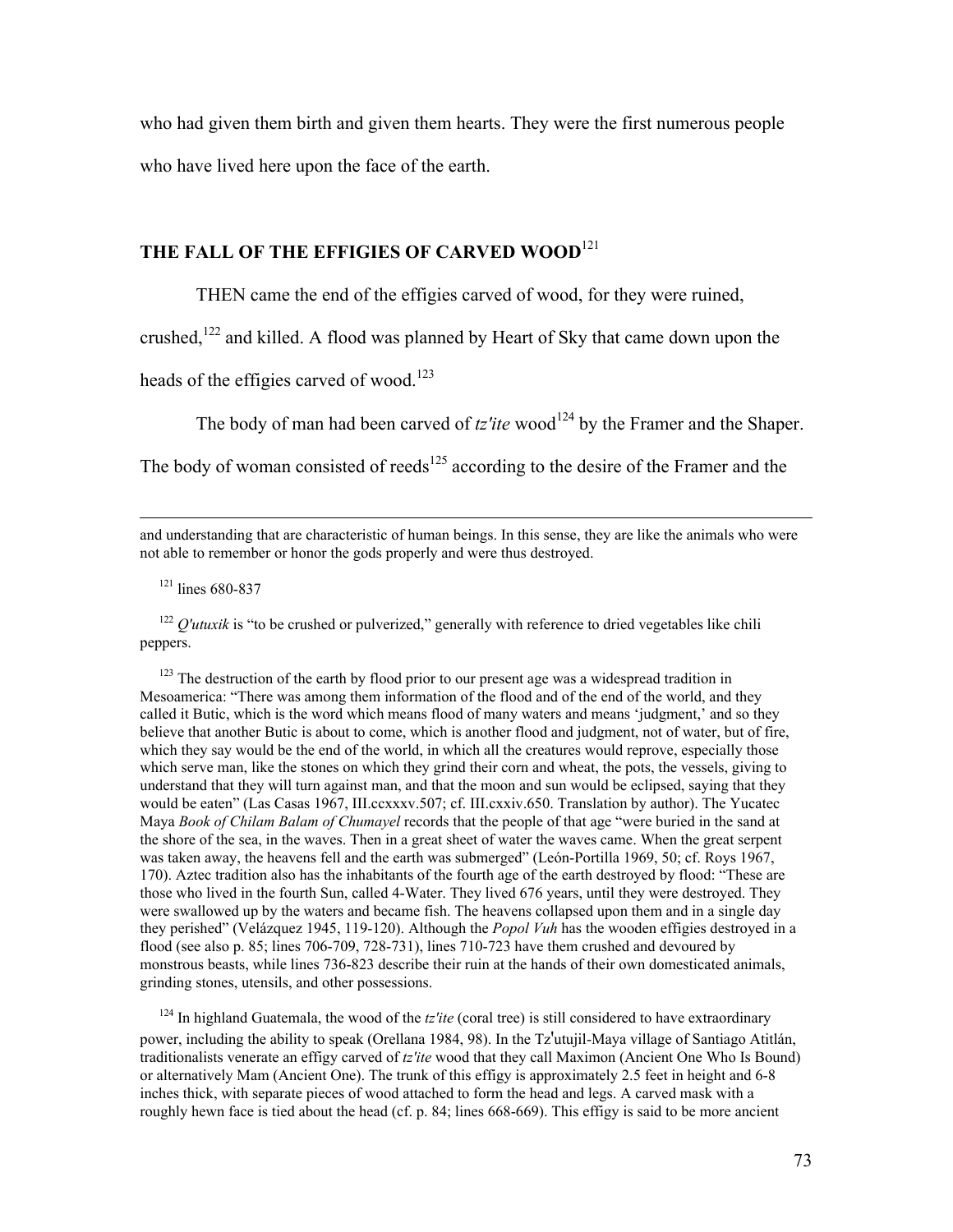Shaper. But they were not capable of understanding and did not speak before their

Framer and their Shaper, their makers and their creators.

Thus they were killed in the flood. There came a great resin down from the sky.<sup>126</sup>

There came the ones called Chiselers of Faces, who gouged out their eyes.<sup>127</sup>

There came Death Knives,<sup>128</sup> which cut off their heads. There came Crouching<sup>129</sup> Jaguar, who ate their flesh. There came Striking<sup>130</sup> Jaguar, who struck them. They smashed their bones and their tendons.<sup>131</sup>

 Their bones were ground up. They were broken into pieces. Their faces were ground  $up<sup>132</sup>$  because they proved to be incapable of understanding before the face of their mother and the face of their father, Heart of Sky, Huracan by name.<sup>133</sup>

 than Christ, having been created "in the beginning of time, or of the world" (Mendelson 1959, 58, 60). Maximon is considered old and often malignant, standing in opposition to the established order of the community. He is thus associated with forgetfulness (B. Tedlock 1982, 101; cf. p. 83; lines 652-653, 656- 657), hunger, sterility, sexual depravity (Thompson 1970, 299; Mendelson 1958b, 9), and opposition to life deities. He is particularly prominent during Easter celebrations, in which he presides over the death and entombment of Jesus Christ (Mendelson 1959, 1965; Tarn and Prechtel 1997; Christenson 2001, 176-191). The Maximon figure may be a remembrance of the chaotic world prior to the creation of humankind, when the gods were not remembered or worshiped properly by effigies carved from *tz'ite* wood. Cook suggests that Maximon's opposition to Christ represents a kind of "underground survival of powers from earlier, superseded epochs" (Cook 2000, 139-140).

<sup>125</sup> This is the type of reed commonly used for weaving mats in Guatemala (*Typha angustifolia*).

 $126$  Some confusion appears in the text as to the nature of the flood that destroyed the wooden effigies. Here the flood is composed of resin, sap, or turpentine (secretions of pine trees). Page 87 (lines 728-731) however describes a watery flood caused by heavy rainfall.

<sup>127</sup> *U b'aq' u wach* (its seed his/her face) refers to the eyes.

<sup>128</sup> *Lotz* is a knife used in butchering or surgery, although the word may also refer to the act of cutting flesh.

 $129$  "Crouching," as if lying in ambush.

<sup>130</sup> *Tukuj* is "to strike something violently, with the intention of breaking it."

<sup>131</sup> *Ib'och'il* may refer to "tendons, blood vessels, or nerves." I have chosen "tendons" because this word best parallels bones as a stiff supporting structure of the body.

<sup>132</sup> To "grind someone's face" is a metaphor for inflicting punishment.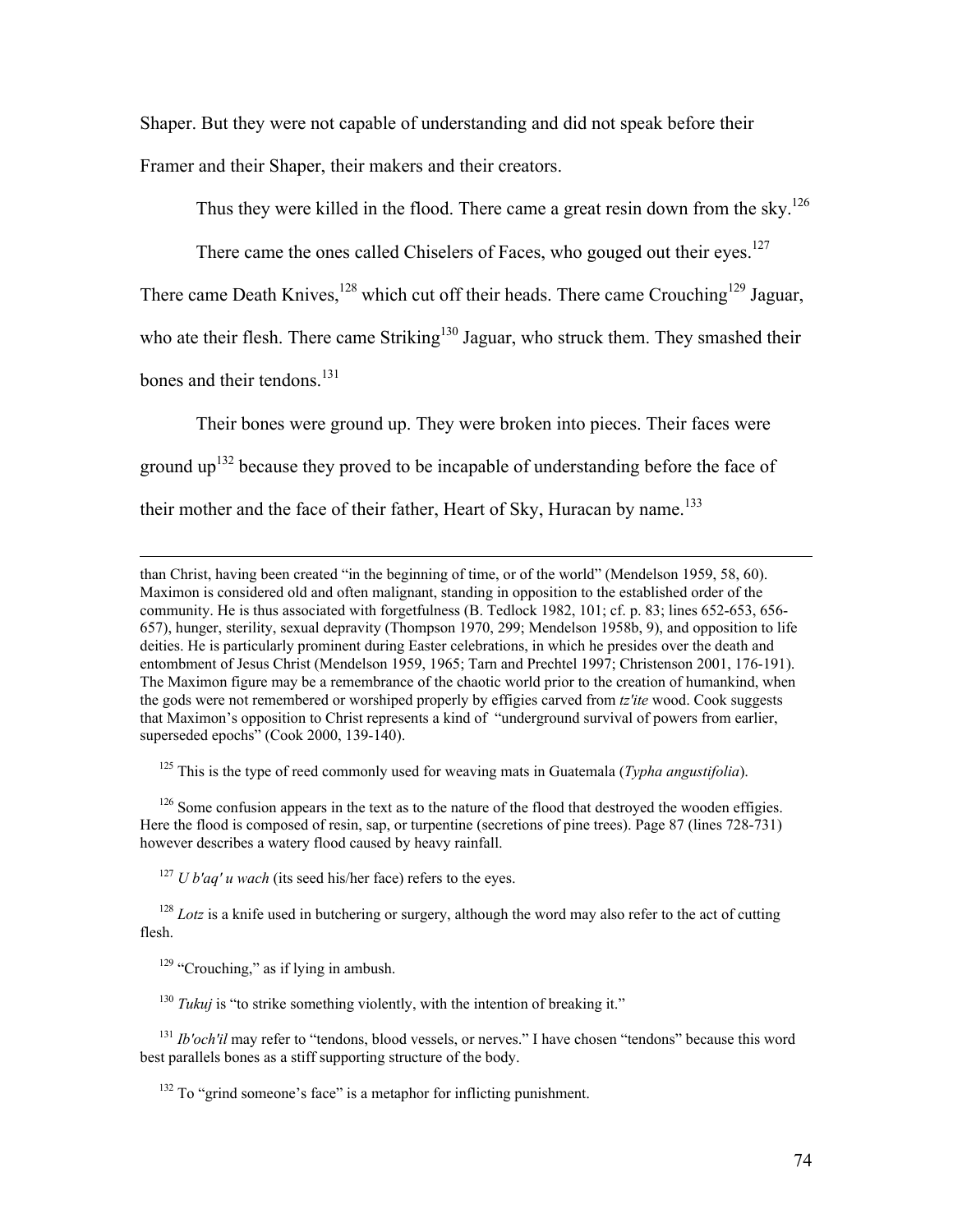Thus they caused the face of the earth to be darkened, and there fell a black rain,<sup>134</sup> a rain that fell both day and night. The small and the great animals came in upon them.<sup>135</sup> Their faces were crushed by the trees and the stones. They were spoken to by all their maize grinders and their cooking griddles,  $^{136}$  their plates and their pots, their dogs<sup>137</sup> and their grinding stones.<sup>138</sup> However many things they had, all of them crushed their faces.

Their dogs and their turkeys<sup>139</sup> said to them:

"Pain you have caused us. You ate us. Therefore it will be you that we will eat

now."

 $\overline{a}$ 

 $134$  "Black" in the sense that the storm was so severe that the sky was darkened with clouds.

<sup>135</sup> The implication is that the wild animals of the mountains entered into the houses of the wooden effigies. The Quichés believe that when a wild animal enters their home it is to deliver a message from the earth god, who is the master of the animals. In this case, the message is a foreshadowing of the destruction that is soon to come upon the wooden effigies.

<sup>136</sup> *Xot* (griddle) is a round, flat clay piece upon which tortillas or slices of steamed maize dough are cooked.

 $137$  There were very few domesticated animals in Precolumbian Mesoamerica. Those that have been documented are the dog, turkey, and honeybee. The dog mentioned here is a small, fat, nearly hairless variety that does not bark and that was eaten in addition to being kept as a pet.

<sup>138</sup> This is the *metate*, upon which maize and other grains are ground. It is usually made from a single block of heavy volcanic stone, quadrangular in shape, and supported by three short stone legs.

 $139$  In modern Quiché usage,  $ak'$  refers to chickens, which were introduced by the Spaniards soon after the Conquest. The Precolumbian *ak'* was the domesticated turkey (*Meleagris ocellata*). Colonial period dictionaries often refer to the turkey as *kitzih ak'* (true *ak'*) to distinguish it from the chicken introduced from Europe. The dog and turkey together represent those domesticated animals raised by the Quichés and thus under their direct care and supervision. The wooden effigies thus reaped the vengeance of their own animals as a result of their cruelty and thoughtlessness.

<sup>&</sup>lt;sup>133</sup> The violent destruction of the wooden effigies is perhaps commemorated in the dismemberment of the Maximon figure at Santiago Atitlán (see previous note on the *tz'ite*-wood figures). Maximon is a figure of carved *tz'ite*-wood prominently displayed at times of crisis, such as during the death of Christ at Easter or at harvest time, when the crops are ceremonially "killed." When Christ rose from the dead and life restored to the world at the climax of such festivals, Maximon was ritually defeated by disassembling the wooden pieces of his body, removing his mask, and placing it upside down so that he cannot harm anyone and so that he will be left "without power of speech" (Mendelson 1965, 123). In other highland Maya communities, figures representing Maximon are torn apart, hung from trees, or burned. I saw one particularly evil-looking Maximon near the town of Sololá slashed repeatedly with a machete and thrown out onto a highway so that cars and buses would run over it.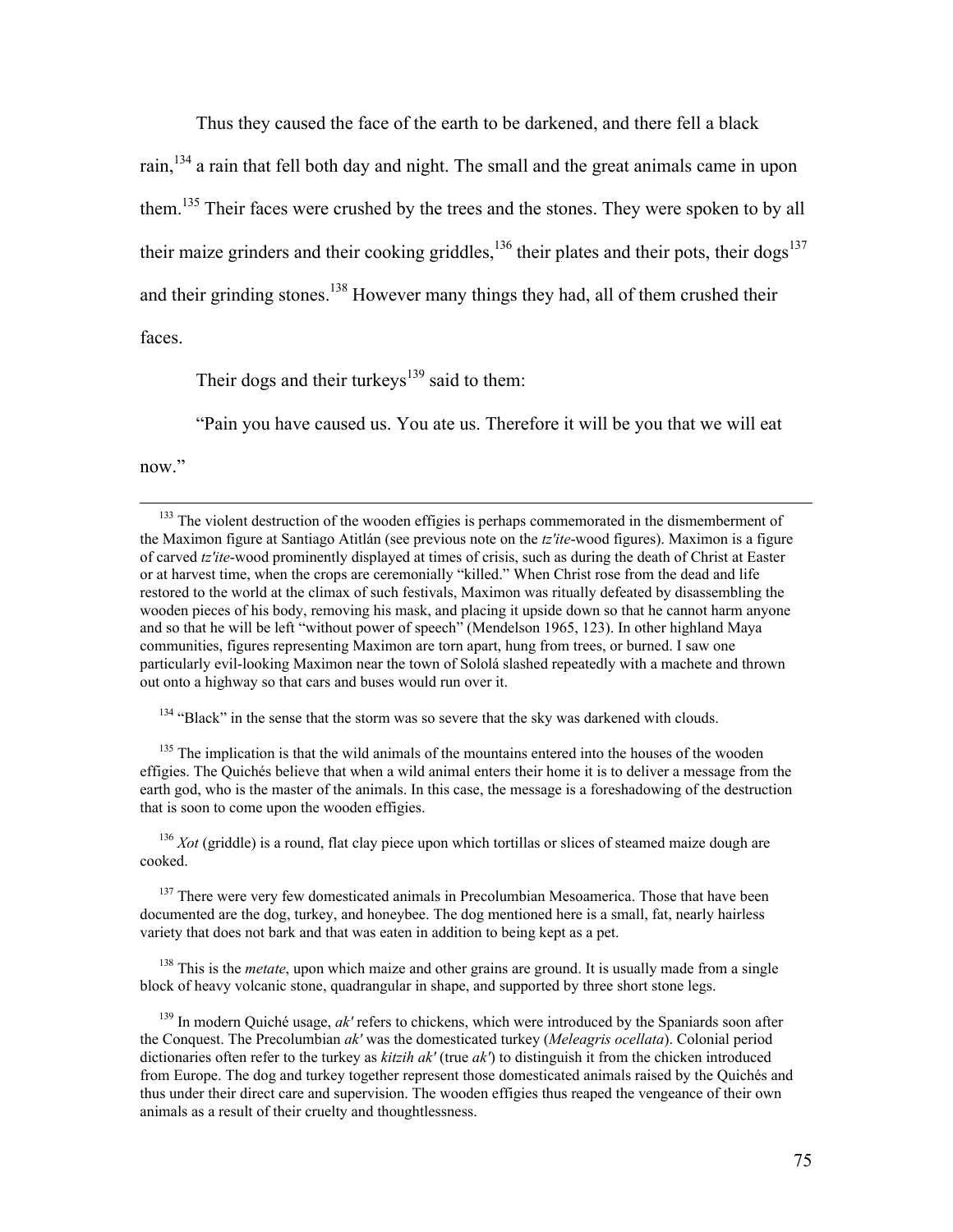Then the grinding stones said this to them:

 "We were ground upon by you. Every day, every day, in the evening and at dawn, always you did *holi, holi, huki, huki*<sup>140</sup> on our faces. This was our service for you who were the first people. But this day you shall feel our strength. We shall grind you like maize. We shall grind up your flesh,"<sup>141</sup> said their grinding stones to them.

Then their dogs said this to them:

 $\overline{a}$ 

 "Why was it that you didn't give us our food? All we did was look at you, and you chased us away. You threw us out. You raised sticks against us to beat us while you ate.<sup>142</sup> Thus you have spoken to us.<sup>143</sup> We could not speak; therefore we received nothing from you. How could you not have understood this?<sup>144</sup> You did understand. We were forgotten because of you. This day, therefore, you shall try the teeth that are in our mouths. We shall eat you," said the dogs to them. Thus their faces were crushed.

<sup>&</sup>lt;sup>140</sup> The phrase *holi, holi, huqui, huqui* has been translated in a variety of ways in the past. Raynaud translates it as "strip, strip, tear, tear." Edmonson interprets it as "Crunch, crunch! Scrape, scrape!" Tedlock uses "R-r-rip, r-r-rip, r-r-rub, r-r-rub." *Juk'i* may, in fact, be translated "scrape" or "rub," but *jol* has no relevant meaning in this passage. I have chosen to leave the phrase untranslated, because I believe the authors intended the words to convey the sound that is produced when maize is ground on a *metate* stone. The initial h of each of the words is pronounced harshly, like a Spanish j or a German ch, creating a coarse sound remarkably like that of stone scraping rhythmically against stone.

<sup>&</sup>lt;sup>141</sup> It is poetic justice that each of the household possessions of the wooden effigies chose to punish their owners with the same torments that they had suffered previously at their hands. Thus the grinding stones grind the faces of the wooden people in the same way that their own faces had been ground upon day in and day out (p. 87; lines 767-769). The dogs who had been eaten now eat their masters (p. 88; lines 784-789). The griddles and pots, which had been placed on the fire each day, now throw their owners into the fire to be burned (p. 88; lines 799-800). The stone tools and hearthstones pound the heads of the wooden effigies as they had been beaten upon (pp. 88-89; lines 800-807).

<sup>&</sup>lt;sup>142</sup> Even today domesticated dogs are often treated very carelessly among the Quichés. Most are emaciated and in constant fear of beatings and harsh words.

<sup>&</sup>lt;sup>143</sup> The purpose of the creation has been to create people who were capable of speech in order to sustain the gods. The dogs are pointing out that, instead, their speech has been limited to beatings and violence. Thus the wooden effigies have also failed in their purpose.

<sup>&</sup>lt;sup>144</sup> *Na'wik* is to "understand, know, notice, observe, or perceive." Any of these might fit this context. Pages 84-86 (lines 673, 724-725) assert that it was the lack of ability in the wooden effigies to "understand" that condemned them.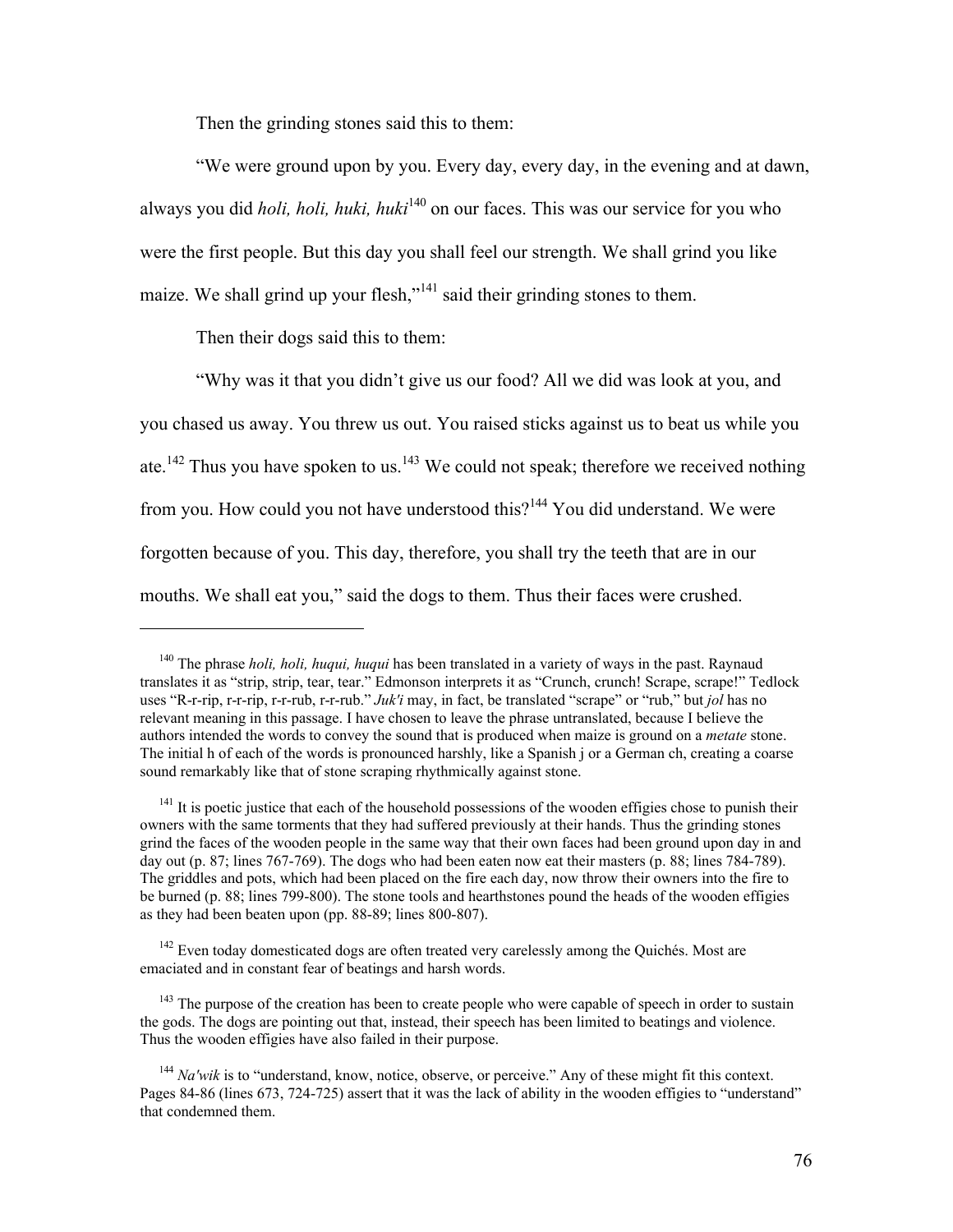Then spoke also their griddles and their pots to them:

 "Pain you have caused us. Our mouths and our faces are sooty. You were forever throwing us upon the fire and burning us. Although we felt no pain, you now shall try it. We shall burn you," said all of their pots. Thus their faces were all crushed.

 The stones of the hearth flattened them. They would come out from the fire, landing on their heads and causing them pain. They fled. They hurried away. They wanted to climb up on top of the houses, but the houses would fall apart beneath them and they were thrown off. They wanted to climb up to the tops of the trees, but the trees would not support them. They wanted to hide in caves, but the mouths of the caves closed up before their faces.

 Thus the framed people, the shaped people, were undone. They were demolished and overthrown as people. The mouths and the faces of all of them were ruined and crushed.

It is said that the spider monkeys<sup>145</sup> that are in the forest today are descendents<sup>146</sup> of these people. This was their heritage because their flesh was merely wood when it was created by the Framer and the Shaper. Therefore the spider monkeys appear like people, descendents of one generation of framed and shaped people. But they were only effigies carved of wood.

<sup>145</sup> *K'oy* refers to the spider monkey (*Ateles vellerosus* or *Ateles geoffroyi*). Central Mexican traditions are remarkably similar. The *Anales de Cuauhtitlan* relate the tradition that in the fourth age of the earth "people were turned into monkeys. They were scattered over the mountains, and the monkey-men lived there" (León-Portilla 1980, 138).

<sup>&</sup>lt;sup>146</sup> *Etal* is generally used to mean "sign, symbol, or manifestation." Coto notes that it may also refer to "descendents, son, heritage, or succession." The latter interpretation seems to fit the context better in this passage.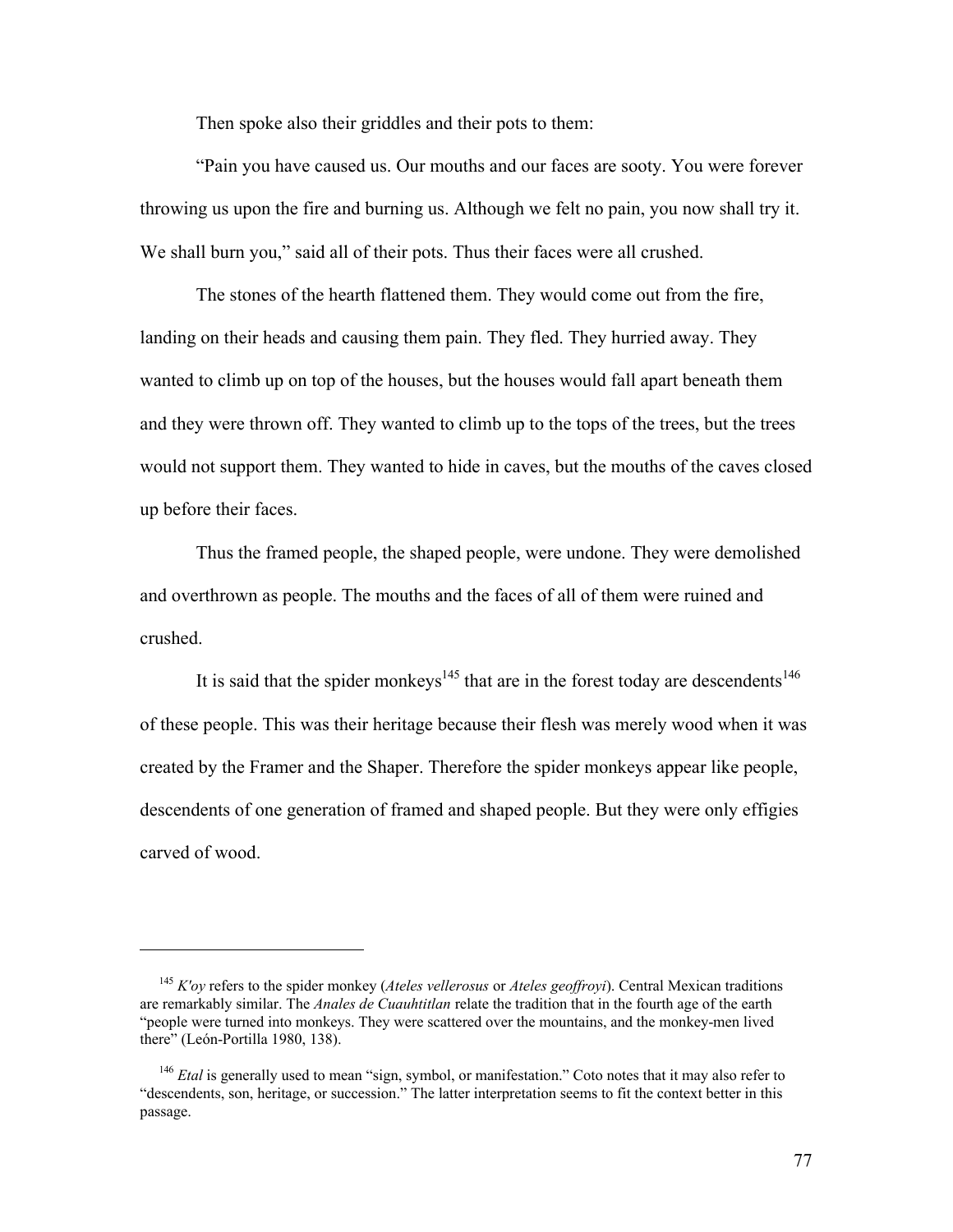### THE PRIDE OF SEVEN MACAW BEFORE THE DAWN<sup>147</sup>

WHILE the face of the earth was only a little brightened,  $148$  before there was a sun, there was one who puffed himself up<sup>149</sup> named Seven Macaw.<sup>150</sup> There was a sky and an earth, but the faces of the sun and moon were dim.<sup>151</sup> He therefore declared himself to be the bright sign for those who were drowned in the flood.<sup>152</sup> He was like an enchanted person in his essence.

<sup>148</sup> This translation is based on the Quiché word *natatic*, which refers to the first faint rays of light at dawn. Basseta likens it to the dim light cast by the moon.

 <sup>149</sup> *Nimarisaj rib'* (to aggrandise self) is a common Quiché expression for pride or boastfulness. The *Popol Vuh* repeatedly describes this as forbidden or evil (see for example pp. 94, 96; lines 915-916), and those who are guilty of it are severely punished under the direction of the god Heart of Sky.

<sup>150</sup> The scarlet macaw (*Ara macao*) is a large species of parrot with beautiful, bright-red plumage. Seven Macaw is portrayed as a boastful individual whose ultimate downfall is ordained by Heart of Sky because of the excessive pride he had in his glorious appearance.

<sup>151</sup> The verb *moymot* (dim) refers to something giving off a dim or shadowy light, such as a sputtering candle flame or the sky at twilight.

<sup>152</sup> The account of Seven Macaw is set at the time prior to the flood that destroyed the wooden effigies, as described in the previous section (see also p. 93; lines 901-902). This episode may have political overtones as well. According to the *Books of Chilam Balam* the founder of Izamal, one of the principal Yucatec centers in the Postclassic period, was a semi-deified lord named Kenech Kukmo (Sun-faced/eyed Fire Macaw) (Roys 1967, 82, 141, 160 n. 2; Craine and Reindorp 1979, 83-84 n. 78). This lord was also the ancestor of a number of the principal lineages of Yucatán who worshiped him as a god. So important was this god/ruler that the *Chilam Balam of Maní* refers to him as the personification of all northern Yucatán (Craine and Reindorp 1979, 156). Cogolludo wrote of him: "They had another temple on another mount in the northern part of the city, and this, from the name of an idol which they worshiped here, they called Kinich Kakmo, which means the sun with a face. They say that the rays were of fire and descended at midday to consume the sacrifice, as the vacamaya flies through the air (which is a bird something like a parrot, though larger in size, and with finely colored feathers). They resorted to this idol in time of mortality, pestilence, or much sickness, both men and women, and brought many offerings. They say that at mid-day a fire descended and consumed the sacrifice in the sight of all. After this the priest replied to their inquires about the sickness, famine, or pestilence, and thus they learned their fate (Cogolludo 1957, IV.8.198; cited in Craine and Reindorp 1979, 83 n. 78). Izamal was eventually conquered by Kak-u-pacal (Fire His Shield) of Mayapan. Gaspar Antonio Chi wrote that "in course of time the inhabitants of the said town (Izamal) were conquered by Kak-u-pacal and a hundred valorous captains formerly of the town of Mayapan, and that those who founded this place were called Kinich-Kabul, Kinich Kakmo and others from whom descend the Xool, Mo and Coyi <families>, Indians so named in this province" (cited in Roys 1967, 160 n. 2). Mayapan is a good candidate for the Tulan mentioned in the *Popol Vuh* as the sacred city from which the ancestors of the Quiché rulers derived their authority to rule (pp. 210-213). Thus this account of the boastfulness of a sun-faced/eyed macaw who declared himself to be a sun and moon god, but who ultimately fell at the hands of the ancestors of the Quichés (who eventually became apotheosed as the true

<sup>&</sup>lt;sup>147</sup> lines 838-907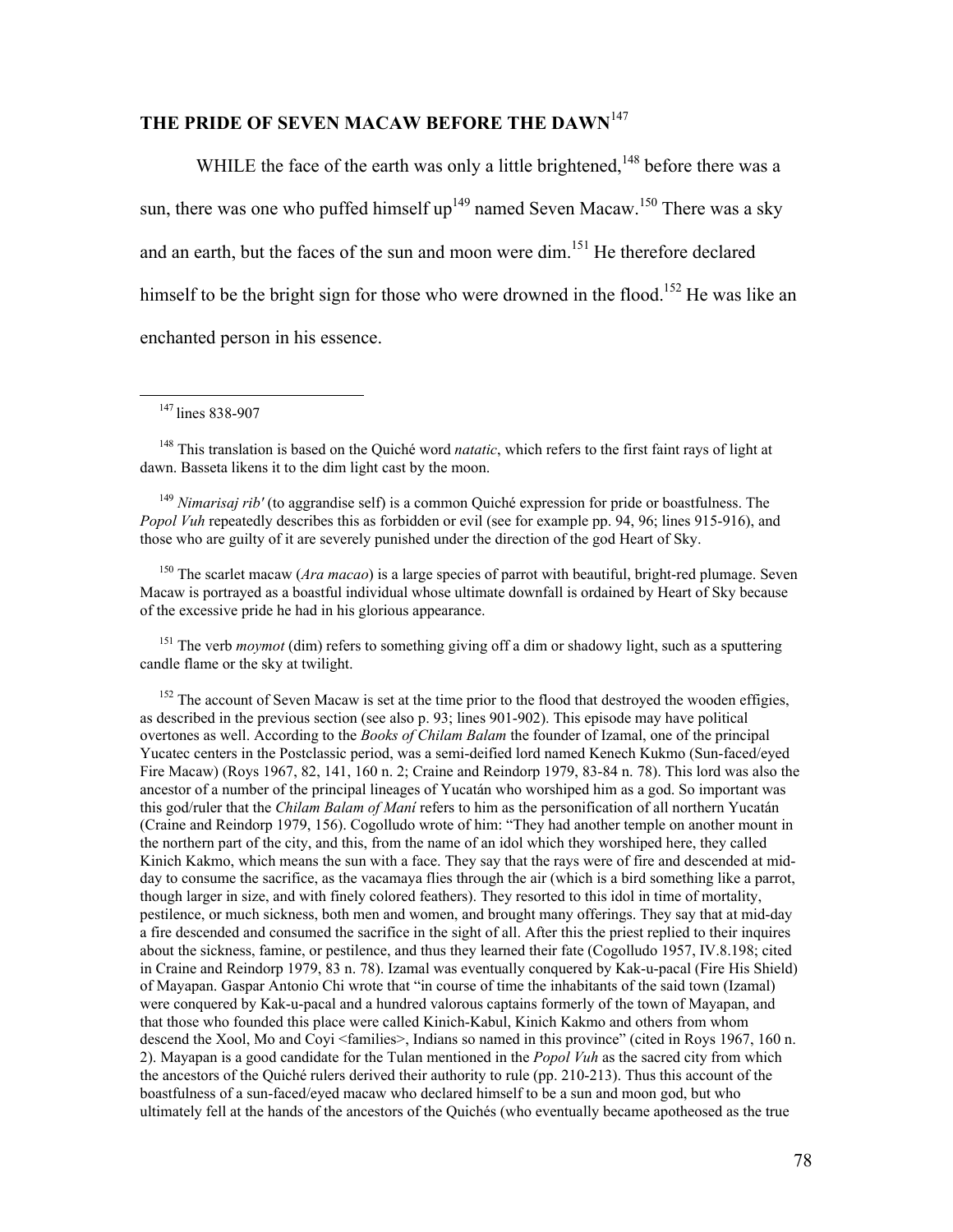"I am great. I dwell above the heads of the people who have been framed and

shaped. I am their sun. I am also their light. And I am also their moon.<sup>153</sup>

"Then be it so. Great is my brightness. By the brilliance of my silver and gold<sup>154</sup> I

light the walkways and pathways<sup>155</sup> of the people.

"My eyes sparkle with glittering blue/green jewels.<sup>156</sup> My teeth as well are jade stones,<sup>157</sup> as brilliant as the face of the sky. This, my beak, shines brightly far into the distance like the moon.<sup>158</sup>

<sup>153</sup> Although the predominant emphasis in this passage is on the light of the sun and moon, the authors of the text apparently also meant to emphasize that Seven Macaw saw himself as the means of marking the passage of time. *Q'ij* means both sun and day; *Ik'il* may refer to the moon, but more often this form of the word refers to month. Calendrics are a vital part of highland Maya culture and ritual because passages of time are believed to be manifestations of deity. Notice that at the end of the chapter the authors refer to the "days and months" before the sun and moon could be seen.

 <sup>154</sup> *Puwaq* refers to any type of precious metal. In modern usage, the word requires a color modifier to determine its specific type—*q'an puwaq* (yellow precious metal) for gold or copper, *saq puwaq* (white precious metal) for silver, etc. In this case, Seven Macaw compares his brilliance to that of shiny metal.

 <sup>155</sup> *B'inib'al* (walkway) and the parallel word *chakab'al* (pathway) both end in the suffix *-b'al*, which indicates a facilitative object. The root of *b'inib'al* is *b'inik* (to walk); therefore, the word may refer to anything which facilitates the act of walking. This may be a well-cleared walkway, a walking stick, or a torch to illuminate one's path in darkness. *Chakab'al* has a similar usage, although its root, *chakanik*, refers to the act of walking on all fours, or crawling. The same two verbs are used to describe the travel of animals (p. 74; lines 312-314), as well as that of the wooden effigies before their destruction in the flood (p. 83; lines 654-655). Tedlock's collaborator, Andrés Xiloj, indicated that these two words "are in the prayers we say at the *warabal ha* [patrilineage shrines], to ask permission for anyone who goes out of the house to whatever place" (D. Tedlock 1985, 261). Seven Macaw is thus boasting that he stands as the only "way and light" for all creation in the darkness of the predawn world.

<sup>156</sup>*K'uwal* may refer to any rare gemstone. It is derived from a root word meaning "to be hidden or covered up." Colonial period dictionaries often give "emerald" as the specific definition of the word, and emerald appears to be the blue/green jewel described here.

<sup>157</sup> *Xit* is the word for greenstone. Green or blue stones like jade, serpentine, nephrite, and turquoise were highly prized in ancient Mesoamerica, their value surpassing that of gold. Maya lords often decorated their teeth with jadeite or nephrite inlays as a token of their power and prestige. Such inlays were so meticulously carved and fitted into prepared incisor teeth that no significant gaps between tooth and stone are detectable.

sun and moon—see p. 191) may be a mythic recollection of this historical incident. It is perhaps significant as well that the conquest of Izamal was carried out by Kak-u-pacal (Fire His Shield), while the titular god of the Quichés, Tohil, was primarily a fire deity (pp. 213-217). In addition, the progenitors of the Quiché ruling lineages bore the title *K'enech Ajaw* (Sun-faced/eyed Lord—see p. 203n.505), the legitimate sun lords as opposed to the false sun of Seven Macaw.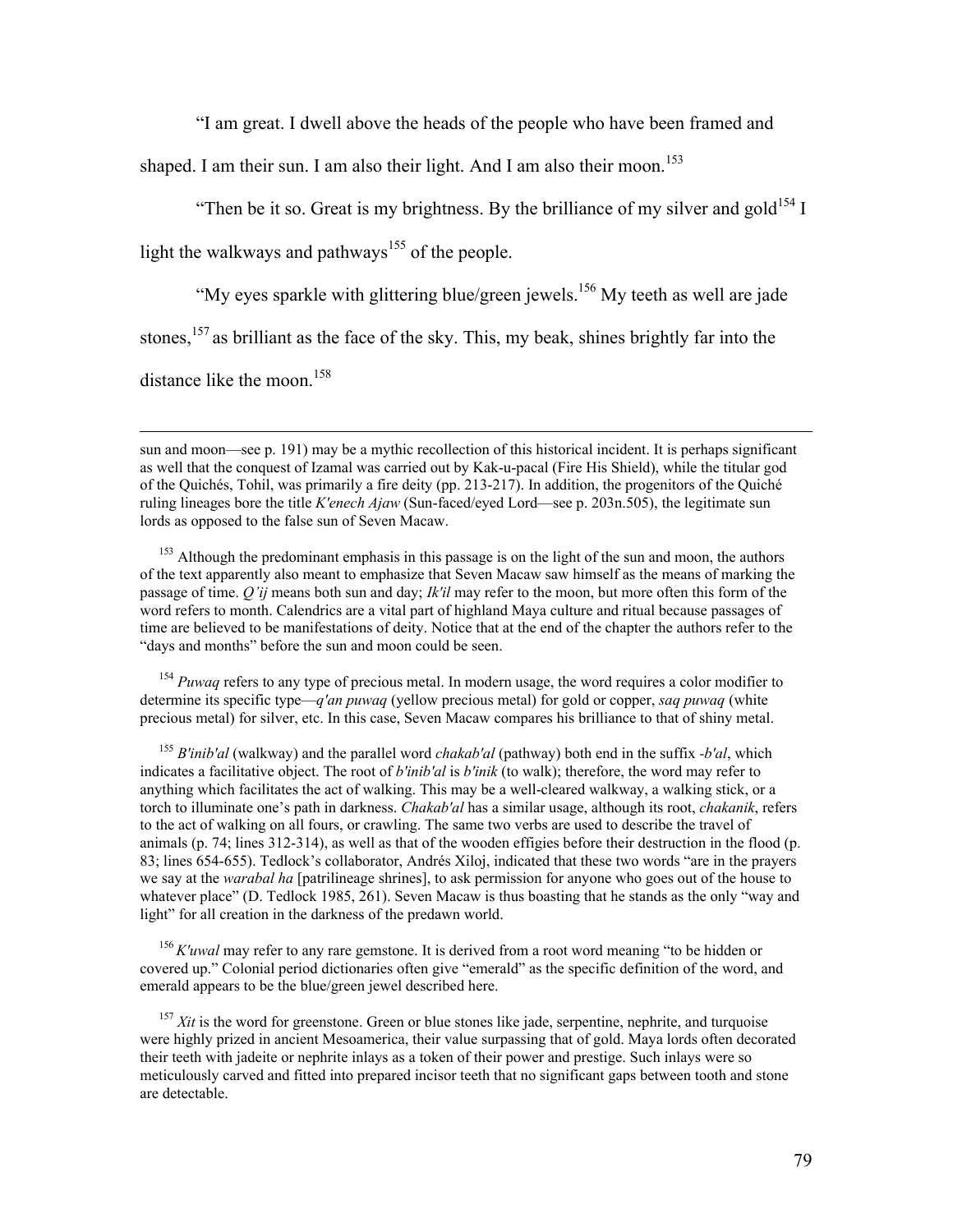"My throne is gold and silver. When I go forth from my throne, I brighten the face of the earth.

 "Thus I am the sun. I am the moon as well for those who are born in the light, those who are begotten in the light.

"Then be it so. My vision<sup>159</sup> reaches far," said Seven Macaw.

 Now Seven Macaw was not truly the sun, but he puffed himself up in this way because of his plumage and his gold and his silver. His vision did not reach beyond where he sat. It did not really reach everywhere beneath the sky.

 Thus Seven Macaw puffed himself up in the days and months before the faces of the sun, moon, and stars could truly be seen. He desired only greatness and transcendence before the light of the sun and moon were revealed in their clarity. This was in the era when the flood was made because of the effigies of carved wood.

 Now we shall tell how Seven Macaw died; how he was defeated at the time when people were made by the Framer and the Shaper.

# THE FALL OF SEVEN MACAW AND HIS SONS<sup>160</sup>

THIS is the beginning of his defeat. This is the shaking  $161$  of the day of Seven Macaw by the twins,  $162$  named Hunahpu<sup>163</sup> and Xbalanque.  $164$  They were simply gods. As

<sup>&</sup>lt;sup>158</sup> The scarlet macaw has a shiny white beak.

<sup>&</sup>lt;sup>159</sup> *Wach*. I base this reading on various compounds of the word that refer to vision or sight, such as *solwachij* (to gaze, stare fixedly). *Wach*, however, is a complex word that comprises all the aspects of a thing that give it its essential nature. As such it may be translated as "face, countenance, image, or visage." Vision is one of the primary aspects of this nature because it is the means by which knowledge is gained (see pp. 197-200; lines 4983-5123).

<sup>&</sup>lt;sup>160</sup> lines 908-984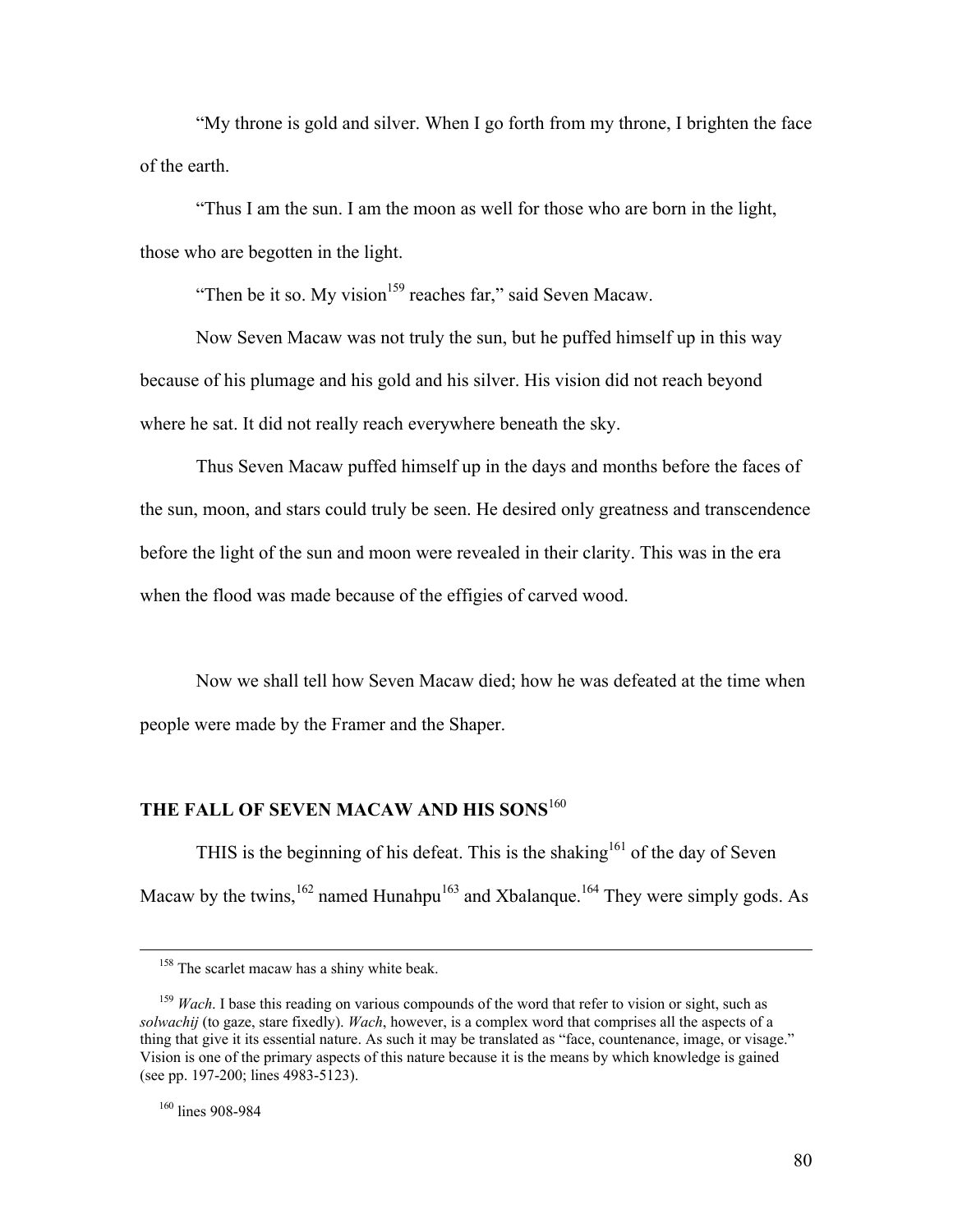<sup>161</sup> *Yigoxik* is literally "to be shaken," but with the implication of being troubled, disturbed, harassed, disquieted, or fearful.

<sup>162</sup> Literally "two sons/boys." *K'ajol* (son) is often used in the text to refer to a young man or boy without necessarily emphasizing the parentage of the individual.

 $\overline{a}$ 

<sup>163</sup> Here we are introduced for the first time to the twin heroes, Hunahpu and Xbalanque, who will be the central focus of much of the remainder of the mythological portions of the *Popol Vuh*. Hunahpu has generally been translated in the past as "One Master of the Blowgun" or "One Blowgun Hunter" on the assumption that *pu* is a shortened version of *[p]ub'* (blowgun). This may well be the original etymology of the name. In this section of the text, Hunahpu is described as a great blowgun hunter. On the other hand, the authors of the *Popol Vuh* text consistently wrote the word for blowgun as *ub'* or *wub',* not *pu.* It is therefore unlikely that the Quiché authors of the text had "blowgun" in mind when they wrote the name of this deity. If the Quiché scribes had meant to make it clear that he was a "blowgunner," they would have used the word currently in use at the time. I believe that they remembered the name as it was handed down to them over the generations and simply preserved the archaic spelling because that was simply his proper name. Hunahpu is treated as a single proper name elsewhere in the text, much like Taylor and Cooper are used as family names without necessarily calling to mind the professions of clothier or barrel maker. The father of the culture hero Hunahpu is named Hun Hunahpu, which if translated literally would mean "One One Master of the Blowgun," a needlessly redundant reading unless Hunahpu were meant to be read as a single untranslated name. Schele and Mathews have proposed an alternative reading based on a Cholan-Maya language etymology, the language of the Classic Maya (ca. AD 250-900) that dominated the lowland region from Palenque and Calakmul as far south as Copan (Schele and Mathews 1998, 74, 295). Inscriptions from this period refer to the Central Mexican city of Teotihuacan as *Puh* (Place of Cattail Reeds). This is the Maya language version of *Tollan* (Nahuatl for "Place of Cattail Reeds), the legendary founding place of the arts and sciences, as well as of political power and legitimacy. This title was given to a number of major centers, including Teotihuacan, Cholula, Chichen Itza, and Tenochtitlan. It is likely that the concept is even older, dating to Olmec traditions in the southern Gulf Coast region, tied to legends of the birth of the world from the primordial sea. The reeds represent the first life to emerge from this place of origin (Schele and Mathews 1998, 200). If *Hunahpu* is related to this concept, the title could be interpreted as "One/First He of the Place of Cattail Reeds," meaning that the deity pertains to the legendary founding place of Mesoamerican civilization, or the place of original creation. Hunahpu is also one of the named days of the 260-day sacred calendar still used by the Quichés. This day is associated with the underworld realm of the dead and with rebirth from that realm. I have chosen to leave the name untranslated, as it is used in this context as a proper name, rather than a descriptive term.

<sup>164</sup> The derivation of the name Xbalanque is problematic. The prefix  $x$ - is a diminutive as well as a feminine indicator. Thus, depending on the context, it may mean "young, small, little," or it may be used as a female title, such as "lady." The latter usage has led to some speculation that Xbalanque may have been the twin sister of Hunahpu, acting as the female counterpart to the male powers of the hunter. This theory is not supported by the text, however, which consistently refers to the twins as "sons" or "boys." Hunahpu himself often carries the *x-* prefix, although not as consistently as his brother (see lines 4307, 4550, 4576, 4586, 4646, 4725). *B'alan* is undoubtedly an archaic spelling of *b'alam* (jaguar), m/n letter substitutions being fairly common in Quiché. Indeed, Vico transcribed the name in his *Theologia Indorum* as Xbalamquej (Carmack and Morales Santos 1983, 6-8). Known for its ferocity and cunning, the jaguar is the largest predator in Mesoamerica. Rulers decorated their thrones with jaguar symbols and wore jaguar pelts to emphasize lordly power. In addition, the jaguar is associated with ritual powers of transformation and prophecy. The terminal *ke* is more difficult to interpret. The most likely derivations are *kej* (deer) or *q'ij* (sun or day). The latter possibility is intriguing. The Maya closely identified the jaguar with the sun, particularly in its journey through the underworld at night. The story of Xbalanque and his brother focuses on their passage through the underworld, where they defeat the lords of death, ultimately to become the apotheosed sun and moon in the sky. Father Bartolomé de las Casas was told in the sixteenth century that Exbalanquen was a god from the area of the Guatemalan Alta Verapaz who made war with the lords of hell and returned as a great ruler (Las Casas 1958, 427). The word for sun in the Kekchi-Maya dialect of the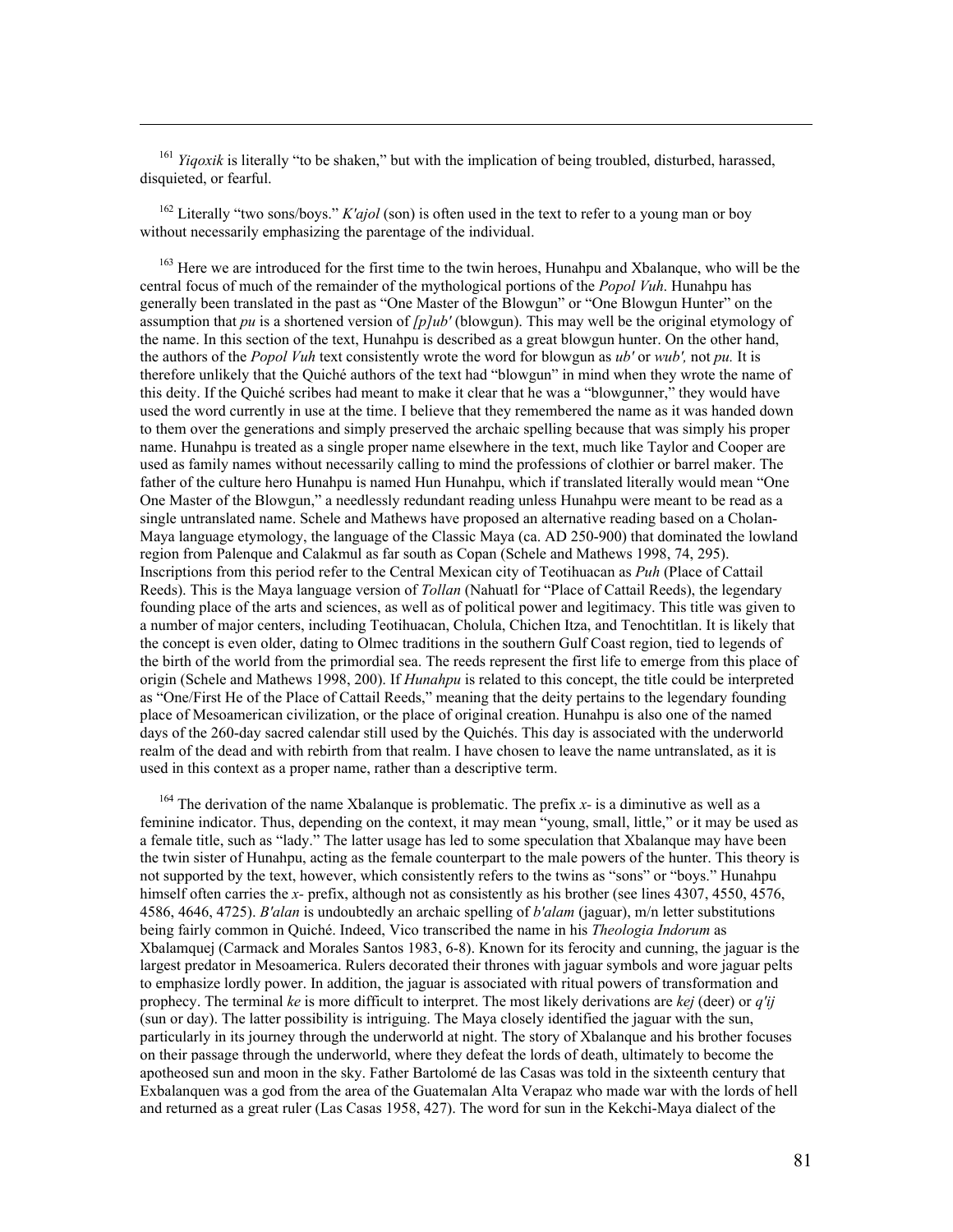a result they saw evil in this prideful one who acted according to his own desires before the face of Heart of Sky.<sup>165</sup>

Thus the boys said:

 "Good shall never come of this. People will never be able to live here on the face of the earth. Thus we will try to shoot him with our blowguns.<sup>166</sup> When he flies over his food, we will shoot him, thus causing him to be afflicted. Then his jade, his gold and silver, his jewels, his glittering things, and all things over which he keeps vigil, will come to an end.

"May it be done thus, for people cannot be created where only gold and silver are

glory.<sup>167</sup> Then be it so," said the boys. And each one shouldered his blowgun.

Now this Seven Macaw had two sons. His firstborn was Zipacna,<sup>168</sup> and his

secondborn was Cabracan.<sup>169</sup> Chimalmat<sup>170</sup> was the name of their mother, the wife of

Seven Macaw.

<sup>166</sup> The shooting of a bird deity by twin boys armed with blowguns is a frequent subject of Maya art at least as far back as the Early Classic period (AD 200-600), indicating that the theological foundation of this incident is of great antiquity.

<sup>167</sup> *Q'aq'al* is a word laden with culturally-significant implications. Literally it is derived from the root *q'aq'* (fire, flame), but in this form it refers to "glory, power, majesty." Thus the twins suggest that the creation of human beings cannot be successful when material wealth such as gold and silver are the sole source of glory and power in the world.

<sup>168</sup> Zipacna is most likely derived from the Nahuatl *cipactli*, a monstrous crocodile whose spiny back symbolized the mountainous earth floating on the primordial sea. This probability is consistent with the *Popol Vuh* account in which Zipacna declares himself to be the caretaker of the mountains and creator of the earth. Cipactli is also a day on the Central Mexican calendar, suggesting that like other names in the *Popol Vuh*, this character has calendric associations. This is a long hill in the center of the Rabinal valley

Alta Verapaz region is *q'e*, and Xbalamq'e is still remembered by the Kekchi as a sun god (D. Tedlock 1996, 239 n. 77). If this name is purely of Kekchi origin, Balamq'e may be read in that language as "hidden sun, or the night sun" (Ibid.). The most likely translation of the name would therefore be "Young Hidden/Jaguar Sun."

<sup>&</sup>lt;sup>165</sup> The text makes it clear that the twin heroes Hunahpu and Xbalanque did not act alone or without authority. All their actions were first ordained by the god Heart of Sky (also called Huracan—cf. p. 70; lines 183-189), and were carried out under his direction.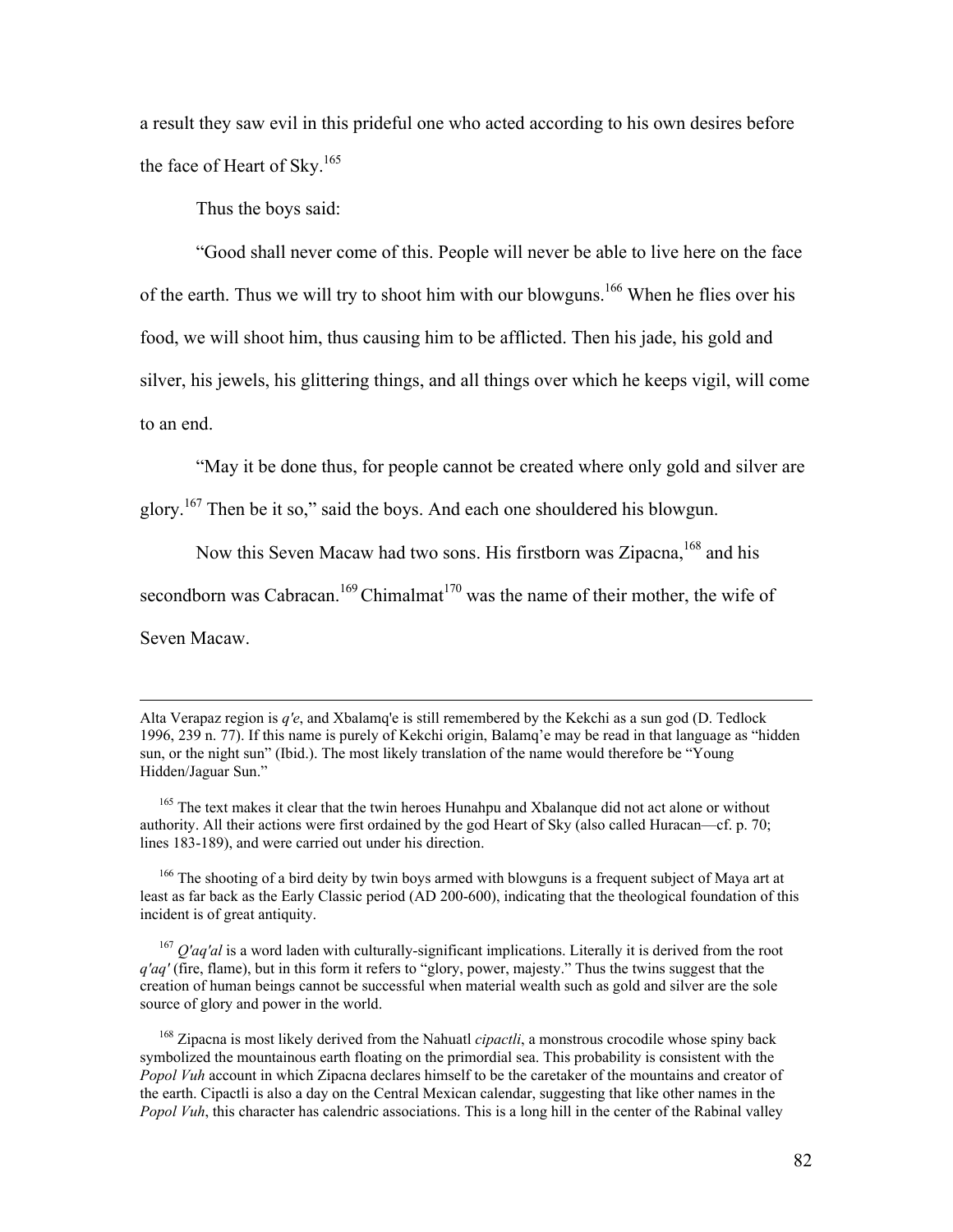Zipacna was he that sustained the great mountains—Chigag,  $171$  Hunahpu,  $172$ 

Peculya,  $^{173}$  Xcanul,  $^{174}$  Macamob,  $^{175}$  and Huliznab.  $^{176}$  These are the names of the

mountains that existed at the time of the dawn. In a single night, they were created by

Zipacna.

Cabracan was he who would shake the mountains, both small and great, causing

them to tremble.

But it was only the pride of the sons of Seven Macaw:

"This is what I am. I am the sun!" said Seven Macaw.

 roughly the shape of a crocodile. It is still called Sipac and the people of Rabinal associate it with a crocodile (Akkeren 2000, 60).

<sup>169</sup> The Quiché name *Kab'raqan* may be literally translated "Two His Legs." In modern usage, this is the common word for "earthquake," and this interpretation fits Cabracan's role as a shaker of mountains (p. 96; line 961). Together, the brothers Zipacna and Cabracan comprise a dichotomy of opposites, the one claiming to create the mountains and the other destroying them.

<sup>170</sup> Chimalmat is almost certainly derived from the Nahuatl *chimalmatl*, meaning "shield bearer," a fairly common name for female deities. In Aztec legend, she was the mother of the Toltec priest-ruler Ce Acatl Topiltzin Quetzalcoatl. Chimalmat is also one of the names for the mother of the Aztecs' patron god, Huitzilopochtli, as well as the female bearer of cult objects in Aztec migration accounts. Alternatively, the name may be Quiché in origin, consisting of *chi* (preposition "at, in, to, on, from, etc.) and *malmat* (Basseta: to walk with haste) or *malmot* (Coto: "to appear unexpectedly," particularly with regard to a phantasm).

<sup>171</sup> "Mouth Fire," a volcano in the district of Sacatepequez, Guatemala, nineteen kilometers southeast of Antigua. It is better known by its Spanish name, Volcán de Fuego (Volcano of Fire).

<sup>172</sup> Edmonson and Recinos identify this volcano as Volcán de Agua (Spanish: Volcano of Water), also located in the district of Sacatepequez, southeast of Antigua. Tedlock identifies it with Volcán de Acatenango, located in the same district (D. Tedlock 1996, 241 n. 77). In either case, it must be a volcano located near Chigag as the *Annals of the Cakchiquels* describes it as "standing abreast" of Chigag (Recinos and Goetz 1953, 61).

<sup>173</sup> Volcán Acatenango, in the district of Sacatepequez, located southwest of Antigua. Tedlock suggests that this is Volcán de Agua (D. Tedlock 1996, 241 n. 77).

 <sup>174</sup> Volcán Santa María, southwest of Quetzaltenango, Guatemala. *Xkanul* is also a general term for volcano in Quiché.

<sup>175</sup> Volcán Zunil in the district of Quetzaltenango, Guatemala.

<sup>176</sup> The identity of this mountain is unknown. Edmonson identifies it with Tajumulco, a volcano in the district of Huehuetenango, Guatemala (Edmonson 1971, 36 n. 938).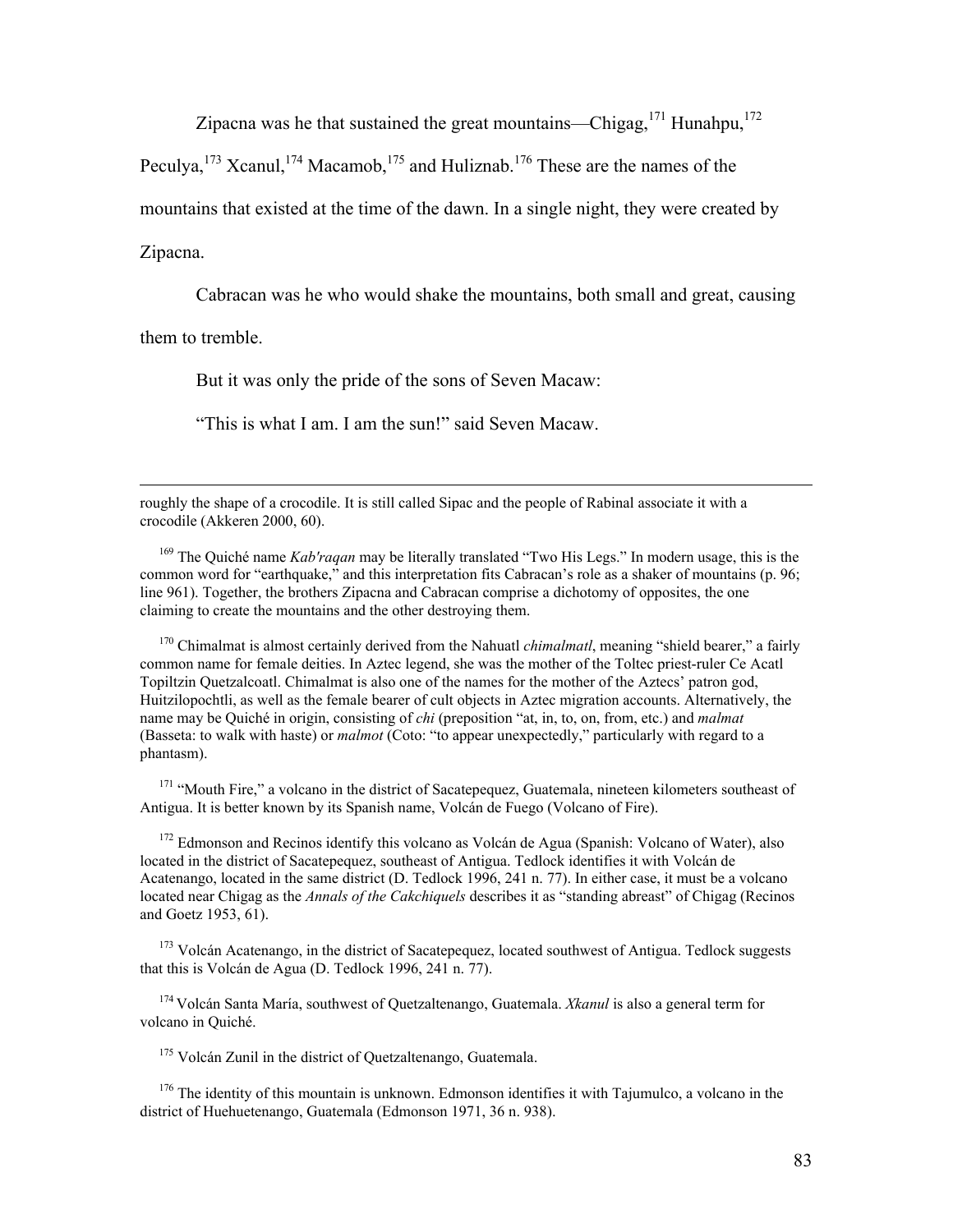"This is what I am. I am the maker of the earth!" said Zipacna.

 "And I am he who fells the sky and causes the earth to tumble down!" said Cabracan. Now these, the children of Seven Macaw, received their greatness from their father. The boys, Hunahpu and Xbalanque, therefore saw evil in them before the creation of our first mother and our first father. Thus the boys planned their deaths and their loss.

### THE DEFEAT OF SEVEN MACAW<sup>177</sup>

THIS, then, is the blowgun shooting of Seven Macaw<sup>178</sup> by the twins.<sup>179</sup> We shall now tell the story of the defeat of each of the prideful ones.

This is Seven Macaw and a great nance tree.<sup>180</sup> This, then, is the food of Seven Macaw. Each day he would rise up to the top of the tree to knock down some of the fruit of the nance tree, and it is there that he was seen by Hunahpu and Xbalanque.

 The twins watched for him beneath the tree, hidden in its leaves. At length Seven Macaw perched on the nance tree to feed and was shot by them. Hunahpu $^{181}$  directed a

<sup>&</sup>lt;sup>177</sup> lines 985-1188

<sup>&</sup>lt;sup>178</sup> At the beginning of this section, the authors point out certain elements of the story as if they could be seen by the reader. This feature may be evidence that in the Precolumbian version of the *Popol Vuh* the text was accompanied by painted illustrations.

<sup>&</sup>lt;sup>179</sup> Literally "two sons or boys."

<sup>&</sup>lt;sup>180</sup> The nance (*Byrosinima crassifolia*) is a smooth-skinned, yellow tropical fruit about the size of a cherry.

<sup>&</sup>lt;sup>181</sup> Throughout this section on the shooting of Seven Macaw, the authors of the text refer to the first of the twins as One Hunahpu, which is also the name of his father. To avoid confusion, the authors generally shortened the name of the son to Hunahpu or Xhunahpu (Little Hunahpu). For the same reason, I have left the name as Hunahpu.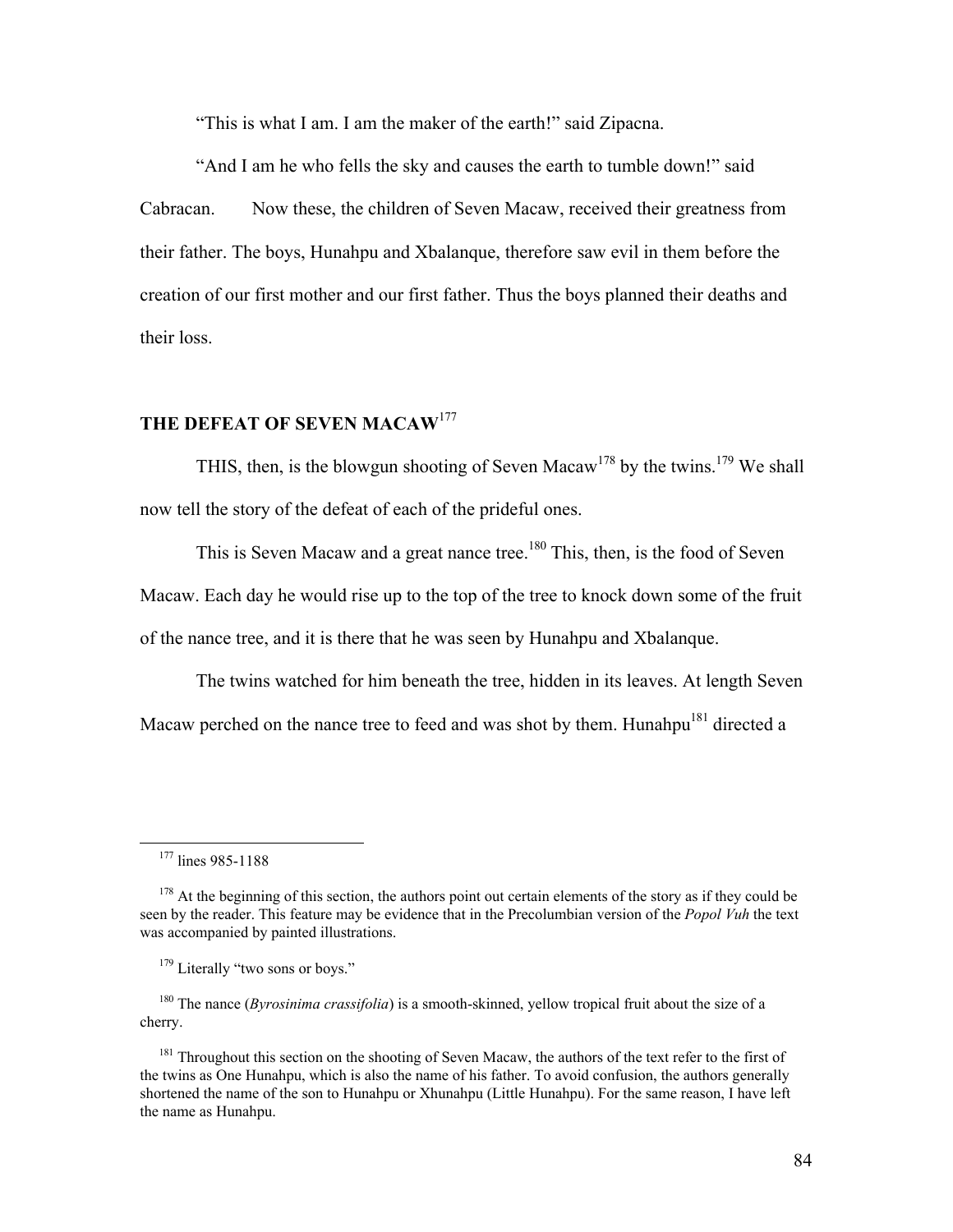pellet straight from his blowgun into his jaw. Seven Macaw cried out, <sup>182</sup> sailing over the top of the tree and landing on the ground.

 Quickly, Hunahpu ran out to grab him. But instead Seven Macaw tore off the arm of Hunahpu. He wrenched it back, bending it back at the shoulder until it was torn free from Hunahpu.

 Still, it was good what they did. This first episode will not result in their defeat by Seven Macaw, even though he took away the arm of Hunahpu.

So then Seven Macaw went to his home, holding his jaw in his palms.

 "What have you got there?" asked Chimalmat, the wife of Seven Macaw. "What is it?"

"Two demons<sup>183</sup> shot me. My jaw was dislocated by them,  $184$  and now my teeth torment me with pain. This I have brought to hang over the fire. It will dangle over the fire until they come to take it back again. Truly they are demons," said Seven Macaw as he hung the arm of Hunahpu.

 Then Hunahpu and Xbalanque planned again. They went to speak to the one Grandfather, whose hair was now truly white, and also the one Grandmother, who was now truly humble. They were people who now walked bent over with age. Great White

<sup>&</sup>lt;sup>182</sup> Literally "he broke open his mouth," a common Quiché expression meaning "to scream, shout, or cry out." In this case, it is a play on words as well, considering Seven Macaw's broken jaw.

<sup>&</sup>lt;sup>183</sup> *K'axtok'* (demon, deceiver) is a derrogatory term for harmful beings, either human or supernatural, particularly when the harm is some form of deception or trickery. In the colonial period, Christian missionaries used the word to refer to devils, and this is still the most common usage in modern Quiché communities. "Demon" or "rascal" is perhaps closer to the ancient authors' intent, since "devil" carries inappropriate European religious overtones. Tedlock uses the word "trickster."

<sup>&</sup>lt;sup>184</sup> Perhaps this incident is meant to explain the peculiar bent beak of the macaw, as well as the fact that the lower beak is much smaller than the upper beak.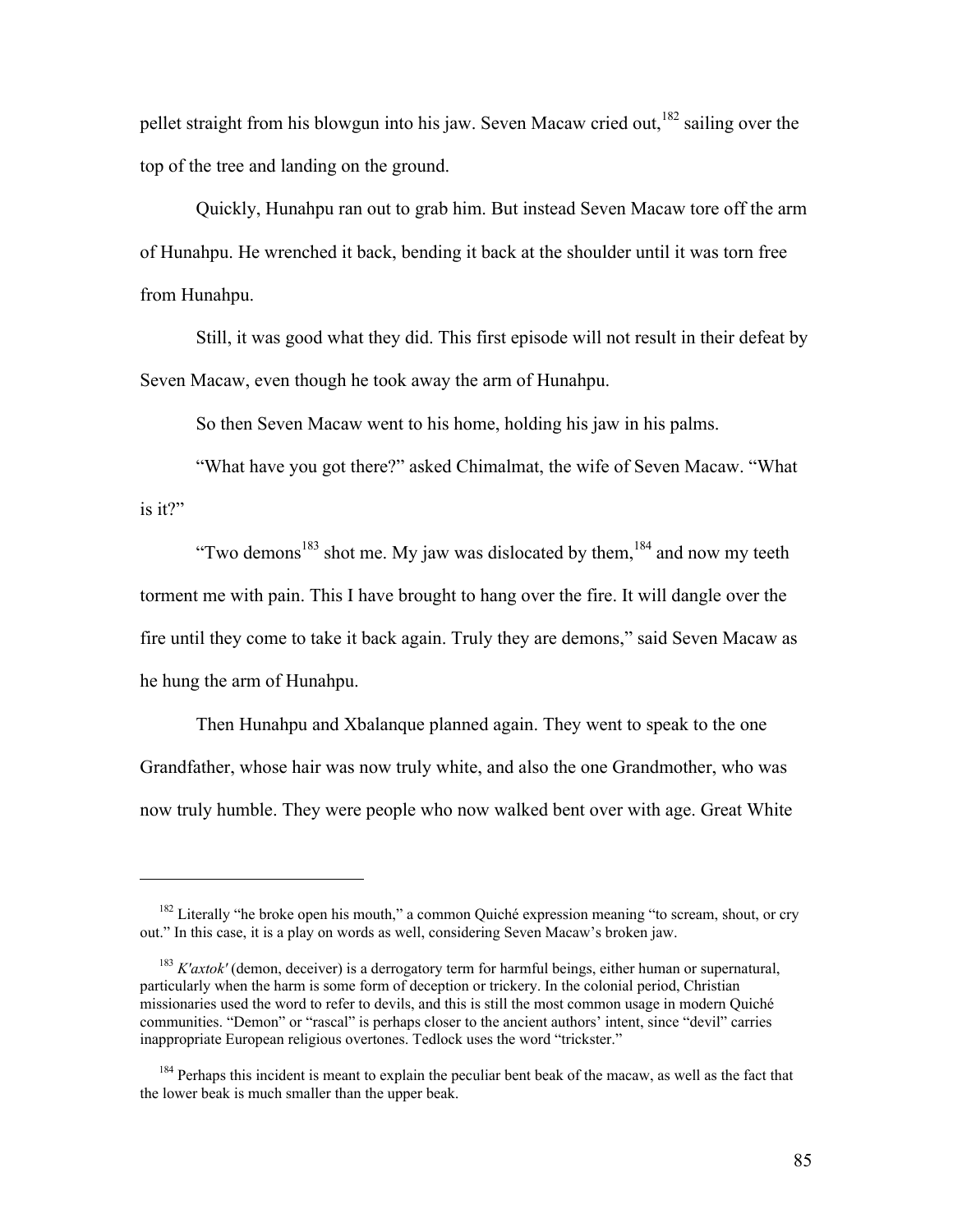Peccary was the name of the Grandfather, and Great White Coati was the name of the Grandmother.

The boys then spoke to the Grandmother and the Grandfather:

 "We would like you to accompany us to retrieve our arm from Seven Macaw. We will just follow along behind you. You will say to him, 'Suffer these our grandsons that accompany us. Their mother and father are dead, thus they follow along there behind us. We provide for them by removing worms from teeth,  $185$  which is our profession.' Thus Seven Macaw will see us merely as children, even while we are giving you our instructions," said the twins.

"Very well," they said.

 $\overline{a}$ 

Thus they came to where Seven Macaw was seated on the edge of his throne. The

Grandmother and the Grandfather passed below the home of the lord while the twins played behind them.

Now Seven Macaw was crying out because of his teeth. When he saw the

Grandfather and Grandmother journeying together, he asked them:

"From where do you come, our grandfather?" he asked.

"We are just making a living, thou<sup>186</sup> lord," they replied.

 "How do you make your living? Are not those your children that accompany you?"

<sup>&</sup>lt;sup>185</sup> *Chikopil* is the collective term for any type of animal. I have chosen "worm" because the Maya believe that toothaches are caused by parasitic worms or insect larvae. Perhaps this is a result of the wormlike appearance of dental pulp seen within broken teeth.

<sup>&</sup>lt;sup>186</sup> Throughout the following passage, Seven Macaw is addressed using the formal *lal* (somewhat akin to the English "thou"), rather than the more familiar *at* ("you"). In modern usage, this is a mode of speech reserved for respected officials, lineage patriarchs, or the elderly. Thus the "grandparents" are at least feigning recognition of Seven Macaw's lordly status. Seven Macaw addresses the elderly grandparents using the familiar "you," indicating he considers himself more important.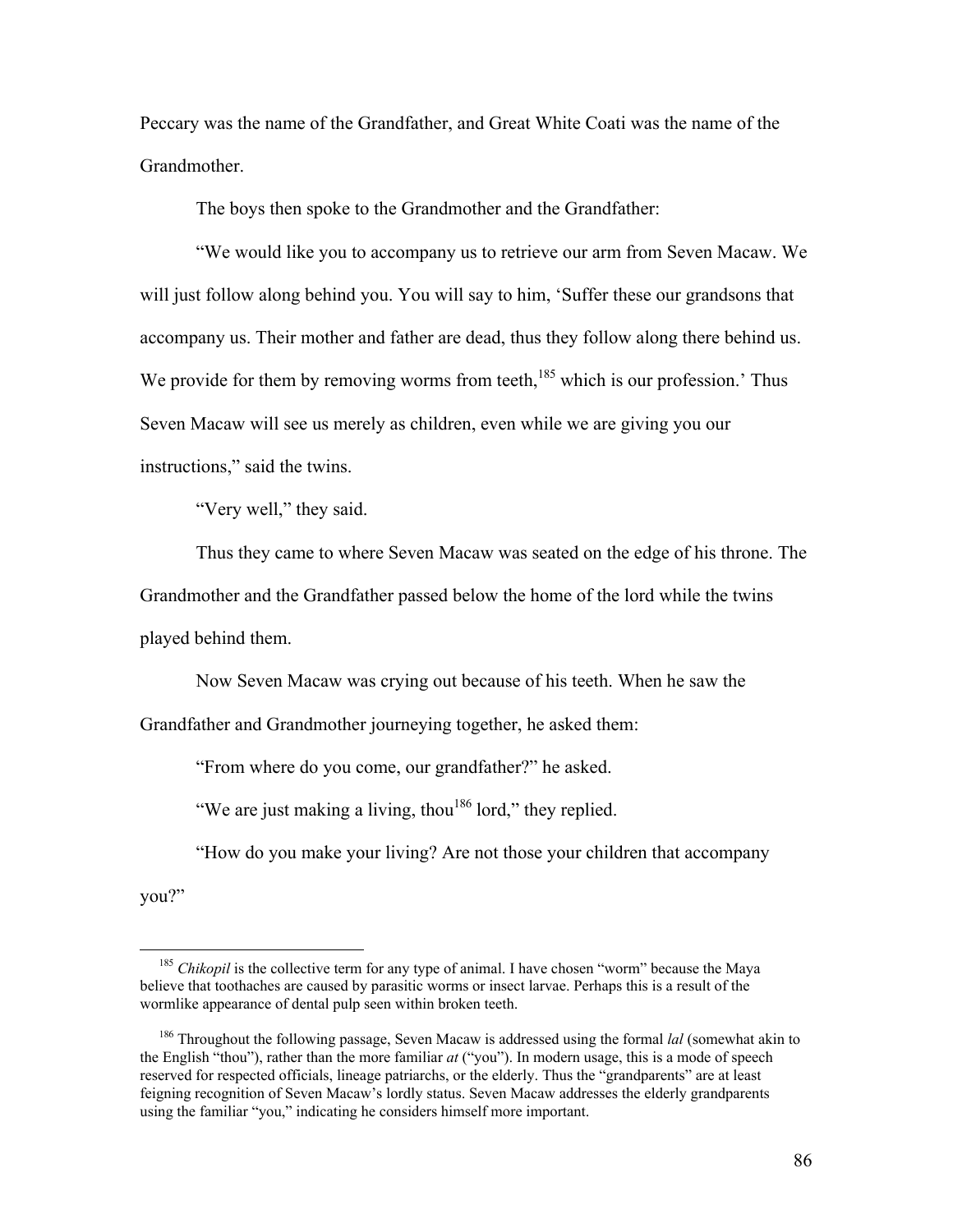"They are not, thou lord. These are our grandsons. But surely we take pity on them and give them a portion. We give them our scraps, thou lord," said the Grandmother and the Grandfather.

 The lord was by then nearly finished off because of the pain in his teeth. Therefore it was with great effort that he spoke again:

"I beg of you, take pity on me. What medicines<sup>187</sup> would you make? With what medicines would you cure?" asked the lord.

"We would merely remove worms from teeth, cure eye ailments, and set bones, <sup>188</sup> thou lord," they replied.

 "Very well. Cure then my teeth, for truly they ache constantly, and I can no longer bear it. I cannot sleep because of them, and the same goes for my eyes. Two demons shot me with a blowgun, and since then I have not been able to eat because of it. Thus take pity on me, for my jaw and my teeth cause me anguish."

 "Very well, thou lord. It is a worm that causes the pain. We will merely replace them. Thy teeth will have to come out."

 "It is perhaps not a good thing that my teeth come out, for it is only because of them that I am lord. My teeth, along with my eyes, are my finery."

"We shall replace them then with this ground bone."

 $\overline{a}$ 

 But instead of ground bone, they were mere white grains of maize that were to be placed.

<sup>&</sup>lt;sup>187</sup> The word *ki'* may be translated as "medicine, sweet, *pulque*, alcoholic beverages, poison, or venom." Only by looking at the context can its meaning be discerned.

<sup>&</sup>lt;sup>188</sup> Bonesetters are still an important group of ritual specialists in many highland Maya communities. In addition to setting bones, they are generally also initiated *aj q'ij* (daykeeper) priests (B. Tedlock 1982, 57, 74).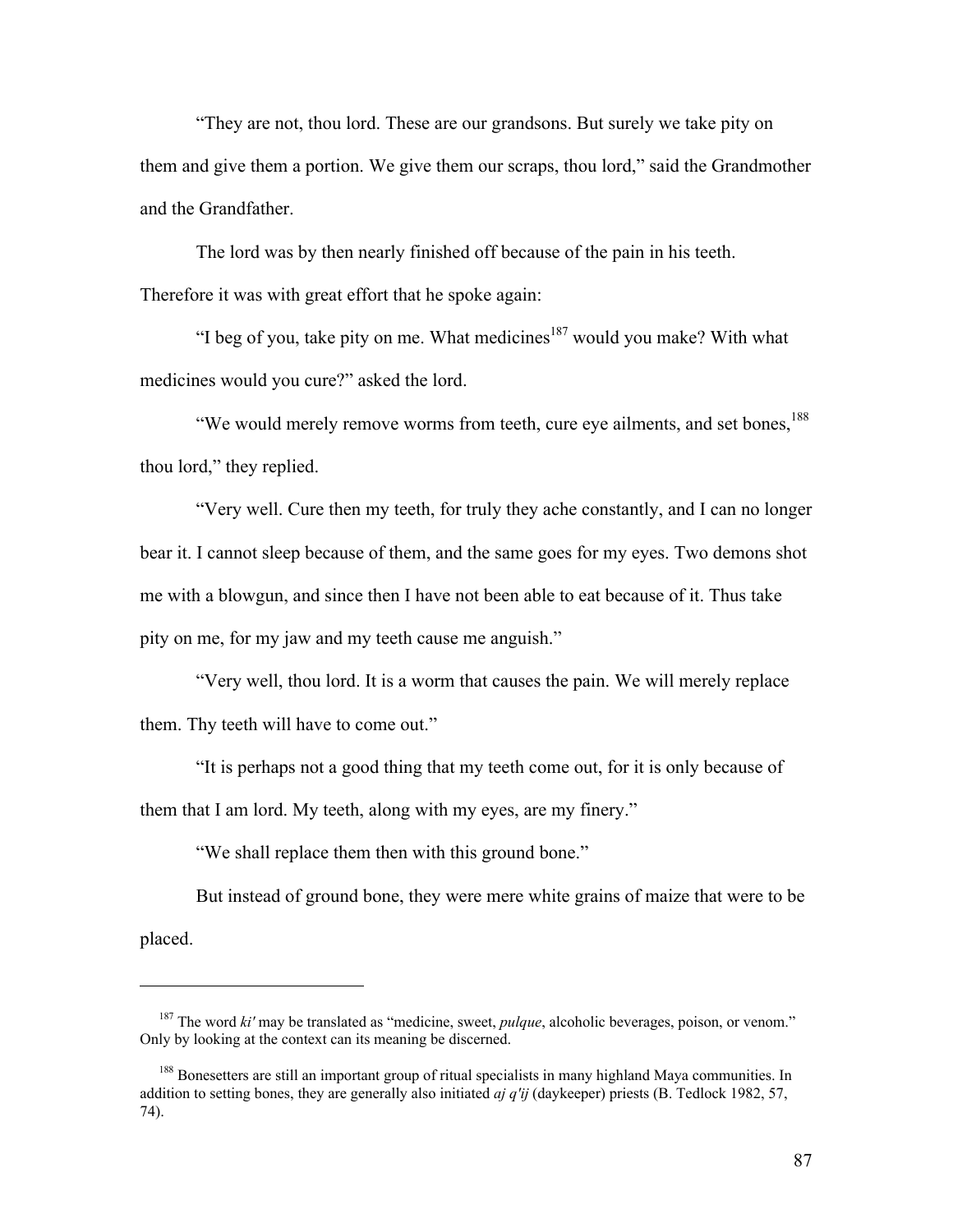"Very well then, take them out. Help me," he said therefore.

 So then the teeth of Seven Macaw were taken out. As a substitute they placed mere white grains of maize, mere shiny white grains of maize, and immediately his face fell. No longer did he appear as a lord. At length all of the brilliant blue/green jewels in his mouth were removed.

Then the eyes of Seven Macaw were treated. His eyes were plucked, <sup>189</sup> thus completely removing the precious metal from them. He surely felt no pain. He just stared instead.

 Thus the basis for his pride was completely taken away according to the plans of Hunahpu and Xbalanque. When at length Seven Macaw died, Hunahpu retrieved his arm. Then also Chimalmat died, the wife of Seven Macaw.

 Thus the wealth of Seven Macaw was lost, for the healers took it away—the jewels, the precious stones, and all that which had made him proud here upon the face of the earth.<sup>190</sup> It was truly the enchanted Grandmother and the enchanted Grandfather that did it. Then the boys retrieved their arm and implanted it back into its socket, making it whole again.

 They had desired the death of Seven Macaw, and they were able to do it. For they saw pride as evil<sup>191</sup> and went to do these things according to the word of Heart of Sky.

<sup>&</sup>lt;sup>189</sup> As a butcher trims meat, or a barber trims hair. It may also refer to the plucking of feathers from a chicken prior to cooking, which is likely the meaning in this passage. This is an explanation for the large white eye patch and unusually small eyes of the scarlet macaw, which appear as if something had been taken away.

<sup>&</sup>lt;sup>190</sup> The *Popol Vuh* makes it clear that the power and authority of Seven Macaw were based on his wealth rather than his own abilities. When his riches were taken away, he was susceptible to defeat.

<sup>&</sup>lt;sup>191</sup> *Itzel*. It is difficult to discern how this word was understood prior to the Spanish conquest. Colonial dictionaries associate it with witchcraft and evil, and this is still a major connotation of the word in modern Quiché usage. This interpretation likely has Spanish Christian influences, however, which did not exist in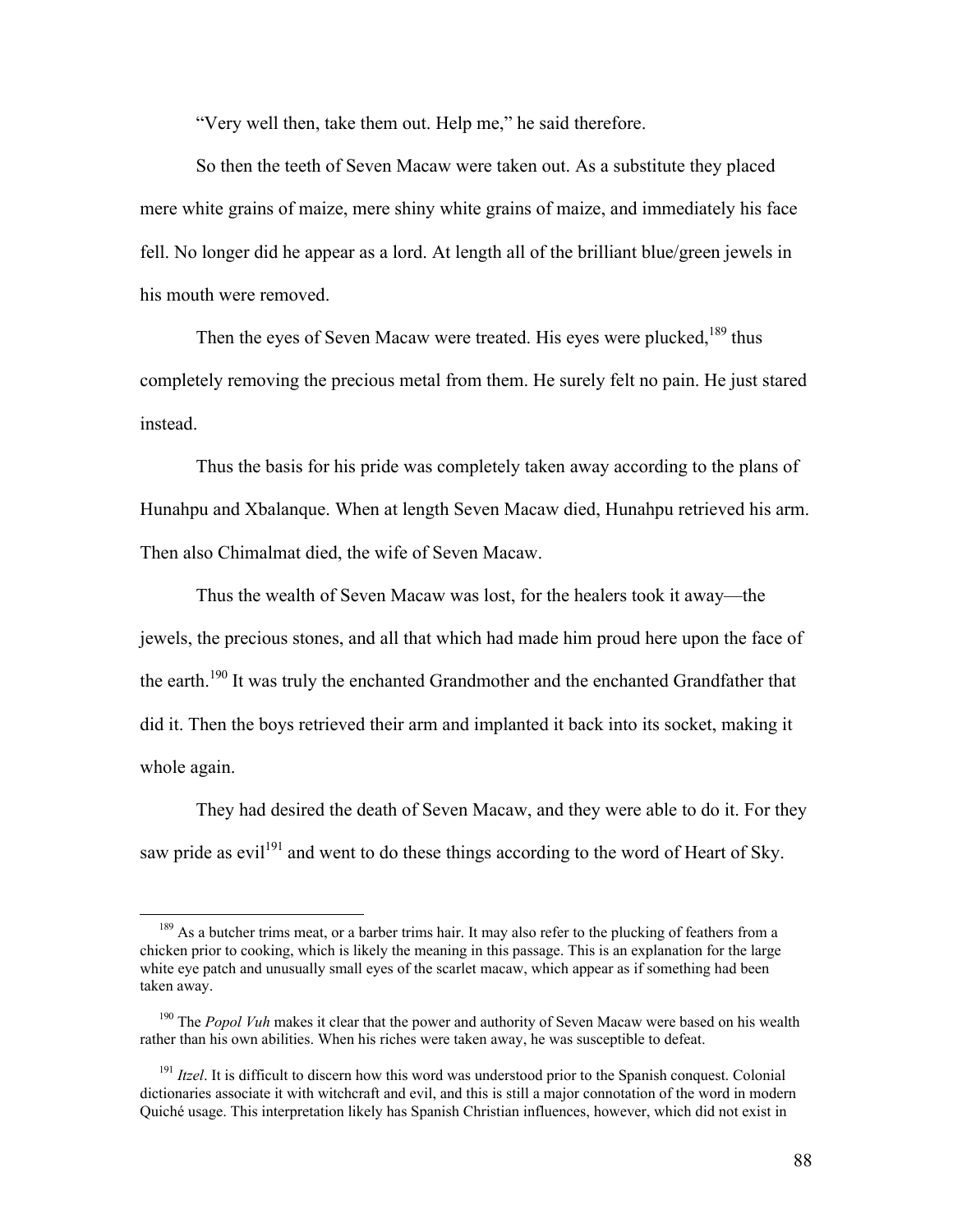# THE DEEDS OF ZIPACNA AND THE FOUR HUNDRED BOYS<sup>192</sup>

THESE now are the deeds of Zipacna, the firstborn son of Seven Macaw.

"I am the maker of mountains," said Zipacna.

Now this Zipacna was bathing on the banks of a river when there passed by four

hundred boys, <sup>193</sup> dragging a tree to be used as a supporting beam for their hut. These four

hundred were walking along, having cut down a great tree for a lintel.<sup>194</sup>

Zipacna therefore came to the four hundred boys and asked them:

"What are you doing, boys?"

"It's just this tree; we cannot lift it to our shoulders to carry it."

"I will carry it on my shoulders. Where does it go? What use does it have in your

hearts?"

"It is to be the lintel for our hut."

"Very well," he said therefore.

Thus he carried it on his shoulders up to the doorway<sup>195</sup> of the hut of the four

hundred boys.

 Precolumbian Quiché culture. Coto also lists under this word "falseness, filth, ugliness, error, perversion, and worthlessness." Basseta simply interprets it as "bad."

<sup>192</sup> lines 1189-1385

<sup>193</sup> The Maya system of numbers is vigesimal, based on twenty. *O' much'* is literally five sets of eighty, or four hundred.

 $194$  The lintel of a structure is ritually significant. The world is conceived by the Maya as a great house, its corners being the four cardinal points, its roof the sky, and its foundation the underworld (Vogt 1976, 58). The lintel represents the principal access point of the interior space and was often ornately decorated in Precolumbian times. Such beams are therefore seen as endowed with great power, particularly those used in the homes of spiritual leaders. Zipacna's brazen usurpation of the great wooden beam may indicate that he is taking upon himself the power of this sacred access point without authority or ritual preparation. If this interpretation is correct, Zipacna's ultimate destruction as ordained by the creator god, Heart of Sky, is more understandable.

<sup>195</sup> Literally "its mouth hut."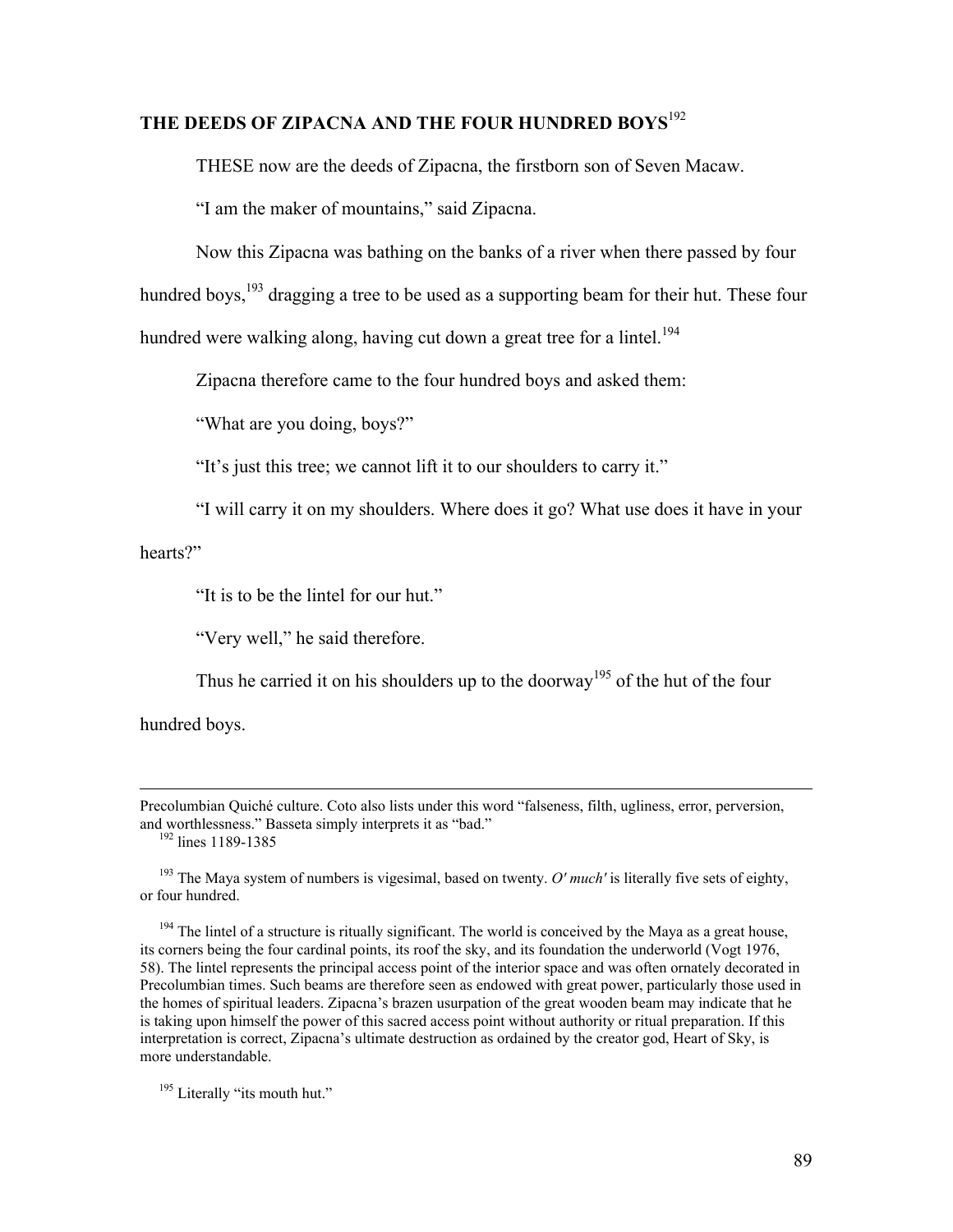"Stay with us, boy. Do you have a mother or a father?"

"There is no one," he replied.

 "Surely we beseech you then to help us, for tomorrow another tree will be raised as a supporting beam for our hut."

"Fine," he said again. Then the four hundred boys made their plans:

 "This boy, what will we do to him? We will kill him. For it is not good what he does, just lifting the tree all by himself. Let us therefore dig a great hole, and then we shall abandon<sup>196</sup> him there. We will say to him, 'Go dig out the earth from the bottom of the hole.' And when he is bent over down there in the hole, we will hurl down the great tree, and thus he will die there in the hole," said the four hundred boys.

 And so they dug a great hole that went down very deep. Then they sent for Zipacna:

 "We entrust you to go now to dig in the ground, for we are not able to do it," he was told.

"Very well," he replied.

Thus he went down into the hole.

 "Call when you have finished digging up the earth, for you must go down deep," he was told.

"Fine," he replied.

 Then he began to dig in the hole. But this hole was to be his own salvation. He had learned that he was to be killed, and therefore he had dug a branching hole to one side. It was in this secondary hole that he was saved.

 <sup>196</sup> *Tzaq* may mean "to throw down, to lose, or to abandon" something. The latter interpretation is closer to what actually occurred.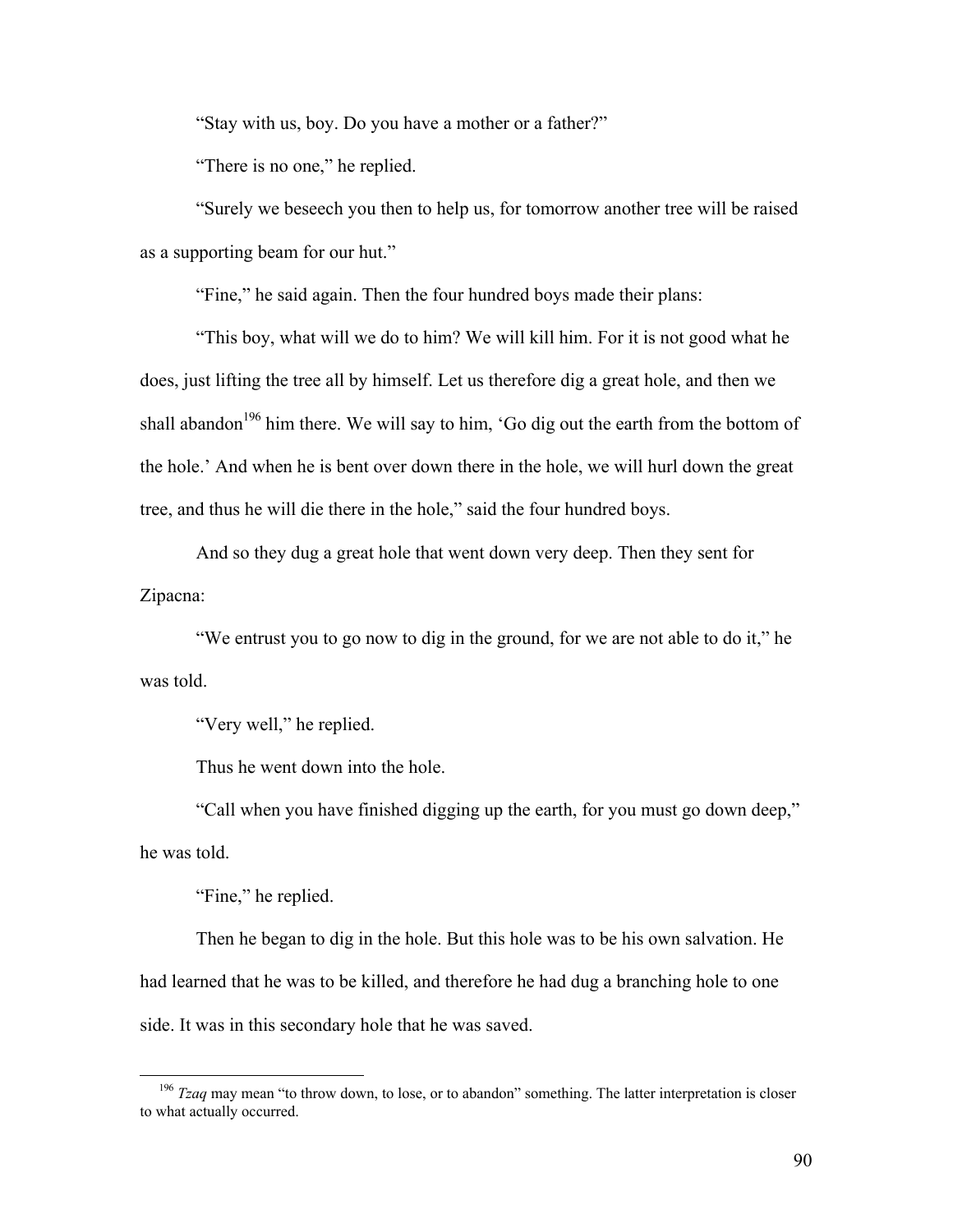"How far are you into it?" he was asked by the four hundred boys.

 "I am digging it quickly. When I shall call up to you there, then the digging will have been successfully completed," called Zipacna from the hole.

 But he did not dig his own tomb there at the bottom of the hole; rather he dug the means for his own salvation. Therefore, when Zipacna called up, he had already saved himself there inside the hole:

 "Come and take the earth away—the dirt that I have dug up from the hole. Truly deep have I dug down. Can you not hear my call? Your voices just echo away as if you were a long way off when I hear them," said Zipacna from his hole.

 Thus he was already sheltered when he called up from inside the hole. The boys then dragged over the great tree and hurled it down into the hole.

 "He is no more. He does not speak. When he cries out, we will know that he shall be dead," they whispered to each other.

For they each hid their purpose when they hurled down the tree.

 So when he spoke he cried out with a loud voice, he called out one more word when they dropped down the tree.

 "Aha, we have succeeded! Truly good! We have done it to him. He died. What kind of omen would it have been if he had persisted in carrying out his deeds, his work? Then he might have become first among us, placing himself over us, even us the four hundred boys," they said.

And so they rejoiced: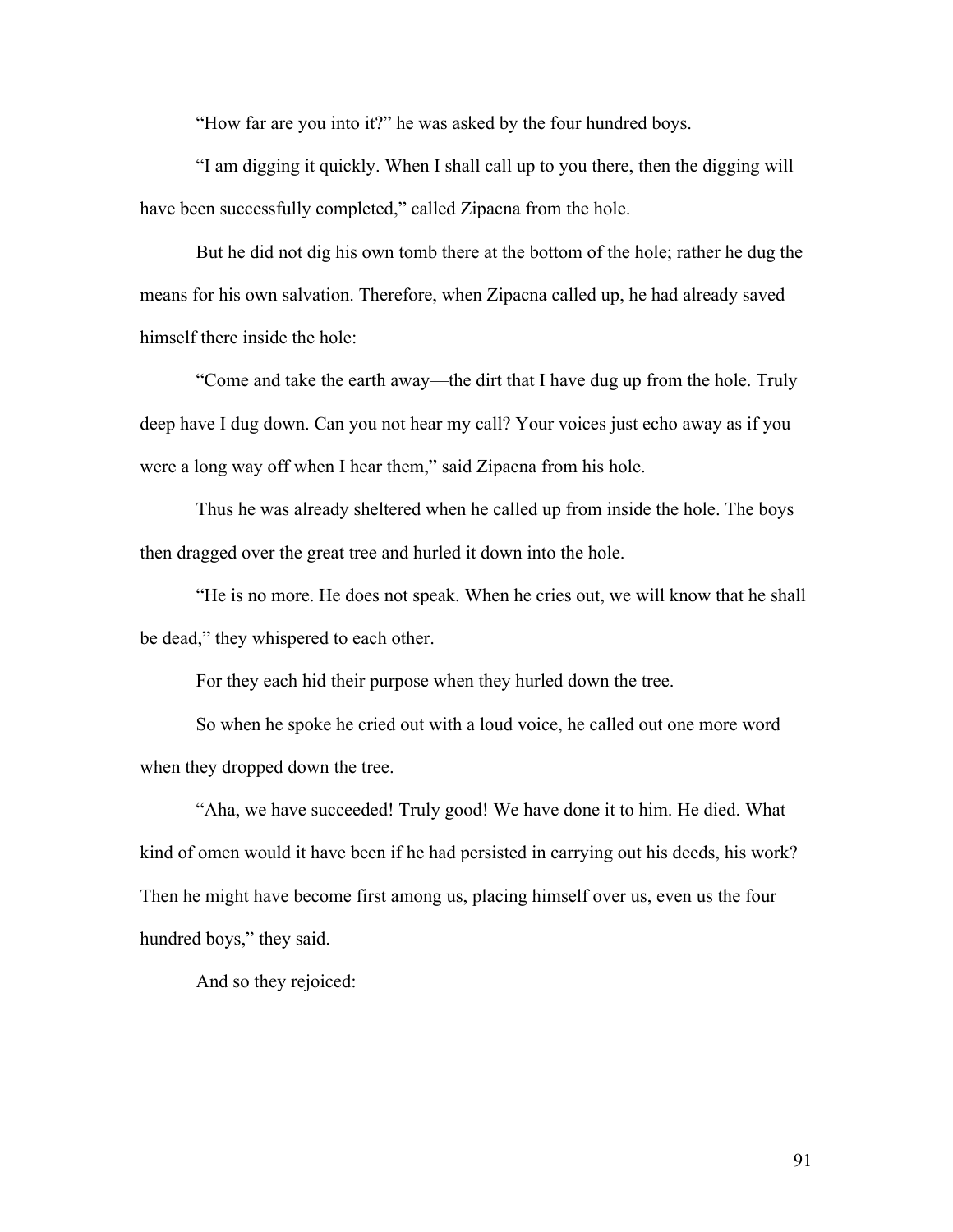"For three days we will merely make sweet drink.<sup>197</sup> And when three days have passed, we will drink to our dwelling, to our hut, even us the four hundred boys!" they said.

 "Tomorrow and the next day we will see if ants don't come forth from the ground when he begins to stink and decompose. Then will our hearts be comforted, when we will drink our sweet drink," they said.

 But Zipacna heard this down there in the hole when they said this. And on the second day, the ants assembled themselves. They walked about. They swarmed beneath the tree. Everywhere they carried in their teeth the hair as well as the nails of Zipacna.

Now when the boys saw this, they said to each other:

 "The demon is finished. Look at the ants. They have gathered together. They have assembled here, and everywhere they carry his hair in their teeth. Surely they can be seen carrying his nails. We have done it at last," they said to each other.

 But Zipacna was still alive. He had merely cut the hair off his own head and gnawed off his own nails to give to the ants. Thus the four hundred boys thought that he had died.

 $197$  *Ki'v* may refer to an alcoholic beverage, something sweet, medicine, poison, or even snake or insect venom. In this context, *ki'y* refers to an intoxicating drink, likely some form of *chicha*, a home-made fermented drink popular in the Guatemalan highlands made from various fruits, berries, cane, or maize. Alternatively it may be *pulque*, made from the fermented sap of the maguey (agave, or century plant). *Pulque* is viscous, milky-white, and slightly foamy. It ferments very quickly, generally within twelve hours and has an alcohol content of 6%, approximately the same as the average beer. A distilled form of this ancient drink is sold today as mezcal or tequila, although the distillation process was not known prior to the Spanish conquest. In Aztec mythology, *pulque* is personified by gods known as the Centzon Totochtin (400 Rabbits), who appear frequently in painted manuscripts such as the Codex Magliabechiano. These gods are also associated by the Aztecs with the four hundred youths slain by the god Huitzilopochtli as ritual sacrifices. The deaths of the four hundred youths in the *Popol Vuh* account may thus have had ritual significance. The beverage referred to could also possibly be *balche*, made from fermented honey and the bark of the *balche* tree. Alcohol is a prevalent part of highland Maya society, used both socially as well as a necessary component of ceremonial observances.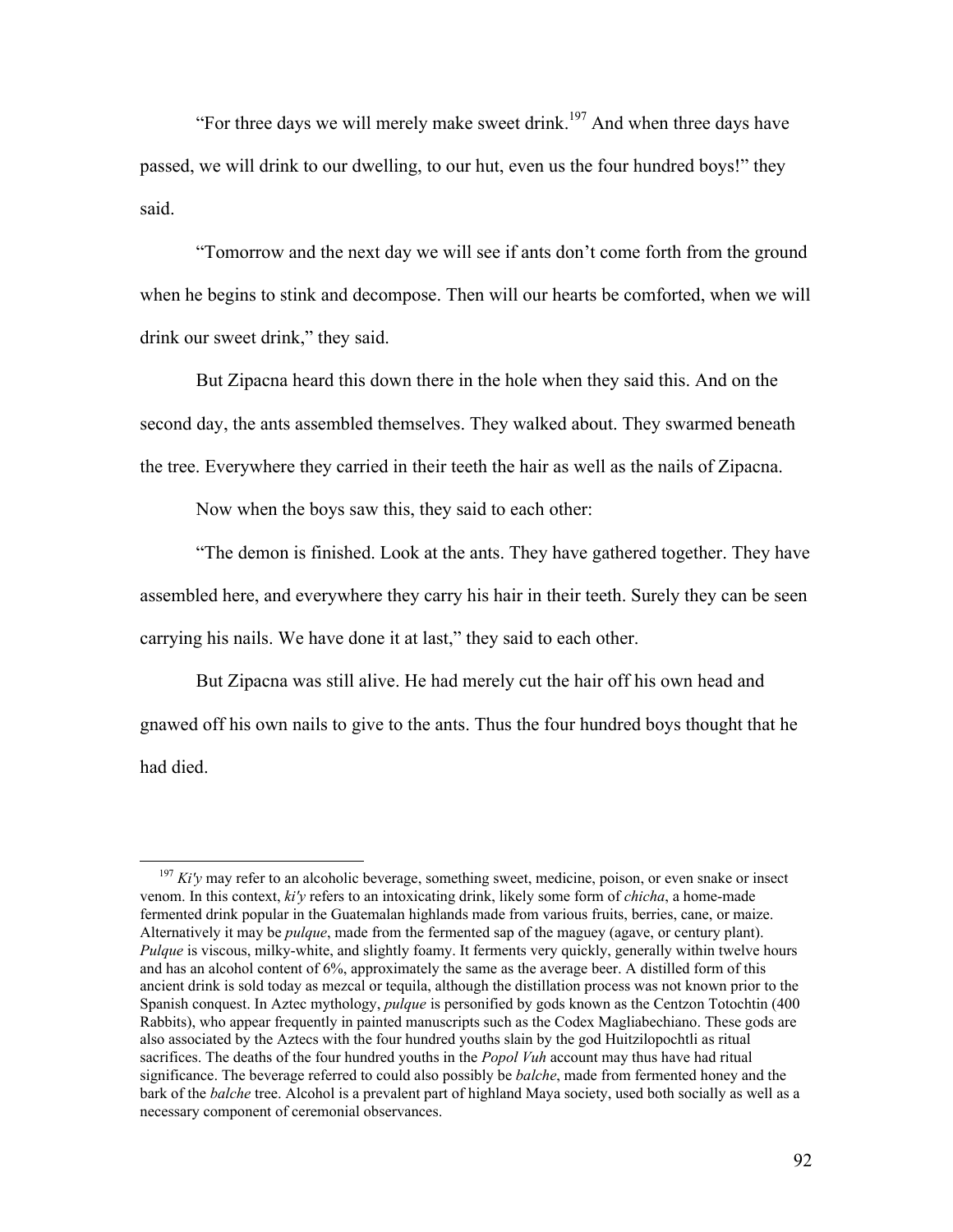On the third day, they started in on their sweet drink. All the boys became drunk. All four hundred boys thus were drunk and didn't feel anything when Zipacna collapsed their hut down upon their heads. As a result, all of them were finished, struck down every one of them. Not even one or two of the four hundred boys were saved.

 Such was the death of these four hundred boys at the hands of Zipacna, the son of Seven Macaw. It is said that they became the constellation known as the Pleiades, <sup>198</sup> but perhaps this is merely a fable.<sup>199</sup>

 Now we will tell the story of the defeat of Zipacna by the twins, Hunahpu and Xbalanque.

### THE DEFEAT OF ZIPACNA<sup>200</sup>

 THIS now is the overthrow and death of Zipacna. He was defeated by the twins, Hunahpu and Xbalanque, whose hearts were offended by the deaths of the four hundred boys at the hands of Zipacna.

 Now this Zipacna would spend each day wandering in search of his food, only fish and crabs, which he looked for in the rivers. By night, however, he would carry mountains on his back.

 Thus Hunahpu and Xbalanque transformed for him a great crab. For this purpose, they used a bromelia flower,  $201$  the kind of bromeliad that may be picked in the forests, to

<sup>&</sup>lt;sup>198</sup> *Motz*. The Pleiades are a cluster of stars in the constellation of Taurus (composing a spot on the Bull's shoulder). It is derived from the word meaning to gather together in large numbers.

<sup>&</sup>lt;sup>199</sup> Literally "whiteness word." This is a play on words, fable, or fantastic story.

<sup>&</sup>lt;sup>200</sup> lines 1386-1524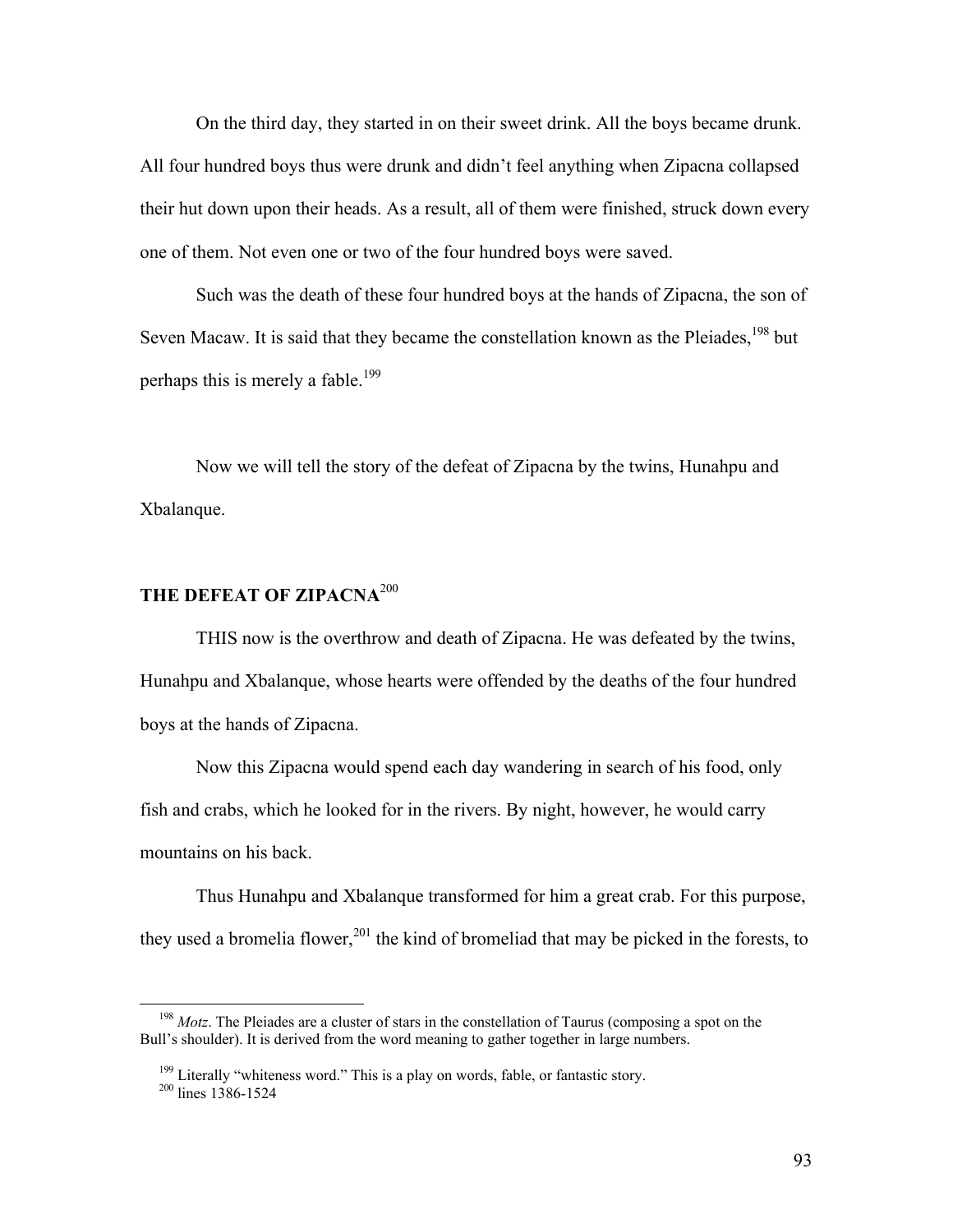make the open claws. For its shell and backside, they used a hollowed-out stone. This shell they placed at the bottom of a cave below a great mountain. Meauan<sup>202</sup> was the name of this mountain where he was defeated.

When the boys came, they found Zipacna by the river:

"Where are you going, boy?" they asked Zipacna.

"I'm not going anywhere. I'm just searching for my food," replied Zipacna.

"What is your food?"

 $\overline{a}$ 

 "Only fish and crabs, but I haven't found any yet. It has been two days since I have eaten, and now I cannot bear the hunger," said Zipacna to Hunahpu and Xbalanque.

 "There is a crab there below the canyon. It is truly a great crab. Why don't you try your luck with it?" asked Hunahpu and Xbalanque. "Perhaps you will be able to eat it. It merely bit us when we tried to catch it, so we are afraid of it. But he will not go away and you could catch it."

"Take pity on me. Guide me there, boys," said Zipacna.

 "We do not want to. Just go along yourself. There is no way that you will get lost if you just follow the course of the river until you reach the base of the great mountain. There it will be, situated below the canyon. Just go along over there," said Hunahpu and Xbalanque.

<sup>&</sup>lt;sup>201</sup> *Ek'* (bromelia) is a parasitic tropical flower. It grows from the branches of trees and has long, pointed red petals that look somewhat like the legs of a crab. The Quichés today use bromelia flowers to decorate festive arches and the shrines of Christian saints.

<sup>&</sup>lt;sup>202</sup> Meauan was identified by Brasseur and Recinos as a mountain west of Rabinal, Guatemala (Brasseur 1858, 128; Recinos 1950, 102 n. 3). It is likely the mountain known today as Miagua, located some 20 km. northwest of Rabinal and bordering the Chixoy River (Akkeren 2000, 299). If this identification is correct, Akkeren suggests that Meauan may be a contracted form of *me'al ajaw* (daughter lord), the Quiché version of the Kekchi origin of the town's name, *Rab'inal* (Place of the Lord's Daughter) (2000, 60, 66).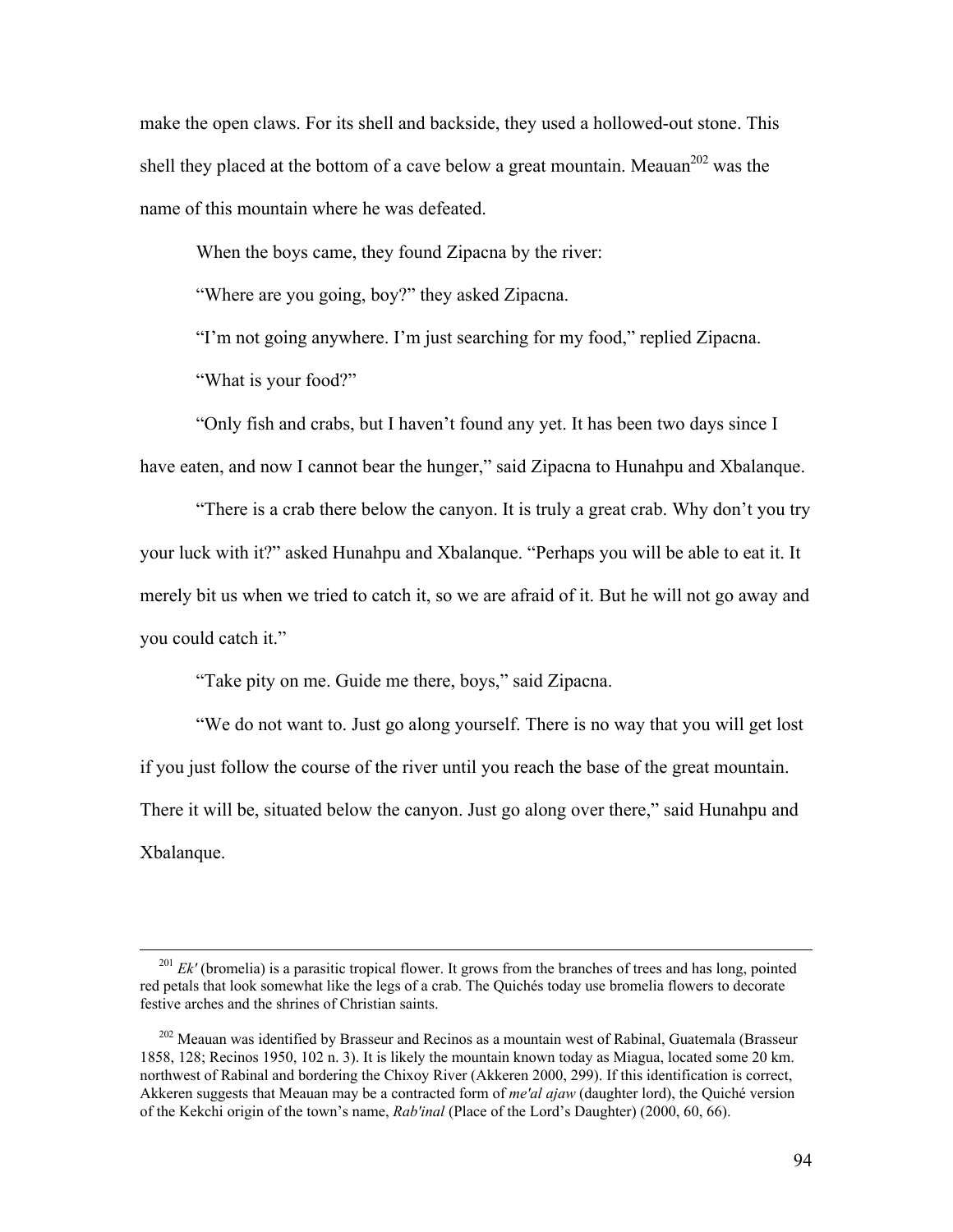"Please take pity on me. I will never find it, boys. You go first as my guides. I know where there are many birds that you could shoot with your blowguns," said Zipacna.

 He humbled himself before them, promising to reward them. He wept before them.

 "Perhaps you will not be able to catch it. Then you would return like we did. Because not only were we not able to eat it, but it would straightaway bite us. We went in there headfirst on our stomachs,  $203$  but it became frightened. A little later we went in lying on our backs, but we couldn't find it again. Thus it would be good if you went in lying on your back," he was told.

"Very well," replied Zipacna.

 Thus they left, accompanied by Zipacna. At length they arrived below the canyon where the crab was placed, its surface bright red there at the base of the canyon. This was their deception.204

"That's good," rejoiced Zipacna.

 $\overline{a}$ 

 He wanted to put it straight in his mouth because he was truly famished and wanted to eat it. He just wanted to go in headfirst on his stomach.<sup>205</sup> But the crab climbed high up, and Zipacna came back out.

<sup>&</sup>lt;sup>203</sup> *Jupulik* is to lie face down/on one's stomach. It may also be used to indicate "headfirst." Both meanings are likely applicable in this context.

<sup>&</sup>lt;sup>204</sup> The word used here is *kumatzij*, which is a pain caused by cramps, arthritis, etc. It is derived from *kumatz* (serpent, twisted). My reading is based on the assumption that the word is actually a contraction of two words, *kumatz tzij* (twisted word—deception, lie).

<sup>&</sup>lt;sup>205</sup> The implication of the story is that the Twins had tried to get Zipacna to enter the cave on his back where he would be prone and helpless. If Zipacna was a crocodile, as his name implies (Zipacna is likely derived from the Nahuatl *cipactli*—crocodile), he would be helpless because crocodiles cannot move well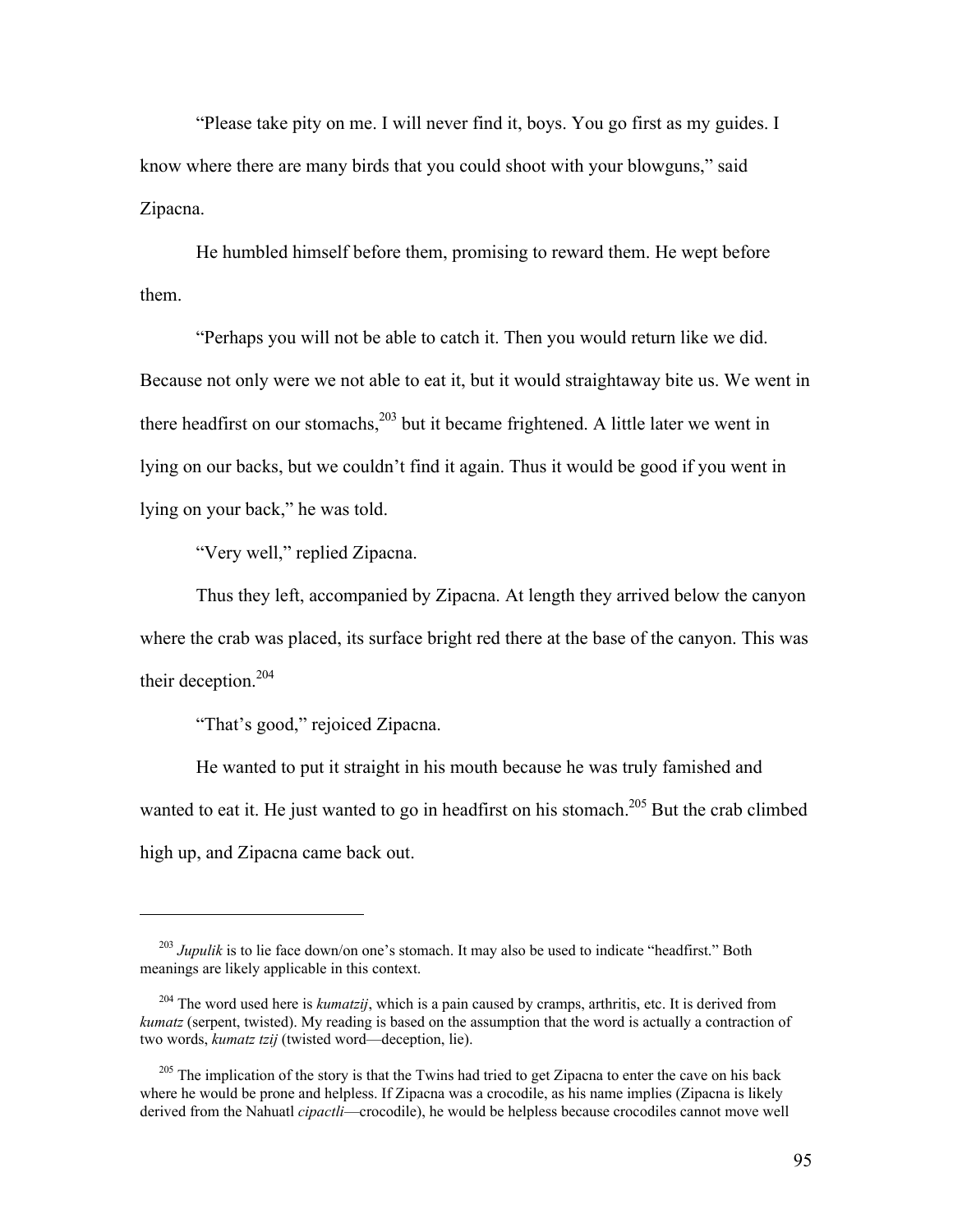"Didn't you get it?" he was asked.

 "No. It climbed high up and after awhile I couldn't find it again. Perhaps it would be good then if I went in again lying on my back," he said therefore.

 Then he went back in again lying on his back. He went all the way in until only his kneecaps showed outside. Thus he was completely swallowed up. The mountain then settled down onto his chest so that he could not turn over again. Zipacna became stone. Thus was the defeat of Zipacna at the hands of the boys, Hunahpu and Xbalanque.

Such is the ancient account of the first son of Seven Macaw, the Maker of Mountains, as he was called, who was defeated beneath the mountain called Meauan.<sup>206</sup> It was merely enchantment by which this second prideful one was defeated.

Now we shall tell the tale of another.

#### THE DEFEAT OF CABRACAN<sup>207</sup>

THE third prideful one was the second son of Seven Macaw, Cabracan by name.

"I am the wrecker of mountains," said he.

when flipped over on their backs. Despite the Twins' admonition, however, Zipacna did the natural thing and rushed headlong on his belly into the cave to reach the crab. Just as the Twins had predicted, the crab was frightened and climbed up high out of his reach. In this position he could not look up nor lift his arms above his head. Zipacna thus took the Twins' original advice to go back in and try again on his back, perhaps giving him hope that he could then reach up to grab the crab as it climbed upward. When the mountain settled down on his prone form, he was unable to flip back over again.

<sup>&</sup>lt;sup>206</sup> This association between Zipacna and earthquakes continued well-after the Conquest. Coto wrote the following under the heading of estremesçerse (Spanish: tremor): "*Cabrakan* [Quiché: earthquake] is the tremor of the earth. They once believed, and continue to believe today, that beneath the earth there is a giant who holds up the earth who they call Çipacnay, and when he moves the earth trembles, and that this is the god of earthquakes" (Coto 1983, 224. Translation by author). In the contemporary Rabinal version of the myth, a hungry creature who moved mountains and volcanoes without any effort was lured into a cave by a woman from Coban where there was a crab hiding. Once inside, the mountain collapsed on him and he became the hill visible today (Shaw 1971, 46-51; Akkeren 2000, 70).

<sup>&</sup>lt;sup>207</sup> lines 1525-1720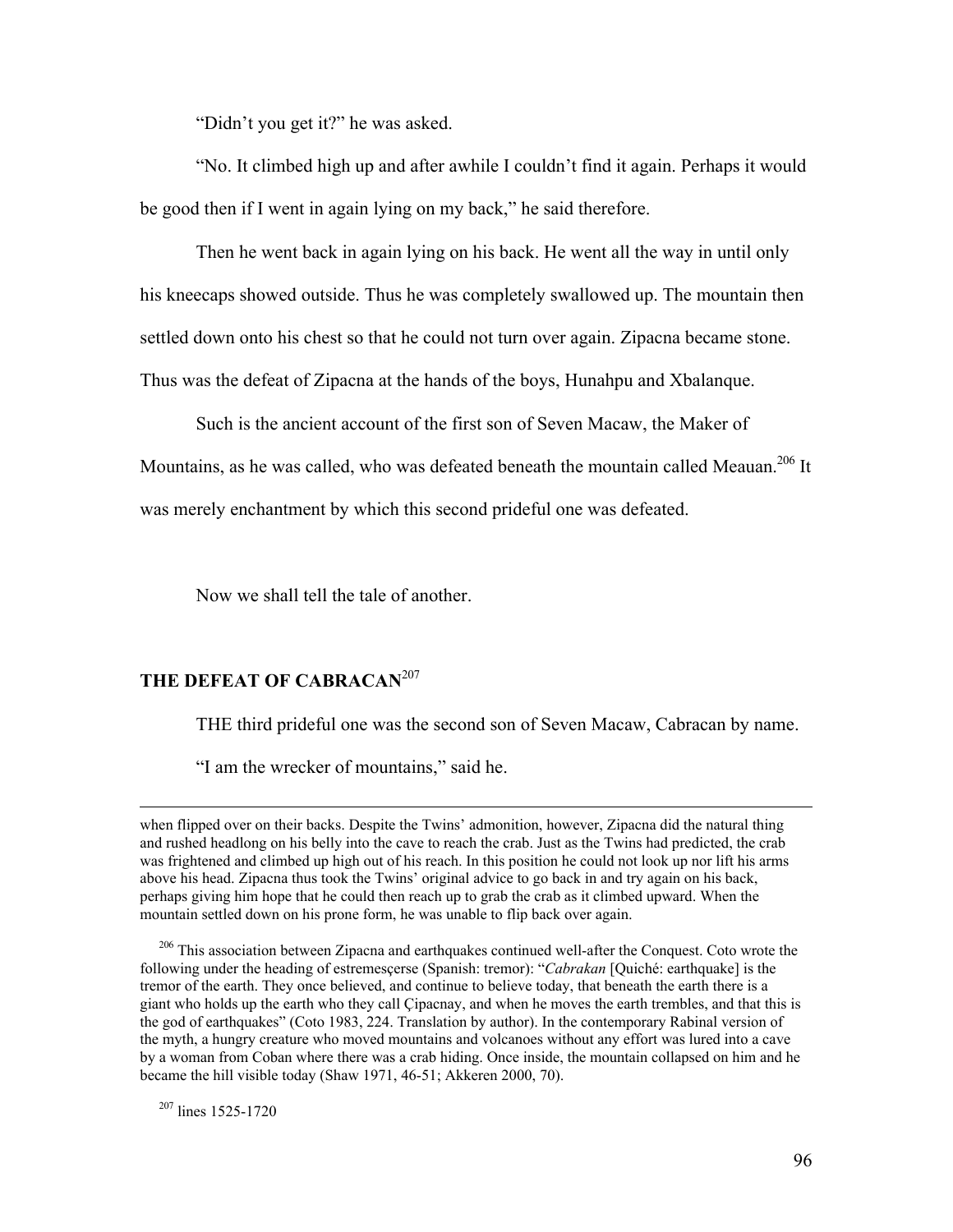It was simply because of Hunahpu and Xbalanque that Cabracan was defeated. Then Huracan, Youngest Thunderbolt, and Sudden Thunderbolt spoke to Hunahpu and Xbalanque, saying:

 "According to my word, the second son of Seven Macaw must also be defeated. For it is not good what they have done upon the earth. They surpass the sun in greatness and importance,<sup>208</sup> and this is not as it should be. Thus, lure him away there to the East, where the sun rises," said Huracan to the twins.<sup>209</sup>

"Very well, thou lord. It has always been thus, that we do not approve of him.<sup>210</sup> For he is not lifted up where thou art, thou Heart of Sky," the boys replied when they received the word of Huracan.

 Now this Cabracan occupied himself as a wrecker of mountains. He would simply tap his foot a little on the surface of the earth, and straightaway mountains, both small and great, would tumble down.<sup>211</sup>

Then he was met by the twins:

 $\overline{a}$ 

"Where are you going, boy?" they asked Cabracan.

 "I'm not going anywhere. I am merely a feller of mountains. I will wreck them as long as there is sun and light," $2^{12}$  he said when he spoke to them.

<sup>211</sup> *B'ulij* describes the mountains cascading or tumbling down like water from a mountain spring.

<sup>208</sup> Literally "weightiness." According to Basseta, *nimal* (greatness) and *alal* (weightiness, importance) together form a couplet that refers to "power."

 $209$  Thus it is Huracan (also known as Heart of Sky) who directs the actions of the twins in overthrowing the pride of Seven Macaw and his two sons.

<sup>&</sup>lt;sup>210</sup> Literally "not good we see them," a common Quiché expression for "not liking or disapproving" of something.

<sup>212</sup> This is a common Quiché expression still used today in a somewhat shortened form, *chi b'e q'ij saq*, meaning roughly "as long as there is sun and light" or simply "forever."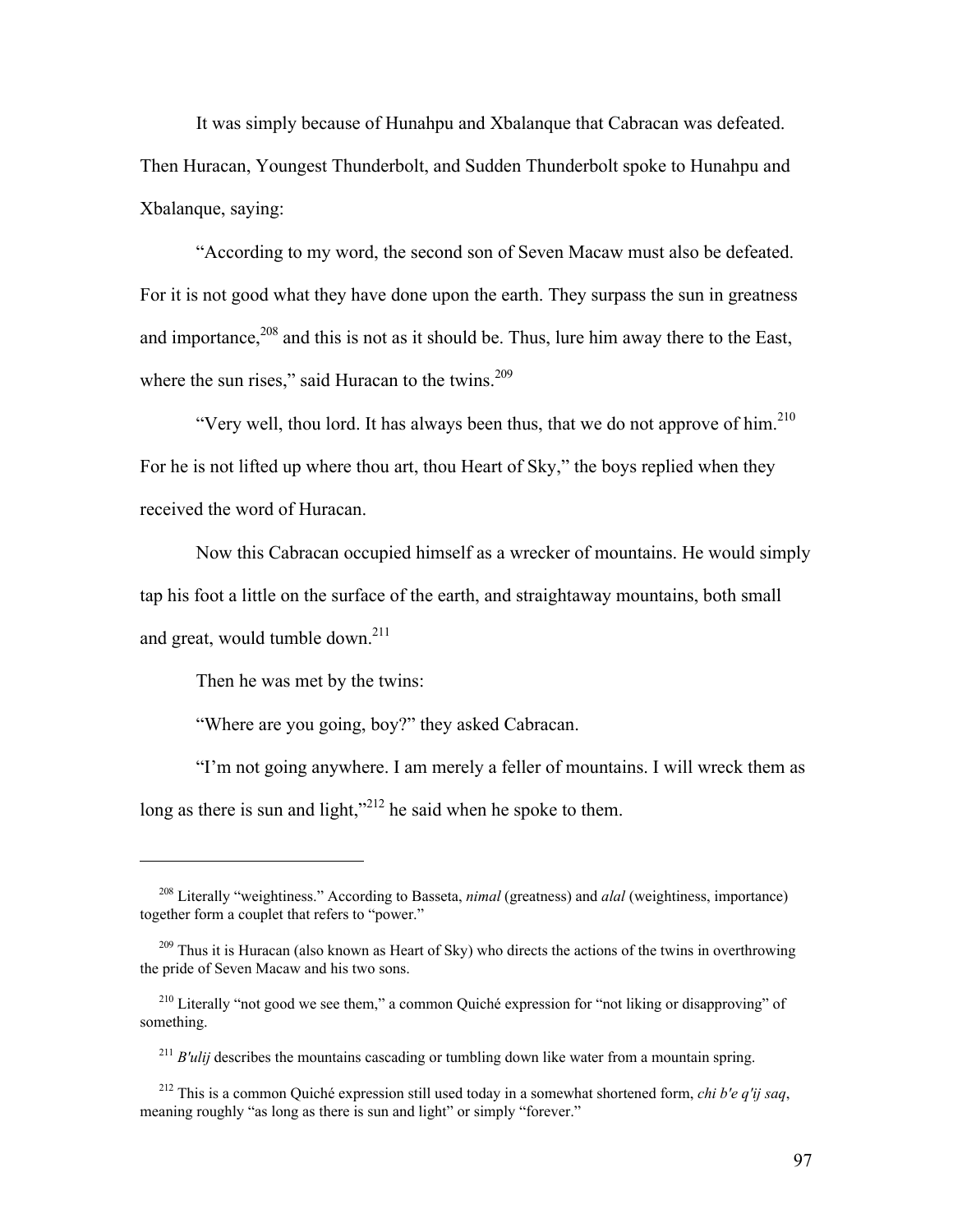Then Cabracan spoke again to Hunahpu and Xbalanque:

 "Where have you come from? I do not know your faces. What are your names?" asked Cabracan.

"We have no names.<sup>213</sup> We have just been blowgunning and trapping in the mountains. We are just poor orphans, for there is nothing that is ours, boy. We just wander in the mountains, both small and great. There is one great mountain that we saw that keeps growing until truly high it ascends. It simply rises up, far above the peaks of all the mountains. We could not catch even one or two birds before its face. Is it really true that you fell all mountains, boy?" asked Hunahpu and Xbalanque of Cabracan.

 "Is it true that you saw this mountain of which you speak? Where is it? You shall surely see that I will fell it. Where did you see it?"

"There it is in the East, where the sun rises," said Hunahpu and Xbalanque.

"Good. You lead the way,"214 the twins were told.

 $\overline{a}$ 

 "No, you just take the middle place between us, one on your left and one on your right hand. We have our blowguns, and if there are any birds, we will shoot them," they said.

 They rejoiced that they could practice their shooting. But there were no clay pellets in their blowguns. When they shot them, they merely blew at the birds. Thus Cabracan was amazed.

<sup>&</sup>lt;sup>213</sup> In many ancient cultures, revealing one's name was not taken lightly; it was believed that to do so was to relinquish power.

<sup>&</sup>lt;sup>214</sup> Literally "take our road" or, as paraphrased in a somewhat similar English phrase, "lead the way."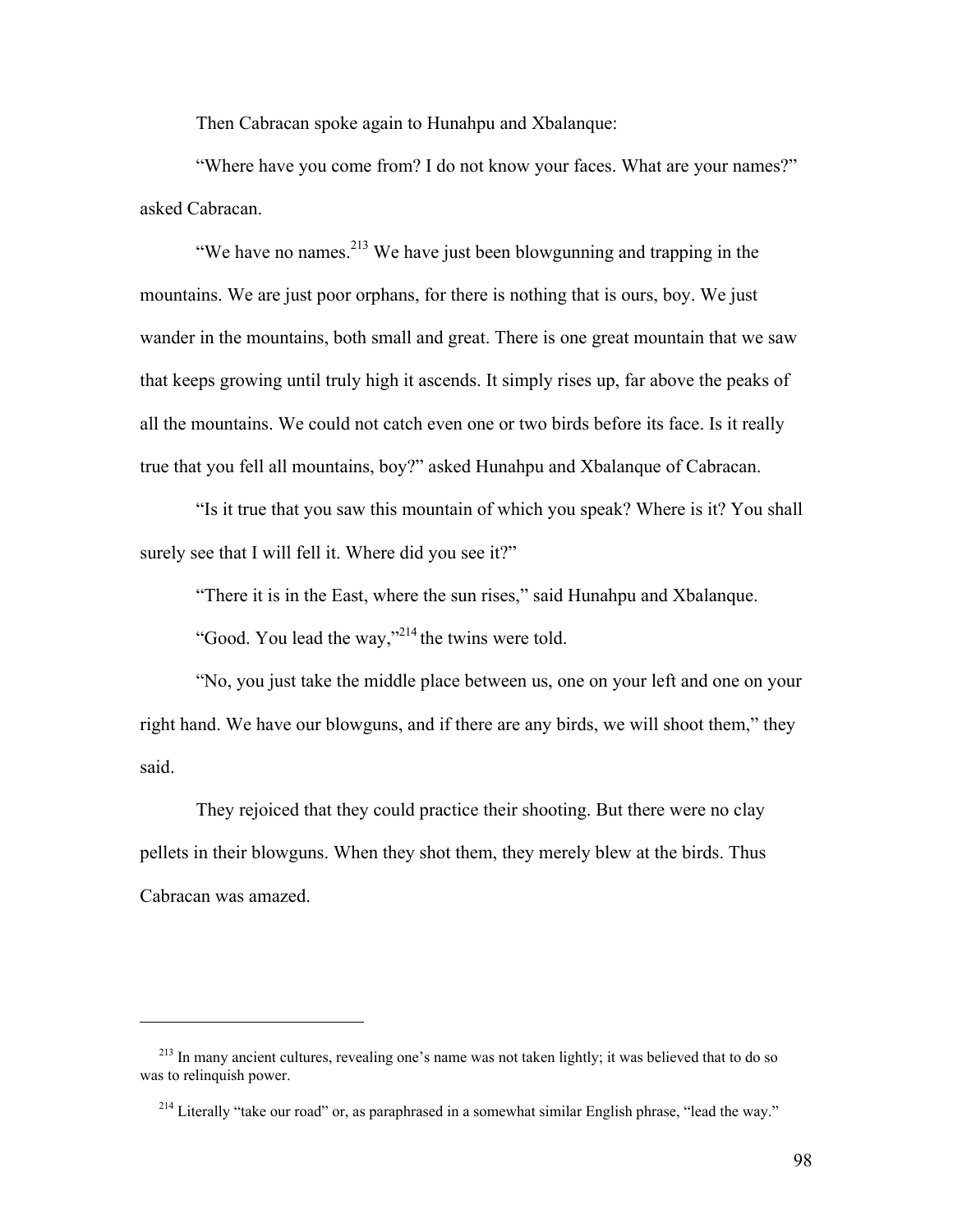Then the boys used a twist drill to make their fire, upon which they roasted the birds. They covered the skin of one of the birds with quicklime until it was coated with white earth.

"We will give this to him when he becomes ravenous with hunger.<sup>215</sup> When he savors the aroma of our birds, he will be defeated. We will put earth on its skin. We will cook it in earth. In the same way, therefore, he himself will be buried in the earth. This must be if the great sage, the one to be framed and shaped, is to be sown and to have his dawn," the boys said.

"Cabracan shall desire with all his heart<sup>216</sup> to eat what we will cook. This shall be the desire of the heart of Cabracan," said Hunahpu and Xbalanque to each other.

 Then they roasted the birds until they had been cooked to a golden brown. They would drip with fat from their skins and give off a fragrant aroma. Thus Cabracan desired to be fed. His mouth watered. He just gulped and drooled saliva and spittle because of the fragrance of the birds.

Thus he begged of them:

 $\overline{a}$ 

 "What is it that you are eating? Its aroma is truly delicious to smell. Give me a little," he said therefore.

 Then they gave to Cabracan a bird, and this was his defeat. When he had finished the bird, they went on their way again until they arrived in the East. There they came to the great mountain.

<sup>215</sup> *Jiq'onoq* is "to be ravenous, gluttonous, excited with desire."

<sup>&</sup>lt;sup>216</sup> *K'uxilal* is a "longing for something with all one's heart, a desire for something above all else."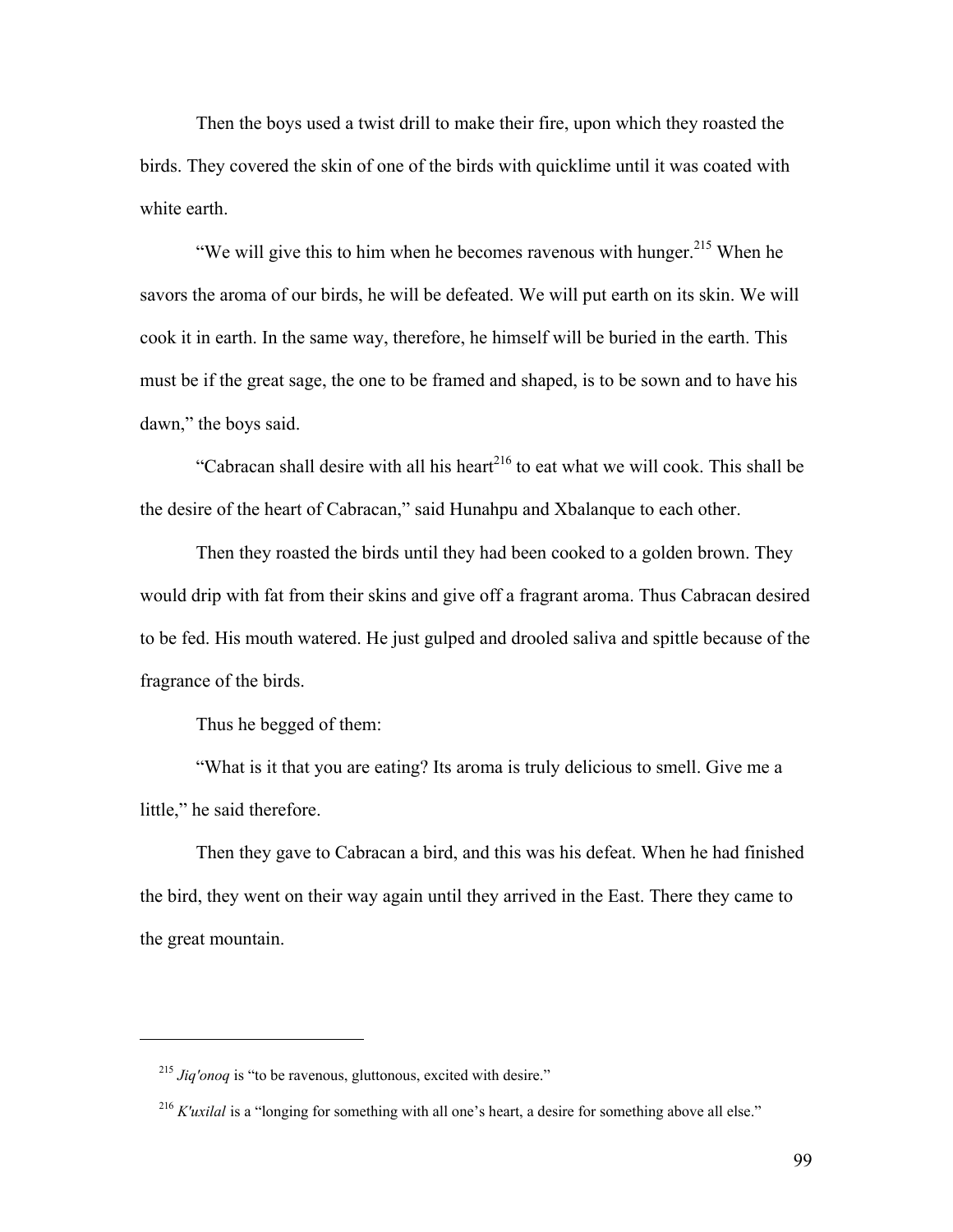But by now the legs and arms of Cabracan had become weak.<sup>217</sup> Never again would he be strong because of the earth coated on the skin of the bird he had eaten. He could no longer do anything to the mountains. He did not succeed in causing them to fall apart.

 Then the boys tied him up. They tied his hands behind his back. The boys were mindful to make sure that his hands were well bound. They also tied his ankles $^{218}$ together. Then they hurled him down into the earth and buried him.<sup>219</sup>

 Thus Cabracan was defeated at the hands of Hunahpu and Xbalanque. Innumerable were their deeds here on the face of the earth.

 Now we shall tell of the birth of Hunahpu and Xbalanque, having first given the account of the defeat of Seven Macaw along with Zipacna and Cabracan here upon the earth.

#### THE TALE OF THE FATHER OF HUNAHPU AND XBALANQUE<sup>220</sup>

 WE shall now name the name of the father of Hunahpu and Xbalanque. We shall retell it.<sup>221</sup> We shall merely repeat the tale, the account of the engendering of Hunahpu

 $^{217}$  The word is often used to describe old or wornout clothing in addition to something that is weak.

<sup>&</sup>lt;sup>218</sup> Literally "its neck his legs." In Quiché phraseology, the neck of the arm is the wrist, and the neck of the leg is the ankle.

<sup>&</sup>lt;sup>219</sup> Even today the Quichés associate earthquakes with a bound giant buried beneath the mountains. The following story was recorded by Ruth Bunzel at the Quiché town of Chichicastenango: "They say of the earthquake, that there is a giant under the earth, bound by his hands and feet, and when there is a slight tremor, it is because he has moved his hands or feet a little; and when he turns over on the other side is when there are strong earthquakes" (Bunzel 1952, 428).

<sup>220</sup> lines 1721-1732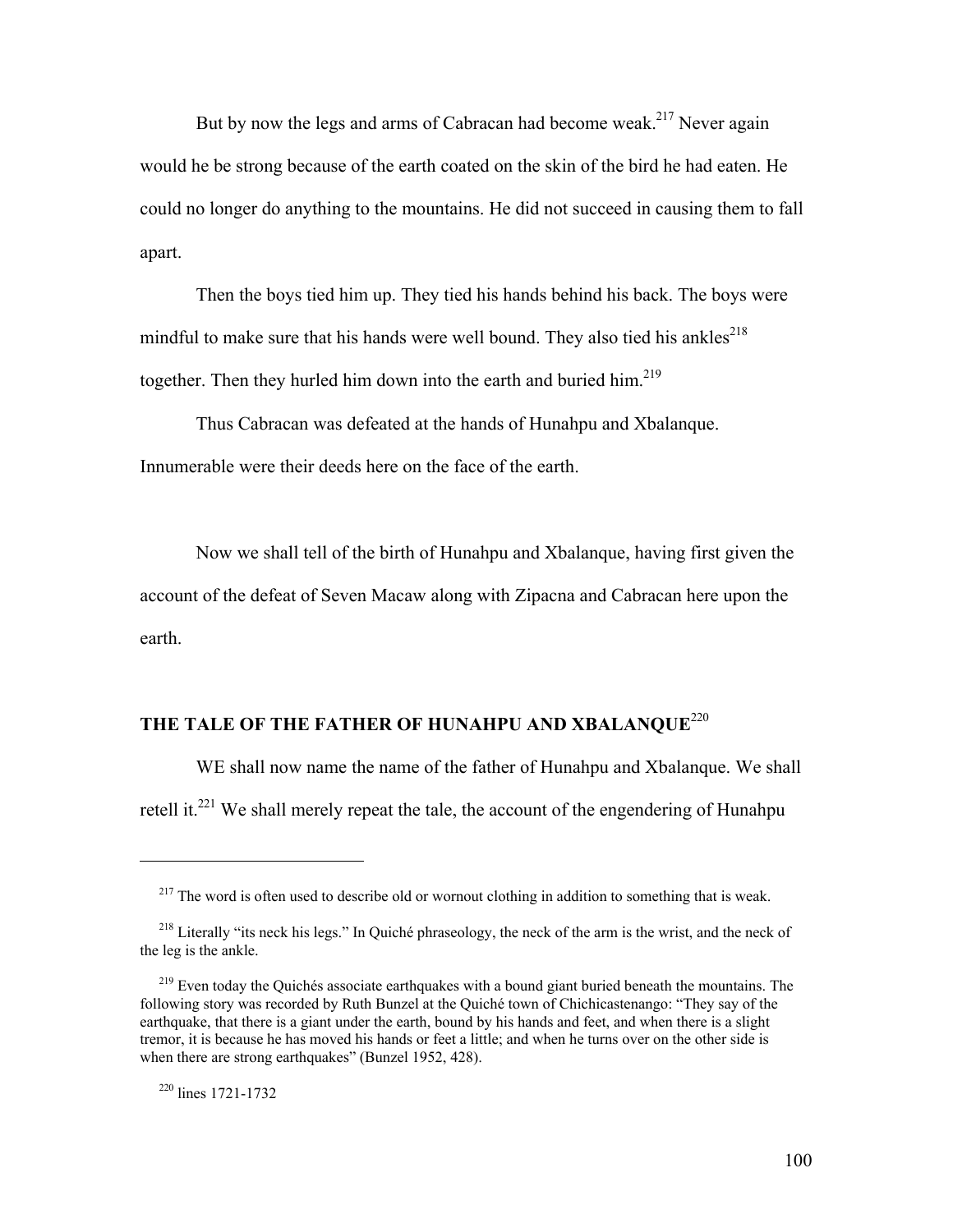and Xbalanque. But we shall tell only the half of it, the smallest part of the tale of their father.

# THE DEEDS OF ONE HUNAHPU AND SEVEN HUNAHPU ABOVE XIBALBA<sup>222</sup>

THIS, therefore, is the account of they whose names are One Hunahpu<sup>223</sup> and

Seven Hunahpu. For thus they are called. It was in the darkness, in the night, when One

Hunahpu and Seven Hunahpu were born to Xpiyacoc and Xmucane.

Now this One Hunahpu had two children, both sons. One Batz<sup>224</sup> was the name of

his firstborn, and One Chouen<sup>225</sup> was the name of his secondborn. The name of their

mother was Xbaquiyalo.<sup>226</sup> Thus she was called, the wife of One Hunahpu.

But Seven Hunahpu had no wife. He was merely a companion, merely secondary.

By his nature, he was like a servant<sup>227</sup> to One Hunahpu. They were great thinkers, for

<sup>222</sup> lines 1733-1918

<sup>223</sup> Junajpu is a day on the traditional highland Maya calendar, dedicated to the memory of ancestors.

<sup>224</sup> *B'atz'* is the Quiché word for the howler monkey. It is also one of the named days from the traditional highland Maya calendar.

 <sup>225</sup>*Chouen* is derived from the Yucatec Maya word *chuen*, meaning "howler monkey." In addition, *aj chuen* is a title meaning "artisan" (Barrera Vásquez 1995, 110), a reading consistent with the artistic nature of these twins. Twin monkey scribes appear frequently in Classic Maya art as patrons of writing. It is also the Yucatec Maya day name that corresponds to the day B'atz' in the Quiché calendar.

 <sup>226</sup> Xbaquiyalo. The likely etymology of this name is *x-* (lady), *baqi* (bone), *ya'* (water/river), *lo* (perhaps), yielding Lady Bone Water. Tedlock notes that in Yucatec, *bak ha'* (also "bone water") is the snowy egret or snowy heron, and thus translates the name as "Egret Woman" (D. Tedlock 1996, 250 n. 91).

<sup>&</sup>lt;sup>221</sup> Literally "we shall retell its head." This is a problematic passage. Tedlock follows Edmonson, who believes that the verb used in the text, *camuh*, is a scribal error and should be *cumuh* (to drink), implying that the authors of the text are proposing a kind of toast to the telling of the story of the fathers of Hunahpu and Xbalanque (Edmonson 1971, 58; D. Tedlock 1996, 91, 249 n. 91). Tedlock used this passage as evidence that the authors of the *Popol Vuh* were "Toastmasters" (D. Tedlock 1985), or "Masters of Ceremonies" (D. Tedlock 1996). I prefer to read the verb as a shortened version of *camuluh* (to retell, review, repeat, go over again).

<sup>&</sup>lt;sup>227</sup> *K'ajol* is literally "son," or "boy," but it is a common metaphor used throughout the text for servant, which seems to be the meaning in this context.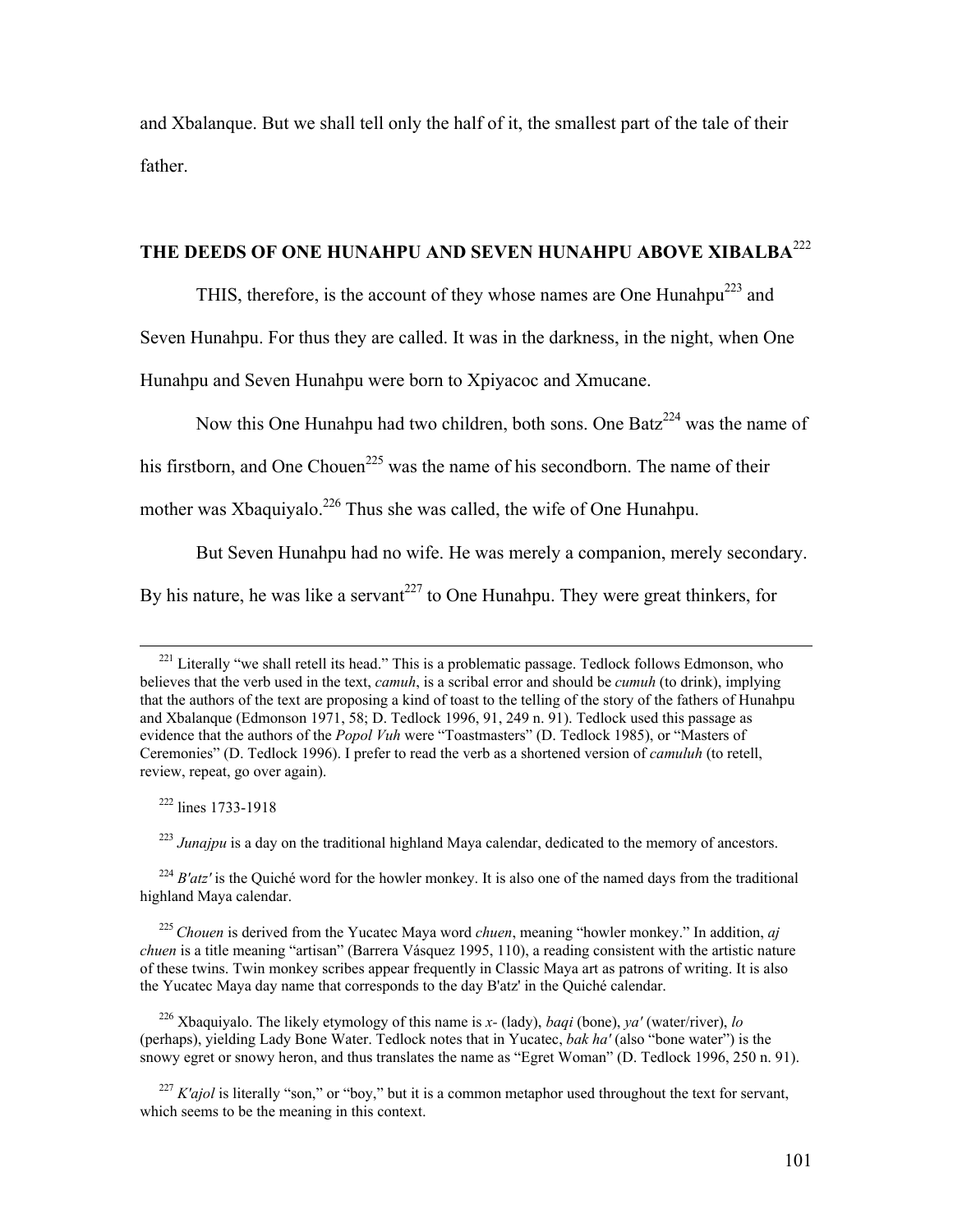great was their knowledge. They were seers here upon the face of the earth. They were good by their nature, and in their birth as well.<sup>228</sup>

They revealed their talents<sup>229</sup> to One Batz and One Chouen, the sons of One Hunahpu. Thus One Batz and One Chouen became flautists and singers, writers and sculptors, jade workers and precious metalsmiths. $230$ 

 As for One Hunahpu and Seven Hunahpu, they would merely play dice and ball everyday. The four of them would pair off to oppose each other.

 When they gathered together to play in the ballcourt, the Falcon would arrive to watch over them. This Falcon was the messenger of Huracan, Youngest Thunderbolt, and Sudden Thunderbolt. The face of the earth was not far for him. Nor was Xibalba<sup>231</sup> far for him. In an instant, he could return again to the sky with Huracan.

 Thus they tarried here upon the earth. By then the mother of One Batz and One Chouen had died.

 $\overline{a}$ 

<sup>231</sup> *Xib'alb'a* (Place of Fear) is the Quiché name for the underworld, ruled by lords of death and disease. Modern Quichés still use the word to describe an underground hell inhabited by demons who cause sickness.

<sup>&</sup>lt;sup>228</sup> *Yake'ik* (to arise) is also a metaphor for birth, which is likely the connotation here.

<sup>229</sup> *Na'wikil* is "talent, ingenuity, genius, skill, cleverness, inventiveness."

<sup>&</sup>lt;sup>230</sup> Tedlock believes that this list of six occupations should be divided into two sets of poetic triplets, thus grouping writers with flautists and singers as performing artists. Such a grouping would imply that the composition of literary texts such as the *Popol Vuh* is based more on an oral tradition than carved or painted inscriptions (D. Tedlock 1985, 269). I come to the opposite conclusion. The more likely arrangement for the list would be three sets of couplets, the preferred type of parallelism throughout the text. In addition, writers and carvers are paired without question on pp. 141, 147 (lines 2568-2569, 2714- 2715). Thus the authors of painted codices are closely associated with those who carve inscriptions on stone monuments. Far from suggesting that the *Popol Vuh* is based on an oral tradition, this passage implies that the authors consider ancient writers to have set down their literary creations in a manual process. This implication strengthens the view that the *Popol Vuh* is based on a painted text.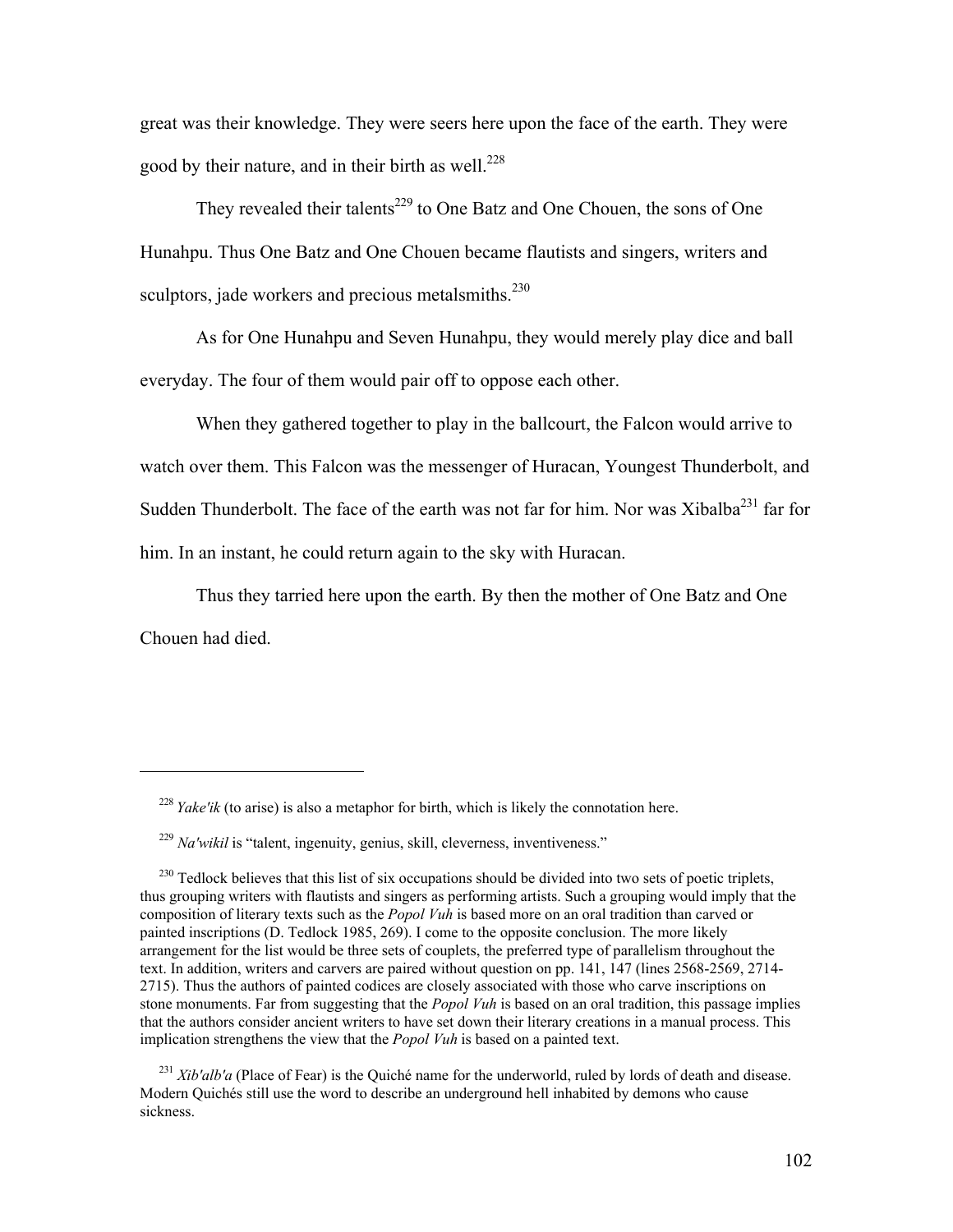Now it was on the path leading to Xibalba where they played ball. Thus the lords of Xibalba, One Death and Seven Death,<sup>232</sup> heard them:

 "What is happening on the surface of the earth? They are just stomping about and shouting. May they be summoned here therefore. They shall come to play ball, and we shall defeat them. They have simply failed to honor us. They have neither honor nor respect. Certainly they act arrogantly<sup>233</sup> here over our heads," said therefore all those of Xibalba.

 Then they whose names were One Death and Seven Death gathered all of their thoughts.

 These, therefore, were the great judges, all of them lords. Each was given his task and his dominion by One Death and Seven Death:

These are the lords named Flying Scab<sup>234</sup> and Gathered Blood.<sup>235</sup> Their task is to sicken people in their blood.

These, then, are the lords Pus Demon and Jaundice Demon.<sup>236</sup> Their dominion is to swell people up until pus oozes from the skin of their legs, and the skin of their faces

<sup>&</sup>lt;sup>232</sup> *Kame* (Death) is a named day on the highland Maya calendar. The death lords thus both bear calendric dates as their names.

<sup>&</sup>lt;sup>233</sup> *Jikik* is to "act arrogantly, act insolently, insult, or mock".

<sup>&</sup>lt;sup>234</sup> *Pat* is a "snare, trap" in Quiché. Campbell, however, suggests that this is likely a loan word from Kekchi, meaning "scab, crusted sore" (Campbell 1983, 82). This reading fits the context better in that it parallels the paired demon, Gathered Blood.

<sup>235</sup> *Kuchuma Kik'* (Gathered Blood) is still known by Quiché storytellers as a cruel lord of the underworld who gathers blood shed upon the ground as a result of injury, illness, or violence. This blood is then served to his fellow lords at a banquet.

<sup>236</sup> *Ajal Puj, Ajal Q'ana. Ajal* is likely a loan word from Chol, meaning "evil spirit" (Campbell 1983, 81). *Puj* is "pus," and *q'ana* is "yellowness, jaundice."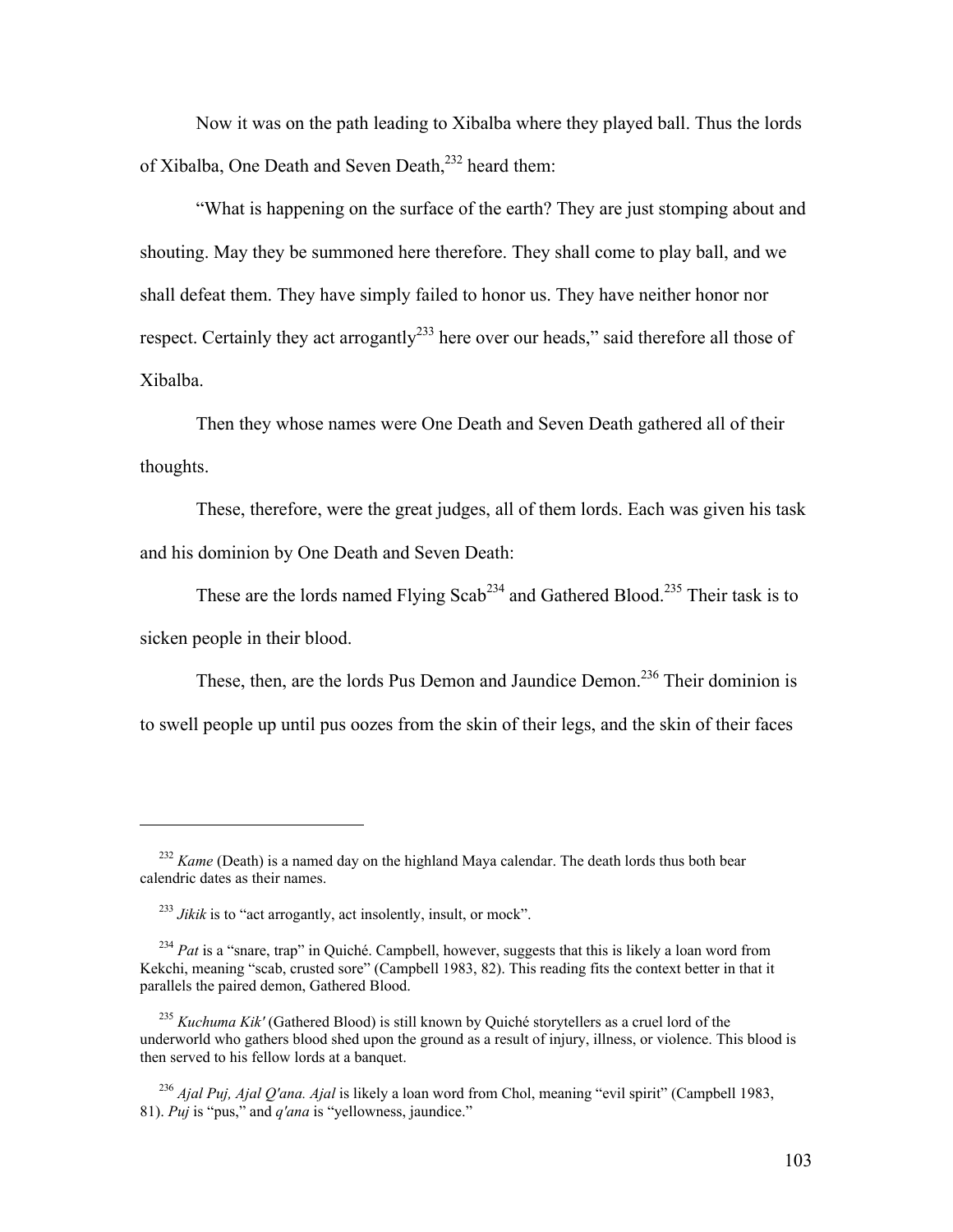becomes yellow with jaundice, as it is said. Thus this is the dominion of Pus Demon and Jaundice Demon.

These, then, are the lords Bone Staff and Skull Staff, the staff bearers<sup>237</sup> of Xibalba. Their staffs are mere bones. These staff bearers are they who skeletize people until they are truly bones and skulls. As a result, they would die having received only emaciated bones, bloated with starvation.<sup>238</sup> These are they whose names are Bone Staff and Skull Staff.

These, then, are the lords whose names are Sweepings  $Demon<sup>239</sup>$  and Stabbings Demon.<sup>240</sup> Their task is simply to overtake people if they abandon sweepings and trash in back or in front of their houses. These would be overtaken and stabbed by them until they fall face down upon the earth and die. This, therefore, is the dominion of Sweepings Demon and Stabbings Demon, as they are called.

<sup>&</sup>lt;sup>237</sup> As emblems of office, Quiché political and religious leaders carry staffs that are often topped with ornate silver carvings symbolizing divine power.

<sup>&</sup>lt;sup>238</sup> "Emaciated bones, swelling he will receive." This couplet refers to the end stages of starvation. Most of the body becomes emaciated, while the belly becomes distended from fluid collecting in the tissues due to a lack of protein. This latter condition is called ascites.

<sup>&</sup>lt;sup>239</sup> In modern usage, *mes* refers to "trash or garbage," but more literally it refers to "sweepings." The trash produced by Quichés is that which is swept away from a floor, pathway, or porch while cleaning. Thus a broom is referred to as a *mesb'al* (instrument of sweepings). Tedlock's collaborator, Andrés Xiloj, pointed out that the best way to keep away the demons of Xibalba was to keep one's house swept clean and not allowing trash to accumulate (D. Tedlock 1996, 253, n. 92). Diego Chávez, a prominent artist in Santiago Atitlán related the following story with regard to a carved wooden panel in his home that depicts a *cabecera* (head elder within the traditional confraternity system) administering justice: "It reminds me of the old days when people respected the Maya confraternity officials and we had no need for jails. Now all people know is killing and thievery. In this panel I show a woman accused of not respecting her family. At that time if she were found guilty, the *cabecera* would send her to sweep all of the dust around the church. In this way she would remember to sweep the uncleanness from her own life even as she swept the church for the benefit of the town" (Christenson 2000, 194).

<sup>&</sup>lt;sup>240</sup> Based on the root *toq'* (to stab, to gore).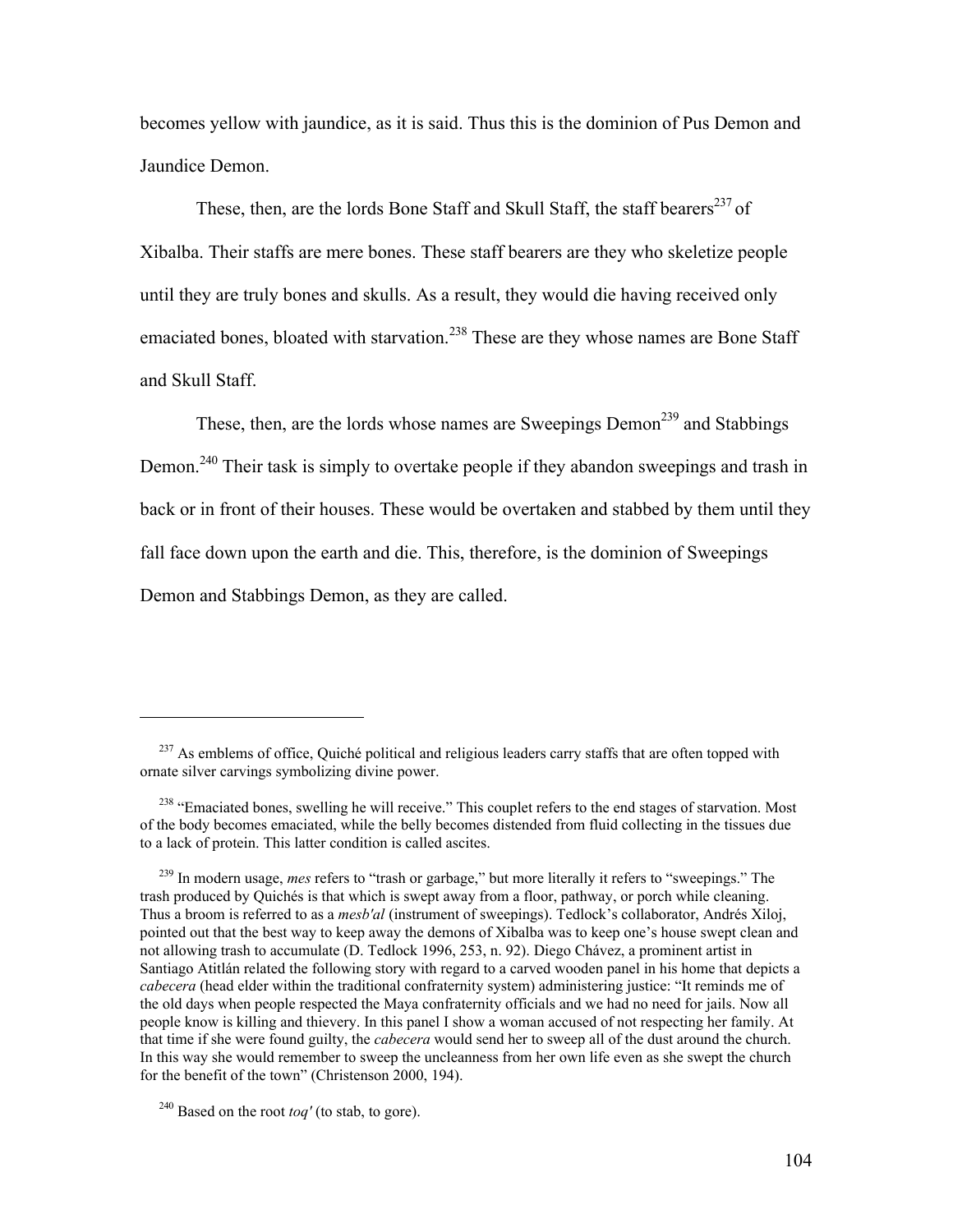These, then, are they whose names are Lord Wing<sup>241</sup> and Packstrap.<sup>242</sup> Their dominion is the people who die on the road as a result of sudden death, as it is called. Blood would come to their mouths, and they would die vomiting blood. Each one has his task, the burden he carries on his shoulders. They would simply wear out the necks and the hearts of these people so that they die on the road. They would cause this to happen outside. When people go out walking, they would come upon them. This, then, is the dominion of Wing and Packstrap.

 These, therefore, gathered together their thoughts when One Hunahpu and Seven Hunahpu were persecuted and harassed.<sup>243</sup> For the Xibalbans desired the gaming things of One Hunahpu and Seven Hunahpu—their leathers, their yokes,<sup>244</sup> their arm

<sup>&</sup>lt;sup>241</sup> The manuscript reads *xic*. If this is to be interpreted as *xik'*, this is "wing"; alternatively, if it is to be understood as *xik*, it is a "hawk." I prefer the former reading only because hawks do not have underworld or malevolent associations in contemporary highland Maya communities.

<sup>&</sup>lt;sup>242</sup> *Patan* is the tumpline or pack strap (Spanish *mecapal*) worn by porters across the forehead to secure burdens carried on the back. This lord causes the sudden death of people carrying heavy burdens on the road. Having myself carried loads in this way over miles of mountain trails, I have had many an opportunity to curse this particularly malevolent underworld lord.

<sup>&</sup>lt;sup>243</sup> Contemporary Quichés also believe that illness is caused by various underworld lords. The following is from a prayer for protection in which the lords of illness and death are invoked and propitiated with offerings at a shrine in the cemetery at Chichicastenango. Among these are the "lord of sickness and pain, of death and destruction in the roads and trails, of death and destruction through *aguardiente*, of death and destruction from food poisoning, of death and destruction from vomiting, of death and destruction from strain and exertion—come hither, be seated before this World of the cemetery! And also the master of pain and misfortune, of wounds from pistols and knives and cutlasses, from Remingtons and Mausers, come hither, be seated before this World of the cemetery! And also the lord of vomiting and indigestion, the lord of fever and dysentery, and also the lord of cold sweat (malaria) and green chill (tuberculosis), of swellings of the abdomen (cancer), of influenza and bronchitis, and also the lord of all the minor illnesses; and also the lord of smallpox, come hither before this mountain shrine of the cemetery! Be seated here, however many may be your manifestations; look upon us here before this World. Be seated, all of you. Lords, pardon my trespass" (Bunzel 1952, 390).

<sup>&</sup>lt;sup>244</sup> Unfortunately *b'ate* does not appear in any early colonial dictionaries, perhaps because the ballgame ceased to be played soon after the Spanish conquest. Thus the names for the equipment used in the game fell out of usage. From the description found later in the *Popol Vuh* text, the ball bounces off of this article in the process of playing the game. I have chosen to translate the word as "yoke," a well-known article of ballgame equipment throughout Precolumbian Mesoamerica. It is a U-shaped apparatus worn about the hips and used for striking the ball to keep it in play. Yokes were probably made of wood, although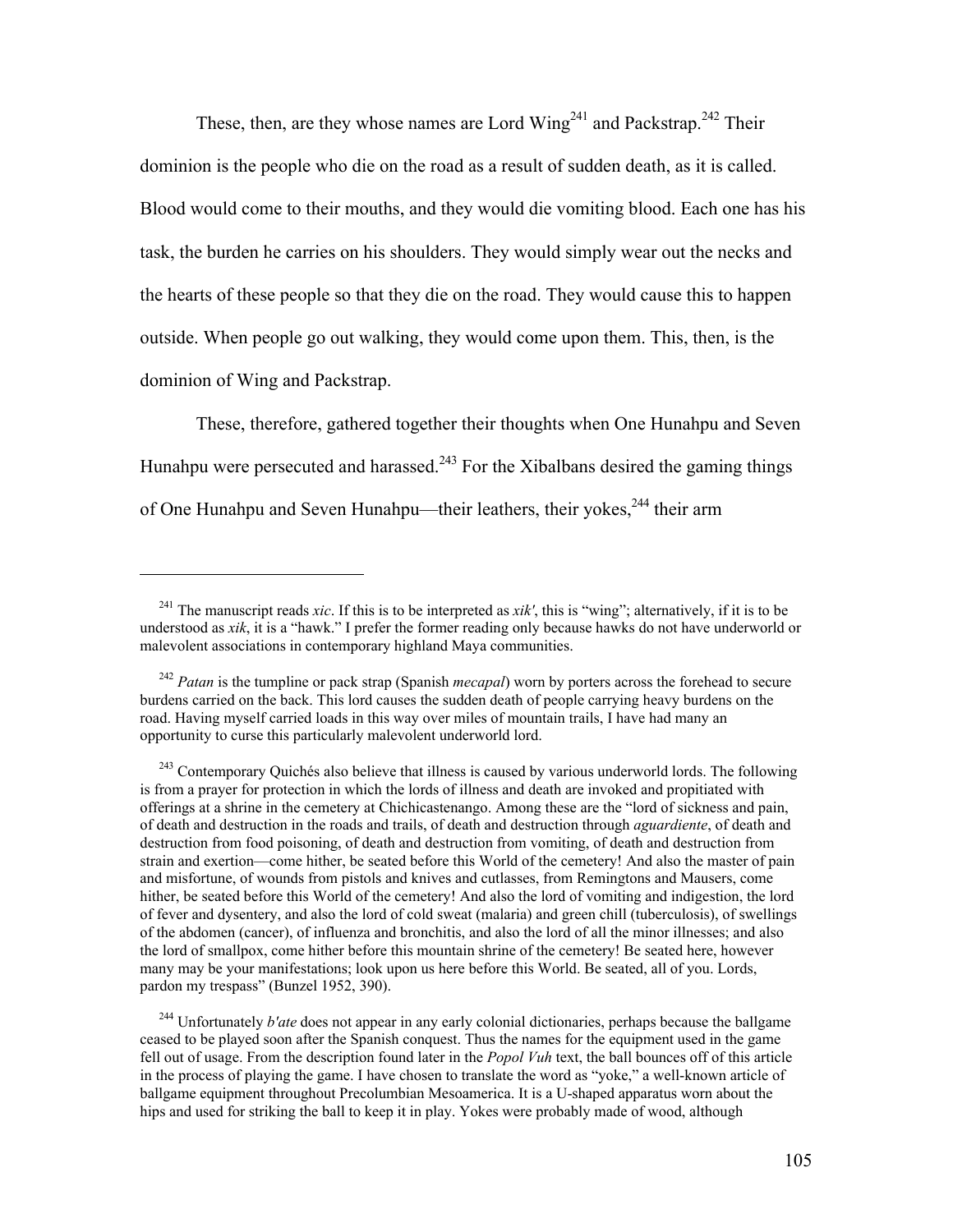protectors,<sup>245</sup> their headdresses, and their face masks—the finery of One Hunahpu and Seven Hunahpu.

 Now we shall tell of their journey to Xibalba. One Batz and One Chouen, the sons of One Hunahpu, remained behind. Their mother had died. Later One Batz and One Chouen will be defeated by Hunahpu and Xbalanque.

## THE SUMMONS OF ONE HUNAHPU AND SEVEN HUNAHPU TO XIBALBA<sup>246</sup>

THEN was the arrival of the messengers of One Death and Seven Death:

"Go you war councilors<sup>247</sup> to summon One Hunahpu and Seven Hunahpu. Tell them when you arrive, 'Thus say the lords: They must come, say the lords to you. They must come here to play ball with us that we may be invigorated by them. Truly we are amazed greatly at them. Thus they must come, say the lords. May they bring hither their implements—their yokes, their arm protectors, and their rubber ball $^{248}$  as well. Thus say the lords,' tell them when you arrive there," the messengers were told.

 intricately carved stone replicas have been found in many parts of ancient Mesoamerica, particularly along the Gulf Coast of Veracruz.

<sup>245</sup> Depictions of Precolumbian ballplayers in ancient Maya art often show the lower arms wrapped with a protective device.

<sup>246</sup> lines 1919-2032

 <sup>247</sup> *Raj pop achij* (he of the mat of warriors). *Aj pop* is a title given to lords or rulers, as well as to those who sit on ruling councils. *Achij* is literally "man" but is generally used in the *Popol Vuh* text to refer to soldiers/warriors.

<sup>248</sup> *Kik'* is the vital fluid of any living thing (blood for animals, sap for trees, etc.). Rubber, as well as a ball made from rubber, is also called *kik'* since it is made from the sap of the rubber tree (*Castilla elastica*).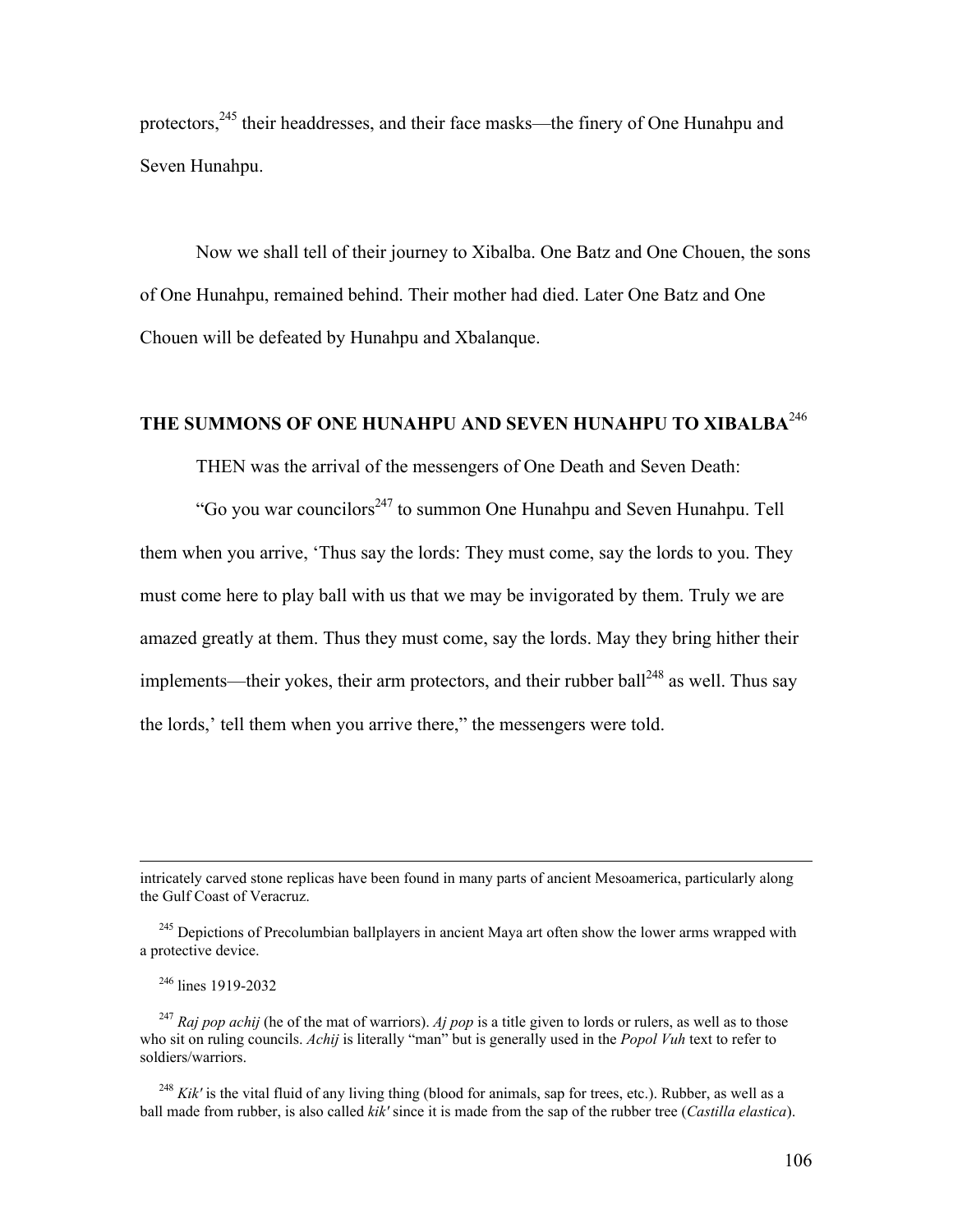These messengers were the owls<sup>249</sup>—Arrow Owl, One Leg Owl, Macaw Owl, and Skull Owl—for so the messengers of Xibalba were called.

This Arrow Owl was like the arrow, piercing.<sup>250</sup>

 $\overline{a}$ 

This One Leg Owl merely had one leg, but there were his wings.

This Macaw Owl had a red back, and there were also his wings.

Now this Skull Owl only had a skull with no legs; there were merely wings.

The burden<sup>251</sup> of these four messengers was to be the war councilors.

Thus they arrived there from Xibalba. They arrived suddenly, perching atop the

ballcourt.<sup>252</sup> One Hunahpu and Seven Hunahpu were playing ball at the court that was

called Honor and Respect<sup>253</sup> at Carchah<sup>254</sup> when they came. The owls, therefore, alighted

atop the ballcourt, where they delivered in order the words of One Death and Seven

<sup>252</sup> Maya ballcourts were generally bounded by high stone walls. The owls apparently alighted on top of one of these.

<sup>&</sup>lt;sup>249</sup> Owls continue to be regarded as heralds of sickness and death by the Quichés, and they are extremely unwelcome anywhere near homes (Oakes 1951, 46; Bunzel 1952, 272, 343; Schultze-Jena 1954, 84; Watanabe 1992, 68).

<sup>&</sup>lt;sup>250</sup> Based on the root *kopij, kopkik* is something that "strikes, pierces, or causes harm." In this context, "pierce" fits the arrow analogy best.

<sup>&</sup>lt;sup>251</sup> *Eqalem*, is a burden carried on the back. Metaphorically, the Maya use the word for "burden" (Spanish *cargo*) to refer to an "office or responsibility."

<sup>253</sup> *Nim* (Honor) *Xob'* (Respect). Notice that on page 115 (lines 1818-1819), the lords of Xibalba complained that those who were playing ball above their heads did not give them proper "honor" or "respect," the same two words which comprise the name of the ballcourt in these lines. Nimxor is listed in the *Annals of the Cakchiquels* as a place near Carchah in the Alta Verapaz region, thus this is likely a play on words (Recinos and Goetz 1953, 64).

<sup>254</sup> Kar Cha'j (Fish Ballcourt/Ashes). This may be a play on words between ashes (*chaj* ) and ballcourt (*cha'j*). It is likely a reference to the Kekchi-Maya town now known as San Pedro Carchá located near Cobán, a city east and somewhat north of Quiché territory. Modern Quichés have vague notions of the entrance to the underworld being located in the Alta Verapaz region inhabited by the Kekchis. It is perhaps significant that later in the story the sons of One Hunahpu also descended into Xibalba to confront the lords of death in the underworld ballcourt. They ultimately died by hurling themselves into a furnace. Their ashes were then cast into a river which resulted in their being revived as "people-fish."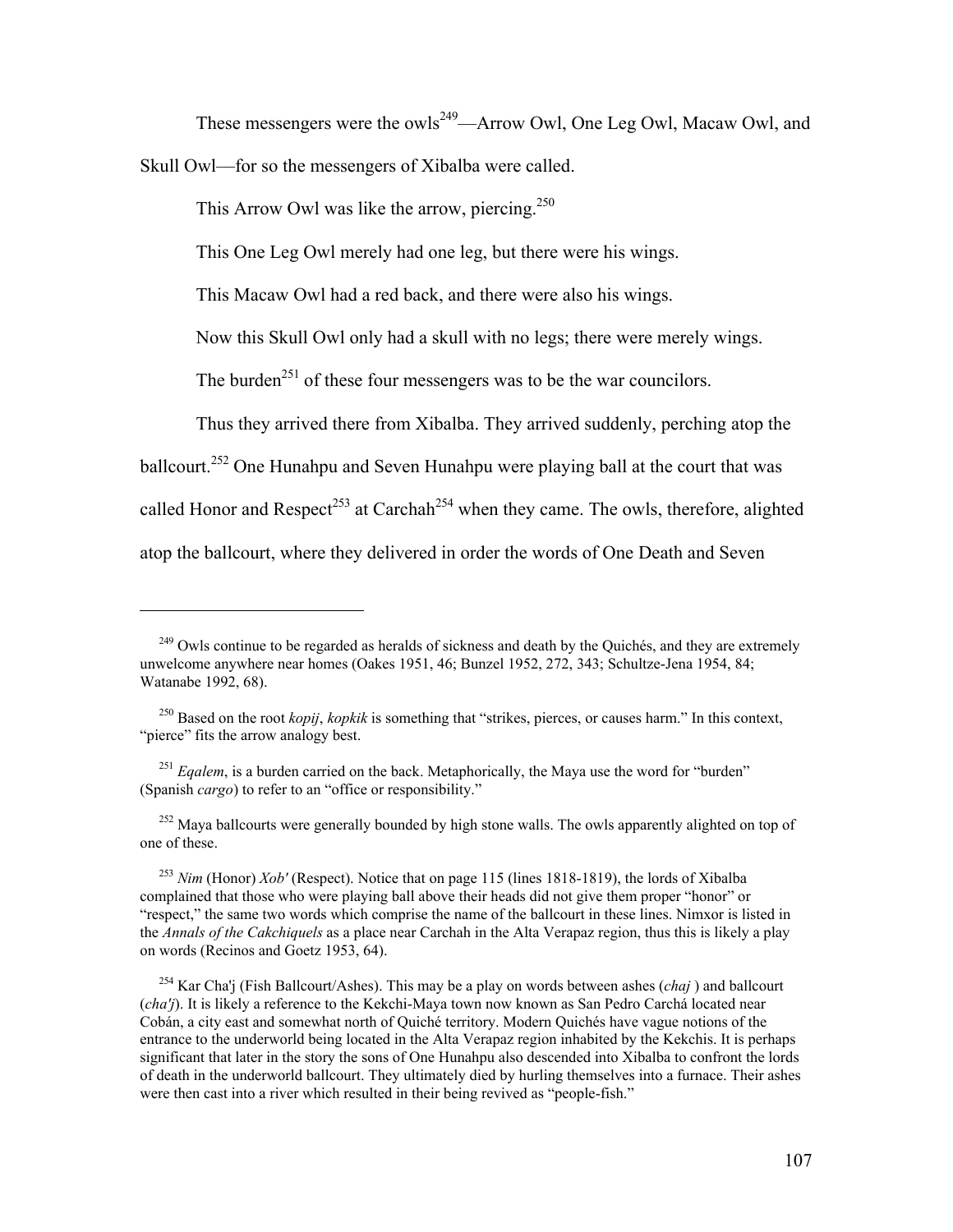Death, Pus Demon and Jaundice Demon, Bone Staff and Skull Staff, Flying Scab and Gathered Blood, Sweepings Demon and Stabbings Demon, Wing and Packstrap. For these are the names of all the lords. Thus the owls repeated their words.

"Are these not the words of the lords One Death and Seven Death?"

 "Those are the words that they said," replied the owls. "We shall surely be your companions. 'You shall bring all the gaming things,' say the lords."

 "Very well. But wait for us while we leave instructions behind with our mother," they said.

Thus they went to their home to speak to their mother, for their father had died:

 "We must surely go, our mother. The messengers of the lord have just arrived to take us. 'They must come,' we were told. Thus the summoners have spoken. But this, our rubber ball, shall remain behind," they said.

Then they went to tie it up above the house.

 "We will surely return to use it again. Until then, merely play the flute and sing, write and carve." In this way One Batz and One Chouen were instructed. "Thus you shall warm our home, and you shall warm the heart of your grandmother."

But their mother, Xmucane, wept bitterly.<sup>255</sup>

 "We must go, but we will not die. Do not grieve," said One Hunahpu and Seven Hunahpu as they left.

 <sup>255</sup> The manuscript reads *quz quz*. Coto writes that the expression ε*uz*ε*uh que'in o*ε means to "cry much, with great pain."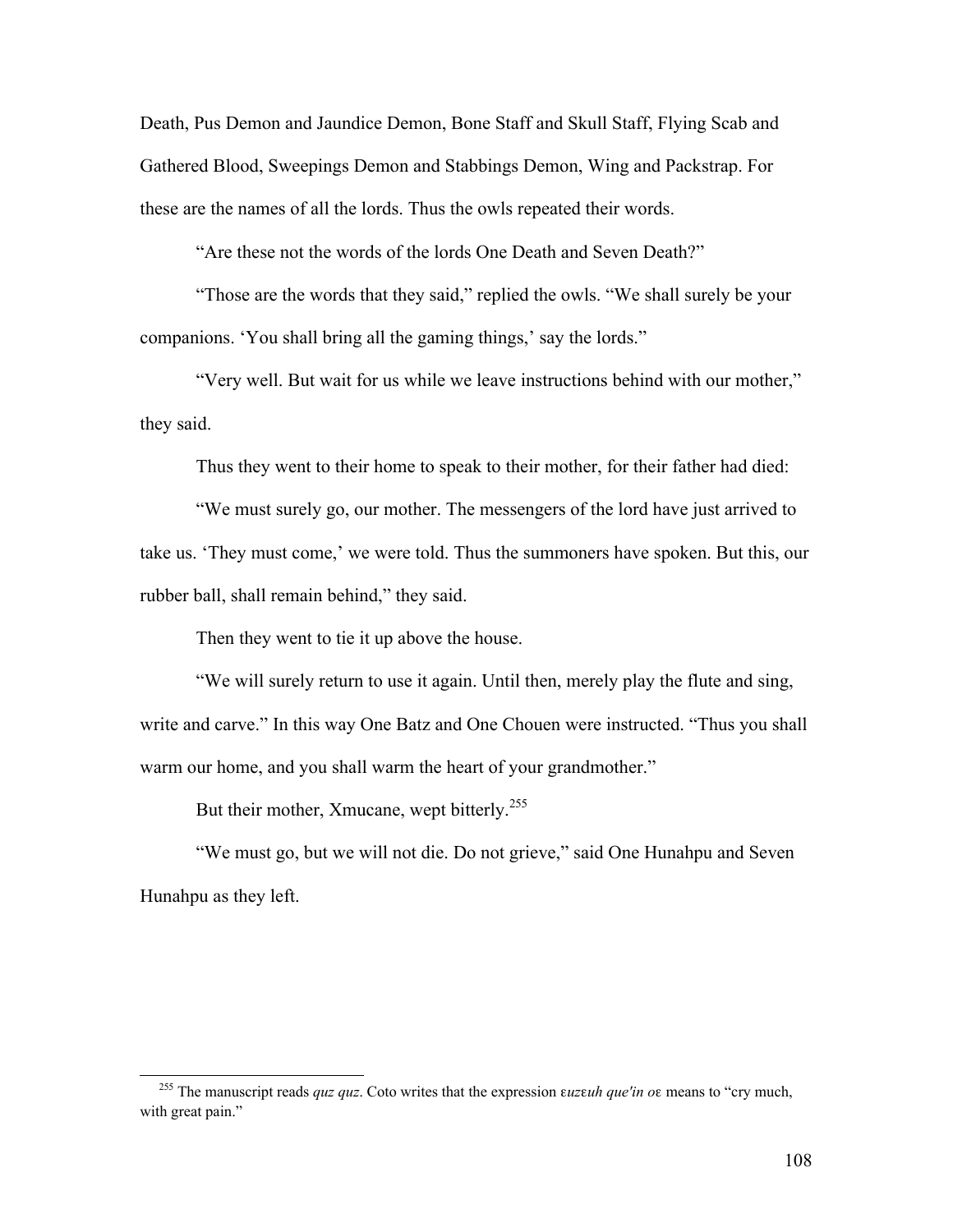# THE DESCENT OF ONE HUNAHPU AND SEVEN HUNAHPU INTO  $XIRALBA<sup>256</sup>$

 THEN went One Hunahpu and Seven Hunahpu, guided by the messengers as they descended along the path to Xibalba. They went down steep steps until they came out again upon the banks of turbulent river canyons. Trembling Canyon and Murmuring Canyon were the names of the canyons that they passed through.

 They also passed through turbulent rivers. They passed through Scorpion River, where there were innumerable scorpions. But they were not stung.

 Then they arrived at Blood River. They were able to pass through it because they did not drink from it.

 Then they arrived at Pus River, which was nothing but a river of pus. Neither were they defeated here but simply passed through it as well.

At length they arrived at a crossroads,  $257$  and it was here at the four crossing roads that they were defeated. One was Red Road and another was Black Road; White Road was one while another was Yellow Road.<sup>258</sup> Thus there were four roads.

Now this, the black road said:

"Me! Take me, for I am the lord's road." Thus spoke the road.

<sup>&</sup>lt;sup>256</sup> lines 2033-2267

<sup>&</sup>lt;sup>257</sup> Crossroads are considered to be extremely dangerous by the Maya because they are focal points for the unseen powers of all directions. Ximénez wrote that the ancient Quichés ceremonially collected the sins of their community and abandoned them at crossroads (Ximénez 1929-31, pp. 84-85).

<sup>&</sup>lt;sup>258</sup> The Maya associated the cardinal directions with colors. The Quichés associated white with north, red with east, yellow with south, and black with west. Modern rituals often begin by placing candles with these corresponding colors at the cardinal directions in order to symbolically delimit the corners of the world. Thus the brothers were tricked into following the black, or west, road—a premonition of their defeat and death since this is the road that the sun takes when its sinks into the underworld.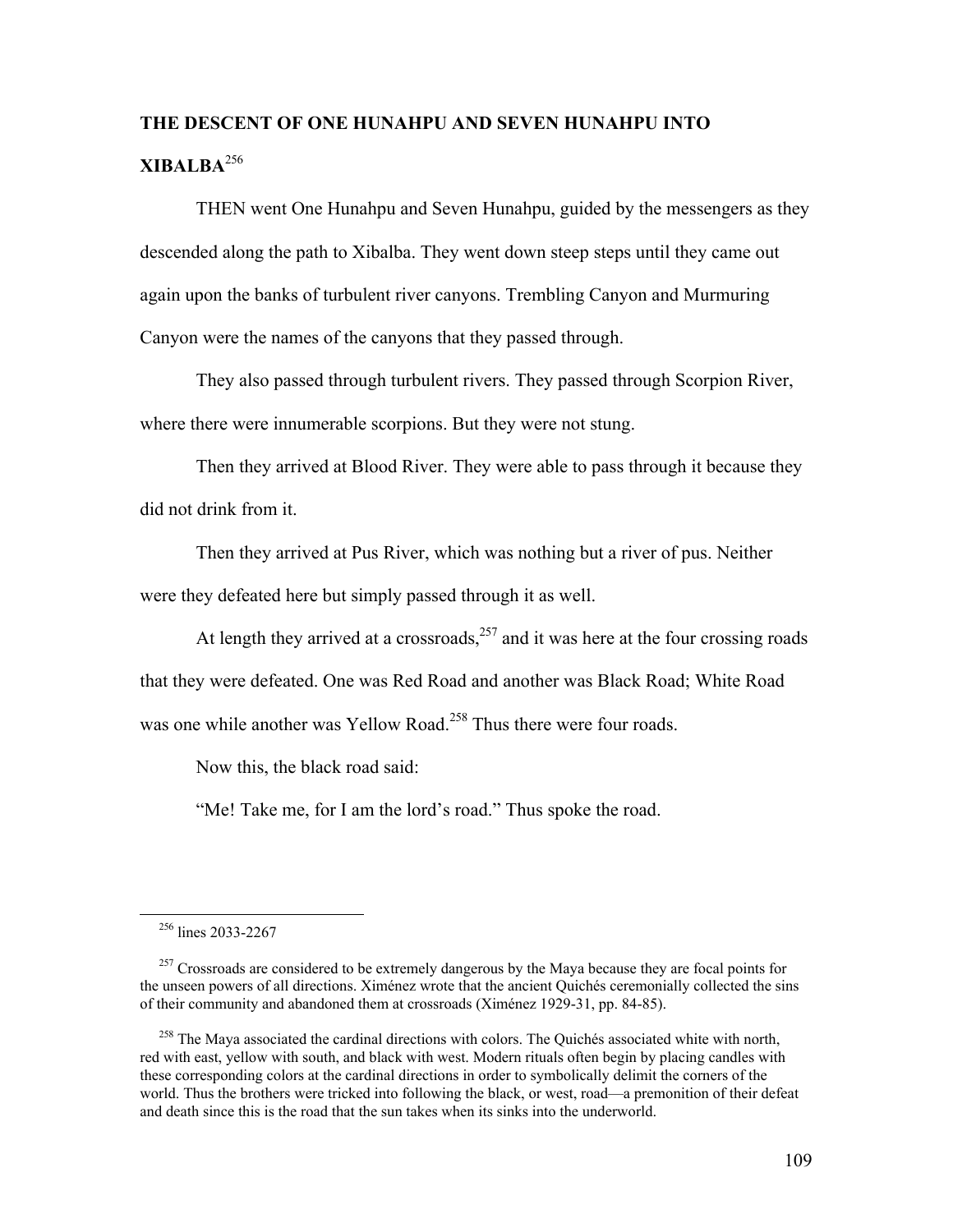But it was there that they were defeated. They started then on the road to Xibalba. At last they arrived at the council place of the lords of Xibalba, and there again they were defeated.

They who were seated first in order were mere effigies of carved wood,

adorned<sup>259</sup> by the Xibalbans. It was these, then, that they greeted:

"Morning, $2^{60}$  One Death," they said to the first effigy.

"Morning, Seven Death," they said again to the carved wood.

Thus they did not prevail. Instead, the lords of Xibalba roared<sup>261</sup> with laughter.

They merely roared with laughter, all the lords, because they had completely prevailed. In their hearts, they had defeated One Hunahpu and Seven Hunahpu.

And after they had laughed, One Death and Seven Death spoke:

"It is good that you have come. Tomorrow you shall put to use your yokes and

your arm protectors," they were told.

"Sit down on our bench,"<sup>262</sup> they were told.

 But the bench that they were offered was nothing but a very hot stone, and they were burned when they sat on it. Truly they spun around on top of it. Neither did they find relief. Truly they leaped up when their seats<sup>263</sup> were burned.

<sup>259</sup> *Wutalik* is "adorned, dressed up, fitted out."

<sup>&</sup>lt;sup>260</sup> The greeting *q'ala'* means literally "be it clear." It is somewhat akin to the common Quiché greeting at the beginning of the day, *saqirik* (it brightens or it dawns), referring to the arrival of morning.

<sup>261</sup> *jumujub'* (to roar) is based on *jumumik*, which denotes the sound of an earthquake, a passing truck, or a powerful wind.

<sup>&</sup>lt;sup>262</sup> *Tem* is a long, flat wooden or stone bench. Rooms of ancient Maya palaces contained such benches arranged along their interior walls. The seating arrangements along these benches were determined by rank within the ruling hierarchy.

<sup>&</sup>lt;sup>263</sup> Literally "sitters, or means of sitting."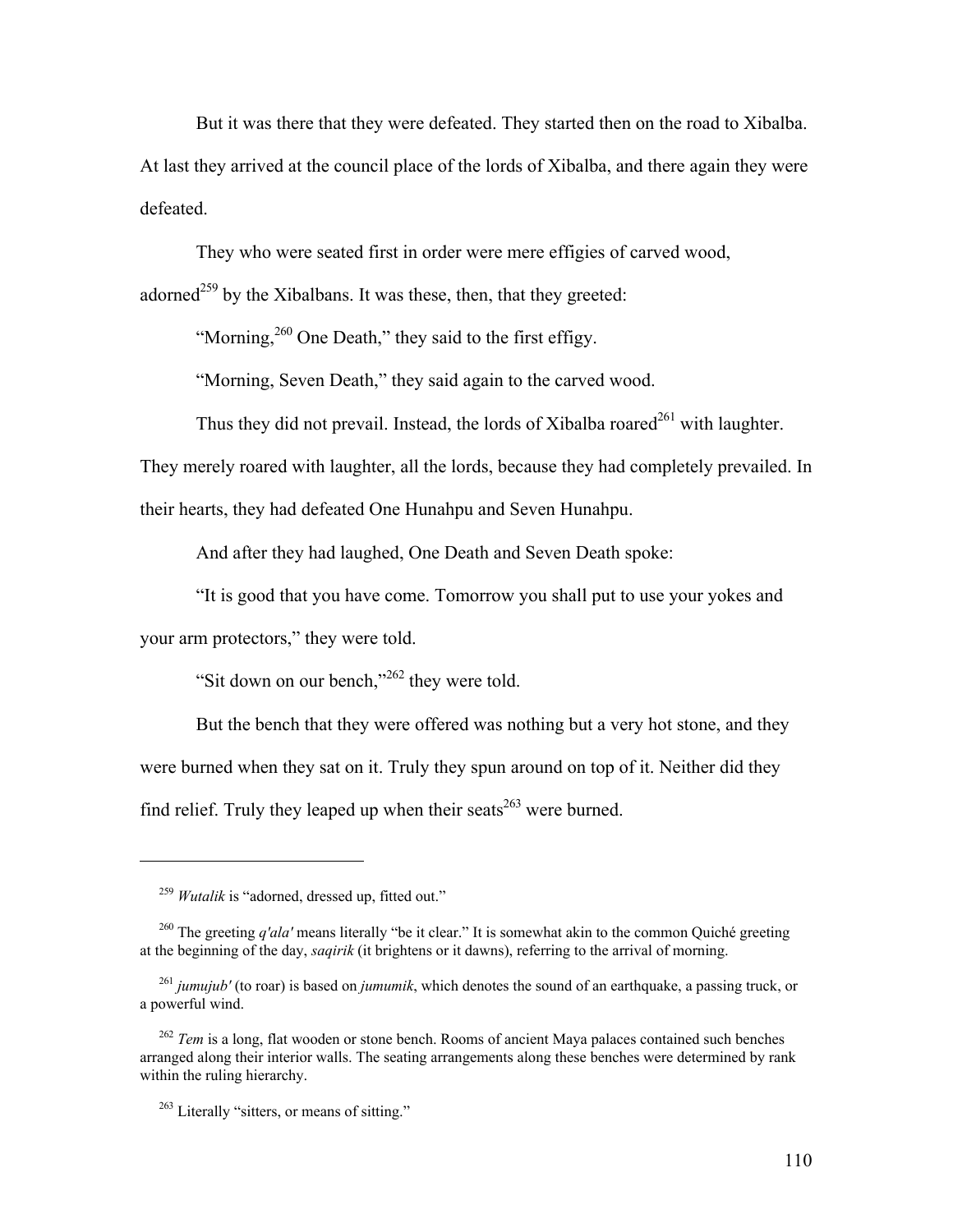Thus the Xibalbans laughed again. They laughed until their insides hurt and their chests became cramped from their laughter.<sup>264</sup> All the lords of Xibalba grabbed themselves and rolled around in their laughter.

"Now just go to the house. Someone will come to deliver your torch<sup>265</sup> and your cigars<sup>266</sup> there at the sleeping place," they were told.

 Thus they arrived in the House of Darkness. There was nothing but darkness inside that house.

Then the Xibalbans gathered their thoughts:

 $\overline{a}$ 

 "Tomorrow we will merely sacrifice them. They only have to make a mistake and straightaway they will die by means of our gaming things that we use to play ball," said the Xibalbans to each other.

For their ball was merely a round blade. White Dagger<sup>267</sup> was the name of the ball of Xibalba. Their ball was sharp, shattered bones pierced through the ball of Xibalba.

 Thus One Hunahpu and Seven Hunahpu entered into the House of Darkness. At length one came to give them their torch, which was already lit. It had been sent by One Death and Seven Death, along with cigars for each of them which had also already been lit.

<sup>&</sup>lt;sup>264</sup> Literally "serpent laughter." *Kumatz* (serpent) is used here to refer to cramps in the body, an association still current among modern highland Maya. The lords of Xibalba thus laughed so hard that they were getting side aches.

<sup>&</sup>lt;sup>265</sup> These are pine wood torches. Such torches are still used today and are made from a very resinous pine wood called *ocote* in Spanish. The resin of the wood is easy to ignite and keeps the torch burning without rapidly consuming the wood itself.

<sup>&</sup>lt;sup>266</sup> Smoking tobacco is a very ancient Maya tradition and carries important religious significance. Stone carvings and painted codices frequently depict gods and humans smoking cigars that could be grotesquely huge in size. The English word "cigar" is likely derived from the verb *sik'arik* (to smoke).

 $^{267}$  The name of this dagger implies that it is a sacrificial knife (see p. 132; lines 2409-2410).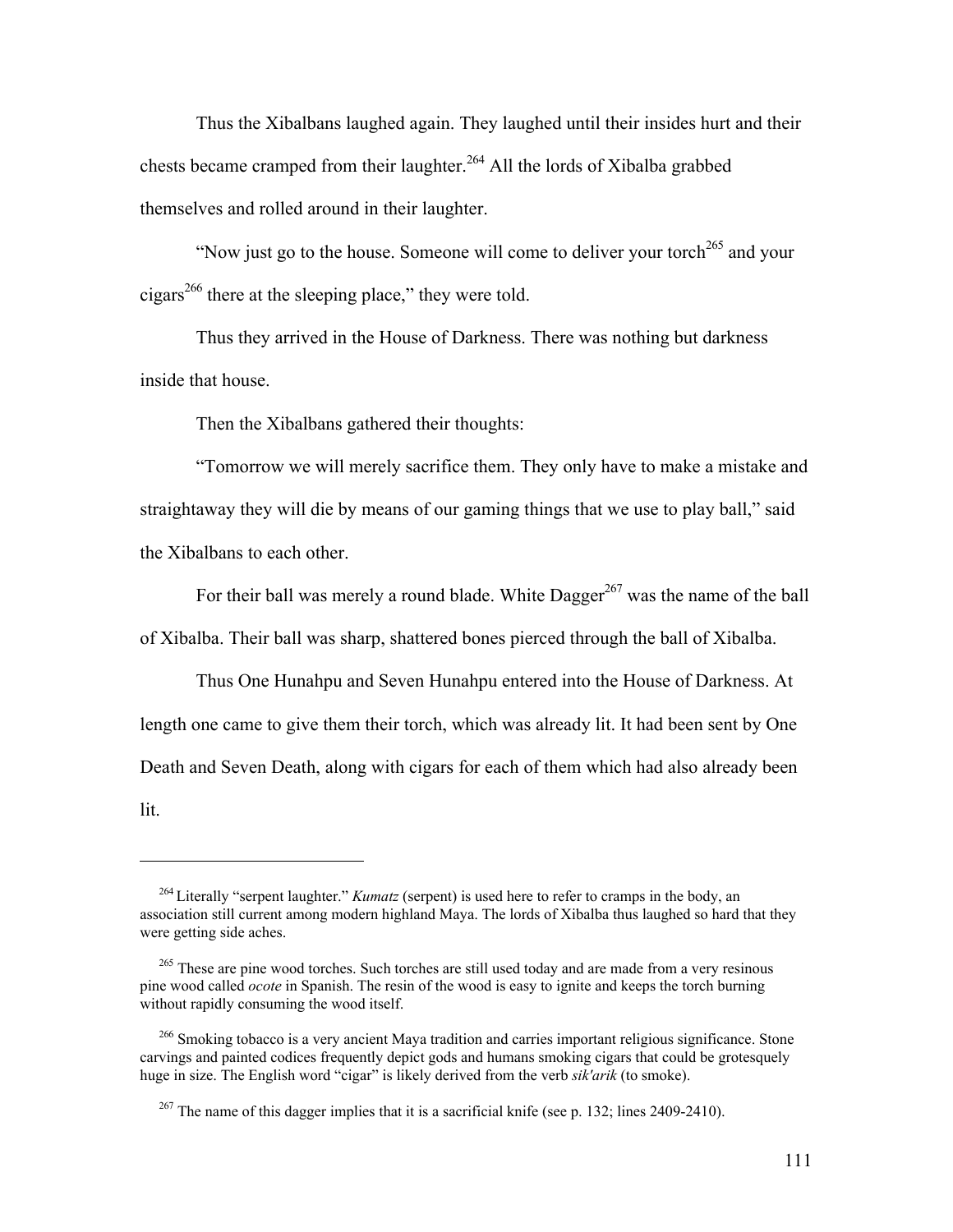These, then, were sent by the lords to One Hunahpu and Seven Hunahpu. They were seated cross-legged there in the darkness when the courier arrived to give to them their torch and their cigars. The torch was brightly burning when it arrived, and with it were lit each one of the cigars:

 "These are to be returned at dawn. They are not to be used up. Instead, they are to be collected again intact. Thus say the lords to you," they were told.

 Therefore they were defeated. For they used up the torch as well as the cigars that had been given to them.

Xibalba is crowded with trials, for there are many kinds of trials there.

 The first of these is the House of Darkness, where nothing but darkness exists within.

 The second is named Shivering House, for its interior is thick with frost. A howling wind clatters<sup>268</sup> there. An icy wind whistles through its interior.

 The third is named Jaguar House, where there are nothing but jaguars inside. They bare their teeth, crowding one another, gnashing and snapping their teeth together. They are captive jaguars within the house.

 The fourth trial is named Bat House, for there are none but bats inside. In this house they squeak. They shriek as they fly about in the house, for they are captive bats and cannot come out.

The fifth, then, is named Blade House,  $269$  for there are only blades inside—row upon row of alternating blades that would clash and clatter there in the house.

<sup>&</sup>lt;sup>268</sup> The wind clatters because it is laden with frost and hail. The verb used refers to the sound of grains falling on a hard surface or hail falling on a roof.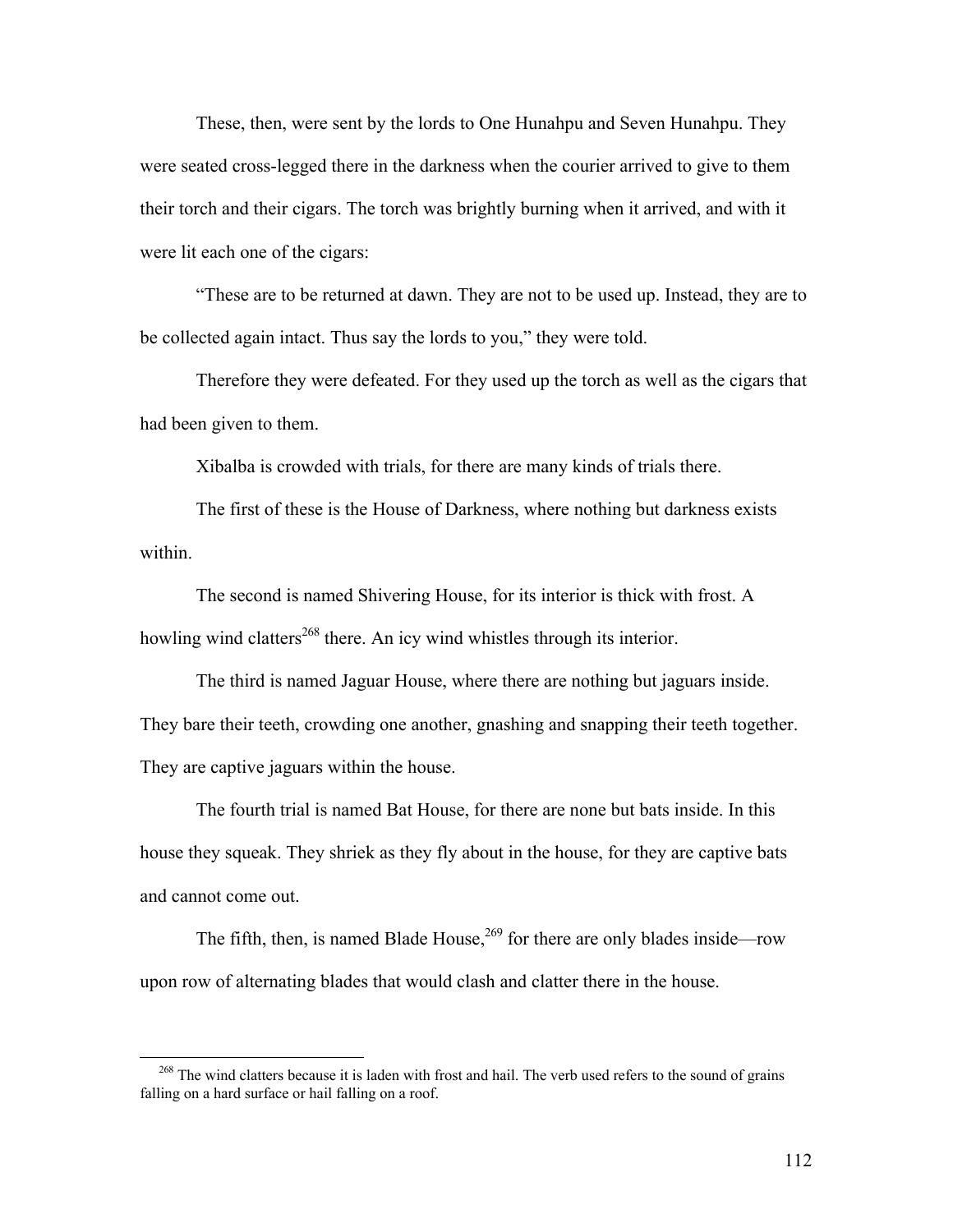Thus there are many trials in Xibalba. One Hunahpu and Seven Hunahpu did not enter into them. These are merely the names of each of the houses of trial.

 Thus One Hunahpu and Seven Hunahpu came out and appeared before One Death and Seven Death:

"Where are my cigars and my torch that were given to you last night?" they were

asked.

"We finished them off, O lord."

"Very well then, now your day is at an end. You are to die."

Thus they were lost. They were broken as well.

"Here your faces shall be hidden, for you are to be sacrificed," said One Death

and Seven Death.

 $\overline{a}$ 

Then they were sacrificed and buried. It was at the place named Crushing<sup>270</sup>

Ballcourt that they were buried. The head of One Hunahpu was cut off, while the rest of

his body was buried with his younger brother.

<sup>&</sup>lt;sup>269</sup> These are blades made of either flint or obsidian, a dark volcanic glass that when properly flaked can produce a razor-sharp edge. Obsidian blades were a major trade item throughout the history of ancient Mesoamerica, being one of the principal materials used in weapons, cutting tools, mirrors, sacrificial knives, and bloodletting instruments.

<sup>270</sup> *Puk'b'al* (Crushing). The root verb for *puk'b'al* has a variety of possible interpretations. It may mean "to crush, to grind to a very fine consistency, to kick up dust, to sift, to beat, to spill, to spread abroad, to scatter, to disentangle, or to card wool. *Puk'b'al* may thus refer to the dustiness of the ballcourt or the tendency to kick up dust during vigorous play. It may also imply that this ballcourt is where opponents are "ground down, beaten, or sifted." This latter interpretation is intriguing, because "to crush" is often used in the text to refer to the destruction or violent death of people (pp. 85, 87-88, 291; lines 682, 743, 789, 801, 8454). Father Coto notes that a synonymous word for "to crush," *k'ajb'ik*, refers specifically to human sacrifice, which is the likely implication here as well. It is also possible that the word should be read as *pukb'al*, which also has a variety of meanings depending on context. It means literally "to fall from overripeness or decay (fruit, flowers, teeth), or to be plucked out (hair, feathers)." Metaphorically the word when applied to humans means "crestfallen, melancholy, disdained, contemptible, or scorned." In this case such an interpretation may refer to the humiliation and misery of those who lose in the ballcourt. Both interpretations may apply here considering the Maya's fondness for plays on words and puns. Alternatively, the word may be a scribal error for *puzbal* (place of sacrifice), a reading which fits the context of this passage well.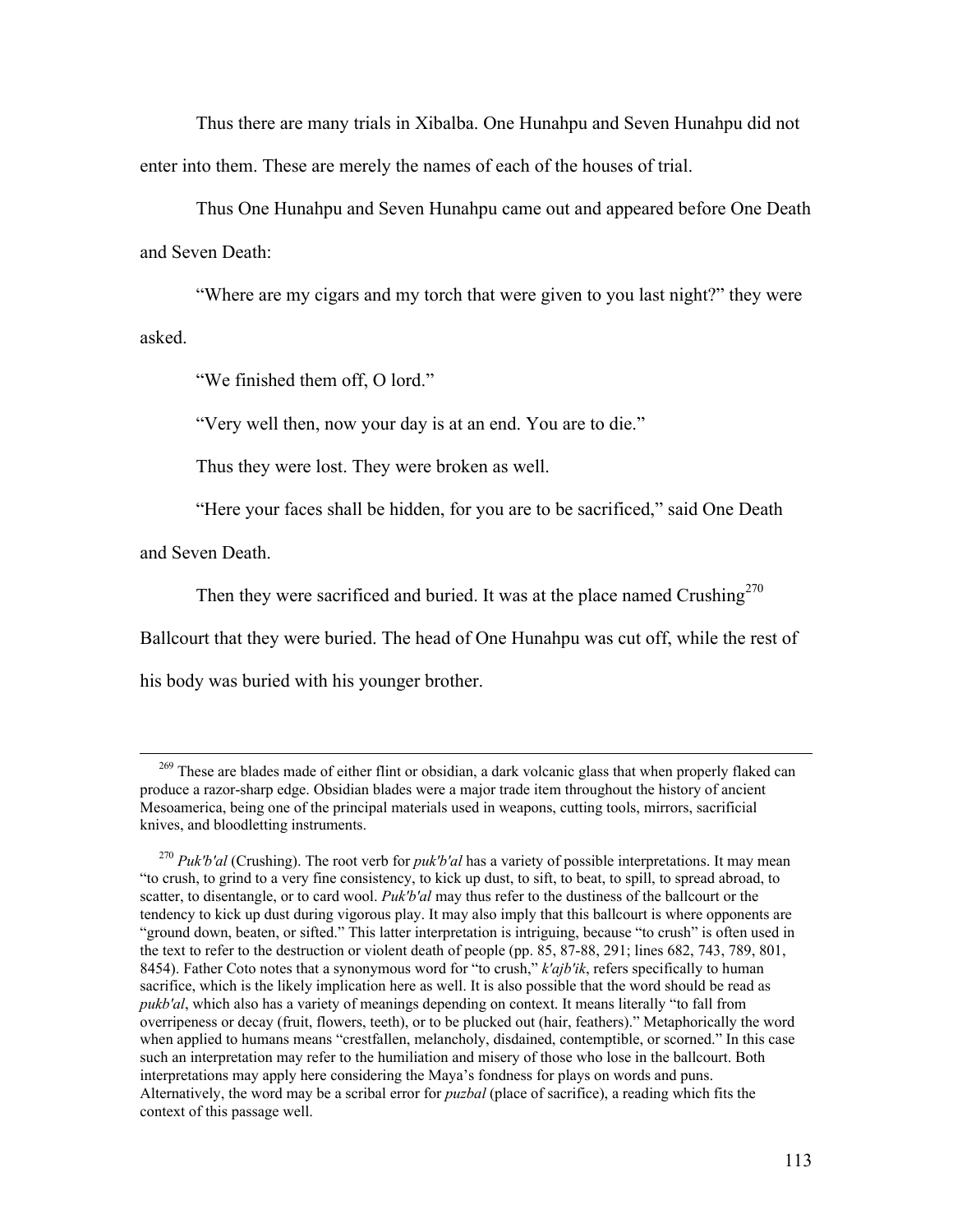"Place his head in the midst of the tree that is planted by the road," said One Death and Seven Death.

 Now when they went to place his head in the midst of the tree, the tree bore fruit.<sup>271</sup> The tree had never borne fruit until the head of One Hunahpu was placed in it. This was the tree that we now call the calabash.<sup>272</sup> It is said to be the head of One Hunahpu.

One Death and Seven Death marveled at the fruit of the tree, for its round fruit was everywhere. Neither could the head of One Hunahpu be seen clearly, for his face had become identical in appearance with the calabashes.

 This was seen by all Xibalba when they came to look at it. In their hearts, they perceived the greatness of the essence of that tree, for it was accomplished immediately when the head of One Hunahpu entered into its midst.

 Thus the Xibalbans spoke one to another, "Let no one cut the fruit, nor enter beneath the tree," they said.

<sup>&</sup>lt;sup>271</sup> Contemporary Tz'utujil burial practices at Santiago Atitlán may be related to this mythic account. Once placed in the grave, Atitecos raise a small mound of earth over the body and plant a tree on top which represents the soul of the dead reborn to new life. The community cemetery has long rows of graves bearing trees, giving the appearance of a great orchard or grove. Ximénez described a similar practice in highland Guatemala at the beginning of the eighteenth century and noted that persons were frequently buried in the maize fields, an indication that the dead were reborn as maize (1929-1931, I, 100). This is particularly significant with regard to Atiteco traditions of one of their principal culture heroes, Francisco Sojuel, who is believed to have set the pattern for many of the contemporary ritual practices observed today: "When Francisco Sojuel was being persecuted by his enemies they tried to kill him by cutting him into little pieces and sprinkling them with lemon juice and salt. But when they came back the next day they found that his coffin was empty and from it grew a griant zapote tree filled with fruit. People plant zapote trees over the graves of their family in memory of Francisco Sojuel because he did not die" (Christenson 2001, 207). The association between ancestors and fruit trees is also characteristic of ancient Maya thought. The sides of the sarcophagus of K'inich Janab Pakal at Palenque depict ten of the king's ancestors emerging out of a cleft in the groundline marked with *kaban* (earth) signs. Behind each ancestor is a fruit-bearing tree, indicating that they are rising from their graves in a fashion parallel to the sprouting of world trees (Schele and Freidel 1990, 221; McAnany 1995, 43).

<sup>&</sup>lt;sup>272</sup> The calabash tree (*Crescentia cujete*) yields a large gourd with a hard, bonelike rind that is sometimes dried to make bowls. When dried, the gourd is whitish in color and approximately the size of a human skull.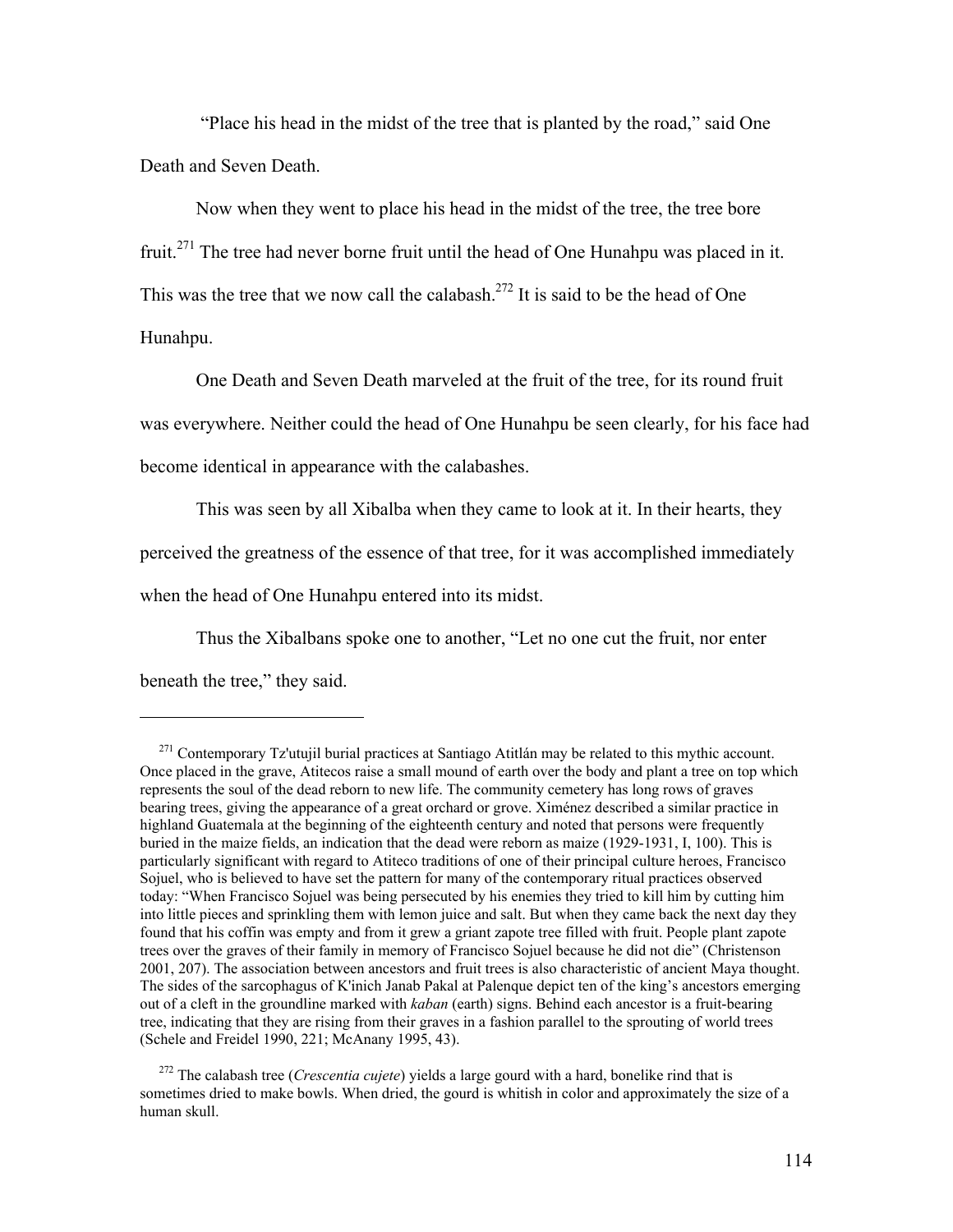Thus they restricted themselves. All the Xibalbans restrained themselves. For the head of One Hunahpu was no longer clear, having become identical with the fruit of the tree whose name is the calabash. Great is the account of it.

Now a maiden heard of it. Thus we shall now tell of her arrival there.

## THE MAIDEN LADY BLOOD AND THE TREE OF ONE HUNAHPU<sup>273</sup>

 THIS, therefore, is the account of a maiden, the daughter of the lord named Gathered Blood.

A MAIDEN, the daughter of a lord, had heard of it. Gathered Blood was the name of her father, while the name of the maiden was Lady Blood.<sup>274</sup>

 When she heard the account of the fruit of the tree as told by her father, she was amazed by the tale:

 "Can I not come to know it by seeing the tree that has been spoken of? I hear that its fruit is truly delicious," she said.

Thus she went alone beneath the tree that was planted at Crushing Ballcourt:

"Ah! What is the fruit of this tree? Is not the fruit borne by this tree delicious? I would not die. I would not be lost. Would it be heard if I were to pick one?" asked the maiden.

Then spoke the skull there in the midst of the tree:

<sup>273</sup> lines 2268-2374

 $^{274}$  In Maya society, blood is the most precious substance because it bears within itself the spirit or essence of the ancestors and thus, by extension, of the founding deities from whom they descended. It is therefore the repository of life which transcends individuals to include the ancestral dead. It is consistent with this view that "Lady Blood," daughter of an underworld lord, is the means by which the skull of One Hunahpu is able to produce new life out of death.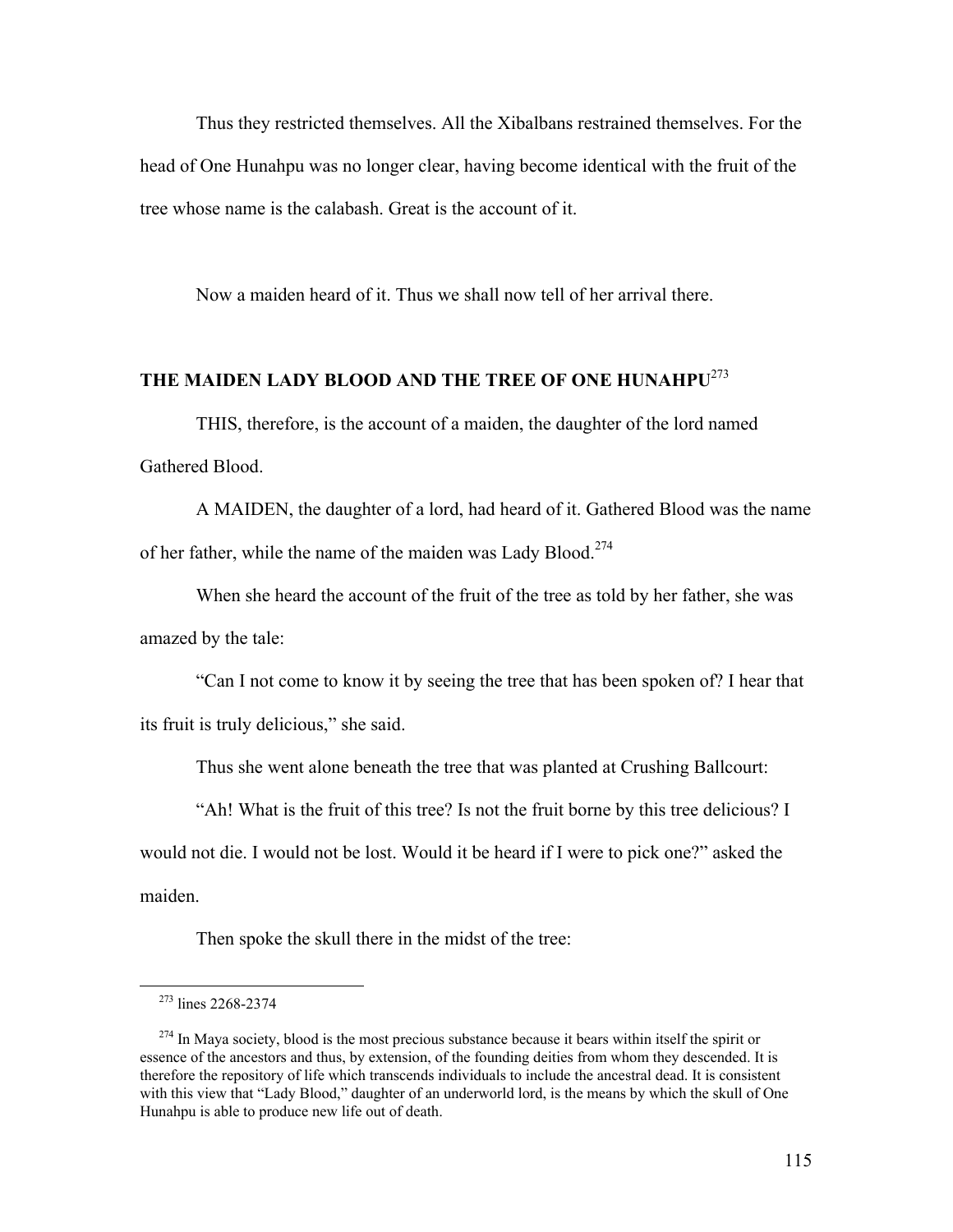"What is it that you desire of this? It is merely a skull, a round thing placed in the branches of trees," said the head of Hunahpu when it spoke to the maiden. "You do not desire it," she was told.

"But I do desire it," said the maiden.

"Very well then, stretch out hither your right hand<sup>275</sup> so that I may see it," said the skull.

"Very well," said the maiden.

 $\overline{a}$ 

 And so she stretched upward her right hand before the face of the skull. Then the skull squeezed out some of its saliva, directed toward the hand of the maiden. When she saw this, she immediately examined her hand. But the saliva from the skull was not in her hand.

 "My saliva, my spittle, is merely a sign that I have given to you. This head of mine no longer functions, for it is merely a skull that cannot work.<sup>276</sup> The head of a truly great lord has good flesh upon his face. But when he dies, the people become frightened because of his bones. In like manner, his son is like his saliva, his spittle. He is his essence. If his son becomes a lord, or a sage, or a master of speech, then nothing will have been lost. He will go on, and once more become complete. The face of the lord will not be extinguished nor will it be ruined. The warrior, the sage, the master of speech will remain in the form of his daughters and his sons.<sup>277</sup>

 $^{275}$  The Quichés associate the right side of the body with maleness and the left with femaleness. Lady Blood's impregnation through her right hand is thus destined to produce male offspring.

<sup>&</sup>lt;sup>276</sup> I base this reading on *chak* (work), which is consistent with the previous phrase and thus serves as a couplet of ideas, the most common poetic form in the *Popol Vuh*. Sam Colop suggests that it should rather be *ch'aq'* (flesh), thus reinforcing the idea of a fleshless skull (Colop 1999, 68 n. 165). Either reading is consistent with the context of One Hunahpu's discourse, and possibly it is meant to be a play on words.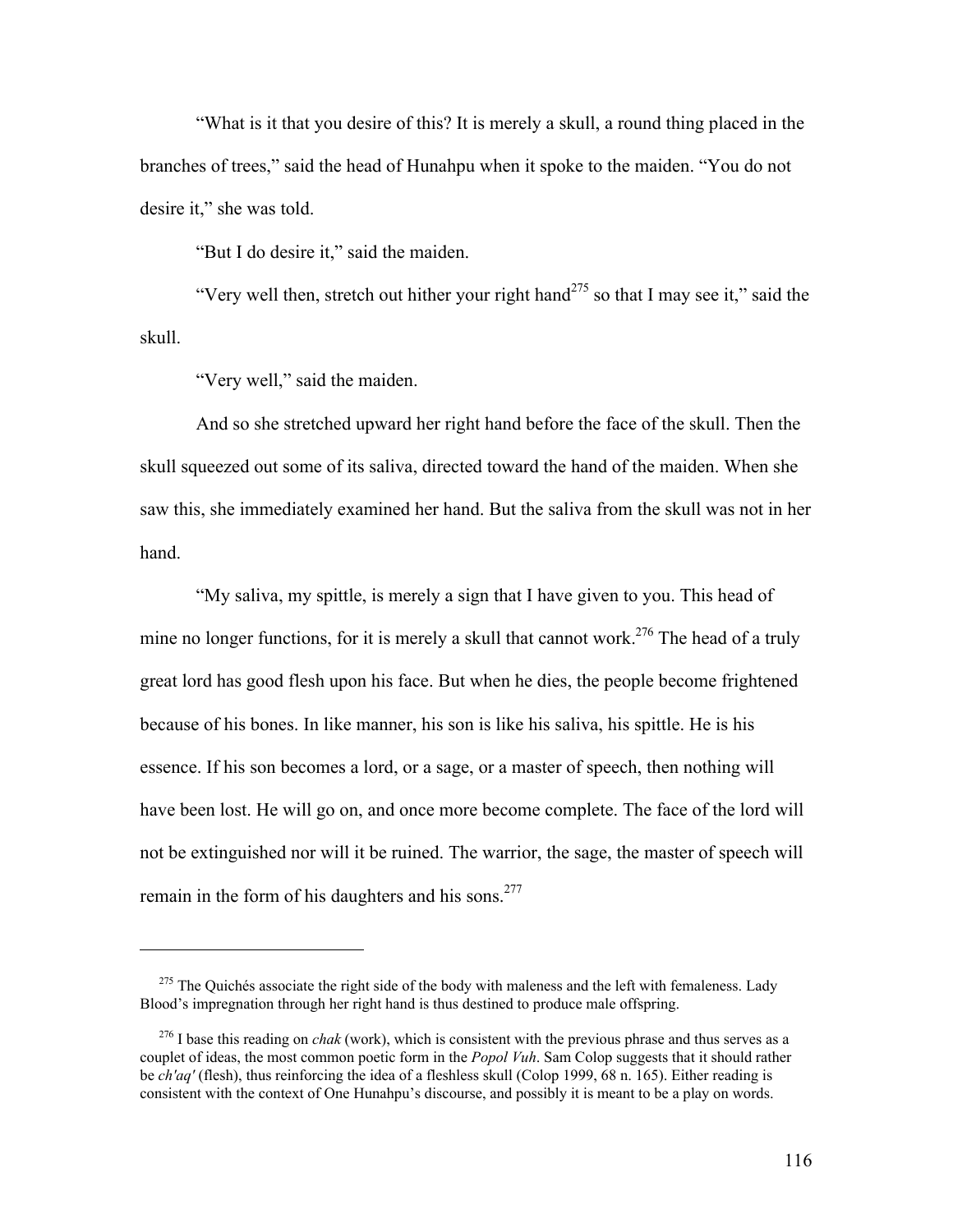"Thus may it be so, as I have done to you. Climb, therefore, up there to the face of the earth. You will not die, for you have entered into a promise. Thus be it so," said the skull of One Hunahpu and Seven Hunahpu.

 Now in this they merely carried out the thoughts and words of Huracan, Youngest Thunderbolt, and Sudden Thunderbolt.

<sup>&</sup>lt;sup>277</sup> Seeds are referred to as small bones or skulls in many highland Maya languages. The reverse is also true, human bones are seen as seeds, the source of new life as expressed in succeeding generations. Thus Schultze-Jena wrote, "when they [Quichés] ask for a young girl in marriage, they refer to progeny and make mention of human bones. It is probable that they have in mind the comparison of bones with the seeds of plants, and that human bones are bearers of life in the succession of the generations" (Schultze-Jena 1954, 52. Translation by author). Ruth Bunzel noted that the Quichés of Chichicastenango claimed that their formalized speech and ceremonies were attributed to ancient ancestral precedent and that this is a means of preserving the lives and knowledge of their ancestors: "And now this rite and custom belongs to the first people, our mothers and fathers.... This belongs to them; we are the embodiment of their rites and ceremonies" (Bunzel 1952, 232, 238). When performed at appropriate times and under appropriate circumstances, such ceremonies are perceived as a means for dead ancestors to manifest themselves. In Santiago Atitlán, a priest extracts certain garments that once belonged to the ancestors and wears them as he dances to the four cardinal directions to recreate the limits of the cosmos. Following the performance of this dance in 1998, the priest sought me out to ask if I had seen "the ancient *nuwals* [revered, powerful ancestors] giving birth to the world." He explained that they had filled his soul with their presence as he danced, guiding him in his steps, and now everything was new again. In the eyes of the priest, the dance was not a symbol of the ancestral dance, but a genuine creative act in which time folded inward on itself to reveal the ancestors themselves (Christenson 2001, 24). In a more literal sense, highland Maya see their descendents as their "replacements." Carlsen writes that much of Tz'utujil society is based on the principle of change as manifested in the transition from birth to death and back again (Carlsen 1991, 26; 1997, 50- 55). Generational changes represent the transferral of life from the grandparents to their grandchildren. Thus when a baby is born, Tz'utujils say "he/she sprouted," or "he/she returned," implying that the spirit of a dead ancestor, like a newly-sprouted plant from the dead husk of a maize kernel, has returned to occupy a new body. In most highland Maya languages, the word for grandfather, *mam*, is also the word for grandchild, suggesting an equivalent relationship (Cook 2000, 257 n. 22, 260 n. 35). It is common for parents to name their children after their grandparents to reinforce this idea of substitution. Houston and Stuart also note that among the Classic Maya royal names tend to skip one or more generations, perhaps an allusion to this principle of generational substitution (Houston and Stuart 1996, 295). On a panel from Palenque now housed in the Dumbarton Oaks collection in Washington D.C., K'an Hok' Chitam dances out of the underworld in the guise of the god Chak Xib Chak. He is named in the accompanying text as the *k'exol* ("replacement") of an ancestor with the same name who died 92 years earlier (Schele and Miller 1986, 274). At Santiago Atitlán, this principle of substitution may be applied to single generation changes: "One's child is sometimes actually addressed as 'parent,' and males will address their fathers as *nuk'jol*, or 'my son.' Likewise, a woman will often call her father *wal*, which translates as 'child.' As replacements are necessary for the grandparents' regeneration, the *k'ex* naming pattern has more than superficial significance" (Carlsen 1997, 55).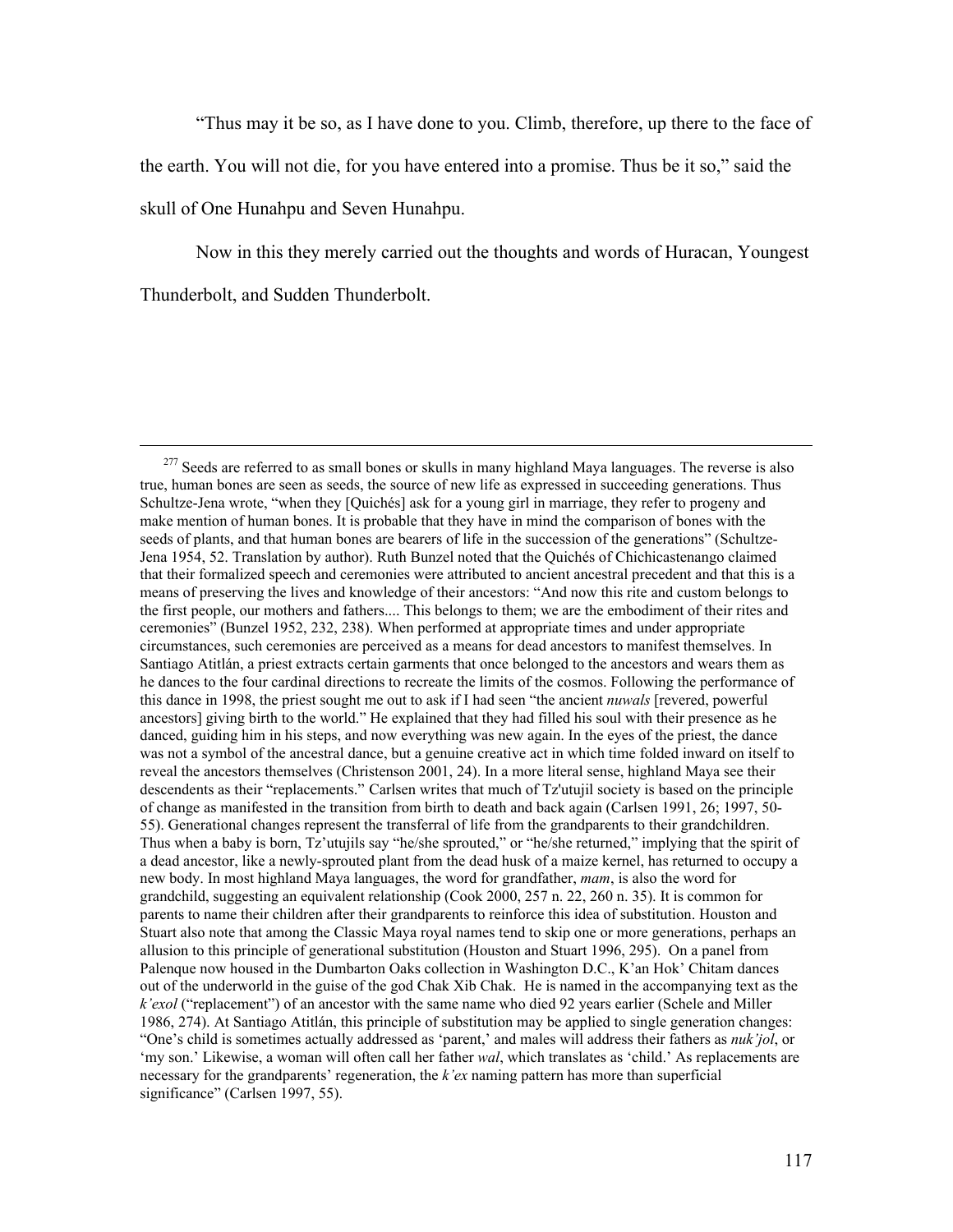Thus the maiden returned again to her home, having been given many instructions. Straightaway her children were created in her womb<sup>278</sup> by the mere saliva. Thus was the creation of Hunahpu and Xbalanque.

 Now when the maiden had arrived at her home and six moons were completed, she was noticed by her father, Gathered Blood by name.

# THE ASCENT OF LADY BLOOD FROM XIBALBA<sup>279</sup>

THEN the maiden was discovered<sup>280</sup> by her father, for he saw that she was now with child. Thus all the lords, One Death and Seven Death along with Gathered Blood, gathered their thoughts:

"This my daughter is with child, O lords. It is merely the result of her

fornication,"<sup>281</sup> said Gathered Blood when he met with the lords.

"Very well then. Question her<sup>282</sup> about this, and when she doesn't tell, she will be sacrificed. She will go far away to be sacrificed."

"Very well, ye lords," he replied.

He therefore questioned his daughter:

<sup>&</sup>lt;sup>278</sup> The cycle of birth, death, and rebirth is one of the most prominent motifs in ancient Mesoamerican art and literature. The Maya saw death as a necessary part of life. For maize to grow and produce, a seed must first die and be buried in the earth. It was thus necessary for One Hunahpu to descend into the underworld to die before a new generation could appear and be capable of overcoming death. The maiden, Lady Blood, stood as an intermediary. As the daughter of one of the principal lords of death, she belonged to the darkness of the underworld. As the consort of One Hunahpu, she had the potential to create new life from death.

<sup>&</sup>lt;sup>279</sup> lines 2375-2509

<sup>&</sup>lt;sup>280</sup> *Na'tajik* is generally "to recall, remember," but it may also refer to the discovery of something secret, a more appropriate reading for this context.

 $281$  This is glossed by Basseta as "bastard."

<sup>&</sup>lt;sup>282</sup> Literally "dig at her mouth." This is a common Quiché expression for questioning or interrogating a person closely. Thus the father will try to dig the truth out of his daughter's mouth.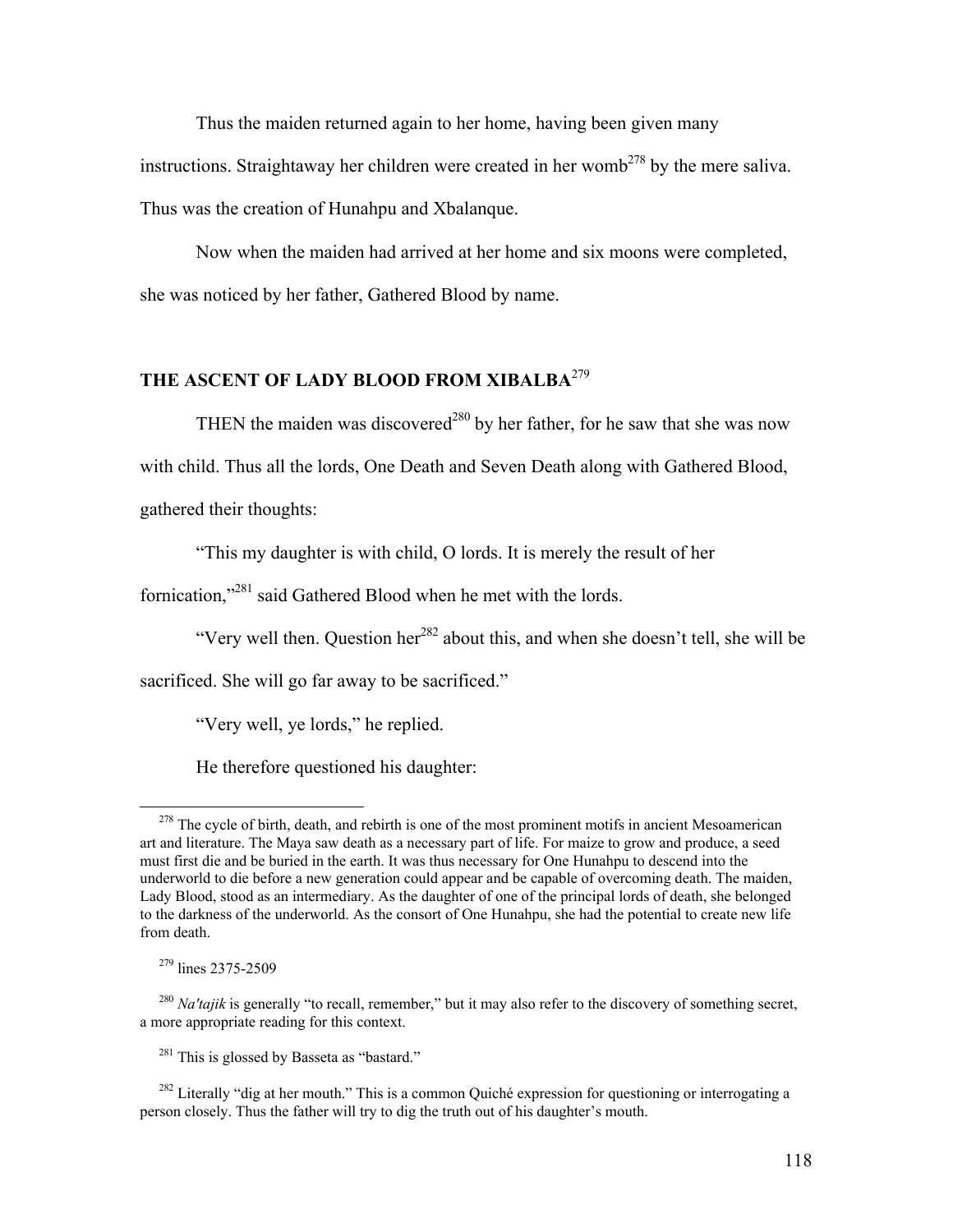"Who is responsible for the child that is in your womb, my daughter?" he asked.

 "I have no child, my father," she replied. "I have not known the face of any man."283

"Very well then. It is true that you are a fornicator."284

"Sacrifice her, $285$  you war councilors," the four owls were told. "Then bring back" her heart inside a bowl so that the lords may examine it this day."

 And so they went, carrying the bowl and lifting up the maiden in their talons. They took with them the White Dagger, the instrument of her sacrifice.

 "You will not succeed in killing me, you messengers, for this that is in my womb was merely created and is not the result of fornication. Rather it is the result of my admiration for the head of One Hunahpu which is at Crushing Ballcourt. Thus do not sacrifice me, you messengers," said the maiden when she spoke.

 "But what shall we give as a substitute for your heart? For we were told by your father, 'Bring hither her heart so that the lords may examine it and be satisfied with its form. Bring hither the bowl quickly, and place her heart inside it.' Were we not told this?

<sup>&</sup>lt;sup>283</sup> This is a polite expression for sexual intercourse. Quichés in traditional communities are very prudish when it comes to sexual matters, rarely referring to sex directly and seldom engaging in public displays of affection. Lady Blood's statement is accurate both figuratively (she never having engaged in sexual intercourse) and also literally. As Tedlock points out, she never saw the living face of One Hunahpu, only his skull (D. Tedlock 1996, 262 n. 100).

<sup>284</sup> *Joxol ch'ek* (scratcher knee). This is a play on words, a particularly prevalent Maya practice when referring to sexual things as a way of speaking about it indirectly. *Jox* is "to have sex," and also "to hoe or to scratch." A "knee scratcher" is a fornicator, prostitute, or one who wishes to seduce someone to have sex. The more common expression today is "leg burner" which also means seductress or prostitute.

<sup>&</sup>lt;sup>285</sup> Violations of custom with regard to adultery and other forms of illicit sex are considered very serious in traditional Quiché society, although in most cases punishment is left in the hands of the ancestors or deity: "The Quiché Indians have a firm belief and conviction that the ancestors punish adultery on behalf of the man, as well as his spouse if she tolerates it in her house, with sickness, affliction, and even death" (Schultze-Jena 1954, 23. Translation by author). Sexual transgressions in particular are believed to subject those involved to the whims of the lords of various illnesses who live in the underworld and who "feed" on the lives of those who do not live in accordance with societal rules.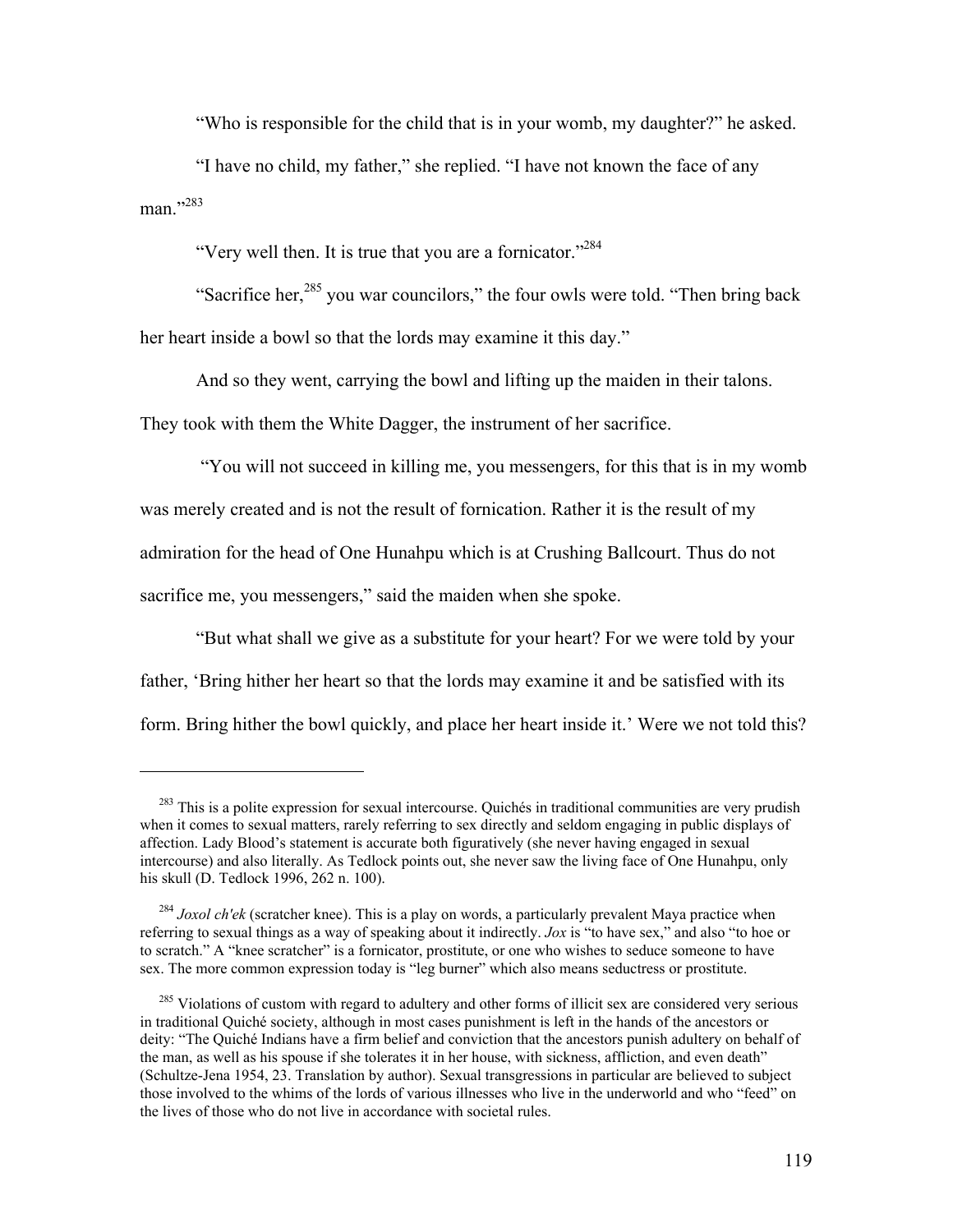Therefore, what will we put in the bowl? For above all else, we do not want you to die," said the messengers.

 "Very well. The heart will not be theirs. At the same time, your homes will no longer be here. No longer will you lure people by force to their deaths.<sup>286</sup> Only the true fornicator will be subject to One Death and Seven Death. Mere croton tree sap<sup>287</sup> will be theirs henceforth. Thus be it so. It will be this that you shall burn before their faces. It will not be this, the heart, that you will burn before their faces. Thus be it so. Take what the tree produces," said the maiden.

Then the red secretions<sup>288</sup> of the tree were collected in the bowl. There it congealed and became round. The red tree, therefore, oozed forth the substitute for her heart. The sap of the red tree was thus like blood when it came out. It was the substitute for her blood.<sup>289</sup>

<sup>288</sup> *Wa'l* is the general Quiché term for the liquid secretions or fluid content of plants and animals. Thus *u wa'l baq' wach* (its secretions eyes) are tears, *u wa'l pix* (its fluid tomatoes) is tomato sauce, *u wa'l alanxax* (its fluid oranges) is orange juice, and here *u wa'l che'* (its secretions tree) is another word for tree sap.

<sup>&</sup>lt;sup>286</sup> According to Basseta, *chi'j* is "to forcefully lure, lead away, or captivate."

<sup>287</sup> Thus the lords will receive not human blood, but rather the red sap of the croton tree (*Croton sanguifluus;* Spanish: *Sangre de Dragón*—Dragon's Blood Tree). Vázquez de Espinosa wrote that "there is a tree in this province of Chiapa and of Guatemala that is called dragon. It is tall like the almond tree; the leaves are white and the stems are of the same color, and if it is struck with a knife it weeps blood, as natural as if it were human" (Vázquez de Espinosa 1969, 1<sup>st</sup>.I.iv.590, p. 147. Translation by author). Both blood and tree sap have the same name, *kik'*, in Quiché.

<sup>&</sup>lt;sup>289</sup> Offerings, including blood sacrifices from chickens or turkeys, are still seen as "substitutes" for the offerer so that deity will not take them through illness or death (Bunzel 1952, 360). Landa wrote that in the Yucatec month of Mac, the pre-Conquest Maya "took out a great many of the hearts of the animals and birds and threw them into the fire to burn. And if they were unable to get large animals like tigers (jaguars), lions (pumas) or crocodiles, they made their hearts out of their incense; but if they had killed them, they brought their hearts for that fire" (Landa 1941, 163). It is likely that following the Spanish conquest, incense continued to represent a substitute for the blood sacrifice Precolumbian Maya once offered to deity. At the beginning of the eighteenth century Fray Antonio Margil recorded an incident in which a sick man consulted a Quiché shaman after falling ill in a forest. The shaman informed him that the "Lord of the Forest" had made him ill, but that there was a remedy: "Do not worry, because I go now to pray to the Lord of the Forest for you, and will take him his food [copal incense] in your name" (Hill 1992, 144). The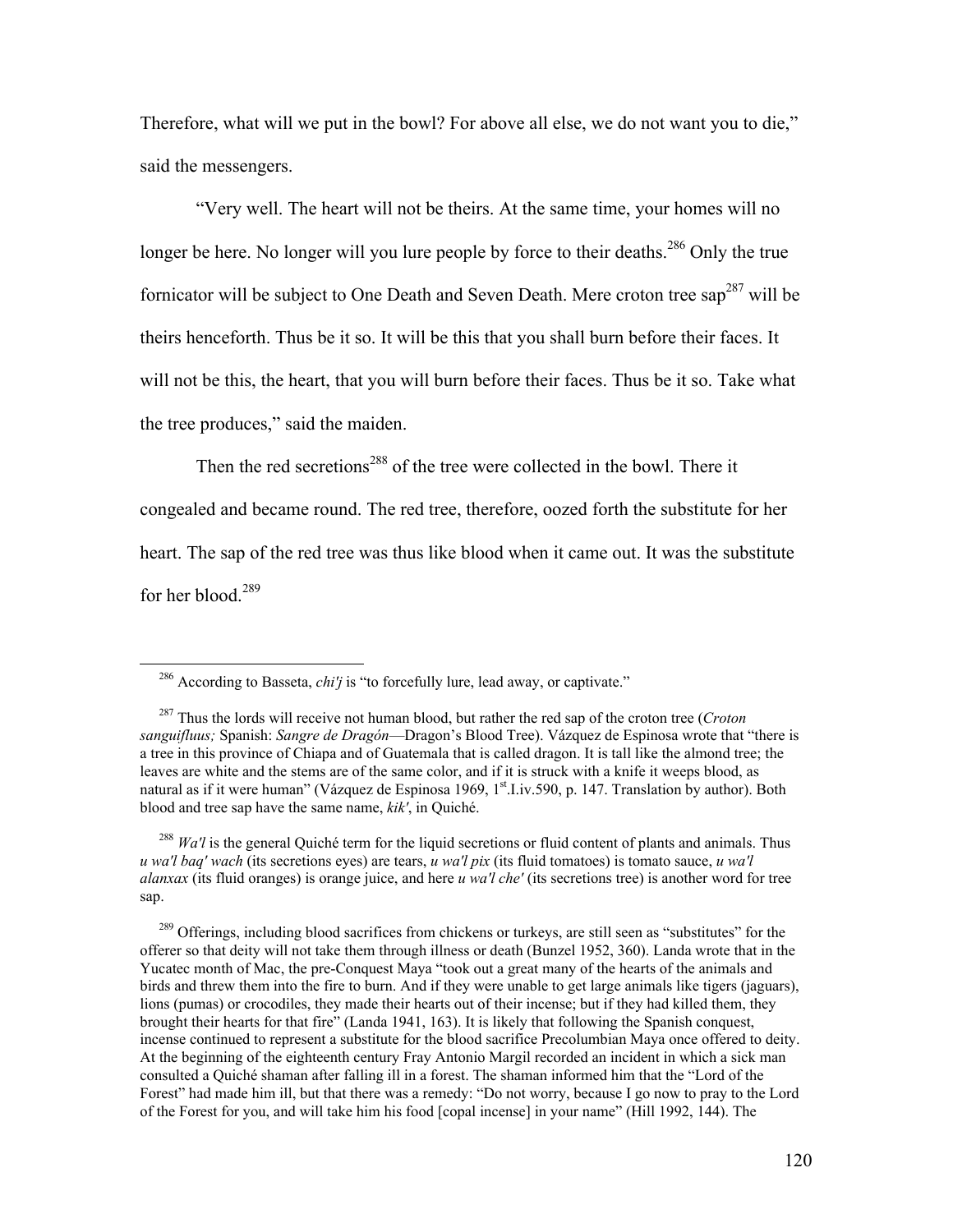Thus she collected the sap, the secretion of the red tree. Its surface became like bright red blood in the bowl when the maiden cut open the tree called the Sacrifice Red Tree.<sup>290</sup> She named this "blood," and blood croton it is still called.

 "There on the face of the earth you will be esteemed, for it is become yours," she said therefore to the owls.

 "Very well then, you maiden. We shall go then upward to hide you. But first we shall give the substitute for your heart before the faces of the lords," said the messengers.

 And so they arrived before the faces of the lords, who were all awaiting them expectantly. $^{291}$ 

"Was it not successful?" asked One Death.

"It was successful, O lords. This is surely her heart here in the bottom of the

bowl."

"Very well. I would see it therefore," said One Death.

Then he lifted it up with his fingers,  $292$  dripping with blood from its surface. It was bright red with blood.

"Stir well<sup>293</sup> the face of the fire and place it over the fire," said One Death.

shaman thus used incense to purchase the health of the man by offering it as a replacement to assuage the appetite of the Lord of the Forest.

<sup>&</sup>lt;sup>290</sup> *Chuj* is the Yucatec Maya word for "sacrifice." If this is the correct reading of the word, it would serve as further evidence that significant elements of the early mythology recorded in the *Popol Vuh* have a lowland origin. Alternatively, if the word is to be read as *ch'u'j,* this is the Quiché word for the scarlet-colored dye made from the cochineal insect, *Coccus axin*. In this case, the word would modify *kaq* (red), indicating that it is a bright, vivid red.

<sup>&</sup>lt;sup>291</sup> *Tz'elewachin* is "to await, expect" (Coto).

<sup>&</sup>lt;sup>292</sup> *Chuyej* is "to lift something with one's fingers" (Basseta).

 $^{293}$  *Lu'* is "to stir a fire to revive it" (Basseta).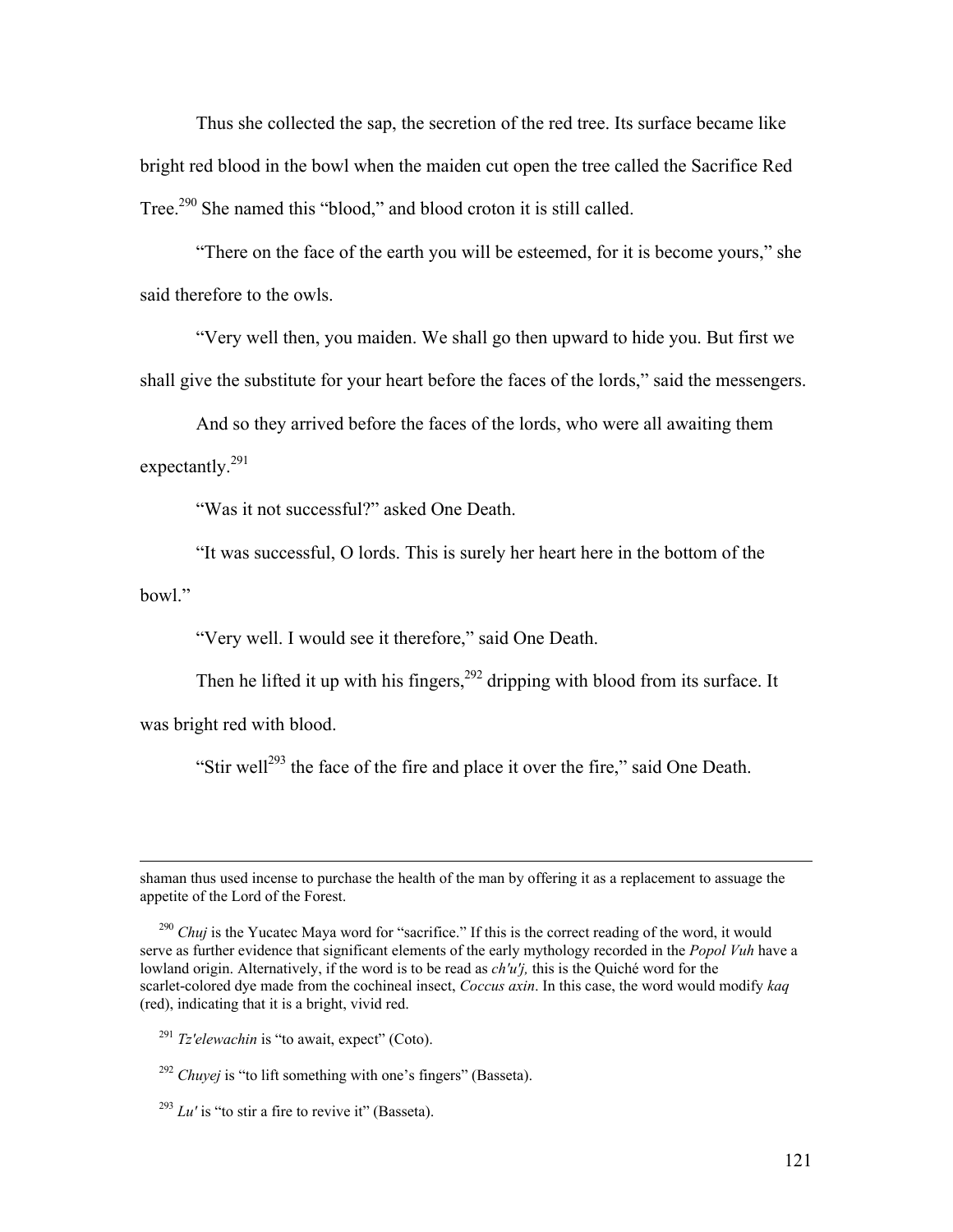Then they dried it over the fire, while the Xibalbans savored its fragrance. They all rose up to lean over it, for truly delicious was the smell of the blood to them.

 Now while they were bent over, the owls went to guide the maiden up to the hole leading above the earth. Then the guides returned back down again.

Thus the lords of Xibalba were defeated, for the maiden had tricked them all.<sup>294</sup>

### LADY BLOOD AND THE MIRACLE OF THE MAIZE<sup>295</sup>

THIS, therefore, is the mother<sup>296</sup> of One Batz and One Chouen.

Then arrived the woman, Lady Blood by name, who came to the mother of One

Batz and One Chouen. Her children were still in her womb, however, it wasn't long

before the birth<sup>297</sup> of Hunahpu and Xbalanque.

So then the woman came to the Grandmother. She said to the Grandmother:

"I have come, thou lady,"<sup>298</sup> she said when she arrived there with the

Grandmother. "I am thy daughter-in-law and thy child, $299$  thou lady."

 $\overline{a}$ 

<sup>297</sup> Literally *yake'ik* (they arise), which is glossed as a metaphor for birth in Coto.

<sup>298</sup> *Chichu'* (lady) simply means "woman, female." It is most commonly used, however, in titles of respect, such as *ajawinel chichu'* (ruler female, queen) or *alib' chichu'* (parent-in-law female).

<sup>299</sup> Traditionally, a new bride moves into the home of her mother-in-law, at least temporarily, to get acquainted and to ensure that she learns the skills necessary to run a household. By declaring herself to be the daughter-in-law and child of Xmucane, she is presenting herself as a claimant to familial hospitality. In contemporary Quiché households, marriage severs a woman permanently from her parent's influence, suggesting that Lady Blood really had nowhere else to go: "When the girl leaves for her husband's house, she takes with her nothing but her personal clothing.... Theoretically, the girl is now completely cut off from her blood kin. In going from her father's side she forfeits her rights to inherit. She is discouraged from

<sup>&</sup>lt;sup>294</sup> *Moywachixik* (to be blinded faces) is a Quiché expression meaning "to be tricked, deceived."

<sup>&</sup>lt;sup>295</sup> lines 2510-2663

<sup>&</sup>lt;sup>296</sup> Actually she is their grandmother, but because the real mother of One Batz and One Chouen had died by this time (p. 118; line 1913), Xmucane is acting as their mother.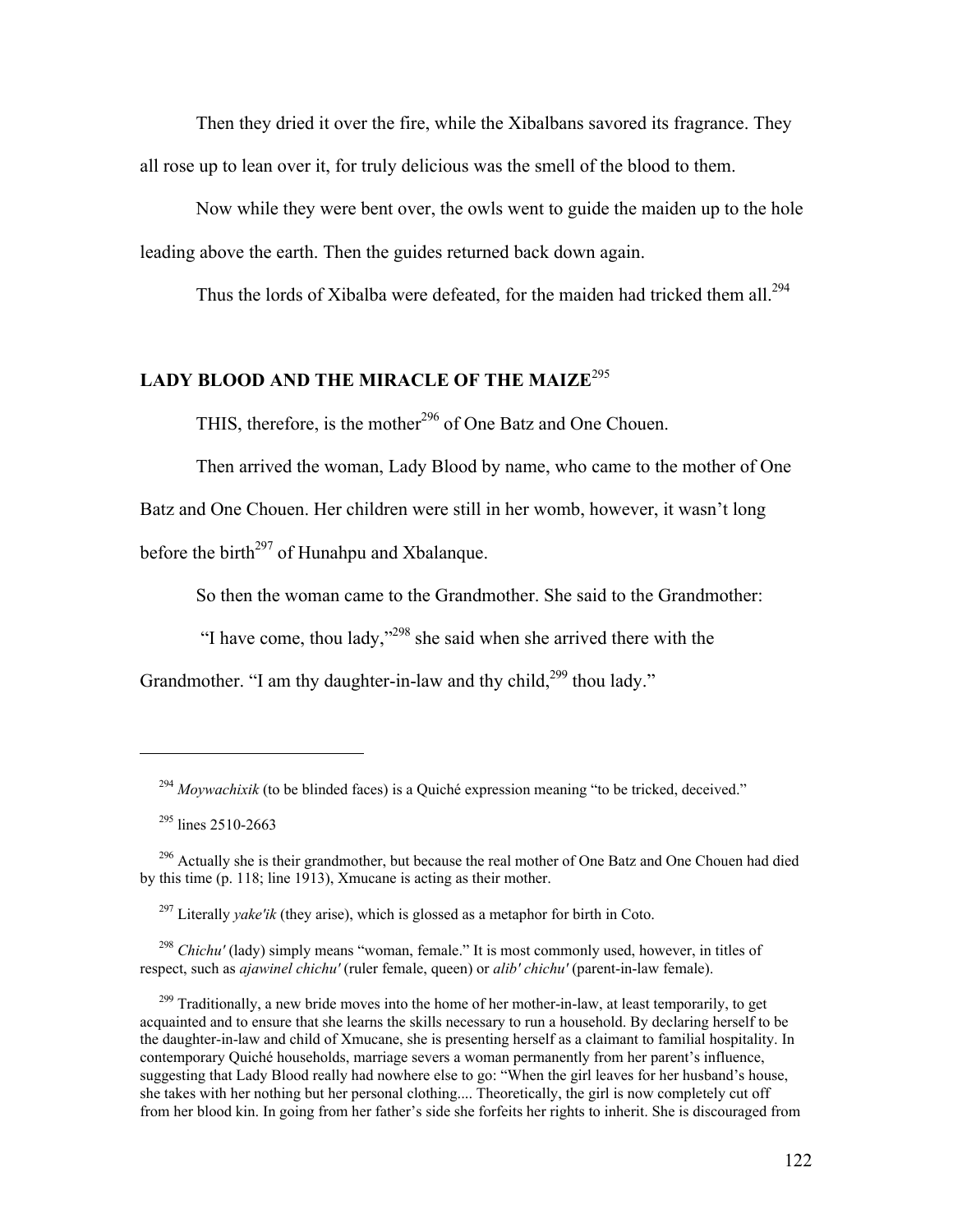"From where have you come? Do my children yet exist? Did they not die in Xibalba? Only these two are left as their sign and their word. $300$  One Batz and One Chouen are their names. If you see that you have come, go back the same way," $301$  the maiden was told by the Grandmother.

 "But it is true that I am thy daughter-in-law. These are surely his. These that I am carrying belong to One Hunahpu. One Hunahpu and Seven Hunahpu are alive. They are not dead. That which they have done is merely a manifestation of their light,  $302$  thou mother-in-law. Thus you shall see it. You shall see his face in these that I am carrying," she told the Grandmother.

Now One Batz and One Chouen gloried in these things:<sup>303</sup> Only the flute and song did they do. Only writing and carving was their work every day. And so they comforted the heart of the Grandmother.

Thus the Grandmother spoke to her:

 "I do not want you. You are not my daughter-in-law. It is merely the result of your fornication that is in your womb. You are a deceiver. My children that you spoke of have died," the Grandmother said again.

"They are truly his, I say to you."

visiting her parents, and her relations with her family assume a purely formal character. It is assumed that she will never again return to their house" (Bunzel 1952, 28).

<sup>&</sup>lt;sup>300</sup> Both of these terms are also metaphors for "descendents, progeny."

<sup>&</sup>lt;sup>301</sup> Edmonson sees this as a humorous response to the common Maya greeting, "I have arrived" (Edmonson 1971, 81 nn. 2451-2452). The polite response is "you have arrived," but in this case, the grandmother turns the answer around and orders her to go away.

<sup>&</sup>lt;sup>302</sup> "Merely his self-manifestation light." In other words, One Hunahpu and Seven Hunahpu will show themselves once again in the light when their sons are born. "To appear in the light" is a common Quiché metaphor for birth.

 $303$  Literally "inflames," with the implication that it gives glory, power, majesty.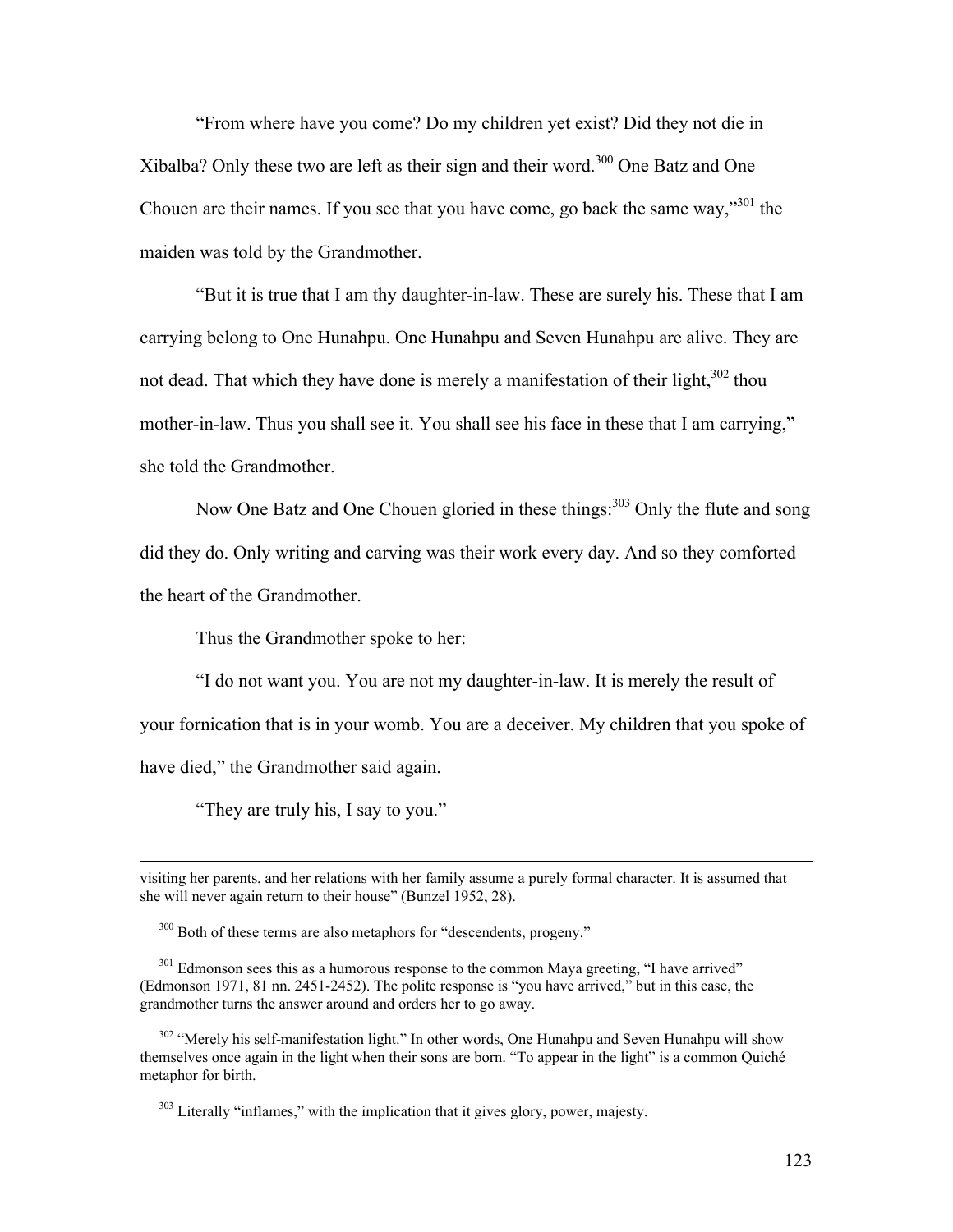"Very well then, I hear you that you are my daughter-in-law," the maiden was told. "Go then to get food that these may eat. Go and harvest a great netful of maize and return with it.<sup>304</sup> Then you will surely be my daughter-in-law, just as you have said."

"Very well," she replied.

Then she went to the maizefield<sup>305</sup> that belonged to One Batz and One Chouen, along the path that had been cleared by them. The maiden thus started out and arrived there at the maizefield. But there was only a single  $ear^{306}$  of maize $107$  in the field. There was not even one or two or three more. Although there was maize there, it was but a single ear that had been produced.

Then the heart of the maiden sank:  $308$ 

"See, I am a sinner!<sup>309</sup> I am a debtor!<sup>310</sup> Where shall I obtain the netful of food that is asked for?" she asked.

<sup>308</sup> Literally "finished therefore her heart."

<sup>&</sup>lt;sup>304</sup> It is customary in Quiché society for a new bride to be given heavy tasks by her in-laws to prove her ability to provide for a family. In this case, Lady Blood is given a great net which is to be used to carry the maize for the family's food. In Maya theology, the net is a significant symbol for the divine order of the universe. Its fixed pattern represents the regularity of the seasons in the fabric of time. Thus Maya goddesses are often depicted weaving on a cosmic loom.

<sup>&</sup>lt;sup>305</sup> *Ab'ix* may refer to the maizefield or a single maize plant, as in line 2604.

<sup>&</sup>lt;sup>306</sup> *Wi'* (head). The Maya think of ears of maize as "heads."

<sup>&</sup>lt;sup>307</sup> *Jal* is an ear of maize, dry and ready to harvest.

<sup>309</sup> *Makol* (sinner). Modern Quiché prayers and ceremonies generally begin with a long litany of sacred beings and objects who are invoked to be present. This is followed by the phrase *sacha' la nu mak* (take away my sin), often repeated several times. This is not a reference to specific sins, but a request to take away any flaws in the body or character of those present that might taint the results of the ceremony. I recorded this prayer by an *aj q'ij* priest at a healing ceremony in Momostenango in the late 1970s: "We call upon you Earth, we ask you Lord of the Day 11 *No'j,* we ask you Lord 5 *No'j*... We ask a favor of you; we ask you a favor because there is sickness among us, there is a sick little girl. Take away my sin, King of the World, Savior of the World, so that you may speak—the Seven Skies, the Seven Earths. Take away my sin that there may be light, that there may be clarity. Take away my sin I ask you, the great mountains and the small mountains; the great plains and the small plains; the great animals who are lords of the mountains and you small animals who are in the mountains. Take away my sin, our people, our mothers and fathers, our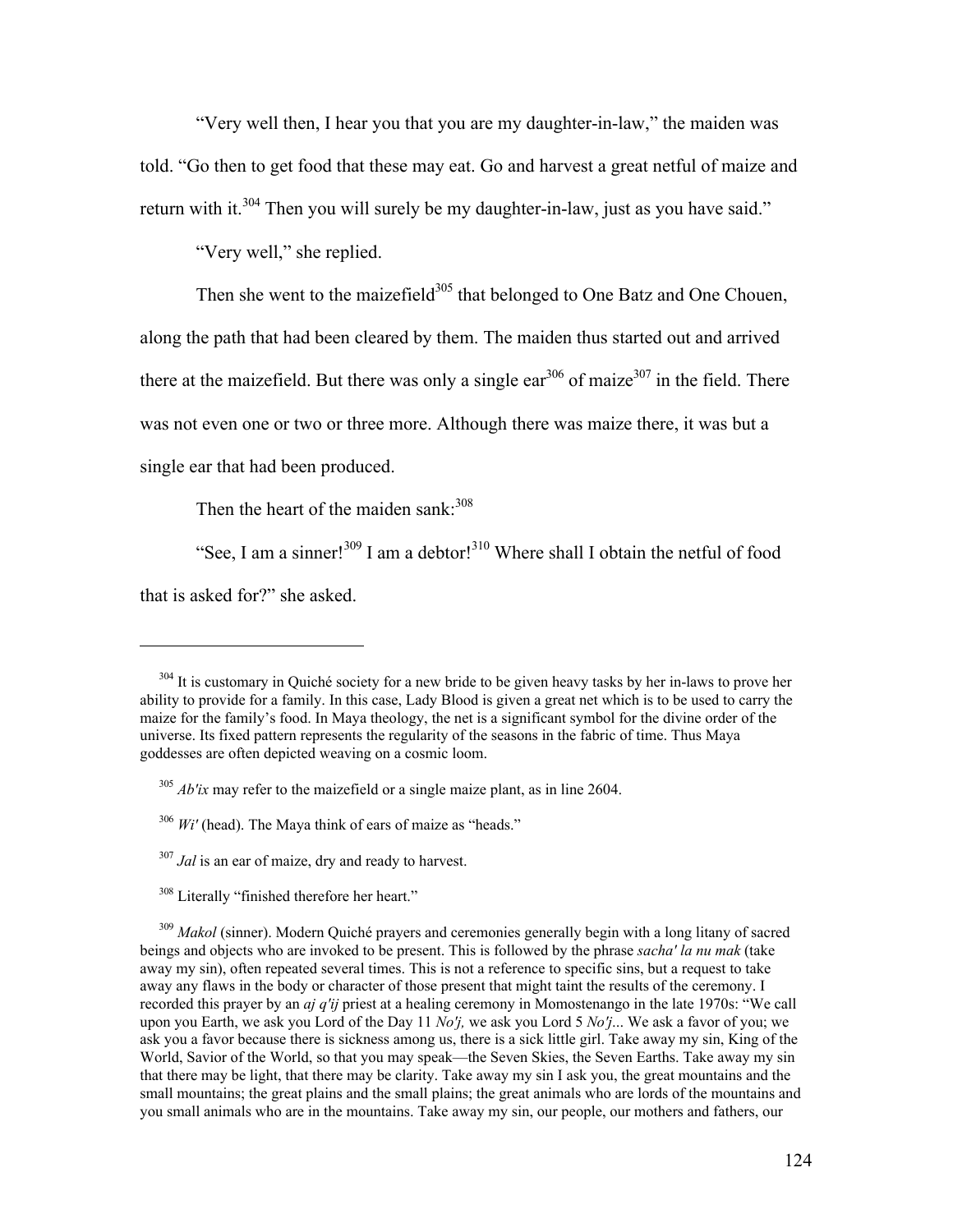Thus she called upon the guardians of the food:

 $\overline{a}$ 

"Come, arise. Come, stand up Lady of the Day Toh, $311$  and Lady of the Day

Canil,  $3^{12}$  Lady Cacao  $3^{13}$  and Lady of the Day Tzi,  $3^{14}$  you the guardians of the food of One Batz<sup>315</sup> and One Chouen," said the maiden.

grandmothers and our grandfathers. Take away my sin and witness us here today at this table. It has its service, to bring out the transformation, to bring out the mother-fathers. This is its service. Take away my sin."

 <sup>310</sup> *K'asb'ol*. According to Father Coto, *qazbal* means "sinner, transgressor, debtor" In modern usage, the term refers to a person who is indebted to someone else, either financially or socially. This is perhaps the reason why the day name *Toj* is listed first in the following passage, a day associated with the payment of debts. Coto also lists *qazbol macol,* obviously related in some way to the paired couplet here, and notes that the two words taken as a pair refer to the merchant trade.

<sup>311</sup> This passage likely refers to female manifestations of three of the days in the traditional highland Maya calendar—*Toj*, *Q'anil*, and *Tz'i'* (Ruud van Akkeren, personal communication). These are consecutive days, although the order should be *Q'anil*, *Toj*, and then *Tz'i'*. Modern *aj q'ij* priests invoke the days of the calendar in their prayers and ceremonies as lords and attribute to them specific power to bless or to punish. Thus they conceive of the days as living beings with personalities and specific spheres of influence. *Toj* is "tribute or payment." Metaphorically it may also be "punishment or illness" caused by sin. In her note on *Toj*, as one of the named days in the traditional Quiché calendar, Ruth Bunzel quotes an *aj q'ij* priest collaborator: "*T'oj* (*enfermedad*, sickness). Symbolizes the suffering which is caused by sin. 'This is a bad day, a day of sickness. On the day *t'oj* one burns incense in the house for the Lord of Sickness. *T'oj* is also a day for calling sickness to punish an enemy. If divination comes out in 7 *qanil*, 8 *toj*, 9 *ts'i'* it is bad. These are bad days. The content of *qanil* is corn, or the milpa, *toj* is sickness, *ts'i'*, "dog," some shameless act. When one has a sickness of the body that is like a worm eating the flesh, we call this *xu jut qanil*, which is a worm that is found sometimes in the *milpa* [maizefield]. When this worm gets into the body and eats at the flesh then it is because of these days. For this sickness comes from stealing corn or else it may be due to sorcery, for they are the days of sorcery also. For instance, if a man finds that his *milpa* has been robbed he goes to his *milpa* at midnight, breaks off an ear of corn and places a candle between the two halves, and asks San Jacinto and San Augustín, the patrons of the *milpa* to punish the robber, and he calls the days 7 *qanil*, 8 *t'oj*, 9 *ts'i'* to punish him. Then after a time the man who has stolen the corn will suffer from this disease, which is like cancer and ulcers. This is the meaning of these days" (Bunzel 1952, 282-283).

<sup>312</sup> *Q'anil*, Literally "Yellowness," referring specifically to the yellow of ripe maize, and is sometimes used as a metaphor for the fruitfulness of the earth in general. Bunzel: "*Qanil* (*milpa*, cornfield). Symbolic of the regeneration of the earth, of rebirth after, death, as exemplified in the growth of corn. '*Qanil* is the day of the milpa, a good day. It is a day to give thanks for one's *siembres* [plantings], for harvest and planting. After the harvest one waits for the day *qanil*, either 2 or 3 *qanil*, to give thanks. And likewise after planting. This is optional. But it is obligatory for all people to give thanks for their food and their land on the day 8 *qanil*. And each year one does this, until one dies'" (Bunzel 1952, 55, 282). Barbara Tedlock adds that one of the mnemonics used for this day by *aj q'ij* priests in Momostenango is *cak'anaric uwäch ulew* ("harvest"—literally, "the face of the earth becomes yellow"), and adds that "on these days, the lineage priest-shaman, depending on whether planting or harvest time is closer, passes seeds saved from the previous year, or else fresh corn ears that have been chosen as seed ears for the next year, through the copal smoke. In so doing, he is symbolically feeding (*tzukunic*) both the Mundo [Spanish "World," the principal earth deity] and his own ancestors" (B. Tedlock 1982, 114).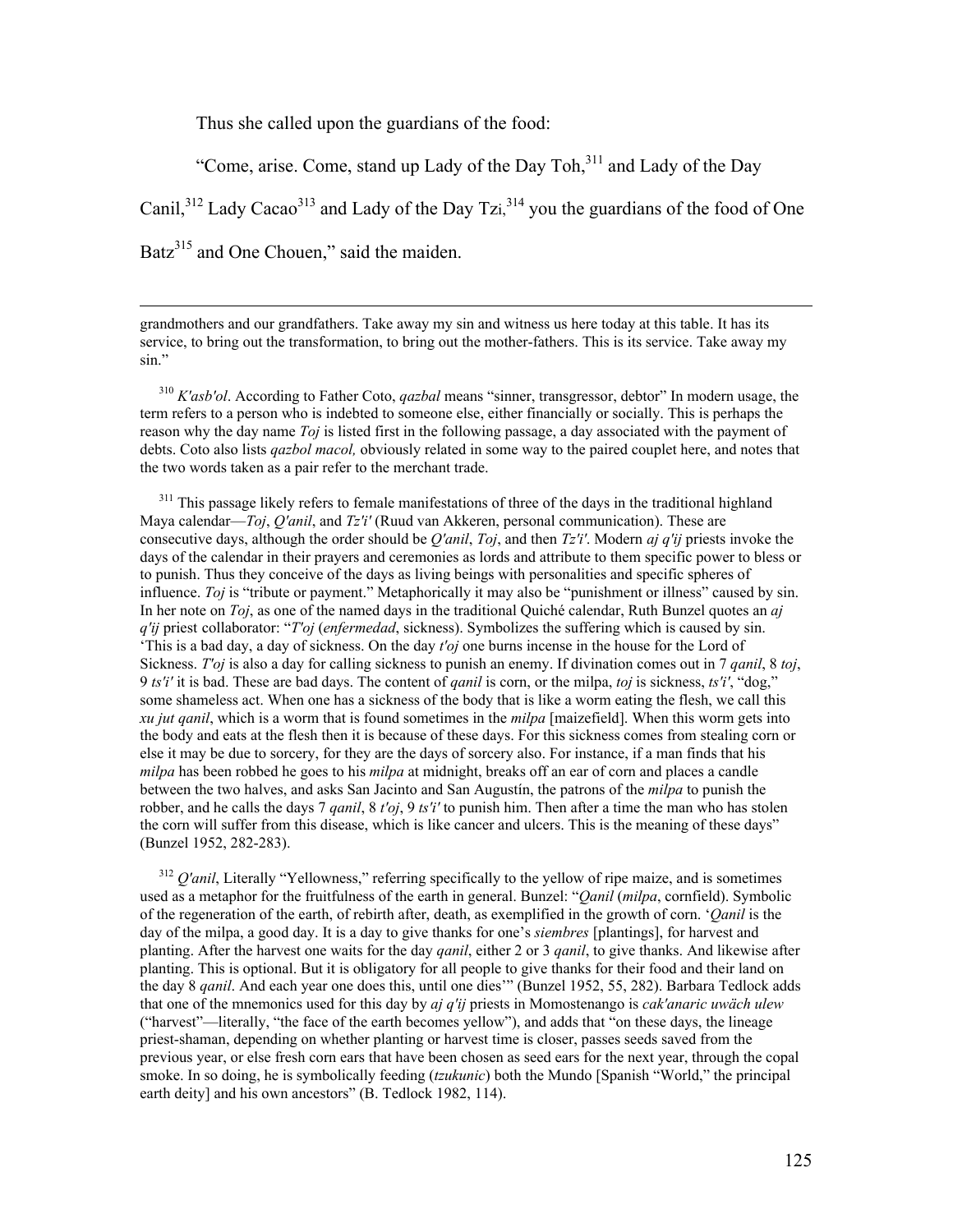Then she took hold of the cornsilk, the cornsilk atop the ear of ripe maize,  $316$  and pulled it upward. She did not pick the ear of maize, but it multiplied there in the net until the great net overflowed. Then when the maiden returned, the animals carried the net for her as she returned. But when she arrived and saw her grandmother, they gave back her pack frame,<sup>317</sup> and she perspired as if she had carried it.

Now when the Grandmother saw the food, the great netful, she said:

"Where did you come by this food? From where was it stolen? I will surely go to

see if you have finished off the maize plant and brought it all here,<sup> $318$ </sup> said the

Grandmother.

 <sup>314</sup> *Tz'i'a* (Dog) is a metaphor for shamelessness. Bunzel: "*T'si'* (*chucho*, dog). This symbolizes sin, especially sexual impurity. '*t'si'*, 'dog,' a bad day, the worst of all. The day of shameless and beastly actions (especially sexual). This is the meaning of *t'si'* in the divinations. There are no ceremonies for this day, because it is evil. But if one wishes to ask forgiveness of one's evil acts, one asks it on the next day (9) *bats*)'" (Bunzel 1952, 283).

 <sup>315</sup> Perhaps it is not a coincidence that the day immediately following *Q'anil*, *Toj*, and *Tz'i'*, is *B'atz'* in the traditional calendar.

<sup>316</sup> *Jal* is a dried ear of maize ready to be harvested.

<sup>317</sup> *Ko'k* is a wooden boxlike frame used to haul things on the back.

 <sup>313</sup> *Kakaw* is the true cacao (*Theobroma cacao*) from which chocolate is made. Cacao was highly prized in Precolumbian Mesoamerica, where it was used to make a spiced chocolate beverage. So precious was the bean of the cacao that it was used as the most common form of currency in purchasing goods and services. Ruud van Akkeren (personal communication) notes that one of the prime areas of cacao cultivation in the region is Tiquisate/Nahualate on the Pacific coast. This is also the area of the Toj and Q'anil lineages. Several highland Maya documents mention the taking of women as captives from these lineages. There are also several *terra cotta* renderings of women with cacao pods growing from their body found in this area that are now located in the *Popol Vuh* Museum in Guatemala City.

<sup>&</sup>lt;sup>318</sup> It is still customary among contemporary Quichés to carry harvested maize in large nets and to bring them home at one time wherever possible: "The whole harvest from a field is brought in at one time even if extra laborers must be hired to carry it. If it must be carried any distance, the bearers run the whole way, shouting. When they enter the house, the owner and his wife meet them. When the harvest from the large estate of Don Náches, a wealthy Ladino was brought into his town house more than fifty bearers were hired for the occasion. They ran into town in single file, shouting, encircled the plaza before taking the corn to the owner's house, and the church bells were rung" (Bunzel 1952, 51). The arrival of the harvested maize is always an important event, even in smaller households. This episode suggests that Lady Blood had brought an entire harvest, though the Grandmother knew that no such field of maize existed in her family's plot.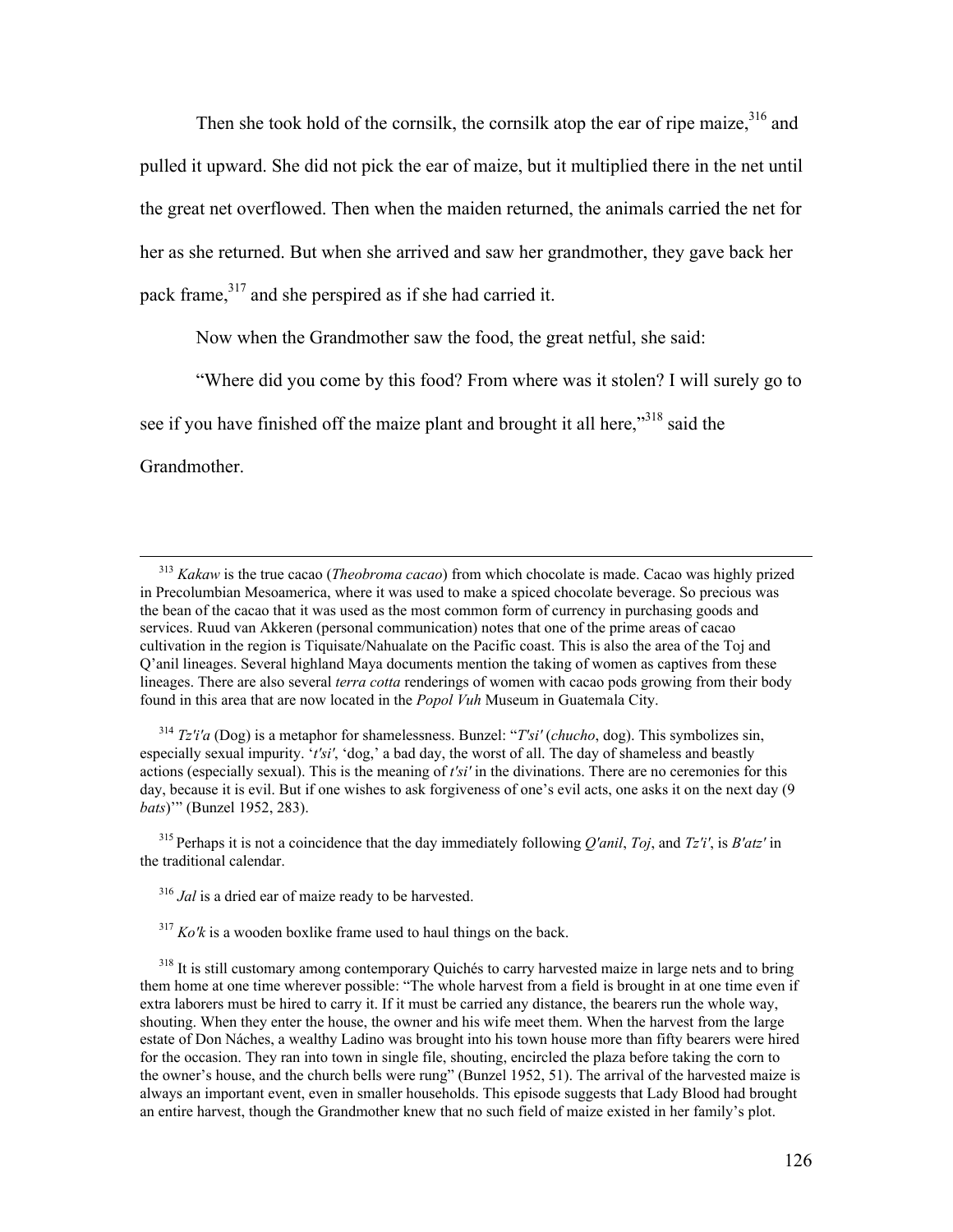Thus she went to see the maize plant. But there was the single ear of maize still on the maize plant, and it was clear where the net had been placed beneath it.

The Grandmother thus rushed back to her home and said to the maiden:

 "This is but a sign that you are in truth my daughter-in-law. I will surely watch your deeds, for they that are to be my grandchildren are enchanted already," the maiden was told.

#### HUNAHPU AND XBALANQUE IN THE HOUSE OF THE GRANDMOTHER<sup>319</sup>

NOW we shall relate the tale of the birth of Hunahpu and Xbalanque.

 THIS, therefore, is the account of their birth that we shall tell. When the day arrived, the maiden Lady Blood gave birth. The Grandmother did not see it when they were born, for these two arose<sup>320</sup> suddenly. Hunahpu and Xbalanque were their names. They arose in the mountains, but when they were taken into the house they did not sleep:

 "Take them away and abandon them, for truly shrill are their mouths," said the Grandmother.

Thus they were placed on an anthill, and there they slept blissfully.

 Then they were taken out again and placed on a thornbush. This was done by One Batz and One Chouen, for they would have had them die there on the anthill and on the thornbush.<sup>321</sup> They wanted this because of the treachery<sup>322</sup> and jealousy<sup>323</sup> of One Batz and One Chouen.

<sup>&</sup>lt;sup>319</sup> lines 2664-2899

<sup>&</sup>lt;sup>320</sup> *Xeyake'ik* (they arose). This is a metaphor for birth according to Coto.

<sup>&</sup>lt;sup>321</sup> This treatment of the twin sons of One Hunahpu and Lady Blood is a serious breach of highland Maya attitudes toward children, particularly infants. Despite poverty and private concerns, children are always accepted as a "gift" in Quiché homes and treated with patience and indulgence. Infants and small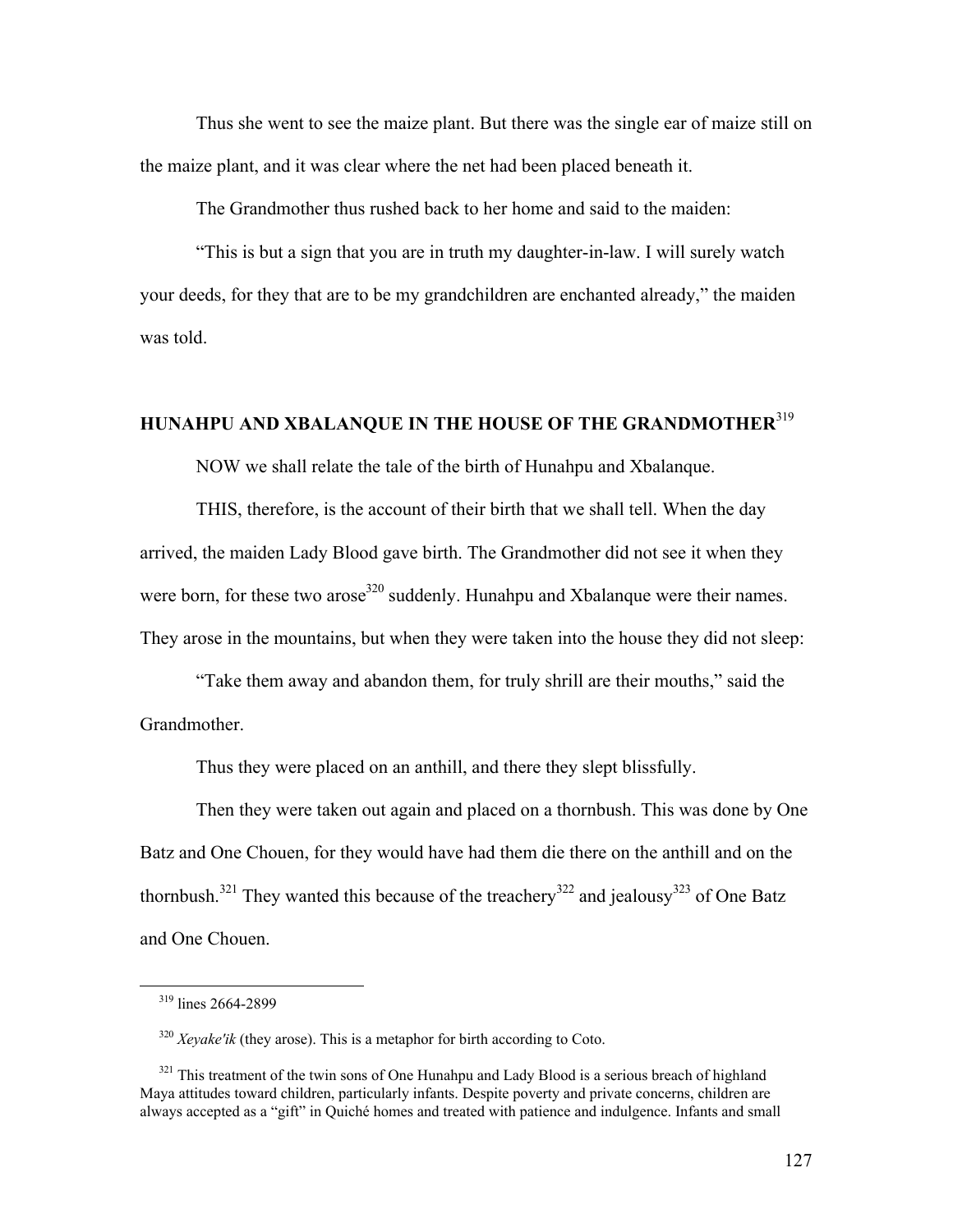Thus at first their younger brothers were not accepted in the house. They were not known. Therefore they just grew up in the mountains.

Now One Batz and One Chouen were great flautists and singers. They had grown in greatness. They had passed through great affliction and misfortune, and thus they had become great. They were sages. They were not only flautists and singers, but they had also become writers and carvers. Everything they did was successful for them.

 For they knew of the circumstances of their birth, and certainly they were ingenious. They were the substitutes for their father who had gone to Xibalba and had died. Thus One Batz and One Chouen were great sages. In their hearts, they knew everything from the first, even before their younger brothers were created.

But nothing ever came of these enchanted abilities  $324$  because of their envy. The abuses<sup>325</sup> born in their hearts merely fell upon their own backs and nothing came of them  $326$ 

children are never left alone under any circumstances. Whenever possible babies accompany their mothers, who carry them on their backs everywhere as they go about their work. Toddlers and small children are cared for solicitously by their older siblings who also carry them about wherever they go. "[Quichés] care for them tenderly and reproach themselves if the child falls ill. There is no infanticide; that would be a violation of all their moral ideas" (Bunzel 1952, 99). This attitude is so pervasive in highland Maya society that it is difficult to believe that it would have been otherwise at the time the *Popol Vuh* was composed. It is likely that the "treachery" of One Batz and One Chouen toward their half-brothers would have been recognized as sufficient grounds for the punishment they later received when they were turned into monkeys. It is significant in this regard that monkeys were earlier described as descendents of the wooden people who "did not possess their hearts nor their minds," "walked without purpose," "did not remember Heart of Sky," and "were not capable of understanding" (pp. 83-90). It was the cold and dry hearts of the wooden people that had led to their ultimate destruction.

<sup>&</sup>lt;sup>322</sup> *Ch'agimal* is "treachery, lies, calumny, slander, falsehood, or mockery." Basseta wrote that it may also refer to the loud shouting of young men. In modern usage it suggests something that festers and spreads, such as an abscess, gangrene, or smallpox.

<sup>&</sup>lt;sup>323</sup> Literally "red or fiery countenance," a common Quiché expression for jealousy.

<sup>&</sup>lt;sup>324</sup> *Na'wikil* is derived from the word for enchantment, or unusual power of knowledge. It is also used to refer to extraordinary abilities or talents.

<sup>&</sup>lt;sup>325</sup> *Yoq'* is an "abuse, insult, or affront."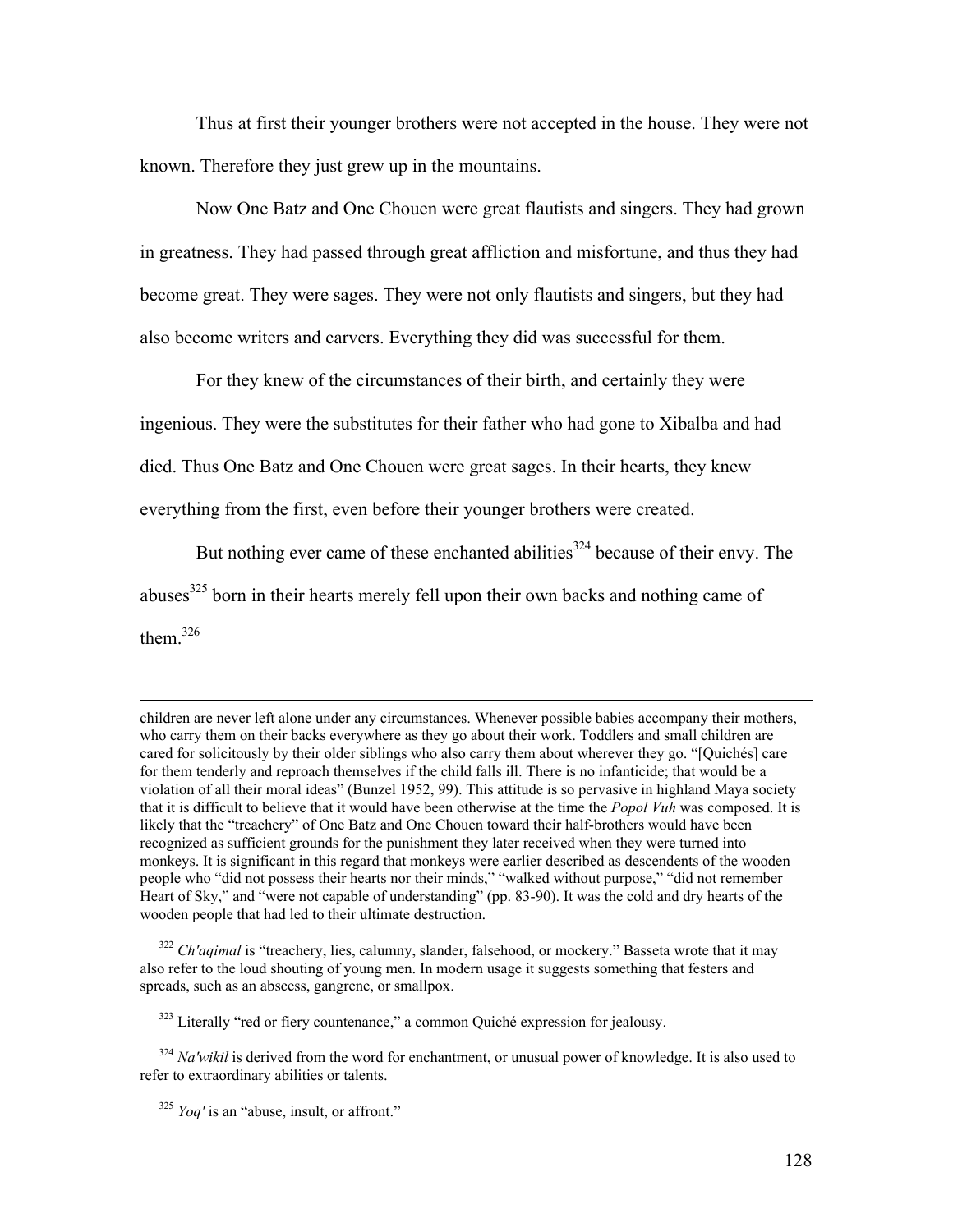Thus they were ignored<sup>327</sup> by Hunahpu and Xbalanque, who went out every day

to hunt with their blowguns. They were not loved by their grandmother, nor by One Batz

and One Chouen. Nor were they given any food. When meals were prepared for them,

One Batz and One Chouen would eat it all before they returned.

But they did not become enraged<sup>328</sup> or angry. They tolerated it, for they knew

their own nature, and this was a light by which they could see.

 $\overline{a}$ 

 Thus when they returned each day, One Batz and One Chouen would take away their birds and eat them. They did not give anything to the twins, Hunahpu and Xbalanque. One Batz and One Chouen merely played the flute and sang.

<sup>&</sup>lt;sup>326</sup> Tedlock's Quiché collaborator, Andrés Xiloj, commented on this passage: "We see a person; we speak behind his back and he doesn't hear what we are murmuring. Then this murmur doesn't fall upon that person, but we are the ones who pay for it" (Tedlock 1996, 265 n. 105). Bunzel recorded the following explanation from a Quiché seeking justice from a slander inflicted on him: "Now I have a clean heart, my wife is satisfied, and the woman also has set everything right. Now I can go before the ancestors to ask justice. But if I go before them with my sins still upon me, and quarreling with my wife or relatives, then I shall die at once, before my enemy, for the justice which I ask for him will fall upon me" (Bunzel 1952, 376).

<sup>&</sup>lt;sup>327</sup> The root of this verb is derived from *poy*, which has been used previously to describe the wooden effigies that were destroyed. Today the word is used for scarecrows, dolls, or statues. Each of these is something that resembles reality but is false. Basseta writes it is to be "discounted, ignored, displeased, dissatisfied" as well as to be "perverted, corrupted."

<sup>&</sup>lt;sup>328</sup> Literally "inflamed." The tolerance of the twins to the injustice of their older siblings is characteristic of Quiché practice. There are certainly rivalries among family members. Bunzel noted that the calm that prevails in all households is somewhat superficial, often hiding bitterness and discord with a "smooth surface of respectful courtesy" (Bunzel 1952, 12). Particularly among older family members, there is often an atmosphere of intense rivalry and mistrust. This antagonism seldom if ever erupts into open conflict, however, for fear of retribution from deceased ancestors who do not tolerate such behavior: "The ancestors and 'the idols' stand ready to punish the blows or harsh words that violate the sanctity of the house. The injured 'weep before the idols' demanding revenge, and the ever present fear of sorcery stays the free expression of antagonism. Within the house quiet and dignity prevail. All intercourse is marked by elaborate etiquette" (Ibid., 120). Thus one of her collaborators who was preparing for a ceremony told her: "It is better that I go out of the house before I am provoked to retort. There is nothing I can do, I must not quarrel or argue. For I am asking justice before the spirits, and if I do anything, they will immediately drag me out of this life" (Ibid., 380). Children are seldom chastened by their parents in traditional Quiché households, but it is made clear from a very early age that open expressions of anger or physical abuse between siblings is not tolerated and that when it does occur such behavior invites retribution by the ancestors in the form of illness or even death.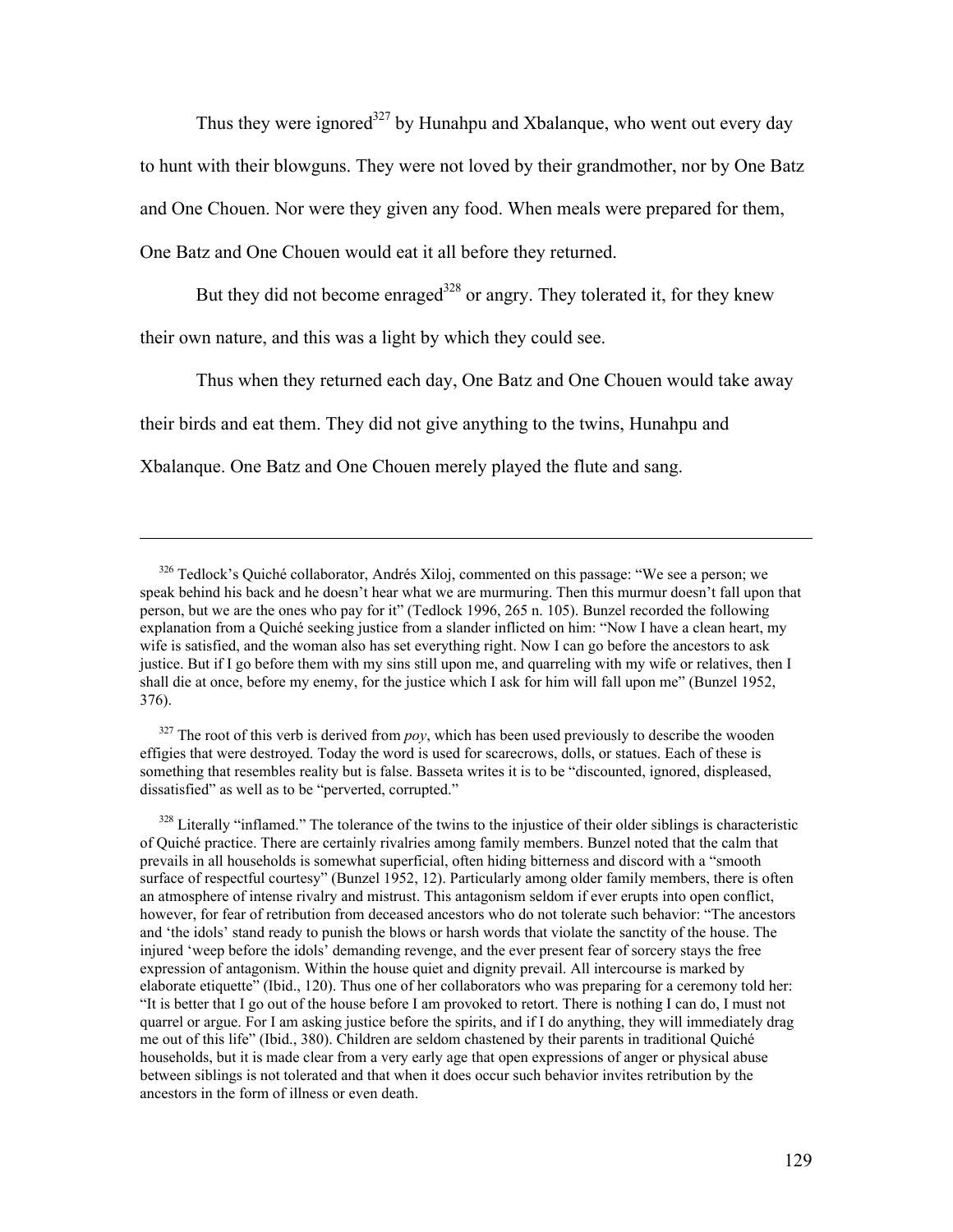Then one day Hunahpu and Xbalanque returned without bringing any birds. The Grandmother was enraged because of this:

 "What is the reason that you have not brought any more birds?" Hunahpu and Xbalanque were asked.

 "This is why, our grandmother. Our birds are just stuck up in the top of the tree," they said. "There is no way to climb to the top of the tree to reach them, our grandmother. Therefore we would like our older brothers to go with us to bring down the birds," they said.

"Very well," said their older brothers. "We will go with you at dawn."

 Thus they were defeated. The two of them had planned for the defeat of One Batz and One Chouen:

 "We shall merely overturn their nature. This is the essence of our words. Thus be it so, for great is the affliction that they have caused us. If it had been according to their desires, we, their younger brothers, would have died and been lost. In their hearts, we are looked upon as slaves, as if we worked for them. Instead, we shall make of them an example," they said one to another.

Thus they went there below the tree whose name is Yellow Tree,  $329$  in company with their older brothers. As they went, they began to shoot with their blowguns, for there were innumerable birds in the top of the tree singing riotously. Their older brothers marvelled at this when they saw the birds. But not one of these birds that they saw fell down beneath the tree:

<sup>&</sup>lt;sup>329</sup> *Can Te* (Lowland Maya: Yellow Tree). Recinos (1950, 128 n. 6) and Campbell (1983, 82) identify this as *Gliricidia sepium*, known in Central America as *Madre de cacao* (Spanish: Mother of Cacao). The Maya extracted a yellow dye from this tree (Roys 1967, 161 n. 8).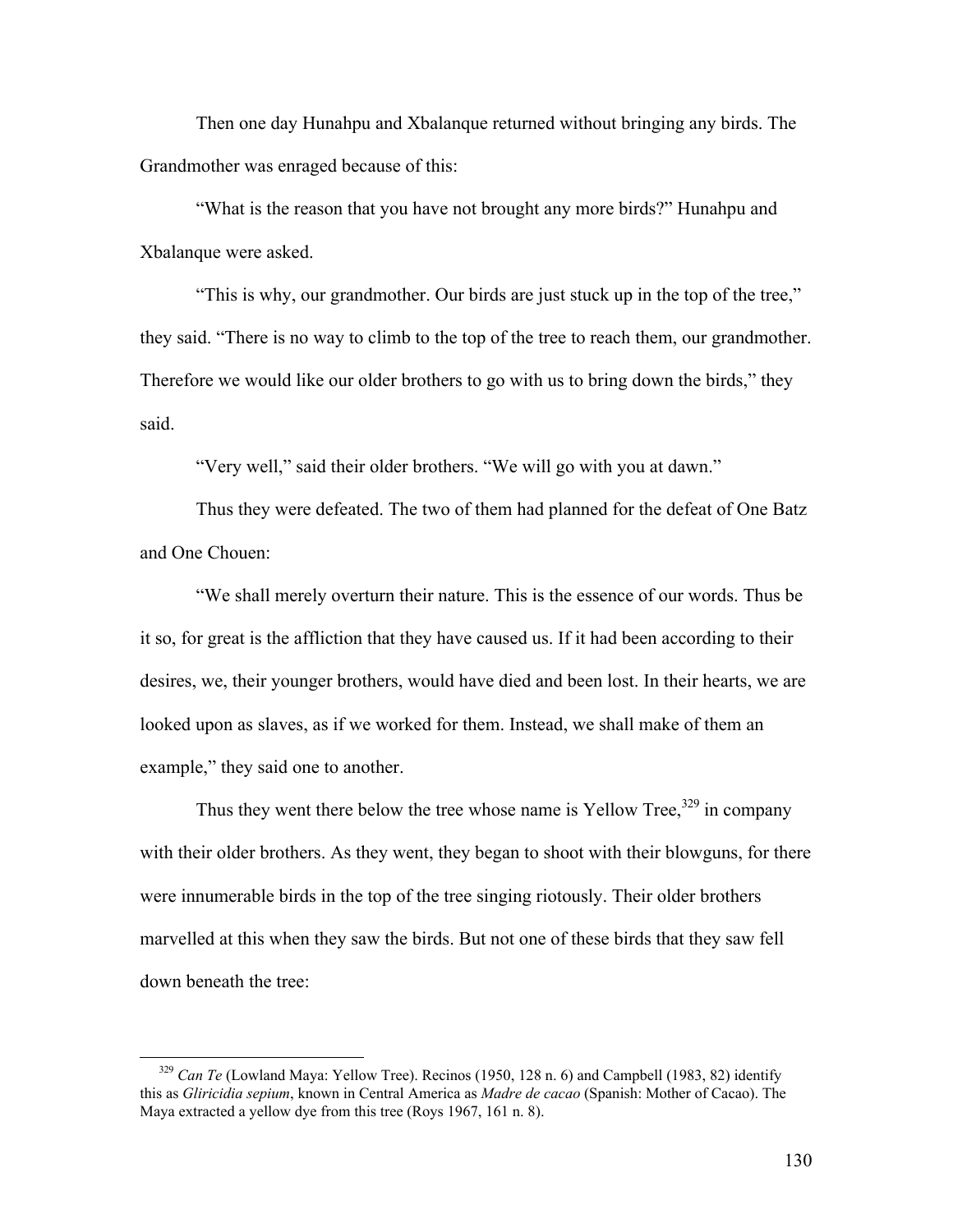"Our birds do not fall down here. Just go and bring them down," they said to their older brothers.

"Very well," they said.

 And they climbed up to the top of the tree. But the tree began to grow larger. It swelled in size. Thus when they wanted to come back down, One Batz and One Chouen couldn't climb down from the top of the tree. $330$ 

They therefore called down from the top of the tree:

"What can we say, our younger brothers? Take pity on us. This tree is truly

frightening to see, our younger brothers," they called down from the top of the tree.

Thus Hunahpu and Xbalanque called back to them:

"Loosen your loincloths<sup>331</sup> and retie the long end below your bellies. Pull out the

tail end<sup>332</sup> behind you. Then you will be able to walk freely," they were told by their

younger brothers.

 $\overline{a}$ 

"Fine," they said.

And so they pulled out the ends of their loincloths,<sup>333</sup> and these immediately

became tails. They appeared just like spider monkeys. Thus they went up into the tops of

<sup>330</sup> Akkeren (2000, 65, 303-304) suggests that this tale is the origin of the famous *Palo Volador* in which dancers dressed as monkeys climb a tall pole, tie long ropes to their ankles, and spin downward as the ropes gradually unwind (Cook 2000, 107-118). In many communities this popular dance has been banned because of the danger involved.

 $331$  Ximénez identifies *we'x* as short trousers worn by men, but likely they were loincloths prior to the Spanish conquest based on the description in the text of their being loosened and retied. *Weexj* is the name for the traditional white trousers worn in Santiago Chimaltenango (Watanabe 1992, 93)

<sup>&</sup>lt;sup>332</sup> This is a good example of a play on words. The text uses the term *je'* here to describe the end of the brothers' loincloths. While *je'* may be used to refer to the end of something, it also means "tail," presaging the transformation that would soon take place.

<sup>&</sup>lt;sup>333</sup> *To'g*. This word is still in use in the highlands as a generic term for underwear (Mondloch, personal communication).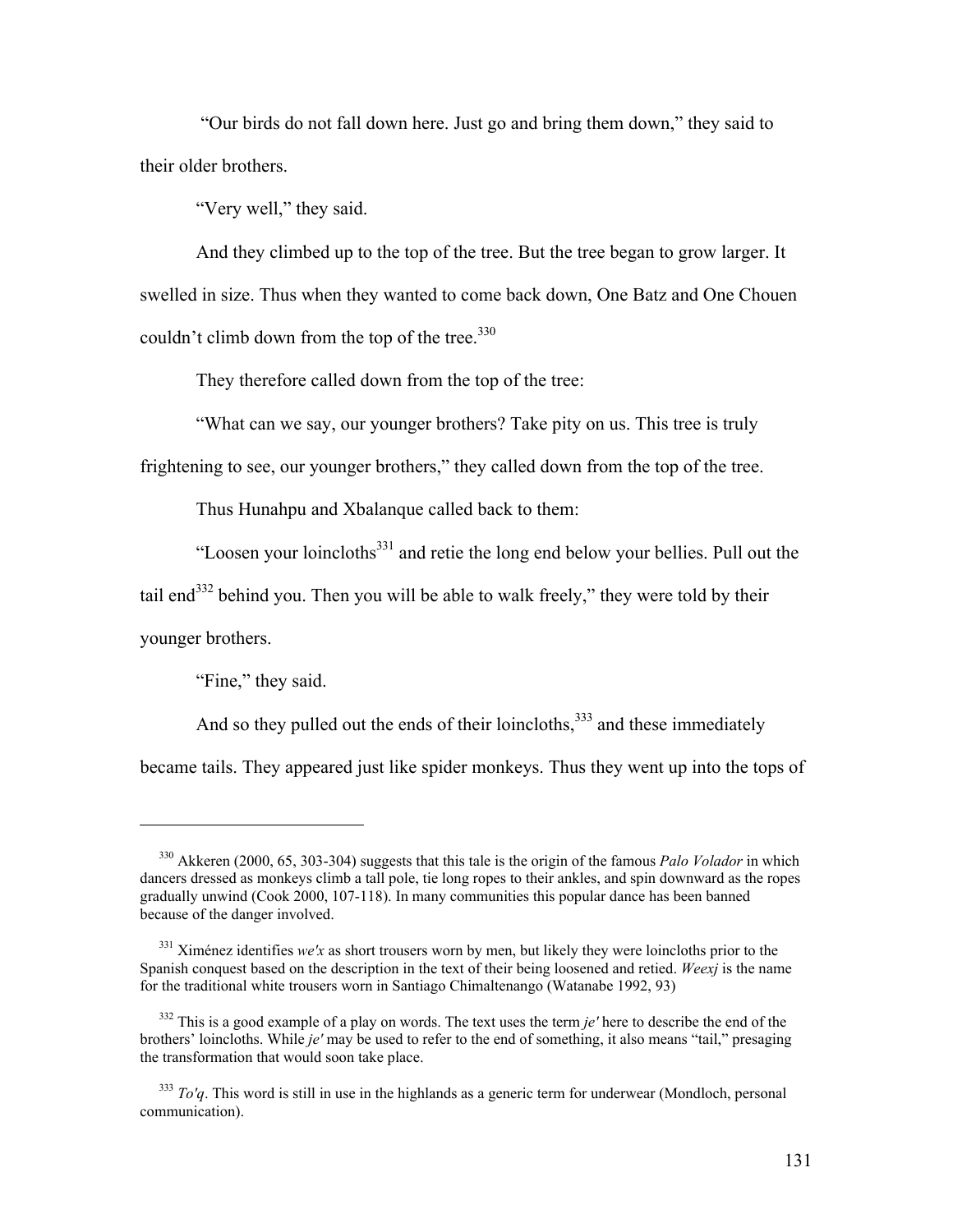the trees there in the small mountains and the great mountains. They went out into the forests, howling and chattering loudly in the branches of the trees.

 Thus was the defeat of One Batz and One Chouen at the hands of Hunahpu and Xbalanque. It was merely by their enchantments that it was done.

 Now when they arrived back at their home, they spoke with their grandmother and mother:

 "Our grandmother, something has happened to our older brothers. Their faces have changed.<sup>334</sup> They go about like animals now," they said.

 "If you have done something to your older brothers, you will cause me misery and anguish. Let this not be what you have done to your older brothers, my grandsons," said the Grandmother to Hunahpu and Xbalanque.

They replied then to their grandmother:

 $\overline{a}$ 

 "Do not grieve, our grandmother. You shall see again the faces of our older brothers. They will come back. But this is a test for you, our grandmother. Please do not laugh, for we will test their fate," they said.

 Thus they began to play the flute. They played "Hunahpu Spider Monkey" on the flute.

<sup>&</sup>lt;sup>334</sup> *Rax ki wach* (new their faces). This is a physical reality, in that the brothers now have monkey faces, but it also has a host of implied meanings. Basseta records that this suggests "without shame." Coto adds that it refers to one that has "gone astray, lost self-control, is impudent, outside the bounds of justice, talks nonsense, babbles, or chatters."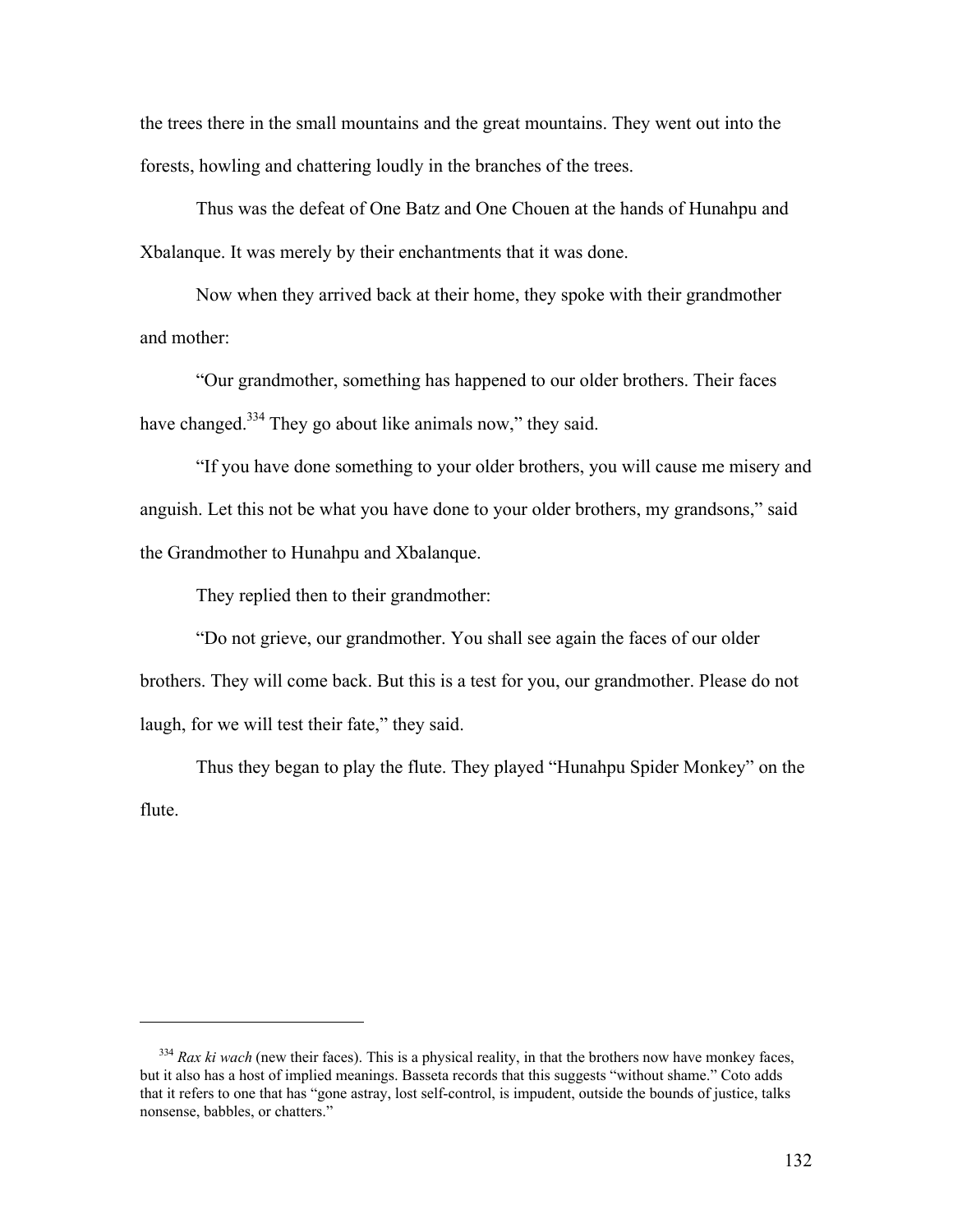## THE FALL OF ONE BATZ AND ONE CHOUEN<sup>335</sup>

THEN they began to sing, to play the flute, and to play the drum.<sup>336</sup> And when they had taken up their flute and their drum, the Grandmother sat down with them as well. Thus they played the flute, calling them with the music. In song they called out their names, with the music whose name is "Hunahpu Spider Monkey."

 Then arrived One Batz and One Chouen, dancing as they came. But when the Grandmother looked at them, she saw their ugly faces $337$  and laughed, for she could not contain her laughter.

 Therefore they immediately went away. Their faces could not be seen anymore, for they had gone back into the forest.

 "What now will you do, our grandmother? We shall try it four times in all. Only three times more we shall call them with flute music and song. But you must truly contain your laughter when we try it again," said Hunahpu and Xbalanque.

 Then they played the flute again, and again they came dancing in the middle of the house patio. Animatedly they did it, tempting their grandmother to laughter.

 Thus immediately the Grandmother began to laugh again. For the faces of the spider monkeys were truly funny. They were paunchy<sup>338</sup> and naked below their chests.<sup>339</sup>

<sup>&</sup>lt;sup>335</sup> lines 2900-3023

<sup>&</sup>lt;sup>336</sup> *Q'ojom* is a general term for any kind of percussion instrument, although "drum" is the most common interpretation in colonial dictionaries. In most modern Quiché communities, the word refers to the marimba, which has become extremely popular but which most likely did not exist in Precolumbian Guatemala. The flute and drum are still the instruments used to accompany traditional native dances and processions.

<sup>337</sup> *Itzel u wach* (evil his face) and *k'ax u wach* (painful his face) are common expressions used by the Quichés to describe an ugly person.

<sup>338</sup> *Xiririk –pam* is "pot-bellied, big bellied, paunchy" according to Basseta.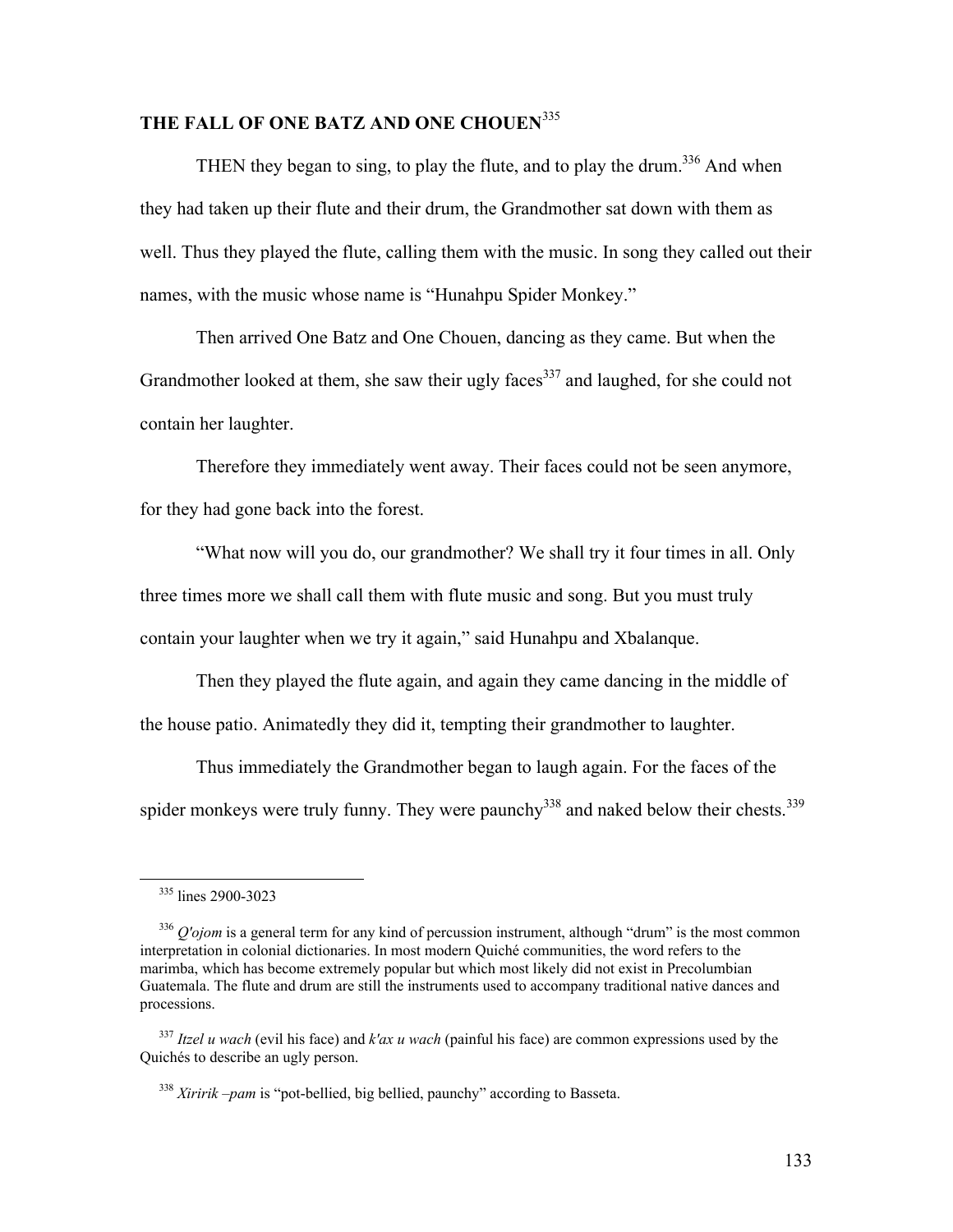And when they came, she laughed a great deal, which made them depart again into the mountains.

 "Surely, what more can we do, our grandmother? This third time we shall try it again," said Hunahpu and Xbalanque.

 Thus they played the flute again, and again they came dancing. But this time the Grandmother was able to contain well her laughter. They therefore scampered on the wall.<sup>340</sup> Their mouths were very red, and their faces were foolish.<sup>341</sup> Their mouths were puckered<sup>342</sup> and bushy.<sup>343</sup> Their faces were silly, and they snorted<sup>344</sup> at them. Now when she saw this, the Grandmother again burst out laughing. Never again were their faces seen because of the laughter of their grandmother.

"But this once more, our grandmother, we shall call upon them."

 Thus for the fourth time they played their flutes again, but this time they did not come back. Instead they remained out in the forest.

Thus they spoke to their grandmother:

<sup>&</sup>lt;sup>339</sup> A polite way of saying that their genitals were exposed. This is a sign of disgrace, or dishonor among the ancient Maya.

 $340$  Tz'aq is a wall or a large building.

<sup>&</sup>lt;sup>341</sup> *Tak* denotes someone who is "foolish, stupid, crazy, hard of hearing, or quick to anger."

<sup>&</sup>lt;sup>342</sup> *Mutzuma'q* is "rounded," in this case describing the brothers' mouths as similar to the appearance of monkeys when they pucker their lips.

<sup>&</sup>lt;sup>343</sup> *Chik'imal* (bushy) is used to describe unkempt or uncombed hair that sticks out away from the head or face.

<sup>&</sup>lt;sup>344</sup> *Joq'ii* is to make sounds through the nose.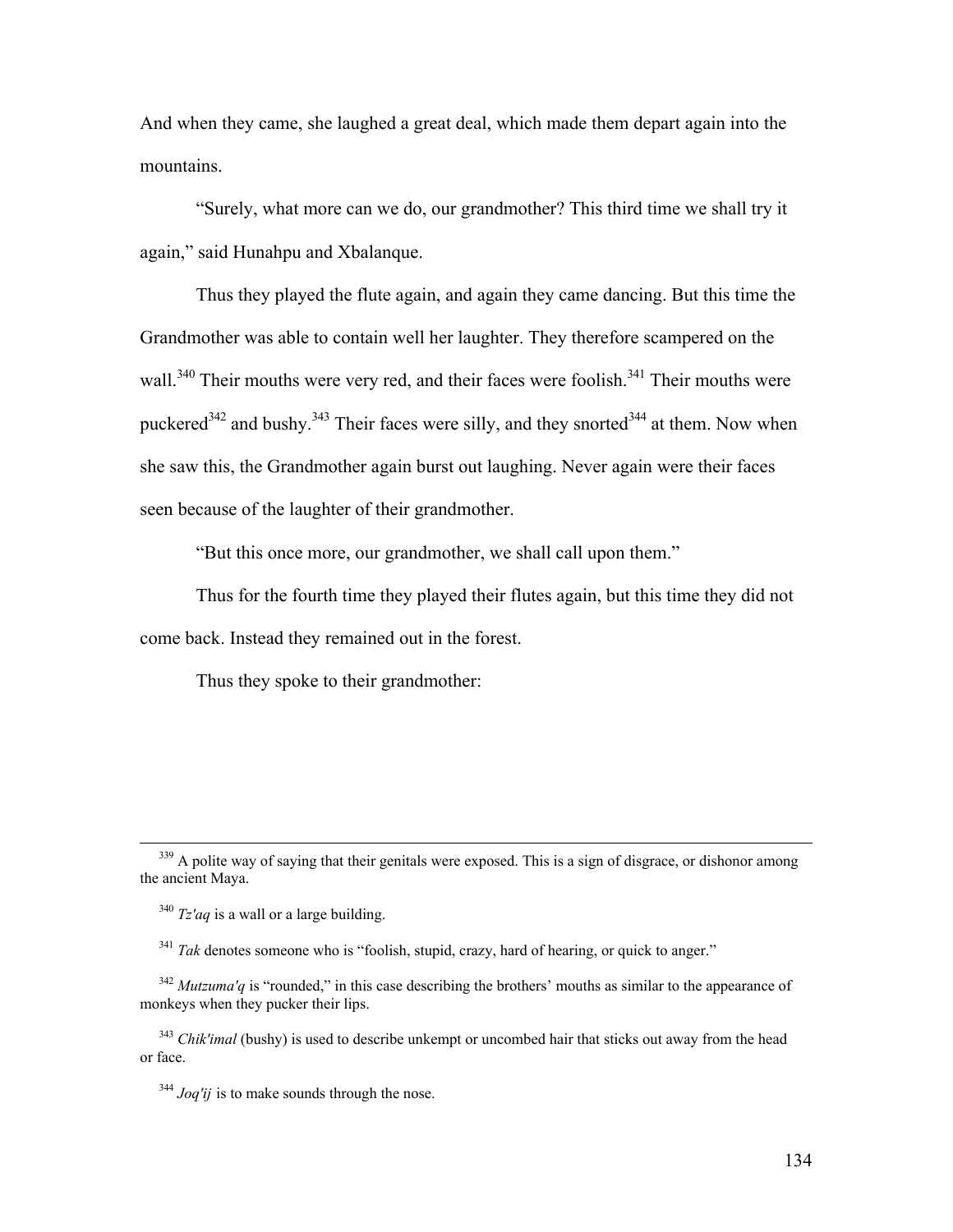"We tried, our grandmother, and at first they came back. We have tried to call them back again. But do not grieve. We are your grandsons, and we are here. Just love<sup>345</sup> our mother, O grandmother.

 "Our older brothers will be remembered. Thus be it so. They were given names and also given titles. One Batz and One Chouen shall be called upon," said Hunahpu and Xbalanque.

And since that time they have been called upon by the flautists and the singers. The ancient ones also called upon them, they who were the writers and the carvers.  $346$  A long time ago, they became animals. They became spider monkeys because of their pride, for they had abused their younger brothers according to the dictates of their hearts. Thus they were ruined. One Batz and One Chouen were lost, becoming animals. Thus their community and their home is now among the flautists and the singers. For great were their accomplishments when they dwelt with their grandmother and their mother.

<sup>&</sup>lt;sup>345</sup> *Log'oj* is to "love, esteem, appreciate, value, honor, or regard." Thus the twins seek to replace the treachery and jealousy of the household with love and respect. In Quiché view, this is not merely the establishment of a more comfortable home environment, but an essential prerequisite for the proper expression of divine will. In contemporary Quiché thought, ancestors and deity do not tolerate open anger, jealousy, or pride and punish such severely. Until these characteristics are eliminated from the house of their mother and grandmother, the twins would not be able to act in concert with Heart of Sky, identified in the text as the inspiration for the twins subsequent actions in defeating death and restoring their father/ancestor to power. Note that even in victory, Hunahpu and Xbalanque show a degree of honor and respect for the legitimate accomplishments and titles of their older siblings, acknowledging that they will be remembered.

<sup>&</sup>lt;sup>346</sup> Las Casas wrote that in the early Colonial period, these two brothers were the patrons of all the arts: "All the skilled artisans, such as painters, featherworkers, carvers, silversmiths, and others like them, worshiped and made sacrifices to those younger sons called Huncheven and Hunahan, so that they would grant them the skill and mastery to carry out their work in an accomplished and perfect way; but although they worshiped them as divine men, they were not held as gods in general, nor superior to all others" (Las Casas 1967, III.ccxxxv, 506. Translation by author).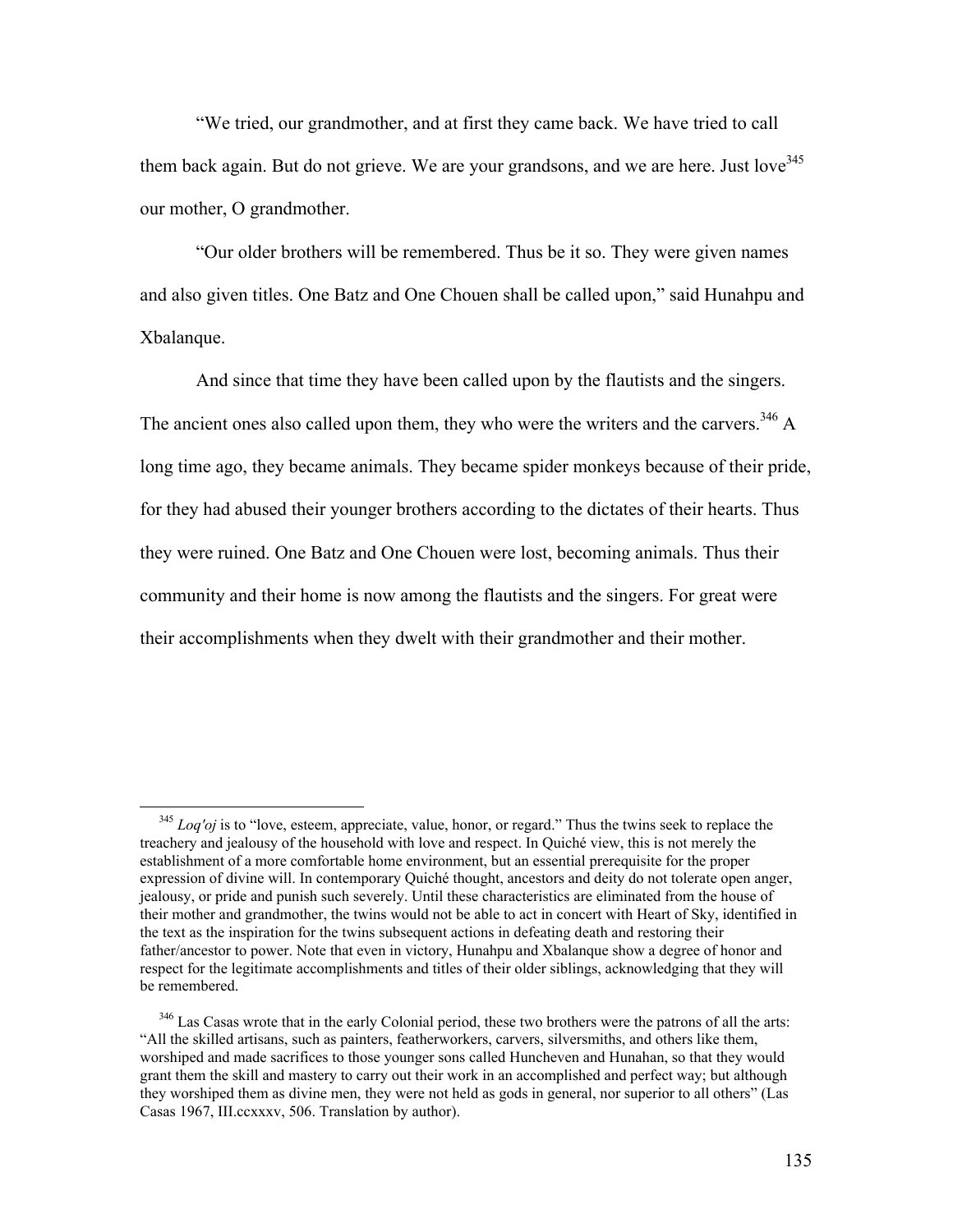## HUNAHPU AND XBALANQUE IN THE MAIZEFIELD<sup>347</sup>

 THEN they began again to accomplish their deeds, to manifest themselves before the face of their grandmother and before the face of their mother. First they worked the maizefield:

 "We are going to farm the maizefield, our grandmother and our mother," they said.

"We are the substitutes for our older brothers," said Hunahpu and Xbalanque.

Thus they took up their axes and their hoes,  $348$  carrying them on their shoulders. Each of them also shouldered his blowgun and departed their home, having first left instructions with their grandmother to bring their food:

"At midday come to give us our food, grandmother," they said.

"Very well then, my grandsons," said their grandmother.

 Then they arrived there to farm the maizefield. They merely stuck the hoe into the ground, and it truly began to plow the earth. All by itself the hoe did the plowing for them.

As for the axe, they just stuck it into the fork $349$  of a tree, and by its own strength it would fell it. Thus the one axe chopped and felled all the trees and bushes, feverishly working to cut down the trees all by itself.

 Now this, the hoe, would break up countless stalks and briars. Just the one hoe would clear countless mountains, both small and great, as it went.

<sup>&</sup>lt;sup>347</sup> lines 3024-3272

<sup>348</sup> *Mixk'ina'*. A wooden hoe according to Basseta.

<sup>&</sup>lt;sup>349</sup> Literally the "armpit" of the tree.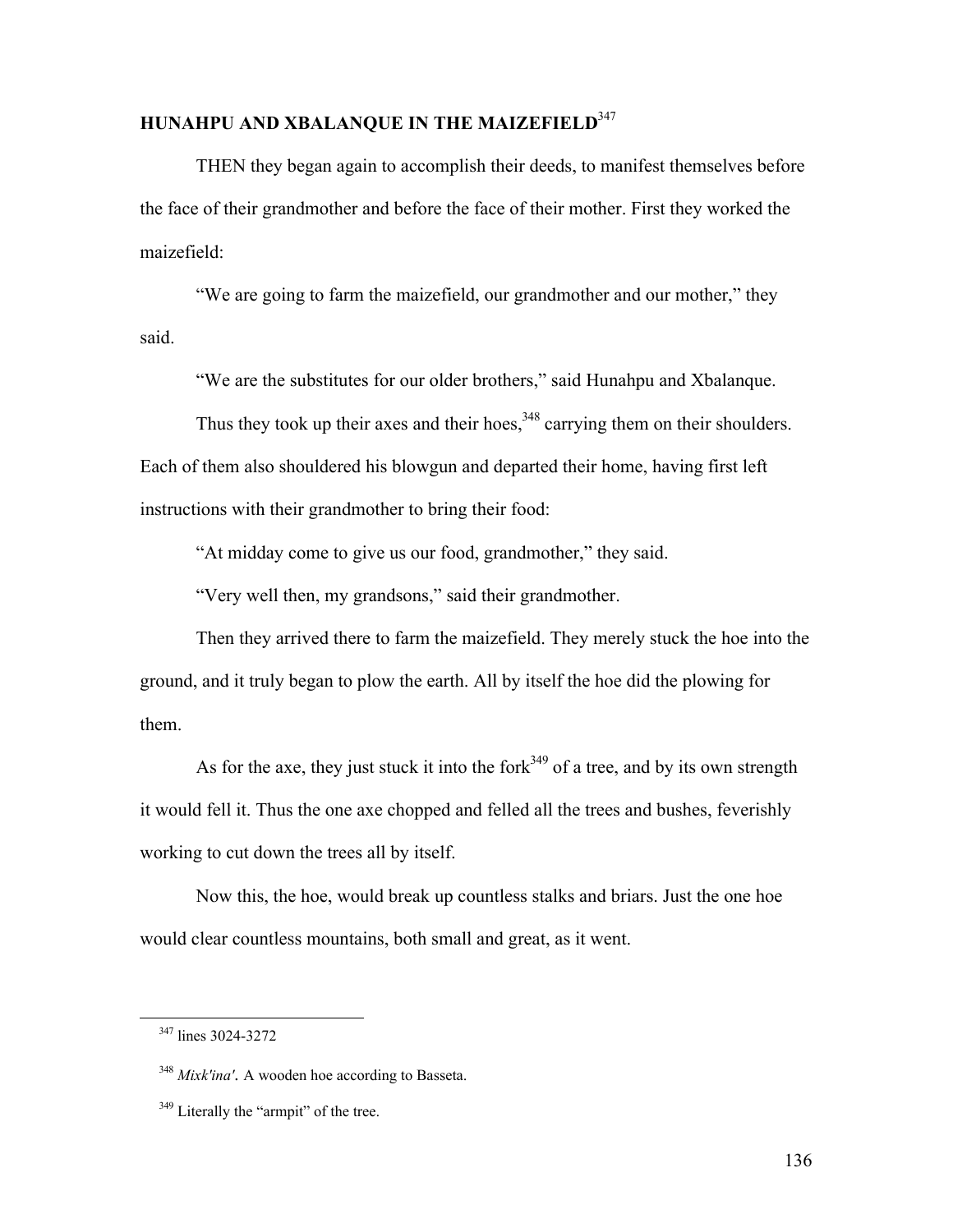Then they gave instructions to an animal, Turtle Dove by name. Hunahpu and Xbalanque placed it atop a great stump and spoke to it:

 "When you see our grandmother coming to bring our food, immediately cry out that she has arrived. Then we will take up the hoe and the axe."

"Very well," said the Turtle Dove.

 Thus they merely hunted with their blowguns. They didn't truly farm the maize. And when the Turtle Dove cried out, they came quickly, the one taking up the hoe while the other one took up the axe.

 They would then put field debris on their heads and rub dirt on their hands. The one would dirty his face as if he had truly farmed the maizefield, while the other one would scatter wood chips on his head as if he had truly been cutting down trees.

 In this way they were seen by the Grandmother, and thus they were given to eat. They did not truly farm the maize, and so it was unmerited that she went to give them their food.

 And when they returned home they would say, "We are truly tired, our grandmother." And they would rub and stretch their legs and arms in front of their grandmother to deceive her.

 But on the second day, they arrived at the maizefield to find that all the trees and bushes had been raised up again. All the stalks and briars had again fastened themselves together.

"Who is playing tricks on us?"<sup>350</sup> they asked therefore.

<sup>&</sup>lt;sup>350</sup> Literally "who is plucking at us?" Metaphorically this is to deceive or to play a trick on someone, although not in a playful way.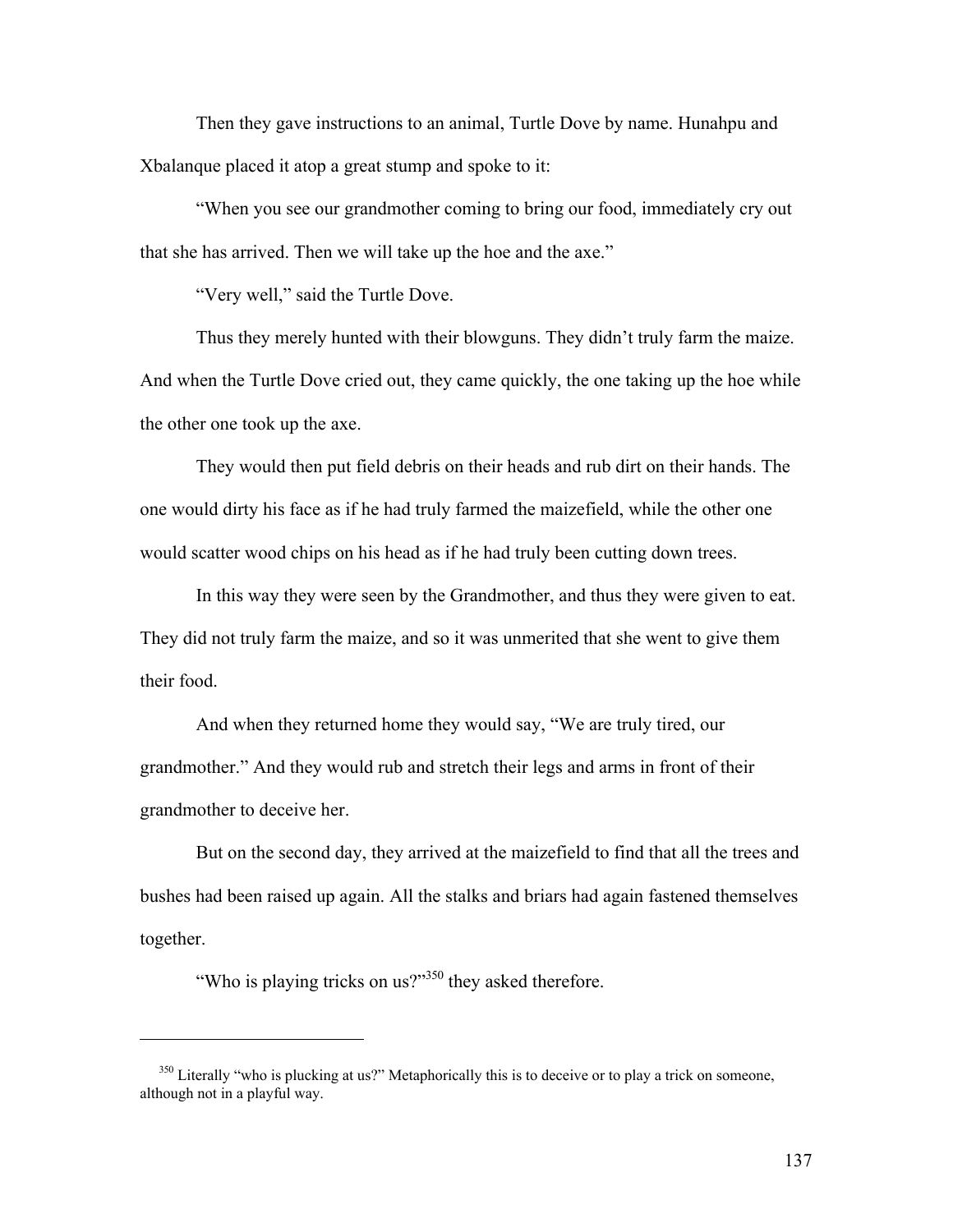Now it was all the animals, both great and small, that had done it—the puma and the jaguar, the deer and the rabbit, the fox and the coyote, the peccary and the coati, the small birds and the great birds. These had done it. In a single night they did it.

 Thus they began again to farm the maize. Again the earth was broken up. The trees were cut down. There they gathered their thoughts, over by the cut trees and the broken ground:

 "We will just watch over our maizefield tonight, and thus we will discover whatever it was that has done this," they said when they gathered together their thoughts.

So when they returned to the house, they said:

 "Someone perhaps has been playing tricks on us, our grandmother. When we arrived a while ago at our maizefield, we found that it had become a great field of grass and a great forest once again," they said to their grandmother and their mother.

"Therefore we shall go back and watch over it by night. For it is not good what has been done to us," they said.

 Thus they concealed themselves. They went out again to cut down the trees, and then they hid themselves there, taking cover.

At length all the animals gathered together, coming together<sup>351</sup> as one. All the small and great animals arrived in the very heart of the night,<sup>352</sup> chattering as they came. And this was their speech:

"Arise trees; arise bushes," they said when they came.

 Thus they congregated beneath the trees and the bushes, emerging where they could be seen before their faces.

<sup>&</sup>lt;sup>351</sup> This is to join together disparate pieces, or gather in a mixed group.

<sup>&</sup>lt;sup>352</sup> Literally "zenith its heart night," meaning midnight.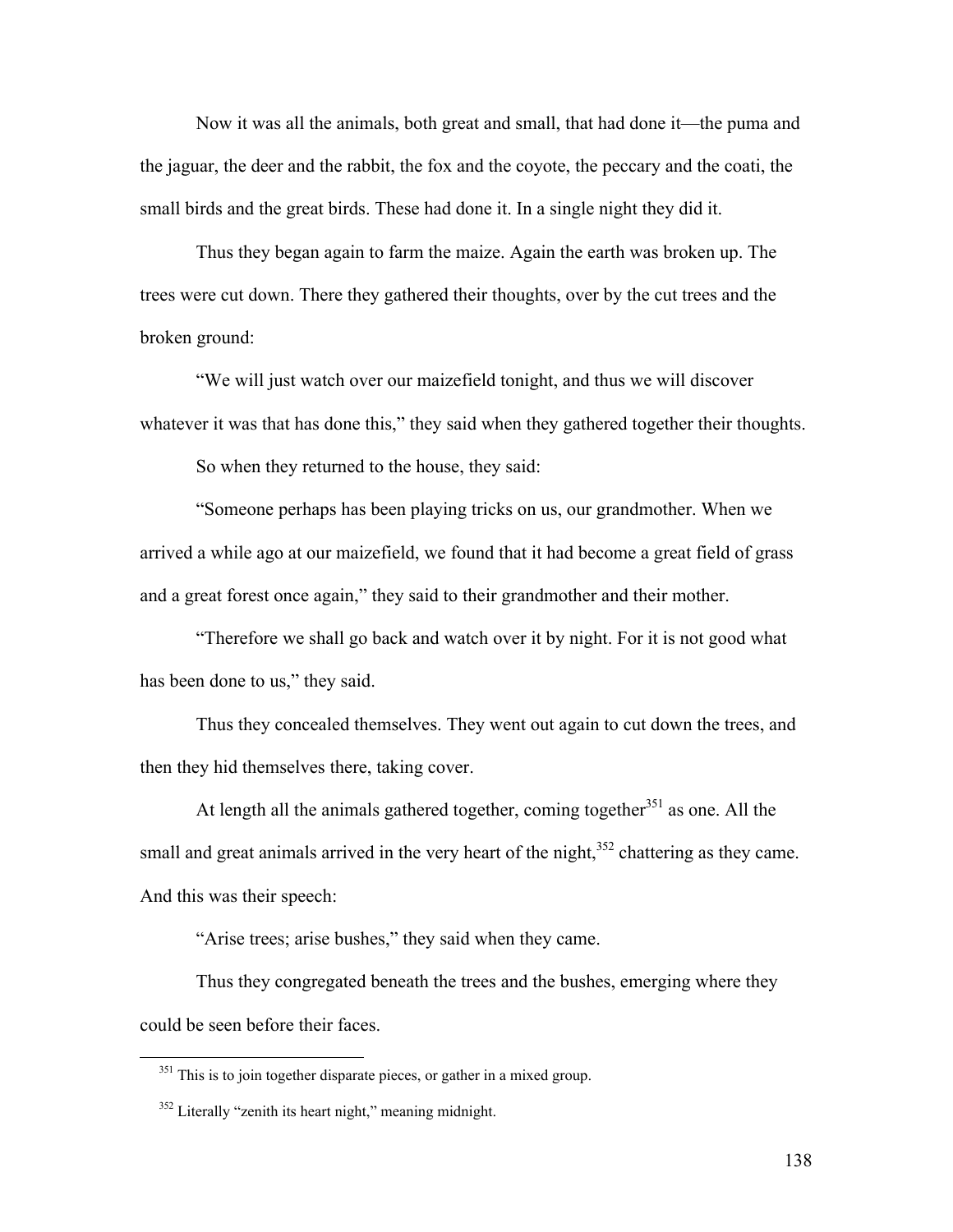The first of these were the puma and the jaguar. The boys wanted to grab them, but they would not give themselves up.

 Then emerged the deer and the rabbit. They grabbed them by their tails, but these just broke off, leaving the tail of the deer behind in their hands along with the tail of the rabbit. Thus they still have shortened tails. $353$ 

 Neither would these give themselves up—the fox or the coyote, the peccary or the coati. All the animals just passed on by in front of Hunahpu and Xbalanque.

Thus their hearts were troubled because they weren't able to catch any of them.

 But one more came along behind all the rest. He scurried when he came, and they netted him. They snared the rat in a net. They caught him and squeezed him behind the head. According to their desire, they strangled him and burned his tail over a fire. Because they did this to the tail of the rat, their tails still do not have hair on them. And their eyes are the way they are because the boys, Hunahpu and Xbalanque, strangled him.

 "I must not die by your hands. Your task is not to be maize farmers. But there is something that is yours," said the rat.

"Where is that which is ours? Speak then," the boys said to the rat.

"Will you first let me go?" asked the rat. "My word is here in my belly.<sup>354</sup> I will tell it to you if you first give me a little food."

"We will give you your food later, but tell us first," he was told.

<sup>&</sup>lt;sup>353</sup> The Guatemalan varieties of the white-tailed deer (*Odocoileus americana*) and cottontail rabbit (*Sylvilagus floridanus yucatanicus*) both have short tails. They are paired in this couplet because they were the most commonly hunted game animals in the Maya area.

<sup>&</sup>lt;sup>354</sup> The implication is that the rat's information cannot be expressed until his belly has been satisfied with something to eat.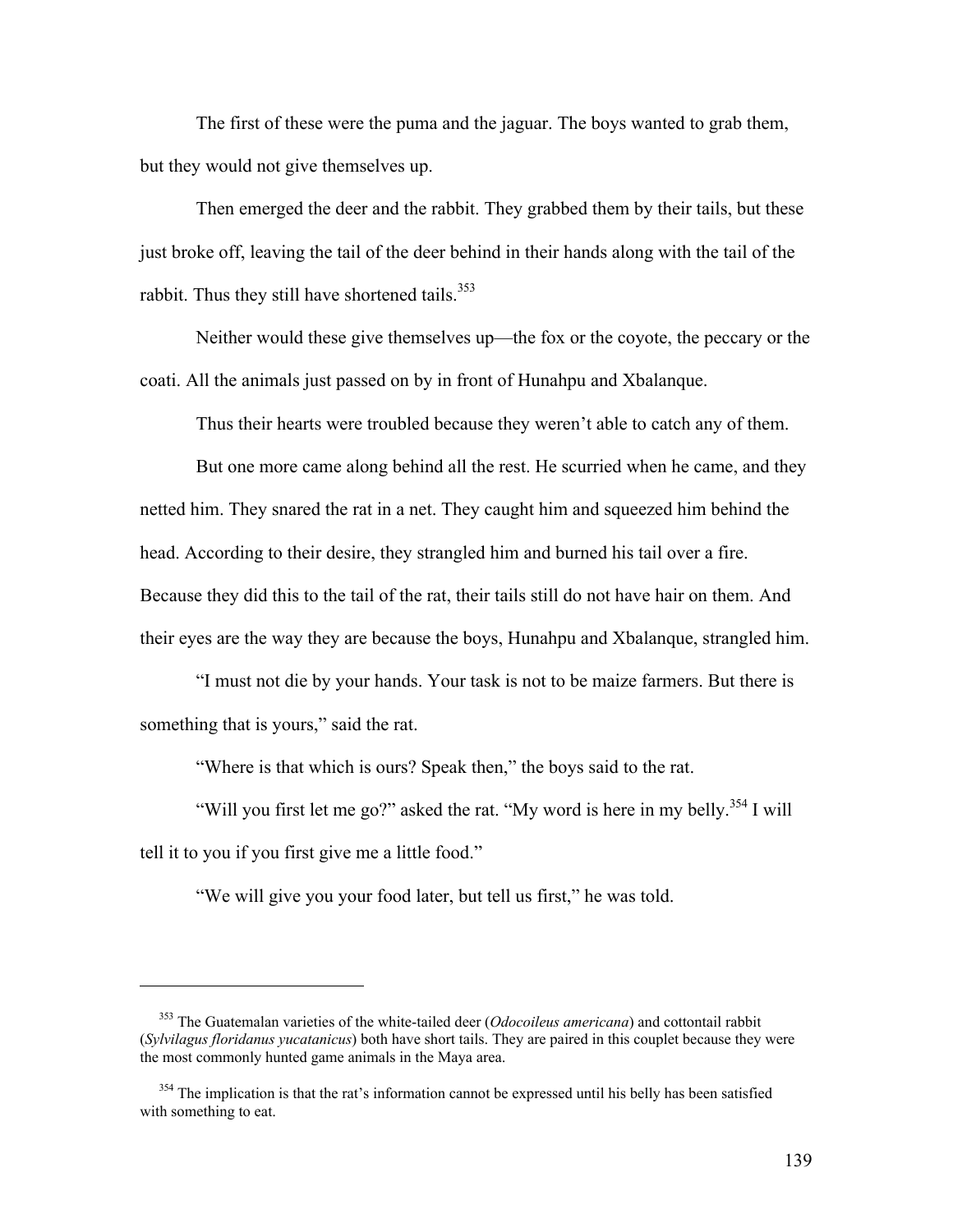"Very well then. It is what belonged to your fathers, One Hunahpu and Seven Hunahpu by name, who died in Xibalba. They left behind their gaming things hanging above the house<sup>355</sup>—their yokes, their arm protectors, and their rubber ball as well. Your grandmother did not show these to you, for it was because of them that your fathers died."

"Is it not true? Do you truly know this?" the boys asked the rat.

 Thus they rejoiced in their hearts when they heard from the rat the news about the rubber ball.

 This, therefore, was given to the rat as his food—grains of maize, squash seeds, chili peppers, beans, pataxte, and cacao.

 "These, then, are yours. If anything has been swept out with the trash and has become exposed, then it is yours. You shall gnaw on it," said Hunahpu and Xbalanque to the rat.

 "Very well then, boys. But what will I say if your grandmother sees you?" he asked.

"Don't be disheartened,"<sup>356</sup> they said to the rat. "We are here. We know what to say to our grandmother. We will lift you up onto the corner of the house to fetch them.

<sup>&</sup>lt;sup>355</sup> This would be the rafters beneath the roof. This is a common place for storing tools, old clothing, and harvested maize. I have passed many a night sleeping in the "maize loft" as a guest in Quiché homes. The rat would know lofts are storage places since rats are to be found in every loft I have ever been acquainted with. On cold nights, they like to share bedding as uninvited sleeping companions.

<sup>&</sup>lt;sup>356</sup> Literally "may it not fall your heart."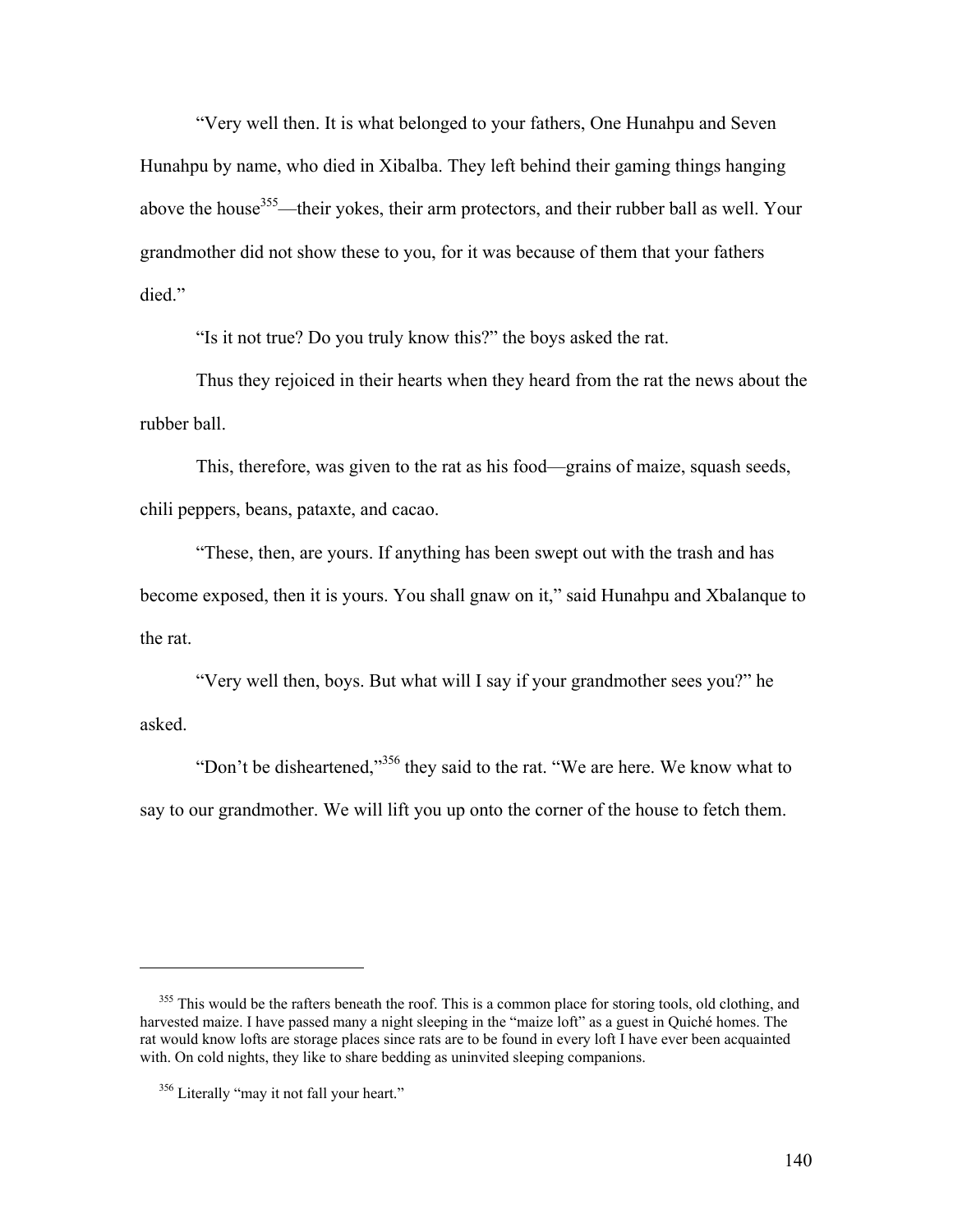Straightaway you will go up to where the things are hanging. We will be able to see it in the rafters of the house, reflected in our sauce."357

 Thus Hunahpu and Xbalanque gathered their thoughts and instructed him all night. And when it was truly midday, $358$  they arrived.

## HUNAHPU AND XBALANQUE DISCOVER THE GAMING THINGS<sup>359</sup>

 THE rat they carried could not be seen clearly when they arrived. While one went into the house, the other went around to the corner of the house and immediately lifted up the rat.

Then they asked their mother for their food:

 "Just prepare for us a bite to eat," they said. We desire chili sauce, our grandmother."

 Thus their bite was prepared, and a plate of sauce was placed before them. But this was just a trick they were playing on their grandmother and their mother. They drained the water jug dry:

 "We are truly thirsty. Bring us something to drink," they said to their grandmother.

"All right," she replied.

 Thus she left, leaving them behind to eat. But it was not true that they were hungry. It was merely a deception so that they could see the rat reflected in their chili

 $357$  *Ti'* (bite) as in a bite to eat. This refers to a snack, rather than a full meal. This turns out to be a bowl of mashed chili sauce.

<sup>&</sup>lt;sup>358</sup> Literally "zenith sun."

<sup>&</sup>lt;sup>359</sup> lines 3273-3338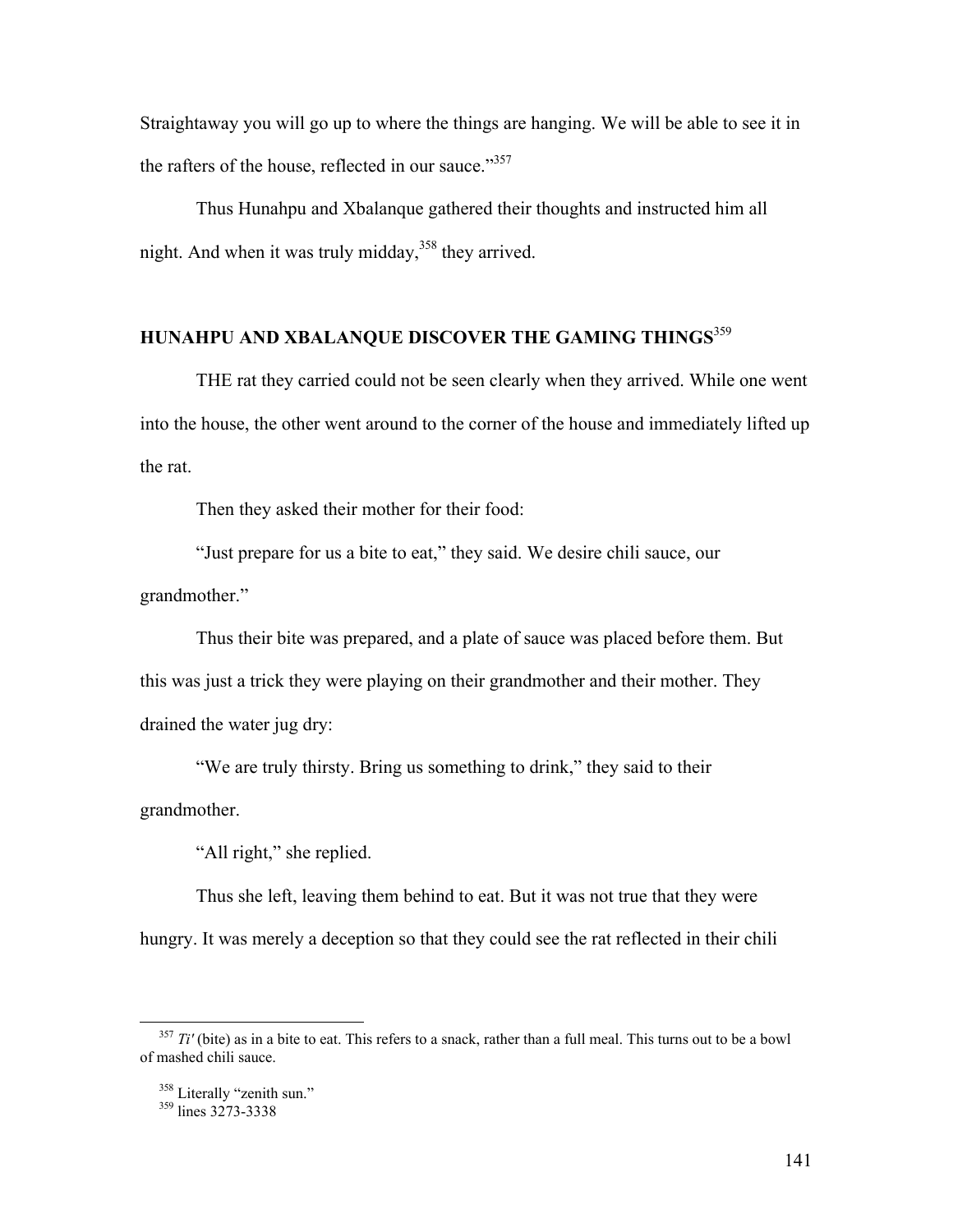sauce. There the rat was, behind the rubber ball where it hung above the house. This they saw reflected in their chili sauce.

 Then they sent forth a mosquito. The mosquito is an insect similar to a small biting fly.<sup>360</sup> It went to the river and pierced the front of the Grandmother's jug.

Thus the water that she had raised leaked out from the front of the jug. Try as she might, the face of the jug would not be sealed. $361$ 

 "What is our grandmother doing? We are gasping for water. We are parched with thirst!" they said to their mother.

Thus they sent her away.

 $\overline{a}$ 

 Then the rat clawed at the ropes that held the rubber ball from the thatch roof above the house until it fell, along with the yokes, the arm protectors, and the leathers. They carried them away and hid them along the road leading to the ballcourt.

Then they went back to where their grandmother was at the river, and there they found their grandmother and mother busily trying to seal the face of the jug. Thus they arrived at the river, each carrying his blowgun:

"What have you been doing? Our hearts became weary, so we came," they said.

"Look at the front of my jug. It cannot be sealed off," replied their grandmother.

<sup>360</sup> *Us*. Both *xa'n* (mosquito) and *us* may refer to mosquitos, but they can also be the small biting flies that congregate on the banks of rivers.

<sup>&</sup>lt;sup>361</sup> The ancient lowland Maya worshiped an aged female deity named Ixchel (Goddess O of the codices), who is often depicted with a jug from which she pours out water in the form of rain. Ixchel was also a patroness of medicine, fertility, childbirth, midwifery, and the art of divination. The grandmother goddess Xmucane was apparently the Quiché equivalent of Ixchel, associated with the powers of creation (pp. 60- 62; line 35), divination (pp. 79-82; lines 569-599), midwifery (p. 62; lines 32, 38), medicine (p. 99; lines 1112-1119), childbirth (p. 113; lines 1736-1742), and now the leaking water jug.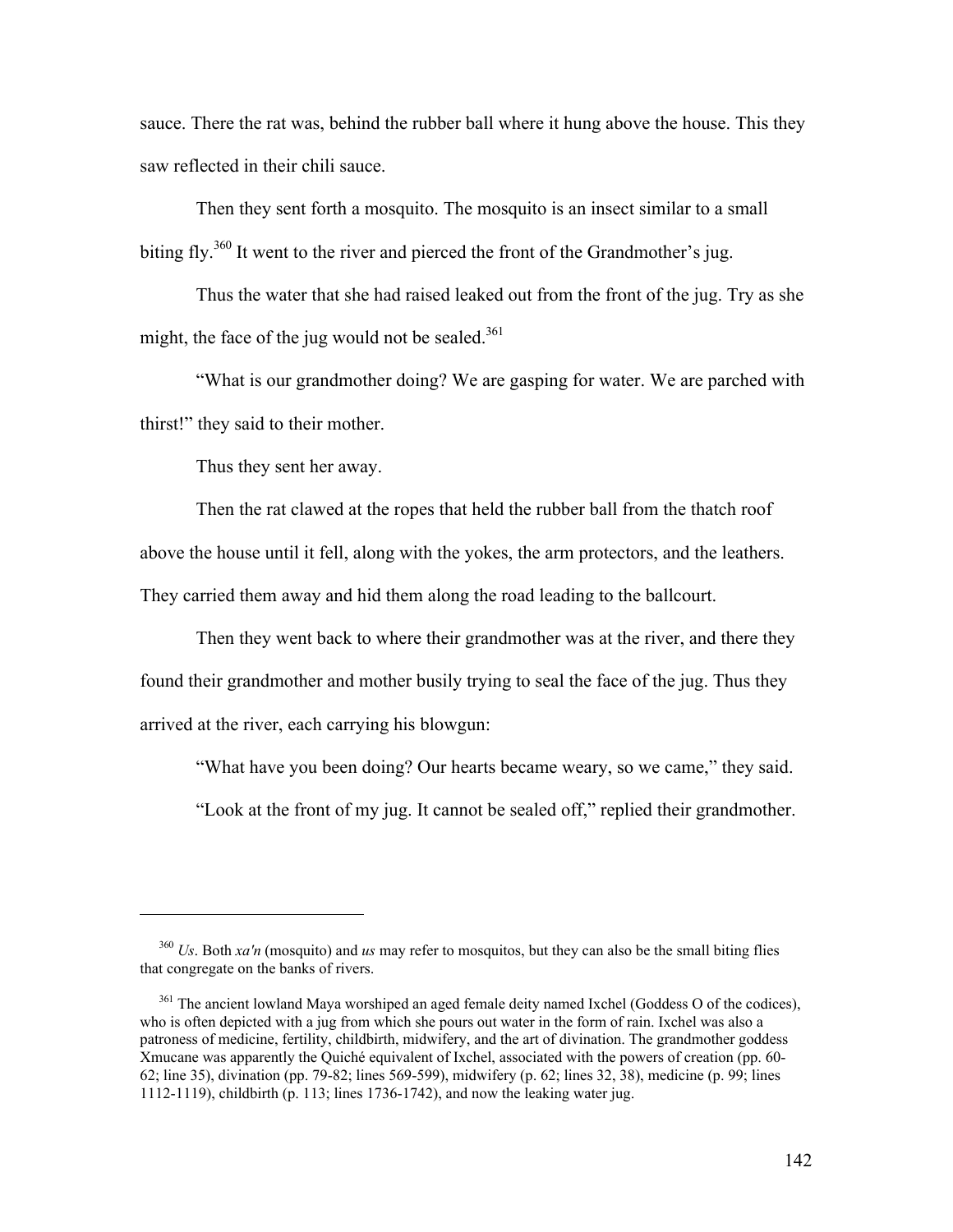Immediately then they sealed it, and together they returned once more, leading the way before their grandmother.

Thus was the discovery of this rubber ball.

## THE SUMMONS OF HUNAHPU AND XBALANQUE TO XIBALBA<sup>362</sup>

 AND so they went rejoicing as ballplayers to the ballcourt. For a long time they played ball there alone, sweeping clear the ballcourt of their father.

Then the lords of Xibalba heard it:

 "Someone has begun to play again over our heads. Have they no shame, stomping about up there? Did not One Hunahpu and Seven Hunahpu die when they desired to puff themselves up before us? Go then to summon them here once again," said One Death and Seven Death, along with all the lords.

 "Summon them here," they said to their messengers. "Tell them, 'They must come, say the lords. Here we shall play ball with them. In seven days, we will play, say the lords.' Tell them this when you arrive there," the messengers were told.

 Thus they came along the great cleared pathway, the road that led to the home of the boys. The messengers pursued<sup>363</sup> them into the home of the Grandmother, but the boys were still playing ball when the messengers of Xibalba arrived.

"The lords say, 'They must surely come,'" said the messengers of Xibalba.

Then the messengers of Xibalba set the date:

"In seven days, they will be expected." Such was the word left with Xmucane.

<sup>&</sup>lt;sup>362</sup> lines 3339-3469

<sup>&</sup>lt;sup>363</sup> *Toq'oj* is to pursue with the intention of importuning, persecuting, harassing, or vexing someone.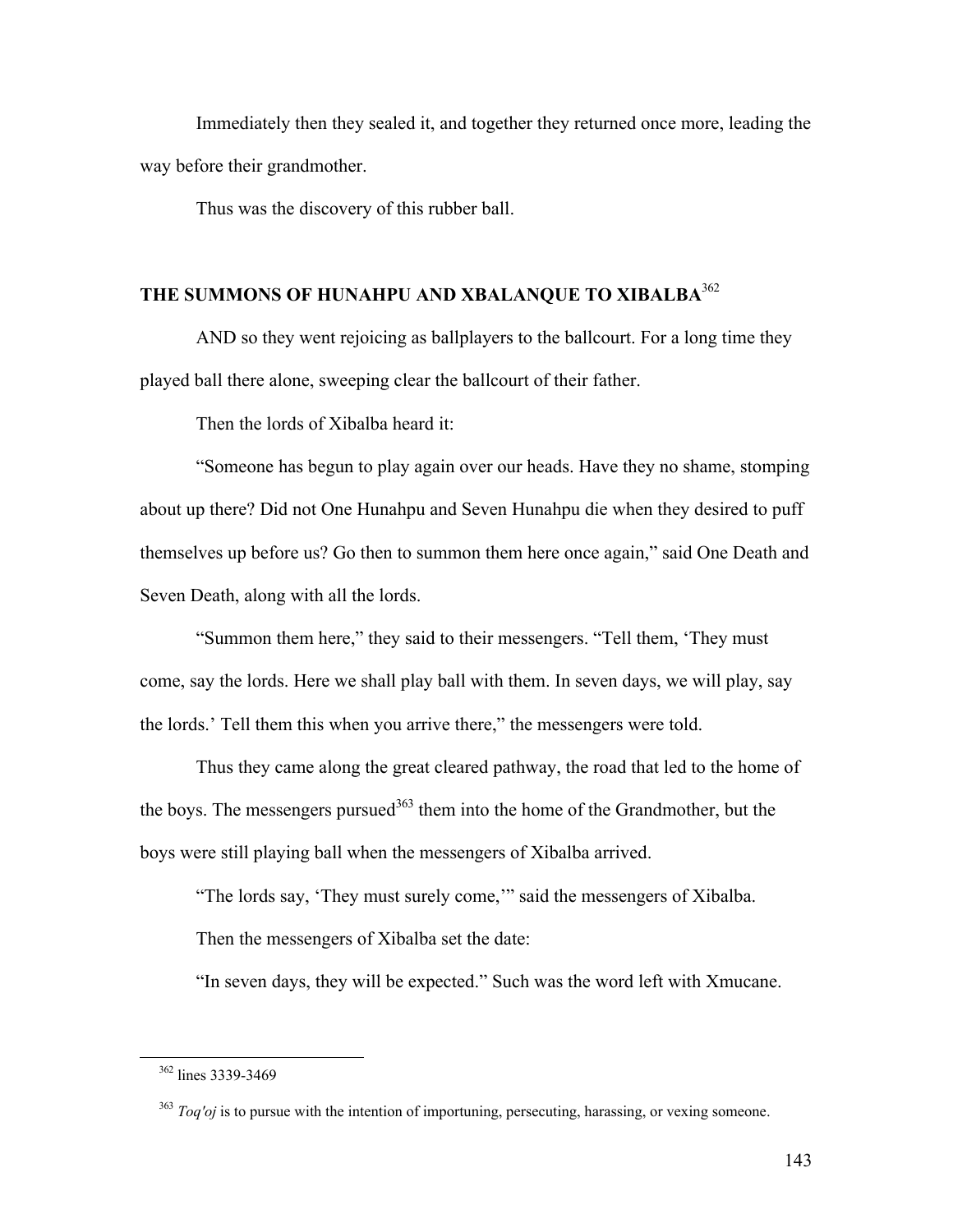"Very well then," replied the Grandmother. "They shall go as summoned, you messengers."

Thus the messengers returned again, leaving the Grandmother heartbroken:

 "How shall I tell my grandsons of their summons? Were these not truly from Xibalba? They are just like the messengers who arrived in the past when their fathers went away to die," said the Grandmother.

Thus she wept bitterly in the house alone.

 Then a louse fell down on her. It itched, so she picked it up and put it in her hand. The louse scuttled as it went along.

 "My grandchild," she asked the louse, "would you like me to send you to summon my grandsons at the ballcourt?"

Thus he left as a summoner with this message:

"Messengers have arrived with your grandmother saying that you are to come.

The messengers of Xibalba declare, 'In seven days you are to come,' says your grandmother."

 Such was the message given to the louse. And so he went, scuttling along the way. Now sitting in the road was a youthful toad by the name of Tamazul.<sup>364</sup>

"Where are you going?" asked the toad of the louse.

 $\overline{a}$ 

 "I am going to give the boys a message that is in my belly," said the louse to Tamazul.

<sup>&</sup>lt;sup>364</sup> The name Tamazul is derived from the Nahuatl *tamasolli* (toad), perhaps indicating a Central Mexican origin for portions of this tale.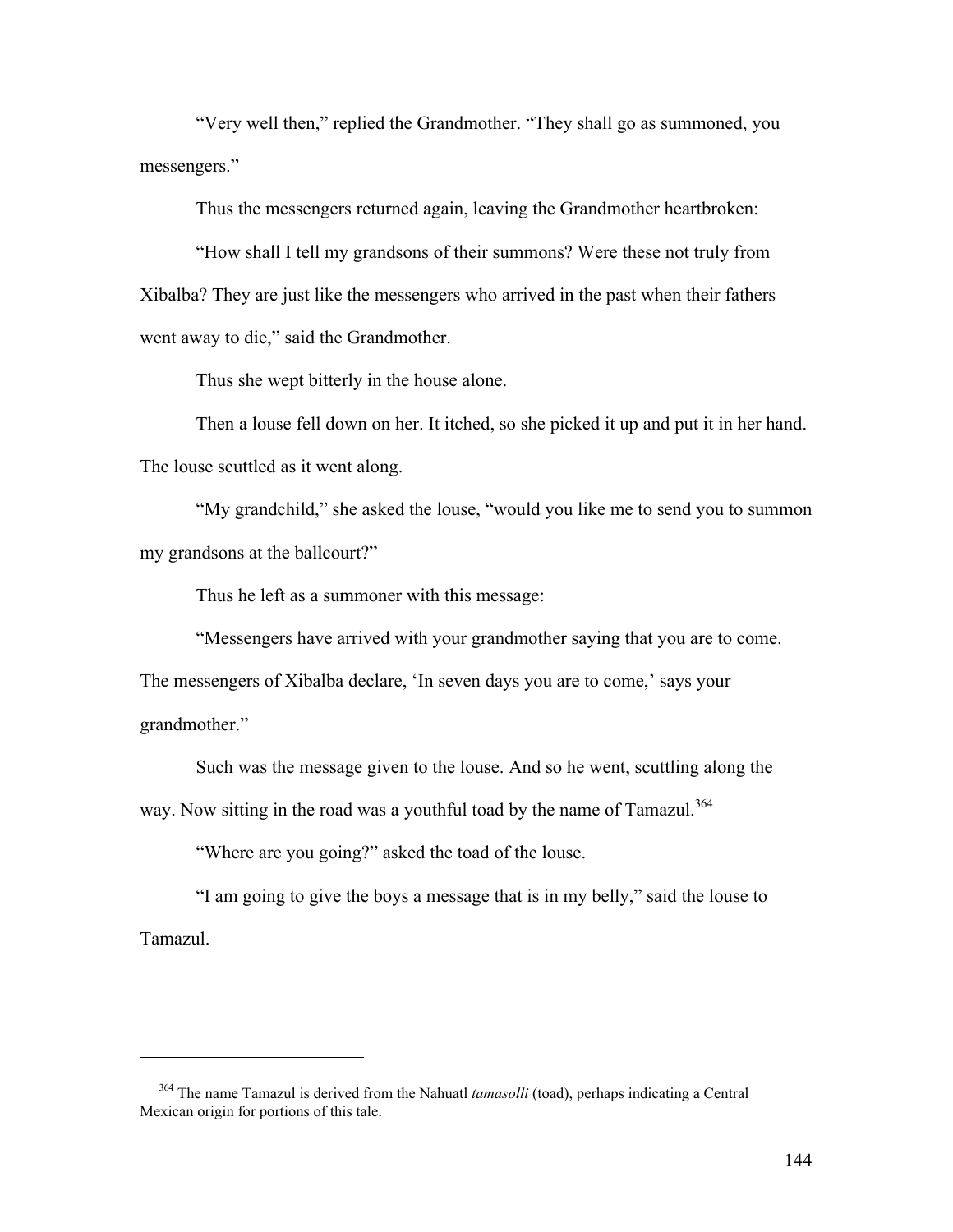"Very well then, but I see that you are not going very fast," the toad said to the louse. "Wouldn't you like me to swallow you? Then you would see how fast I could go. We would get there quickly."

"Very well," said the louse to the toad.

Thus he was licked up by the toad, who went hopping along his way. But he did

not go fast. Presently, he was met by a great snake whose name was White Life.<sup>365</sup>

"Where are you going, boy Tamazul?" asked White Life.

"I am a messenger with a message in my belly," said the toad to the snake.

"But I see that you aren't going very fast. Perhaps I would arrive there more

quickly," said the snake to the toad.

"Go right ahead," he was told.

Thus the toad was swallowed up by White Life. The snake, then, received his

food and they still swallow toads today.

Now this snake went quickly along his way. Then again the snake was met by the

falcon, a great bird.<sup>366</sup> And the snake was swallowed by the falcon.<sup>367</sup> Then he arrived

 <sup>365</sup> *Saqiq'as* is identified as a large snake by Varea.

<sup>366</sup> *Wak*. The name of this bird is closely related to the Nahuatl word for falcon, *oactli*. It is likely the bird known as the Laughing Falcon (*Herpetotheres cachinnans*), which makes a sound similar to this call (Tedlock 1996, 270 n. 114). Bassie-Sweet points out that the call of the laughing falcon is an indication of the coming of the rains in Mesoamerica (personal communication). She suggests that the twins' clearing of the maize field implies the dry season when the fields are cleared for burning. The subsequent descent into Xibalba would coincide with this period of death and sterility. The call of the laughing falcon may presage the return of rain and agricultural rebirth.

<sup>&</sup>lt;sup>367</sup> This humorous story may have prophetic significance as well. The louse represents corruption and decay. The toad is associated with the watery underworld and the fertility of the earth's interior as a source of renewal. The serpent is a common symbol of regeneration because of its tendency to periodically shed its old skin to uncover a new one. Finally, the falcon is a common symbol of the reborn sun at dawn. Thus the sequence of animals may presage the death and corruption of the twins in the underworld, followed by their rebirth to new life and apotheosis as the sun and moon. Literally then, death would be swallowed up by the ultimate triumph of Hunahpu and Xbalanque.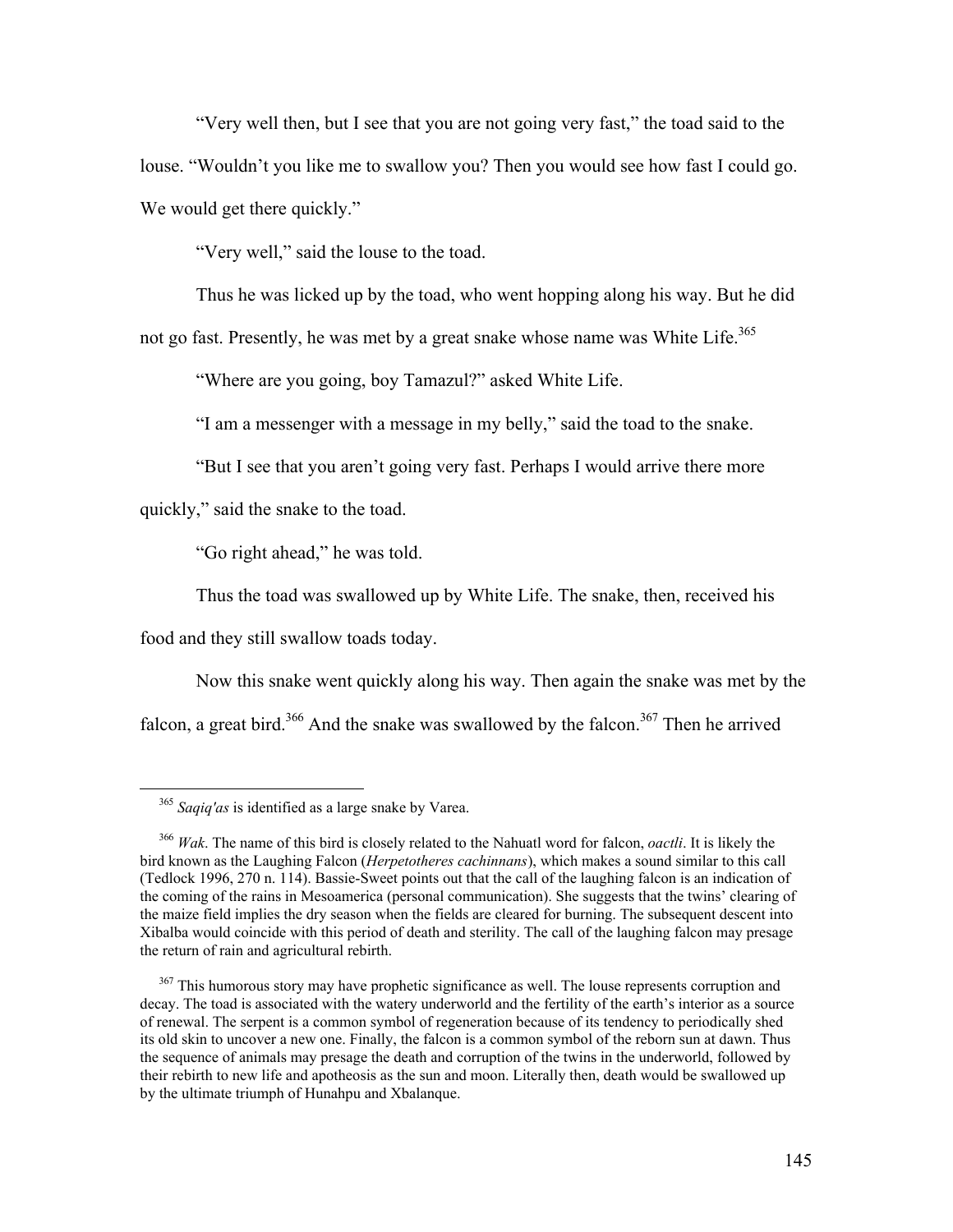atop the ballcourt. Thus the hawk received his food, so that he still eats snakes in the mountains.

 When the falcon arrived, he alighted atop the edge of the ballcourt while Hunahpu and Xbalanque were rejoicing and playing ball.

Then the falcon cried out:

"Wak-ko! Wak-ko!" was the cry of the falcon.

"What is that which is crying out? To our blowguns!" they said.

# HUNAHPU AND XBALANQUE RECEIVE THE SUMMONS TO XIBALBA<sup>368</sup>

 SO then they shot the falcon. The pellet from the blowgun buried itself straight into his eye,<sup>369</sup> knocking him down. Thus he fell, and they went out to grab him and question him:

"Why have you come?" they asked the falcon.

"I have a message in my belly. $370$  But surely you must first cure my eye, and then I will tell it," said the falcon.

"Very well then," they replied.

 So they took off a little of the surface of their rubber ball and put it in the face of the falcon.<sup>371</sup> This they called Sliced Rubber. Immediately he was cured by them, making good again the sight of the falcon.

<sup>368</sup> lines 3470-3556

<sup>369</sup> This is a play on words in the original Quiché, since "eye" is *u b'aq' u wach* (its pellet or seed his face).

<sup>&</sup>lt;sup>370</sup> The irony is that this expression is literally true, since the message is contained in the animals that he had swallowed.

 $371$  The laughing falcon has a black patch around the eyes.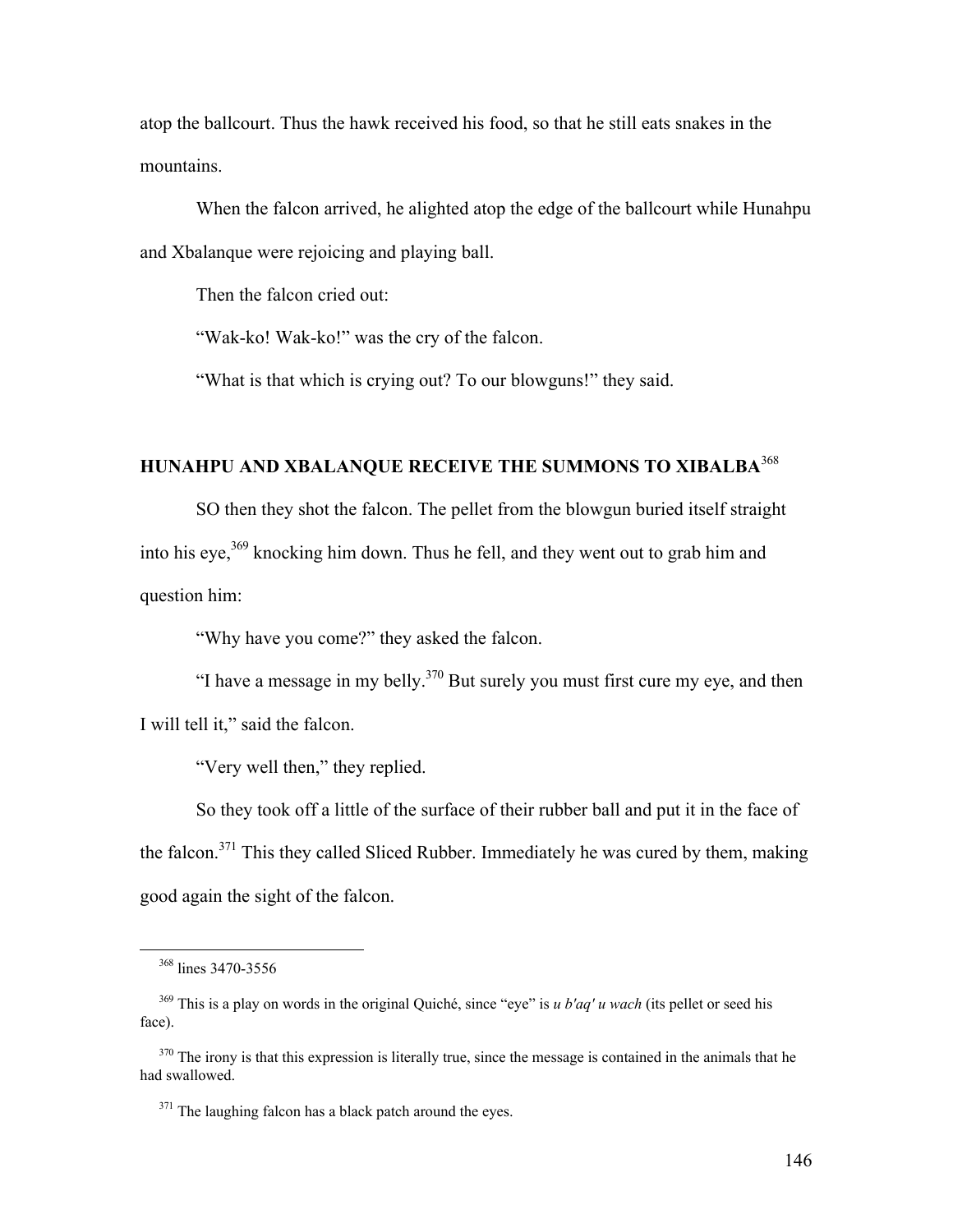"Tell it then," they said to the falcon.

Thus he vomited the great snake.

"Speak!" they said again to the snake.

"All right," he replied. And so he vomited the toad.

"What is your errand? Speak!" the toad was told.

"My message is here in my belly," said again the toad.

 Then he tried to throw up, but he did not vomit. His mouth just drooled. He tried, but nothing did he vomit. Thus the boys wished to beat him.

"You are a deceiver," he was told.

 Then they squashed his rear end with their feet, crushing the bones of his backside with their feet.

 Again he tried, but he just salivated at the mouth. So they pried open the mouth of the toad. It was pried open wide by the boys. They searched in his mouth and found that the louse was merely stuck in front of the toad's teeth. He was just in his mouth. He hadn't really been swallowed. It was merely as if he had been swallowed.

 Thus the toad was defeated. As a result, it is not obvious what food was given to him. He could not go fast; thus he merely became spoil for the snake.

"Speak!" the louse was told.

Thus he spoke his word:

 $\overline{a}$ 

 "The Grandmother says to you boys, 'Go and summon them. Messengers have arrived from Xibalba, the messengers of One Death and Seven Death. 'In seven days<sup>372</sup>

<sup>&</sup>lt;sup>372</sup> The number seven has ritual significance in Maya theology. In this case, it may refer to the seven levels of the earth that were believed to exist above the underworld (Thompson 1971, 214). Thus the twins were allowed a day to pass through each of these layers on their journey downward into Xibalba. It may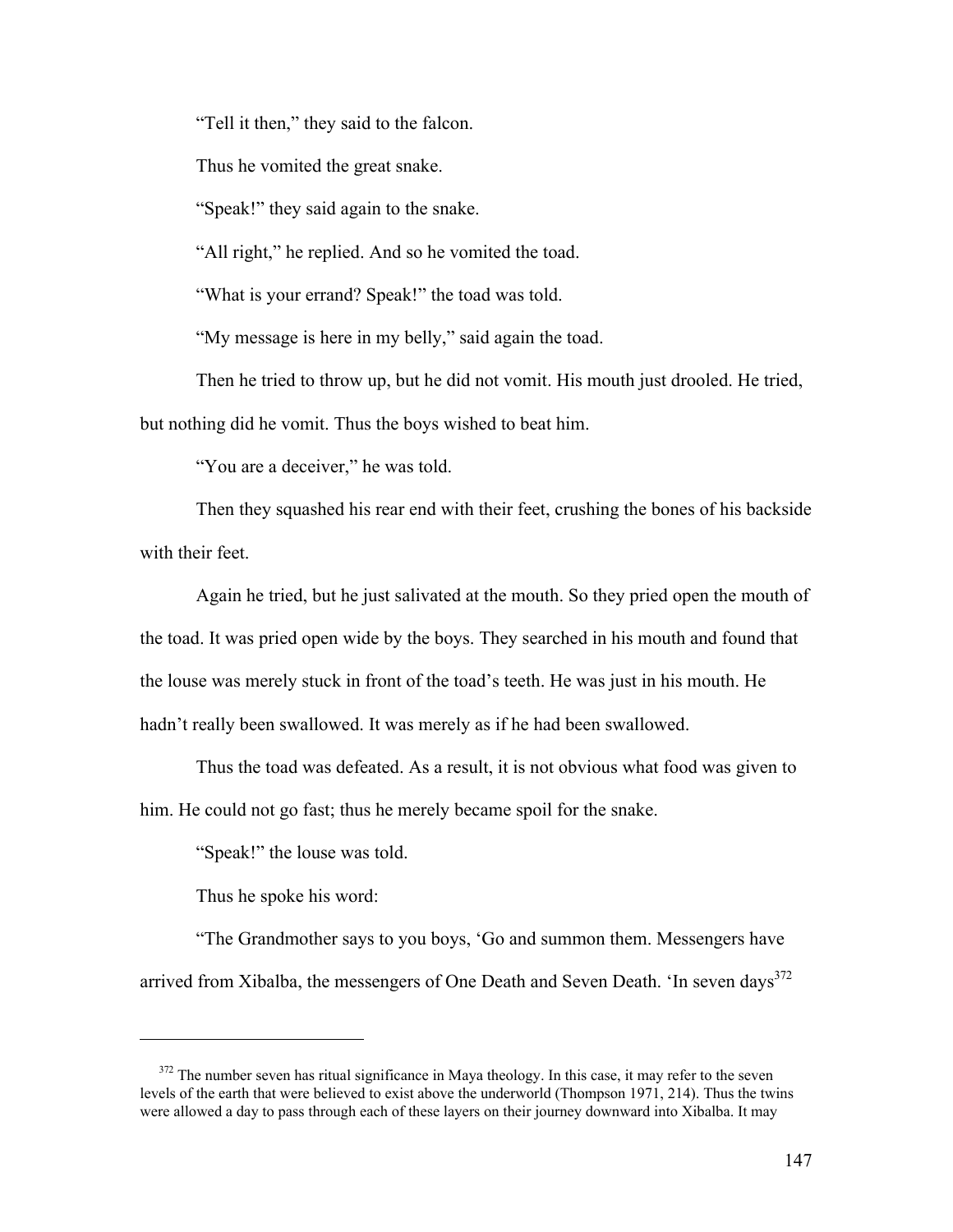they will come here to play ball with us. They must bring their gaming things—the rubber ball, yokes, arm protectors, and leathers. They will liven up this place, say the lords.' 'This is their word that has come,' says your grandmother. 'Thus you must come,' the Grandmother truly says. Your grandmother weeps. She calls out that you must come."

 "Is it not true?" they asked in their hearts when they heard this. And immediately they returned to advise their grandmother.

# THE DESCENT OF HUNAHPU AND XBALANQUE INTO XIBALBA<sup>373</sup>

 "SURELY we must go, our grandmother. But first we will advise you. This is the sign of our word that we will leave behind. Each of us shall first plant an ear of unripe maize $^{374}$  in the center of the house.<sup>375</sup> If they dry up, this is a sign of our death. 'They have died,' you will say when they dry up. If then they sprout again, 'They are alive,' you will say, our grandmother and our mother. This is the sign of our word that is left with you," they said.

also refer to the seven sacred directions of the Maya universe—the four cardinal directions plus the sky, center, and underworld.

<sup>&</sup>lt;sup>373</sup> lines 3557-3993

 $374$  *Aj*. This is an ear of unripe maize, or maize that is still soft on the cob. Alternatively, it may also refer to the stalk of the maize plant.

<sup>&</sup>lt;sup>375</sup> Although this incident seems odd, it is consistent with the ancient Maya conception of the universe in which all creation is seen as a house. The four corners represent the cardinal directions while its walls and ceiling form the vault of the sky. The foundation posts thus form the boundaries of the underworld. The maize plant is often depicted as a divine axis mundi standing at the center point of the universe with its roots extending downward into the underworld while its stalk reaches into the sky. The ancient Maya often erected colossal stone monuments of their revered kings decorated with tree and maize elements to emphasize the rulers' identity with this sacred living center. Thus the Quichés would see nothing odd in the twins identifying themselves with a maizestalk planted at the center of a divine household.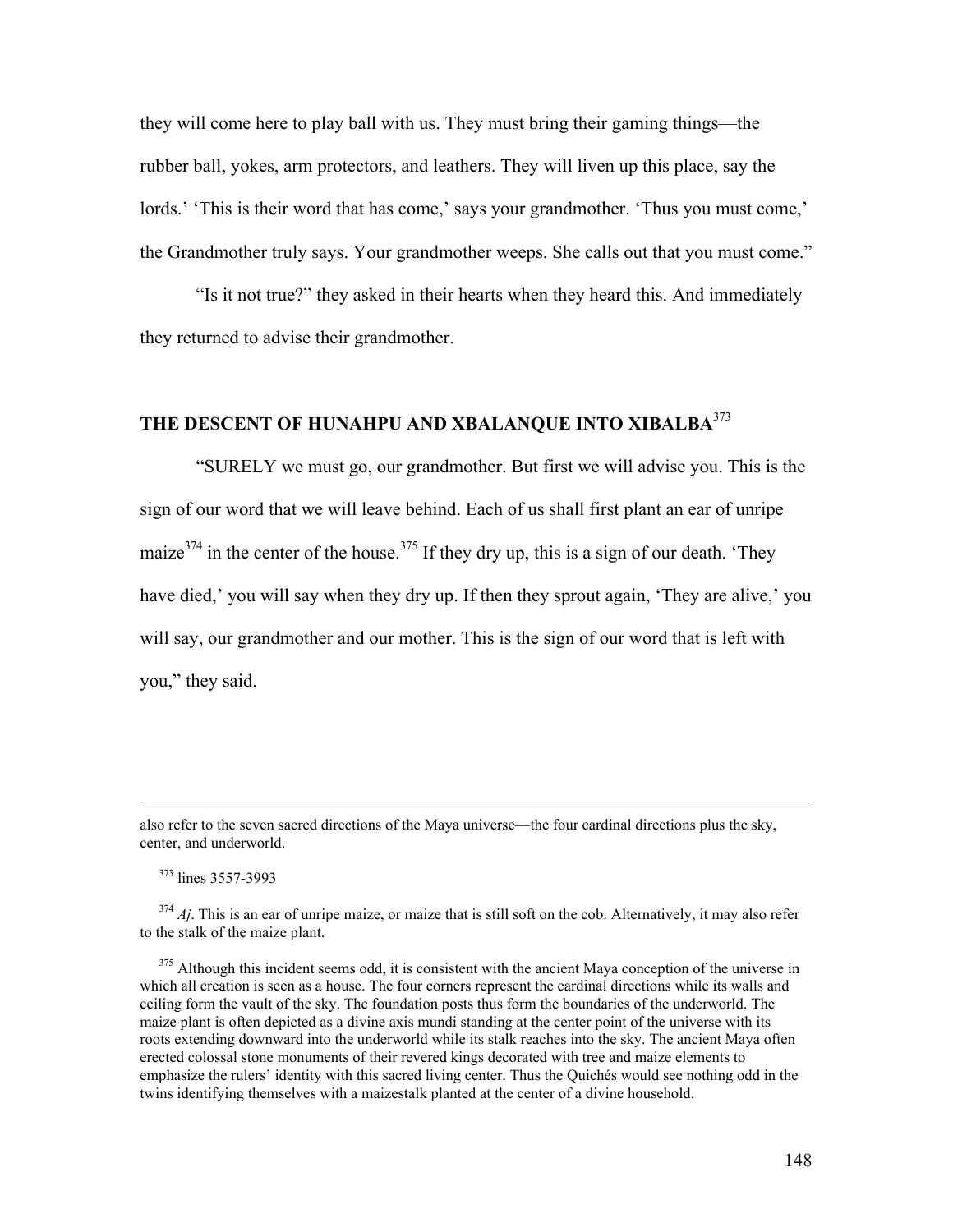Thus Hunahpu planted one, and Xbalanque planted another in the house. They did not plant them in the mountains or in fertile ground. It was merely in dry ground, in the middle of the interior of their home, that they planted them.

Then they left, each with his blowgun, and descended to Xibalba. They quickly went down the steps, passing through various river canyons. They passed through the midst of many birds. "Flocks" was the name of the birds.

 And again they passed over Pus River and Blood River. In their hearts, the Xibalbans had intended these as traps. But they were not troubled. They just passed over them, floating on their blowguns.

When they came to the four crossroads, they already knew the roads of Xibalba—the Black Road, the White Road, the Red Road, and the Blue/Green Road.

 Then they sent an insect named Mosquito. They sent him on ahead to obtain for them what he could hear:

 "You shall bite each one of them in turn. Bite the first one seated there and then keep on biting them until you have finished biting all of them. It will be truly yours then to suck the blood of people on the road," the mosquito was told.

"Very well then," said the mosquito.

 So then he went along the Black Road until he alighted behind the effigies of carved wood. The first ones were all dressed up. He bit the first one, but there was no response. Then he bit the second one seated there, but he did not speak either.

Next he bit the third one seated there, who was One Death—"Ouch!" said each one when he was bitten. "What?" was their reply:

149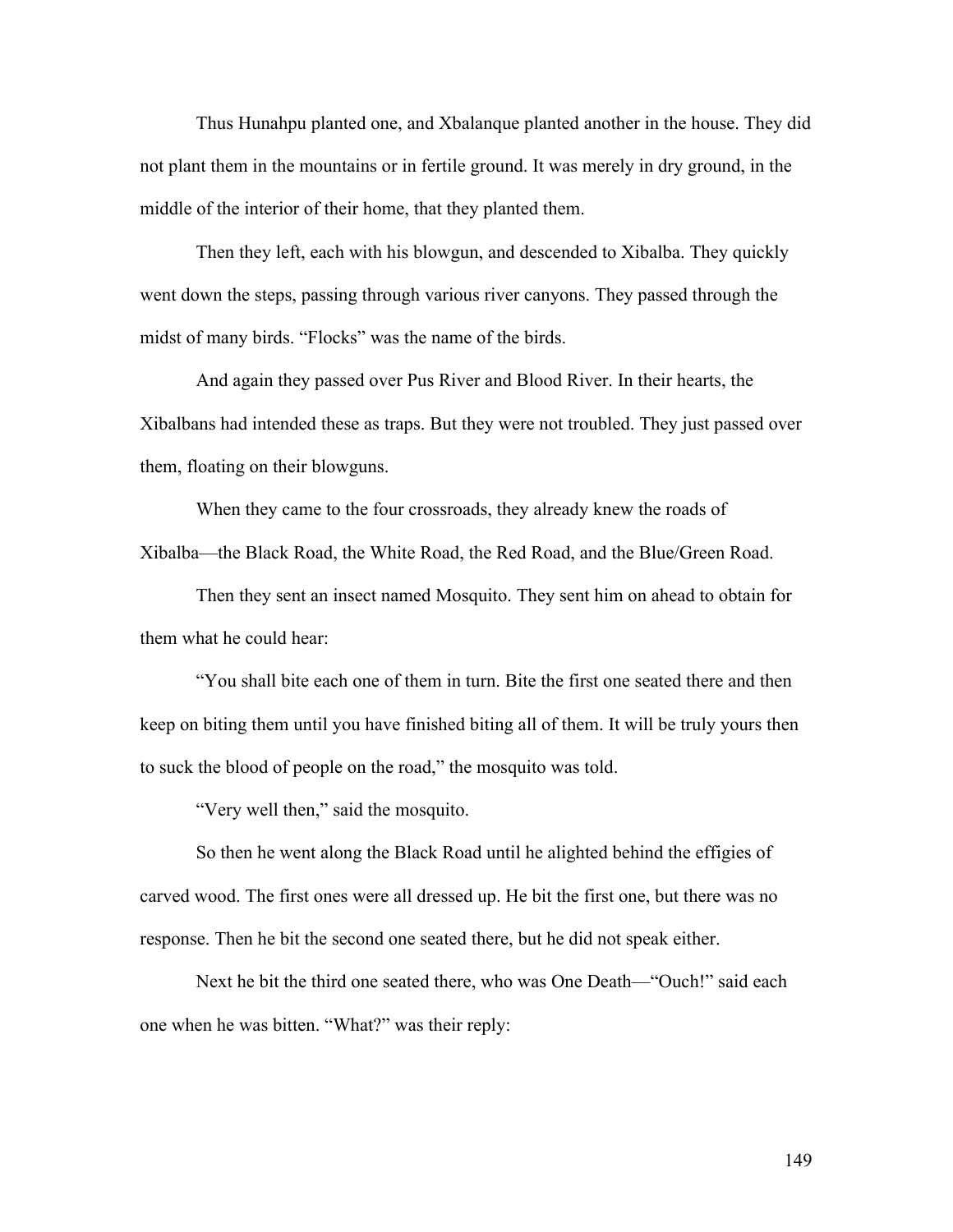"Ow!" said One Death.

"What, One Death? What is it?"

"I am being bitten!"

 "It's just . . . Ow! What was that? Now I am being bitten!" said the fourth one seated there.

"What, Seven Death? What is it?"

"I am being bitten!"

Next, the one seated fifth said, "Ow! Ow!"

"Flying Scab," asked Seven Death, "what is it?"

"I am being bitten!" he said.

Then the sixth one seated there was bitten. "Ow!"

"What, Gathered Blood? What is it?" asked Flying Scab.

"I am being bitten!" he said.

Next, the seventh one seated there was bitten. "Ow!" he said.

"What, Pus Demon? What is it?" asked Gathered Blood.

"I am being bitten!" he said.

Then the eighth one seated there was bitten. "Ow!" he said.

"What, Jaundice Demon? What is it?" asked Pus Demon.

"I am being bitten!" he said.

Then the ninth one seated there was bitten. "Ow!" he said.

"What, Bone Staff? What is it?" asked Jaundice Demon.

"I am being bitten!" he said.

Then the tenth one seated there was bitten. "Ow!"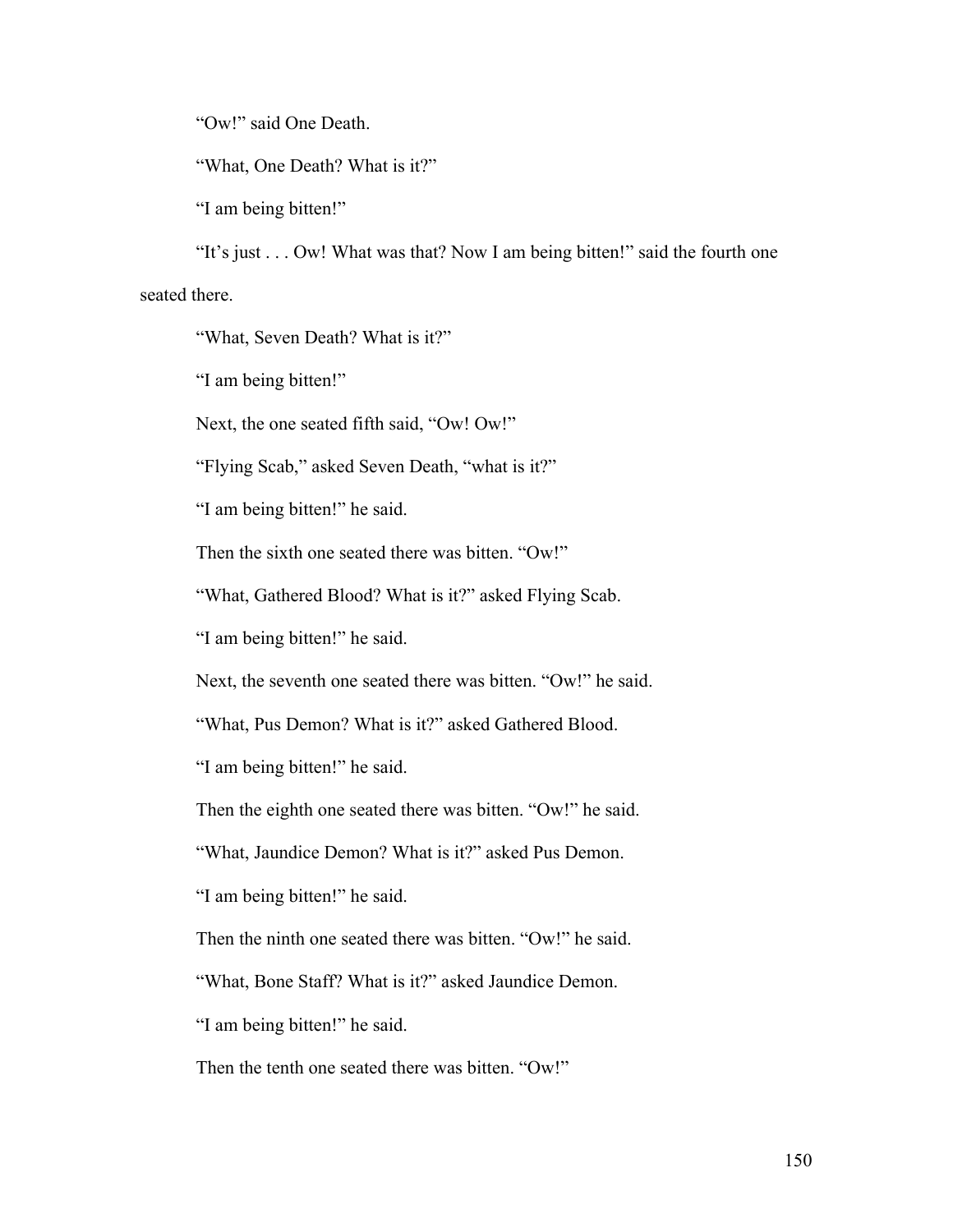"What, Skull Staff? What is it?" asked Bone Staff.

"I am being bitten!" he said.

Then the eleventh one seated there was bitten. "Ow!" he said next.

"What, Wing? What is it?" asked Skull Staff.

"I am being bitten!" he said.

Next, the twelfth one seated there was bitten. "Ow!" he said.

"What, Packstrap? What is it?" asked Wing.

"I am being bitten!"

Next was bitten the thirteenth one seated there. "Ow!"

"What, Bloody Teeth? What is it?" asked Packstrap.

"I am being bitten!" he said.

Then the fourteenth seated one was bitten. "Ow!"

"What, Bloody Claws? What is it?" asked Bloody Teeth.

"I am being bitten!" he said.

 Thus their names were named. Each of them revealed the name of the other. Each of the individuals in order of their rank had his name revealed by the one who sat next to him.<sup>376</sup> Not one of their names was missed until all of the names were named when they were bitten by a hair that Hunahpu had plucked from the front of his knee. It wasn't really a mosquito that had bitten them. And so Hunahpu and Xbalanque heard the names of all of them.

Thus they came to where the Xibalbans were.

<sup>&</sup>lt;sup>376</sup> There is a definite hierarchy among the lords of Xibalba, exemplified by the order in which they are seated on the palace bench. In traditional Maya confraternity houses, such as at Santiago Atitlán, there is a bench where, on ceremonial occasions, elders sit in the order of their rank of authority.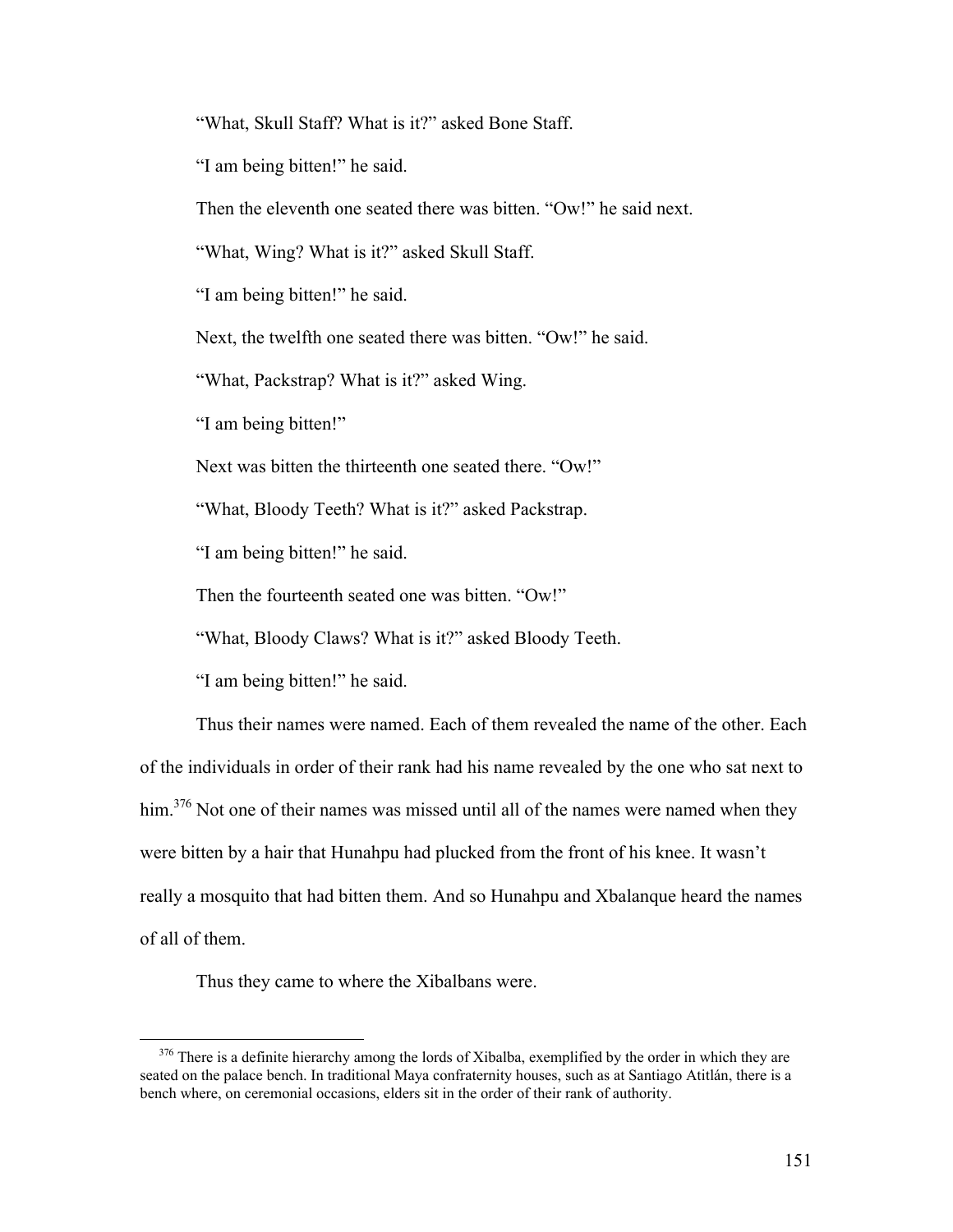"Hail these lords who are seated there," said a tempter.

 "These are not lords. These are merely effigies carved of wood," they said. Then they hailed each one of them:

| "Morning, One Death.   | Morning, Seven Death. <sup>377</sup>        |
|------------------------|---------------------------------------------|
| Morning, Flying Scab.  | Morning, Gathered Blood.                    |
| Morning, Pus Demon.    | Morning, Jaundice Demon.                    |
| Morning, Bone Staff.   | Morning, Skull Staff.                       |
| Morning, Wing.         | Morning, Packstrap.                         |
| Morning, Bloody Teeth. | Morning, Bloody Claws," they said when they |

arrived there.

 All of them had their faces revealed, for all of their names were named. Not one of their names was missed. When they were called upon, they gave the names of each one without leaving any of them out.

 "Sit down here," they were told, for it was desired that they sit on top of the bench. But they didn't want to:

"This isn't a bench for us. It is merely a heated stone," said Hunahpu and

Xbalanque. Thus they were not defeated.

"Very well then, just go into that house," they were told.

 So then they entered into the House of Darkness. But they were not defeated there either. In their hearts, the Xibalbans ordained that they would be defeated there in this, the first of the trials of Xibalba.

<sup>&</sup>lt;sup>377</sup> The greeting in each case is *q'ala ta. Q'ala* is a shortened version of "it is clear," related to the common modern Quiché greeting in the morning, *saqirik* (it has dawned). *Ta* may simply mean "then," a frequently used word in the text. It may also be a shortened form of *tat* (father), a term commonly used when addressing highly ranked or older persons.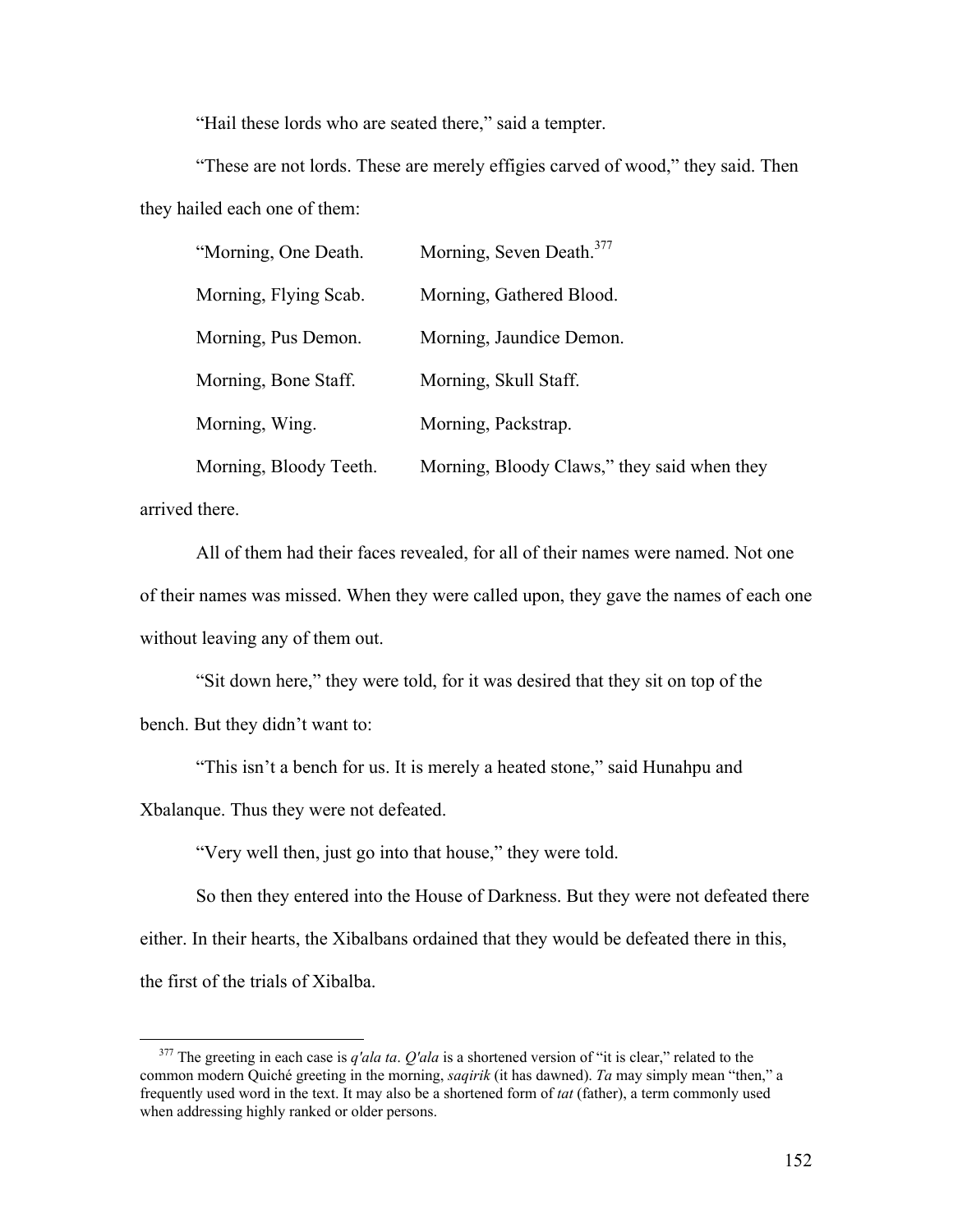Thus they entered first into the House of Darkness. There the messenger of One Death gave to them a torch, already burning, and a cigar for each of them. And the messenger said when he arrived:

 "Thus says the lord: 'Here is their torch. It must be given back at dawn along with the cigars. They must return them.'"

"Very well," they replied.

 But they didn't light the torch. They just placed the red tail feather of a macaw on it as a substitute for flame. Thus the night watchmen saw it as if it were burning.

 As for the cigars, they just put fireflies on their tips. All night they would glow brilliantly because of them.

"We have defeated them," said the night watchmen.

 But the torch was not used up, for it was only an illusion. Neither did the cigars have anything burning on them. It was merely an illusion as well. Thus they returned them whole to the lords:

 "What becomes of them? Where did they come from? Who begat them? Who gave them birth? Truly our hearts are troubled, for it is not good what they are doing to us. Their appearance as well as their nature are unique," they said one to another.

Then they summoned all of the lords:

"Let us play ball, boys," they were told.

But first they were questioned by One Death and Seven Death:

 "Where did you really come from? Would you tell us, boys?" they were asked by the Xibalbans.

153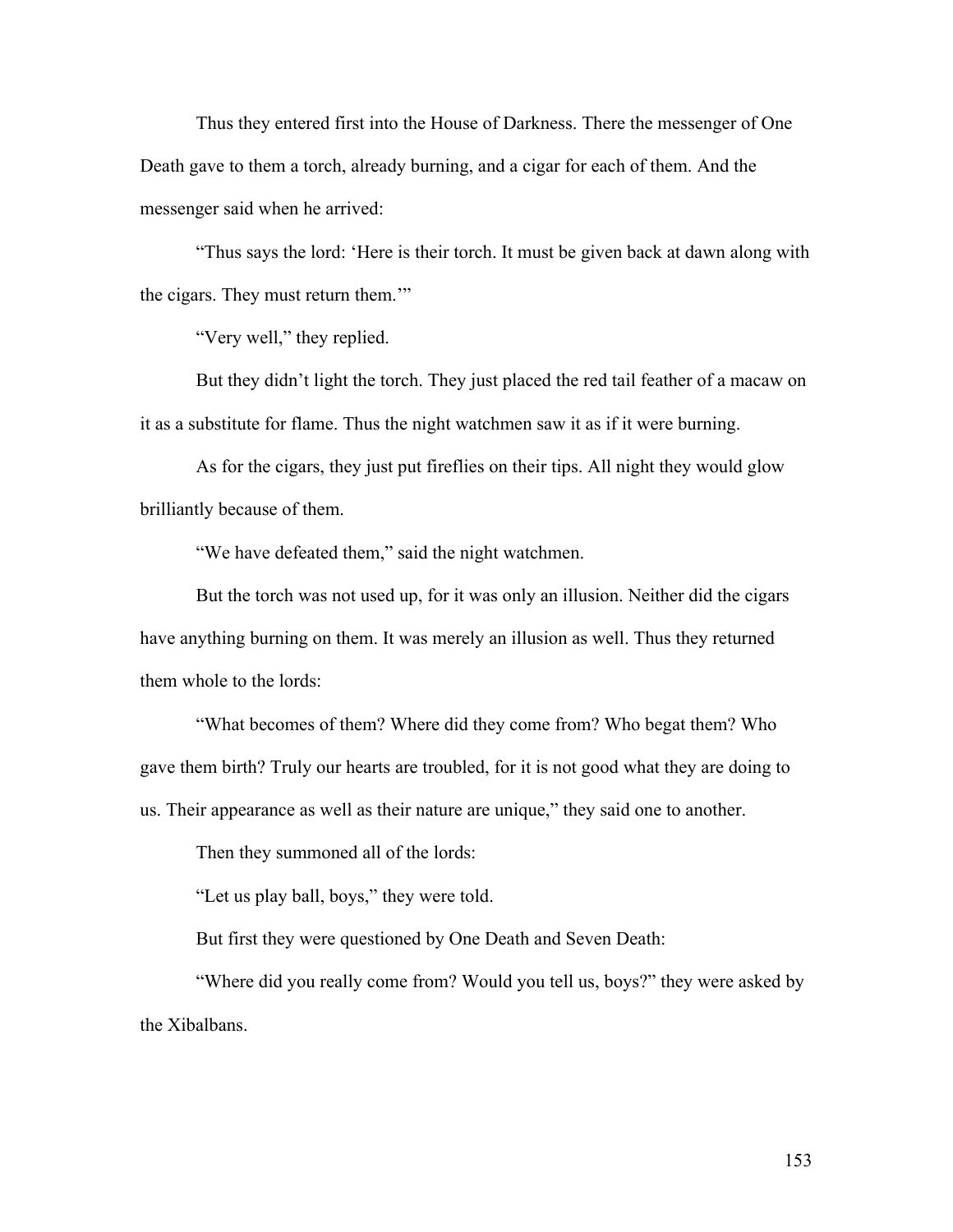"We must have come from somewhere, but we don't know." Only this they said. They told them nothing.

"Very well then. We will just go and play ball,  $378$  boys," the Xibalbans said to

them.

 $\overline{a}$ 

"Fine," they replied.

"Here is our rubber ball that we will use," said the Xibalbans.

"No, we will use ours," said the boys.

"Not so. We will use this one that is ours," said again the Xibalbans.

"Very well," said the boys.

"It appears to be a skull, but it is merely drawn on the ball,"<sup>379</sup> said the Xibalbans.

"It is not. It is a skull we tell you," said the boys.

"Not so," replied the Xibalbans.

"Very well then," said Hunahpu.

<sup>&</sup>lt;sup>378</sup> The ballgame was played throughout Mesoamerica beginning at least by the time of the Olmecs ca. 1500 B.C. Although the rules varied over time and from region to region, it generally involved opposing teams of two or more players attempting to bounce a solid rubber ball without the use of hands through a ring placed vertically along the ballcourt's walls. Sahagun described a similar type of ballgame among the Aztecs in the sixteenth century:

These balls... were solid, of a certain resin or gum which is called *ulli* [rubber] which is very light in weight and bounces like an inflated ball.... The ballgame was called *tlaxtli* or *tlachtli*. The court consisted of two walls with some twenty or thirty feet of distance between them and each was up to forty or fifty feet in length. The floor and walls were heavily plastered, the latter having some one and a half *estados* [nearly ten feet] in height. In the middle of the court was a line made especially for the game; and in the middle of the walls, halfway down the playing stretch, were two stones like millstones perforated in the middle, facing each other, and they each had holes wide enough that the ball could fit into each of them. And whoever placed the ball there won the game. They did not play with their hands but hit the ball with their flanks. For playing they wore gloves on their hands and a leather apron on their flanks to hit the ball (Sahagún 1938, II.viii.10, pp. 297-298).

<sup>&</sup>lt;sup>379</sup> The verb root, *juch'* means "to draw lines or to adorn with figures" according to Coto. Thus the Xibalbans try to convince the twins that their ball looks like a skull only because it has had skull-like features drawn on it.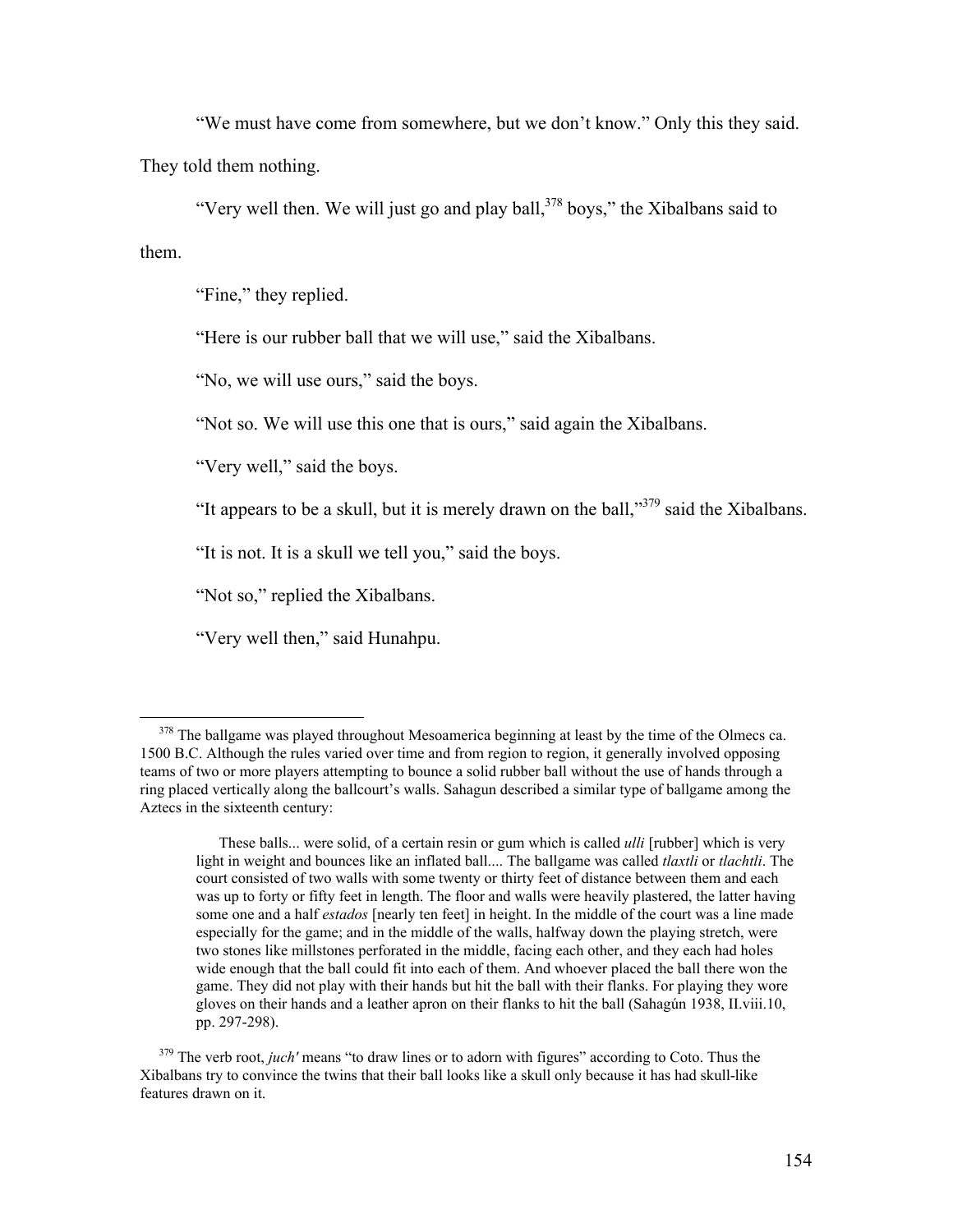Thus the Xibalbans threw down their rubber ball, which landed before the yoke of Hunahpu. And when the Xibalbans saw this, the White Dagger came out of their rubber ball. It clashed about over the ground of the entire ballcourt, threatening the boys.

 "What is that?" asked Hunahpu and Xbalanque. "You just want death for us. Did we not answer your summons when your messenger came? Have pity on us. We will just go, then," said the boys to them.

 It was their desire that the boys would straightaway die there because of the blade. They were to have been defeated. But it was not so. It was the Xibalbans who were now defeated by the boys.

"Don't go, boys. We will just play with your ball," the boys were told.

"Very well then," they replied.

Thus they took out their rubber ball, and it was thrown down. Then their prizes

were chosen:

"What will we win?" the Xibalbans asked.

"Surely it is your choice," the boys said.

"Our prize<sup>380</sup> shall be merely four bowls of flowers," said the Xibalbans.

"Very well. What kinds of flowers?" the boys asked the Xibalbans.

"One bowl of red petals,<sup>381</sup> one bowl of white petals, one bowl of yellow petals,

and one bowl of the large ones," said the Xibalbans.

"Very well," replied the boys.

 <sup>380</sup> This is likely a play on words between *ch'ako'n* (prize, spoils) and related words such as *ch'akom* (cuttings of flowers or plants), and *chakaj* (bouquet, bunch of flowers according to Varea).

<sup>&</sup>lt;sup>381</sup> This reading for *much'ij* is based on *much'* (to break apart, crumble, break into pieces). Flower petals are commonly given as offerings in modern highland Maya ceremonies, often broken off the flower as part of the ceremony as prayers are made. It would be much easier for the ants to carry away petals than whole flowers. Alternatively, it may be related to *muchechen*, which Basseta defines as "a fragrant flower," and a "sign of love."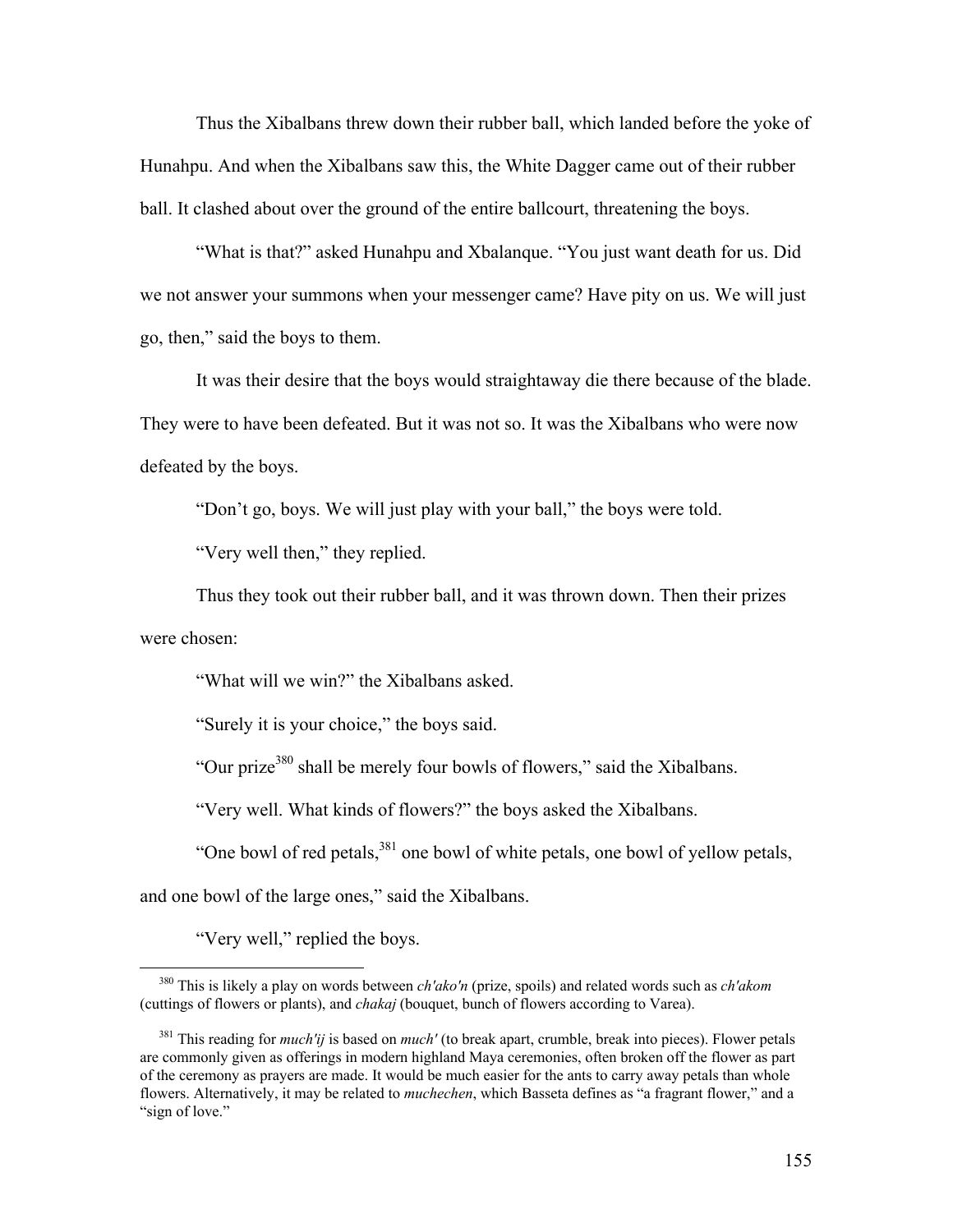So then the ball was dropped into play. They were equal in strength, but the boys made many plays with the ball for they played with all their hearts. At last, the boys gave themselves up to be defeated, and the Xibalbans thus rejoiced at their defeat:

"We have done well. We have already defeated them at the first attempt," said the Xibalbans. "Where shall they go to get the flowers?" they asked in their hearts.

 "You will give to us the flowers as our prize early in the morning," the boys Hunahpu and Xbalanque were told by the Xibalbans.

 "Very well. We will play ball again early in the morning," they said. Then they made their plans together.

 Thus the boys entered into Blade House, the second trial of Xibalba. Here it was desired that they would be sliced apart by the blades. They were to have died quickly in their hearts. But they did not die. They spoke to the blades, instructing them in this way:

"Yours shall be the flesh of animals," they said to the blades.

Thus they stopped moving. As one they all lowered the points of their blades.

 And while they were passing the night in Blade House, they called out to all the ants:

"Cutting ants,<sup>382</sup> conquering ants, come! Go and get flower blossoms as prizes for the lords."

"Very well," they said.

 $\overline{a}$ 

 Then the ants went to get flowers from the garden of One Death and Seven Death. Now the Xibalbans had previously instructed the guardians of their flowers:

<sup>382</sup> These are large, leaf-cutting ants, known in Guatemala as *zompopos*.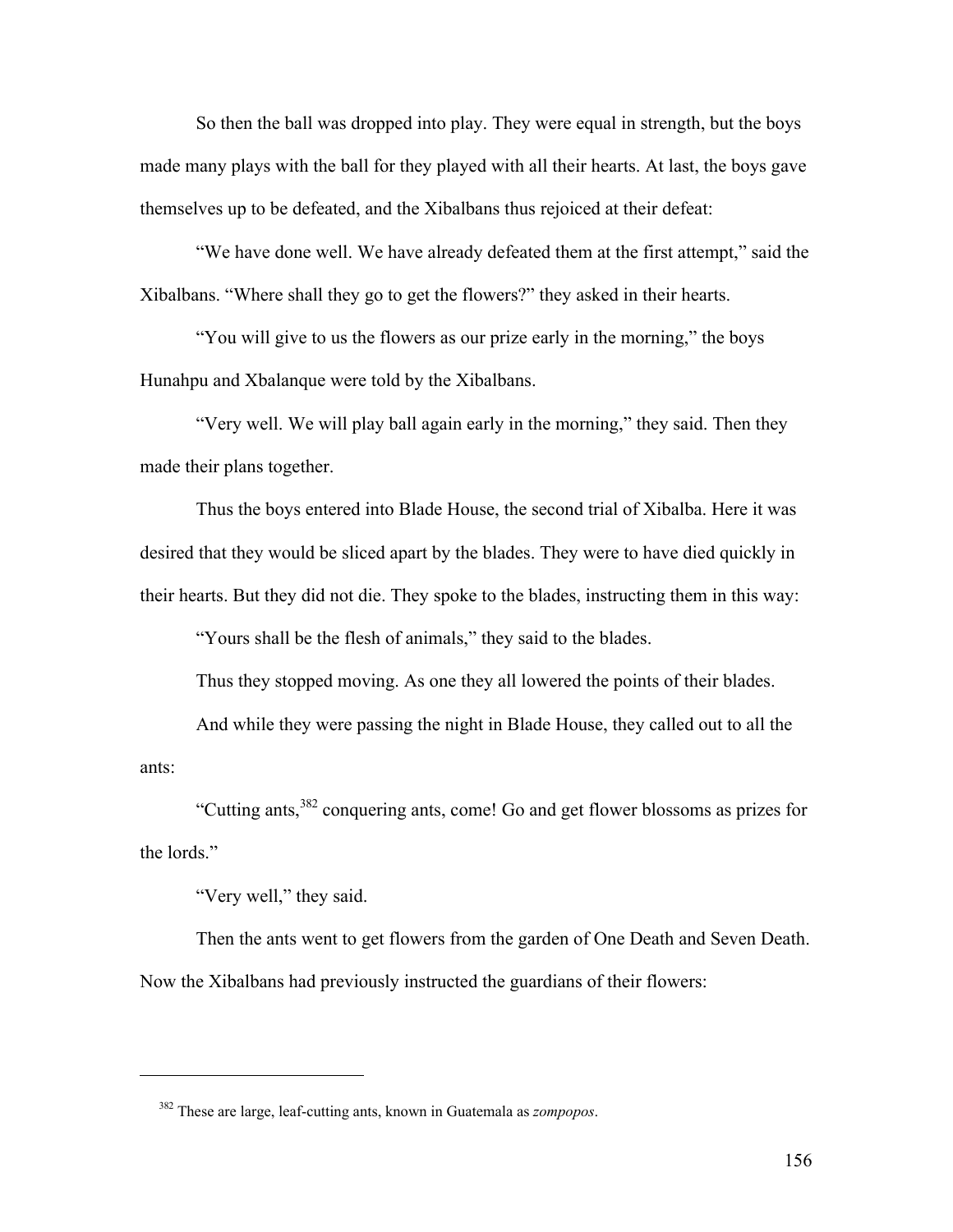"Look after our flowers with all vigilance. Do not allow them to be stolen. For by these we have defeated the boys. What if they were able to obtain these as our prize? Thus do not sleep all night."

"Very well," they said then.

 But the guardians of the garden did not notice anything. They would just cry out aimlessly in the branches of the trees. They just toddled along through the garden repeating their song:

"Shpurpuwek, shpurpuwek,"<sup>383</sup> said the one when he called.

"Puhuyu, puhuyu," said the other, the whippoorwill by name, when he called.

 These two were the guardians of the garden of One Death and Seven Death. They didn't notice the ants stealing that which they were guarding. They swarmed<sup>384</sup> and thronged, carrying away the flowers. They went to cut down flowers from the tops of trees, gathering them together with those from below the trees. All this they did while the guardians were crying out, not noticing that their tails and wings were being gnawed on as well.

 The flowers were thus loosened until they fell down to be gathered up. The four bowls were thus quickly filled with their flowers. By dawn they had all been collected.

Then the messengers arrived to summon them:

 $\overline{a}$ 

"'Come!' says the lord. 'May they straightaway bring hither our prize," the boys were told.

<sup>&</sup>lt;sup>383</sup> Tedlock interprets this as the call of the whippoorwill (D. Tedlock 1996, 274 n. 123). Interestingly enough, the Quiché version of the call is phonetically very similar to the English name for the bird as well as to its song.

<sup>&</sup>lt;sup>384</sup> *B'olowik* is literally "to boil." It is also used to describe the swarming of insects according to Coto.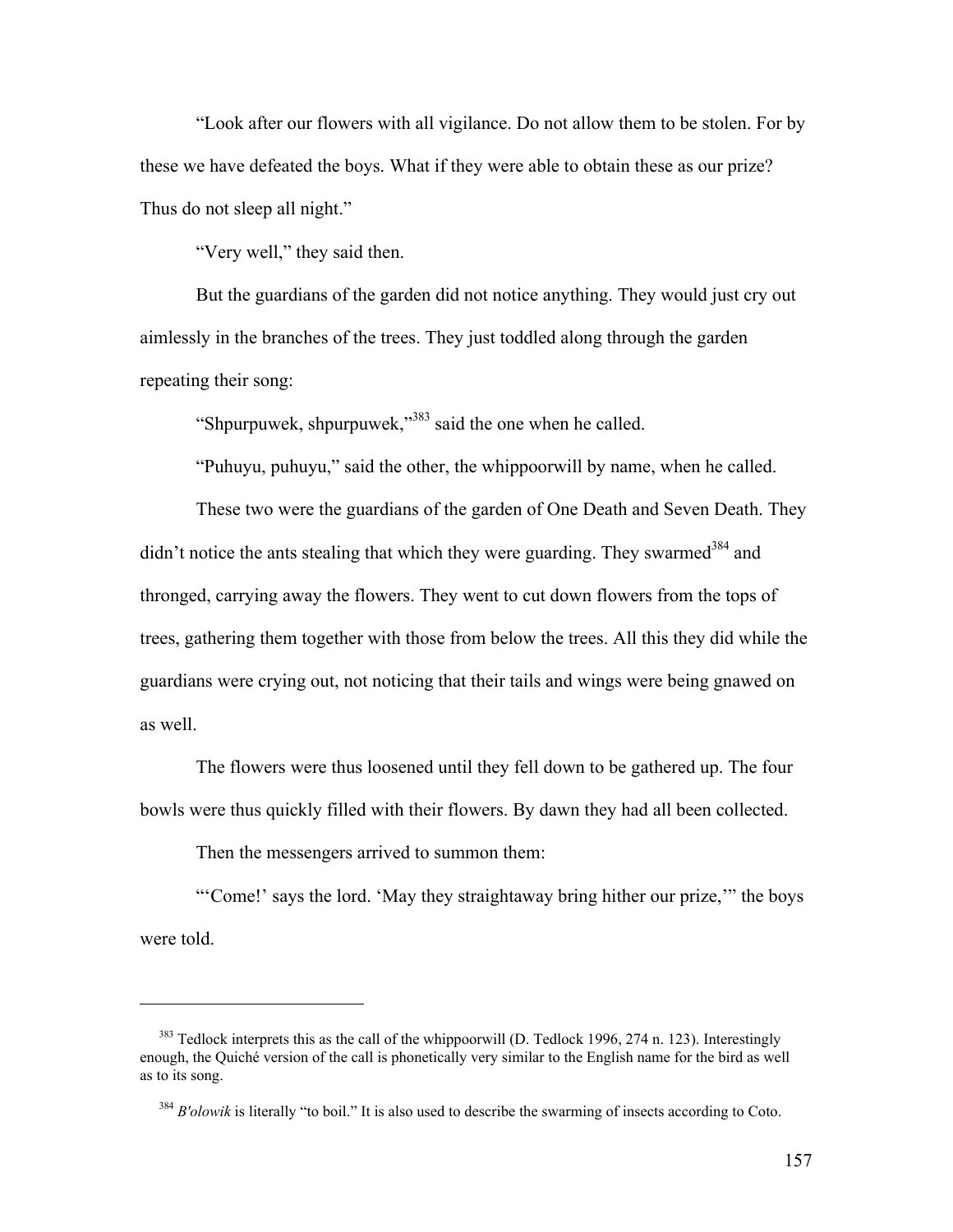"Very well," they answered.

 For they had collected the flowers into the four bowls. Thus they went, arriving before the lords. Now the lords received the flowers with woeful faces. Thus the Xibalbans were defeated. The boys had just sent ants, and in one night they had collected the flowers in the bowls. Thus the Xibalbans all turned pale. Their faces were pallid because of the flowers.

And so they summoned the flower guardians:

 "For what reason have you allowed our flowers to be stolen? These flowers that you see are ours," the guardians were told.

"We noticed nothing, O lords. But our tails have surely suffered<sup>385</sup> for it," they replied.

Then their mouths were split open<sup>386</sup> as punishment for allowing that which they were guarding to be stolen. Thus One Death and Seven Death were defeated by Hunahpu and Xbalanque. And this is the reason why the mouths of whippoorwills gape wide open to this day.

 Then the ball was dropped into play again, but the game was even. And when they had finished playing ball, they planned together once more:

"At dawn again," said the Xibalbans.

 $\overline{a}$ 

"Very well," said the boys when they had finished.

<sup>&</sup>lt;sup>385</sup> *Kuyu* is "to suffer, or endure." It is also used to describe something "bent, crooked, crippled, or lame." Either reading would be applicable here. Whippoorwills have very short wing and tail feathers.

<sup>&</sup>lt;sup>386</sup> This is apparently meant as a play on words. The whippoorwills are said to have "cried out," in song when they should have been guarding the gardens of Xibalba. The Quiché phrase is "they broke open their mouths." Now the Xibalba lords "split open their mouths" as the punishment chosen to match the birds' crime.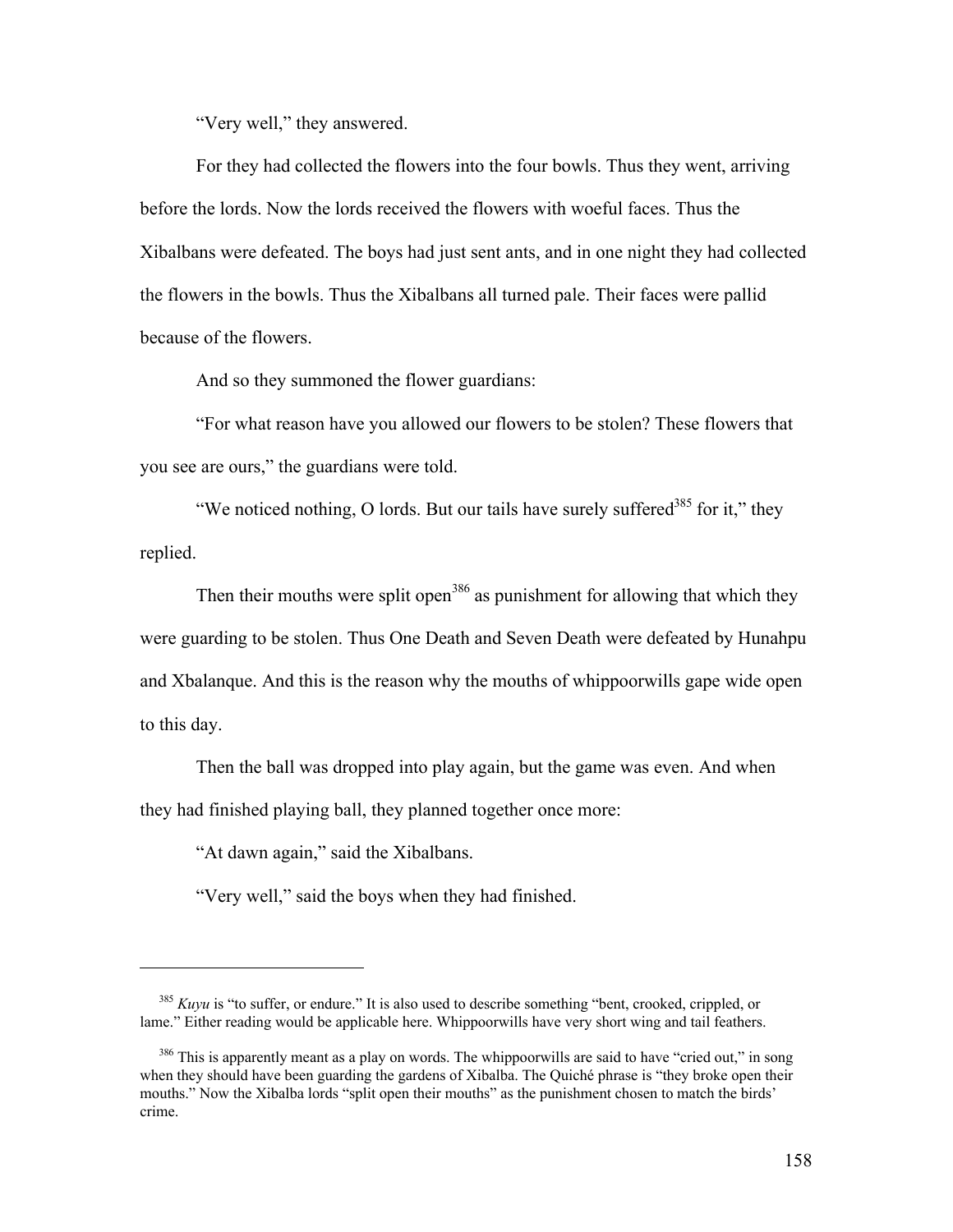### HUNAHPU AND XBALANQUE IN THE HOUSE OF COLD<sup>387</sup>

 AND so they now entered the House of Cold. The cold here was immeasurable. The interior of the House of Cold was thick with hail.

But straightaway the boys caused the cold to dissipate.<sup>388</sup> They did it in. They ruined and destroyed the cold. Thus they did not die, but rather were alive when it dawned again. The Xibalbans had wanted them to die there, but this was not to be. Instead they were just fine when the dawn came.

So then their guardians came again to summon them.

"What is this? Haven't they died?" asked the lords of Xibalba.

And again they marveled at the deeds of the boys, Hunahpu and Xbalanque.

### HUNAHPU AND XBALANQUE IN THE HOUSE OF JAGUARS<sup>389</sup>

NEXT they entered into Jaguar House, which was crowded inside with jaguars:

"Do not eat us. We will give you what is yours," the jaguars were told.

Then they scattered bones before the beasts, who voraciously crunched them.<sup>390</sup>

The hearts of the night watchmen found this sweet, saying, "They are finished.

They have given themselves up. They have eaten their hearts, and now these are their skeletons that are being gnawed upon."

<sup>&</sup>lt;sup>387</sup> lines 3994-4017

<sup>&</sup>lt;sup>388</sup> *Tzaj* is to "evaporate, dry up, dissipate, exhaust."

<sup>389</sup> lines 4018-4037

<sup>&</sup>lt;sup>390</sup> *Paq'aq'ik* refers to the sound of crunching, gnawing, or eating rapidly. It is also used to describe the sound of walking over dry leaves. Alternatively it may also refer to the sound of something being rent or split.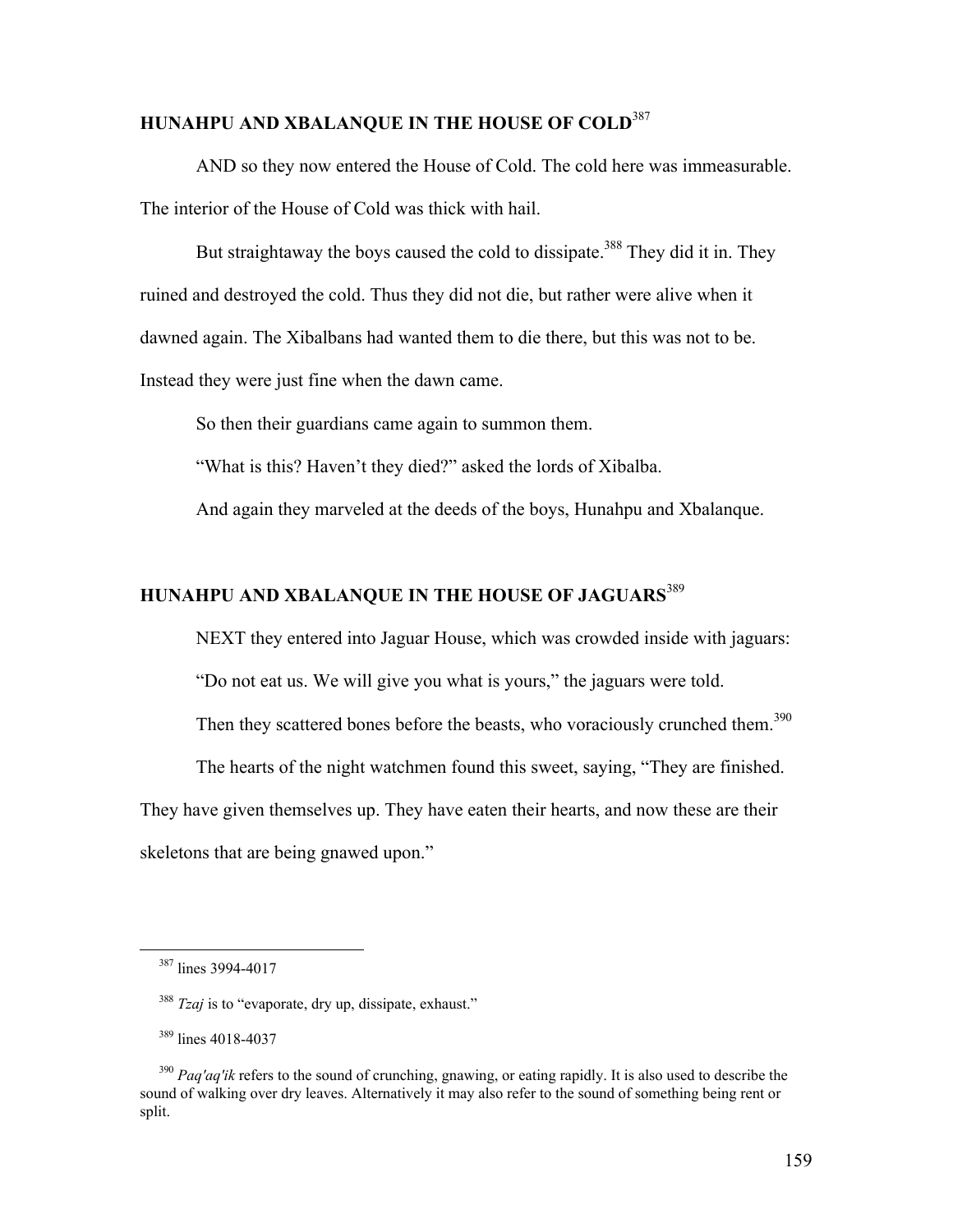But they didn't die. They were just fine when they came out again from Jaguar House.

 "What kind of people are these? Where have they come from?" asked all the Xibalbans.

### HUNAHPU AND XBALANQUE IN THE HOUSE OF FIRE<sup>391</sup>

 NEXT they went into the fire, for there was a House of Fire. There was nothing but fire inside. But they were not burned. They were to have been roasted and set aflame. Instead they were just fine when dawn came. It had been desired that they would straightaway die when they passed through there, but it was not so. Thus all the Xibalbans lost heart as a result.

# HUNAHPU AND XBALANQUE IN THE HOUSE OF BATS<sup>392</sup>

 NEXT they were put inside Bat House, which had only bats inside. It was a house of death bats. These were great beasts with snouts like blades that they used as murderous weapons.

When they arrived there, they were to be finished off. They had to crawl inside their blowguns to sleep so that they would not be eaten there in this house.

 Nevertheless, it was because of a single death bat that they gave themselves up in defeat. It came swooping down. But this was merely a way to manifest themselves when it occured.

<sup>&</sup>lt;sup>391</sup> lines 4038-4051

<sup>&</sup>lt;sup>392</sup> lines 4052-4177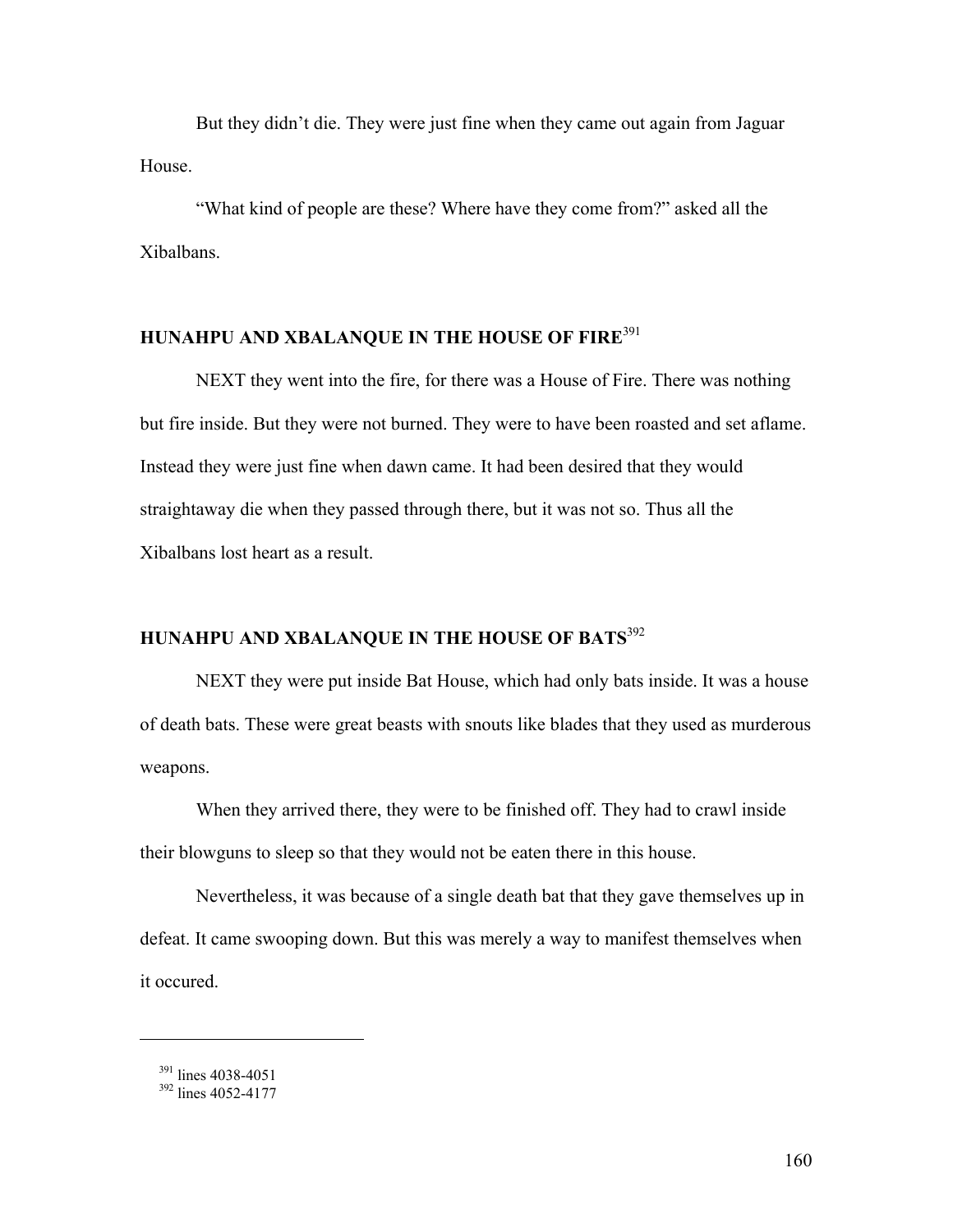Thus they pleaded for wisdom all that night as the bats made a din with their flapping wings.

"Keeleetz! Keeleetz!" they said all night long.

At length things quieted a little, and the bats became motionless.

Thus one of the boys crawled to the end of his blowgun. Xbalanque said,

"Hunahpu, do you see the dawn yet?"

 $\overline{a}$ 

"I will go and see for certain if has happened," he replied.

Hunahpu truly wanted to look out of the mouth of his blowgun to see the dawn.

But when he did so, his head was cut off by the death bat,  $393$  leaving the greater part of his body behind.

"What? Hasn't it dawned yet?" asked Xbalanque. But Hunahpu did not move.

"What is going on? Hunahpu wouldn't have left. What then has he done?"

 But nothing moved; only the rustling of wings was heard. Thus Xbalanque was ashamed:

"Alas,  $394$  we have given in already," he said.

At the word of One Death and Seven Death, the head was placed atop the

ballcourt. Thus all the Xibalbans rejoiced because of the head of Hunahpu.

 Then Xbalanque summoned all of the animals—the coati and the peccary, and all the animals both small and great—while it was still dark, early in the morning. He then entreated them for their food:

<sup>&</sup>lt;sup>393</sup> The ability of bats to cut down fruit from trees while in flight associated them in the mind of the ancient Maya with decapitation sacrifice. Bats are often seen painted on ancient Maya vessels as underworld denizens of death, decorated with crossed bones and extruded eyeballs that have their optic nerves still dangling from them.

<sup>&</sup>lt;sup>394</sup> Ximénez translates *akarok* as "Ay! Ay!" In English the more common expression of lament would be "Alas!"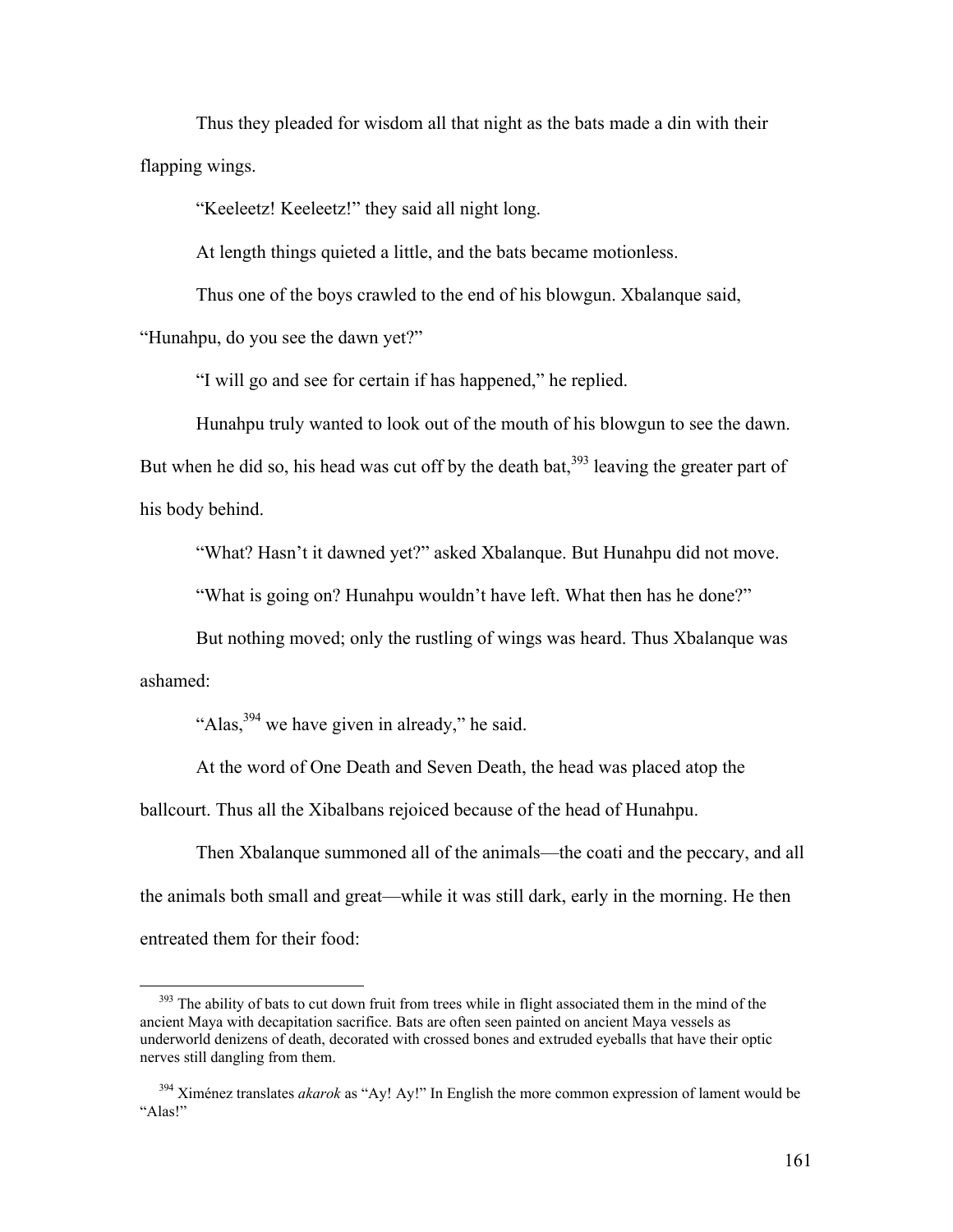"I send each of you to bring the food that belongs to you," said Xbalanque to them.

"Very well," they said.

 $\overline{a}$ 

 Then they all went to obtain what was theirs. When they returned they were many. One brought back rotten things, another brought leaves, another brought stones, and yet another brought dirt. Thus the animals, both small and great, each brought their various foods.

 Now after many had come, the coati arrived last of all bringing a chilacayote squash. She<sup>395</sup> came rolling it along with her nose. This was to be transformed into the head of Hunahpu. Immediately its eyes were carved upon it. Numerous sages came down from the sky. For Heart of Sky, he who is Huracan, appeared here. He arrived here in Bat House.

 But the face wasn't completed successfully in time. Only its beautiful covering had appeared. It only had the ability to speak by the time the horizon of the sky began to redden, for it was about to dawn.

"Blacken it again with soot, old man," $396$  the possum $397$  was told.

<sup>&</sup>lt;sup>395</sup> The coati is consistently associated with females in the text, just as the peccary is associated with males. They are particularly identified as the grandmother and grandfather deities respectively (pp. 60-61, 80, 98; lines 22-23, 559-560, 1055-1056). Akkeren cites a possible ethnographic survival of this association between the coati and gourds. In the Yucatec village of Xcacal, a ceiba tree is cut down in the forest and reerected as a "tree of abundance" in the center of the main plaza. An actor dressed as a coati climbs the tree and scatters squash seeds while tying fruit to its branches (Akkeren 2000, 296).

<sup>396</sup> *Ama'* is a general term for "male," whether human or animal. In this case, it is used as a nickname for the aged possum deity. Because of the possum's gray coat, awkward gait, and snaggly teeth, the Maya associated this animal with old age (Miller and Taube 1993, 128).

<sup>&</sup>lt;sup>397</sup> Father Coto lists under the Spanish word *Escuridad*, that *vuch* (possum) is the darkness of night just prior to the dawn (Coto 1983, 207-8). This is perhaps a manifestation of the creator deity Xpiyacoc, one of whose principal titles is Hunahpu Possum (Karen Bassie-Sweet, personal communication; see pp. 60, 79- 80; lines 20, 500, 555). In the Tzotzil area, a grandfather possum, called "Old Man Possum," is associated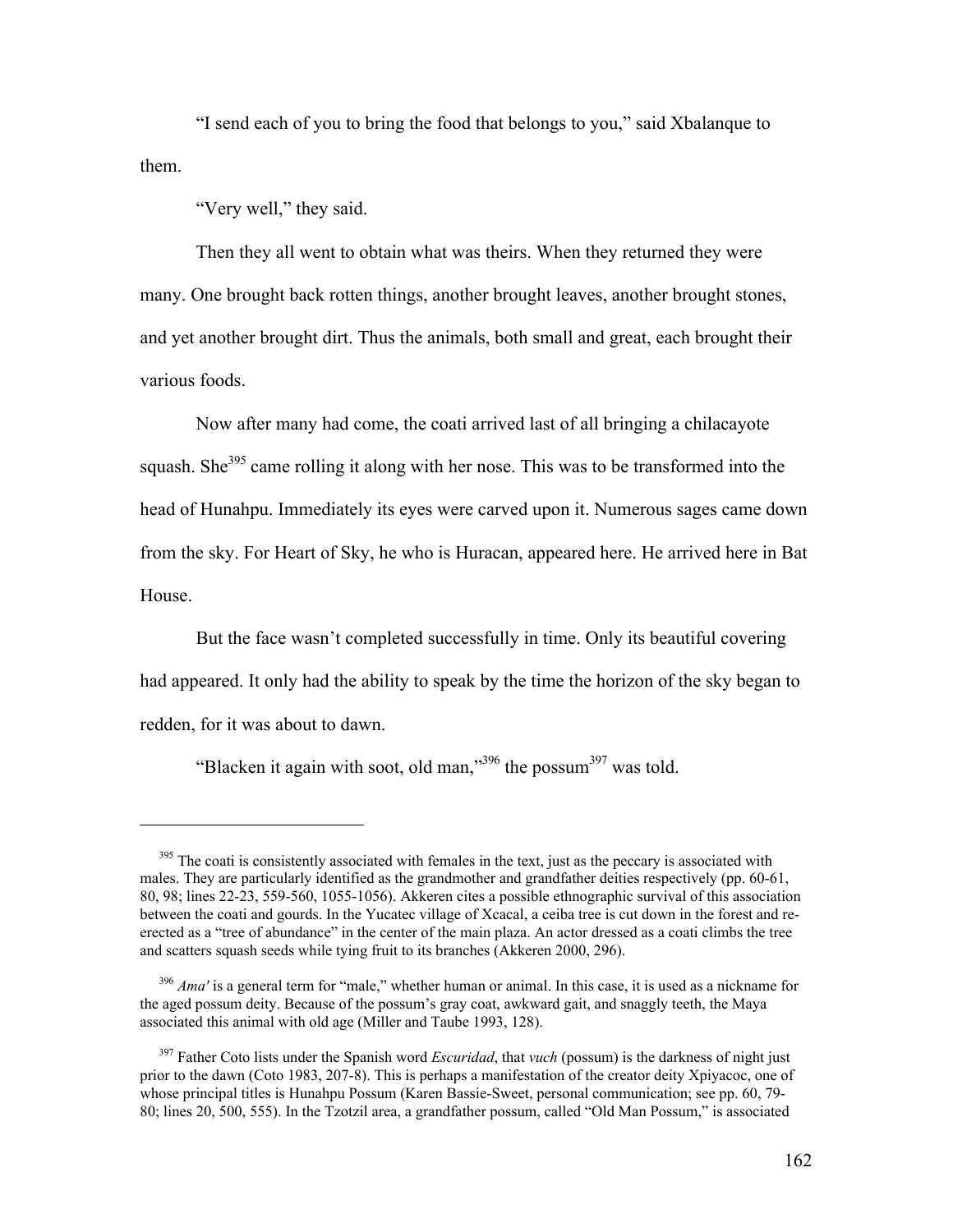"Fine," replied the Grandfather.

 And he blackened the sky with soot until it was dark again. Four times the Grandfather blackened it with soot. Thus today people say, "The possum blackens it with soot."

 Finally the sky succeeded in turning red, and then blue when it began its existence.

"Is it not good?" Hunahpu was asked.

"Yes, it is good," he replied.

For his head was well supported. It became just like a true head. Then they

planned a deception;<sup>398</sup> they took counsel together:

"Don't play ball. Just look threatening. I will surely be the one to accomplish it,"

said Xbalanque to him.

Then he instructed a rabbit:

"Be there at the head of the ballcourt in the tomato patch,"<sup>399</sup> the rabbit was told

by Xbalanque. "And when the rubber ball comes your way, hop away until I accomplish

my task," the rabbit was told. Thus he was given his instructions there in the night.

<sup>398</sup> *Xkib'an ki tzij* (they made their words). To "make" words is to deceive or to lie.

with the dawn at the beginning of the planting season, and that the red light of the east is said to be one of his manifestations: "'Uch [Possum] is greatly respected, because it has fire, because at dawn it lights up the hills. It is not the sunlight, for the sun rises later.... 'Uch is as God because it has light, a red light, that later disappears to give place to the God, the sun. Neither 'Okinahual nor 'Uch are evil, but they must be respected as a God. God must be respected, but he is not bad. Perhaps he punishes when he is overlooked" (Guiteras-Holmes 1961, 195-197; cf. 33, 206, 292). Akkeren compares this passage with the New Years pages of the Dresden Codex in which a possum deity presides over the five days of the Wayeb at the close of the annual cycle. In the *Popol Vuh* account, however, the possum is associated not with the annual change of the solar year, but "the moment of the new Sun-era" (Akkeren 2000, 290).

<sup>&</sup>lt;sup>399</sup> There is some confusion as to where the rabbit was told to be. The manuscript here reads *pixc*, which Tedlock reads as *pixik'* (acorn or oak). This is contradicted, however, by lines 4197 and 4217, which read *pix* (tomatoes, or tomato patch), a reading given by most translators. The confusion may be due to a play on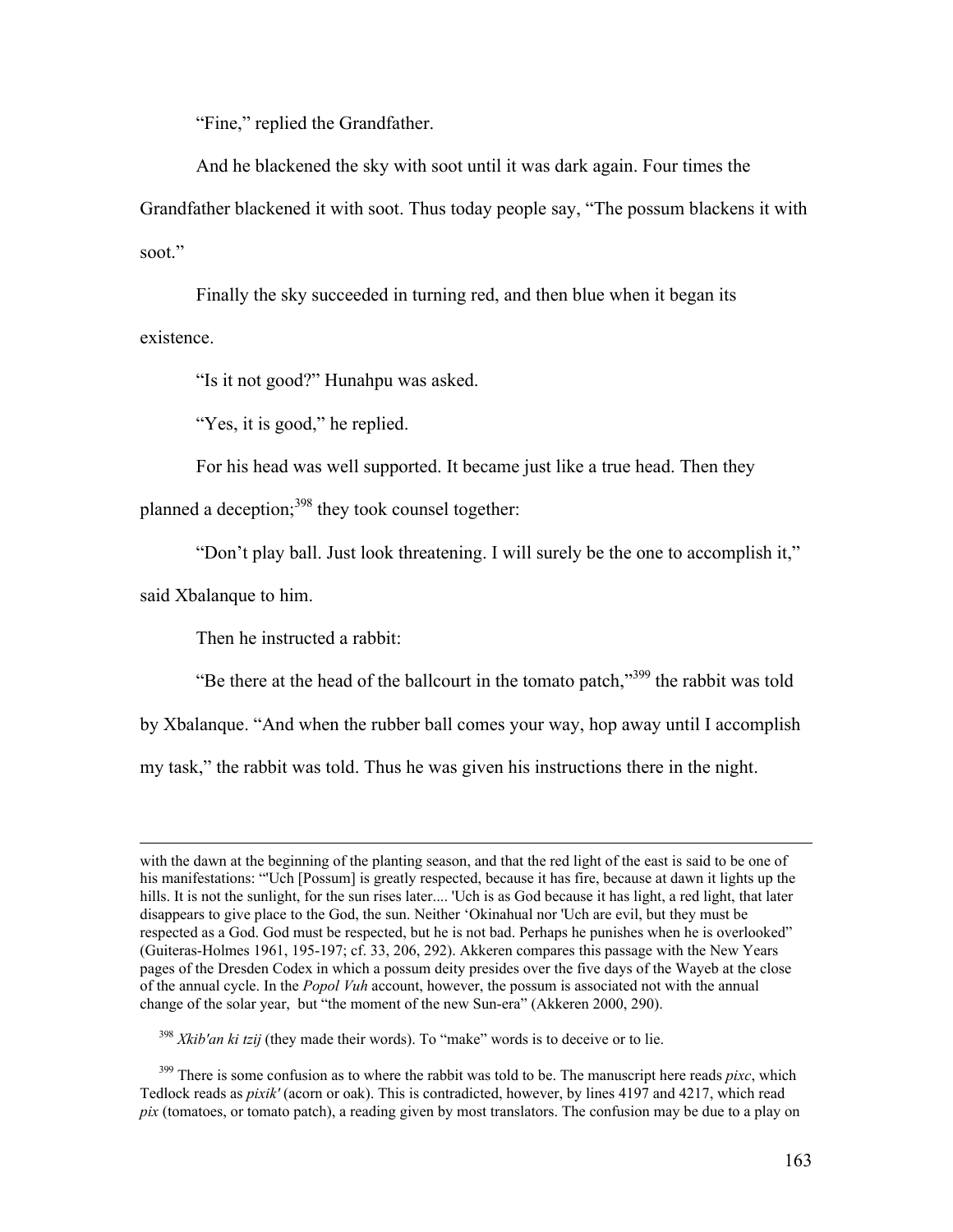And when it dawned, the both of them were well. $400$ 

#### THE HEAD OF HUNAHPU IS RESTORED<sup>401</sup>

 SO the ball was again dropped into play. The head of Hunahpu was first placed atop the ballcourt.

 "We have already triumphed. You are finished. You gave in, so give it up," they were told.

But Hunahpu just called out:

"Strike<sup>402</sup> the head as if it were a rubber ball," they were told. "No harm will

come to us now, for we are holding our own."

Thus the lords of Xibalba threw down<sup> $403$ </sup> the ball where it was met by Xbalanque.

The ball landed before his yoke and bounced away. It sailed clear over the ballcourt. It

just bounced once, then twice, landing in the tomatoes. Then the rabbit came out, hopping

along.<sup>404</sup> All the Xibalbans thus went after him. The Xibalbans all went after the rabbit,

shouting and rushing about.

words, a practice beloved by the Maya. *Pixk'onik* is the verb for "to hop (like a rabbit or flea)," while the rabbit is *pixab'ax* (instructed) in lines 4164 and 4174.

<sup>&</sup>lt;sup>400</sup> Literally "good their faces both of them," the standard way of saying that they were "fine," but also in this context a clever play on words considering the newly-made "face" of Hunahpu.

<sup>&</sup>lt;sup>401</sup> lines 4178-4241

<sup>&</sup>lt;sup>402</sup> The action referred to is, unfortunately, not clear. According to Coto, *k'aqa* may be "to strike, to throw," or even generally "to play ball."

<sup>&</sup>lt;sup>403</sup> This is a case where the limitations of the Latin alphabet in which the manuscript was written are apparent. The text reads *xetzacou*. If this is to be read as *xetzaqow*, it would mean that the Xibalbans "threw out" the ball into play. Alternatively, if it is to be read as *xetzak'ow*, it would mean that the Xibalbans "struck" the ball. It is impossible to know which of these alternatives is correct, although it would be helpful to our understanding of how the game was played.

 $404$  The hopping of the rabbit thus confuses the lords of Xibalba into thinking it is the bouncing ball.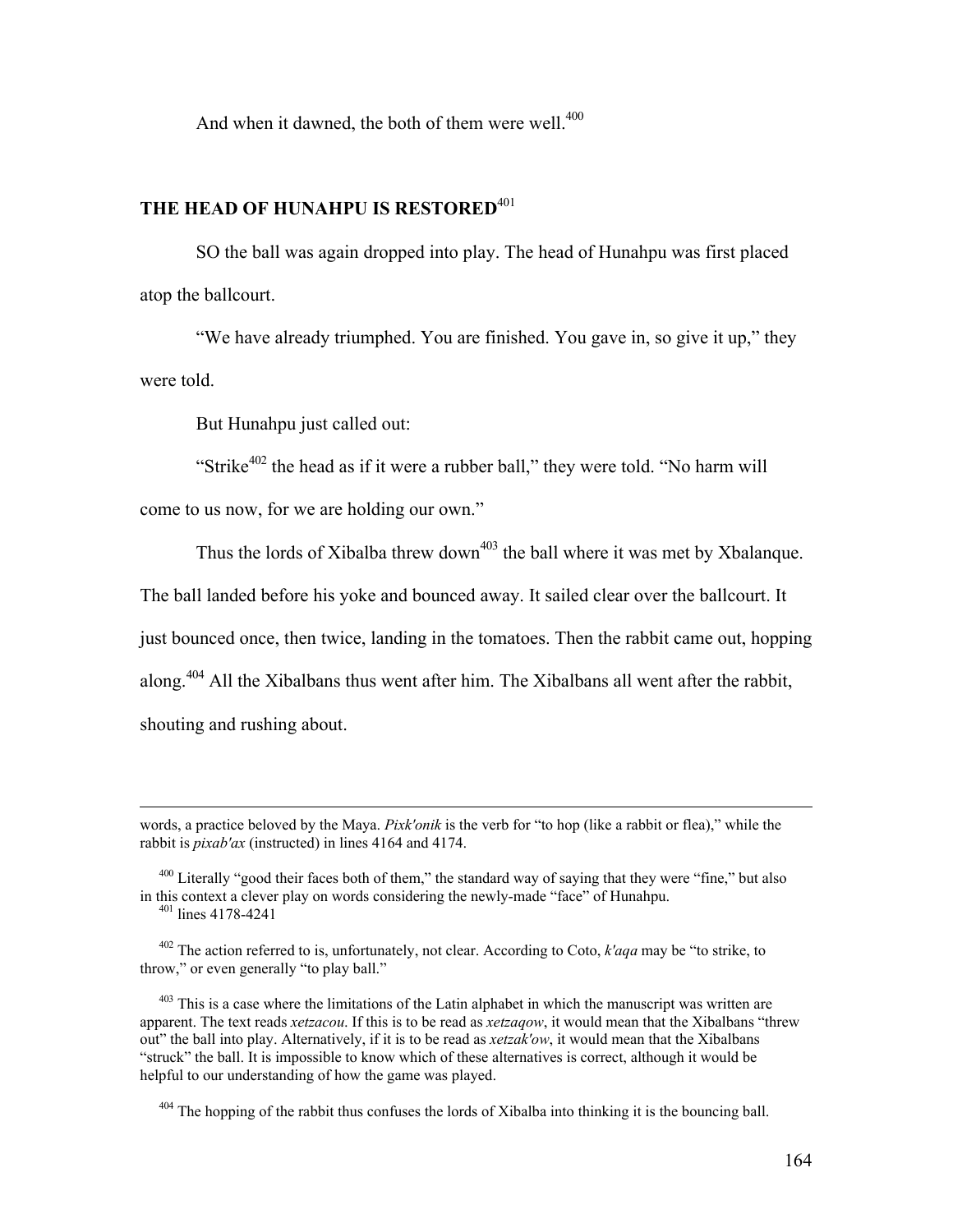Thus the twins were able to retrieve the head of Hunahpu, replacing it where the chilacayote squash had been. They then placed the chilacayote squash on the ballcourt, while the true head of Hunahpu was his once more. Therefore they both rejoiced again. While the Xibalbans were out searching for their rubber ball, the twins retrieved it from the tomato patch. And when they had done so, they called out:

 "Come on! We found our rubber ball!" they said. Thus they were carrying the round ball<sup>405</sup> when the Xibalbans returned.

"What was it that we saw?" they asked.

 And so they began again to play ball, both teams making equal plays until at last Xbalanque struck the chilacayote squash, strewing it all over the ballcourt. Thus its seeds were scattered before them.<sup>406</sup>

 "What is this that has been brought here? Where is he that brought it?" asked the Xibalbans.

 Thus the lords of Xibalba were defeated by Hunahpu and Xbalanque. They had passed through great affliction, but despite everything that had been done to them, they did not die.

#### THE DEATHS OF HUNAHPU AND XBALANQUE<sup>407</sup>

 THIS, then, is the memorial to the deaths of Hunahpu and Xbalanque. We shall now tell it in memory of their death.

<sup>&</sup>lt;sup>405</sup> *Ki k'olem* (they were carrying a round thing). This is undoubtedly a reference to the ball, although it is not specified (James Mondloch, personal communication).

<sup>406</sup> A play on words is made here between *saqiram* (scattered) and *saqilal* (squash seeds). If one did not recognize the pun in the original Quiché, the choice of words would be confusing.

<sup>&</sup>lt;sup>407</sup> lines 4242-4365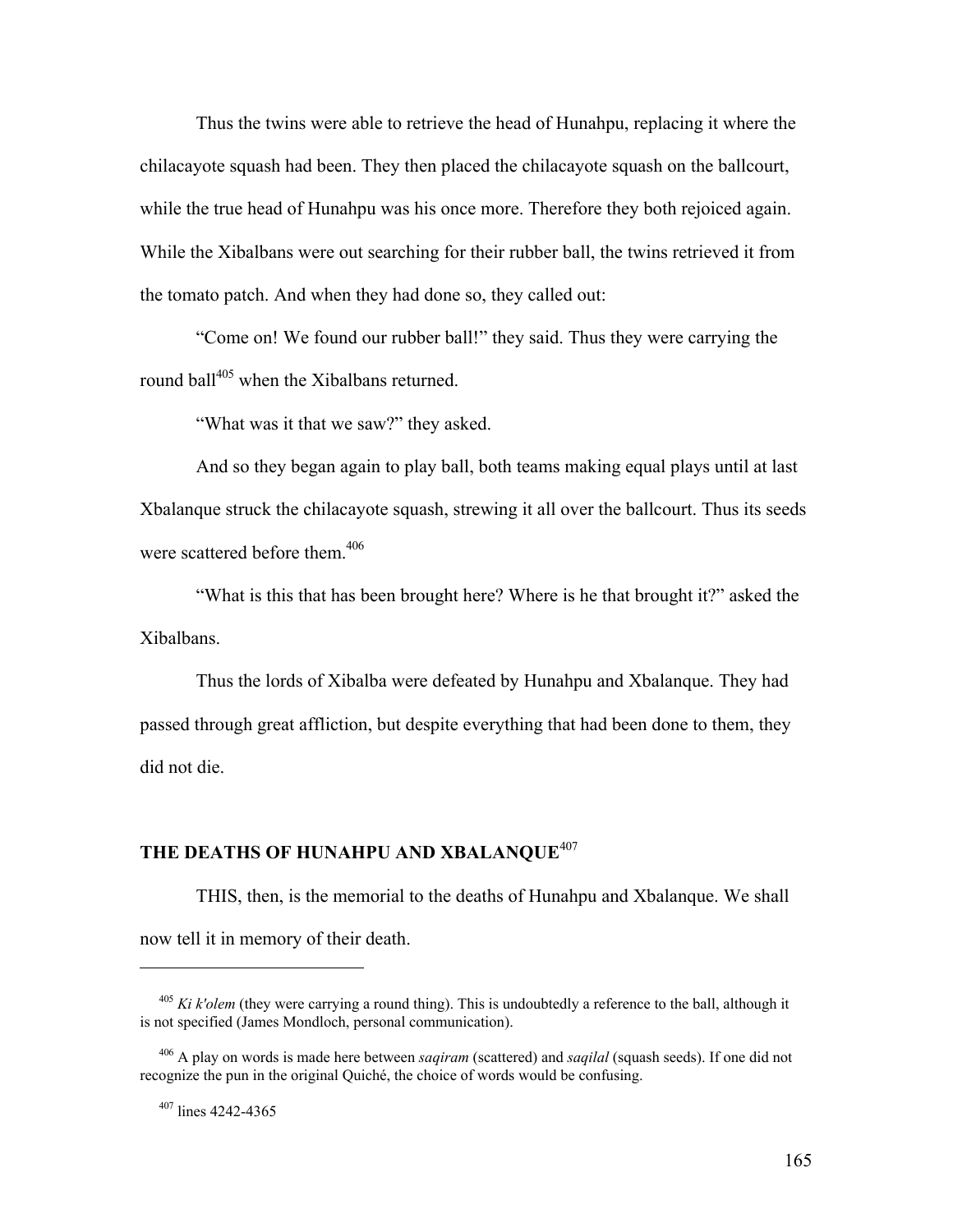What they had planned to do, they had done despite all their afflictions and misfortunes. Thus they did not die in the trials of Xibalba. Neither were they defeated by all the ravenous beasts that lived there.

 And then they summoned two seers. Visionary persons they were. The names of these sages were Descended<sup>408</sup> and Ascended:

 "The lords of Xibalba may inquire of you concerning our death. They are even now putting together their thoughts on the matter, because we have not yet died. We have not been defeated. We confounded their trials. Nor have the animals seized us. This, therefore, is the sign that is in our hearts. Heated stones will be the means by which our murder will be accomplished. Thus when all Xibalba has gathered together to determine how to ensure our death, this shall be the idea that you will propose. If you are asked about our death when we are burned, this is what you shall tell them, you, Descended and you, Ascended, if they should speak to you about it:

"'Wouldn't it perhaps be good if we scatter their bones in the canyon?'

 "Then you are to say, 'This would not be good, for they would merely arise again to new life. $1409$ 

 "Then they will say to you, 'Perhaps it would be good to merely hang them in the top of a tree?'

<sup>&</sup>lt;sup>408</sup> The Colonial period Varea dictionary lists *Xulu* (Descended) as "[spirit] familiars appearing alongside rivers." Basseta lists *ah xulu* as "a diviner," consistent with the statement in the *Popol Vuh* that he is a visionary seer. The paired figures "Descended" and "Ascended" likely refer to the common modern expression "to go down and up," which means to "go all over, or everywhere" (Jim Mondloch, personal communication).

<sup>&</sup>lt;sup>409</sup> Literally "would be revived their faces."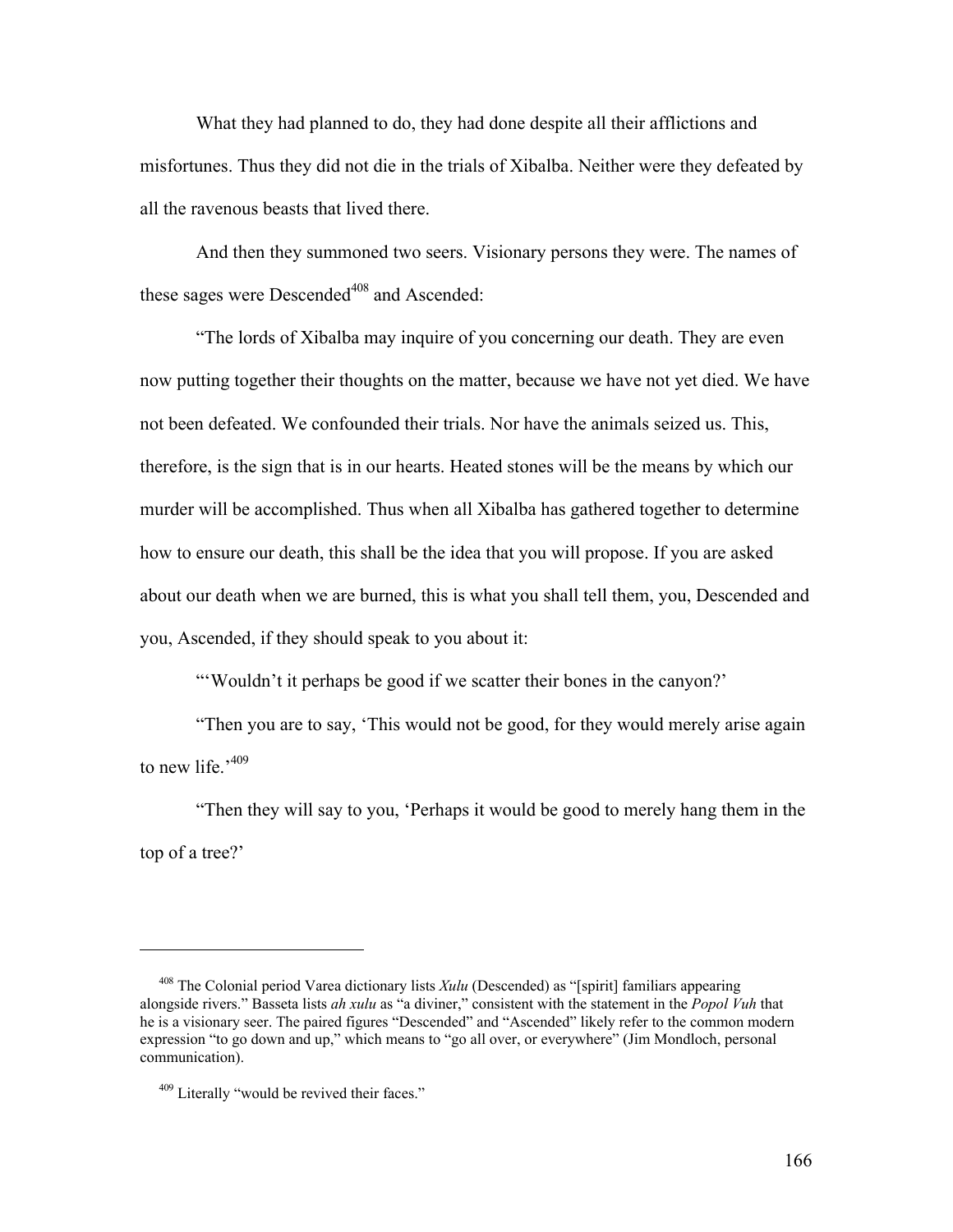"You will then reply, 'Certainly that would not be good, for you would see their faces before you.'

 "Then the third time they will say, 'Would it be a good thing if we merely scatter their bones in the course of the river?'

 "If then you are asked this, you will reply, 'It is good that they should die. And it would be good if their bones were ground upon the face of a stone like finely ground maize flour. Each one of them should be ground separately. Then these should be scattered there in the course of the river. They should be sprinkled on the river that winds among the small and great mountains.'

 "This, then, is what you will say. Thus will be made manifest what we have said to you in counsel," said Hunahpu $410$  and Xbalanque.

 For when they had thus counseled them, they already knew of their death. The Xibalbans were even then putting together the great heated stones in the form of a pit oven,<sup>411</sup> placing large hot coals within it.

Then came the messengers of One Death and Seven Death to accompany them:

 "The lords say to us: 'May they come! Bring them so that they may see what we have cooked up for them.<sup>412</sup> This is the word of the lords unto you, boys," they were told.

"Very well," they replied.

<sup>&</sup>lt;sup>410</sup> The manuscript reads Xhunahpu (Little Hunahpu) which is the diminutive form of Hunahpu. It is perhaps used in this section to distinguish him from his father One Hunahpu, who had also died in Xibalba.

<sup>&</sup>lt;sup>411</sup> *Chojib'al* (pit oven) is dug into the ground and filled with hot stones or coals to roast meat.

<sup>&</sup>lt;sup>412</sup> This is a play on words. *Chojij* means "to cook, broil, or set fire to something"; but it also means "to straighten out, take a direct route, or rectify something." Thus the Xibalbans were trying to trick the twins by saying that they were going to settle things, while at the same time hinting at the means by which they intended to kill them.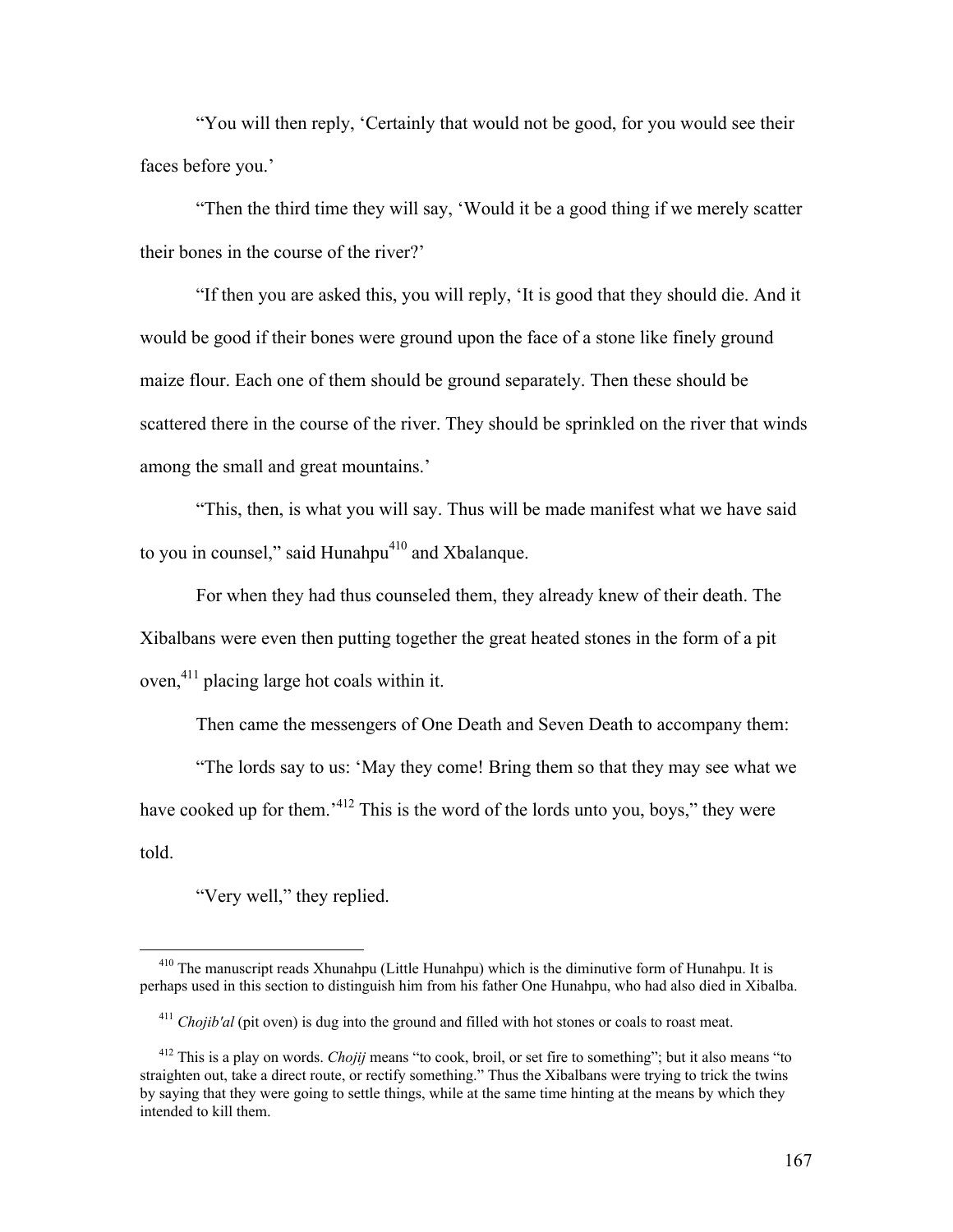Thus they went quickly to the mouth of the pit oven. There the Xibalbans wanted to force them into playing with them:

"Let us jump over this our sweet drink. Four times each of us will go across it, boys," they were told by One Death.<sup>413</sup>

 "You cannot trick us with this. Do we not already know the means of our death, O lords? You shall surely see it," they said.

 Then they turned to face one another, spread out their arms and together they went into the pit oven. Thus both of them died there. Then all the Xibalbans rejoiced at this. They contentedly shouted and whistled:

 "We have defeated them. None too soon have they given themselves up," they said.

 Then they summoned Descended and Ascended, with whom word had been left by the boys. And the Xibalbans divined of them what was to be done with their bones. Thus according to their word, the bones were ground up and strewn along the course of the river. But they did not go far away; they just straightaway sank there beneath the water. And when they appeared again, it was as chosen boys, for thus they had become.

<sup>&</sup>lt;sup>413</sup> The Xibalbans are lying about the purpose of the pit. They are suggesting that it is an underground vat for making some intoxicating drink, whereas in reality it is a pit oven into which they hope to trick the twins into falling.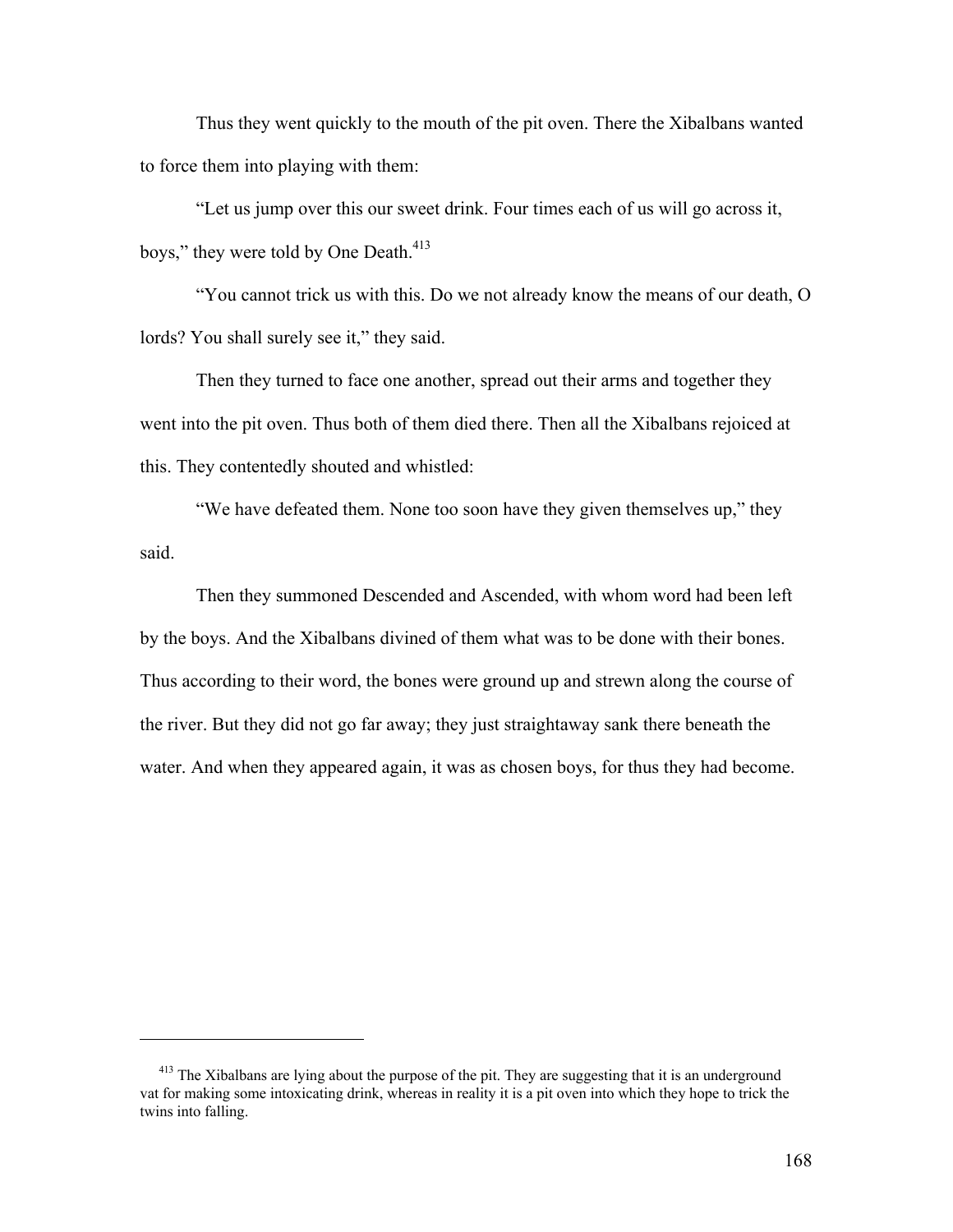### THE RESURRECTION OF HUNAHPU AND XBALANQUE<sup>414</sup>

 ON the fifth day they appeared again. People saw them in the river, for the two of them appeared like people-fish. Now when their faces were seen by the Xibalbans, they made a search for them in the rivers.

And on the very next day, they appeared again as two poor orphans.<sup>415</sup> They wore rags in front and rags on their backs. Rags were thus all they had to cover themselves. But they did not act according to their appearance when they were seen by the Xibalbans. For they did the Dance of the Whippoorwill and the Dance of the Weasel. They danced the Armadillo and the Centipede.<sup>416</sup> They danced the Injury, for many marvels they did then. They set fire to a house as if it were truly burning, then immediately recreated it again as the Xibalbans watched with admiration.

 Then again they sacrificed themselves. One of them would die, surely throwing himself down in death. Then having been killed, he would immediately be revived. And the Xibalbans simply watched them while they did it. Now all of this was merely the groundwork for the defeat of the Xibalbans at their hands.

<sup>414</sup> lines 4366-4398

<sup>&</sup>lt;sup>415</sup> *Meb'a'* literally means "poor," but it may also apply to one who has met with misfortune, such as an orphan, widow, or beggar. The twins reappear as youths that have no parents (p. 182; lines 4459-4468), suggesting that "orphan" may be an appropriate translation. On the other hand, they are obviously poor (p. 182; line 4428-4430), dressed in rags (p. 180; lines 4373-4375), and in need of resources (p. 182; lines 4489-4490). I have chosen "poor orphans" because it includes both meanings.

<sup>416</sup> *Xtz'ul* is a centipede. The Varea dictionary lists *xts'ul* as "a dance with small masks and macaw tail feathers." During this dance, participants put sticks down their throats (like sword swallowers), bones in their noses, and give themselves hard blows on their chests with a large stone. Basseta also defines this as a dance, in which masked performers with tortoiseshell rattles put sticks or daggers in their mouths (like sword-swallowers). A variant name for centipede is *Q'uq'kumatz* (Feathered Serpent), indicating that this may be a dance in honor of that creator deity (Coto 1983, 128).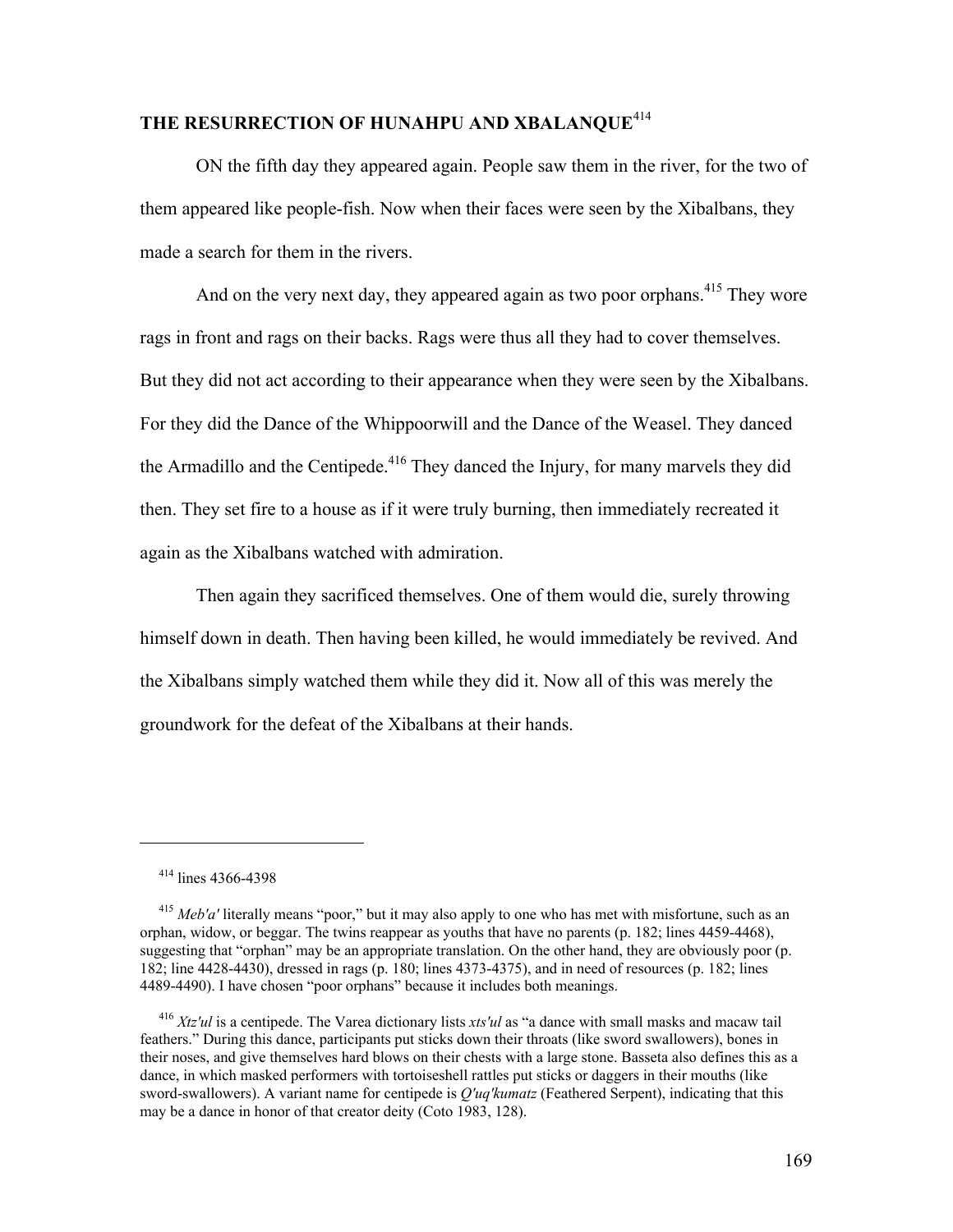#### THE SUMMONS OF HUNAHPU AND XBALANQUE BEFORE THE LORDS<sup>417</sup>

 AT length the news of their dances came to the ears of the lords One Death and Seven Death. And when they had heard of it, they said:

 "Who are these two poor orphans? Is it truly delightful? Is it true that their dancing and all that they do is beautiful?"

 For the lords were delighted with the account when they heard it. Thus they entreated their messengers to summon them to come:

 "Say this to them: 'May they come so that we may watch them, for we marvel at them,' say the lords."

 Thus the messengers went to the dancers and repeated the words of the lords to them.

 "We don't want to, for in truth we are timid. We would be ashamed to enter into such a lordly house! Our faces are truly ugly,  $418$  and our eyes are just wide in poverty. Don't they see that we are merely dancers? What then would we say to our fellow orphans? We have responsibilities. They also desire our dances, for they revive their faces with us. It is not right that we should do the same with the lords. Therefore we do not want to do this, O messengers," said Hunahpu and Xbalanque.

 But they were pestered, threatened with misfortune and pain. And so they went with apprehension,<sup>419</sup> for they didn't want to be going any too soon. Many times they had

<sup>417</sup> lines 4399-4447

<sup>&</sup>lt;sup>418</sup> Literally "evil/bad/filthy our faces," a common expression for "ugly" among modern Quichés as well.

<sup>&</sup>lt;sup>419</sup> Literally "red misfortune they went."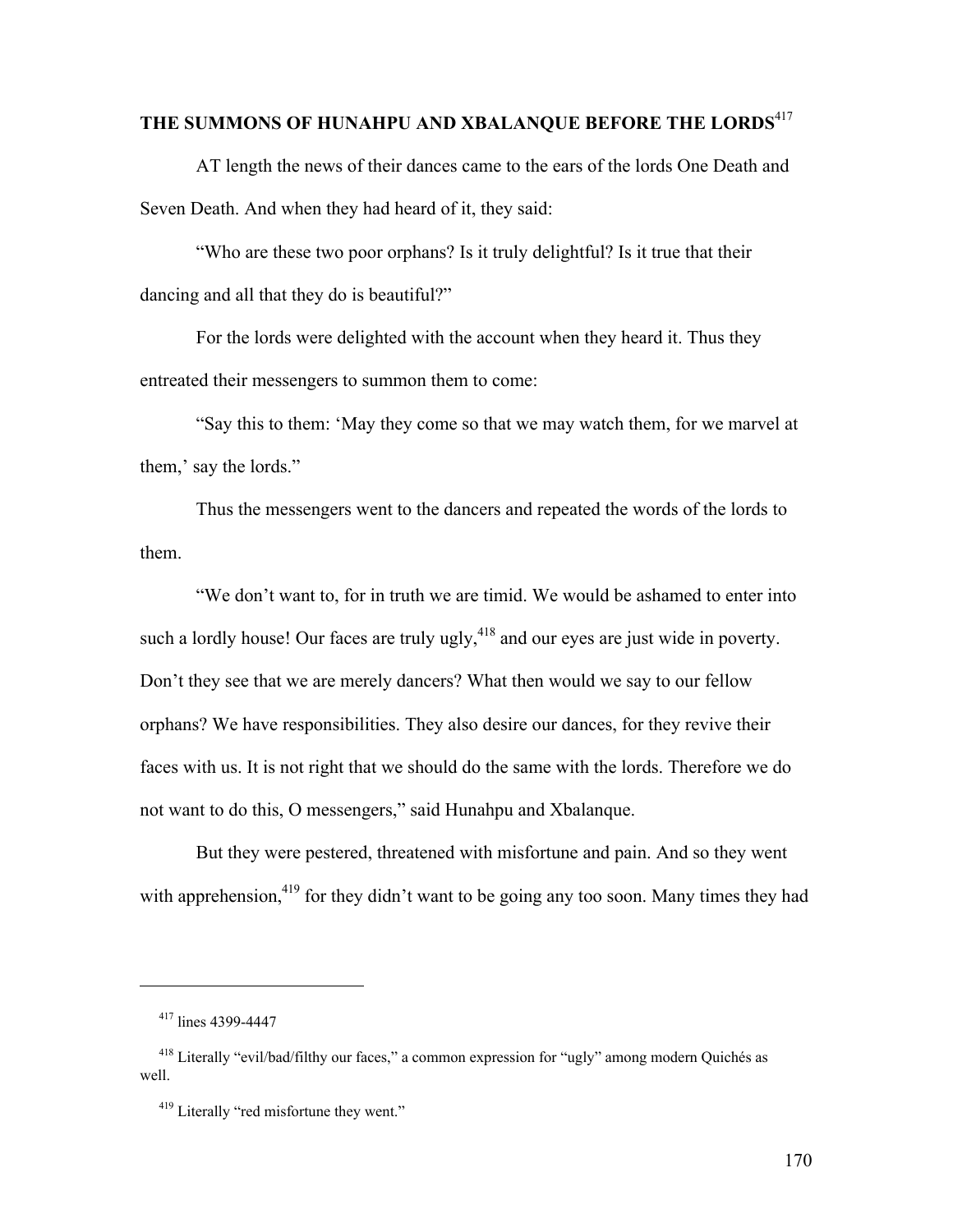to be prodded because they just walked along slowly, making little progress, while the messengers who brought them led the way to the lords.

#### HUNAHPU AND XBALANQUE DANCE BEFORE THE LORDS OF XIBALBA<sup>420</sup>

AT length they arrived before the lords. They pretended to be humble,  $421$ prostrating themselves<sup>422</sup> when they came. They humbled themselves, stooping over and bowing. They hid themselves with rags, giving the appearance that they were truly just poor orphans when they arrived. Then they were asked where their home mountain was<sup>423</sup> and who their people were. They were also asked about their mother and their father:

"Where do you come from?" they were asked.

 "We do not know, O lord. Neither do we know the faces of our mother or our father. We were still small when they died," they just said. They didn't tell them anything.

 "Very well then. On with the spectacle. What do you want us to give you as payment?" they were asked.

"We don't want anything. Truly we are frightened," they said again to the lord.

"Do not be afraid or timid. Dance! First you will do that dance in which you sacrifice yourselves. Then burn down my home. Do everything that you know. We would

<sup>420</sup> lines 4448-4573

<sup>421</sup> *Moch'och'ik* is "to humble one's self hypocritically" (Basseta).

<sup>&</sup>lt;sup>422</sup> "To throw one's face on the ground" (Basseta).

<sup>&</sup>lt;sup>423</sup> The Quichés still give directions by indicating which mountain is located nearby the destination. It is not uncommon to ask the location of a town or a person's house and be told, "go two mountains to the west and one to the north."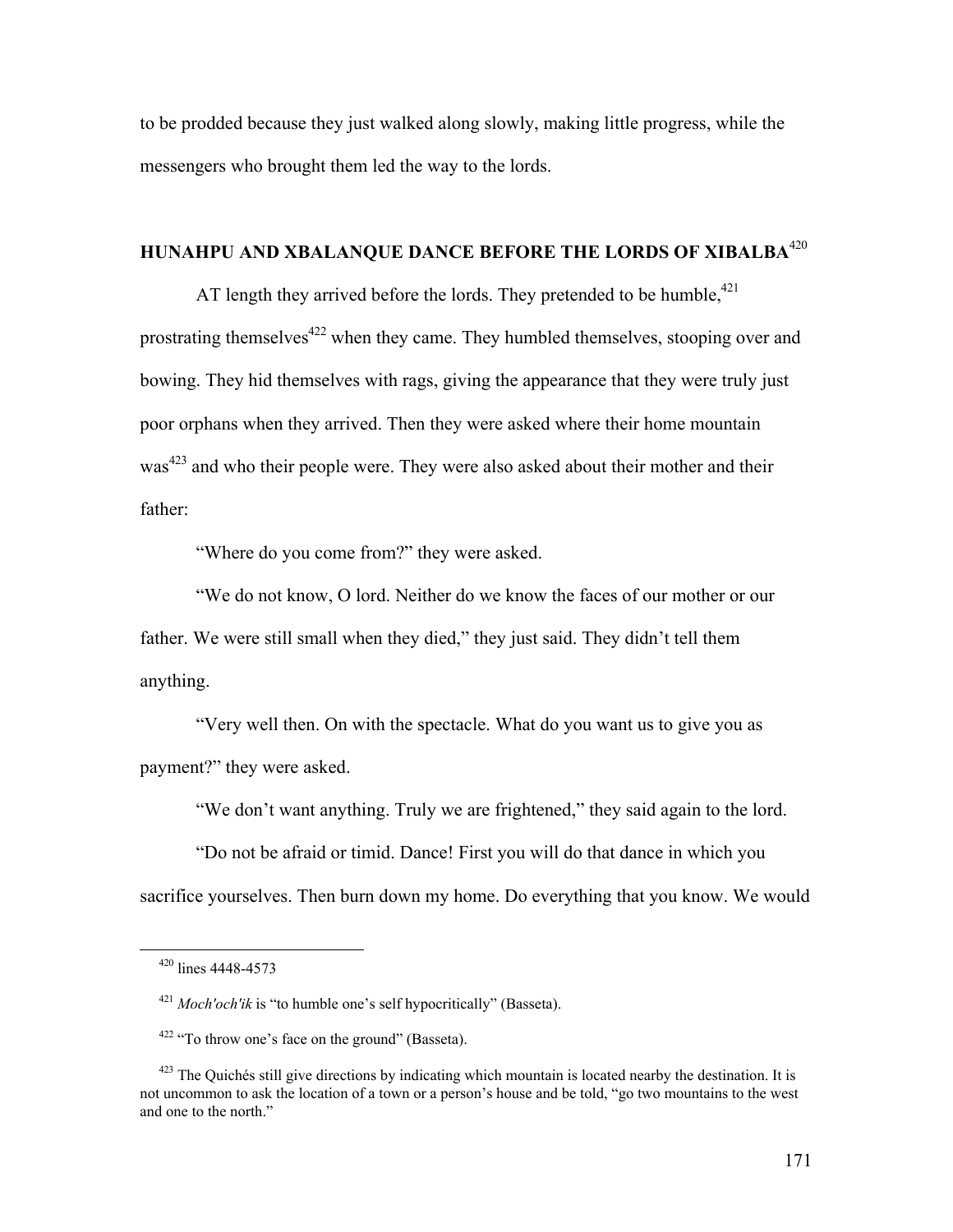watch this, for it was the desire of our hearts that you be summoned. Because you are poor orphans, we will pay whatever you ask as your price," they were told.

 Thus they began their songs and their dances, and all the Xibalbans came until the place was overflowing with spectators.<sup>424</sup> They danced everything. They danced the Weasel. They danced the Whippoorwill. They danced the Armadillo.

Then the lord spoke to them:

"Sacrifice my dog, then revive him again," they were told.

"All right," they replied.

 $\overline{a}$ 

 So they sacrificed his dog and then revived him once more. The dog was truly happy when they revived him. He vigorously wagged his tail when they brought him back to life.

Then the lord spoke again to them:

"Now you must surely burn my home," they were told.

 So then they burned the home of the lord. The house was overflowing with all the lords, yet none were burned. Immediately it was restored again. Thus the home of One Death was not lost after all.

 All the lords marveled, therefore, and greatly rejoiced at their dances. The lord thus spoke again to them:

<sup>&</sup>lt;sup>424</sup> The *Título Pedro Velasco* records that prior to the Spanish conquest, the highland Maya of Guatemala conducted dances in special "guest houses" in which their rulers danced in honor of their gods: "Each of the lineages had a house to hear the word and to administer judgment. There the lords danced the Junajpu C'oy and the Wukub Cak'ix, the Awata Tun, and the Jolom Tun. Each lineage had divisions, each with a house" (Carmack and Mondloch 1989, 178). Fray Gerónimo de Mendieta wrote that "one of the principal things which existed in this land were the songs and dances, to solemnize the festivals of their demons which they honored as gods, as well as to rejoice and find solace. The house of each principal lord thus had a chapel for singers and a place for dances. The great dances were held in the plazas or in the house patios of the great lords, for all had large plazas" (Mendieta 1993, 140). These special houses are likely analogous to confraternity houses today, where traditionalist Maya continue to conduct dances in honor of deity.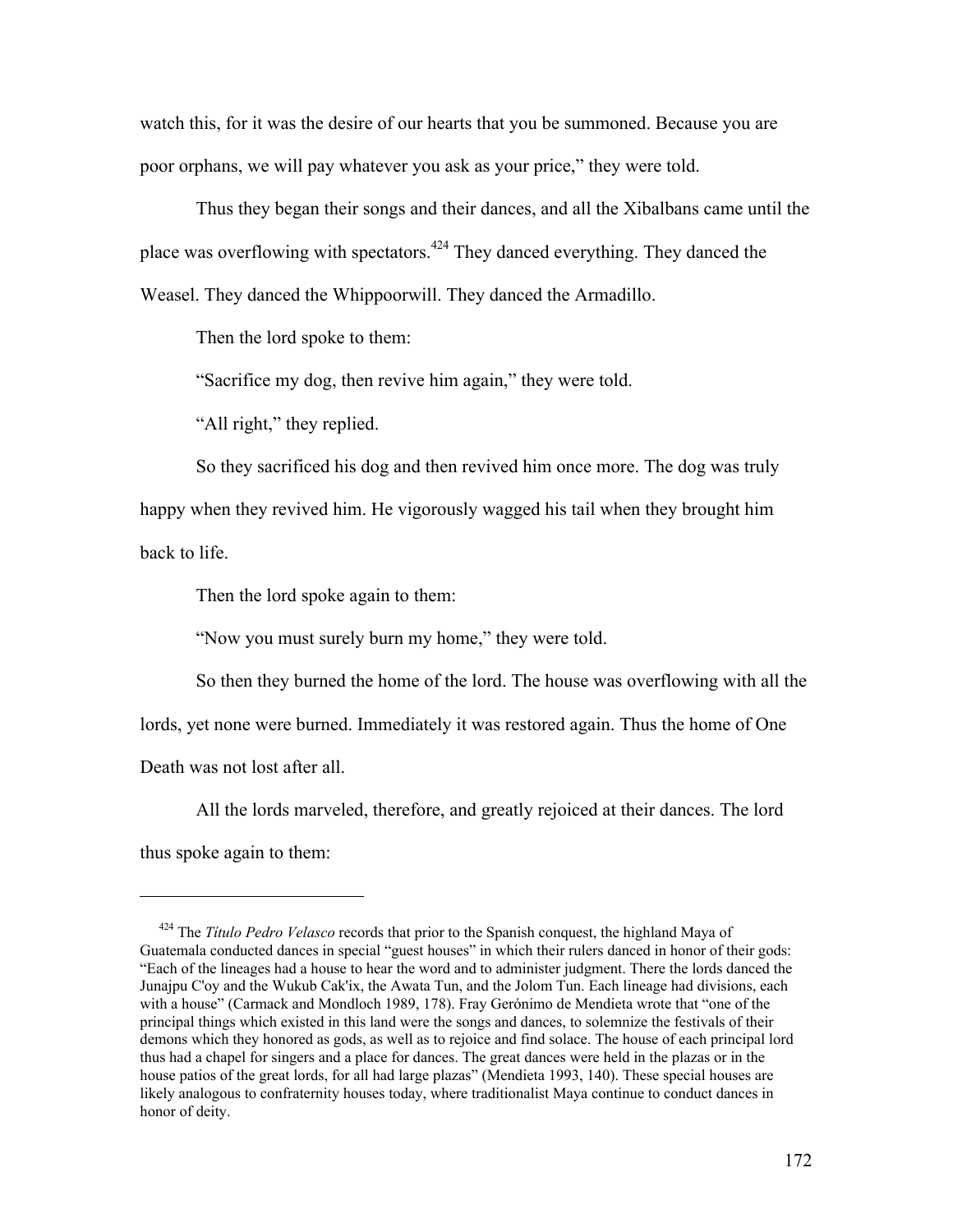"Now kill a person. Sacrifice him, but not so that he really dies," they were told. "Very well," they said.

 So they grabbed a person and sacrificed him. They extracted the heart of one of them and placed it before the lords. Now One Death and Seven Death marveled at this, for immediately that person was revived again by them. When he had been revived, his heart greatly rejoiced. And again the lords marveled at it:

 "Now sacrifice yourselves. We would see this. Truly it is the desire of our hearts that you dance," said again the lords.

"Very well then, O lord," they replied.

 So then they sacrificed themselves. Hunahpu was sacrificed by Xbalanque. Each of his legs and arms was severed. His head was cut off and placed far away. His heart was dug out and placed on a leaf.<sup>425</sup> Now all these lords of Xibalba were drunk at the sight, as Xbalanque went on dancing.

 "Arise!" he said, and immediately he was brought back to life again. Now the lords rejoiced greatly. One Death and Seven Death rejoiced as if they were the ones doing it. They were so involved that it was as if they themselves were dancing.

#### THE DEFEAT OF THE LORDS OF XIBALBA<sup>426</sup>

 FOR it was the desire of the lords to abandon their hearts to the dances of Hunahpu and Xbalanque. Then came the words of One Death and Seven Death:

"Do it to us! Sacrifice us!" they said.

<sup>&</sup>lt;sup>425</sup> *Tz'alik* is a leaf used for wrapping maize tamales. The implication is that the heart was placed on a leaf prior to wrapping it as an offering. An alternative reading would have this word derived from *tz'alam* a flat stone or altar.

<sup>&</sup>lt;sup>426</sup> lines 4574-4639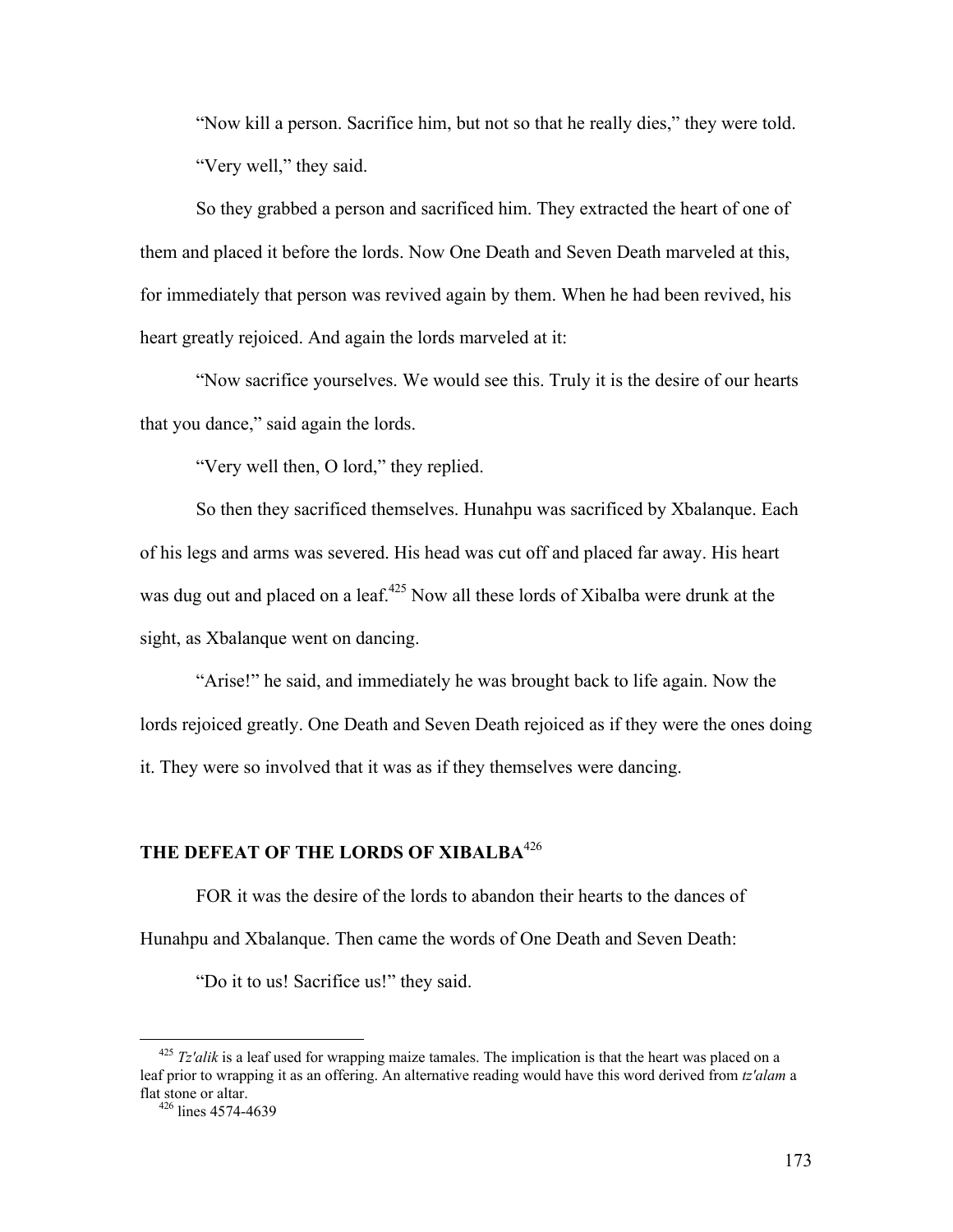"Sacrifice us in the same way," $427$  said One Death and Seven Death to Hunahpu and Xbalanque.

 "Very well then. Surely you will be revived. Are you not death? For we are here to gladden you, O lords, along with your vassals and your servants,"<sup>428</sup> they said therefore to the lords.

 The first to be sacrificed was the very head of all the lords, One Death by name, the lord of Xibalba. He was dead then, this One Death. Next they grabbed Seven Death. But they didn't revive them. Thus the Xibalbans took to their heels when they saw that the lords had died. Their hearts were now taken from their chests. Both of them had been torn open as punishment for what they had done. Straightaway the one lord was executed and not revived. The other lord had then begged humbly, weeping before the dancers. He would not accept it, for he had become disoriented:

"Take pity on me," he said in his regret.

 $\overline{a}$ 

 Then all of their vassals and servants fled into the great canyon. They packed themselves into the great ravine until they were piled up one on top of the other. Then innumerable ants swarmed into the canyon, as if they had been driven there. And when the ants came, the Xibalbans all bowed themselves down, giving themselves up. They approached begging humbly and weeping. For the lords of Xibalba were defeated. It was just a miracle, for the boys had transformed themselves before them.

<sup>&</sup>lt;sup>427</sup> The manuscript reads *junal taj* ("the same way" or possibly "one by one"). The particular form of this word is somewhat odd. It seems to be a play on words with *junalik/junelik* (forever), thus hinting that the sacrifice would not be so much "the same" as was done before, but would be permanent. A further pun is seen in the phrase at the beginning of this section, "it was the desire of the lords to abandon their hearts," thus foreshadowing the means of their death.

<sup>&</sup>lt;sup>428</sup> Literally your "child of mother" and your "sons of men." In this case, these are metaphors that are used frequently in the text for vassals and servants.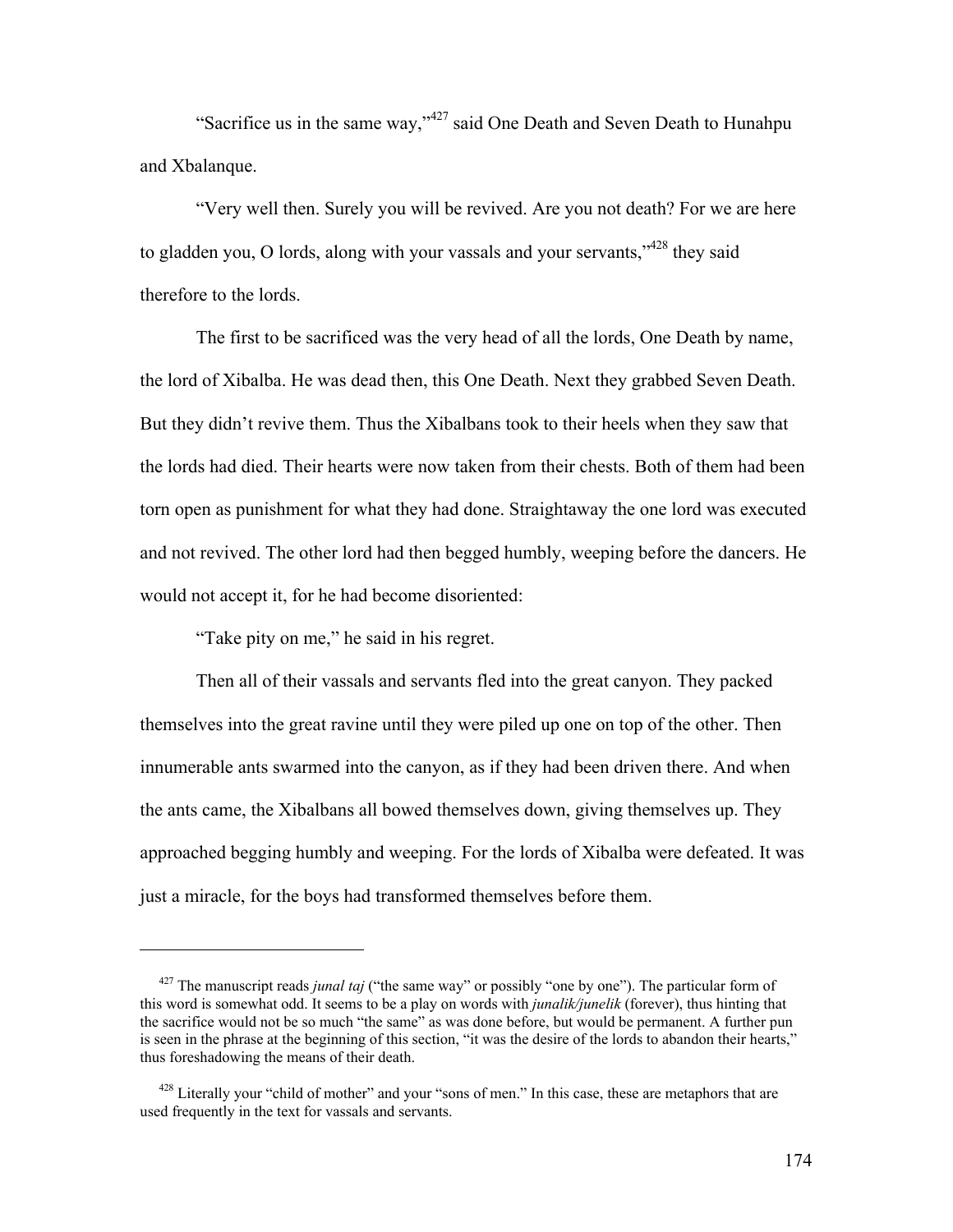And then they declared their names. They revealed their names before all Xibalba.

# THE MIRACULOUS MAIZE OF HUNAHPU AND XBALANQUE<sup>429</sup>

"HEAR our names! $430$  We shall now declare them. We shall also declare the names of our fathers to you. We are they whose names are Hunahpu and Xbalanque. Our fathers are they who you killed, One Hunahpu and Seven Hunahpu by name. We are the avengers of the misfortune and affliction of our fathers. For this reason, we have endured all the tribulations that you have caused us. Thus we shall now destroy you all. We will kill you, for none among you shall now be saved," they were told.

Then all Xibalba begged humbly, weeping.

 "Take pity on us, you, Hunahpu and Xbalanque. Truly we have wronged your fathers that you have named—they who are buried at Crushing Ballcourt," they said.

 "Very well. Here then is our word that we declare to you. Hearken all you of Xibalba; for never again will you or your posterity be great. Your offerings also will never again be great. They will henceforth be reduced to croton sap.<sup>431</sup> No longer will clean blood be yours.<sup>432</sup> Unto you will be given only worn-out griddles and pots,<sup>433</sup> only flimsy<sup>434</sup> and brittle things.

<sup>429</sup> lines 4640-4772

<sup>&</sup>lt;sup>430</sup> It was traditional in Mesoamerican societies to declare one's name when a victory has been won in battle or when superiority has been established.

<sup>&</sup>lt;sup>431</sup> This fulfills the prophecy of Lady Blood, in which she declared that the lords of Xibalba would no longer be allowed to receive human hearts in sacrifice but rather would have to accept the red sap of the croton tree (pp. 132-133; lines 2444-2445).

<sup>&</sup>lt;sup>432</sup> The ancient Maya offered their own blood to the gods to give them a portion of their life force. This would be fresh, clean blood. Tedlock's collaborator, Andrés Xiloj, commented that the Xibalbans are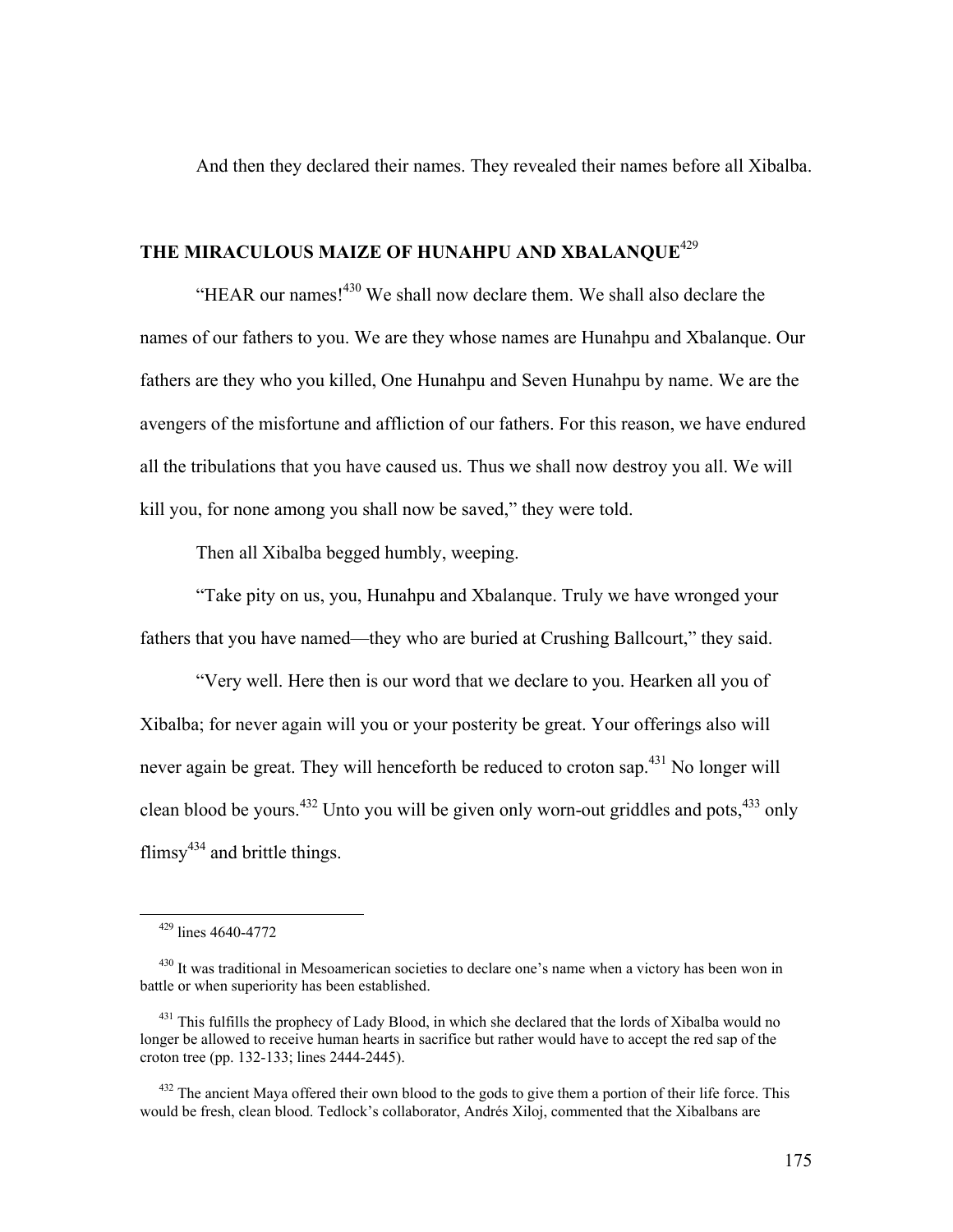"You shall surely eat only the creatures of the grass and the creatures of the wastelands. No longer will you be given the children of the light, those begotten in the light. Only things of no importance<sup>435</sup> will fall before you.

 "Only the sinner and the malevolent, the wretch and the molester who clearly have sinned, will be given to you. No longer will you be able to seize suddenly just any person.<sup>436</sup> You will be called upon only over the sap of the croton," they were told, all they of Xibalba.

 Thus began their devastation, the ruin of their being called upon in worship. Their glory was not great in the past, for they wanted only conflict with the people of ancient times. Surely they were not true gods. Their names merely inspired fear, for their faces were evil.<sup>437</sup> They were strife makers, traitors,<sup>438</sup> and tempters to sin and violence.<sup>439</sup> They were also masters of deception,  $440$  of the black view and the white view. They were

<sup>434</sup> The adjective *ch'uch'* describes something that is soft and flimsy and thus unable to hold its shape.

<sup>435</sup> According to Basseta, these are "things of no importance," or "abandoned things."

<sup>436</sup> The Quichés believe that the lords of Xibalba have power only over those who have truly committed punishable offenses and have thus submitted themselves to the powers of the underworld.

<sup>437</sup> *Itzel ki wach* may mean "evil their faces," or "ugly their faces."

 <sup>438</sup> *Aj tukur*. Basseta records that *ah tucur* (literally "owl master") is "traitor." The name may also refer to the inhabitants of the Alta Verapaz region, which was called the "land of the owls" or Tecolotlán (Recinos 1950, 114 n. 6).

<sup>439</sup> *Lab'al* is "war, violence, offense." In modern Quiché society it refers to a savage or violent person.

<sup>440</sup> Literally "masters of the buried heart."

allowed to collect only blood that has been spilled on the ground (through injury, illness, or violence), thus making it dirty (D. Tedlock 1996, 283 n. 138).

<sup>&</sup>lt;sup>433</sup> At the end of each ritual year, broken bits of pottery are left at shrines to symbolize the passing of one age to another. New pots and utensils represent a new beginning and an opportunity for a fresh start in life.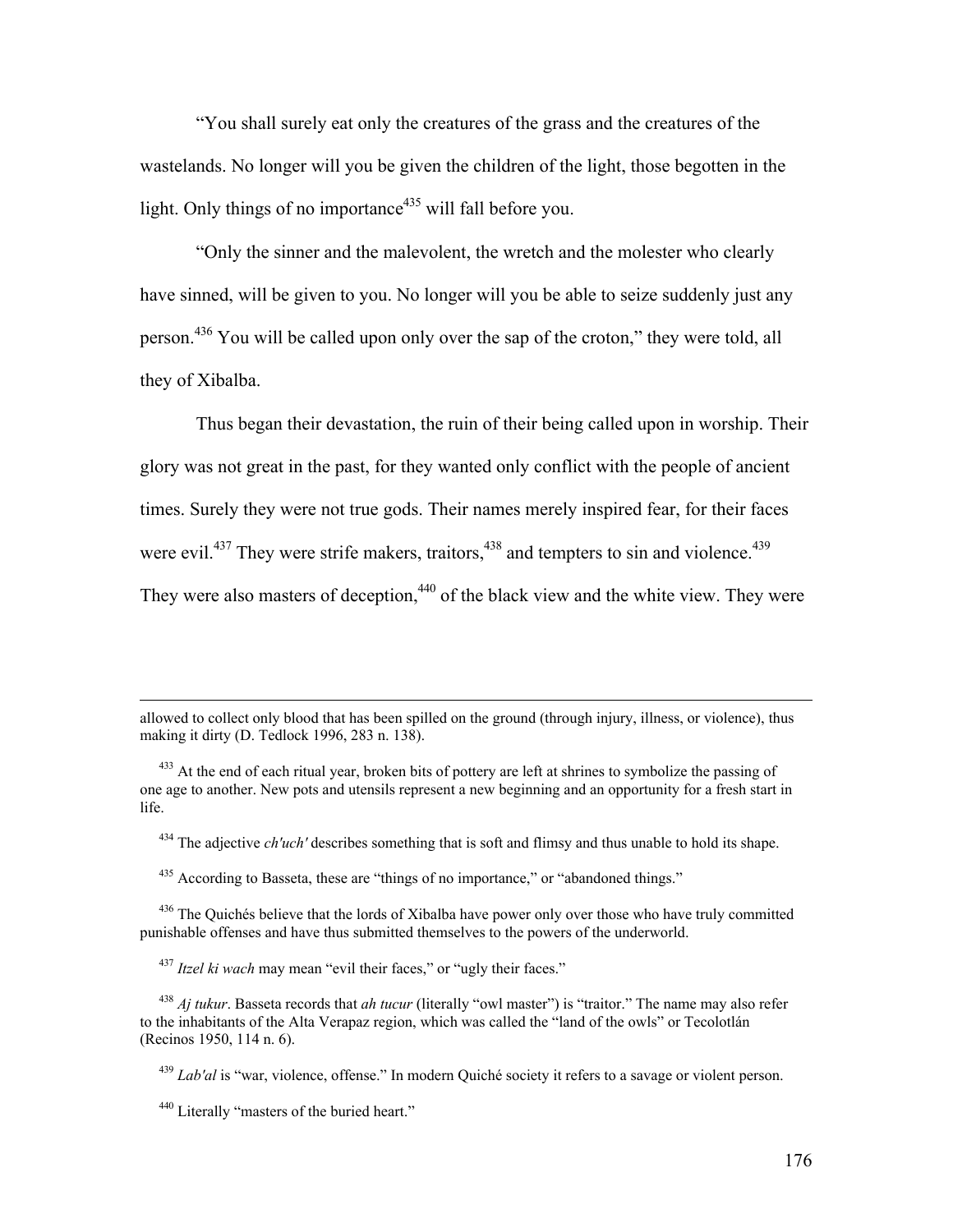called masters of harm<sup>441</sup> and vexation. Fundamentally their faces were hidden. Thus their greatness and glory were destroyed. Never again would their dominion become great. This was the accomplishment of Hunahpu and Xbalanque.<sup>442</sup>

Now at the same time, the Grandmother was weeping, crying out<sup>443</sup> before the ears of unripe maize that had been left planted. They had sprouted, but then they dried up when they were burned in the pit oven. Then the ears of maize had sprouted once again, and the Grandmother had burned copal incense<sup>444</sup> before them as a memorial. The heart of their grandmother rejoiced when the maize sprouted a second time.<sup>445</sup>

 $\overline{a}$ 

<sup>443</sup> The verb roots in this couplet,  $oq'$  (to weep) and *sik'ij* (to call), when used together in this order imply fervent prayer, such as is done by priests at native altars (D. Tedlock 1996, 284 n. 139). As a goddess of fertility and the seasons, the weeping of Xmucane may have been associated by the Quichés with life-giving rains that helped the dry maizestalks to sprout again.

 <sup>444</sup> *Pom* (copal incense) is made from the resin of the *palo jiote* tree (*Bursera verrucosa*). Copal is still burned by the Quichés as an offering to both Christian and traditional Maya deities.

<sup>445</sup> This incident is perhaps paralleled by contemporary agricultural practices among the highland Maya. The following is a description of a traditional planting ceremony as told by Nicolás Chávez Sojuel, a Tz'utujil Maya from Santiago Atitlán:

 After preparing the ground, but before planting, four candles are placed at the corners of the maize field representing the four directions of the earth—in the east so that light will shine on the seeds; in the west so that the maize won't be burned by the sun; in the north so that the maize seed will be protected; and in the south so that the harvest will be abundant.... At the center he then places a special kind of maize ear called *yo'x* (twins) which splits at the end to form extra little cobs. These have been previously blessed by a shaman in the Confraternity of San Juan where the *ruk'ux' way* (heart of food) is kept in a wooden chest. many *yo'x* cobs hang from the ceiling there because that is where maize is born. These cobs are burned and their ashes are buried beneath the ground so that they can come back to life and make more maize (Christenson 2001, 117).

<sup>&</sup>lt;sup>441</sup> *Mox wach* is "left face" or "crazy face." In modern usage it may refer to insanity, however Coto and Basseta both relate this to "violence, harm, or mischief."

<sup>&</sup>lt;sup>442</sup> Las Casas recorded a similar myth that he collected in the Verapaz region of Guatemala: "Among other tales, they say that he [*Exbalanquén*], went to hell to make war, fought with all the people there, defeated them, and captured the king and many of his army. Upon his return to earth, *Exbalanquén* brought the king of hell with him, but when they were only three or four steps from the light, he begged not to be taken away; and so the victorious *Exbalanquén*, with much anger, gave him a kick and said to him, 'Go back and may yours be all that is rotten, discarded, and stinks'" (Las Casas 1967, III, cxxiv, p. 650. Translation by author).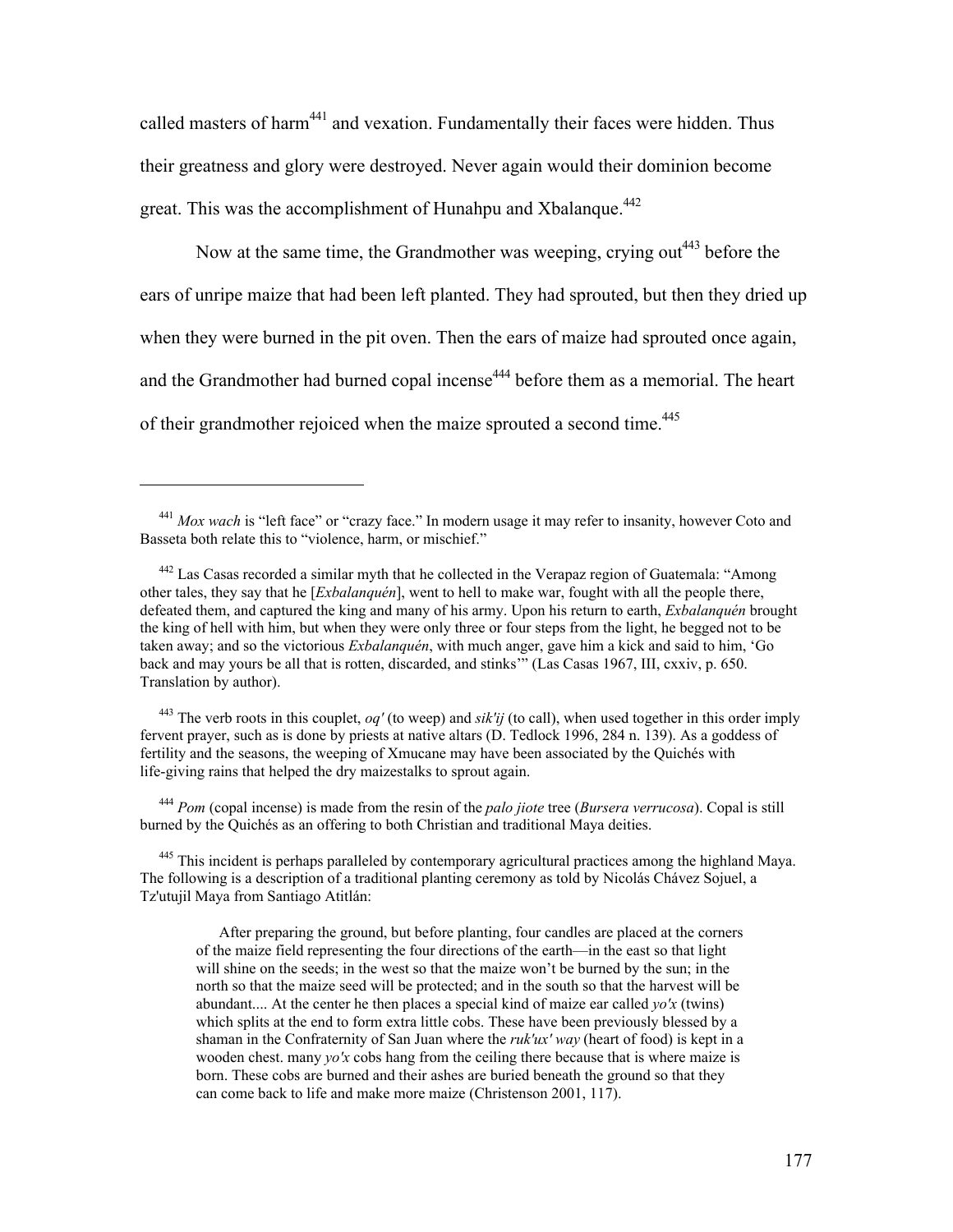Thus they were deified by their grandmother. She named it Center House, Center Ancestral Plot,<sup>446</sup> Revitalized Maize, and Leveled Earth.

 She named it Center House and Center Harvest for it was in the very center of the interior of their home where they had planted the ears of maize.

 She named it Leveled Earth and Revitalized Maize for it was upon level ground that the ears of maize had been planted. She named it Revitalized Maize because the maize had sprouted again. These names were given by Xmucane to what Hunahpu and Xbalanque had left planted. This was a memorial to them by their grandmother.

 Now their fathers, One Hunahpu and Seven Hunahpu, had died long ago. They now went, therefore, to see the face of their father there at Xibalba. Their father spoke to them when Xibalba was defeated.

#### THE APOTHEOSIS OF THE SUN, MOON, AND STARS<sup>447</sup>

 HERE now is the adornment of their father by them, along with the adornment of Seven Hunahpu. For they went to adorn them at Crushing Ballcourt.

They merely wanted his face to be restored. Thus they asked him to name

everything—his mouth, his nose, and his eyes. He was able to recover the first name, but

The hole in the center of the maizefield into which the ashes of the *yo'x* maize cobs are buried is called the *rumuxux* (navel), the same name applied to a small hole in the nave of the town's church which the Tz*'*utujil believe to be an access point to the underworld realm of the dead. The Atiteco practice of first burning and then burying split cobs of maize, which they call "twins," recalls the history of the twins in the *Popol Vuh* who also descended into the underworld where they were burned to ashes and eventually rose to new life, parallel with the maize plants in the grandmother's household.

<sup>&</sup>lt;sup>446</sup> This reading is based on the work of Adrián Chávez, a prominent Quiché scholar who understood *b'ichok* as a *solar*, the Spanish word for an ancestral dwelling, or the plot of land once owned by ancestors (Chávez 1997, 63).

 $\frac{447}{1}$  lines 4773-4821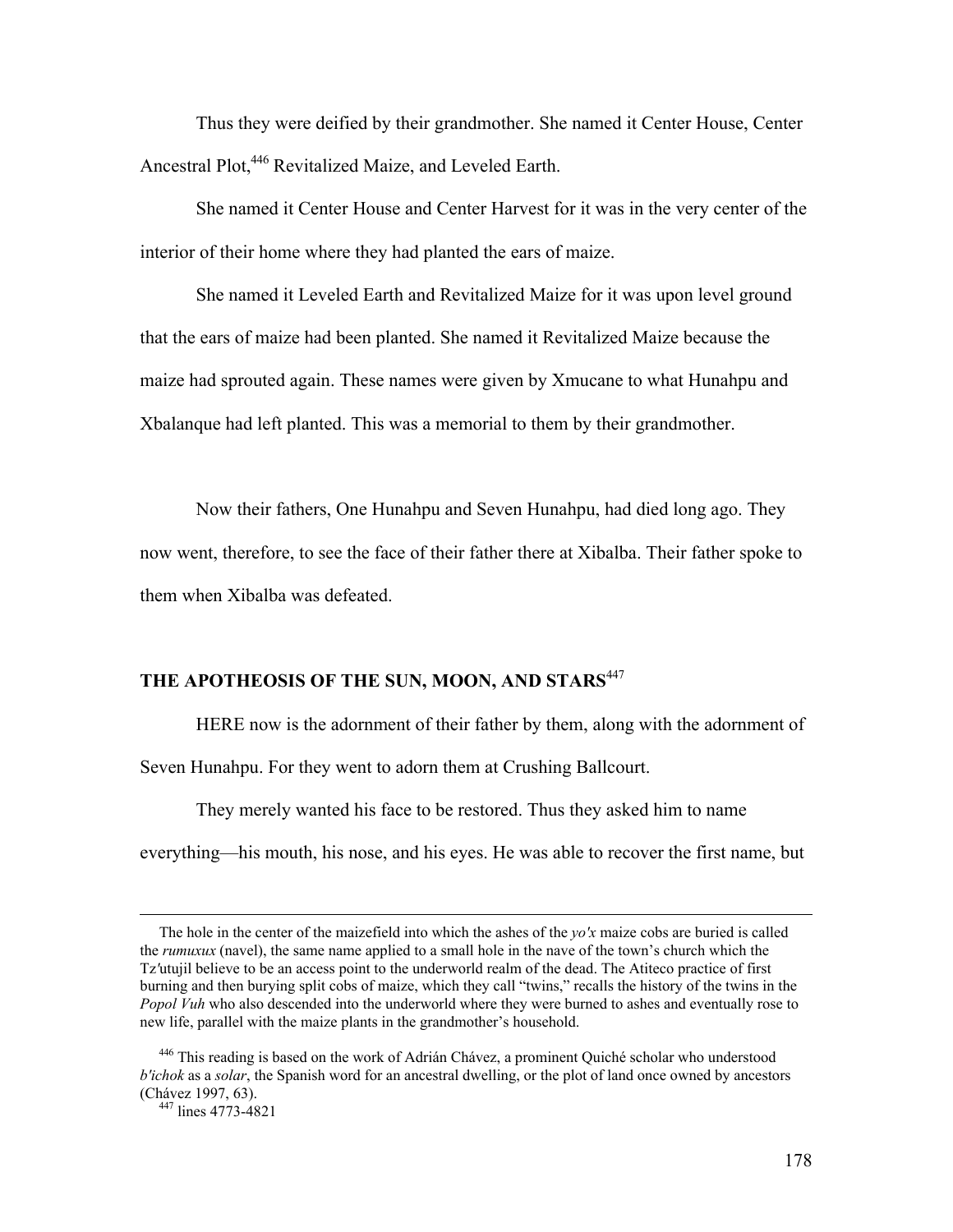then little more was said. He did not say the corresponding names for that which is above the mouth.<sup>448</sup> Still, this had been said, and thus they honored him.

 Thus the heart of their father was left behind at Crushing Ballcourt. His sons then said to him:

"Here you will be called upon. It shall be so."

Thus his heart was comforted.

 $\overline{a}$ 

 "The child who is born in the light, and the son who is begotten in the light shall go out to you first. They shall worship you first. Your name shall not be forgotten.<sup>449</sup> Thus be it so," they said to their father when they comforted his heart.

 "We are merely the avengers of your death and your loss, for the affliction and misfortune that were done to you." Thus was their counsel when they had defeated all Xibalba.

 Then they arose as the central lights. They arose straight into the sky. One of them arose as the sun, and the other as the moon. Thus the womb of the sky was illuminated over the face of the earth, for they came to dwell in the sky.

 The four hundred boys who had died at the hands of Zipacna also rose up to become their companions. They became a constellation of the sky.

<sup>&</sup>lt;sup>448</sup> The skull of One Hunahpu would have had a mouth, but not a nose or eyes, which would have been only empty holes and sockets.

<sup>&</sup>lt;sup>449</sup> Hunahpu is one of the twenty named days of the Quiché calendar. It is dedicated especially to the memory of ancestors. When there is a death within the family, the patrilineage priest goes to the family shrine on a Hunahpu day that falls after the day of death to pray for the person's soul (La Farge and Byers 1931, 157-165, 173-175; Bunzel 1952, 280; Schultze-Jena 1954, 71; B. Tedlock 1982, 124-125; D. Tedlock 1996, 286 n. 141). Hunahpu days are also the chosen times to visit the graves of relatives and leave offerings of food, drink, flower petals, or incense. The twins are instituting this practice, beginning with the burial place of One Hunahpu himself.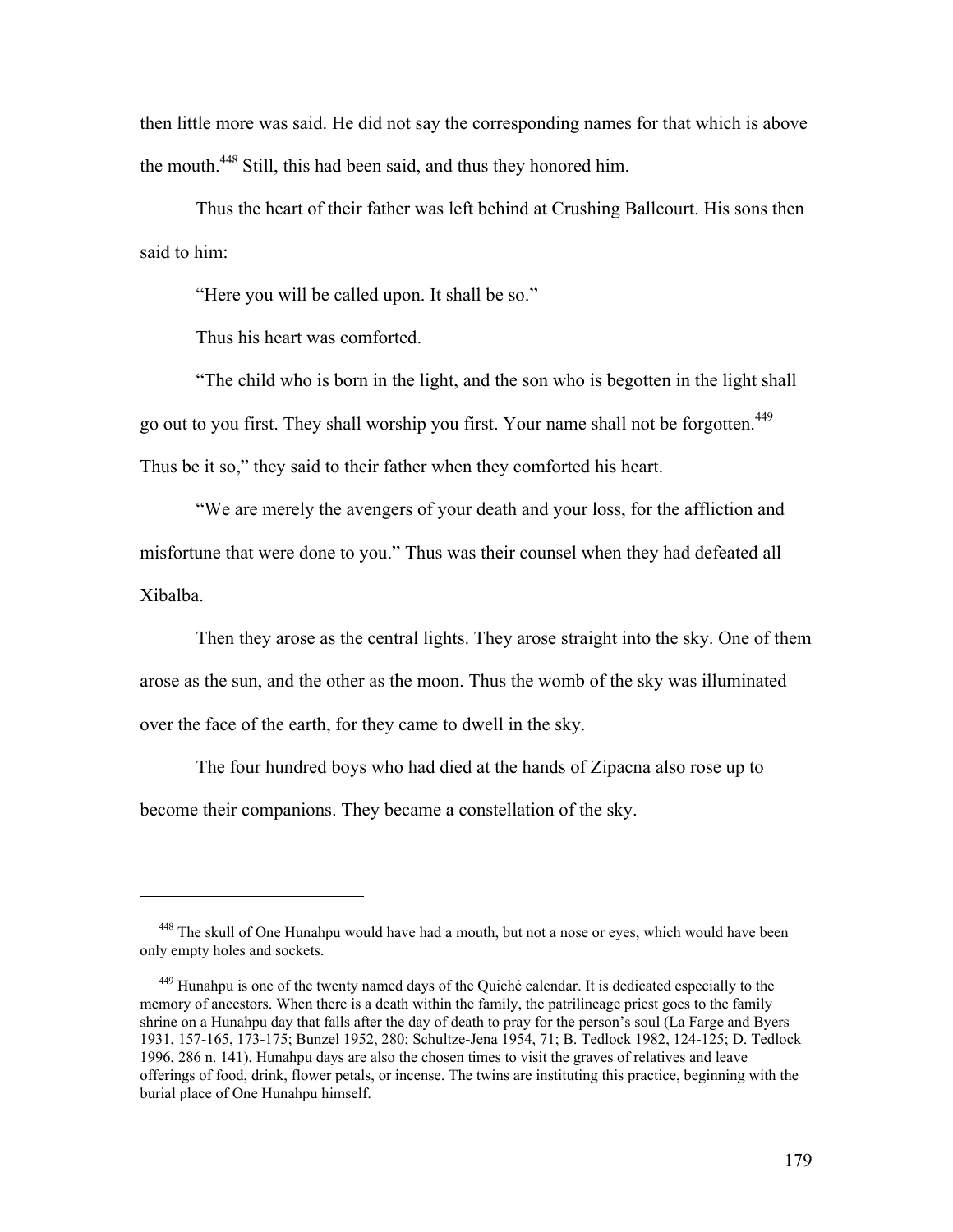### THE CREATION OF HUMANITY<sup>450</sup>

THIS, then, is the beginning<sup>451</sup> of the conception of humanity, when that which would become the flesh of mankind was sought.<sup>452</sup> Then spoke they who are called She Who Has Borne Children and He Who Has Begotten Sons, the Framer and the Shaper, Sovereign and Quetzal Serpent:

 "The dawn approaches, and our work is not successfully completed. A provider and a sustainer have yet to appear—a child of light, a son of light. Humanity has yet to appear to populate the face of the earth," they said.

Thus they gathered together and joined their thoughts in the darkness, in the night. They searched and they sifted. Here they thought and they pondered. Their thoughts came forth bright and clear. They discovered and established that which would become the flesh of humanity. This took place just a little before the appearance of the sun, moon, and stars above the heads of the Framer and the Shaper.

### THE DISCOVERY OF MAIZE<sup>453</sup>

IT was from within the places called  $Paxil<sup>454</sup>$  and Cayala<sup>455</sup> that the yellow ears of ripe maize and the white ears of ripe maize came. $456$ 

 <sup>450</sup> lines 4822-4861

<sup>&</sup>lt;sup>451</sup> Literally "planting."

<sup>&</sup>lt;sup>452</sup> The Aztecs of Precolumbian Central Mexico believed that the earth had passed through five separate creations, each with the intent of forming beings capable of human expression. Only the fifth and final attempt was successful. *The Annals of Cuauhtitlán* records the Aztec version of the fifth creation: "Thus it is told, it is said: There have already been four manifestations and this one is the fifth age. So the old ones knew this, that in the year 1-Rabbit heaven and earth were founded. And they knew this, that when heaven and earth were founded there had already been four kinds of men, four kinds of manifestations. Also they knew that each of these had existed in a Sun, an age" (León-Portilla 1980, 137). The *Popol Vuh* is consistent with this tradition in describing five separate creation attempts—the mountains and rivers, the animals and birds, the mud person, the wooden effigies, and now humankind.

<sup>453</sup> lines 4862-4939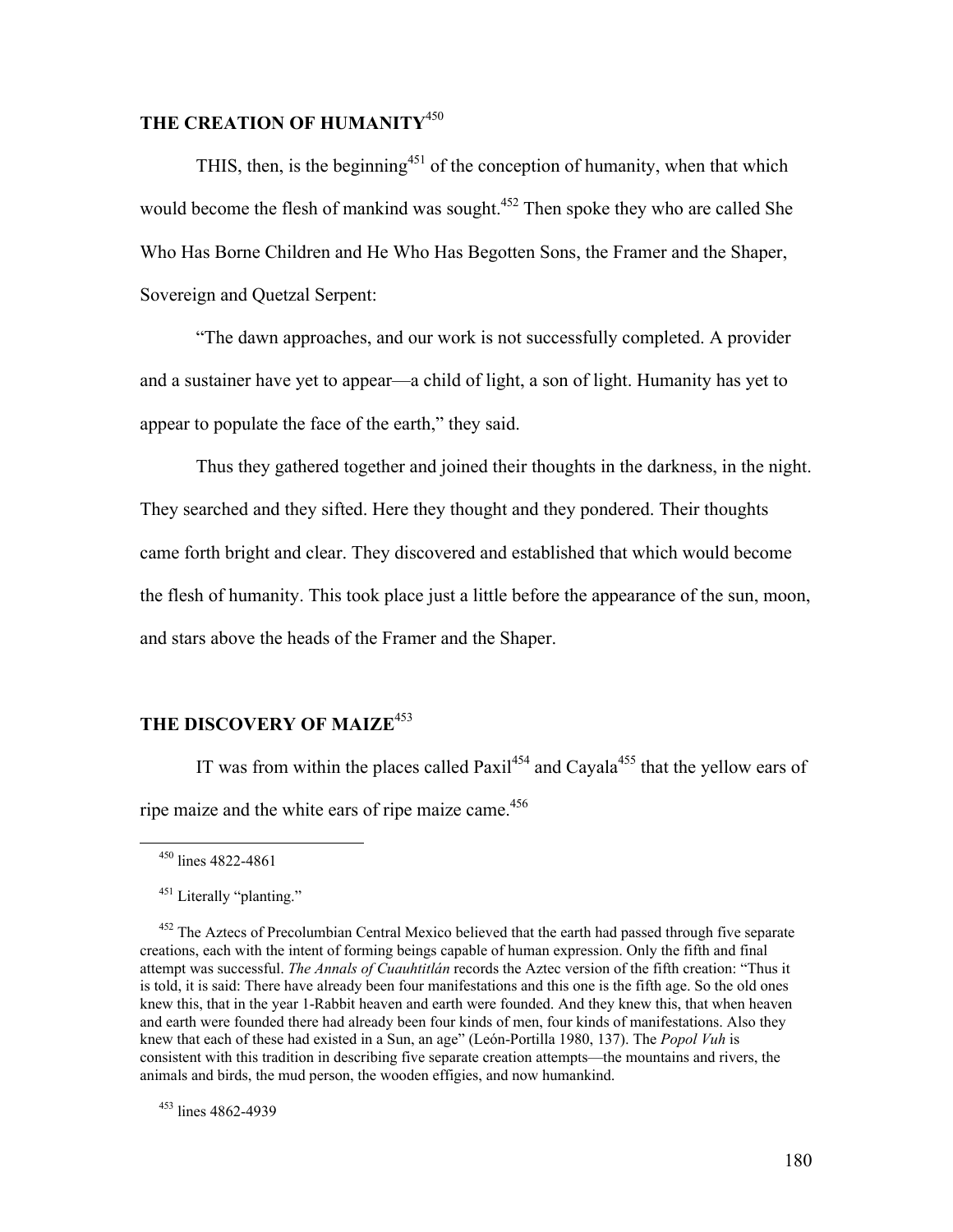THESE were the names of the animals that obtained their food<sup>457</sup>—fox and

coyote,<sup>458</sup> parakeet and raven.<sup>459</sup> Four, then, were the animals that revealed to them the

yellow ears of maize and the white ears of maize. They came from Paxil and pointed out

#### the path to get there.

 $\overline{a}$ 

Thus was found the food that would become the flesh<sup>460</sup> of the newly framed and shaped people. Water was their blood.<sup>461</sup> It became the blood of humanity. The ears of

 <sup>455</sup> *K'ayala'* means "bitter or stagnant water." This is perhaps related to the notion of the primordial waters of creation which the highland Maya often associate with seawater or brackish ponds, out of which the first mountains emerged. Among modern Quichés, *k'ayala'* is the water mixed with lime that women use to add to ground maize dough (Akkeren, personal communication).

<sup>456</sup> These are the dry ears of maize, ready for harvest. Colors carry great symbolic significance in highland Maya theology. Yellow is associated with the south, misfortune, death, and the dry season (Gossen 1974, 33; Tarn and Prechtel 1990, 75; Watanabe 1992,131, 232 n. 6; Carlsen and Prechtel 1994, 85, 92). White is associated with the north, new life, and the rainy season. This passage may therefore refer to the inauguration of the agricultural cycle of harvest and new growth. This maize ultimately is used to create the flesh of mankind. As a result, the color of the grains may presage man's destiny to live and die in endless cycles. Modern Quichés also see yellow and white corn as representing female and male identities. Thus at Chichicastenango yellow and white ears are never left lying together to dry in the patio lest they "cohabit" and produce speckled offspring (Bunzel 1952, 45, 50). This passage may thus suggest that the different colored ears will be used to produce the flesh of males and females.

<sup>457</sup> The word *echa'* (food) refers to the principal or staple food upon which a person or animal depends for survival. In the case of the Quichés this would be maize, by far the most important part of their diet.

<sup>458</sup> Both the fox and coyote are cunning nocturnal animals that the Quichés associate with discovering and digging up hidden or secret things.

<sup>459</sup> The bright blue/green parakeet may be connected with the blue sky of day as well as the living green of growing maize. The black raven, in contrast, represents the darkness of night and the interior of the earth where the maize seed is planted, germinates, and first begins to grow.

<sup>454</sup> *Paxil* means "broken, split, or cleft." Father Coto wrote that it refers in particular to the breaking in two of an ear of maize. *Paxil* is described as an "excellent mountain" filled with the maize that would eventually be used to form the flesh of humanity (p. 194; lines 4886-4889). This was a widespread belief in ancient Mesoamerica, particularly among the Maya (Freidel, Schele, and Parker 1993, 138-139). According to the Central Mexican *Codex Chimalpopoca,* it was Quetzalcoatl himself who brought the first maize out of the mountain Tonacatepetl (the mountain of our flesh or our sustenance) from which he created the first men (León-Portilla 1980, 122 n. 42). The Pipil of Guatemala relate that maize was discovered when the mountain in which it was hidden was split open by the youngest of the rain dwarfs (Schultze-Jena 1935, 31- 33). Contemporary Mam still identify one of their local mountains as Paxil, saying that it is "where a flea brought the first grains of maize through a narrow crevice to give their ancestors corn" (Wagley 1941, 20; Oakes 1951, 244; Watanabe 1992, 67).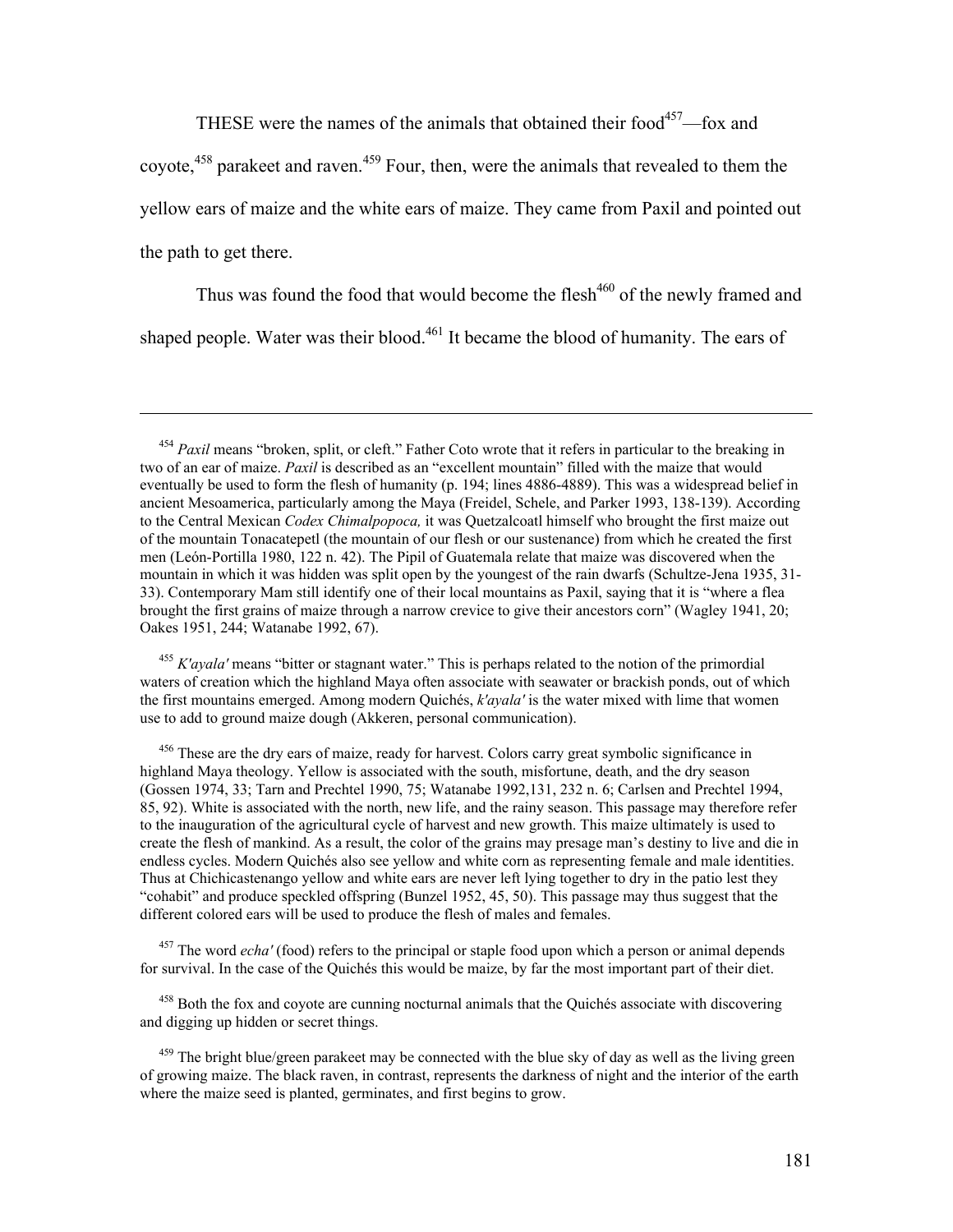maize entered into their flesh by means of She Who Has Borne Children and He Who

Has Begotten Sons.

 Thus they rejoiced over the discovery of that excellent mountain that was filled with delicious things, crowded with yellow ears of maize and white ears of maize. It was crowded<sup>462</sup> as well with pataxte<sup>463</sup> and chocolate, with countless zapotes<sup>464</sup> and anonas,<sup>465</sup> with jocotes<sup>466</sup> and nances,  $467$  with matasanos<sup>468</sup> and honey.  $469$  From within the places

<sup>461</sup> Humankind is distinguished by having blood, in contrast to the wooden effigies, which lacked it (cf. p. 84; lines 664-665).

<sup>462</sup> *Tzatz* means "thick," like a particularly concentrated beverage or porridge. It is also used to refer to a room crowded with people or a chest tightly packed with objects.

 <sup>463</sup> *Pataxte* (*Theobroma bicolor*) is an inferior grade of cacao (from which chocolate is made) used to sweeten foods and drinks, such as the maize-based drink *chorote*. Its name is derived from the Nahuatl *pataxtli*.

 <sup>464</sup> The *zapote* (*Lucuma mammosa*) is a sweet tropical fruit which grows in warm, lowland areas of southeastern Mexico as well as the Guatemalan coast. It is oblong in shape, measuring 10-15 cm in length. Its skin is tough and brownish-red, while its meat varies from dark red to brown and has a delicious, aromatic flavor. Based on Quiché traditions of its association with the creation and because of its abundant fruit, Father Domingo de Vico chose the *zapote* to represent the paradisiacal Tree of Life in his writings (Carmack and Mondloch 1983, 207-208).

 <sup>465</sup> The *anona* is the collective name for a variety of tropical fruits of the genus *Anona*. It has a yellowish-green skin with a very sweet yellowish-white pulp and black seeds.

 <sup>466</sup> *Spondias purpurea*. A species of sour yellow plum. Its Spanish name, *jocote*, is derived from the Nahuatl *xocotl* (sour).

<sup>467</sup> *Byrosinima crassifolia*. A smooth, yellow fruit about the size of a cherry.

 <sup>460</sup> When a male child was born, the seventeenth century Maya of Guatemala burned blood shed from its severed umbilical cord and passed an ear of maize through the smoke. The seeds from this ear were then planted in the child's name in a specific area of the maize field. Parents used the maize from this small patch of land to feed the child "until he reached the age when he could plant form himself, saying that thus he not only ate by the sweat of his brow but of his own blood as well" (Fuentes y Guzmán 1932-33, I.281. Translation by author). Mothers in Santiago Atitlán place an ear of maize into the palm of their newborns and eat only dishes made from maize while breast-feeding to ensure that the child grows "true flesh." Once the child is weaned, it is given only food prepared with maize for several months. The Quichés refer to themselves as *qas winaq* (true people) and consider that they are literally of a different flesh than those who do not eat maize. Fuentes y Guzmán noted the extreme importance of maize in the cultural life of the Maya: "Everything they did and said so concerned maize that they almost regarded it as a god. The enchantment and rapture with which they look upon their maize fields is such that on their account they forget children, wife, and any other pleasure, as though the maize fields were their final purpose in life and the source of their happiness (1932-33, I.xii.3. Translation by author).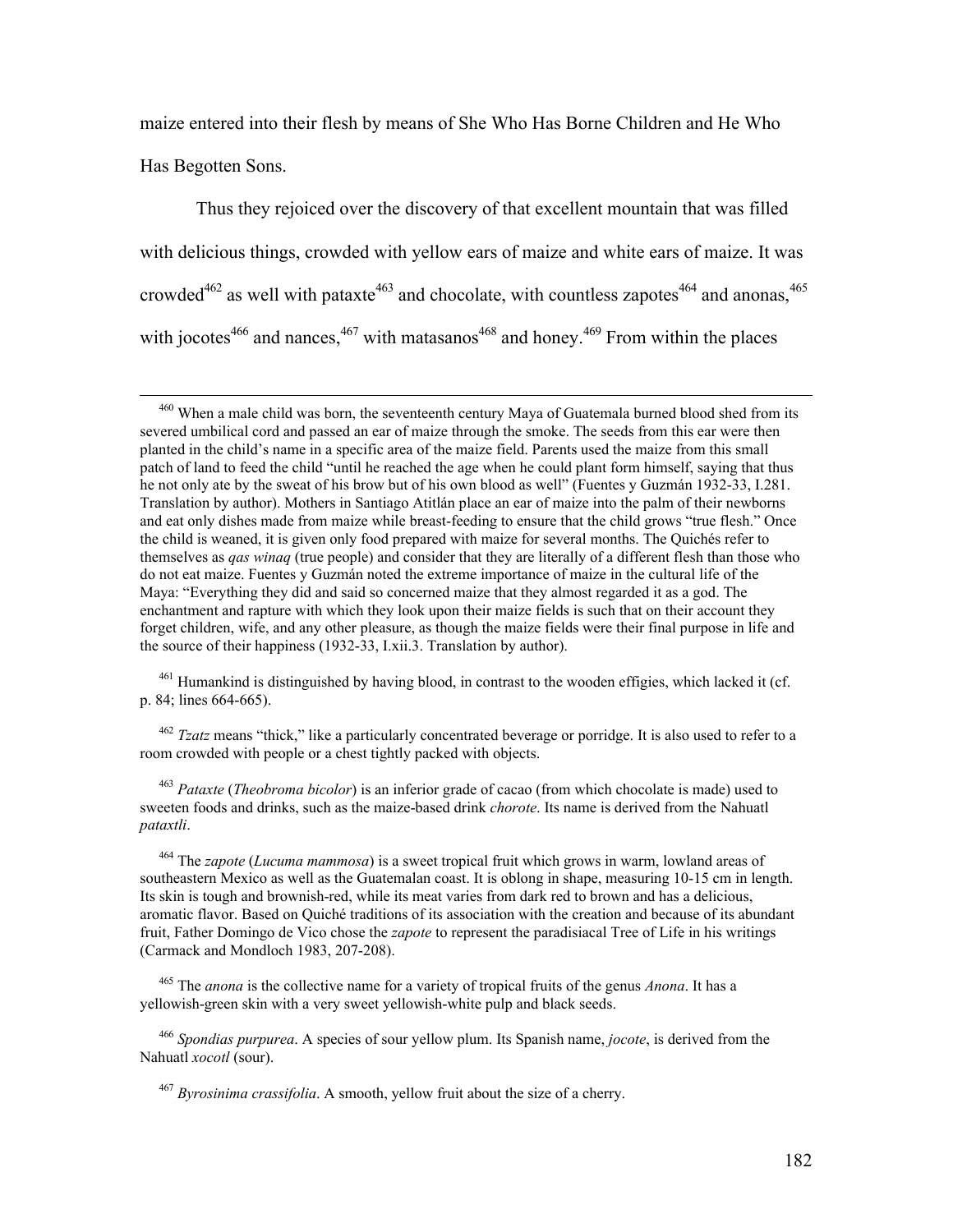called Paxil and Cayala came the sweetest foods in the citadel. All the small foods and great foods were there, along with the small and great cultivated fields. The path was thus revealed by the animals.

 The yellow ears of maize and the white ears of maize were then ground fine with nine grindings<sup>470</sup> by Xmucane.<sup>471</sup> Food entered their flesh, along with water to give them strength.<sup>472</sup> Thus was created the fatness of their arms. The yellowness<sup>473</sup> of humanity came to be when they were made by they who are called She Who Has Borne Children and He Who Has Begotten Sons, by Sovereign and Quetzal Serpent.

Thus their frame and shape were given expression<sup>474</sup> by our first Mother and our first Father. Their flesh was merely yellow ears of maize and white ears of maize.<sup>475</sup> Mere food were the legs and arms of humanity, of our first fathers. And so there were four who were made, and mere food was their flesh.

 $470$  Maize is usually ground two to four times, depending on the fineness of flour or meal desired. To grind the maize nine times would make an extremely fine consistency of flour. The number also carries great ritual significance to the Maya, being the number of moons (months) required to form a human child in the mother's womb.

 $471$  Xmucane acts as the creative power that prepares the maize dough and forms it into a suitable framework to contain the essence of mankind. This is the only instance in which Xmucane acts alone in a creative act without her consort Xpiyacoc. The unique ability of the female to form living flesh is thus emphasized.

<sup>472</sup> *Openal* is "vigor, strength, force, energy."

 <sup>473</sup> *Q'anal* (yellowness) is a metaphor for "abundance, richness, health." In this case it is likely a metaphor for fatness, paralleling the previous line (Mondloch, personal communication).

<sup>474</sup> Literally "placed in words," an indication that the creators were able to bring their creation to successful completion by means of expressing words, just as in the creation of the earth at the beginning of the account.

<sup>475</sup> In Nahuatl, the language of the Aztecs, "our flesh" is *tonacoyotl*, which is a phrase also used to refer to "maize" (León-Portilla 1980, 122 n. 41).

 <sup>468</sup> *Casimiroa edulis*. A sour tropical fruit.

<sup>&</sup>lt;sup>469</sup> Honeybees were domesticated by the ancient Maya and are still raised by the Quichés, particularly in the mountain villages surrounding Momostenango.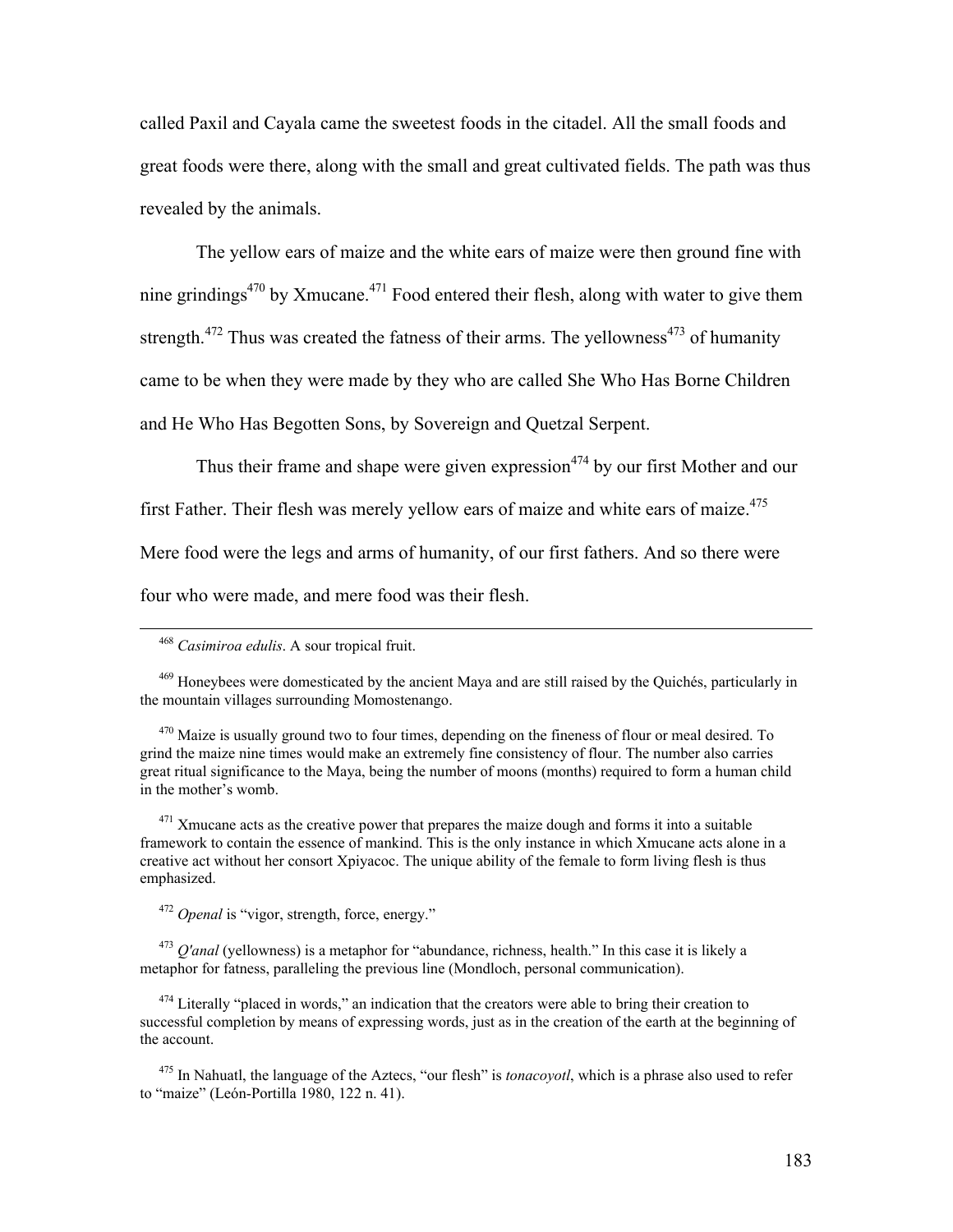## THE FIRST FOUR MEN<sup>476</sup>

 THESE are the names of the first people who were framed and shaped: the first person was Balam Quitze,  $477$  the second was Balam Acab,  $478$  the third was Mahucutah,  $479$ and the fourth was Iqui Balam.<sup>480</sup> These, then, were the names of our first mothers and fathers<sup>481</sup>

<sup>478</sup> *B'alam Aq'ab'.* "Jaguar Night" or "Mighty Night." Ancestor of the Nihaib lineage of the Quichés.

<sup>479</sup> *Majukutaj*. The meaning of the name of this progenitor is problematic. Carmack believes that it is derived from the lowland Maya word for "Traveler," or "One Who Does Not Stay" (Carmack 1981, 49). Tedlock translates it as "Not Right Now" based on the Quiché *ma*, "not," and *jukotaj*, "right away/in a moment" (Basseta). Akkeren (personal communication) suggests that the name is derived from the Mam *jukotaj* (elder, eminent one). Coto lists *hu cotah* as "one crown, ring, or similar round object" (Coto 1983, 474). In many highland Maya languages, such as Tz'utujil, the prefix *Ma* may be honorific, meaning something like "mister, or sir."

 <sup>480</sup> *Ik'i B'alam*. If this name is derived from lowland Maya languages, which is probable, it would be read as "Black/Dark Jaguar." If it is derived from Quiché, it should likely be read as *Iq'i B'alam*, "Wind Jaguar" or "Wind Mighty." No lineage was founded by this man. Although the *Popol Vuh* names his wife as Caquixaha, the *Título Totonicapán* records that he had no wife and therefore had no offspring (Carmack and Mondloch 1983, 175).

<sup>481</sup> Although the four progenitors were male, they are referred to as "our first mothers and fathers." In modern Quiché communities, the highest ranking and most revered patriarchs hold the title of *chuch-qajawab* (mother-fathers) and are charged with the spiritual well-being of entire family lineages or villages.

 <sup>476</sup> lines 4940-4947

<sup>477</sup> *B'alam Quitze. B'alam* is a relatively common Maya name, even today. In its most literal sense, *b'alam* means "jaguar"; however, when used as a title, it carries with it a host of implicit meanings. Because of the nature of the jaguar as the largest and fiercest animal of the Guatemalan jungle, *b'alam* is used to refer to anything powerful or mighty. The ancient Maya believed that four *balams* acted as supernatural protectors in the night (Roys 1967, 152 n. 8). *B'alam* is also the title used by Itzá-Maya priests who continued to worship the ancient gods after the introduction of Christianity (Roys 1967, 163 n. 2). In addition, *balam* is sometimes used to refer to priests or rulers with unusual spiritual or magical powers. *Kitze* appears to be the Mam form of *K'iche'*, meaning "forest," and the Mam may have played a decisive role in the founding of the Quiché confederation (Akkeren 2000, 155). Thus the name of this progenitor may mean something like "Jaguar Forest," "Jaguar Quiché," or "Mighty Quiché." The etymology of all the progenitors' names is obscure, however, and I have therefore chosen to leave them untranslated. Balam Quitze was the ancestor of the most powerful Quiché lineage, the Cavecs, from which the *ah pop*, or principal lord, was chosen.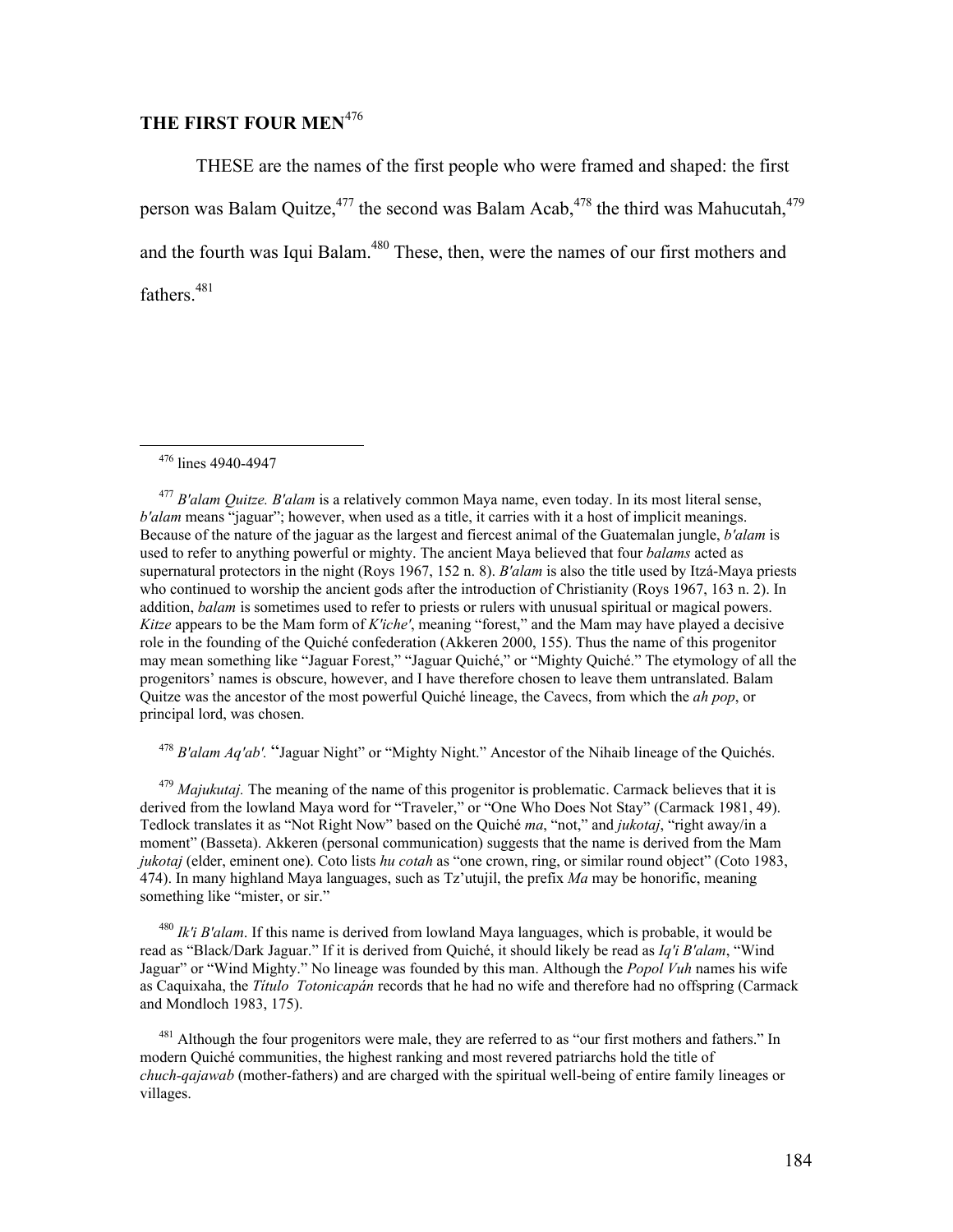## THE MIRACULOUS VISION OF THE FIRST MEN<sup>482</sup>

 IT is said that they were merely given frame and shape. They had no mother. They had no father. They were merely lone men, as we would say. No woman gave them birth. Nor were they begotten by the Framer or the Shaper, by She Who Has Borne Children or He Who Has Begotten Sons. Their frame and shape were merely brought about by the miraculous power and the spirit essence of the Framer and the Shaper, of She Who Has Borne Children and He Who Has Begotten Sons, of Sovereign and Quetzal Serpent.

 Thus their countenances appeared like people. People they came to be. They were able to speak and converse.<sup>483</sup> They were able to look and listen. They were able to walk and hold things with their hands. They were excellent and chosen<sup>484</sup> people. Their faces were manly in appearance. They had their breath, therefore they became. They were able to see as well, for straightaway their vision came to them.

Perfect was their sight, and perfect was their knowledge of everything beneath the sky. If they gazed about them, looking intently, they beheld that which was in the sky and

<sup>&</sup>lt;sup>482</sup> lines 4948-5010

<sup>&</sup>lt;sup>483</sup> The Maya perceive themselves as "maize people" and foreigners who eat bread as "wheat people." Maya language is intimately bound with this concept. To be a *qas winaq* (true person) and speak the Maya language properly, a person must eat maize. This notion implies that the power of human speech is not merely a means of communication that may be imitated by memorizing grammar and vocabulary, but a function of the physical essence of the Maya as a people. Vogt noted the belief among the Tzotzil-Maya of Chiapas that "unless people eat maize tortillas, they are never fully socialized, nor can they ever speak BAZ'IK'OP (real word—the Tzotzil language) (Vogt 1976, 50). When I first began working as an ethnographer in Quiché communities, I found it curious that when I struck up a conversation in the Quiché language with someone I didn't know, that person would sometimes interrupt me in mid-sentence and ask what I ate, specifically if I ate tortillas or bread. When I affirmed that I ate what they ate, including tortillas, they would nod as if that explained a great deal. After a number of such experiences I asked a friend why people were curious about what I ate. He replied, "I've never heard of anyone that isn't Maya that can speak our language. I wondered if it was because you ate maize from here. If so then you have the flesh of the ancestors in your flesh and therefore can speak what they spoke."

<sup>&</sup>lt;sup>484</sup> *Cha'om* (chosen), in the sense of being "beautiful" in appearance or "pure" (Coto).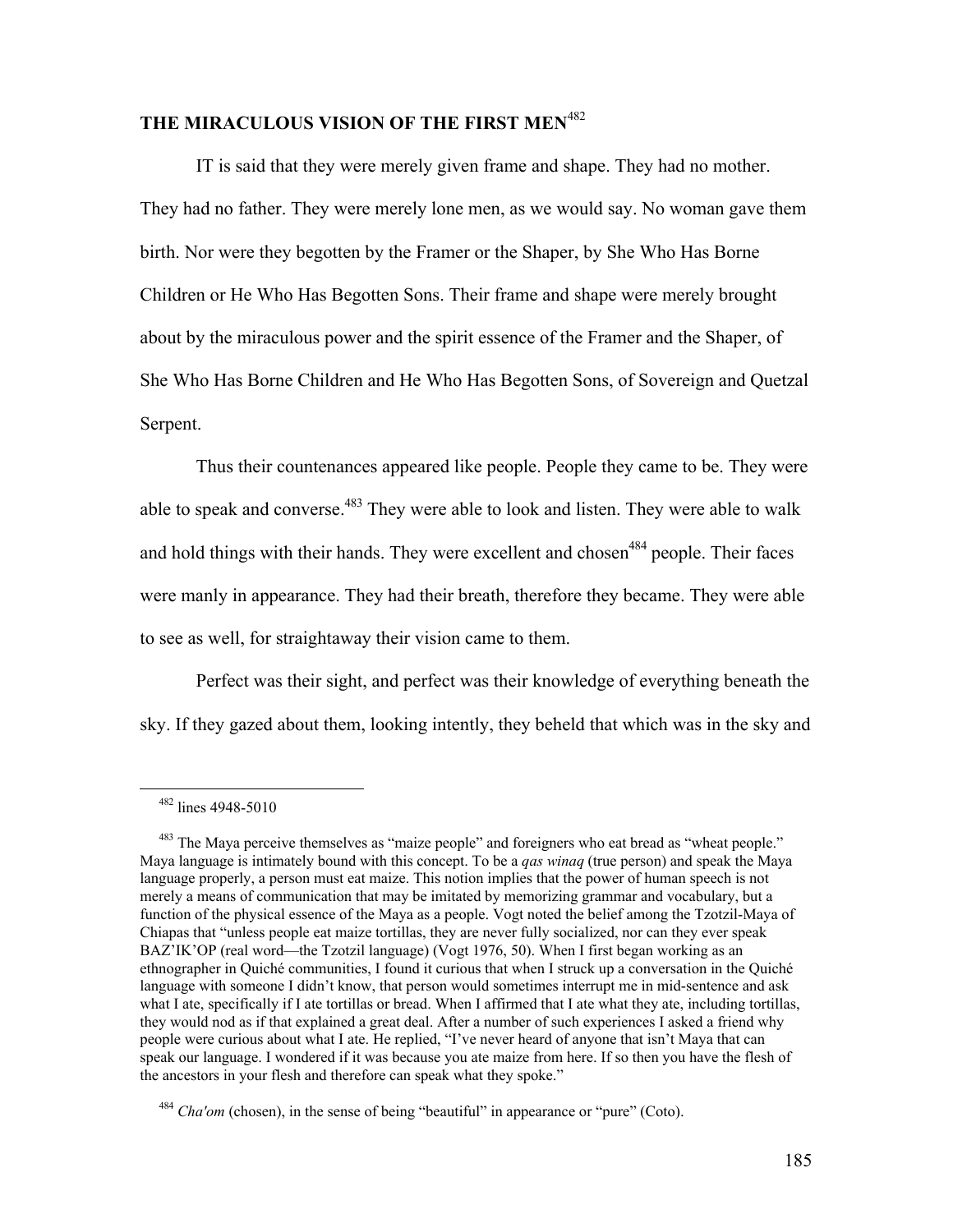that which was upon the earth. Instantly they were able to behold everything. They did not have to walk to see all that existed beneath the sky. They merely saw it from wherever they were. Thus their knowledge became full. Their vision passed beyond the trees and the rocks, beyond the lakes and the seas, beyond the mountains and the valleys. Truly they were very esteemed people, these Balam Quitze, Balam Acab, Mahucutah, and Iqui Balam.

## THE GRATITUDE OF THE FIRST MEN<sup>485</sup>

 THEN the Framer and the Shaper asked them: "What is the nature of your existence? Do you know<sup>486</sup> it? Do you not look and listen? Are not your speech and your walk good? Behold now, therefore, and see that which is beneath the sky. Are not the mountains clear? Do you not see the valleys? Try it then," they were told.

 Thus their vision of everything beneath the sky was completed, and they gave thanks to the Framer and the Shaper:

 "Truly we thank you doubly, triply that we were created, that we were given our mouths<sup>487</sup> and our faces.<sup>488</sup> We are able to speak and to listen. We are able to ponder and

 <sup>485</sup> lines 5011-5071

<sup>486</sup> *Na'* is "to know, sense, feel." For the Quichés, *to know* and *to sense* something are the same concept. Thus the creators ask the first humans about their knowledge by determining what they see, hear, and feel.

<sup>&</sup>lt;sup>487</sup> Literally "we were mouthed." In receiving their mouths, the Quiché progenitors thank the creator gods for giving them the means of expressing themselves. It is the ability to speak with intelligible words that distinguishes these new creations from the animals and the failed attempts at humanity which had previously been destroyed.

<sup>488</sup> Literally "we were faced." In Quiché, *wach* (face, countenance) carries the connotation of individual "self." If something is pleasing to a person, it is said to "fall well upon the face" (*utz kaqaj chuwach*). To ask, "How are you?" the question would be phrased, "Is it good your face?" (*La utz a wach?*). Thus the first people thank the gods for having given them their identity, or sense of self. It is also intimately tied to vision. In the previous section, the first men's extraordinary vision is what gave them their ability to gain knowledge.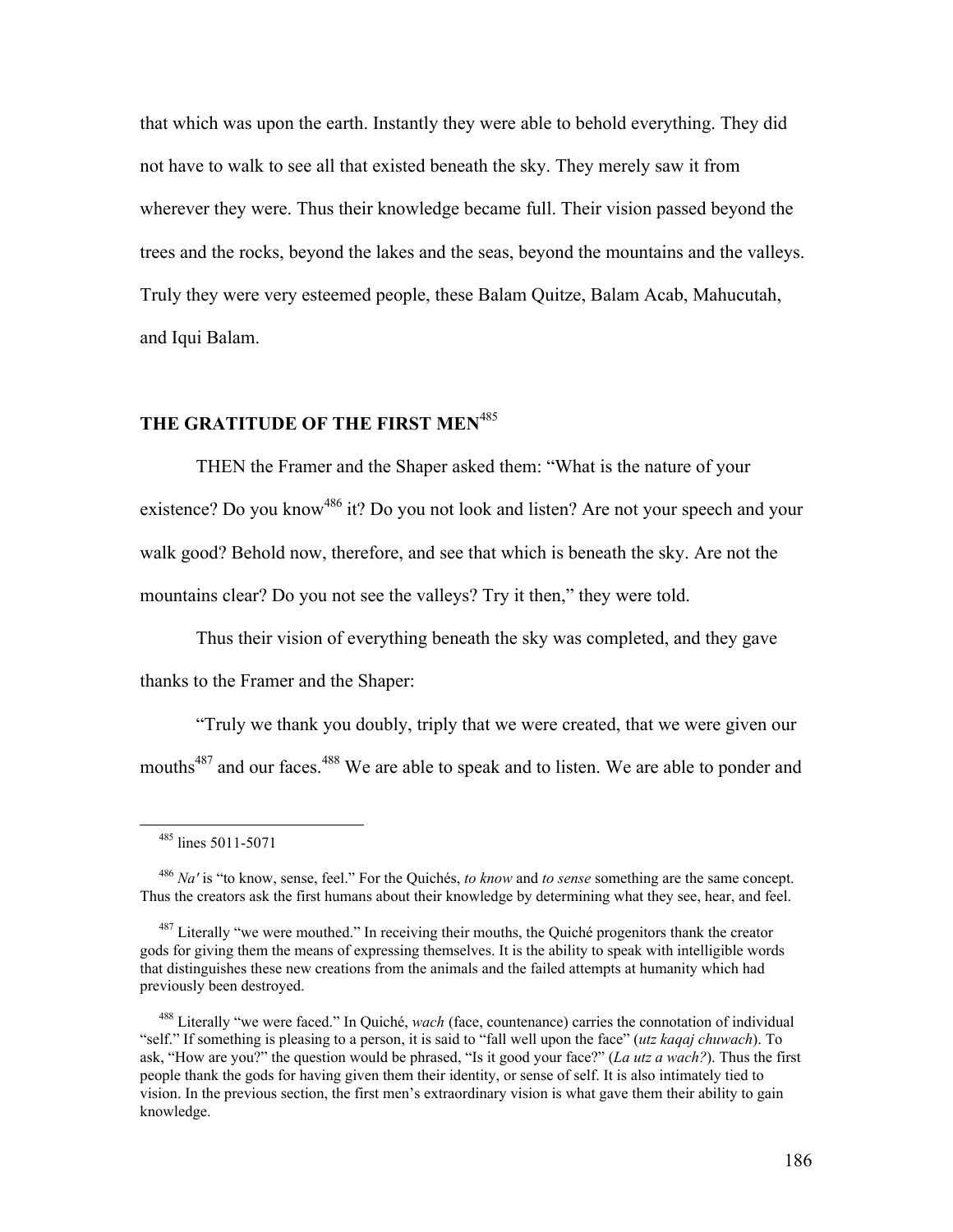to move about. We know much, for we have learned that which is far and near. We have seen the great and the small, all that exists in the sky and on the earth. We thank you, therefore, that we were created, that we were given frame and shape. We became because of you, our Grandmother, and you, our Grandfather," they said when they gave thanks for their frame and shape.

 Their knowledge of everything that they saw was complete—the four corners and the four sides, that which is within the sky and that which is within the earth.

But this did not sound good to the Framer and the Shaper:

 "It is not good what they have said, they that we have framed and shaped. They said, 'We have learned everything, great and small.'"

#### THE DISPLEASURE OF THE GODS<sup>489</sup>

 THUS their knowledge was taken back by She Who Has Borne Children and He Who Has Begotten Sons:

 "What now can be done to them so that their vision reaches only nearby, so that only a little of the face of the earth can be seen by them? For it is not good what they say. Is not their existence merely framed, merely shaped? It is a mistake $490$  that they have become like gods.

 "But if they do not multiply or are increased, when will the first planting be? When will it dawn? If they do not increase, when will it be so? Therefore we will merely undo them a little now. That is what is wanted, because it is not good what we have found

<sup>489</sup> lines 5072-5115

<sup>490</sup> *Lab'e* is a "mistake, error, or bad omen."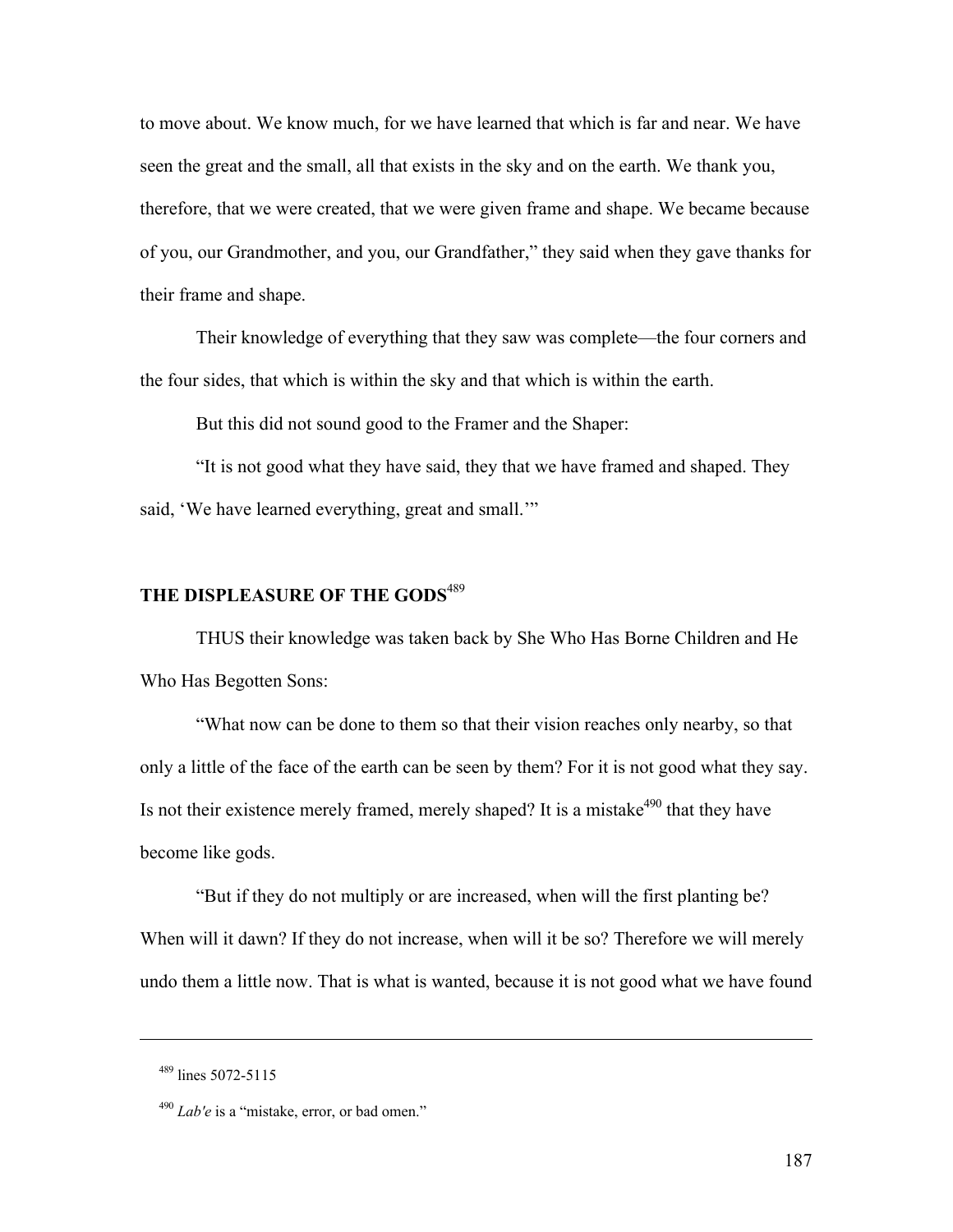out. Their works will merely be equated with ours. Their knowledge will extend to the furthest reaches, and they will see $^{491}$  everything."

 Thus spoke Heart of Sky and Huracan, Youngest Thunderbolt and Sudden Thunderbolt, Sovereign and Quetzal Serpent, She Who Has Borne Children and He Who Has Begotten Sons, Xpiyacoc and Xmucane, the Framer and the Shaper, as they are called. Thus they remade the essence of that which they had framed and shaped.

# THE CREATION OF THE MOTHERS OF THE QUICHÉ NATION<sup>492</sup>

THEIR eyes<sup>493</sup> were merely blurred by Heart of Sky. They were blinded like breath upon the face of a mirror. Thus their eyes were blinded. They could see only nearby; things were clear to them only where they were.<sup>494</sup> Thus their knowledge was lost. The wisdom of the first four people was lost there at their foundation, at their

<sup>&</sup>lt;sup>491</sup> *Kilon* (they see). This form of the verb also has the implied meaning of "acquire, attain."  $492$  lines 5116-5360

<sup>493</sup> *U b'aq' ki wach* (its seed their faces) refers to the eyes. Thus the gods clouded the eyes of the first men so that their vision would be limited.

<sup>&</sup>lt;sup>494</sup> Although the creator gods eventually clouded the vision of the first men, the progenitors of the Maya and their descendants nevertheless believe themselves to bear within their blood the potential for divine sight. Present-day *aj q'ij* priests believe that their divine ancestors, who set the pattern for contemporary rituals, continue to operate through them as conduits. It is this ancestral vision that allows the *aj q'ij* to "see" beyond the limits of time and distance. Evon Vogt noted that the Tzotzil-Maya of Zinacantán believe that anciently their people could see inside sacred mountains where the ancestors live. Today only shamans are recognized to have this ability (Vogt 1993, 205). Among the Maya there is no institutional religion to sanction the qualification of a person to become an *aj q'ij.* Every Maya man and woman potentially has this ability because it is inherent in their blood. The approach that experienced *aj q'ij* priests take in training their apprentices is to teach how to interpret signs and spirit communication, often described as lightning in the blood, that they had always received since young childhood but had not the experience to understand properly. In other cases, the *aj q'ij* receives no formal training. This account is from an *aj q'ij* from Santiago Atitlán: "When I was born, I already knew how to do these things. I had no teacher. I speak with the ancestors and ancient kings and they speak with me. They help me to know how to heal and solve problems for people." Non-Maya do not necessarily have this kind of ability, because their blood does not originate from the same visionary ancestral source. In my own experience working with *aj q'ij* priests in Momostenango in the late 1970s, my frequent displays of ineptitude in learning divinatory and calendric skills was interpreted as the lack of Maya blood in my veins. I was not able to see with ancestral vision in the same way because I had a different lineage, likely not a very divine one.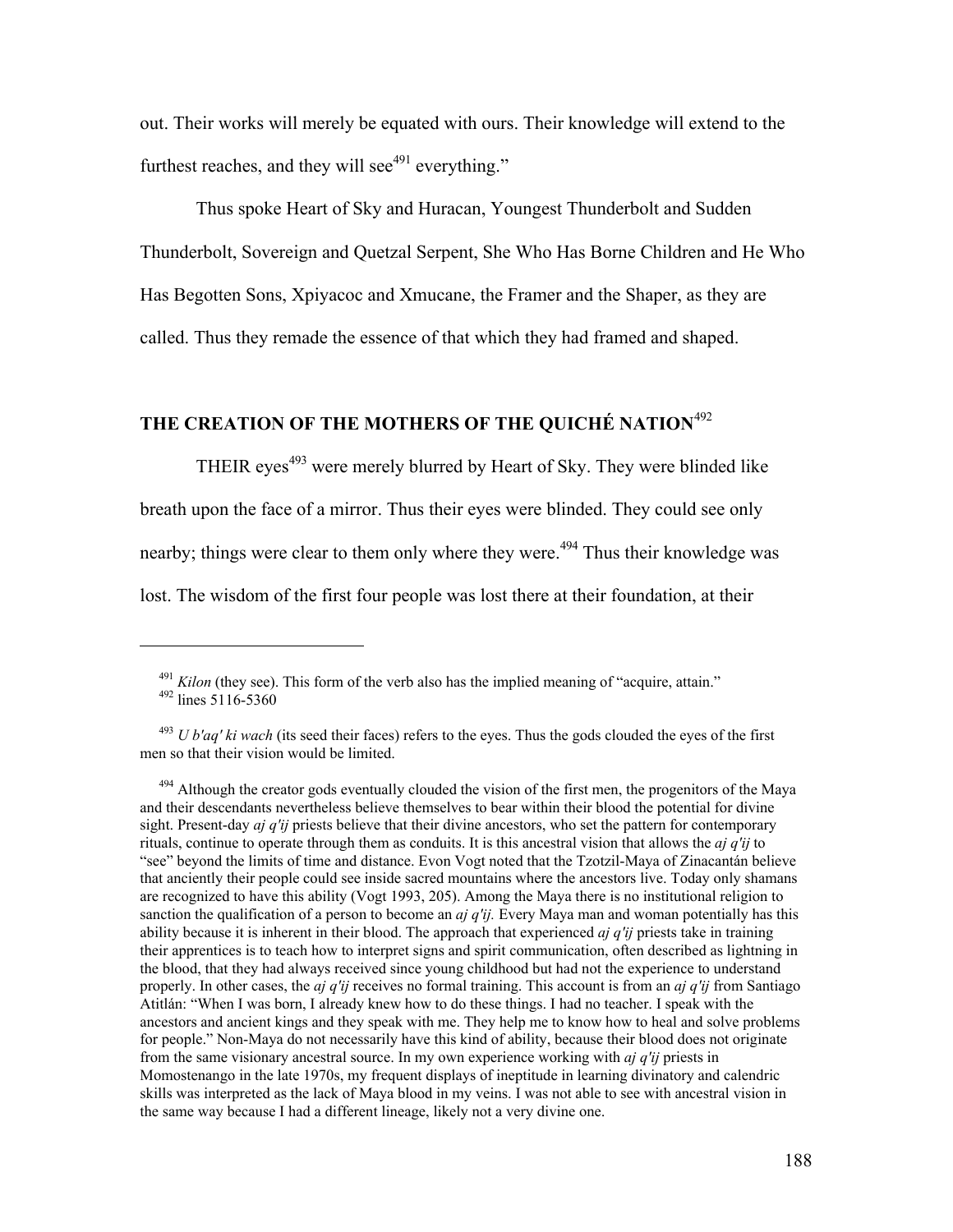beginning.<sup>495</sup> Thus were the framing and the shaping of our first grandfathers and fathers by Heart of Sky and Heart of Earth.

Then their companions, their wives, also came to be.<sup>496</sup> It was the gods alone who conceived them as well. As if it were in their sleep they received them. The women were truly beautiful who were with Balam Quitze, Balam Acab, Mahucutah, and Iqui Balam. Thus when the men were brought to life, their wives truly came to be as well. At once their hearts rejoiced because of their mates.

These, then, are the names of their wives: Cahapaluna<sup>497</sup> was the name of the wife of Balam Quitze. Chomiha<sup>498</sup> was the name of the wife of Balam Acab. Tzununiha<sup>499</sup> was

<sup>495</sup> *U xe', u tikarib'al* (their root, their planting).

 $\overline{a}$ 

 <sup>497</sup> *Kaja Palu Na* (Sky Sea House). The *Título Totonicapán*, also composed in the sixteenth century by Quiché scribes, lists this wife's name as *Cakapaluma* (*Kaqa Paluma*, "Red Sea Turtle") (Carmack and Mondloch 1983, 175). Each of the wives of the progenitors include the word for "house" in their names, indicating that each is the founder of a lineage group. It is perhaps significant that Cahapaluna uses the lowland Maya spelling of the word for house, *na*, rather than the Quiché form of the word, *ja*. The preservation of this spelling may indicate the dimly recalled memory of the royal marriage of their most important Quiché ancestor with a royal princess from lowland Maya lands.

 <sup>498</sup> *Chomi Ja* (Shrimp House). This reading is based on *chom*, "shrimp, large thing, thick thing" (Basseta). If the reading of "shrimp" here is correct, it would parallel the "sea turtle" name of the previous wife based on the account in the *Título Totonicapán* (Carmack and Mondloch 1983, 175).

<sup>&</sup>lt;sup>496</sup> Marriage is considered essential in highland Maya society. No significant office may be held by a man or woman who is not married: "Only a married man is regarded as a complete person. On all strictly formal occasions, such as the rituals in the *cofradías* a man is invariably accompanied by his wife, even when the woman has no part in the ceremonies.... An extreme expression of this sentiment of unity between husband and wife is found in the initiation ceremonies of a *chuchqajau* ["mother-father," the principal priest within a lineage]. The profession of *chuchqajau* is a sacred profession; the practitioner must have a vocation which has been manifested in dreams and in sickness, he is believed to have personal occult power in divination. But at the concluding ceremonies in which the sacred bundle is finally delivered and the final sacrifices are performed, his wife participates in all the ceremonies, not as an assistant, but as an initiate. Throughout the ceremonies they are referred to as 'the young couple who are to receive the *vara* [sacred bundle]'" (Bunzel 1952, 122-123; cf. B. Tedlock 1982, 85). The death of one spouse causes significant "soul loss" for the other, often resulting in the widow or widower following their loved one to the grave soon after. Note that the creation of the world itself was carried out by the joint efforts of the female Xmucane and the male Xpiyacoc. They are not described as carrying out separate roles, but acting in concert and speaking with one voice (see pp. 62, 79-82, 200).

<sup>499</sup> *Tz'ununi Ja* (Hummingbird House).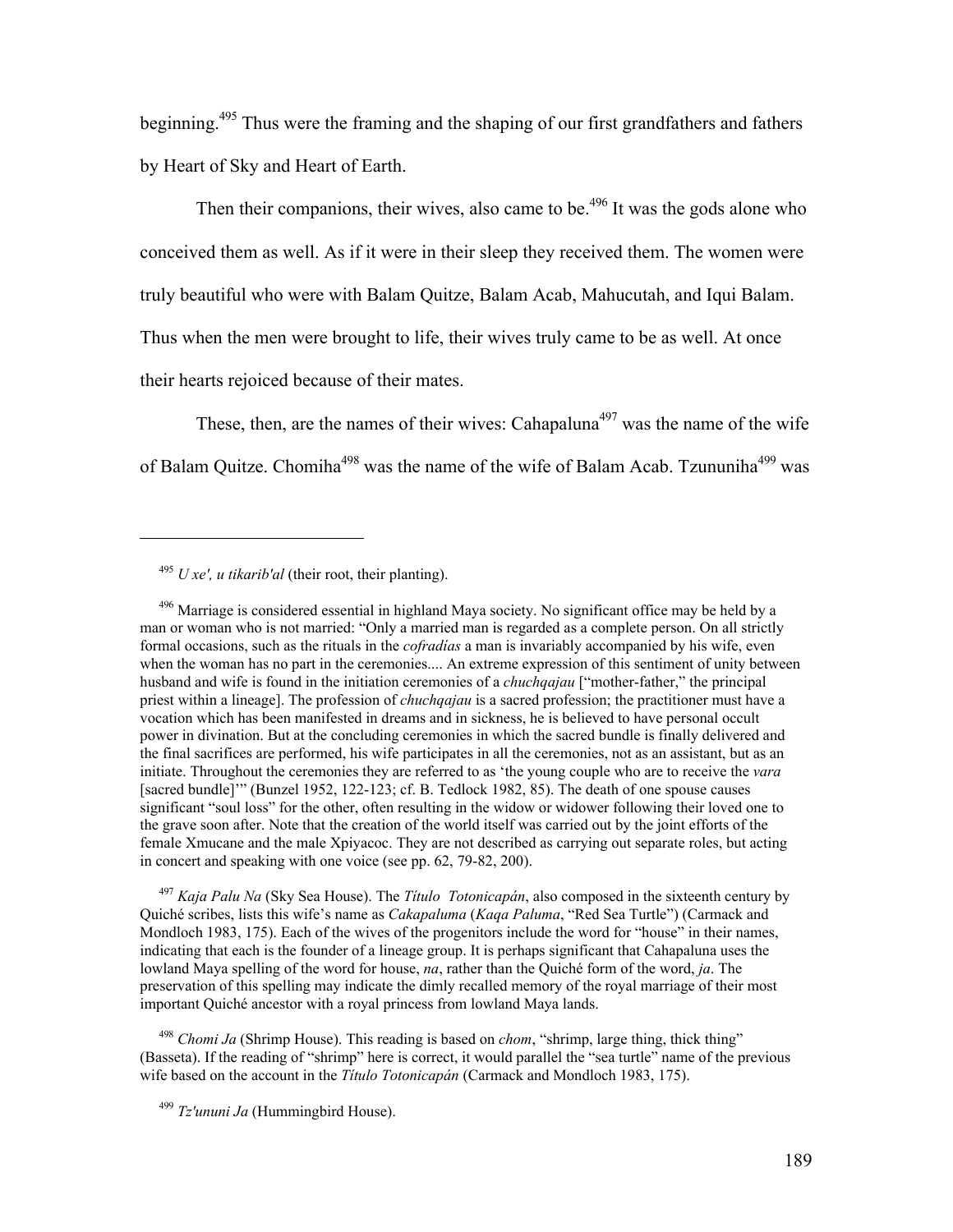the name of the wife of Mahucutah. Caquixaha $500$  was the name of the wife of Iqui Balam. These, therefore, were the names of their wives, they who came to be our rulers. These were they who multiplied the nations both small and great.

 This, therefore, was our foundation, we the Quiché people. There were many who came to be bloodletters<sup>501</sup> and sacrificers.<sup>502</sup> There are no longer merely four now, but four were the mothers of the Quiché people. Each of the people had different names when they multiplied there in the East. Truly these became the names of the people—Sovereign, Ballplayer,<sup>503</sup> Masker,<sup>504</sup> and Sun Lord.<sup>505</sup> These are the titles of the people. It was there in the East that they multiplied.

 $\overline{a}$ 

 <sup>503</sup> *Oloman* (place of rubber) is derived from the Nahua word for rubber, *ol* (Campbell 1983, 84). I base my reading on the fact that for the Quiché, rubber and the rubber ball used in their games is the same word, *kik'*. There is likely a lineage component here as well, indicating that the ancestors of the Quichés came from, or were related in some way to people who inhabited, the "Place of Rubber." At the time of the

<sup>500</sup> *Kaqixa Ja* (Macaw House). No lineage group was founded by this couple. According to the *Título Totonicapán*, Caquixaha was the wife of Mahucutah, the third progenitor, while Iqui Balam was unmarried (Carmack and Mondloch 1983, 175). This is also the name of a Cakchiquel lineage.

<sup>&</sup>lt;sup>501</sup> *Aj k'ixb'* may literally be translated as "he of the spines"; however, it refers here to the practice of letting blood by auto-sacrifice, paralleling the performance of sacrifice in the next line of the couplet. This was generally accomplished with a sharp spine, such as the tip of a maguey leaf or a stingray spine. Like most Mesoamerican groups, the ancient Maya offered their own blood as an offering to the gods. They believed that by so doing they returned a portion of their life force to the powers of the cosmos. Colonial dictionaries also gloss this as "penitent, confessor, shameful persons." Such auto-sacrificial acts were performed in an effort to cleanse impurities as a penitential ritual. Although auto-sacrifice is no longer performed, this concept of doing penance, confession, and pleading for cleansing of personal impurities accompanies most offerings of candles, incense, flowers, sacrificed animals, etc. in modern-day Quiché rituals.

<sup>502</sup> *Aj k'ajb'* (sacrificers). *K'ajb'* is specifically blood sacrifice. Coto lists the word as referring to the type of human sacrifice performed by the Maya prior to the Spanish Conquest, but it may also be a sacrifice of one's own blood (Coto 1983, 502-503). A related verb may be *k'ajij* (to wound the knee). When the progenitors perform auto-sacrifice before their gods, it is by pricking their ears and their elbows. Thus this term and the one that precede it likely refer to auto-sacrificial rites whereby a person's own blood is offered to deity. Ximénez translates *k'ajb'* as "punishment." The related word in Classic Maya texts, *ch'ahb',* has two related meanings with regard to war contexts. In one sense, it refers to the punishment of captives, and at the same time the notion that captives destined for sacrificial death represent a kind of penitence by proxy. Thus Classic Maya lords saw in the person of the war captive their own penance and self-denial. In this way bloodletting and sacrifice represent a kind of penitence by proxy (Stephen D. Houston, private communication). Sacrificial victims were thus seen by the ancient Maya as substitutions for the sacrificer in payment for penitential blood debt (Taube 1994, 669-74).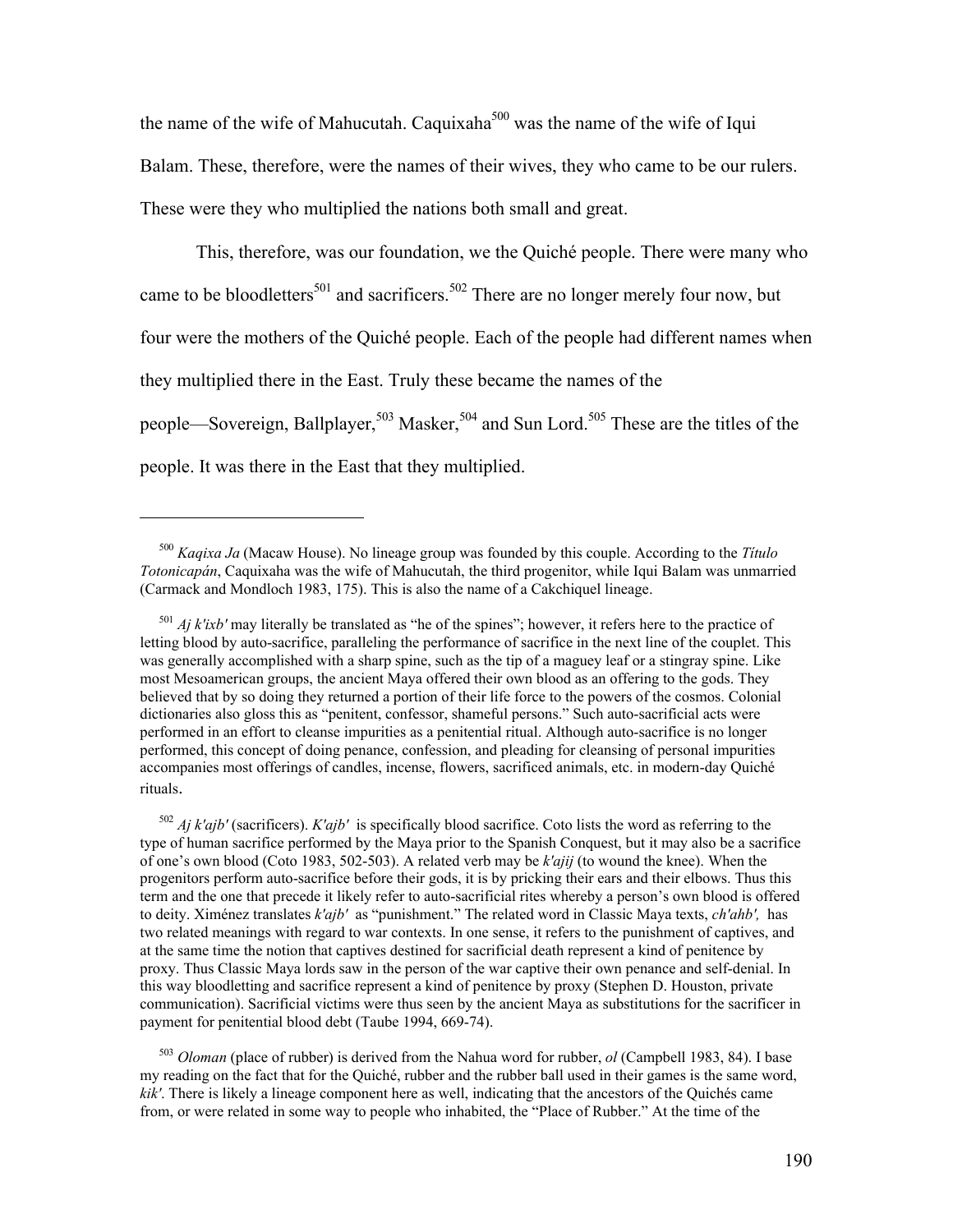The beginning of the Tamub and the Ilocab<sup>506</sup> is known. As one they came from

there in the East.

Balam Quitze was the grandfather, the father of nine great houses of the Cavecs.<sup>507</sup> Balam Acab was the grandfather, the father of nine great houses of the Nihaibs. Mahucutah was the grandfather, the father of four great houses of Ahau Quichés. Thus there were three divisions of lineages<sup>508</sup> that existed. The names of their

 <sup>505</sup> *K'enech Ajaw* (Yucatec: "Sun-eyed/faced Lord") is the Lowland Maya title given to the principal sun deity (Thompson 1970, 207, 228-229; Morley, Brainerd, and Sharer 1983, 470; Taube 1992, 50-56; Miller and Taube 1993, 106). *K'enech Ajaw* symbolized the sun's daily journey across the sky and had been closely associated with the various Maya royal dynasties for more than a thousand years (Miller and Taube 1993, 106; Baudez 1996). In contemporary Yucatán, a deified ruler named Kinich Kakmo (Sun-faced Fire Macaw) was remembered as the founding ancestor of Izamal (Roys 1967, 82, 160 n. 2; Craine and Reindorp 1979, 83-84 n. 78). Apparently, Quiché lords also saw themselves as earthly manifestations of the sun deity. The use of this archaic, non-Quiché title may indicate the antiquity of the concept as well as the origins of its Cavec authors.

 $506$  At the time of the Spanish conquest, there were three main branches of Quiché people: The ruling Nima Quichés (Great Quichés), descendents of the four first human beings just mentioned. They consisted of the Cavec, Nihaib, Ahau Quichés, and the Zaquic; the Tamub Quichés who lived in the area between Santa Cruz el Quiché and Patzite; and the Ilocab Quichés near present-day San Antonio Ilotenago (Carmack and Mondloch 1983, 309 n. 15). The –ab suffix in Ilocab functions as a pluralizer, however, I have chosen not to write the name of this lineage as "Ilocs" because the original derivation of the name is likely *ilolkab'* (beekeeper), an occupation characteristic of this group (Akkeren, personal communication).

<sup>507</sup> There were three major divisions of ruling Nima Quichés (Great Quichés), each descendents of one of the progenitors—the Cavecs, descendents of Balam Quitze who became the dominant ruling lineage of the Quichés centered at their capital at Cumarcah; the Nihaib (or Nim Haib—Great Houses), descendents of Balam Acab who settled the area of Momostenango; and the Ahau Quichés (Lord Quichés), descendents of Mahucutah. The *Popol Vuh* does not mention any descendents for the last progenitor, Iqui Balam, although a fourth lineage group of Nima Quichés, the Zaquic, is sometimes mentioned. Their founding ancestor is not named in the *Popol Vuh* text.

 <sup>508</sup> *Chinamit*. This is a Nahua-derived word meaning literally "fence," although it is used to in the Maya highlands as "lineage, family, tribe, or confraternity" (Campbell 1970, 3).

conquest, this was the name commonly used by Nahua speakers to refer to the southern coast of the Gulf of Mexico. Schele and Mathews suggest that the Oloman are related to the Olmeca-Xicalanca, a group centered in the Gulf Coast region who conquered Cholula in the eighth century (Historia Tolteca-Chichimeca), and built Cacaxtla (perhaps Xochicalco as well) as their capital (Schele and Mathews 1998, 293, 383 n. 4).

<sup>&</sup>lt;sup>504</sup> Masks were used by the Quichés in many of their ceremonies and are still worn in ritual dances. By wearing the mask of a god or legendary hero, the dancer takes upon himself the character and power of that figure.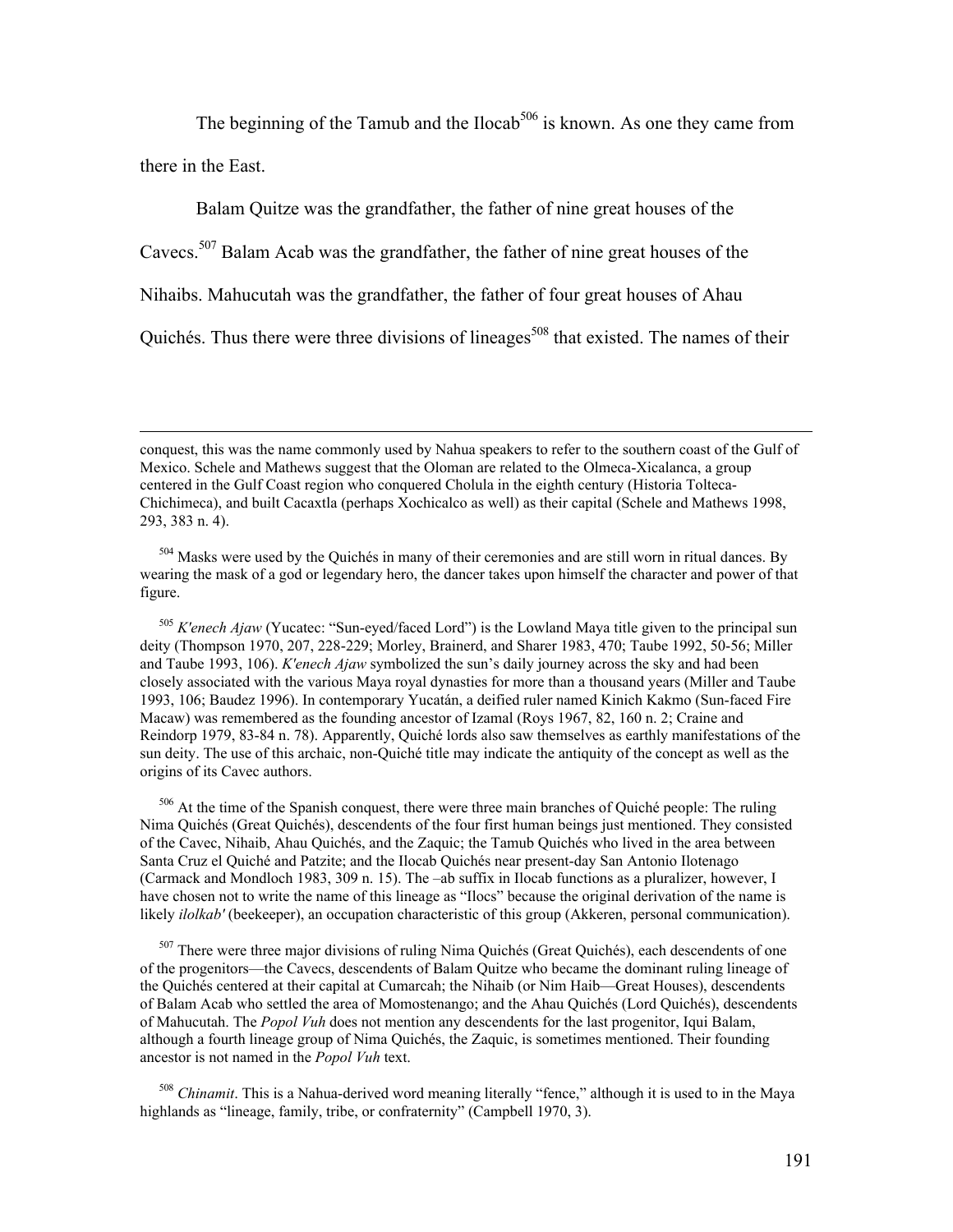grandfathers and their fathers were not forgotten—they who multiplied and proliferated there in the East.

The Tamub and the Ilocab came as well, along with the thirteen allied nations, the thirteen houses:<sup>509</sup> The Rabinals,<sup>510</sup> the Cakchiquels,<sup>511</sup> and the Ah Tziquinahas;<sup>512</sup> as well as the Zacahs<sup>513</sup> and the Lamacs,  $5^{14}$  the Cumatz<sup>515</sup> and the Tuhalhas,  $5^{16}$  the

 <sup>510</sup> *Rab'inal.* Akkeren (2000, 248; cf. Campbell 1983, 82) translates the name of this lineage as "Place of the Lord's Daughter," based on the Kekchi *rab'in* (daughter of male/princess) and *-al* (place of)*.* Their principal center of occupation was in the area around present-day Rabinal.

<sup>511</sup> At the time of the Spanish conquest, the Cakchiquels were centered at their capital city of Iximche'. The Tlaxcalan allies of the Spaniards called this citadel *Quauhtemallan*, from which the present-day name of the country, Guatemala, is derived.

 <sup>512</sup> *Aj Tz'ikina Ja* (They of the Bird House) was the dominant lineage of the people today known as the Tzutuhils, who occupied the land from the southern shores of Lake Atitlán south to the cacao-growing land of the Pacific Coast. Their capital was Chiya' (now called Chutinamit), located on a small hill at the base of San Pedro Volcano just across the bay to the northwest of the modern community of Santiago Atitlán. The group was likely composed of two separate lineage groups (the *Ah Tziquinahas* and the *Tzutuhils*), which were at times openly hostile to one another (Orellana 1984, 81; Carlsen 1997, 75). The authors of the *Annals of the Cakchiquels* stated that the Tzutuhils succeeded in temporarily expelling the Ah Tziquinahas from their citadel south of Lake Atitlán in 1521 (Recinos and Goetz 1953, 117).

<sup>513</sup> *Saq Aj* (White Ear of Unripe Maize).

 $\overline{a}$ 

<sup>514</sup> The Lamacs, like the Cumatz with whom they are paired in this passage, apparently settled the area of present-day Sacapulas (Recinos 1950, 171 n. 6; Fox 1978, 76). There is a site known as Lamak-Zacapulas approximately five leagues north of Sacapulas (Villacorta and Villacorta 1930, 94; Fox 1978, 90).

 <sup>515</sup> *Kumatz* (Serpent). The Cumatz also settled near the present-day town of Sacapulas (Recinos 1950, 171 n. 6). The Cumatz settlement may be the site of Chutixtiox, located on a hill at the center of the Sacapulas basin approximately three kilometers west of the modern town of Sacapulas (Fox 1978, 71-77). The Cumatz were subjugated by the Quichés early in the fifteenth century as part of Lord Quicab's campaign of expansion (Recinos and Goetz 1953, 93; Recinos 1957, 141).

<sup>516</sup> The *Tujal Ja* (Sweatbath House) occupied the area surrounding the modern community of Sacapulas (Recinos 1950, 171 n. 6; Fox 1978, 76). Fox suggests that the settlement of this lineage may be identified with the ruins of Chutinamit, located just across the river and north of present-day Sacapulas, which once controlled the valuable salt springs nearby (Fox 1978, 81). The Tujalhas were conquered by Lord Quicab in the early fifteenth century at the same time as the rest of the Sacapulas Valley (Recinos and Goetz 1953, 93; 1957, 141-143; Carmack 1973, 369-371).

<sup>509</sup> *Tecpan*. This is a Nahua term meaning "house," or "royal palace" (Carmack and Mondloch 1983, 233 n. 191). Metaphorically it may also refer to a noble or royal line, as well as the town in which it resides. The remaining groups are non-Quichés, but related highland Maya groups. The principal alliance consisted of four groups—the Quichés, Rabinals, Cakchiquels, and Ah Tziquinahas. The Rabinals live in the area surrounding the modern town of Rabinal.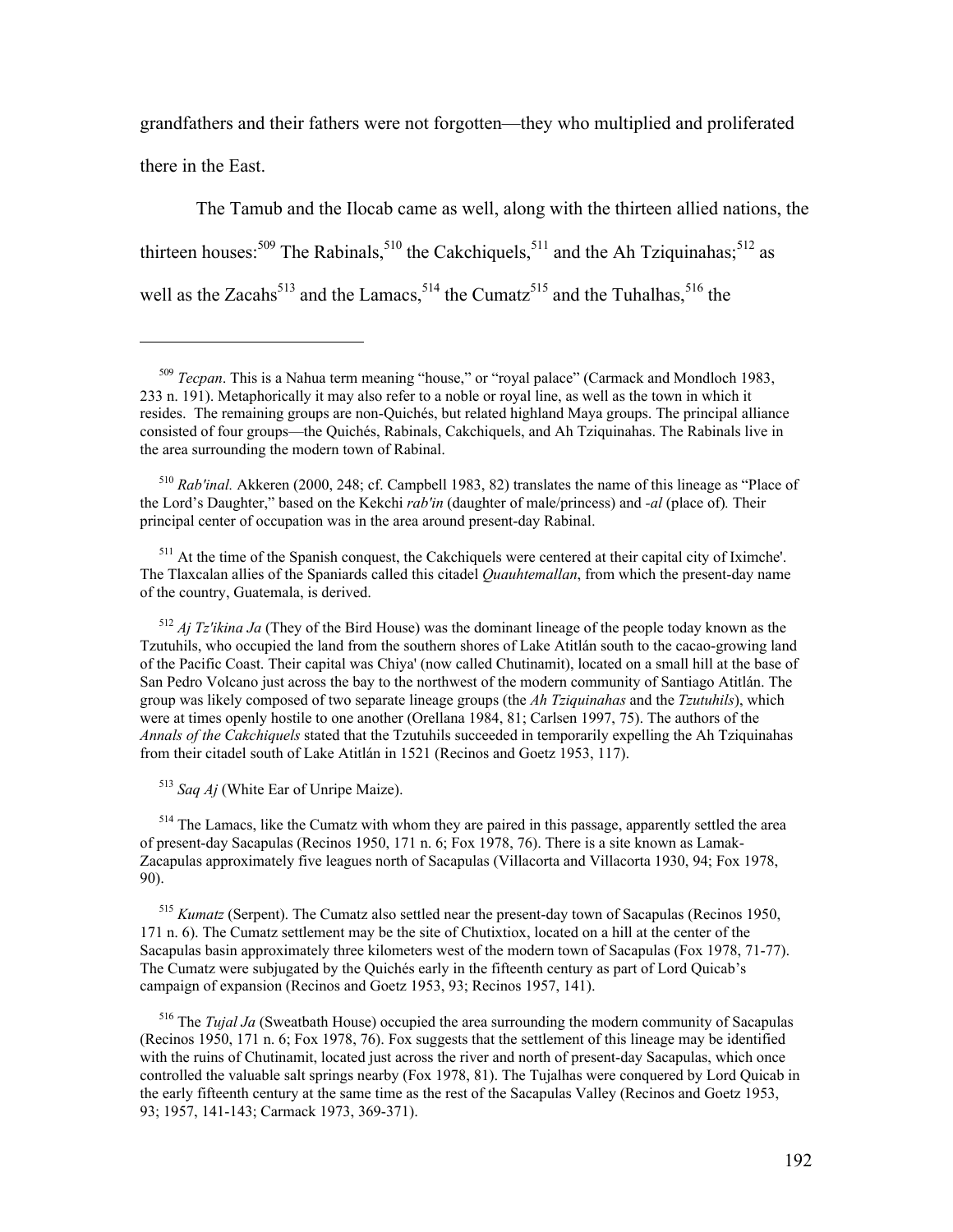Uchabahas<sup>517</sup> and the Ah Chumilahas,  $518$  along with the Ah Quibahas<sup>519</sup> and the Ah Batenahas,<sup>520</sup> the Acul Vinacs<sup>521</sup> and the Balamihas,<sup>522</sup> the Can Chahels<sup>523</sup> and the Balam  $Colobs.<sup>524</sup>$ 

Of these we shall speak only of the nations that became great among the allied nations. They who became great we shall declare.<sup>525</sup> There were many others that came out of the citadel after them, each one of them a division. We have not written their names, but they also multiplied there in the East. Many people arrived in darkness in the days of their increase, for the sun was yet to be born. There was no light in the days of their increase. They were all as one, crowded together as they walked there in the East. There was no one to provide for their sustenance. They would merely lift up their faces to the sky, for they did not know where to go.

<sup>520</sup> *Aj B'atena Ja* (They of the Ballgame Yoke House).

<sup>517</sup> *U Ch'ab'a Ja*. The name of this lineage could be "House of Arrows" (based on *ch'ab'*), or "House of Speech" (based on *ch'ab'al*). These also settled somewhere in the Sacapulas valley (Recinos 1950, 171 n. 6). Fox suggests that their principle settlement was the site of Pacot, approximately nine kilometers west of Sacapulas at the far edge of the Sacapulas Valley (Fox 1978, 84-87).

<sup>518</sup> *Aj Ch'umila Ja* (They of the Star House).

<sup>519</sup> *Aj Q'ib'a Ja* ("They of the Clever House). *Q'ib'* is "sharp, clever, student."

<sup>521</sup> *Akul Winaq* (Acul People).

<sup>522</sup> *B'alami Ja* (Jaguar House). This lineage is clearly identified as the inhabitants of Aguacatán in a 1739 land-dispute document (Carmack 1978, 207). Their principal Precolumbian settlement was Tenam, located approximately three kilometers east of Aguacatán (Fox 1978, 101-107). This area was conquered by Lord Quicab at the same time as his campaign in and around Sacapulas (Carmack 1953b, 188; 1957, 145).

<sup>523</sup> *Kan Chajeleb'* (War Captive Guardians).

<sup>524</sup> *B'alam Kolob'* (Jaguar Rope).

<sup>&</sup>lt;sup>525</sup> It is important to remember that the *Popol Vuh* was written by representatives of the Nima Quiché nobility and there was little attempt at objective "history" in the modern sense. The authors' purpose in compiling this record is, at least in part, to bolster the legitimacy and traditions of their own lineages, often at the expense of their neighboring rivals.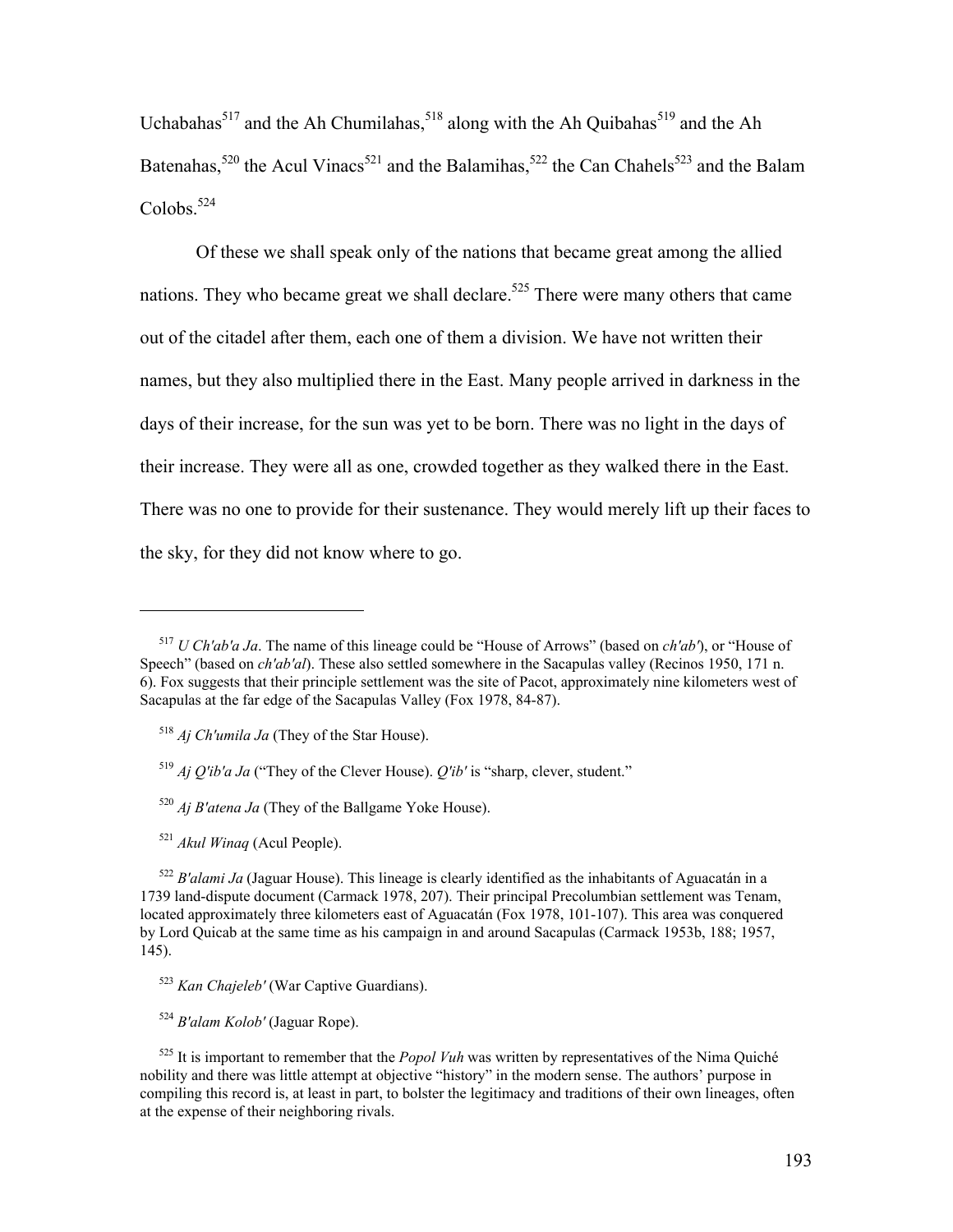This they did for a long time there among the magueys; among the black people and the white people, the people of many appearances and many tongues.<sup>526</sup> They were destitute in their existence at the edge of the sky's foundation. And there were mountain people. They were hidden, and without homes. Only among the small mountains and the great mountains did they go. It is as if they were lacking in direction,  $527$  as they used to say. It is said that in those days they quarreled with the mountain people.

There they looked for the coming forth of the sun, when they had one common language. They did not yet call upon wood or stone.<sup>528</sup> They remembered the word of the Framer and the Shaper, of Heart of Sky and Heart of Earth, it was said. They would merely plead for their heartening, their sowing and their dawning.<sup>529</sup> These were people of esteemed words, of esteem, of honor, and of respect.<sup>530</sup> They would lift up their faces to the sky as they pleaded for their daughters and their sons:

"Alas, you, Framer, and you, Shaper: Behold us! Hear us! Do not abandon us. Do not allow us to be overthrown.<sup>531</sup> You are the god in the sky and on the earth, you, Heart

 $526$  I take this passage to mean that the area in which the progenitors lived was cosmopolitan, with diverse ethnic and language groups. It is unlikely that this is a description of the Quichés themselves because in the next section they describe themselves as being unified, with a common language.

<sup>527</sup> *Ch'u'j* refers to someone who is "wayward, erratic, insane, or mad."

<sup>&</sup>lt;sup>528</sup> As described later in the text, the gods did not manifest themselves as wooden or stone images until after the first dawn (pp. 229-230; lines 6137-6140).

<sup>&</sup>lt;sup>529</sup> This triplet recalls the purpose of the creation in which the creator deities were described as "hearteners" or "they who remember" (p. 66 n.44; lines 83-85), providing the foundation for the ultimate "sowing" and "dawning" of mankind (p. 71; lines 196-197).

<sup>&</sup>lt;sup>530</sup> In the creation account, the gods hoped to be able to provide people on the earth who would "honor and respect" them (p. 78; lines 454-455). This is another indication that the progenitors fulfilled the requirements set forth by the gods that successful people should have the capacity to worship them in an appropriate manner. "Honor and Respect" were also the names given to the ballcourt of Hun Hunahpu (p. 119; lines 1969-1972).

<sup>531</sup> *Pisk'alij* is "to turn inside out" (Basseta).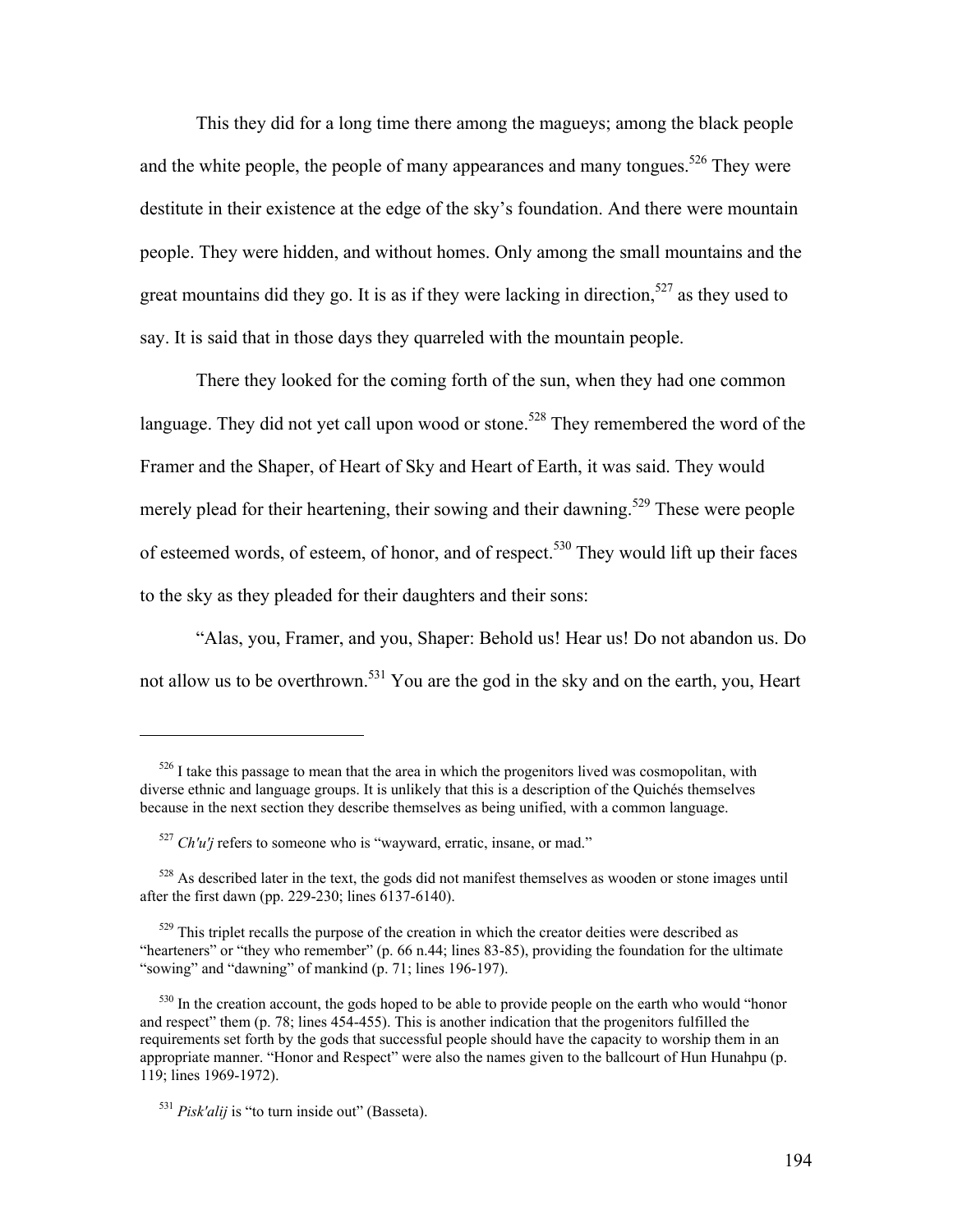of Sky, Heart of Earth. May our sign, our word,<sup>532</sup> be given for as long as there is sun and light.<sup>533</sup> Then may it be sown, may it dawn. May there be true life-giving<sup>534</sup> roads and pathways. Give us steadfast light that our nation be made steadfast. May the light be favorable that our nation may be favored. May our lives be favored so that all creation $535$ may be favored as well. Give this to us, you, Huracan, Youngest Thunderbolt, and Sudden Thunderbolt,<sup>536</sup> Youngest Nanavac and Sudden Nanavac,<sup>537</sup> Falcon<sup>538</sup> and Hunahpu,<sup>539</sup> Sovereign and Quetzal Serpent,<sup>540</sup> She Who Has Borne Children and He Who Has Begotten Sons,<sup>541</sup> Xpiyacoc and Xmucane, Grandmother of Day and Grandmother of Light.<sup>542</sup> Then may it be sown. Then may it dawn," they said.

 $\overline{a}$ 

<sup>536</sup> These three deities combined are referred to as "Heart of Sky" (see p. 70; lines 183-189).

 <sup>537</sup> The name is likely derived from the Nahua *a* (water), and *nawak* (near, close), giving the reading of "close to water" (Campbell 1983, 84). Schultze-Jena identified Nanavac with the Mexican god Nanahuac/Nanahuatzin, a lightning deity who opened a cleft in the sacred mountain Tonacatepetl (Mountain of our Sustenance) to reveal maize (1944, 187; León-Portilla 1980, 142-143; Edmonson 1971, 5188-5192; D. Tedlock 1996, 294). This mountain is analogous to the mountain Paxil, wherein was discovered the maize that would become the flesh of the first humans (pp. 193-194; lines 4862-4881). Nanahuac was also the name of the ugly god who threw himself into the divine fire at Teotihuacan in order to be transformed into the fifth sun, or the sun of this present age. In this latter role, he was closely related to Quetzalcoatl (León-Portilla 1963, 43-44; 1980, 143 n. 86; Akkeren 2000, 162, 333; Townsend 2000, 128-129).

<sup>538</sup> This is likely a reference to the falcon deity, a messenger from Heart of Sky, that watched over One Hunahpu and Seven Hunahpu at their ballcourt (see p. 114; lines 1786-1796).

<sup>539</sup> One of the Hero Twins, brother of Xbalanque.

<sup>540</sup> Two of the creator deities (see pp. 61, 68-70; lines 24-25, 139-154).

<sup>532</sup> *Etal* (sign) and *tzijel* (word, as well as the act of lighting a candle or torch) when paired together refer to the posterity of children and grandchildren (Coto).

<sup>&</sup>lt;sup>533</sup> This is a common Quiché expression for "eternity" or "forever."

<sup>534</sup> *Raxal*. Literally "greenness" in the sense of being invigorating, refreshing, or life-giving.

<sup>&</sup>lt;sup>535</sup> *Winaqirem* may refer to "humanity," but it is also the name given to "creation" itself, including the mountains, rivers, and animals. On pp. 65-66 (lines 80-81), it is paired with "life" as the ultimate goal of deity.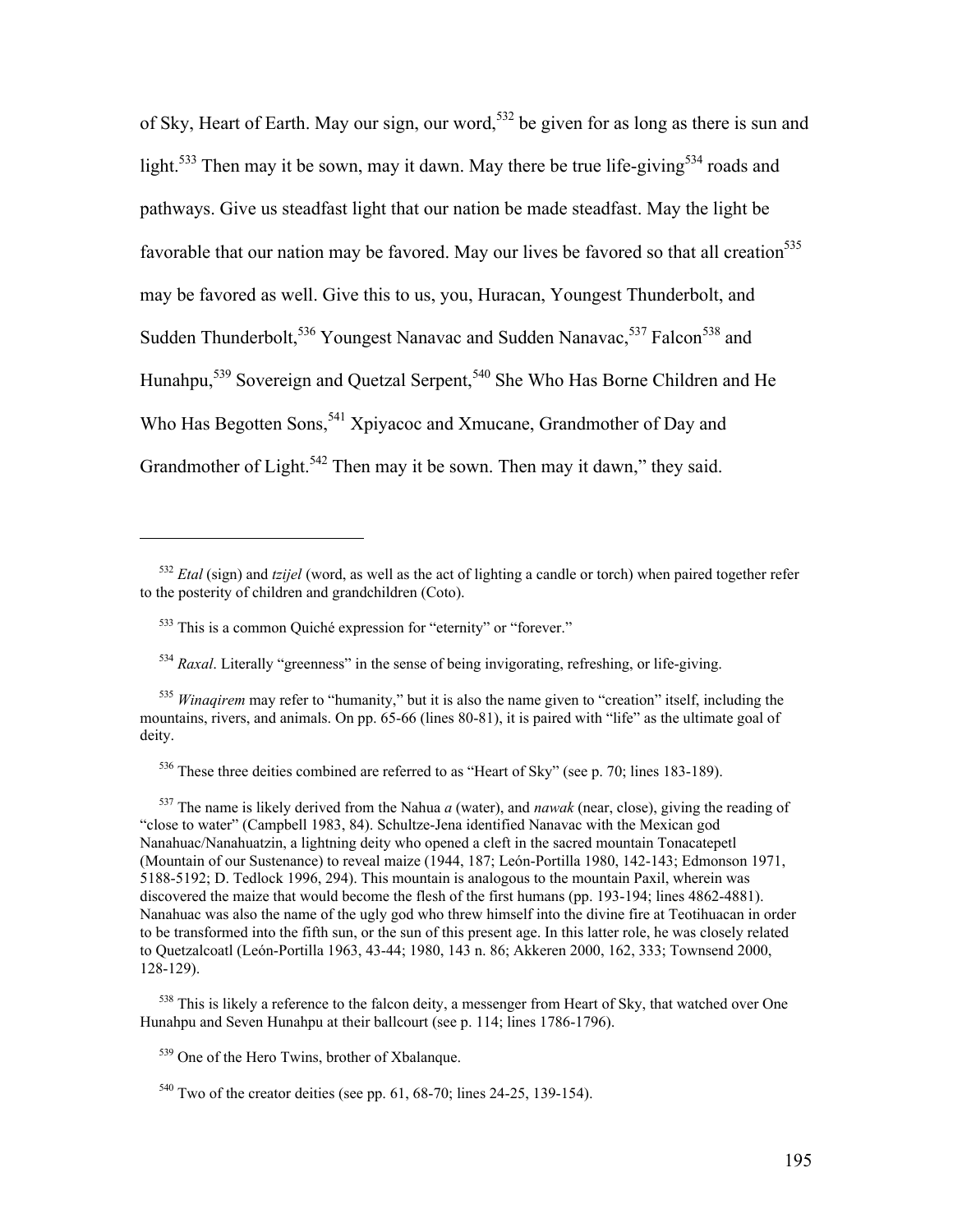Then they fasted and cried out in prayer. They fixed their eyes firmly on their dawn, looking there to the East. They watched closely for the Morning Star,<sup>543</sup> the Great Star that gives its light at the birth of the sun. They looked to the womb of the sky and the womb of the earth, to the pathways of framed and shaped people.

Then spoke Balam Quitze, Balam Acab, Mahucutah, and Iqui Balam:

"We shall surely await the dawn," they said.

They were great sages and wise men,<sup>544</sup> bloodletters and honorers, as they are called. There did not exist then wood or stone to watch over our first mothers and fathers. They were therefore weary in their hearts as they awaited the dawn.

There were many nations then, there with the Yaqui people,  $545$  the bloodletters and sacrificers.

"Let us go and search, to look for one who may protect us. We may find one before whom we may speak. For here we only feign existence and there is not a guardian for us," said therefore Balam Quitze, Balam Acab, Mahucutah, and Iqui Balam.

They heard news of a citadel and there they went.

<sup>&</sup>lt;sup>541</sup> Titles for the ancestor couple, Xmucane and Xpiyacoc (see p. 200; lines 5107-5110). They are arranged in reverse order, or as a chiasm, with the names of the grandparent deities that follow.

<sup>&</sup>lt;sup>542</sup> These are titles for the grandmother goddess Xmucane (see pp. 79-80; lines 508-517).

<sup>543</sup> *Ik'oq'ij* (passes before sun) is the planet Venus as morning star.

<sup>544</sup> *Eta'manel* (sage) is one who understands or knows by means of thinking; *na'onel* (wise person, knower) is one who knows by means of the senses. We might use the terms "thinking" and "sensing," but for the Quichés these are both related aspects of "to know."

<sup>545</sup> *Yaqui* is the Quiché name for the inhabitants of ancient Mexico.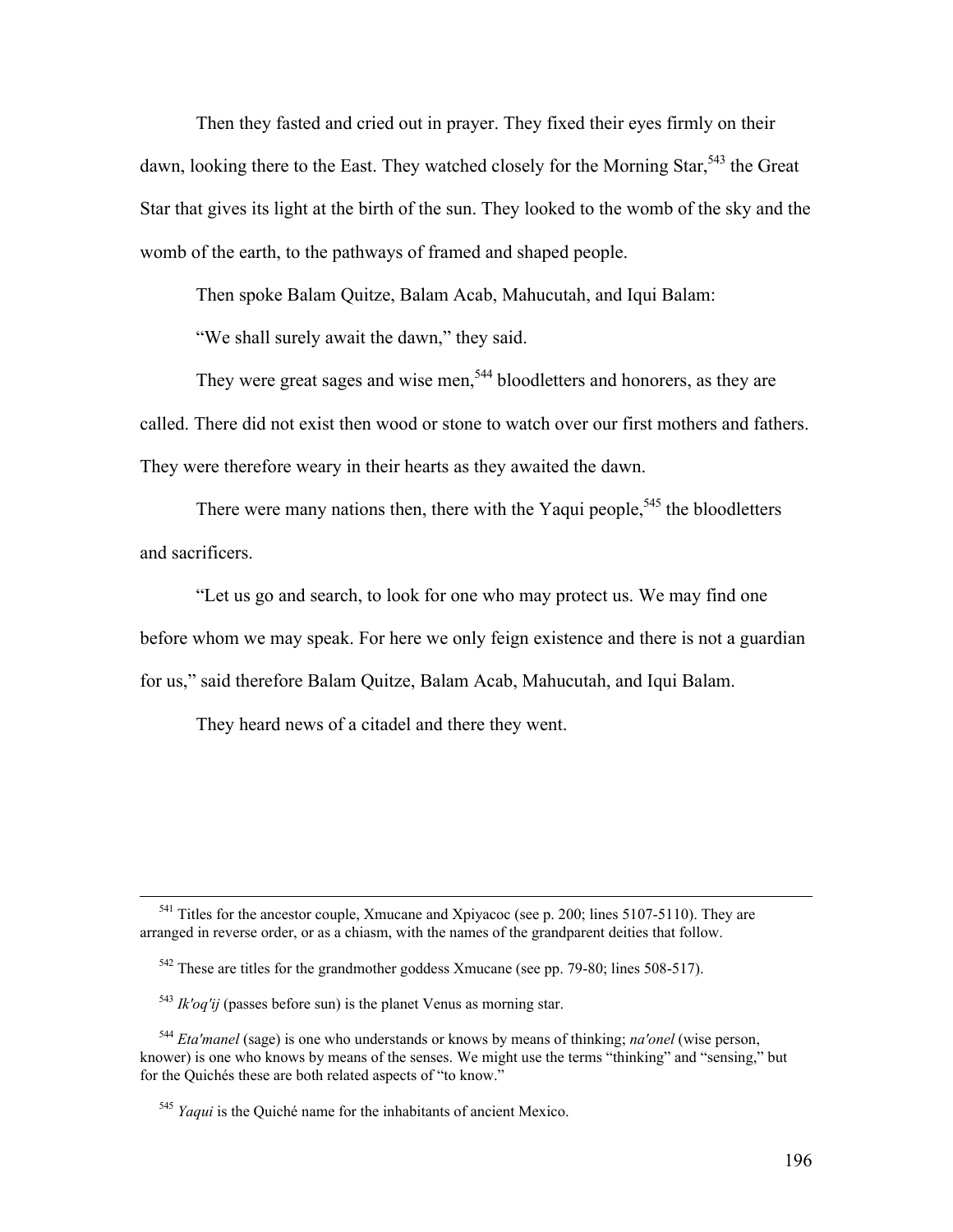## THE ARRIVAL AT TULAN<sup>546</sup>

THIS, then, is the name of the mountain that they went to. Balam Quitze, Balam Acab, Mahucutah, and Iqui Balam, along with the Tamub and the Ilocab, arrived at Tulan<sup>547</sup> Zuyva.<sup>548</sup> Seven Caves and Seven Canyons<sup>549</sup> was the name of the citadel. There they arrived to obtain their gods.

<sup>546</sup> lines 5361-5374

 $\overline{a}$ 

 <sup>547</sup> *Tulan* (Nahua *Tullan* or *Tollan*: "Place of Cattail Reeds"). In the Quiché language, *tulan* is a "palace, or manor-house" (Basseta), while *tolan* is a city or house that has been abandoned, perhaps referring to the ruins of once great cities that dot the region and that belong to the legendary ancestors of the Maya people. In Aztec theology, Tollan was a mythic place located near Coatepec (Snake Mountain) where the ancestors of the Mexica received their patron god Huitzilopochtli. In this myth, Tollan was inhabited by the Toltecs, great sages who invented the sciences of astronomy, calendrics, agriculture, and medicine, as well as the arts of writing, painting, sculpture, metalwork, jade carving, and weaving (see footnote 102). Throughout Mesoamerica in the late Postclassic era (ca. 1200-1524), the legendary Toltecs were the bearers of political legitimacy. The Aztecs used the name *Tollan* to refer to their own legendary place of origin, as well as a general term for "city." Thus *Tollan* was an alternative name for the ancient Aztec capital city Tenochtitlan, as well as Tula in Hidalgo, Teotihuacan, Cholula, and Chichen Itza (Schele and Mathews 1998, 38-39; Akkeren 2000, 62, 88). The Tulan mentioned here was likely either Chichen Itza, a major center of power during the Terminal Classic (800-900) and Early Postclassic (900-1200) periods, or its successor Mayapan (Recinos 1950, 63-69; Recinos and Goetz 1953, 65 n; Fox 1978, 1-2, 119-121; Carmack 1981, 46-48). Both would have been "across the sea" (the Gulf of Mexico) with respect to the Guatemalan highlands as described in the Popol Vuh (see pp. 221, 255-256, 259).

 <sup>548</sup> *Suywa* (Nahua: "Bloody Water"; Yucatec: "Confusion"). *Suy*, in lowland Maya languages, is a "whirlpool," or something twisted. *Suywa* is "confusion," and *suywa t'an* is "figurative or rhetorical language." In the *Book of Chilam Balam of Chumayel*, the "language of Suywa" refers to a series of riddles and plays on words that only true lords are able to solve to prove their legitimacy (Roys 1967, 88-98). In Nahua, *Zuyua* is "Bloody Water," a reading that is specifically recognized elsewhere in the *Chilam Balam of Chumayel* (Edmonson 1986, 172 lines 3580-3582). The *Annals of the Cakchiquels* agrees with the *Popol Vuh* in locating this area with the "Tulan in the East" (Recinos and Goetz 1953, 53). In the Yucatec Maya *Books of Chilam Balam*, Zuyua is identified with Xicalanco, an ancient port city on the shores of the Laguna de Términos in the Mexican state of Tabasco (Recinos and Goetz 1953, 53, 216; Campbell 1970, 7; Carmack 1981, 46).

<sup>549</sup> The equivalent in Central Mexican mythology is Chicomoztoc (Seven Caves), the legendary origin place of the Early Postclassic Toltecs and the many Nahua groups who claim Toltec ancestry (Davies 1977, 35-37; Tezozomoc 1975, 14-15; Torquemada 1969, I.xiv.36-38). In all likelihood the Seven Caves legend predates the Toltec era. Beneath the Pyramid of the Sun at Teotihuacan is a partially-artificial cave consisting of a central tunnel and six branches that represents in physical form the ancient place of origin (Heyden 1975, 1981; Taube 1986; Millon 1993, 20-22).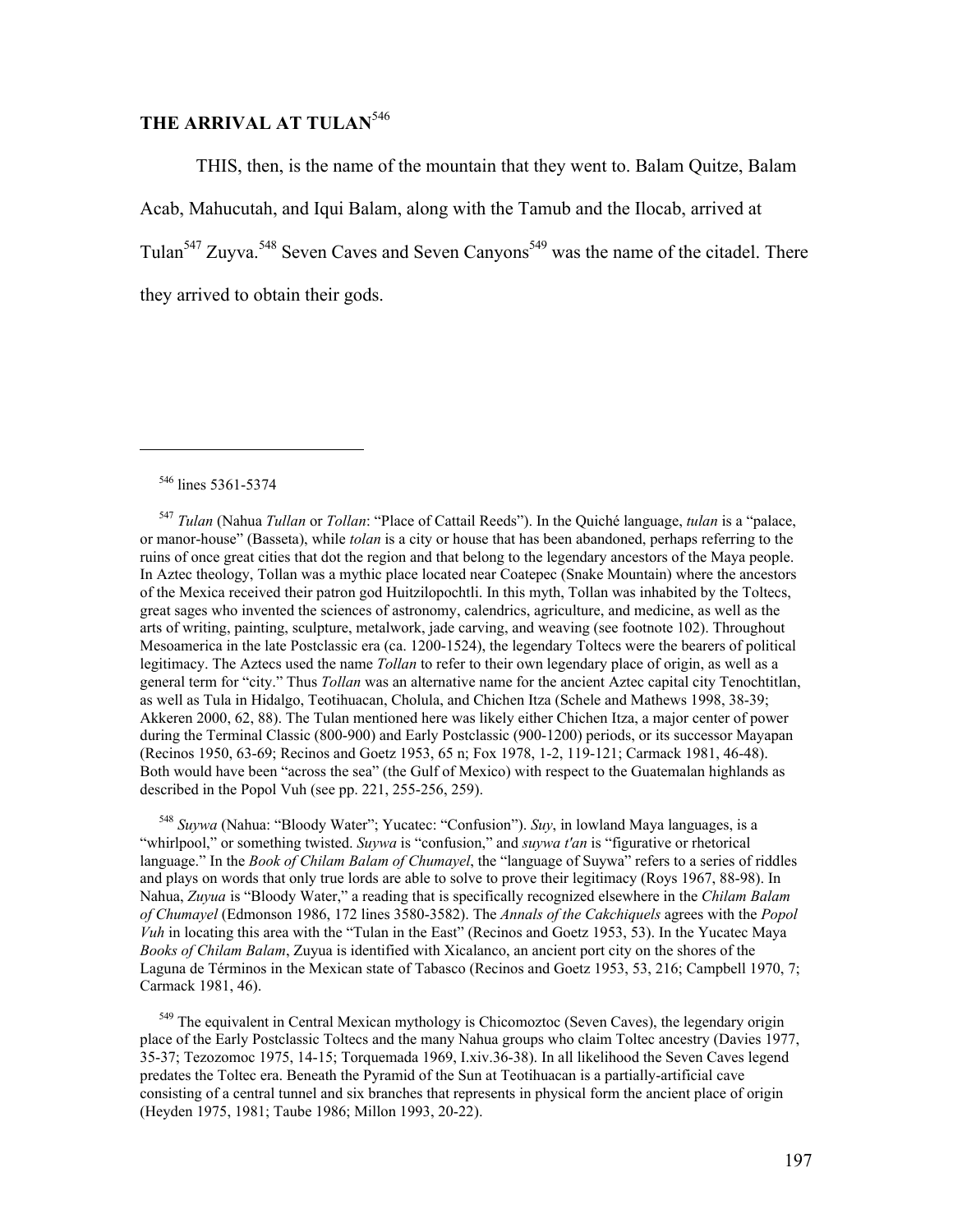## THE PROGENITORS RECEIVE THEIR GODS<sup>550</sup>

THEY arrived there at Tulan, all of them. Innumerable people they were when they arrived. They walked in crowds when the gods came out to them in succession. First among them were Balam Quitze, Balam Acab, Mahucutah, and Iqui Balam, who rejoiced:

"We have found that for which we have searched," they said.

The god named Tohil<sup>551</sup> went out first, carried in his pack frame by Balam Quitze.

Then went out the god named Auilix,<sup>552</sup> carried by Balam Acab.

Next was Hacavitz,<sup>553</sup> the name of the god received by Mahucutah.

 $\overline{a}$ 

 <sup>551</sup> *Tojil.* In the Quiché language, *tojil* refers to a "payment, debt, obligation, or tribute." This is consistent with this god's demand for tribute and sacrifice. Toj is one of the named days in the highland Maya calendar. During divination ceremonies the day Toj implies the need to pay a debt in a metaphoric sense. Barbara Tedlock notes that if a divination falls on the day Toj, this "indicates that one owes (*tojonic*) in the customs of the Mundo [Spanish "World"] or the ancestors, and by extension one may owe a favor, work, or money to another person. If the client is ill, this means that the pain (*c'äx*) is a punishment for this debt; the only way to cure it is to pay (*tojonic*) the Mundo, ancestors, or creditor what is owed, plus a penalty for the neglect" (B. Tedlock 1982, 115). Another possible derivation of the word is from Mixe-Zoque. In that language*, toh-mel* refers to "thunder" (Campbell 1983, 83). In the *Annals of the Cakchiquels*, the Quichés are called "thunderers" because they worship this god, supporting this latter reading:

 Then we asked: "Where is your salvation?" Thus we said to the Quichés. "Since it thunders and resounds in the sky, in the sky is our salvation," they said. Wherefore they were given the name of *Tohohils* (Recinos and Goetz 1953, 58).

 <sup>552</sup> *Awilix.* In the Quiché language, this would read "you are watched over/cared for/commissioned." Throughout the text, the Quichés promise to watch over and care for their gods, providing them with offerings, sustenance, and worship (p. 290; lines 8344-8346, 8379-8388). Tedlock suggests that it may be derived from the Kekchi, *kwilix/wilix*, "swallow" (the bird) and reads the full name as Lord Swallow (D. Tedlock 1996, 297 n. 152). More recently, Akkeren (personal communication) has suggested that the Nihaib lineage originally came from the Pico de Orizaba area, known anciently by its Nahua name Awilizapan. It is possible that Awilix, the patron deity of the Nihaib derived the name of their god from this region and its principle mountain which bore the same name.

 <sup>553</sup> *Jakawitz. Witz* is the lowland Maya word for "mountain." In the *Título Yax* (Carmack and Mondloch 1989, folio 2r, 107 n. 135)*,* which is far more consistent in their use of the modified Latin alphabet developed by Father Francisco de la Parra in the sixteenth century and used by scribes throughout highland Guatemala, the name of this deity is *Q'aq'awitz* (Fire Mountain)*.* This suggests that Hacavitz, like Tohil, is primarily a fire deity. This reading is also consistent with the description of his mountain, *nima q'aq' ja* (great fire house) (see p. 224; line 5905). Another support for this reading is that xq*'aqwitz* means "yellow

<sup>&</sup>lt;sup>550</sup> lines 5375-5413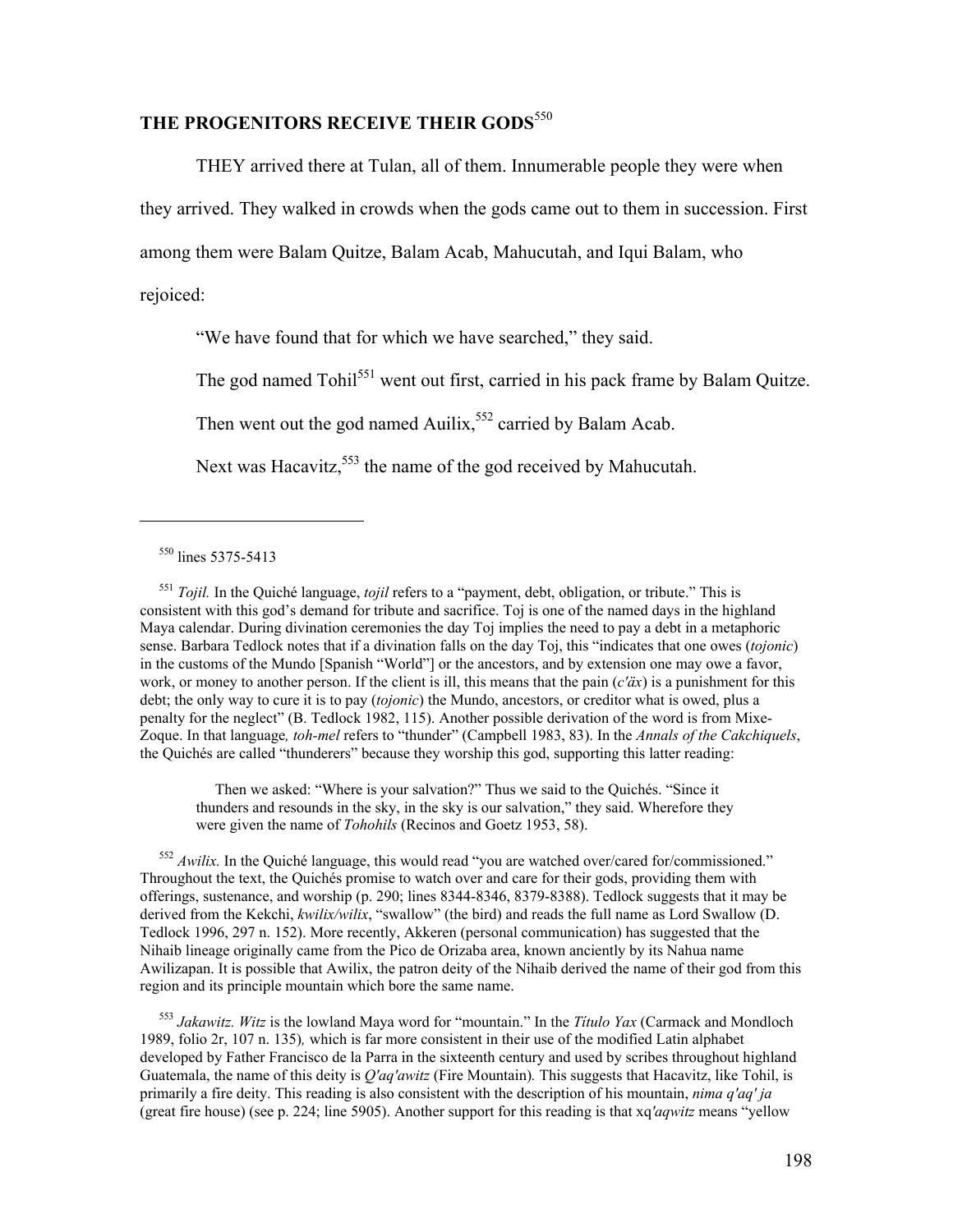Nicacah Tacah<sup>554</sup> was the name of the god received by Iqui Balam.

Together with the Quiché people, the Tamub also received Tohil. This is the name of the god received by the grandfathers and fathers of the Tamub, as these lords are known today.

Third, then, were the Ilocab: Tohil was also the name of the god received by the grandfathers and fathers of the Ilocab, as these lords are known today.

### THE PROGENITORS LEAVE TULAN<sup>555</sup>

THUS was the naming of the three Quichés. But in this they freed themselves because it was the same god's name, Tohil Quiché, for all of them. It was Tohil for the Tamub as well as for the Ilocab. There was only one name for god among them. Therefore the three groups of Quichés were not divided.

Three were they who were truly great in their nature: Tohil, Auilix, and Hacavitz.

Then all the nations entered therein—the Rabinals, the Cakchiquels, and the Ah Tziquinahas, along with the Yaqui people, as they are called today. It was there that the languages of the nations were changed. Their languages came to be different. They did not hear each other clearly when they came from Tulan, thus they split apart.

They came in crowds from the East. They were alike in the hides that they wore as coverings, for their dress was very poor. They had nothing of their own, but they were

wasp" in Mam (Akkeren 2000, 173-174), and the wasp is one of the principle symbols of this god and the lineage of Mahucutah (see p. 245; lines 6783-6787). Alternatively, the authors of the *Título Totonicapán* write the name as *Jaq'awitz* (Lying Down/Recumbent Mountain).

<sup>554</sup> *Nik'akaj Taq'aj* (Center/Middle Plain/Valley). Because Iqui Balam failed to produce offspring, and thus a nation of descendents, this god does not appear again in the *Popol Vuh* account. The gods of the progenitors are listed as a trinity (Tohil, Auilix, and Hacavitz) subsequent to this passage.

 $\frac{555}{1}$  lines 5414-5485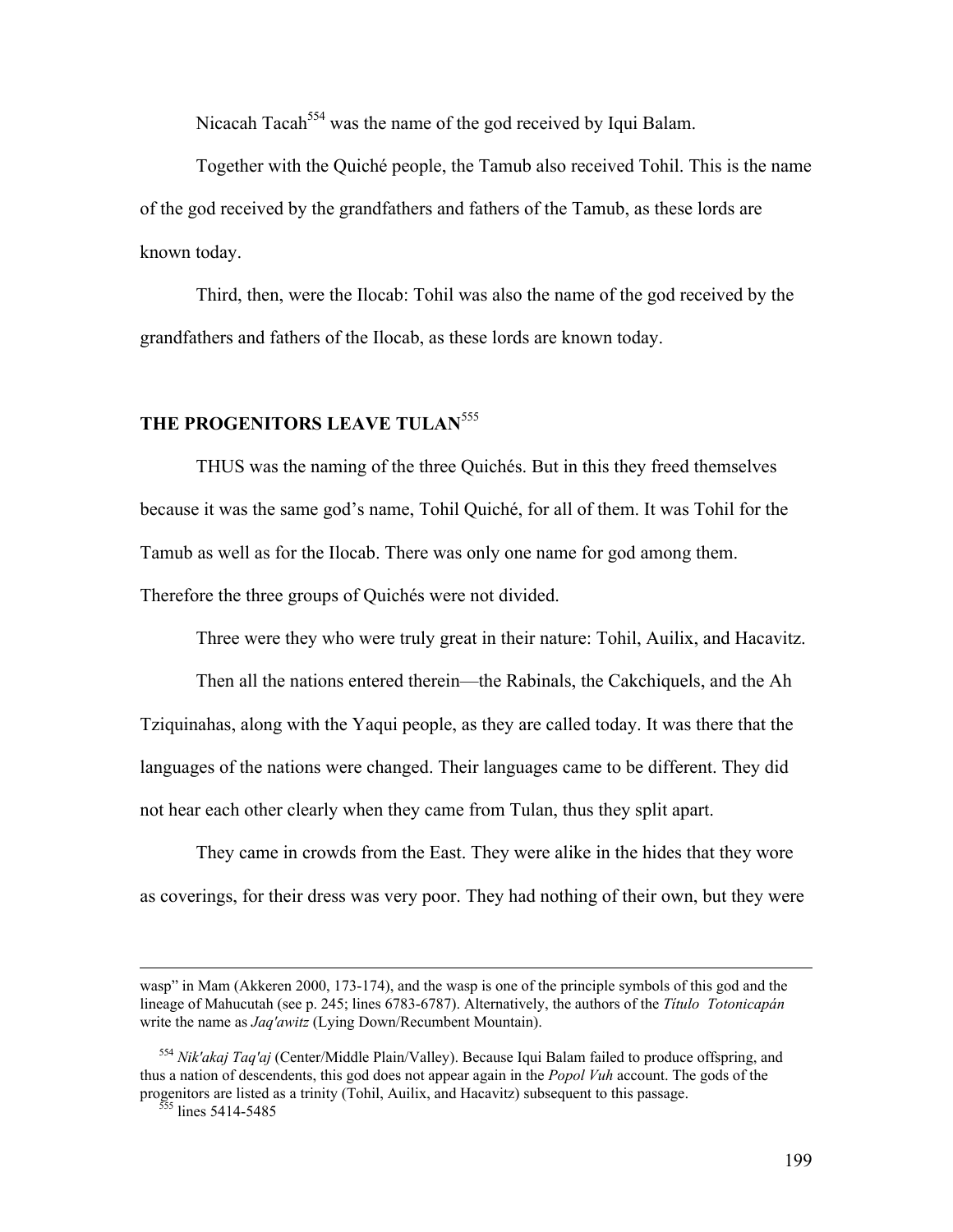enchanted people in their essence when they came from Tulan Zuyva, the Seven Caves and the Seven Canyons, as they are called in the ancient account.

They did not have fire, only Tohil. This was the god of the nations when fire was first created. It was not clear how it was created, for the fire was already burning when Balam Quitze and Balam Acab saw it.

"Alas, fire has not come to be ours. We shall die of cold," they said.

Then Tohil spoke:

"Do not mourn. The fire shall be yours again should you lose it. I have spoken," Tohil said to them.

"Are you not truly god? You are our provider and strengthener. You are our god." they said when they gave thanks.

And Tohil replied:

"Very well, I am truly your god. Then be it so. I am your lord. Then be it so," the bloodletters and sacrificers were told by Tohil.

This therefore was the glory<sup>556</sup> of the nations, and they rejoiced because of their fire.

#### THE NATIONS ASK FOR THEIR FIRE<sup>557</sup>

THEN it began to rain while the fire of the nations<sup>558</sup> burned brightly. Hail fell thickly on the heads of all the nations and their fire went out because of the hail. Thus

<sup>556</sup> *Q'aq'al*, derived from *q'aq'* (flame), means "glory, majesty, power." This incident with the fire thus has far greater implications than simple comfort. It refers to the divine source of power for the Quiché people. Offerings made by contemporary Quiché *aj q'ij* priests are generally burned, transforming them into smoke that rises into the sky and is suitable for reception by divinity.

<sup>&</sup>lt;sup>557</sup> lines 5486-5601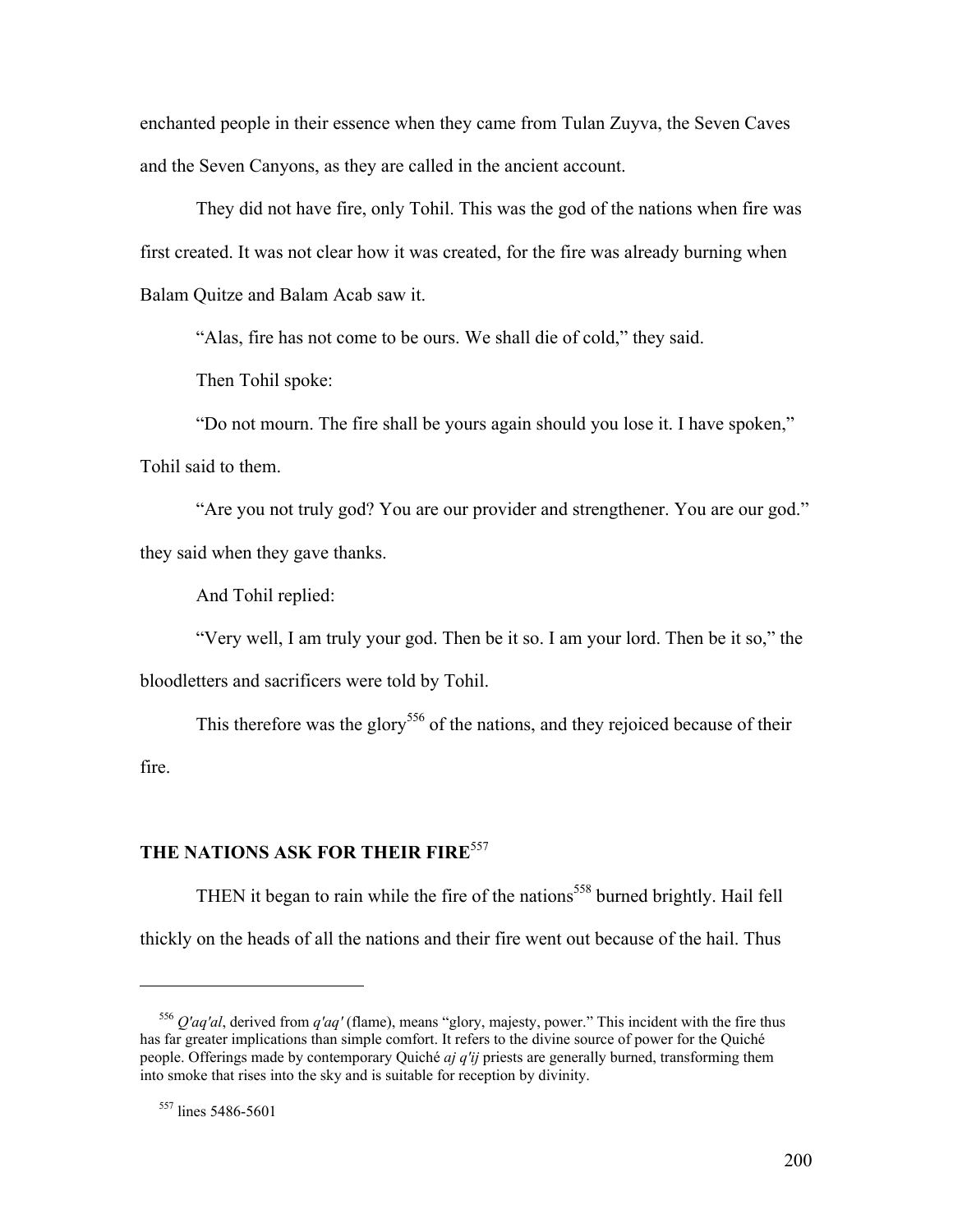their fire came to nought. Then Balam Quitze and Balam Acab pleaded again for their fire:

"O Tohil, truly the cold has finished us," they said to Tohil.

"Very well. Do not mourn," said Tohil.

 $\overline{a}$ 

Then he brought forth fire. He twist drilled<sup>559</sup> inside his shoe. Thus Balam Quitze, Balam Acab, Mahucutah, and Iqui Balam rejoiced as they warmed themselves.

But the fire of the nations was extinguished and the cold had nearly finished them. Thus they came to plead for fire from Balam Quitze, Balam Acab, Mahucutah, and Iqui Balam. They could no longer bear it because of the cold and the hail. They shuddered and trembled. There was no life in them because of the shivering of their legs and their arms. Neither could they hold on to anything when they arrived:

"Truly we are not ashamed to come before you to ask for just a little bit of your fire," they said when they arrived.

But they were not welcomed, and the nations cursed in their hearts. For now the language of Balam Quitze, Balam Acab, Mahucutah, and Iqui Balam was different.

"Alas, is our language now abandoned? What have we done? We are lost. Where were we deceived? We had but one language when we came from Tulan. We had but one

<sup>558</sup> At this point the text refers to the *Amaq'* (Nations) as a distinct entity from the Nima Quiché lineages consisting of an alliance of groups who become the enemies of the Quichés. These are likely a general term for the Poqom and Kekchi speakers of the Verapaz region (Recinos 1950, 171 n. 6; Akkeren 2000, 137), and perhaps the Mam speakers further west who had dominated the Guatemalan highlands prior to the rise of the Quichés. In the *Título Totonicapán*, they are called the *Vucamag* (Seven Nations/Tribes).

<sup>&</sup>lt;sup>559</sup> An ancient means of starting new fire, by spinning a wooden stick or drill on a hard wooden surface in order to produce sufficient heat to ignite kindling.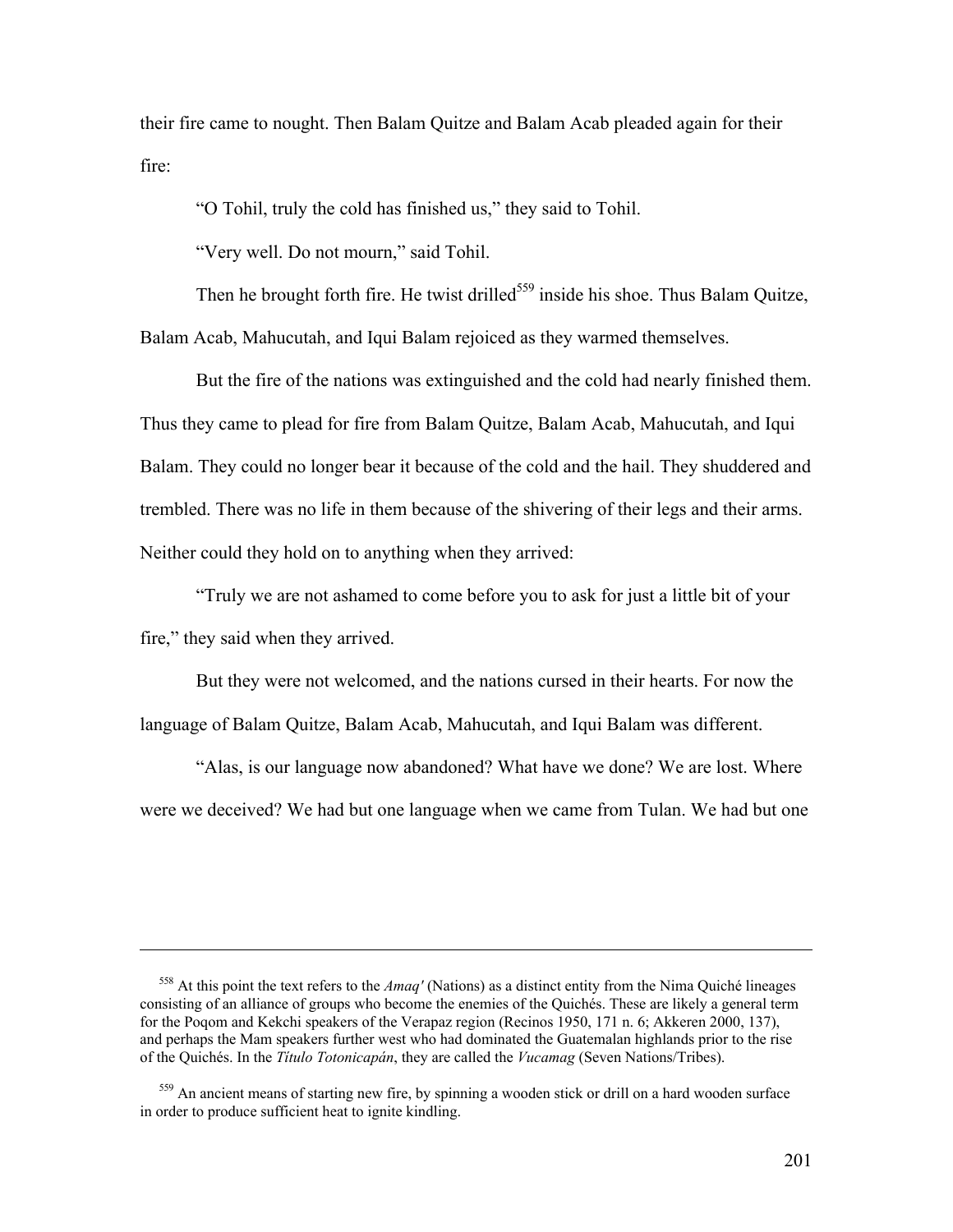origin<sup>560</sup> and creation. It is not good what we have done," said all the nations beneath the trees and beneath the bushes.

Then a person<sup>561</sup> revealed himself before Balam Quitze, Balam Acab, Mahucutah, and Iqui Balam. This messenger from Xibalba said to them:

"Truly Tohil is your god. He is your provider. He is also the substitute and remembrance of your Framer and your Shaper. Do not give, therefore, fire to the nations unless they first give something to Tohil in return. It is not to you that they shall give. Rather your desire must be to go before Tohil. Ask him what they shall give in return for the fire," said the person from Xibalba. He had wings like the wings of a bat. "I am a messenger from your Framer and your Shaper," said the person from Xibalba.

Thus they rejoiced. Tohil, Auilix, and Hacavitz became great in their hearts when the person from Xibalba spoke to them. Then suddenly he disappeared before their faces, although he was not destroyed.

Then the nations arrived. The cold had nearly finished them. It was thick with hail, with dark storms, and with hoar frost. The cold was too much to be conceived. All the nations covered themselves up, bending over, and crawling on their hands and knees because of the cold when they arrived before Balam Quitze, Balam Acab, Mahucutah, and Iqui Balam. They were greatly troubled<sup>562</sup> in their hearts. Sorrowful were their mouths and their faces.

<sup>560</sup> Literally "germination."

<sup>&</sup>lt;sup>561</sup> Father Ximénez, who transcribed the *Popol Vuh* manuscript, inserted at this point his only commentary anywhere in the text: *Demonium loquens cis* (Latin: "Demon speaking from here on").

<sup>562</sup> *Q'atat* is "preoccupied, afflicted, troubled."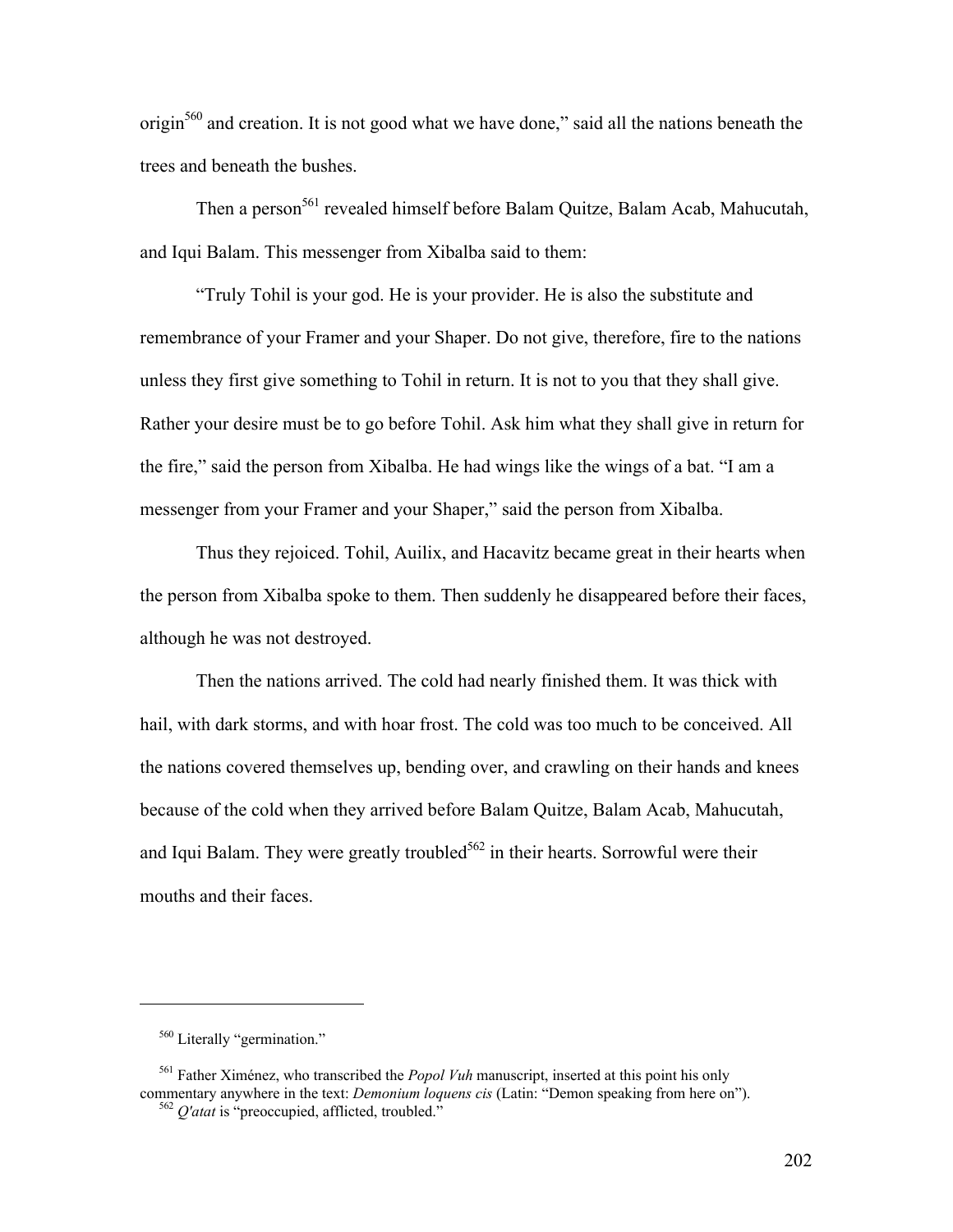## THE NATIONS ARE DECEIVED INTO OFFERING THEMSELVES<sup>563</sup>

THUS they arrived as thieves before the faces of Balam Quitze, Balam Acab, Mahucutah, and Iqui Balam.

"Truly, will you not take pity on us? We shall only ask for a small bit of your fire. Has it not been discovered? Has it not been found? Were we not of the same home? We were of the same mountain when you were framed and when you were shaped. Take pity therefore on us,"<sup>564</sup> they said.

"What then will you give to us if we were to take pity on you?" they asked.

"Very well then, we will give precious metal to you," the nations replied.

"We do not want precious metal," said Balam Quitze and Balam Acab.

"What then do you truly want? We plead of you," said therefore the nations.

"Very well, we will first inquire of Tohil, then we shall tell you," they were told.

Then they asked Tohil:

"What are the nations to give, O Tohil?" asked Balam Quitze, Balam Acab, Mahucutah, and Iqui Balam. "They have come to ask for your fire."

"Very well then. This is what you will say: 'Do they not want to give the breast<sup>565</sup> beneath their shoulders and their armpits? Do they not desire in their hearts to embrace me—I, Tohil? If they do not want this, then I will not give to them their fire, says Tohil,' you will say to them. 'It will have a beginning, but it will not be today that they will give

<sup>563</sup> lines 5602-5774

<sup>&</sup>lt;sup>564</sup> Literally "pity then our faces."

<sup>565</sup> This deception is based on a play on words that also works in English. The verb here is *tu'nik* (to give breast, to suckle, to nurture). On one level, the nations thought they had agreed to support or nurture the progenitors, which might logically be interpreted as a regular tribute of food and other necessities. As will soon become apparent, however, Tohil meant this much more literally in the sense that the nations were to offer their breasts/chests in the form of sacrifice by heart extraction.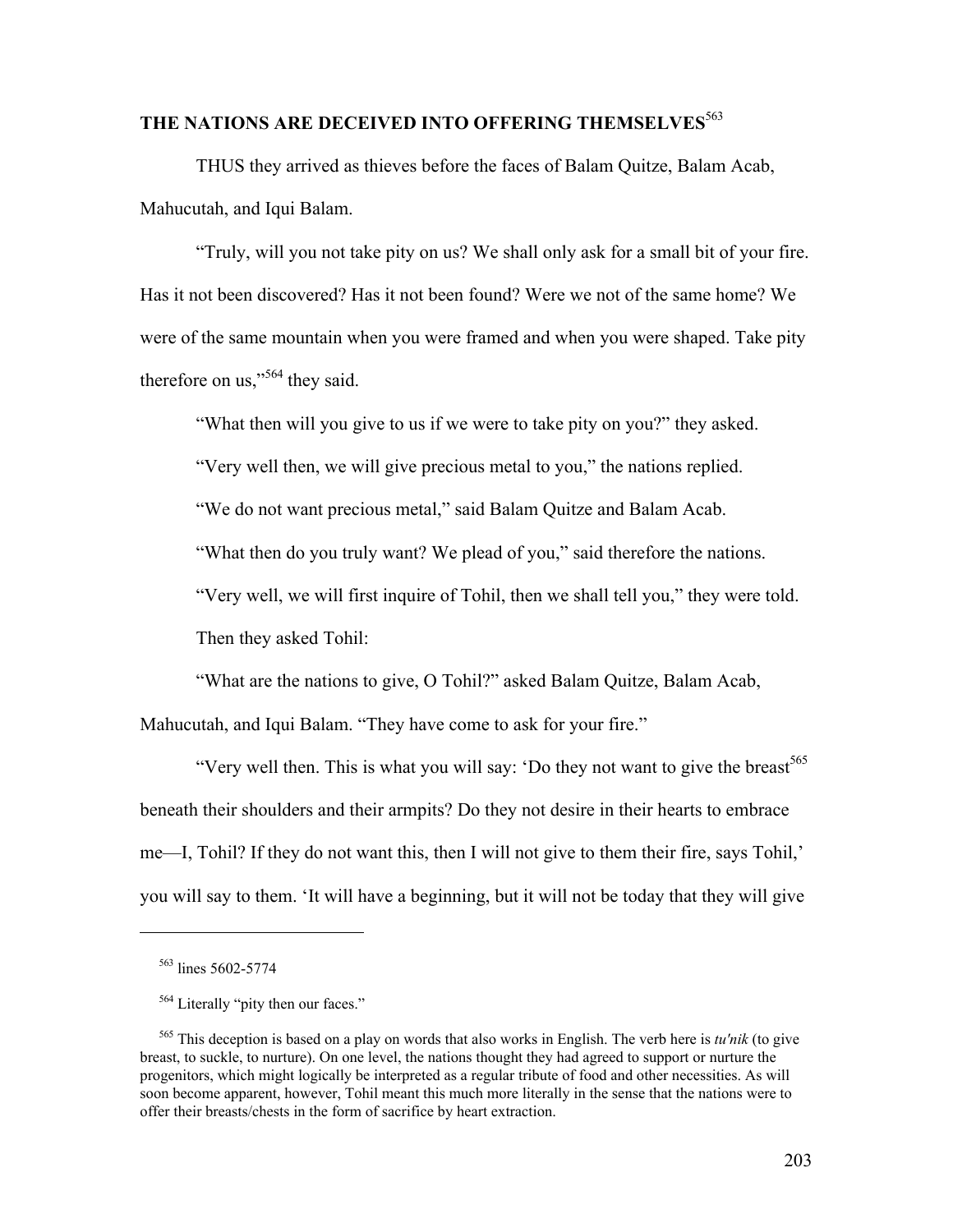the breast below their shoulders and their armpits, he says to you.' This is what you will say." This is what Balam Quitze, Balam Acab, Mahucutah, and Iqui Balam were told.

Thus they spoke the word of Tohil to the nations.

"Very well then. The breast shall be given. It is good that we are to embrace him," they replied.

In this way they responded, accepting the word of Tohil. Thus they were never again to increase. "Fine," they said straightaway.

Thus they received fire and they were warmed. There was only one group that stole away the fire from within the smoke. This was the Zotzilaha.<sup>566</sup> Chamal Can<sup>567</sup> is the name of the god of the Cakchiquels. His image was merely that of a bat. They passed by in the smoke, moving stealthily as they passed. Thus when they arrived to take the fire, the Cakchiquels did not ask for it. They did not give themselves up in defeat as all the nations had done who were defeated.<sup>568</sup>

Thus the nations gave their breasts beneath their shoulders and beneath their armpits. This, then, was the breast-giving spoken of by Tohil—all the nations were to be sacrificed before him. Their hearts were to be carved out from beneath their shoulders and armpits. This thing had not heretofore been attempted. Thus Tohil foresaw the seizure of glory and majesty by Balam Quitze, Balam Acab, Mahucutah, and Iqui Balam.

<sup>566</sup> *Sotz'ila Ja* (Bat House), one of the principal lineages of the Cakchiquels.

<sup>&</sup>lt;sup>567</sup> Tedlock suggests that this name should be interpreted as "Snake Tooth," derived from lowland Maya Cholan or Yucatec languages: *Cha'am* (molar) and *Kan* (snake) (D. Tedlock 1996, 300 n. 156).

<sup>&</sup>lt;sup>568</sup> This incident may have been included in the text in part to explain the independence and, from the Quiché viewpoint, treachery of the Cakchiquels who rebelled against the Quichés in the time of Lord Quicab. Subsequent to this rebellion, the Quichés were in a state of nearly constant warfare with the Cakchiquels, their former allies (p. 278; lines 7975-7987; Recinos and Goetz 1953, 94-118). The Cakchiquels garnered further animosity by allying themselves with the invading Spaniards under Pedro de Alvarado against the Quichés and other highland Maya groups in 1524 (Recinos and Goetz 1953, 119-121).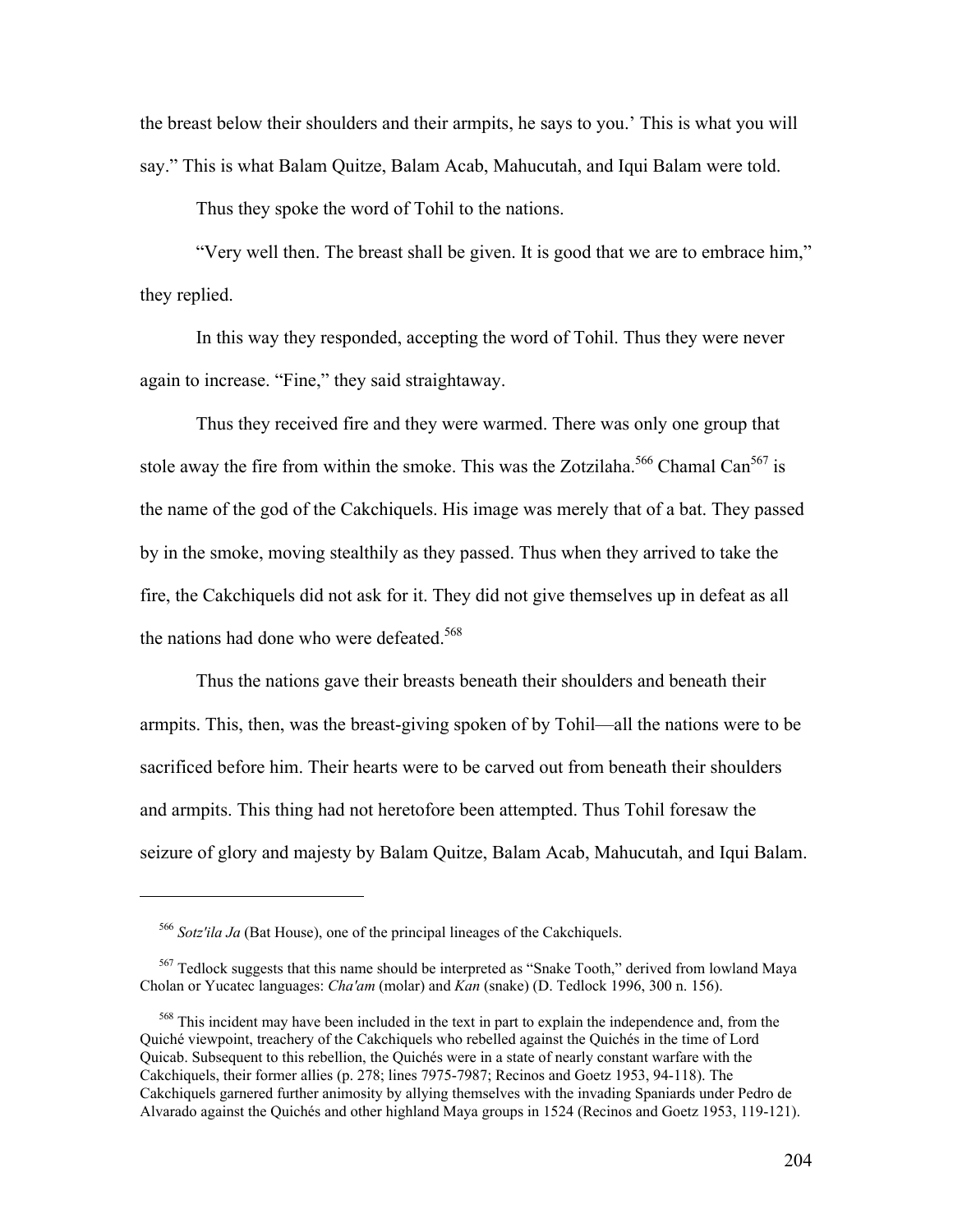Now when they came from Tulan Zuyva, they did not eat. They fasted continuously. Yet they fixed their eyes on the dawn, looking steadfastly for the coming forth of the sun. They occupied themselves in looking for the Great Star, called Icoquih,<sup>569</sup> which appears first before the birth of the sun. The face of this Green Morning Star<sup>570</sup> always appears at the coming forth of the sun.

When they were there at the place called Tulan Zuyva, their gods came to them. But it was surely not then that they received their ultimate glory or their lordship. Rather it was where the great nations and the small nations were conquered and humiliated when they were sacrificed before the face of Tohil. They gave their blood, which flowed from the shoulders and the armpits of all the people.

Straightaway at Tulan came the glory and the great knowledge that was theirs. It was in the darkness, in the night as well, that they accomplished it. Thus they came. They were pulled up like weeds as they came out from there, leaving the East behind.

"This is not our home. Surely let us go to see where we shall begin,"<sup>571</sup> said Tohil. He truly spoke to Balam Quitze, Balam Acab, Mahucutah, and Iqui Balam. "You shall

<sup>569</sup> *Ik'oq'ij* (Accompanies/Bears/Passes Before Sun). This is the planet Venus as morning star. Las Casas wrote that "after the sun, which they held as their principal god, they honored and worshiped a certain star (I could not learn which star this was) more than any other denizen of the heavens or earth, because they held it as certain that their god, *Quezalcóvatl*, the highest god of the Cholulans, when he died transformed into this star" (Las Casas 1967, III, clxxiv, p. 201). Las Casas further noted that the Indians awaited the appearance of this star in the East each day, and that when it appeared their priests offered "many sacrifices and ceremonies," including incense and their own blood (Ibid.). Although Las Casas could not identify which star this was, native Mesoamerican sources identify the Feathered Serpent deity Quetzalcoatl with Venus (Roys 1967, 159 n. 7; Nicholson 2001, 16, 47, 251-252).

<sup>570</sup> *Raxa Ik'oq'ij*. *Rax* is "green, new, fresh, sudden, regenerated, revived." It is unclear whether this refers to the green color of the planet Venus, or whether it refers to the life-generating power of the Morning Star to assist in the birth of the sun.

<sup>571</sup> *Kojtike'* (we plant, we begin).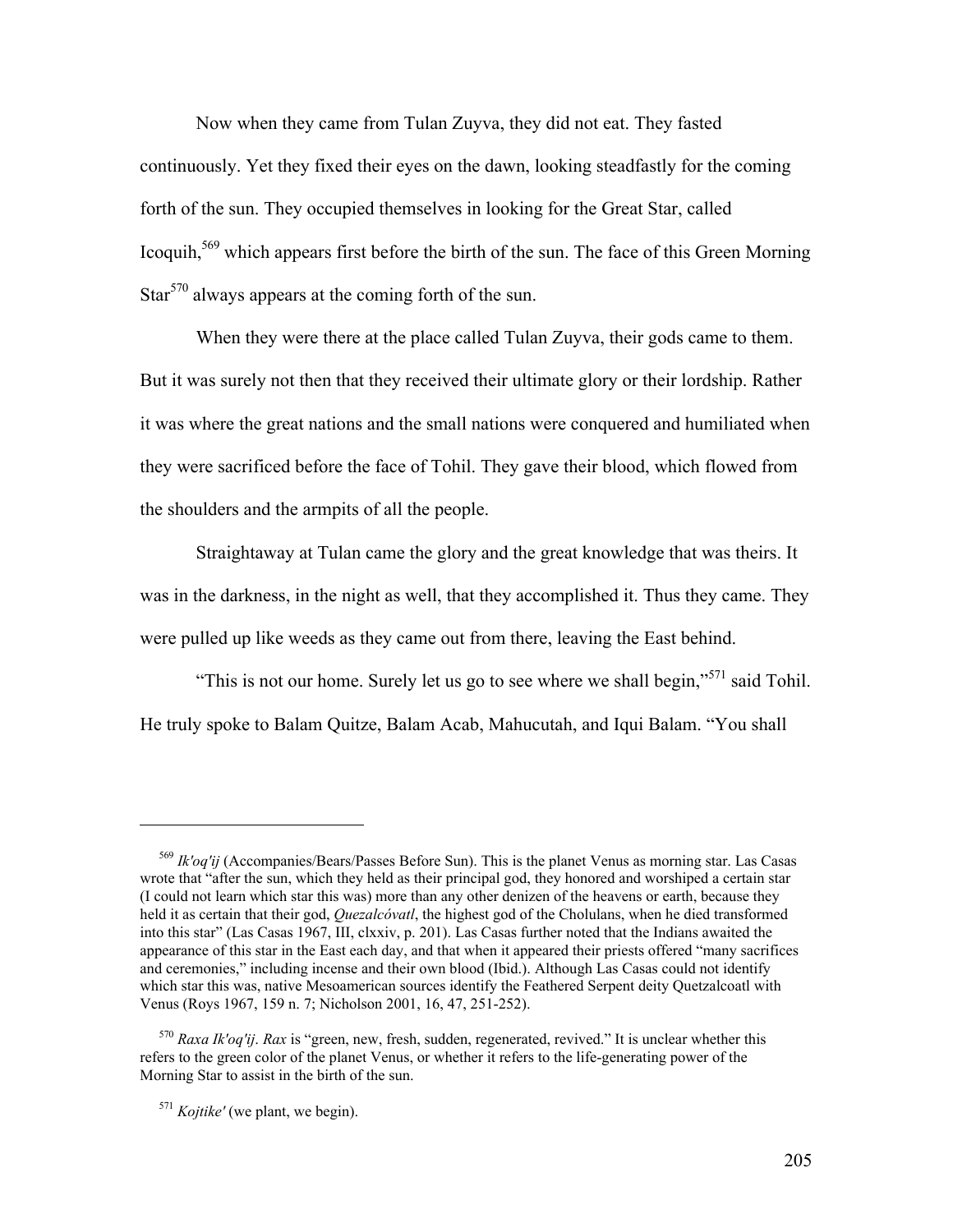first give thanks. You shall carry out your responsibilities first by piercing<sup>572</sup> your ears. You shall prick<sup>573</sup> your elbows. This shall be your petition, your way of giving thanks before the face of god."

"Very well," they said.

Then they pierced their ears. They wept as they sang of their coming from Tulan. They wept within their hearts as they came, weeping for Tulan:

"Alas, it is not here that we shall see the dawn, when the sun will be born to illuminate the face of the earth," they said as they came.

They merely stayed on the road. The people of each of the nations remained sleeping and resting together on the road. Yet always they looked for the star, the sign of the sun, the sign of the dawn in their hearts when they came from the East. They were truly united<sup>574</sup> as they made their journey here, passing through Honor and Respect,  $575$  as it is said today.

# THE PEOPLE GATHER ON THE MOUNTAIN CHI PIXAB<sup>576</sup>

THEN they arrived atop a mountain. All the Quiché people gathered together, along with the nations. There they all came and counseled one with another. The

<sup>&</sup>lt;sup>572</sup> *Jutik* in modern usage is "to insert or pierce," such as a thread through the eye of a needle, or a string through a series of beads.

<sup>&</sup>lt;sup>573</sup> *T'is* is "to pierce with a needle," such as a piece of cloth while sewing.

<sup>&</sup>lt;sup>574</sup> Literally "same face."

 $575$  This is the place where Hun Hunahpu and his sons played ball (see p. 119; lines 1969-1972). Thus the origin of the progenitors is defined as the homeland of the patron heroes described in the first half of the *Popol Vuh* text.

<sup>&</sup>lt;sup>576</sup> lines 5775-5796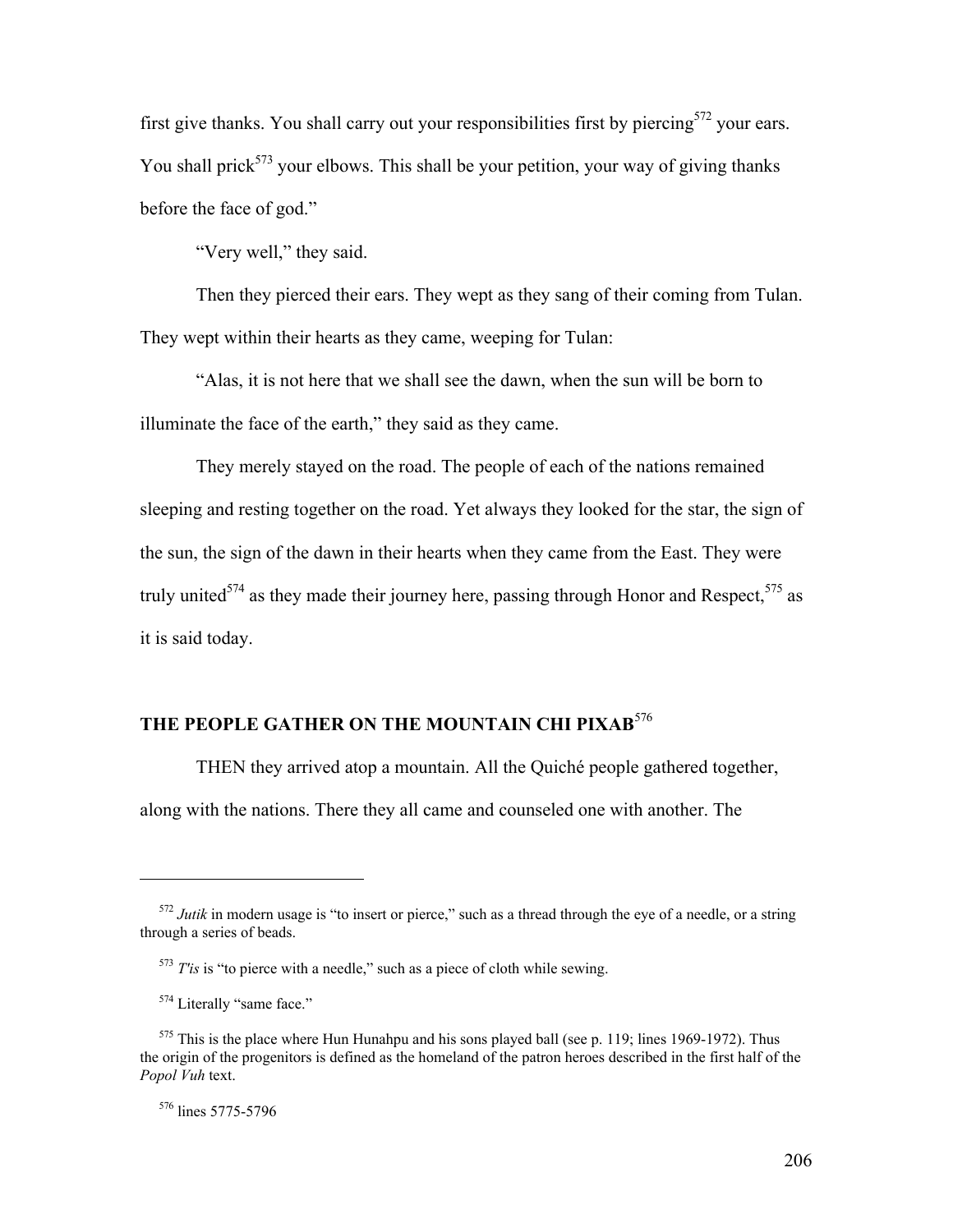mountain today is called Chi Pixab.<sup>577</sup> This is the name of the mountain. Here they gathered together and here they gave to one another their names:

"I am this: I am a Quiché person."

"You, then, are this: Tamub your name shall come to be," the Tamub were told. Then the Ilocab were addressed:

"You are Ilocab. This is the name that shall come to be yours. We, the three Quichés, will not be lost, for our word is one," they said when their names were given.

#### THEIR SUFFERING ON THE MOUNTAIN CHI PIXAB<sup>578</sup>

Then the Cakchiquels were given their name. Cakchiquels came to be their name. Also Rabinals came to be the name of that people. And Ah Tziquinahas was the name by which that people are known today.

These, then, were the names of they who spoke together. It was there that they came to await the dawn. They would look for the first appearance of the star that precedes the face of the sun when it is born.

"We came from there, but we were split apart," they said among themselves.

<sup>&</sup>lt;sup>577</sup> "Place of Counsel or Instruction." Carmack identifies this as a mountain on the border between San Andrés Sajcabaja and San Bartolomé Jocotenango (Carmack 1981, 66). Here the nearby territory was divided between the major lineage groups—the Quichés, Tamub, and Ilocab settled the region to the north, centered on the mountain of Hacavitz; the Ah Tziquinahas (Tz'utuhils) settled the coastlands around Lake Atitlán; the Rabinals chose the mountains of the Rabinal basin to the east. The Cakchiquels at this time served as a lineage of vassal warriors and occupied a band of territory situated between the Quichés and the Ah Tziquinahas, centered on the mountains above Chichicastenango. These mountain redoubts were apparently chosen for their defensive potential.

<sup>578</sup> lines 5797-5870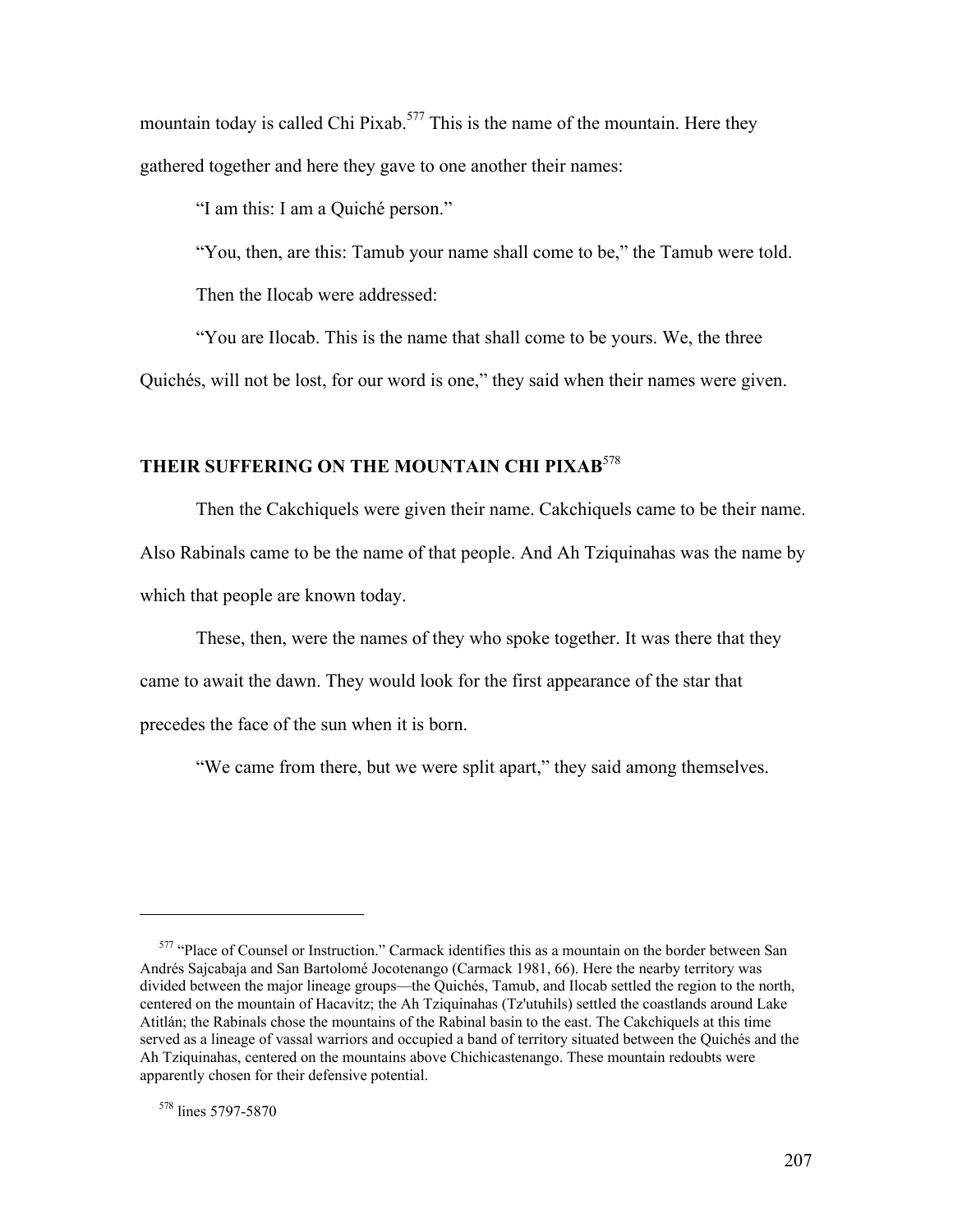This is what preoccupied their hearts as they passed through their great afflictions. They did not have food or sustenance. They would only sniff the bottoms of their staffs to feel as if they were eating. But they did not eat when they came.

It was not clear how they passed over the sea to come here. It was as if there were no sea that they had to pass over. They merely passed over on the tops of stones for there were stones on the sand. Thus they named it "Lined Up Stones"; and "Piled up Sand" was also its name. Over these they made their passage here from within the sea. The water divided itself and through it they made their passage here.

They were preoccupied in their hearts when they took counsel together, for they had no food. They would drink only atole<sup>579</sup> made of maize grains which they had borne to the top of the mountain named Chi Pixab. They had carried only Tohil, Auilix, and Hacavitz. Thus Balam Quitze observed a great fast along with his wife, named Cahapaluna; the same also did Balam Acab with his wife, named Chomiha; along with

<sup>&</sup>lt;sup>579</sup> Uk' is any kind of drink other than water. In this case the text specifies that it is a drink made from maize, or in other words, an atole. Maize atole is the principal drink offered on ceremonial occasions in contemporary highland Maya society (Bunzel 1952, 45, 233-234; B. Tedlock 1982, 65-66). At Santiago Atitlán, this ceremonial atole is called *maatz'*. Unlike the usual type of maize drink which is made from watered-down corn dough, *maatz'* is made from grain that has been toasted and then ground fine before it is mixed with two handfuls of ash and placed in a boiling pot of water. This procedure, the only time that Atitecos grind maize kernels into dry flour, or allow maize to come into direct contact with fire, matches the Popol Vuh description of the underworld lords grinding the burned bones of Hunahpu and Xbalanque "like finely ground corn flour" (Carlsen 1997, 57-59). Because traditionalist Atitecos believe that the preparation of *maatz'* is fraught with danger, it is carried out under the direction of the Xo', the wife of the head of the confraternity in which it is to be consumed. A confraternity elder blesses her beforehand so that she will not be burned in the process. I was told by a prominent Atiteco that drinking *maatz'* symbolizes victory over "death and the fires of the underworld" (Christenson 2001, 123-124). The resulting mixture is sometimes addressed as mother's milk or sperm, both associated with rebirth and regeneration (Freidel et al. 1993, 180). Although confraternity members frequently share food and drink in an atmosphere of informality sometimes bordering on the raucous, they drink *maatz'* with great solemnity. The highestranking confraternity elder present distributes it to those present in order of their rank. As he does so he addressed each by name and title and calls on the patron saint of the confraternity to bless the recipient so that person's feet, knees, heart, arms, head, and thoughts will have power and nothing untoward will happen to the individual during the year. The great Atiteco culture hero Francisco Sojuel is said to have called *maatz'* the true *ruk'ux way* (heart of food) and refused to eat anything else when carrying out important ceremonies (Mendelson 1957, 139).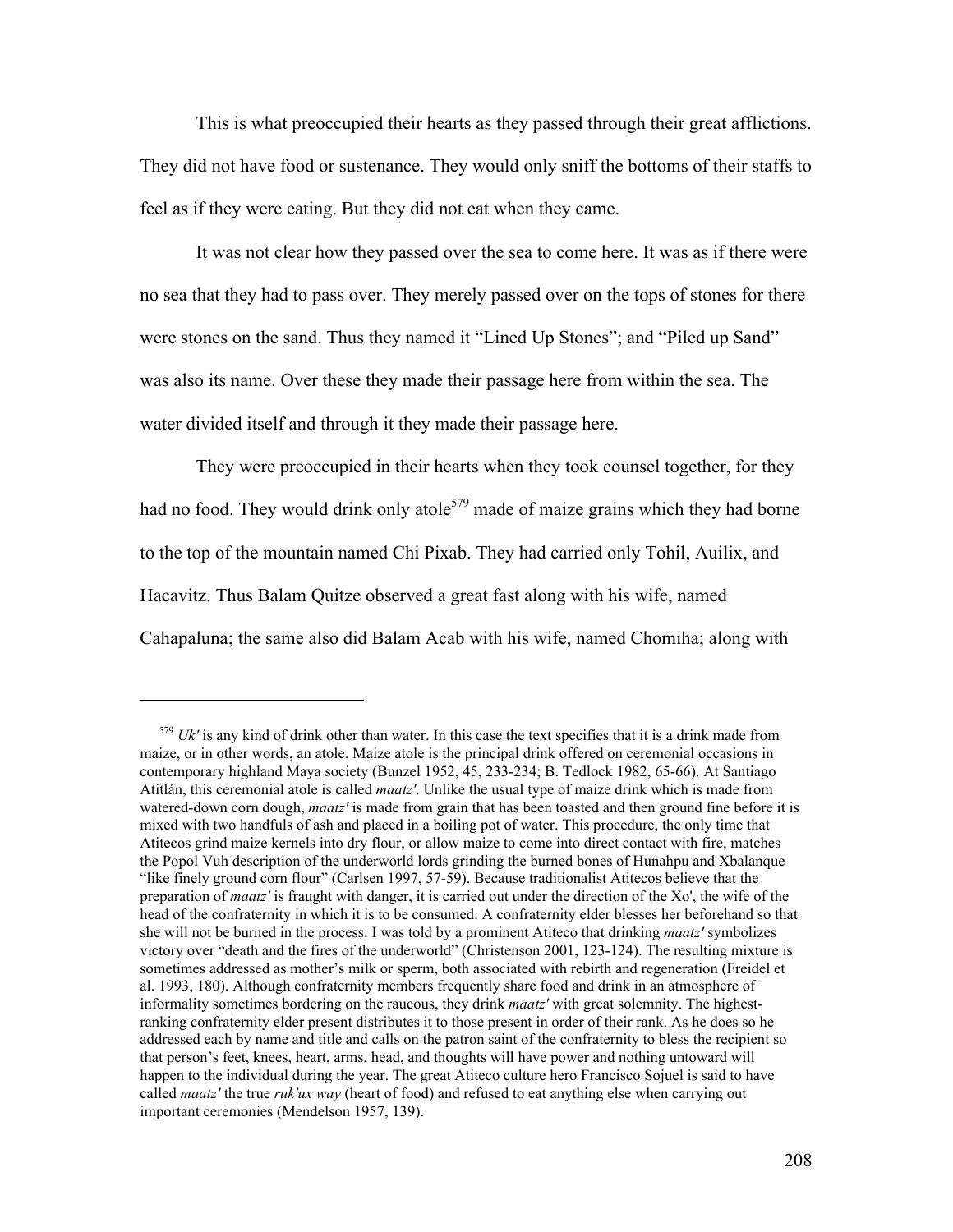Mahucutah, who observed a great fast with his wife, named Tzununiha; and also Iqui Balam and Caquixaha, which was the name of his wife. Thus they fasted in the darkness, in the night. Great was their sorrow when they were atop the mountain which is called Chi Pixab today.

Then spoke the gods there.

## THE PROGENITORS AWAIT THE FIRST DAWN<sup>580</sup>

THEN spoke Tohil, Auilix, and Hacavitz to Balam Quitze, Balam Acab,

Mahucutah, and Iqui Balam:

"We must go now. We must rise up. For we are not meant to be here. Place us in hiding, for does not the dawn now approach? Would you not be pitiable if we should become the spoils of warriors?<sup>581</sup> Make for us a place that we may be with you, O bloodletters and sacrificers, and place each of us there," they said when they spoke to them.

"Very well. Let us arise and search in the forests,"<sup>582</sup> they all said.

 $\overline{a}$ 

<sup>581</sup> *Aj lab'al* (warriors) is now the word for "savages" in contemporary Quiché usage.

<sup>580</sup> lines 5871-6043

<sup>&</sup>lt;sup>582</sup> Las Casas wrote that the Maya were accustomed to keep their deity images in "rugged places, dark and secret caves" in order to keep them in greater reverence by not having them constantly on public display. On special occasions, the images were carried in procession to the temples where they were placed in sanctuaries (Las Casas 1967, III.clxxvii, 216). It is likely that ancient temples themselves were conceived as effigy mountains and that their elevated sanctuaries represented the cave-like homes of the gods (Vogt 1969, 595; Hill 1992, 6, 91; Stone 1995, 27, 35-36; Bassie-Sweet 1996, 111-131; Schele and Mathews 1998, 43, 417). With the destruction of such temples in the Guatemalan highlands at the time of the Spanish conquest, as well as the subsequent evangelization efforts by Christian missionaries, the more obvious public forms of Precolumbian ceremonialism ceased abruptly in most communities. This did not, however, preclude the continued veneration of traditional Maya deities in cave shrines and other remote locales (Bassie-Sweet 1991, 78-79; Peterson 1993, 175-177; Cervantes 1994, 35). Fuentes y Guzmán lamented in the seventeenth century that the innumerable gods that were once worshiped in highland Maya temples and houses were still venerated in mountain caves where they were given offerings of incense and animal sacrifices (Fuentes y Guzmán 1932-33, 44). Thomas Gage discovered one such deity image in 1635 while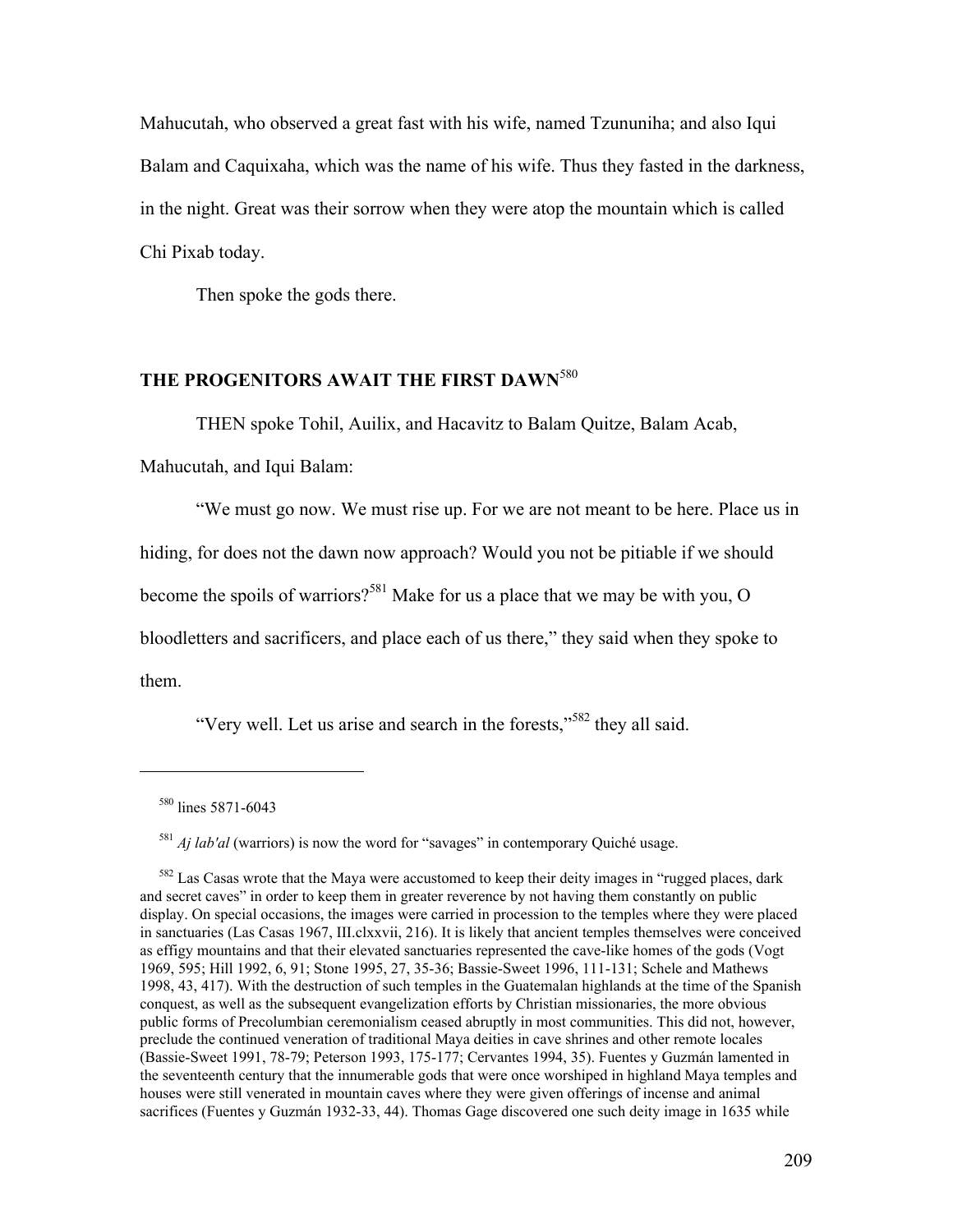Then each of them took his god to be carried on his back. Auilix was taken into a

canyon named Hidden Canyon, a great canyon in the forest. Pa Auilix<sup>583</sup> is its name

today. There he was left. He was left in the canyon by Balam Acab. He was the first to be

left.

Then Hacavitz was left on top of a great fire house.<sup>584</sup> Hacavitz is the name of the

mountain today.<sup>585</sup> This they made their citadel, and this was where the god's dwelling

 When we came to it, we made very little more search, for near at hand was the cave, which was dark within, but light at the mouth. We found there more earthenware, with ashes in them, which assured us some frankincense had been burned. We knew not how far the cave might reach within, nor what might be in it, and therefore with a flint we struck fire and lighted a couple of candles and went in. At the entrance the cave was broad, and went a little forward, but when we were in, we found it turn on the left hand towards the mountain, and not far, for within two rods we found the idol standing upon a low stool covered with a linen cloth. The substance of it was wood, black shining like jet, as if it had been painted or smoked; the form was of a man's head unto the shoulders, without either beard or mustachios. His look was grim with a wrinkled forehead and broad startling eyes (Gage 1958, 280-281).

 The image was surrounded by offerings of money, plaintains and other fruits, candles, pots of maize, honey, and little dishes of incense, the same offerings the Maya gave to the saints' images in the community church. Gage removed the image and publicly destroyed it the following sabbath, to the horror of those who worshiped it. Maya cave rituals remained for centuries a parallel theological system with that of the Roman Catholic church's pantheon of saints and deities and it continues to be an important element of traditional Maya worship in some communities (La Farge 1947, 124-128; Oakes 1951, 7; Vogt 1970, 13; B. Tedlock 1986, 128; Christenson 2001, 78-91).

<sup>583</sup> *Pa Awilix.* "Place of Auilix."

 <sup>584</sup> The manuscript reads *hun nima ca*ε *ha* (a great fire/red house). This is likely not a proper name because of the initial article *hun* (a, one), which indicates that this is a descriptive phrase. Tedlock suggests that this is a pyramid temple (D. Tedlock 1996, 159). This is a good reading, particularly because the ancient Maya often painted their temples red and considered them to be effigy mountains. I am not wholly convinced, however, that this wasn't a true mountain, or in this case a volcano (fiery mountain) as the authors suggest that it existed in their day as a recognized and named mountain place, identified in the same way as the mountains of the other two gods, Tohil and Auilix. Carmack and Fox identify this mountain with the site of Chitinamit, a fortified settlement located on a high hill at the western edge of the Chujuyup Valley overlooking the Queca River (Fox 1978, 57-58; Carmack 1981, 65). Although separate hilltop sites, Hacavitz, Pa Tohil, and Pa Auilix are mutually visible from one another. The Chujuyup region is rugged and relatively poor for agriculture, suggesting that it was chosen more for its defensive potential. Akkeren concurs that Pa Tohil and Pa Auilix were located in the Chuyup Valley, however, he suggests that Hacavitz was located south of Chichicastenango (Akkeren 2000, 42).

serving as a priest in Mixco, Guatemala. The image was sequestered in a cave near a spring and a large pine tree: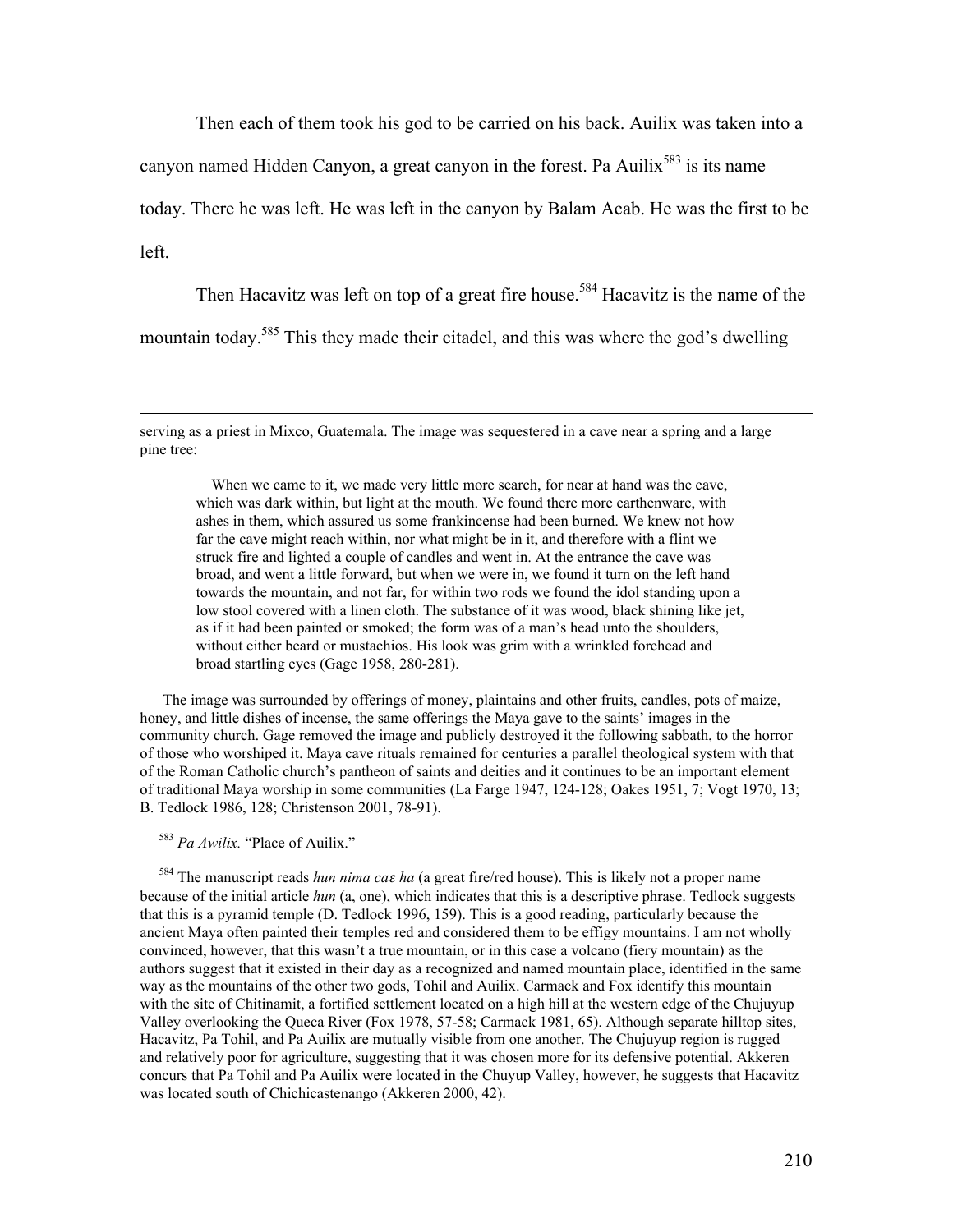came to be. Hacavitz it was called. Mahucutah did not leave his god behind, therefore.<sup>586</sup> This was the second god that was hidden by them. It was not in the forest that Hacavitz dwelt, but rather it was on a cleared<sup>587</sup> mountain where Hacavitz was hidden.

Then came Balam Quitze. He arrived there in the great forest to hide Tohil. Pa Tohil<sup>588</sup> is the name of this great mountain today. Then they named the hidden canyon Healing Tohil.<sup>589</sup> It was crowded with snakes as well as jaguars, rattlesnakes and pit vipers. There in the forest they were, hidden by the bloodletters and sacrificers.

They were as one, Balam Quitze, Balam Acab, Mahucutah, and Iqui Balam. As one they awaited the dawn there on top of the mountain called Hacavitz.

Nearby was the god of the Tamub, along with the god of the Ilocab. Amac  $Tan<sup>590</sup>$ 

was the name of the place where the god of the Tamub was. There it dawned. Amac

<sup>586</sup> The god Hacavitz was not left behind, because his sanctuary was located within the settlement of the Quiché people, rather than in the mountains and forests as the other two gods had been.

 <sup>587</sup> *Saq*. This may be "white, clear, pure." Although there are a great number of white mountains in the highlands, due to the prevalence of lime deposits in the soil, this is more likely to be read as "cleared or bald," since it has already been described as red in color. The first citadel of the Quichés was built atop this mountain, necessitating the clearing of its trees and undergrowth if it was not deforested already.

<sup>588</sup> "Place of Tohil." This is likely the mountain still known today as Pa Tojil, located on the south side of Chujuyup Valley (Fox 1978, 58; Carmack 1981, 65).

<sup>589</sup> "Healing/Medicine Tohil." Quiché *aj q'ij* priests frequently go to mountain shrines to perform healing ceremonies at specific shrines dedicated to certain deities, or the lords of days of the traditional calendar.

 <sup>590</sup> *Amaq' T'an*. *Amaq'* is "nation;" *T'an* is "bald, lacking plumage." Most likely, however, this is an alternate or archaic spelling for the Tamub lineage. Thus the name of the place is simply "Nation of the Tamub." The Tamub lineage has a significant Pokom component, and in that language, Tamub may be read simply as "the descendents" (Akkeren 2000, 125). Carmack identifies this site with a series of ruins known

 <sup>585</sup> *Jakawitz* in Cholan languages means "First/Beginning Mountain" tying it to the first mountain of creation. In Quiché, the verb *jaq* means "to open," which may recall the mountain of Paxil (Split Mountain) that contained the maize used to create the first human beings (see pp. 193-194; lines 4862-4939). In the *Título Yax* (Carmack and Mondloch 1989, folio 2r, 107 n. 135)*,* which is far more consistent in their use of the modified Latin alphabet developed by Father Francisco de la Parra in the sixteenth century and used by scribes throughout highland Guatemala, the name of the deity placed on the mountain is *Q'aq'awitz* (Fire Mountain)*.* This suggests that Hacavitz, like Tohil, is primarily a fire deity. This reading is also consistent with the description of his mountain, *nima q'aq' ja* (great fire house).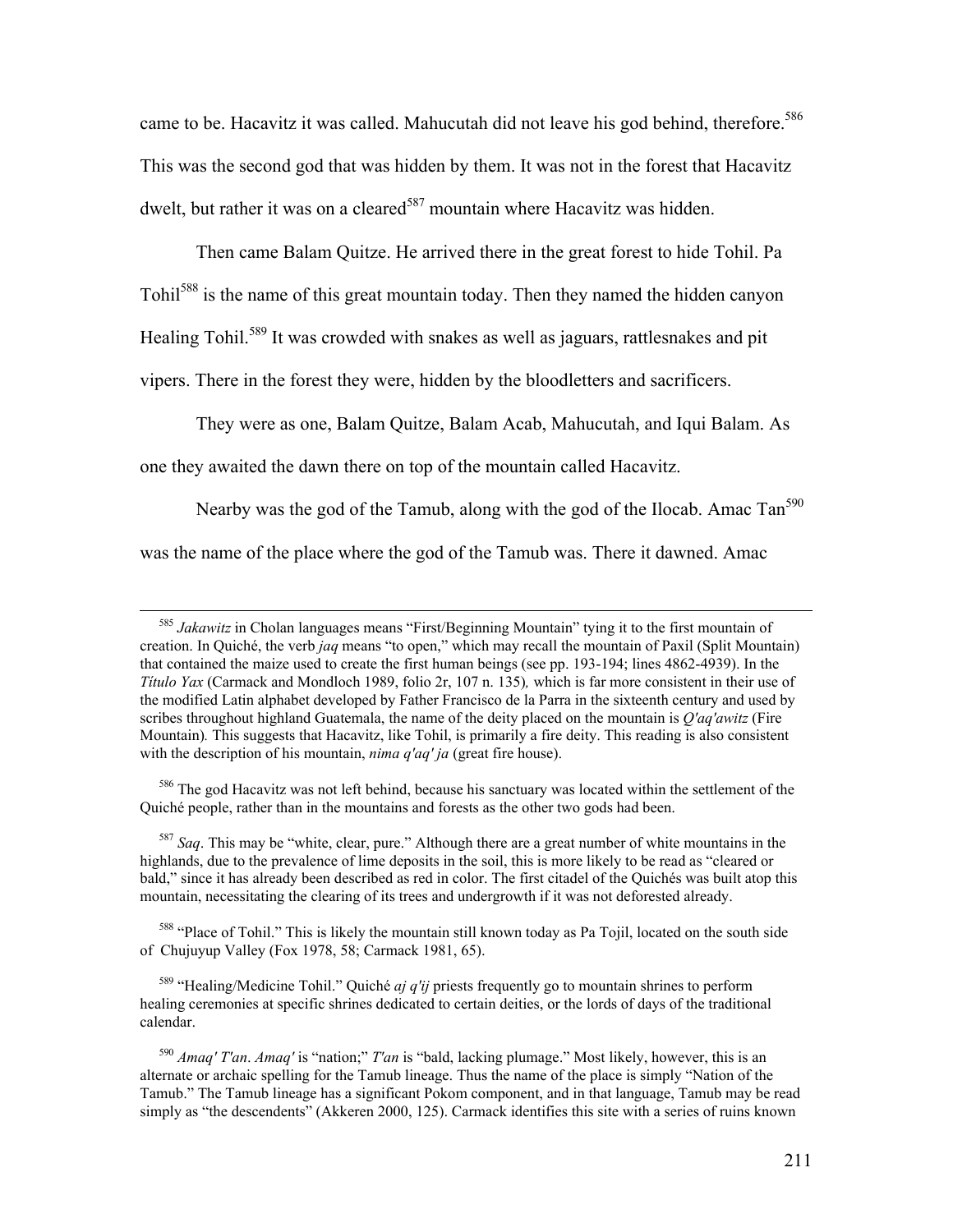Uquincat<sup>591</sup> was the name of the place where the Ilocab dawned. The god of the Ilocab was there on a nearby mountain.

There all the Rabinals,  $592$  the Cakchiquels,  $593$  and the Ah Tziquinahas,  $594$  all the small nations and the great nations, arose as one. There was but one dawn. As one they awaited the coming forth of the Great Star, named Icoquih.

"First it will come forth before the face of the sun. Then it shall dawn," they said.

They were as one, Balam Quitze, Balam Acab, Mahucutah, and Iqui Balam. They did not sleep. They did not rest. Greatly did they weep in their hearts, in their bowels, for the dawn and for clarity. They came there surely as penitents, in great sorrow and great humility. They trembled because of the afflictions that they had passed through.

"Our coming has not been sweet. Alas! Would that we could behold the birth of the sun. What have we done? We were united in our mountains, but our natures have been changed," they said.

They spoke a great deal among themselves concerning their sorrow, their humility, and their fervent prayers.<sup>595</sup> Thus they spoke, for their hearts had yet to be comforted in the dawn.

as Cruz Che located along a slope of Telec'uch Mountain west of Hacavitz. The remains of a deity shrine still known by its ancient name, Saqirib'al (Place of Dawn), is located on a peak of the mountain (Carmack, Fox, and Stewart 1975, 66-70; Fox 1978, 57; Carmack 1981, 65).

<sup>591</sup> *Amaq' U Q'in K'at* (Nation Its Frame Net). Carmack suggests that this site was located on a slope of Telec'uch Mountain, separated from *Amaq' T'an* by a river canyon (Carmack 1981, 65).

<sup>592</sup> The Rabinals in this era settled the mountains above Joyabaj.

<sup>&</sup>lt;sup>593</sup> At this phase of their history, the Cakchiquels occupied the mountain region above the present-day town of Chichicastenango.

<sup>&</sup>lt;sup>594</sup> It is likely that this lineage had already begun to settle the southern shores of Lake Atitlán, which would remain the center of their territory into modern times.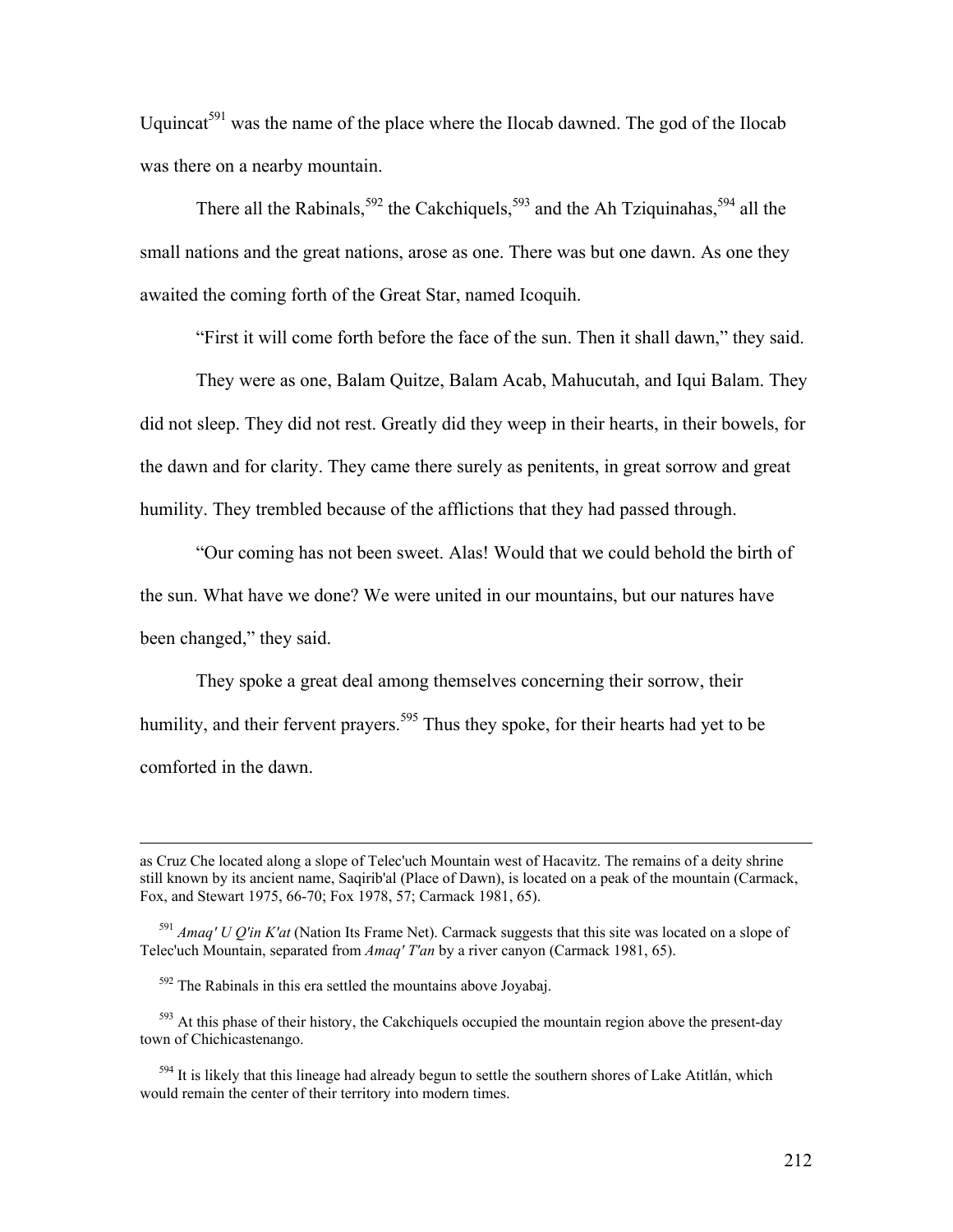But these, the gods, were comforted in the canyons and the forests. They were placed in bromelia flowers and hanging moss<sup>596</sup> rather than on altars.<sup>597</sup> Tohil, Auilix, and Hacavitz spoke from the first. Great was their day, their breath, and their spirit, above all the gods of the nations. Manifold were their spirit essences, their pathways, and their victorious means of chilling and frightening the very existence and hearts of the nations.

Balam Quitze, Balam Acab, Mahucutah, and Iqui Balam gave comfort to the gods. They were not unhappy, nor did they bear ill will in their hearts for the gods that they had carried. These they had carried when they came from Tulan Zuyva, there in the East. But they were in the forest. There was the place of dawning on Pa Tohil, Pa Auilix, and Pa Hacavitz, as they are called today. It was there that our grandfathers and fathers were sown, when they dawned.

Now we shall tell of the dawning and the appearance of the sun, moon, and stars.

#### THE APPEARANCE OF THE FIRST DAWN<sup>598</sup>

THIS therefore is the dawn,  $599$  the appearance of the sun, moon, and stars.

<sup>&</sup>lt;sup>595</sup> Literally "weeping and crying out." This is a standard couplet used by contemporary Quichés to refer to ritual prayer.

<sup>596</sup> *Atz'iaq* (hanging moss/Spanish moss). An epiphytic plant (*Tillandsia usneoides*) that forms long grayish green filaments that hang from trees in tropical environments. It is in the same family of plants as the bromeliads.

<sup>597</sup> *Tz'alam* (Flat boards, flat stones). Most highland Maya altars constructed in the mountains consist of slabs of flat stones arranged into a table-like form, or alternatively, wooden tables.

<sup>598</sup> lines 6044-6289

<sup>&</sup>lt;sup>599</sup> Throughout Mesoamerica the first dawn of the sun is a symbol, not only for the birth of a new age, but for the divine sanction of power to a lineage or allied group (León-Portilla 1969, 30-31; Akkeren 2000, 164).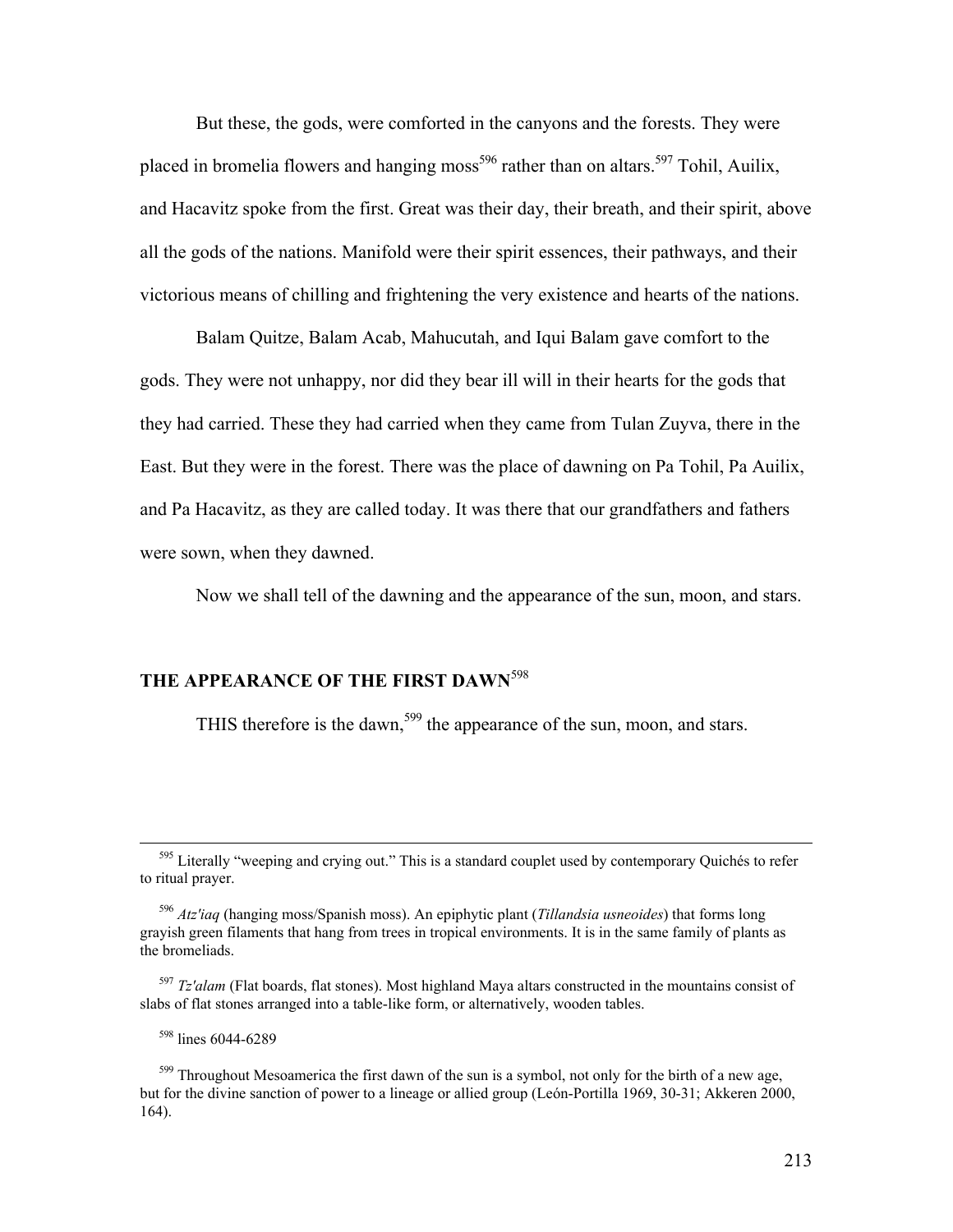GREATLY they rejoiced, Balam Quitze, Balam Acab, Mahucutah, and Iqui Balam, when they saw the Morning Star. It came forth glittering before the face of the sun.

Then they unwrapped their copal incense, for the sun was to come forth. They unwrapped it with victory in their hearts. There were three types of incense that they burned as a means of expressing the gratitude in their hearts:

Mixtam<sup>600</sup> Incense was the name of the copal incense carried by Balam Quitze. Caviztan Incense was the name of the copal incense carried by Balam Acab. And Cabavil<sup>601</sup> Incense, as it is called, was carried by Mahucutah.

These three were the copal incenses that they burned, waving their censers toward the rising sun. They wept bitterly as they waved their censers, burning the sacred copal incense before they saw and witnessed the birth of the sun.

And when the sun came forth, all the small animals and great animals rejoiced. They came up from the rivers and from the canyons. They were there on the mountain peak. As one they turned their faces toward the coming forth of the sun. Then the pumas and the jaguars cried out. The first bird to sing was the parrot, as it is called. All the animals truly rejoiced. The eagles and the white vultures, all the small and great birds, spread their wings.

The bloodletters and sacrificers were kneeling. They greatly rejoiced along with the bloodletters and sacrificers of the Tamub and the Ilocab, along with the Rabinals and

<sup>600</sup> Campbell (1981) derives *Mixtam* from the Nahua *mixtan* (Place of Clouds); Carmack and Mondloch (1983, 232 n. 187) cite Domingo de Vico, who wrote that *mictan ajaw* was a "demon," although this description was undoubtedly colored by Father Vico's Roman Catholic bias. Edmonson derived *mixtam* from *mictlan*, Nahua for the underworld.

<sup>601</sup> *K'ab'awil* (god, divine). Classes of copal incense called *K'ab'awil* and *Mixtam* are still sold in Chichicastenango (Schultze-Jena 1954, 91).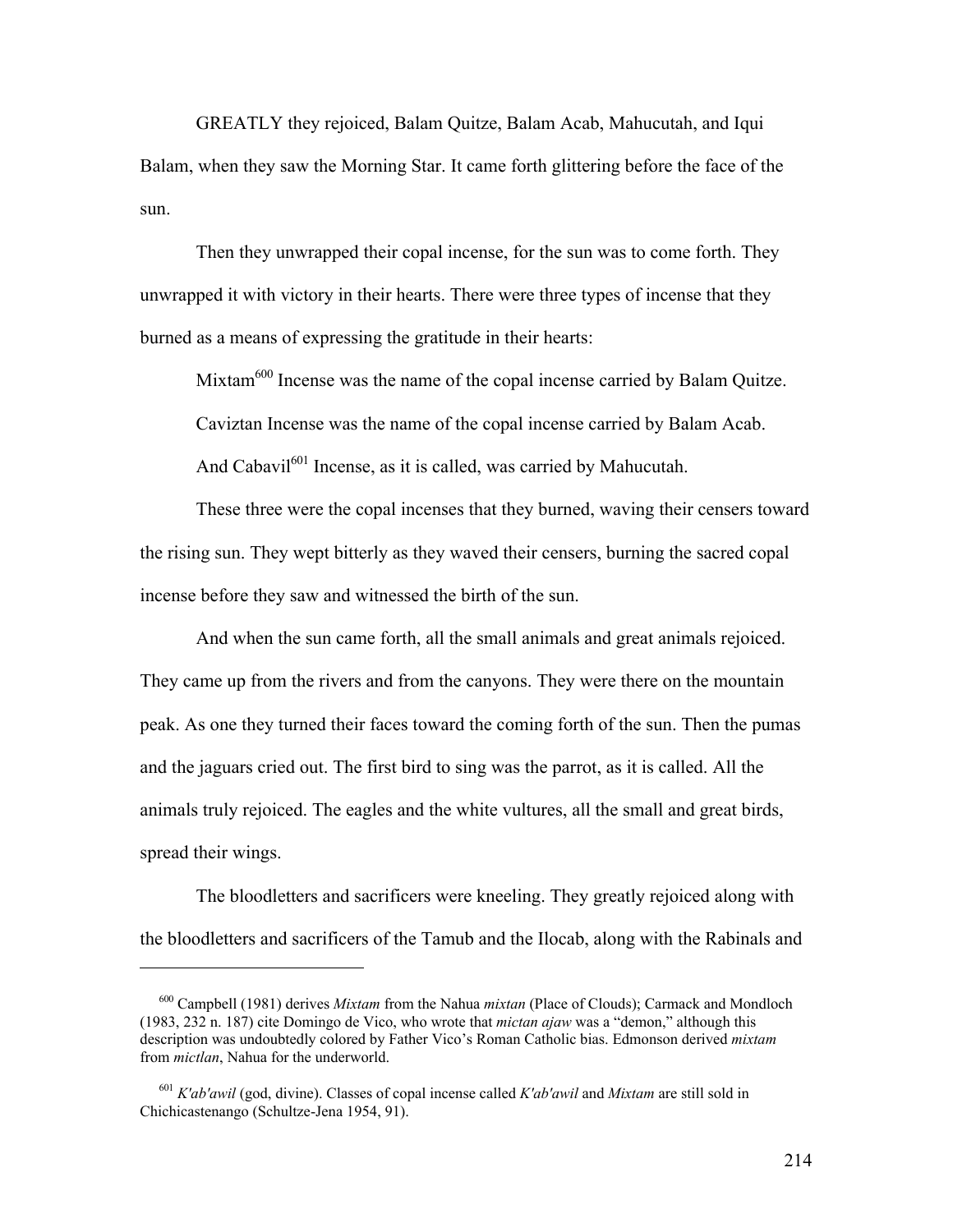the Cakchiquels, the Ah Tziquinahas and the Tuhalhas, the Uchabahas and the Quibahas, the Ah Batenas and the Yaqui Tepeus. However many nations there are today, innumerable people, they all had but one dawn.

Then also the face of the earth was dried by the sun. Like a person was the sun when he revealed himself. Hot was his face and thus he dried the surface of the earth. Before the sun had come forth the face of the earth was wet; it was soggy prior to the coming forth of the sun. But when the sun ascended upward, he was like a person. His heat could not be endured. This was but his self-revelation when he was born. What is left is but a mirror. What appears now is not the true sun, according to their account.

Then straightaway Tohil, Auilix, and Hacavitz became stone, along with the sacred images of the puma and the jaguar, the rattlesnake and the pit viper. Zaqui  $\text{Coxol}^{602}$  took them and hid himself in the trees. When the sun, moon, and stars appeared,

<sup>602</sup> *Saqi K'oxol* (white/noisy/lively person). According to Basseta, this is the name given to any frightening spirit or phantasm, but specifically the *duende*, a dwarf-like denizen of the mountains and forests that the highland Maya believed to be the guardian of animals and messenger of the earth deity. Coto identifies him as a phantasm associated with mountains: "The *duende* who walks in the mountains they call: ru vinakil che [the person/personification/manifestation of tree], or çaki qoxol" (Coto 1983, 355- 356). In the *Annals of the Cakchiquels*, he appears as a spirit within the Volcano of Fuego:

Afterwards they left there, they left Chiyol and Chiabak, and twice they traveled their road, passing between the volcanoes which stand abreast, those of *Fuego* [Fire] and *Hunahpu*. There they met face to face the spirit of the Volcano of Fire, he who is called *Zaquicoxol*. "Verily, the Zaquicoxol has killed many, and it is surely terrifying to see this thief," they said. There, in the center of the Volcano of Fuego was the guardian of the road by which they arrived and which had been made by Zaquicoxol (Recinos and Goetz 1953b, 61).

Stories about *Saqi K'oxol* are common in highland Guatemala today as well, where he is described as a mountain spirit. At times he can be merely mischievous, playing tricks on people for his own entertainment. He can also be quite dangerous or deadly if proper respect is not shown to the wild things of the mountains or to the earth god himself (Tax 1947; Bode 1961, 213; Cook 2000, 201). In the popular dance drama, "The Dance of the Conquest," performed by the Maya throughout the highlands, one of the main characters is *K'oxol*, who successfully predicts the Spanish conquest through a divinatory ceremony. Following the Conquest, he refuses baptism and escapes into the forest where he gives birth miraculously to the son (portrayed as a small doll dressed in red) of Tecum, the great Quiché warrior who died fighting the Spaniards (Bode 1961; *Baile de la Conquista* 1991; B. Tedlock 1982, 149-150). In Momostenango, the *K'oxol* is the patron of *aj q'ij* priests, the source of the divination power that awakens their blood (B.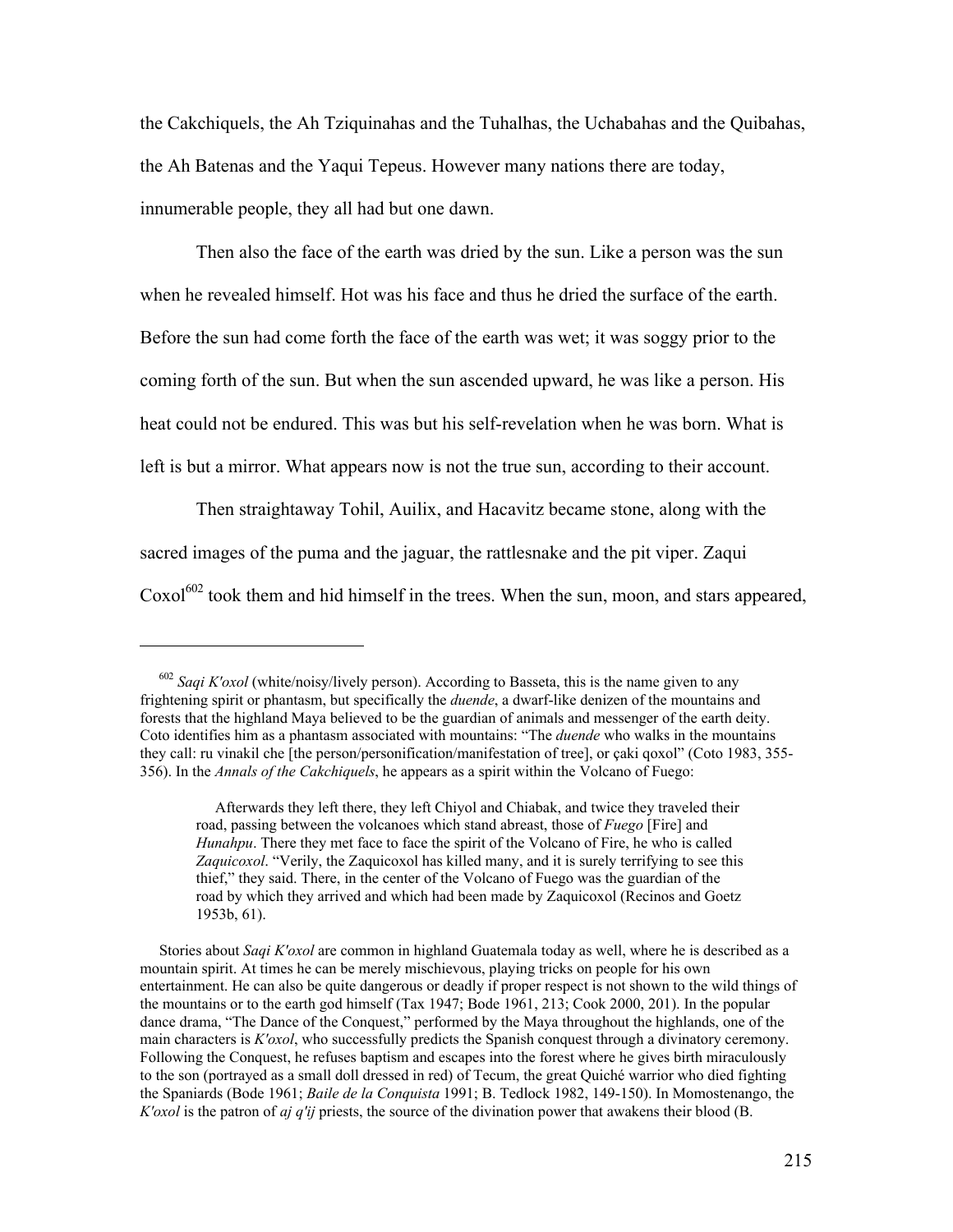they all turned to stone. Perhaps we would not be alive today because of the vicious<sup>603</sup> animals—the puma and the jaguar, the rattlesnake and the pit viper, as well as Zaqui Coxol. It would not be our day if the sun had not come forth and turned the first animals to stone  $604$ 

Great was the joy in the hearts of Balam Quitze, Balam Acab, Mahucutah, and Iqui Balam when it dawned. There were not many people then. There were only a few on top of the mountain of Hacavitz. There they dawned and there they burned incense, waving their censers toward the coming forth of the sun. This was their mountain, their plain. There came they who are named Balam Quitze, Balam Acab, Mahucutah, and Iqui Balam. There they multiplied on the top of the mountain that was to become their citadel. There it was that the sun, moon, and stars truly appeared. Everything on the face of the earth and beneath the sky had its dawn and became clear.

Thus began their song called Our Burial. $605$  Their hearts and bowels wept as they sang. And this is what they said in their song:

"Alas we were lost! At Tulan we split ourselves apart. We left behind our older brothers and our younger brothers. Where did they see the sun? Where were they when it dawned?"

Tedlock 1982, 147-148; B. Tedlock 1986, 135; Cook 2000, 201). As such he represents the ancient power of traditional Maya worship, a survival of the world prior to the Spanish conquest. It is interesting that even for the Precolumbian Quichés, *Saqi K'oxol* was a survivor from a previous age.

<sup>&</sup>lt;sup>603</sup> Literally "biting."

<sup>&</sup>lt;sup>604</sup> Barbara Tedlock notes that this tradition is still remembered in the community of Momostenango: "One diviner I know possesses the stone shoe of the original C'oxol or Tzitzimit; he found it in the mountains near Chinique and keeps it with his divining seeds and crystals. He explained that at the time the earth became hard, the Tzitzimit was hiding in a tree and dropped his shoe. Like the animals, it turned to stone. Momostecan diviners visit Minas, a foothill of the Cuchumatanes, where they find small stone concretions that are the animals who were turned to stone by the sun dring the creation of the world. These concretions are placed in the family shrine called the *mebil*" (B. Tedlock 1982, 148).

 $605$  *Muq* is "to be buried, covered, or hidden by earth, fog, cloud, etc."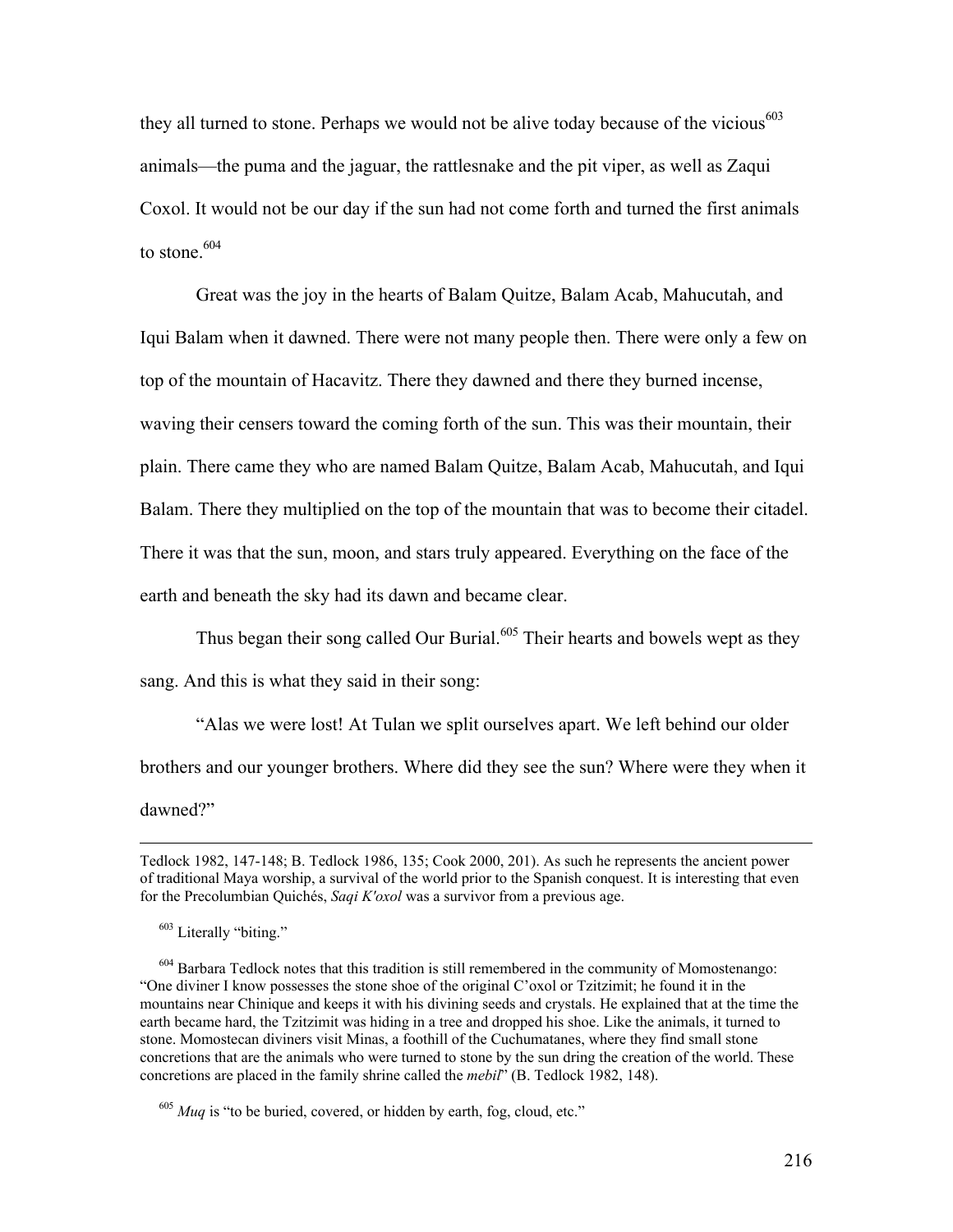This they sang concerning the bloodletters and sacrificers of the Yaqui people. Tohil is the god of the Yaqui people, who they call Yolcuat Quitzalcuat.<sup>606</sup>

"We were separated there at Tulan Zuyva. We left them to come here. But we were complete<sup>607</sup> before we came here."

This they said among themselves when they remembered their older brothers and their younger brothers, the Yaqui people. These dawned there in Mexico, as it is called today. Thus surely a portion of them remained there in the East, they whose names are Tepeu<sup>608</sup> and Oliman.<sup>609</sup>

"We left them behind," they said.

Thus they were greatly troubled in their hearts there on top of Hacavitz.

The Tamub and the Ilocab felt the same. They whose name was Amac Tan were merely in the forest when the bloodletters and sacrificers of the Tamub dawned with their god.

Tohil is the sole name for the god of the three groups of Quiché people. This is also the name for the god of the Rabinals. Only a little bit different is his name: One Toh being the name of the god of the Rabinals. They say it this way because of their desire to make it one with the language of the Quichés.

<sup>606</sup> Yolcuat (Nahua: *yol*—heart, *coat*—serpent) Quetzalcoatl (Nahua: *quetzal*—quetzal bird, quetzal feathers, *coat*—serpent). Quetzalcoatl, generally translated as "Feathered Serpent," was a prominent deity in the pantheon of the Central Mexican Toltecs and Aztecs. Here the authors of the *Popol Vuh* suggest that this god of the Yaquis (Mexicans) was equivalent to their own patron deity, Tohil.

<sup>&</sup>lt;sup>607</sup> Literally "its completetion/wholeness/perfection our faces."

<sup>608</sup> *Tepeu*. This people's name is derived from Nahua, meaning "sovereign, power."

<sup>609</sup> *Oliman* (Rubber People/Ballplayers). This is likely a reference to the Olmeca-Xicalanca from the area of the southern Gulf Coast (see footnote 503).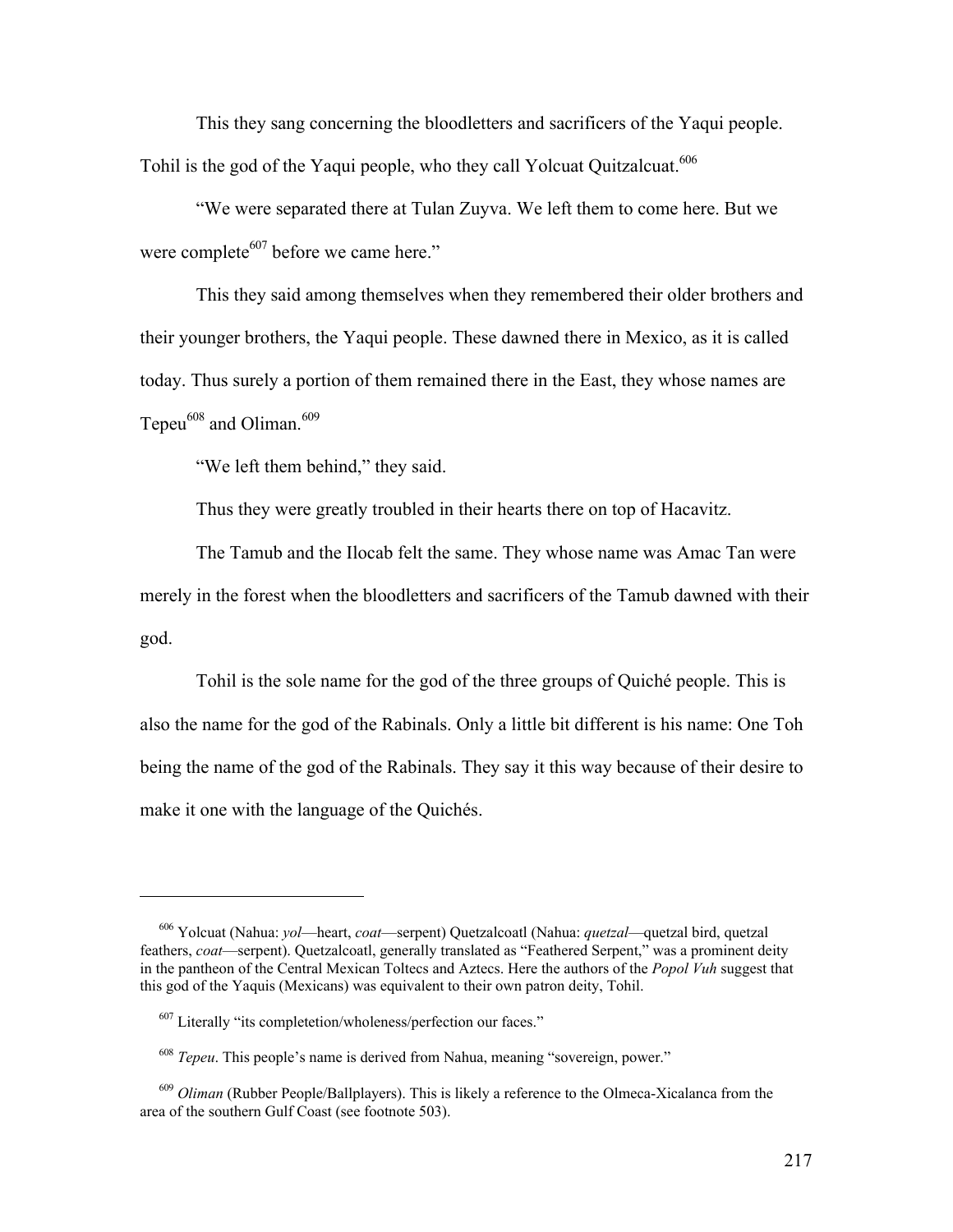There the language of the Cakchiquels was changed, for when they came from Tulan Zuyva, the name of their god was Chimalcan.<sup>610</sup> This was the god received by the Bat House<sup>611</sup> people. Along with their god, this lineage also received their titles: Ahpo Zotzil<sup>612</sup> and Ahpo Xahil<sup>613</sup> they are called. This god changed their speech when he was received there at Tulan. It was a stone that was the cause of the change in their speech when they came from Tulan in the darkness. Yet all the nations were sown as one when the names of the gods were given to each of the groups.

We shall now tell of their residence, their sojourn there on the top of the mountain. They were as one, the four of them—Balam Quitze, Balam Acab, Mahucutah, and Iqui Balam. Their hearts cried out to Tohil, Auilix, and Hacavitz, who were amidst the bromelia flowers and the hanging moss.

#### OFFERINGS ARE MADE TO THE GODS<sup>614</sup>

THESE, then, are the burnings and the offerings placed beneath Tohil when they went before the faces of Tohil and Auilix. They went there to see them and to worship

 $610$  The authors of the text apparently assert here that the god of the Cakchiquels is the same as theirs, but that he was called by a different name when their language changed. In the Cakchiquel language, *chamalgan* is a serpent of great size that moves calmly/quietly (Varea).

<sup>611</sup> *Tzotz'i Ja* (Bat House) is the principal lineage of the Cakchiquels.

<sup>612</sup> *Ajpo Sotz'il* (Bat Lords). *Ajpo* is a contracted form of *aj pop* (he/she of the mat), the highest office in highland Maya hierarchies, and may be loosely translated as "lord." See footnote 33 on the significance of the mat. This was one of the principal Cakchiquel ruling lineages at the time of the Spanish conquest. They resided at Iximché.

<sup>613</sup> *Ahpo Xahil* (Dance Lords). The Xahil were the other principal lineage of the Cakchiquels. Their main center of occupation was at Sololá above the northern shores of Lake Atitlán. The Annals of the Cakchiquels was compiled under the direction of the Xahil (Recinos and Goetz 1953, 11).

<sup>&</sup>lt;sup>614</sup> lines 6290-6503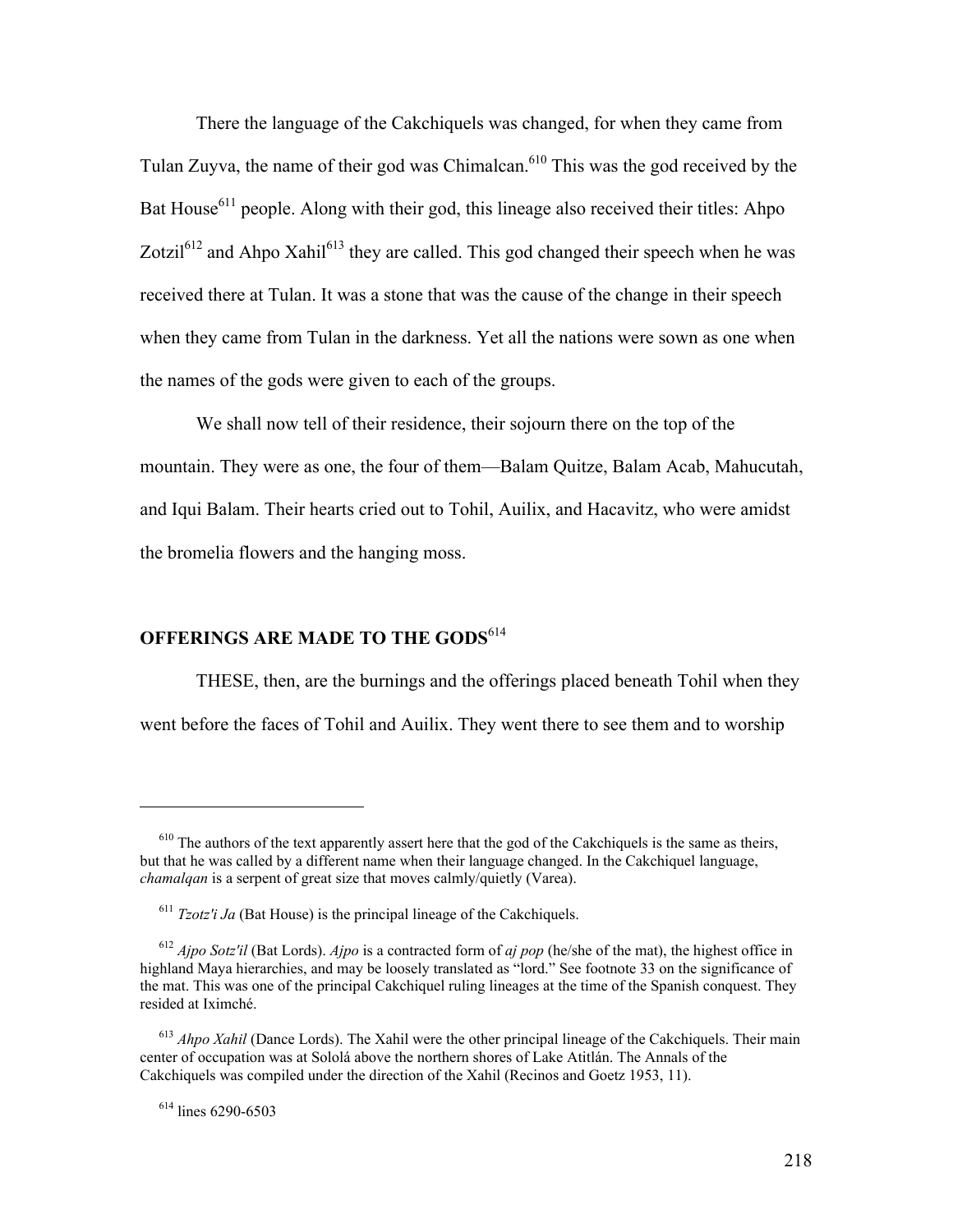them. They gave thanks before them for the dawn. They knelt humbly with heads bowed low<sup>615</sup> before the stones there in the forest.

It was only the revelation of the god's spirit essence that spoke when the bloodletters and sacrificers arrived before the face of Tohil. What they carried was not great, nor were their burnt offerings. It was only pine resin, the remnants of pitch, along with *pericón*<sup>616</sup> flowers that they burned before the face of their god.

Then spoke Tohil. It was only his spirit essence that gave knowledge to the bloodletters and sacrificers. Then the gods spoke: $617$ 

"It is here that our mountain and our plain shall be. We have come to be yours. Great is our day. Great as well is our birth, because of all your people and all the nations. We shall surely be your companions then, your citadel. We shall give to you your knowledge. Do not reveal us before the nations when they come up to us. For truly they shall become many. Thus do not let them set traps for us. But give to us the children of the grasses and the fallen<sup>618</sup> grain. Bring to us a little of the blood of the female deer and the female bird. Take pity on us. Set the skins of the deer aside and watch over them. These shall be a means of concealing identity.<sup>619</sup> The deer will become the means by which you shall deceive them. These will surely be our substitutes before the faces of the

<sup>615</sup> *Wonowoj* is to humble oneself, bowing over so severely that the chin touches the knees (Basseta).

<sup>616</sup> *Iya'* (Spanish *pericón*) is a marigold-like plant with small yellow flowers (*Tagetes lucida*).

 $617$  From the end of this quotation, it is clear that all three deities—Tohil, Auilix, and Hacavitz—are speaking, not just Tohil.

<sup>&</sup>lt;sup>618</sup> Grain that has "fallen from age or overripeness" (Basseta).

<sup>&</sup>lt;sup>619</sup> Literally "buried/hidden/clouded face."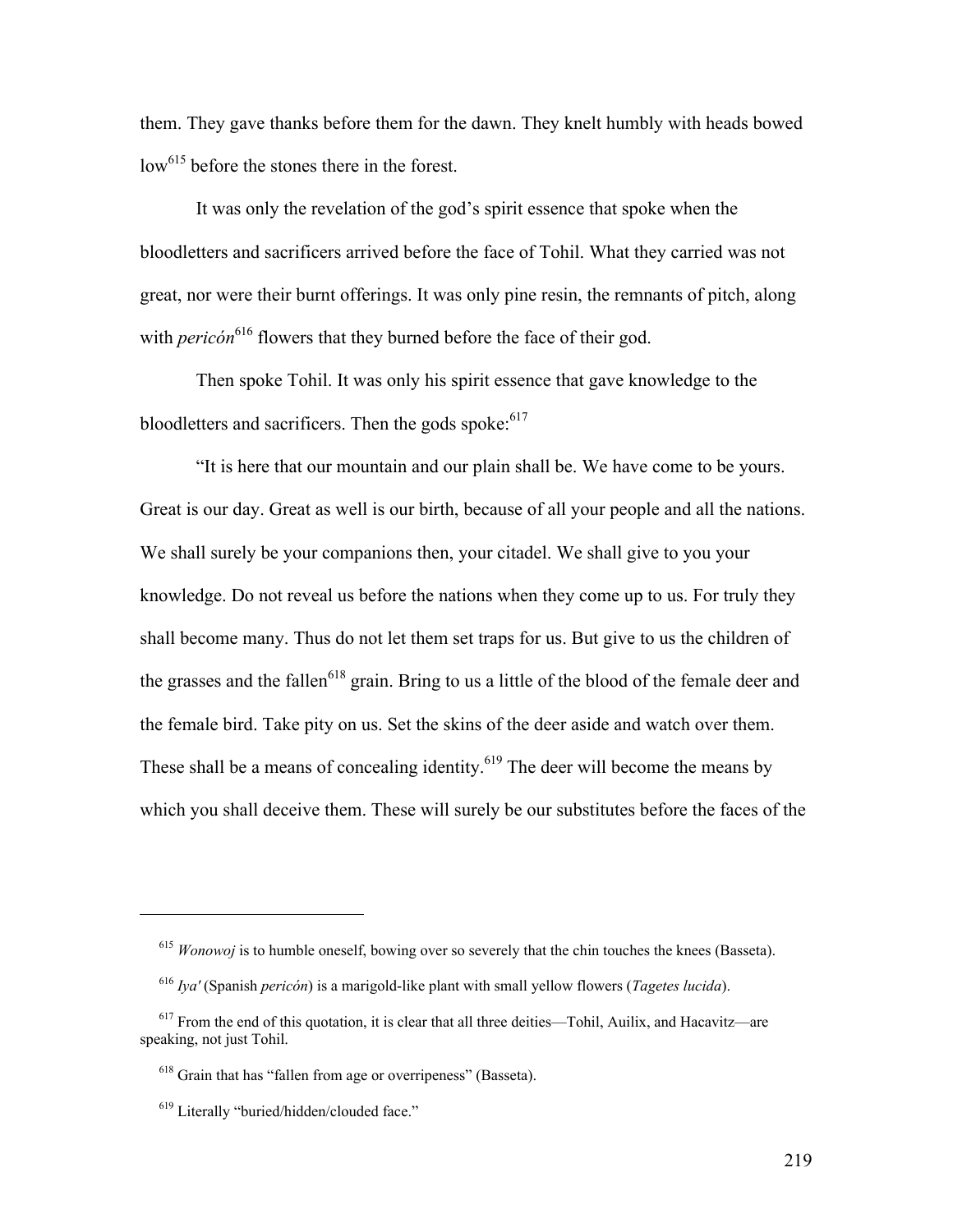nations. When you are asked, 'Where is Tohil?' It will be this deerskin bundle<sup>620</sup> that you shall show them. But do not reveal yourselves. Do this now and your existence shall become great. You shall conquer all the nations. They must bring to you their blood. Their flowing blood shall be brought before our faces. Let them come to us and embrace us. They are ours now," said Tohil, Auilix, and Hacavitz.

The gods would appear as boys when they were seen, when offerings were burned before their faces. Thus they began to seek out the offspring of birds and deer which were taken and offered by the bloodletters and the sacrificers. They would find the birds and the young deer, and go to place their blood in the mouths of the stones. Tohil and Auilix drank this therefore. It was the bloody drink of the gods. Straightaway, then, the stones spoke when the bloodletters and sacrificers came to give their burnt offerings.

 $620$  Sacred bundles of this type were well known by the indigenous people of Mesoamerica prior to the Spanish conquest. Fr. Juan de Torquemada cited the existence of a sacred bundle in central Mexico called the *Haquimilolli* which consisted of clothing believed to have been worn by the god Xolotl when he offered himself as an auto-sacrifice to enable the sun to rise for the first time. The mantles worn by the god were wrapped in a bundle along with certain green stones representing the god's heart, as well as the skins of a serpent and a jaguar (Torquemada 1969, 6.xlii, 78). In Santiago Atitlán, deerskins are kept in a confraternity house dedicated to traditional Maya ceremonies. These skins, with the head and antlers still attached, are periodically worn in a dance honoring a powerful deity they call Martín, associated with animals, maize, and rebirth. Prior to the dance, a special priest dedicated to the veneration of Martín called the *nab'eysil* blesses the deerskins, addressing them as "King Martín, Lord of the Three Levels, Lord of Rain, Lord of Maize, and Lord of all the Mountains" (Christenson 2001, 160). Martín is referred to as "King Martín" because he is more ancient than any other god, and father to them all (Mendelson 1957, 462; 1958b, 5). The deer is his specific emblem, and a bundle kept in the confraternity house contains very old garments painted with designs associated with tufts of animal hair. The cult of Martín is likely associated with the ancient god Tohil and his deerskin bundle (Mendelson 1958a, 121, 124). The Great Dance of Tohil took place in the month of *Tz'ikin Q'ij*, just prior to the principal maize harvest in November, coinciding with the Dance of Martín on November 11 (Christenson 2001, 169-176). The Maya deity Martín is derived from St. Martin of Tours (November 11 is his day on the liturgical calendar), who is often depicted in Roman Catholic paintings and sculpture seated on a horse. The early Maya consistently confused horses with deer (Hill 1992, 151). Even today both animals bear the same name in most Maya languages.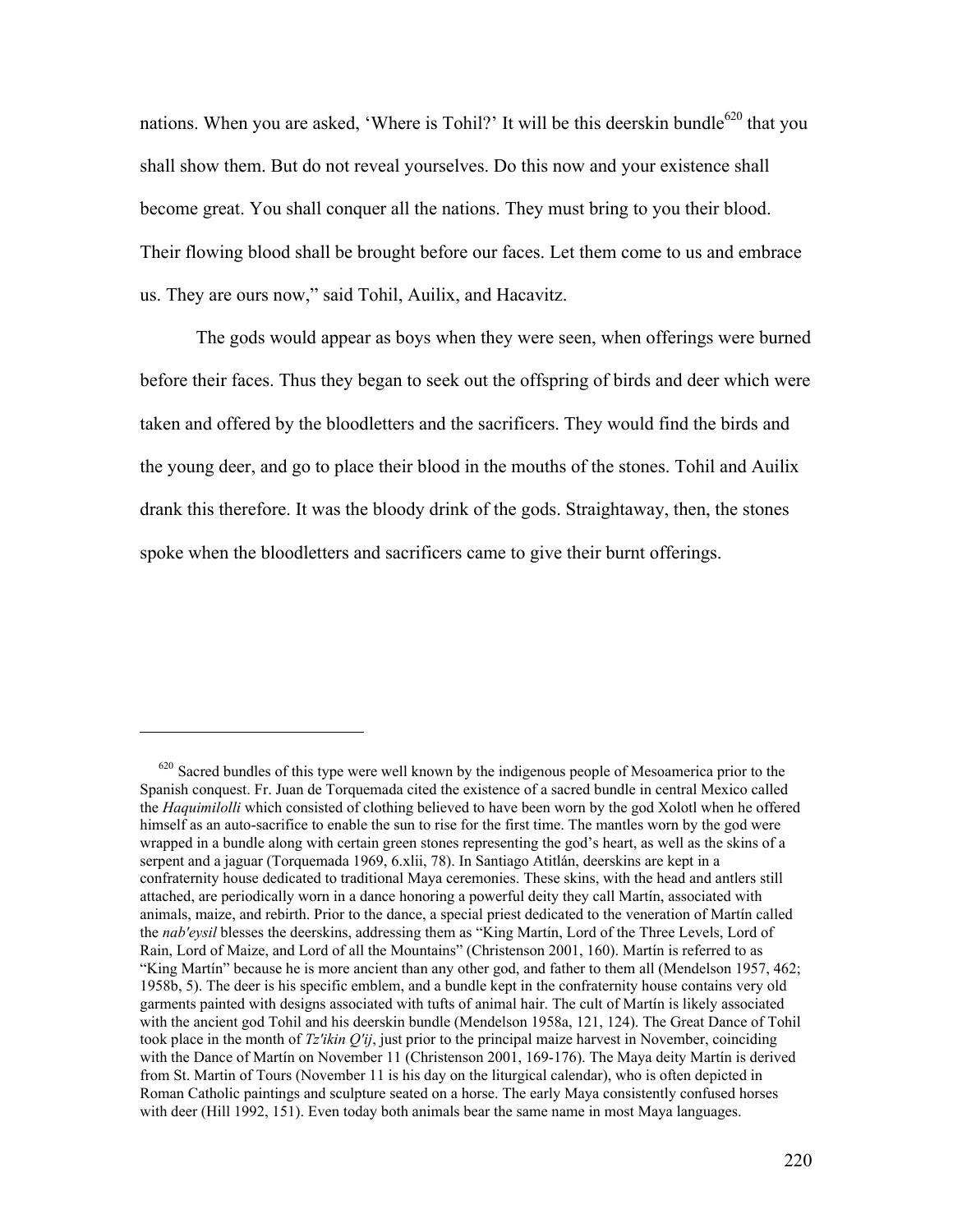They did the same before the deerskin bundles. They would burn pine resin, *pericón* flowers, and stevia<sup>621</sup> flowers. There was a deer skin bundle for each of them on the tops of the mountains.

The dwellings and the homes of our ancestors were not in the sun. They walked only in the mountains. And this is what they would eat: Only hornet<sup>622</sup> larvae, only wasp larvae, only bee larvae $^{623}$  would they seek. At first they did not have good food or water. The pathway leading to their homes was not clear. Nor was it clear where their wives dwelt.

The other nations were crowded together. All of them would unite, joining together with one another. They would raise a  $\dim^{624}$  there on the roads. Their paths were clear.

But it was not clear where Balam Quitze, Balam Acab, Mahucutah, and Iqui Balam were. When they would see the nations passing by on the roads, they would cry out on the peaks of mountains. They would cry out with the call of the coyote and the call

<sup>621</sup> *Jolom Okox* (Head Mushroom). This is not a mushroom, but an herb called stevia (Spanish *pericón blanco*), whose small white flowers resemble the head of a mushroom. Duncan Earle noted that the *pericón* and stevia are still given as minor offerings in rituals by the Quichés (Earle 1983, 294, 297; D. Tedlock 1996, 308 n. 164).

<sup>&</sup>lt;sup>622</sup> *Wonon*. For modern Quichés this is the honeybee of the stinging type introduced from Europe. Many Quiché communities, particularly in the region around Momostenango, cultivate these bees for their honey. The Precolumbian Maya kept bees and harvested their honey, but these were of a stingless variety. As will become apparent later in the text, these insects could sting. Coto lists *wonon* as a hornet, or the stinger of a wasp or hornet.

<sup>&</sup>lt;sup>623</sup> *Aqal*. These are stingless, honey-producing bees that the Maya domesticated. Today the Quichés cultivate the stinging European type of bee for their honey, and *aqal* is now used to refer to a variety of wasps that live in nests. Nevertheless, many highland Maya languages retain memory of the honey produced by the older varieties of bee when referring to sticky, sweet substances such as honey or molasses, as *aqat* or *aqal*.

 $624 B'olow$  is the sound of a crowd all speaking at once (Coto).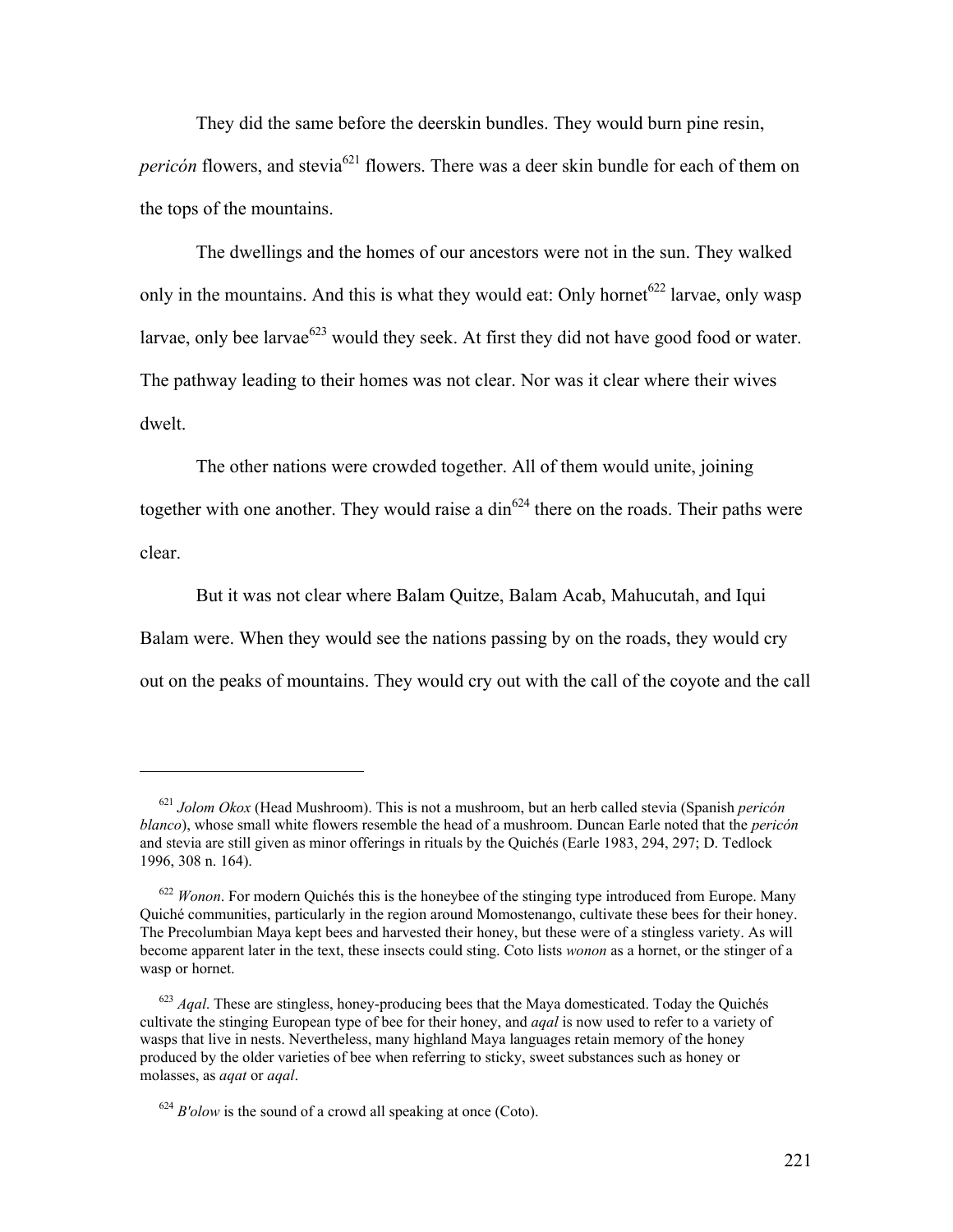of the fox. They would make the call of the puma and the jaguar. And when the nations heard this there was great discussion about it:

"This is merely the cry of the coyote and of the fox," said the nations. "It is merely the puma and the jaguar," the nations said.

The nations did not realize that these were people.<sup>625</sup> It was merely a way of deceiving the nations that this was done. It was not the desire of their hearts to truly frighten them. Thus they would make the call of a puma or jaguar, and then when they would see one or two people out walking, it would be their desire to destroy them.

Each day they arrived at their homes with their wives bearing only hornet larvae, wasp larvae, and bee larvae. And each day also they went before Tohil, Auilix, and Hacavitz, saying in their hearts:

"We give merely the blood of deer and birds to Tohil, Auilix, and Hacavitz. We merely prick our ears and our elbows. We plead for our strength and our endurance to Tohil, Auilix, and Hacavitz. Who shall be responsible for the death of the nations? Shall we kill them only one at a time?" This they said to each other when they went before Tohil, Auilix, and Hacavitz.

Then they pierced their ears and their elbows before the faces of their gods. They scooped up their blood and rubbed it inside the mouths of the stones. Yet they had not truly become stones. Each of them appeared as young boys when they came. They rejoiced for the blood of the bloodletters and sacrificers.

Then came the sign of their deeds:

 $625$  Literally "not like people in their hearts."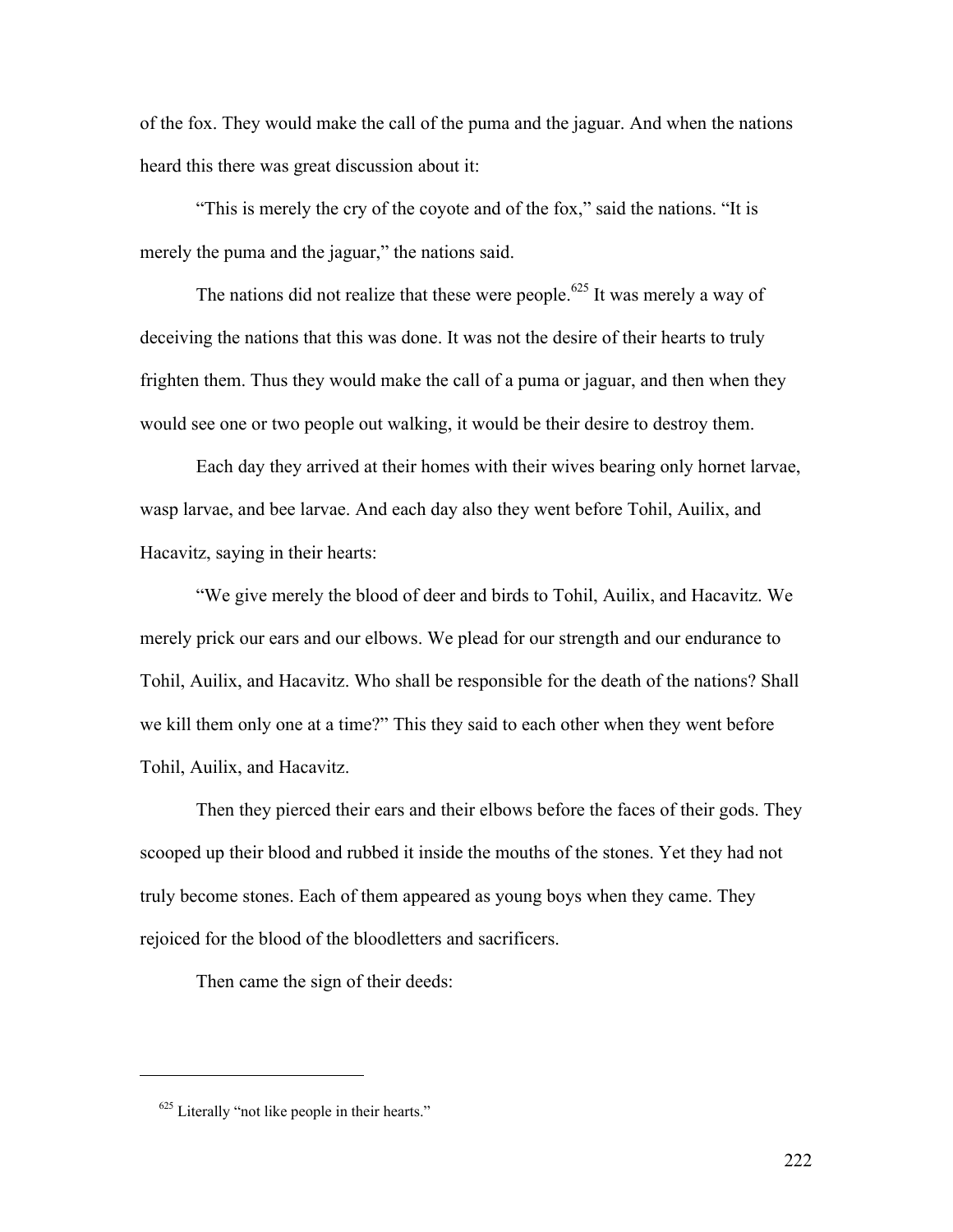"Conquer many lands. This is your authority.<sup>626</sup> It came from Tulan when you brought us here," they were told.

Then was given the breast  $627$  at the place called Pa Zilizib.<sup>628</sup> And behind  $629$  it came blood, a rain of their blood as an offering for Tohil, along with Auilix and Hacavitz.

### THE SACRIFICIAL KILLINGS BEGIN<sup>630</sup>

THIS is the beginning of the abduction of people from the nations by Balam Quitze, Balam Acab, Mahucutah, and Iqui Balam.

THEN also was the killing of the nations. They were taken in this way:

Only one would go out walking, or two would go out walking. It was not clear how they were taken. Then they would be taken to be sacrificed before the faces of Tohil and Auilix. Afterward their blood and skulls $^{631}$  would be placed on the road. Thus the nations would say, "a jaguar ate them." This they would say because only the tracks of a jaguar were left behind. They would not reveal themselves. Many were abducted from the nations until, after a long time, the nations came to their senses:  $632$ 

 $626$  Literally "self-liberation," meaning the "authority, sanction, or right to act."

<sup>&</sup>lt;sup>627</sup> *Tz'um* (woman's breast, skin). This continues the play on words whereby the nations were tricked into offering to *tu'nik* (give the breast, suckle, nurture), a metaphor for nurturing or giving sustenance. In reality, however, they were being tricked into offering their own breasts in the form of heart extraction sacrifice.

<sup>628</sup> *Pa Silisib'* (Place of Staggering/Shaking).

 $629$  This is an oddly-phrased sentence in the original because the authors are continuing with the play on words between breast as "suckling or nurturing," and the physical breast that is being offered in sacrifice. The authors are saying that "behind" the breast is the source of the blood, and the rain of blood. In other words, that is where the heart is located that will be sacrificially extracted.

<sup>&</sup>lt;sup>630</sup> lines 6504-6597

<sup>&</sup>lt;sup>631</sup> *Jolom* is the word for both "head" and "skull." It is impossible to know which is meant here.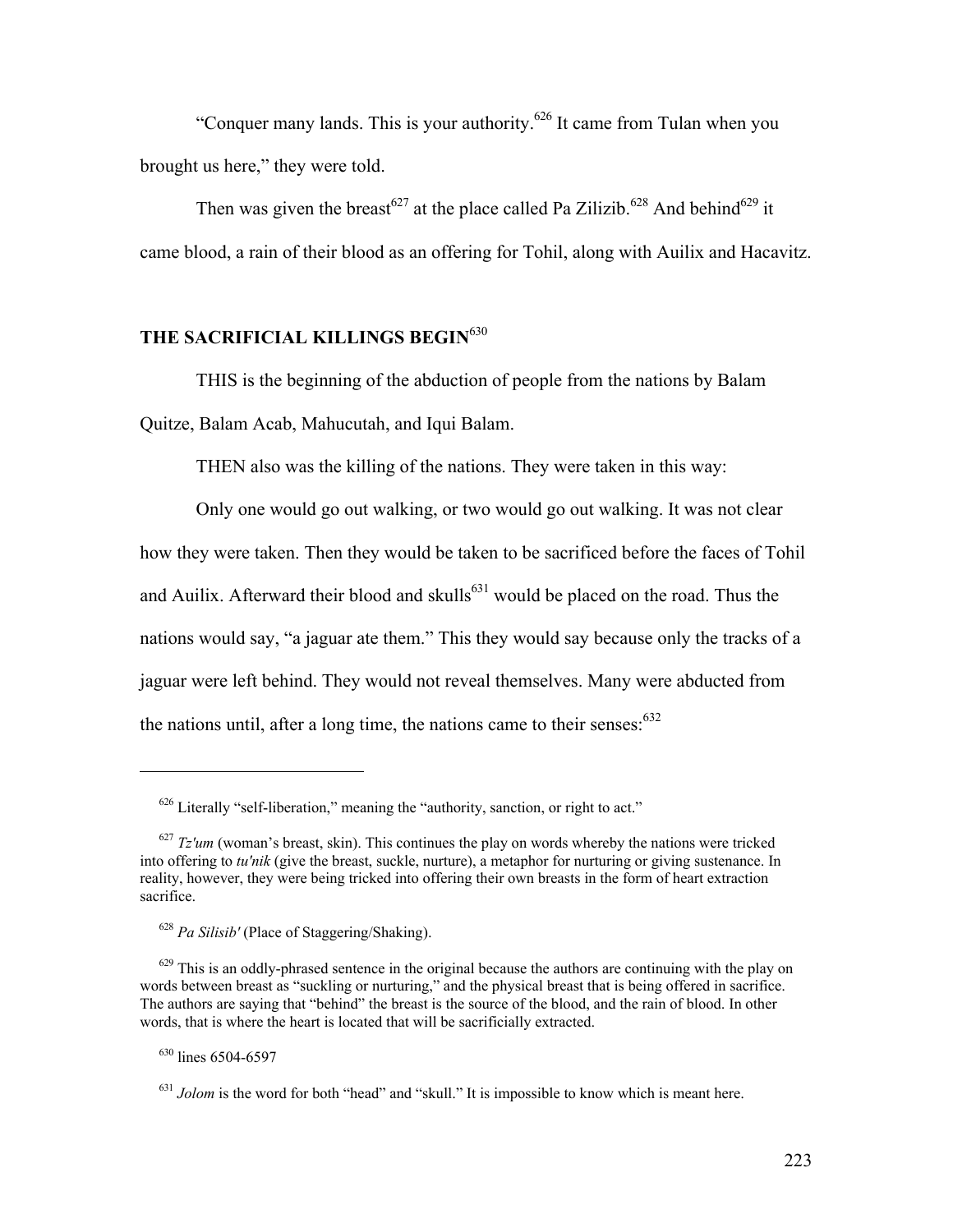"Perhaps Tohil and Auilix have come after us. We shall merely seek out the bloodletters and the sacrificers. Let us follow their footprints<sup>633</sup> when they go to their homes," the nations all said when they planned $^{634}$  among themselves.

Thus they began to follow the footprints of the bloodletters and the sacrificers. But they were not clear. They were only deer tracks and jaguar tracks that they would see. Their footprints were not clear. Nowhere was it clear where the tracks began. Their footprints were just like the pawprints of animals.<sup>635</sup> It was merely confusion for them.

Neither was the pathway clear. None of the nations could see, because there would form clouds, there would form dark rain, there would form mud, and there would form drizzling rain. Thus they would weary their hearts searching. They would mourn, for great was the essence of Tohil, Auilix, and Hacavitz.

Thus this was done for a long time atop the mountain on the borders of the nations. They would kill them when the abductions began. These were murderous assaults when they would seize the people of the nations on the roads. They would then sacrifice them before the faces of Tohil, Auilix, and Hacavitz.

Thus the boys were preserved there on the top of the mountain. Tohil, Auilix, and Hacavitz had the appearance of three boys when they went out walking. These were the spirit essences of the stones.

<sup>&</sup>lt;sup>632</sup> Literally "felt themselves."

<sup>633</sup> *Raqan* (their feet/legs). The Quiché language does not distinguish between feet and legs; nor does it distinguish between feet and the tracks they make.

<sup>&</sup>lt;sup>634</sup> Literally "gathered their thoughts."

<sup>&</sup>lt;sup>635</sup> *Pich* are the feet (and the tracks they make) of animals, as well as infant humans who crawl on all fours.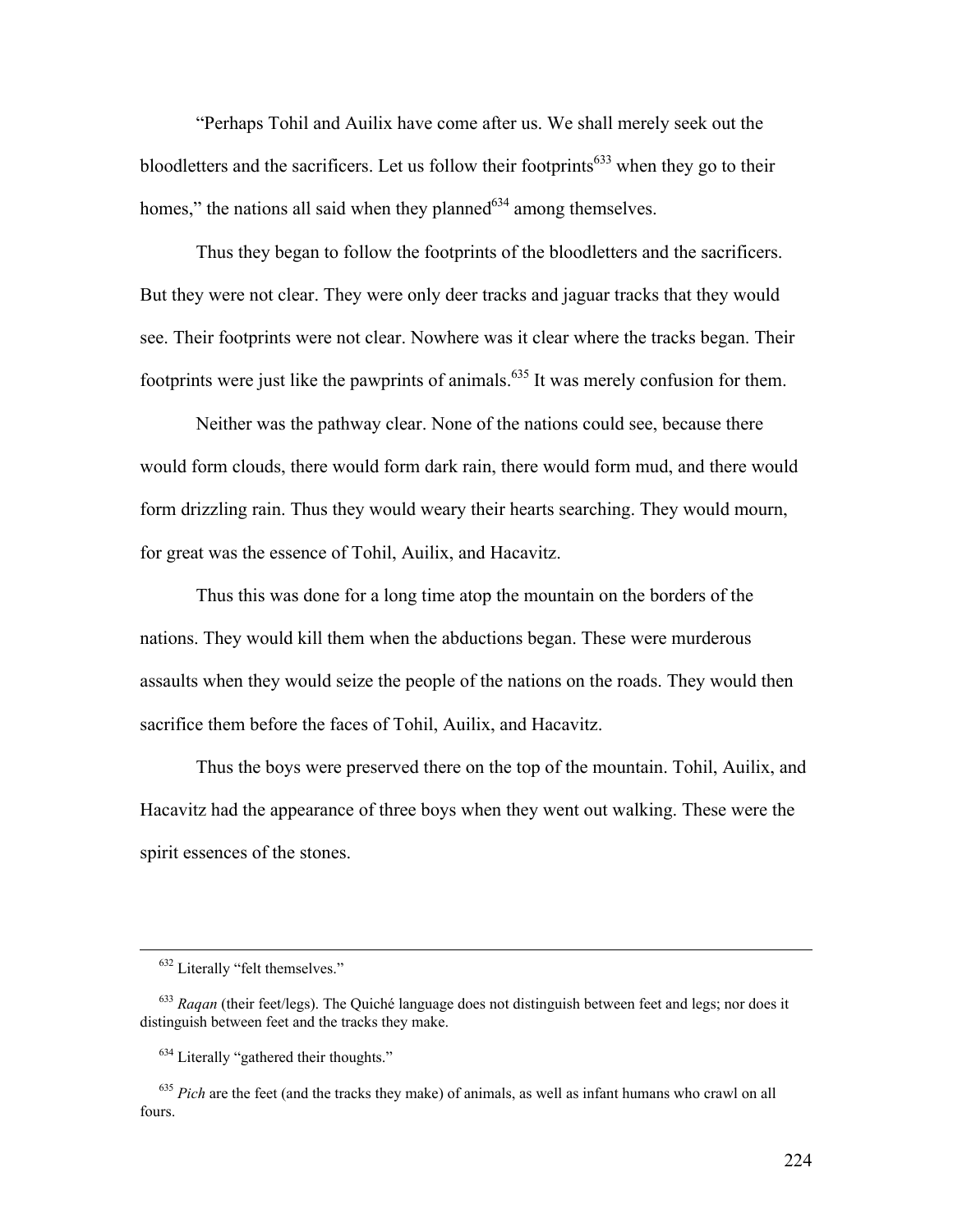There was a river where they would bathe along the banks as a way of revealing themselves. And this was what gave it its name: "Bath of Tohil" became the name of the river. Many times the nations would see them, but then suddenly they would vanish. When the people of the nations saw this, they would report where Balam Quitze, Balam Acab, Mahucutah, and Iqui Balam could be found. Thus the nations plotted how to kill them.

### THE NATIONS PLOT TO SEDUCE THE GODS<sup>636</sup>

ABOVE all else, the nations desired to plan for the defeat of Tohil, Auilix, and Hacavitz. All the bloodletters and sacrificers spoke before the nations. They assembled themselves together, summoning all of them. Not one group, nor two groups, were left behind. All of them gathered together, summoning one another. Then they gathered their thoughts. They spoke, asking one another:

"What would ensure the defeat of the Cavec Quiché people? For the children of our mothers, and the sons of our men are finished. It is not clear how they caused the loss of these people. But if these abductions continue we shall be finished. If Tohil, Auilix, and Hacavitz are to become great and glorious, then Tohil shall come to be our god. But we shall be preeminent. They will not succeed in defeating us. Are our people not many? And these, the Cavec, are there not but few of them?" This they asked when they all came together.

Then some of them spoke before the nations:

<sup>&</sup>lt;sup>636</sup> lines 6598-6699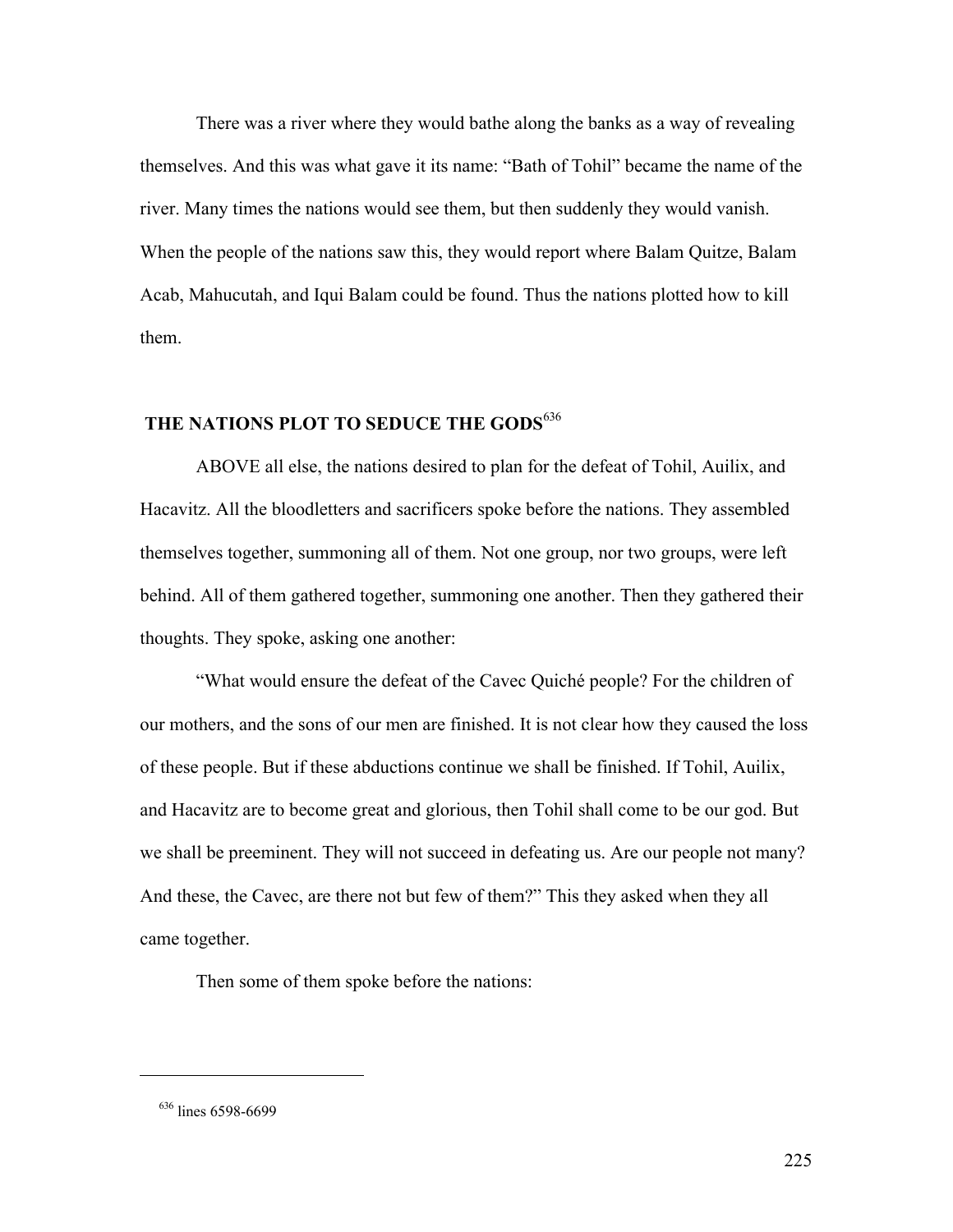"Who, perhaps, are they that bathe by the banks of the river each day? If they are Tohil, Auilix, and Hacavitz, then we shall surely defeat them first. Thus shall begin the defeat of the bloodletters and the sacrificers," they said.

Then they inquired:

"How then will we defeat them?" they asked.

"This shall be our means of defeating them: Because the boys appear at the river, let two maidens go there that are truly chosen. They should be the fairest<sup>637</sup> of maidens. Thus may they be objects of desire for them," they said.

"Very well then. We shall search for two of the best maidens," they said.

And so they sought among their daughters for the truly fairest of maidens. Then they instructed these maidens:

"Go, our daughters, to wash clothes<sup>638</sup> at the river. If, then, you see the three boys, undress yourselves before their faces. And if their hearts should desire you, then you shall offer yourselves<sup>639</sup> to them. When they shall say to you, 'we shall come unto you,' then you shall say, 'yes,' when you are petitioned. When they ask, 'Where do you come from? Whose daughters are you?' then you shall reply: 'We are the daughters of lords.' Then they will give something to you if they should desire you. And if so, then you shall surely give yourselves to them. If you do not give yourselves to them, then we will kill you. But our hearts will be content when you bring their sign here. This therefore will be a sign to

<sup>637</sup> *Saqloq'oj.* The root of this word is *saq* (white, clear, bright, clean, pure, light), something like the English word "fair," which does not necessarily refer to skin complexion.

<sup>638</sup> *Kixb'ek ix qa mi'al ojich'aja' ri k'ul* (go our daughters to wash the clothes). In a literal sense, the daughters are told to physically wash clothes at the river. In Quiché, however, *ch'aj* (wash) is also used to describe menstruation (Ajpacaja et al. 1996, 61) and childbirth (Coto) indicating that these women are of child-bearing age and thus available for marriage.

<sup>&</sup>lt;sup>639</sup> *Chok* is "to invite, offer, entice."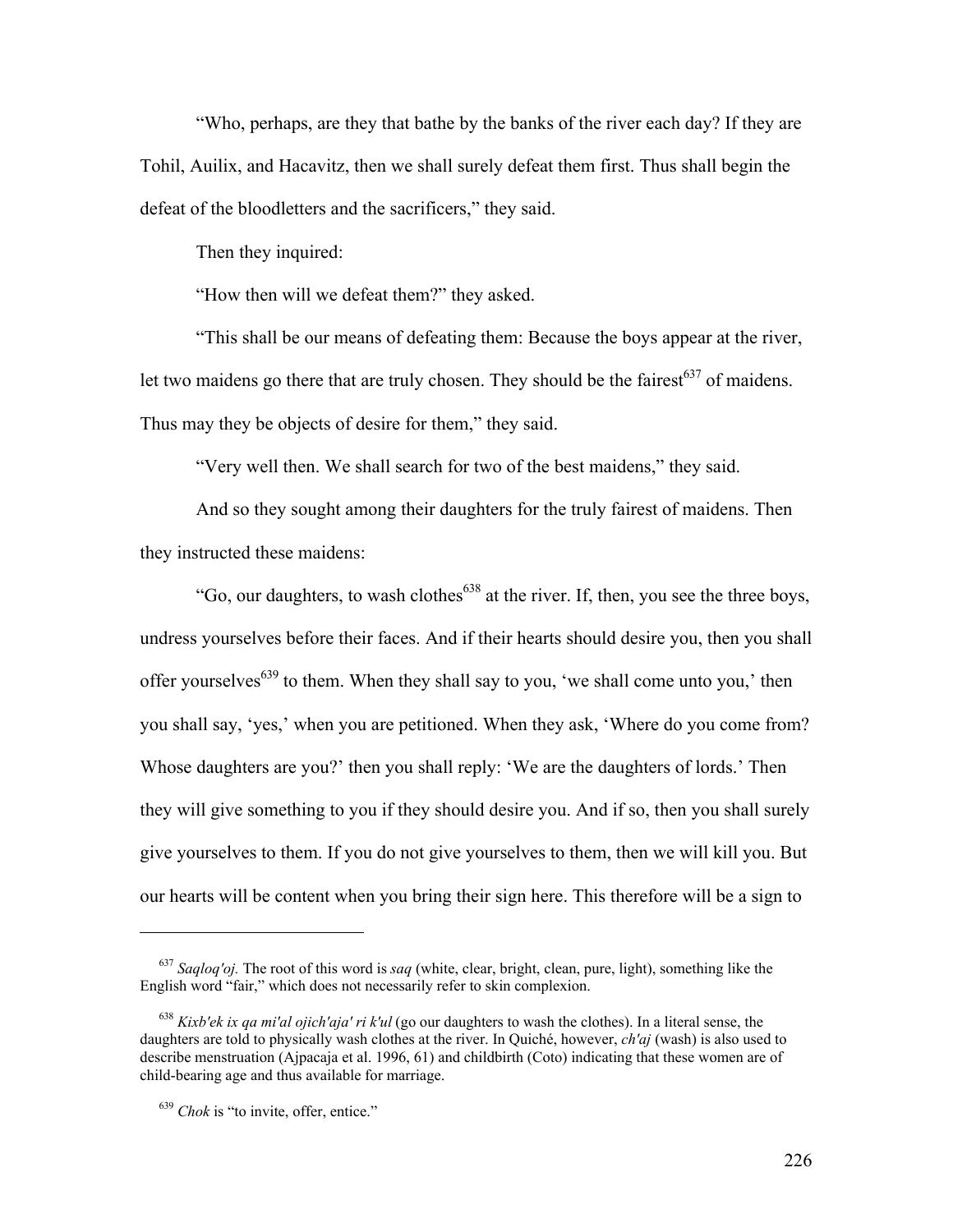our hearts that they have come unto you." Thus said the lords when they instructed the maidens.

These, then, were the names of the two: Lady Lust<sup>640</sup> and Lady Weeping.<sup>641</sup> There were two of them.<sup>642</sup> Lady Lust and Lady Weeping were their names. These were sent there to the river, to the Bath of Tohil, Auilix, and Hacavitz. This was the plan of all of these nations.

# THE SEDUCTION OF LADY LUST AND LADY WAILING<sup>643</sup>

THEN they went. They were adorned in finery, and truly they appeared beautiful when they went there to the place where Tohil bathes. They carried their wash<sup>644</sup> on their

 <sup>642</sup> The *Título Totonicapán* also includes this episode in its account of Quiché history, however, it lists three maidens corresponding to the three deities who were to be enticed (Chonay and Goetz 1953, 174-175; Carmack and Mondloch 1983, 87-95, 179-181). The name of the third maiden in that version is *K'ib'atz'un Ja*. The most likely derivation of this name is from the verb *b'atz',* which is to "tie up, wind, make thread." It is also a euphemism, however, for a woman prostituting herself (Coto). Akkeren prefers to read this as a lineage name, *B'atz'* being the ruling lineage at Chichen, the principal center of the Alta Verapaz region during this period which was one of the centers of power for the *Amaq'* (Nations) lords (Akkeren 2000, 101-105).

 $\overline{a}$ 

<sup>644</sup> Ch'ajo'n may have a double meaning here. In its literal sense, it means "wash, laundry." In a metaphoric sense it also refers to a young woman of child-bearing, and thus marriageable, age (Akkeren 2000, 134), as well as menstruation (Coto).

<sup>640</sup> *Xtaj*. *X*- is the prefix indicating "female," or a diminutive such as "little." *Taj* is "sexual desire, lust, or promiscuity."

<sup>641</sup> *Xpuch'*. In Quiché, *Puch'* is "weeping from illness or pain rather than sadness." Tedlock suggests that this maiden is a Precolumbian precursor of the *Llorona* (Spanish: Weeper/Wailer), tales of which are told throughout Mesoamerica (D. Tedlock 1996, 310-311). In most versions of this tradition, the *Llorona* is the spirit of a wronged woman who seeks vengeance by searching in the night for children to murder or steal away. Akkeren suggests, however that the name is more likely derived from Kekchi or Poqom, languages spoken by the ancient *Amaq'* (Nations) lords. In these languages, *puch* is "washing clothes," with the connotation of "menstruating," meaning the girl is marriageable (Akkeren 2000, 103-105). This reading is fully consistent with the episode described here in which the maidens go to the River of Tohil to wash clothes.

<sup>&</sup>lt;sup>643</sup> lines 6700-6775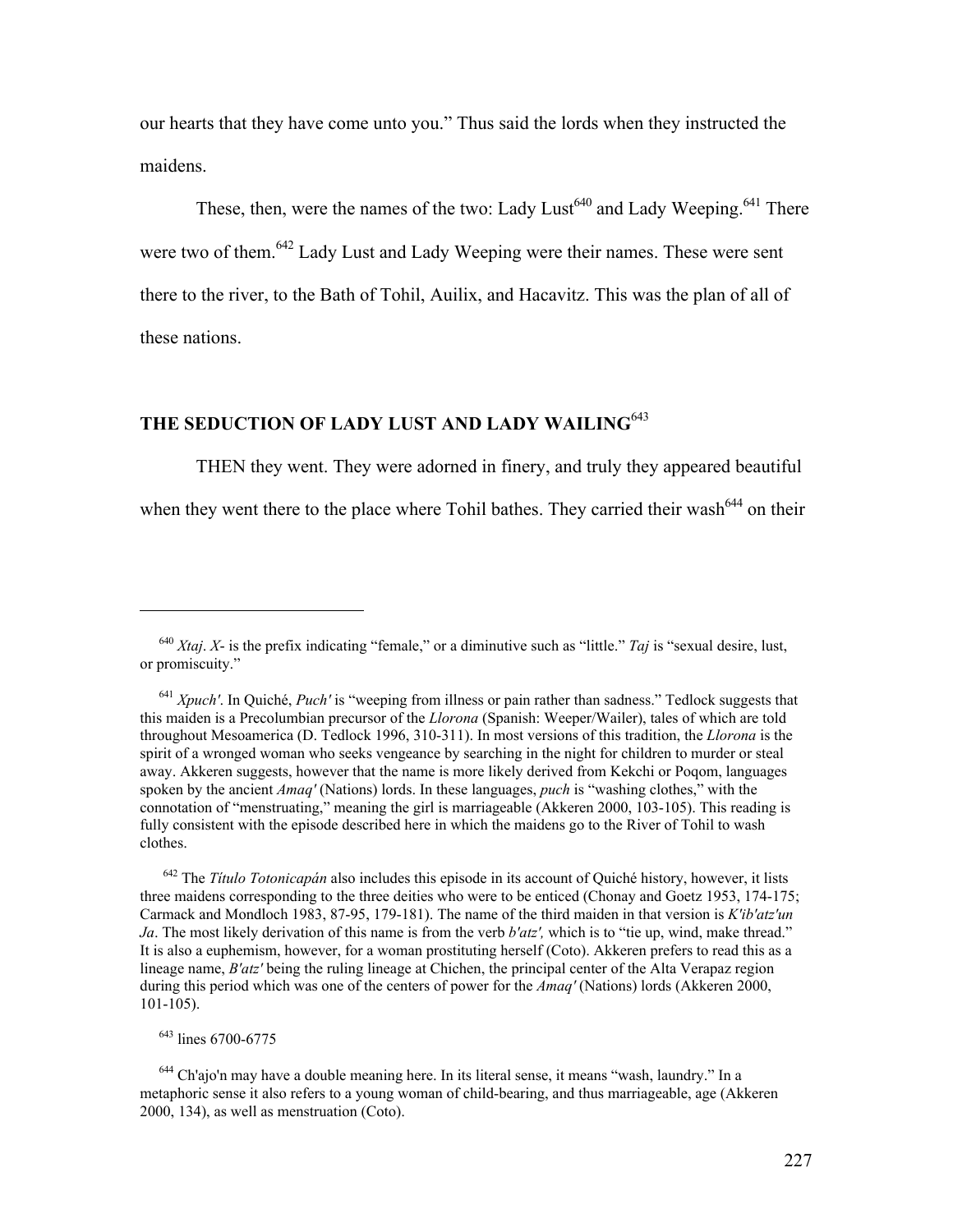heads as they went. Thus the lords rejoiced because of their two daughters that they had sent there.

And when they arrived at the river, they began to wash. Each of them undressed herself and got down on her hands and knees before the stones.

Then Tohil, Auilix, and Hacavitz came together. They arrived there on the bank of the river. But they paid little attention<sup>645</sup> to the two maidens that were washing. Straightaway therefore the maidens were ashamed when Tohil arrived. Tohil did not desire the two maidens.<sup>646</sup> Then they inquired:

"Where do you come from?" they asked the two maidens. "What do you want by coming here to the bank of our river?" they were asked.

"We were sent here by the lords, therefore we came. 'Go to see the faces of Tohil and speak with them,' the lords said to us. 'Thus may you receive a sign that you truly saw their faces,' we were told."

This is what the two maidens said when they explained their mission. This, then, had been the desire of the nations—that the maidens be violated  $647$  by the spirit essence

 $645$  Literally "only a little they passed by their faces."

<sup>&</sup>lt;sup>646</sup> "Not therefore went their desire to the two maidens." The "they" of this passage makes it clear that all three of the gods spurned the advances of the maidens, and not just Tohil. This is one of several instances in the text where the authors refer to Tohil, Auilix, and Hacavitz collectively as Tohil. Note that two paragraphs later the maidens state that their fathers told them to go to see "the faces" of Tohil. This may be of theological significance, in that the three gods are to be considered as one god. Or it may simply be a shorthand way of referring to all three. The latter interpretation is supported by the tendency of the authors in some cases to name only Balam Quitze (or Balam Quitze and Balam Acab) when referring to all four progenitors—Balam Quitze, Balam Acab, Mahucutah, and Iqui Balam (see pp. 213-214, 216, 251; lines 5461-5462, 5492-5493, 5624-5625, 7147-7148).

<sup>647</sup> *Jox* (to have sex, violate, disgrace). In both colonial dictionaries and contemporary Quiché usage, illicit sex is subject to strict social constraints. The most common way today of referring to sex is simply *b'an mak* (to do sin), and the meaning is clear without further explanation. It is not known if this was also a characteristic of Precolumbian society, although the context of this episode would indicate that the daughters were being forced to do something beyond the bounds of propriety. In addition, the nations hoped that they could defeat the gods by enticing them into an act that would destroy their power in some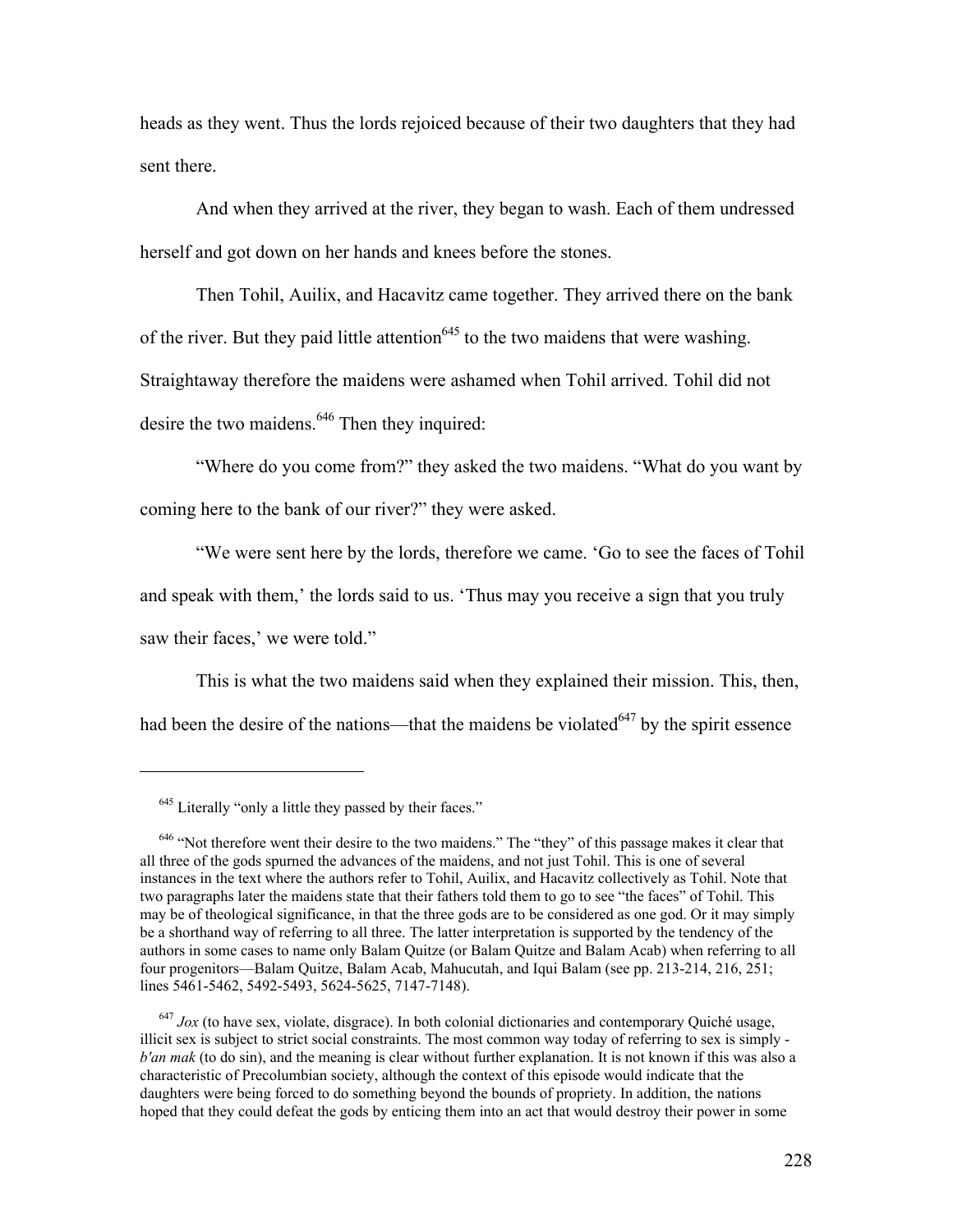of Tohil. Thus said Tohil, Auilix, and Hacavitz when they spoke to Lady Lust and Lady Weeping (the names of the two maidens):

"It is good that you should take the sign of our word with you. You shall wait for it and give it to the lords," they were told.

Thus they counseled with the bloodletters and sacrificers. They spoke with Balam

Quitze, Balam Acab, Mahucutah, and Iqui Balam:

"Paint<sup>648</sup> three robes,  $649$  writing upon them your essence.<sup>650</sup> They shall be taken to the nations by means of the two maidens who are washing. Give these to them," Balam Quitze, Balam Acab, and Mahucutah were told.

Look now at something else which I want to impress on you, communicate to you, my human creation, my little daughter. Do not permit the lords from whom you are born to be mocked. Do not throw dust or rubbish on them; do not cast any uncleanness on their history, on their black and red ink [writings], on their fame. Do not insult them in any way, such as wanting things of this earth, such as seeking to enjoy them out of season, those which are called sexual things. And if you do not withdraw from them, can you ever come near the gods? Better that you should perish immediately (León-Portilla 1969, 139).

 <sup>648</sup> *Tz'ib'aj*. In ancient Quiché, this refers to both writing and painting. This is logical since both were generally done with a paintbrush. In addition, however, the act of writing a word (*tz'ib'*) also metaphorically brings the thing referred to into material existence. Thus a written word, in this case a painted hieroglyph, is not conceptually different from a visual image of the thing, or even the thing itself. This will become apparent when the painted images on the robes come to life and defeat the lords of the enemy nations. This is much the same as the actions of the gods who brought the earth into existence simply by expressing the word "earth" (p. 71; lines 219-228).

<sup>649</sup> *K'ul* (covering). It is difficult to know precisely what type of clothing this might have been in Precolumbian times. Basseta refers to it as a *manta*, a shawl or a blanket worn wrapped around the body like a cloak or robe.

way. In contemporary Aztec society, violations of sexual morality bore heavy penalties including death. The severity of such violations may be seen in this series of admonitions given to a young Aztec girl by her father:

<sup>650</sup> *K'oje'ik* (existence, nature, essence, being).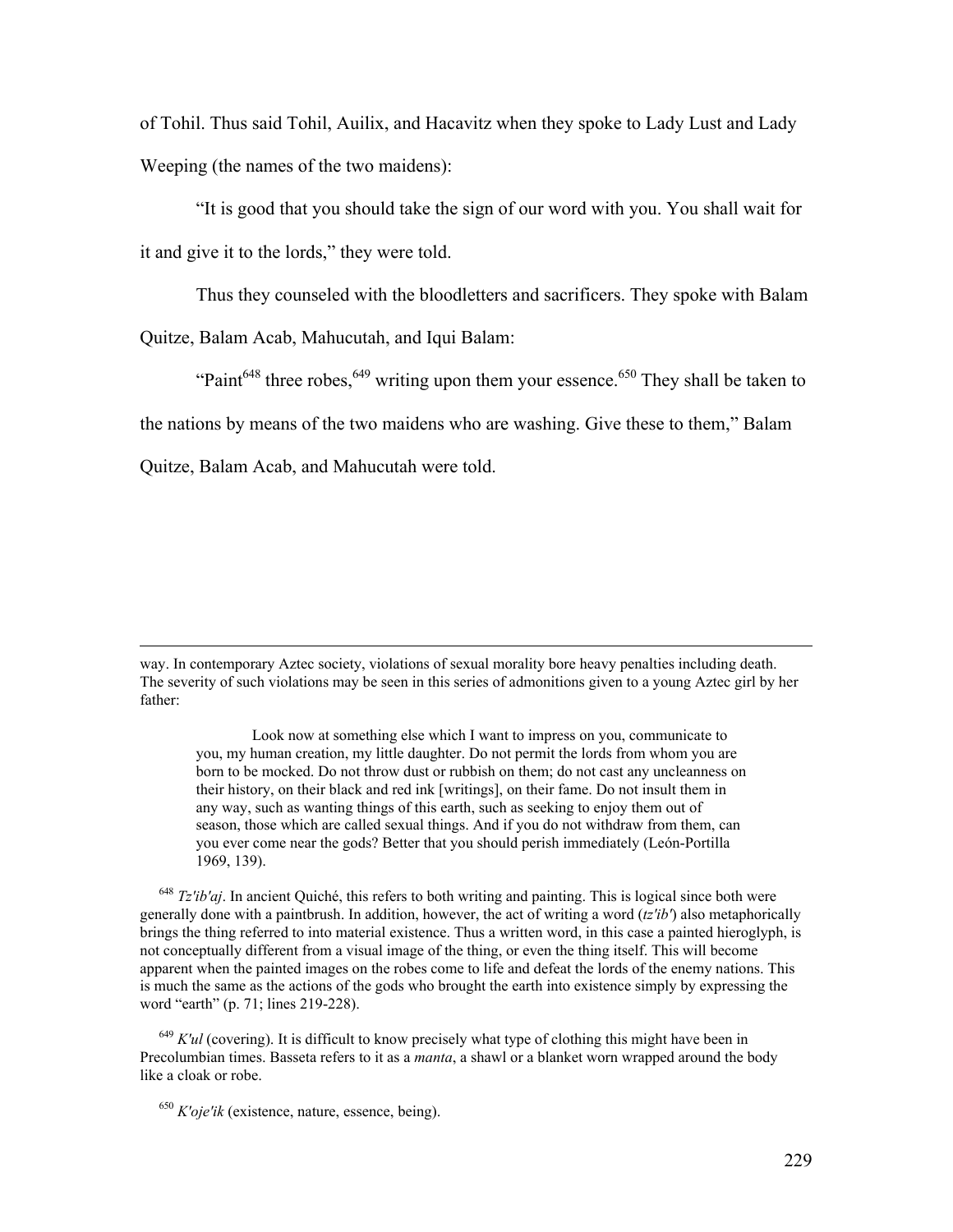## THE NATIONS ARE DEFEATED BY THE PAINTED ROBES<sup>651</sup>

THUS the three $652$  of them painted. First, Balam Quitze painted the image of what came to be a jaguar. He painted it on the face of the robe.

Next Balam Acab painted the image of an eagle.

Then Mahucutah painted hornets all over it. Everywhere he painted the images of wasps on the face of the robe.

Thus the three of them finished their paintings. Three forms they painted on the robes and gave them to Lady Lust and Lady Weeping, as they are called.

Then said Balam Quitze, Balam Acab, and Mahucutah:

"This is the sign of your word. You shall go before the faces of the lords and say: 'Truly Tohil spoke to us,' you shall say. 'This, then, is the sign we have brought,' you shall say to them. Then they will wear the robes that you will give to them." In this way were the maidens instructed.

So then they returned, carrying the painted robes. And when they arrived, straightaway the lords rejoiced when they saw their faces and that which was draped across their arms. Thus the maidens were entreated:

"Did you not see the face of Tohil?" they were asked.

"We did see him," replied Lady Lust and Lady Weeping.

"Very well then. Where is the sign that you have brought? Is it not true?" the lords asked.

<sup>&</sup>lt;sup>651</sup> lines 6776-6919

<sup>&</sup>lt;sup>652</sup> Only Balam Quitze, Balam Acab, and Mahucutah are involved in this episode. Iqui Balam does not participate, likely because he did not have a patron deity or a posterity that survived.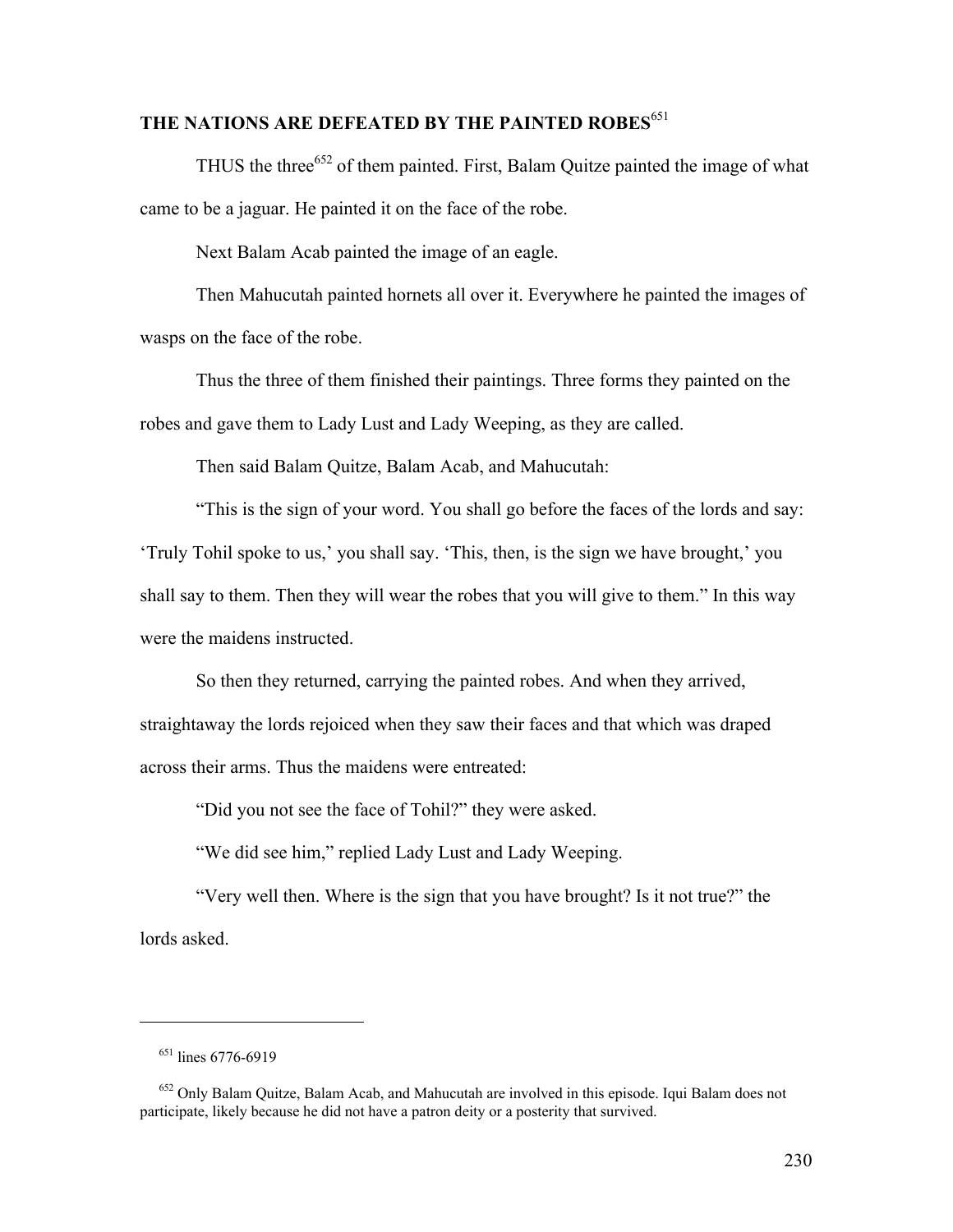For the lords felt it was the sign of their disgrace. Thus the maidens untied the painted robes. Everywhere there were jaguars, everywhere eagles, and everywhere hornets and wasps. The paintings inside the robes shone brightly. Thus they desired the faces of the robes and put them on about them.

The image of the jaguar did nothing at first around the lord. Then another lord put on the second painted robe with the image of the eagle. The lord felt good inside it. He turned about before them. He opened up his robe<sup>653</sup> before them all. Then another lord put on the third painted robe with the hornets and wasps inside. And when he put it around him he was stung by the hornets and wasps. He could not bear it; he could not endure the stinging insects. Thus he cried out because of the painted images of the insects within the robe. This was the painting of Mahucutah, the third of the paintings. And thus they were defeated.

Then the lords rebuked the maidens, they who were named Lady Lust and Lady Weeping:

"What are these robes that you have brought here? Where did you go to get them? You are deceivers." Thus the maidens were asked when they were rebuked.

<sup>&</sup>lt;sup>653</sup> Literally "he disrobes his covering before their faces all of them." This may mean that he took off his own clothes publicly to put on the new robe. More likely he wrapped the new robe around him with the painted images inside, which he then opened up to display to the other lords present. If the third lord did the same, then the insects that came to life would be in close contact with his skin. Often times the Maya kept powerful tokens or images hidden in bundles or under clothing. The highland Maya today believe that inappropriate display of such objects is extremely dangerous. Thus in the town of Santiago Atitlán, a bundle of very old garments painted with designs reminiscent of animal pelts, which they call Martín, is kept hidden in a carved wooden chest except at rare times when it is taken out for display. The bundle itself is unwrapped only once a year, on November 11, by a special priest called the *nab'eysil*. The *nab'eysil* opens the bundle at midnight with all the electric lights turned off, and with the doors and windows closed and locked. He then wears the garments as he dances in a circular pattern around the inside of the darkened room by candlelight. He does this with his arms slightly apart to display the garment. Participants believe that if the bundle were opened with the windows or doors opened, wind would rush out and devastate the world (Mendelson 1965, 57; Christenson 2001, 162).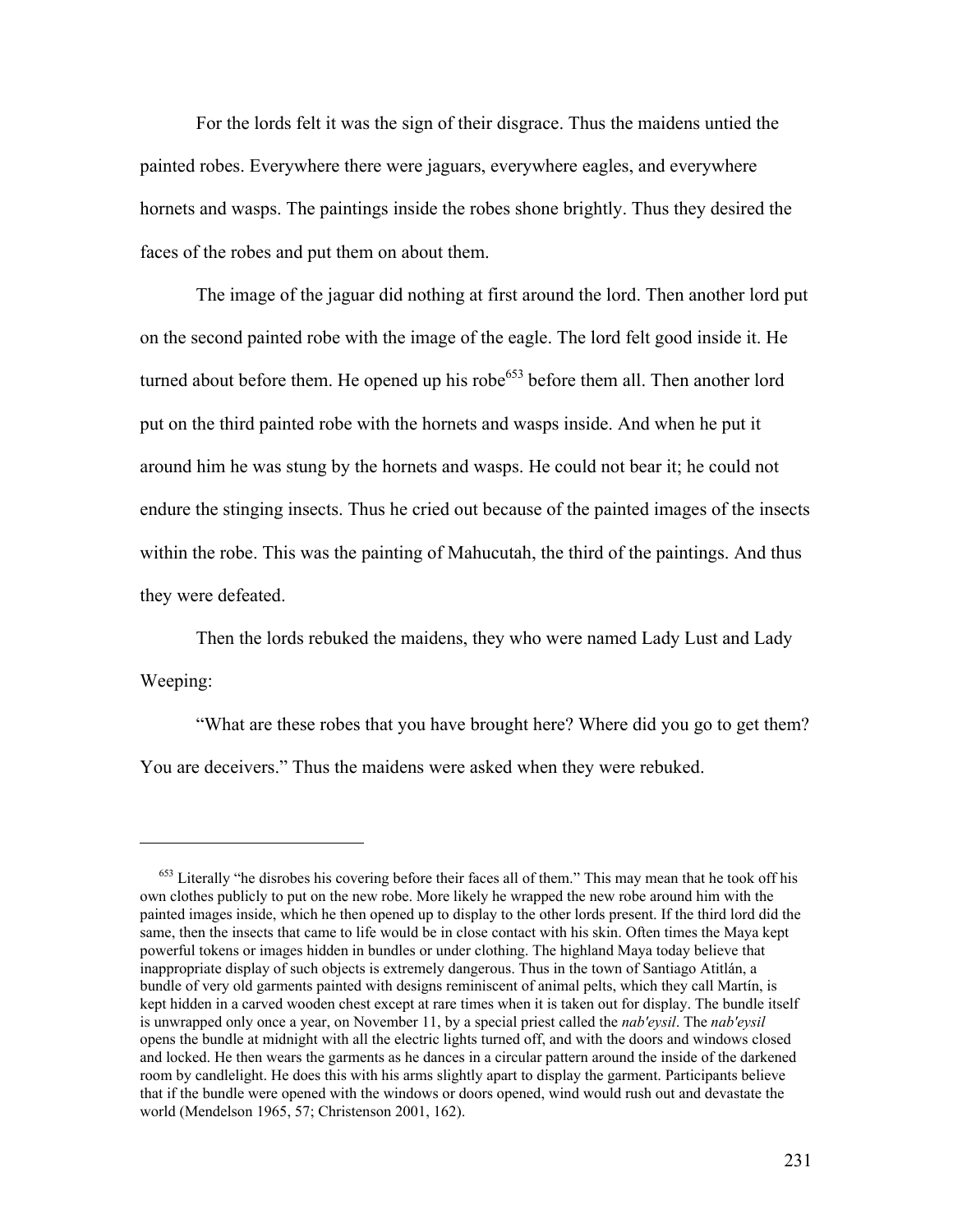Thus all of the nations were defeated by Tohil. They had desired that Tohil would get gratification from Lady Lust and Lady Weeping. But these, then, became seductresses.<sup>654</sup> They came to be temptations to the heart of the nations. Thus the nations did not achieve the defeat of the enchanted people—Balam Quitze, Balam Acab, and Mahucutah.

Then all the nations considered again:

"How can we do it? Truly great their natures have come to be," they said. Then they gathered their thoughts:

"We shall merely pursue them and kill them. We shall arm<sup>655</sup> ourselves with arrows and with shields. Are we not many? There shall not be even one or two left of them," they said when they gathered their thoughts.

Thus all the nations armed themselves. They were crowded with killers when all the nations gathered. They were killers.

Now Balam Quitze, Balam Acab, Mahucutah, and Iqui Balam were on the top of the mountain Hacavitz. This was the name of the mountain where they were. Thus their sons were established on the top of the mountain. They were not many then. They were certainly not as numerous at first as the people from the nations. They occupied only a small part of the mountain top.

Thus the nations plotted to kill them. They all gathered together. They arrived, all of them having been summoned.

<sup>654</sup> *Joxol ch'ek* (scratchers knee). This is a play on words, a particularly prevalent Maya practice when referring to sexual things as a way of speaking about it indirectly. *Jox* is "to have sex," and also "to hoe or to scratch." A woman "knee scratcher" is a fornicator, prostitute, or one who wishes to seduce someone to have sex. The more common expression today is "leg burner" which also means seductress.

<sup>&</sup>lt;sup>655</sup> Literally "adorn."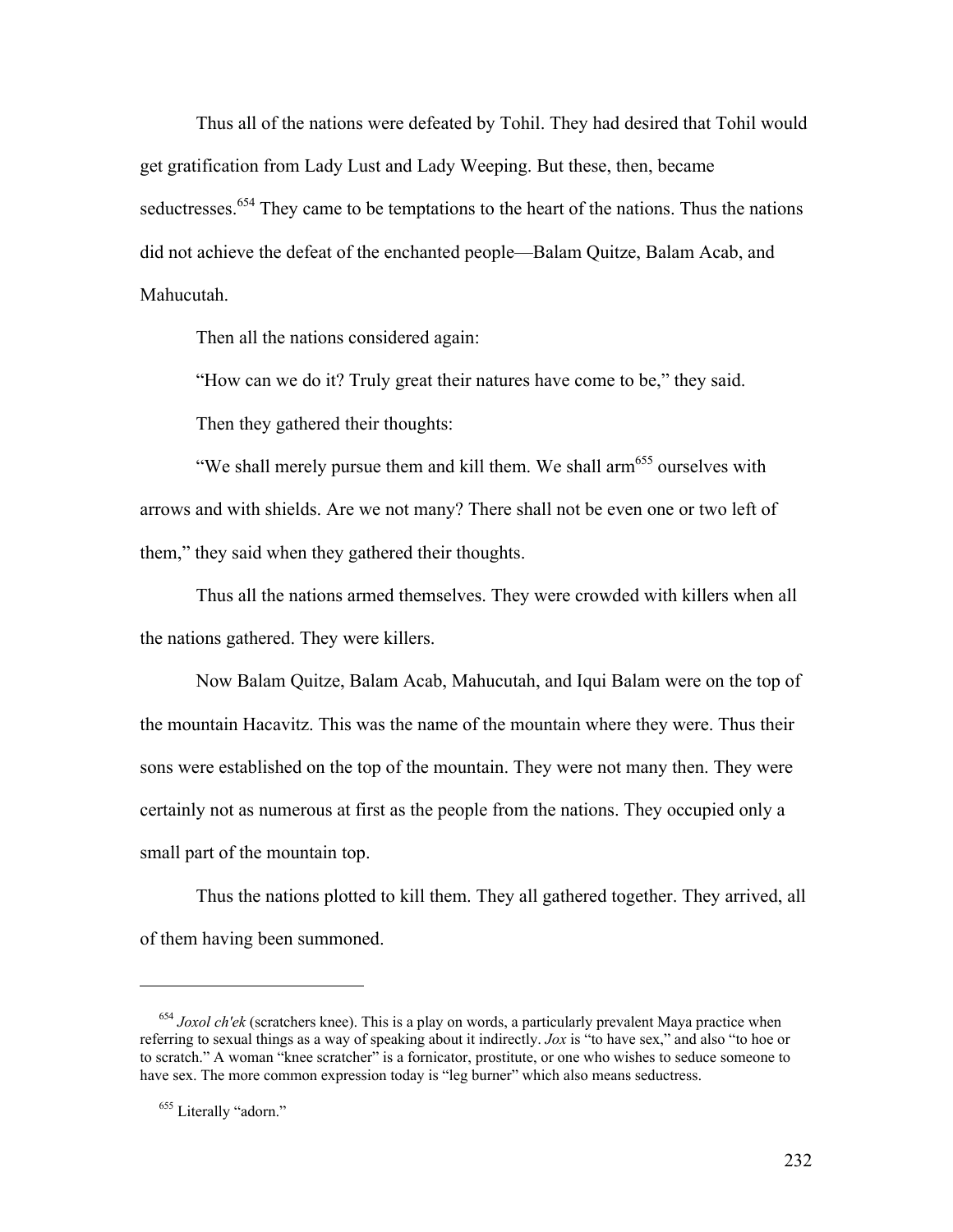## THE NATIONS ARE HUMILIATED<sup>656</sup>

THUS all the nations gathered together. They were all armed with arrows and shields. Their precious metal adornments were innumerable. All of the lords and warriors were beautiful in their appearance. But in fact they were mere boasters,  $657$  all of them. Truly they would all come to be enslaved.<sup>658</sup>

"This Tohil, he is a god. We also shall worship him. But we shall capture<sup>659</sup> him," they said among themselves.

But Tohil learned of it, and so too did Balam Quitze, Balam Acab, and Mahucutah. They heard what was being planned. They did not sleep, nor did they rest.

Thus all the warriors had adorned themselves. They rose up in the night with confidence in their hearts.<sup>660</sup> But although they went out, they did not reach their destination. All the warriors merely slept in the road. Then was their defeat by Balam Quitze, Balam Acab, and Mahucutah. They merely slept in the road, completely senseless. All of them were exhausted with sleep. Then they began to have their eyebrows plucked,  $661$  along with their whiskers.  $662$  The precious metal was untied from

<sup>656</sup> lines 6920-7075

<sup>657</sup> *B'anoj tzij* (making words). These are liars, boasters, people that are "just talk, not doers."

<sup>&</sup>lt;sup>658</sup> *Alab'il*. This is literally "stepsons, godsons." It is also used to refer to war captives and slaves. In ancient Aztec warfare, once a captive had been taken in war, the victor seized his opponent by the hair and addressed him as "my beloved son," indicating that the captive was subject to him with the loyalty due a father.

<sup>659</sup> *Kanab'ij* is to capture, and also to make use of something.

<sup>660</sup> *Xkokib'ej chi ki k'ux* (they believed in their hearts).

<sup>661</sup> *U mich'ik ki muquwach rumal* (its plucking their eyebrows by them). This phrase has a double meaning. On one level, "plucking" is a metaphor for tricking or deceiving someone. In a material sense, to pluck out facial hair is to show shame, contempt, disdain, or scorn.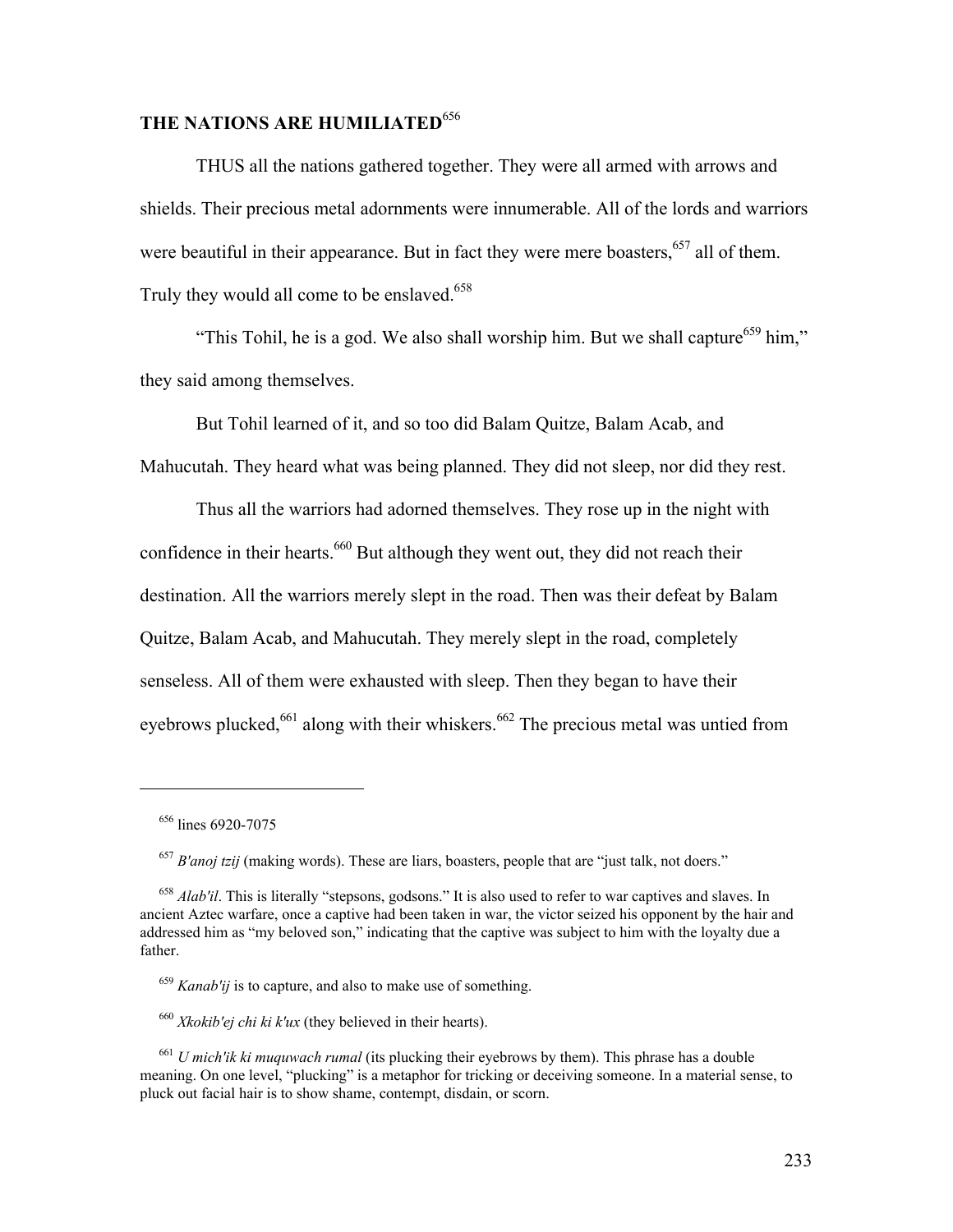their clothing, as well as from their headdresses and their necklaces. The precious metal was taken from the necks of their staffs. This was a punishment upon their faces, and a plucking as well. This was done as a sign of the greatness of the Quiché people.

And when they arose, straightaway they reached for their headdresses and the necks of their staffs. But now there was no precious metal on the necks of their staffs, nor on their headdresses.

"Who has taken us?<sup>663</sup> By whom were we plucked? Where did they who stole our precious metal come from?" all the warriors asked. "Perhaps it was those deceivers<sup>664</sup> that abduct people. But they will not succeed in frightening us. Surely we shall invade their citadel. We shall see again the face of our precious metal and once more make it ours," said all the nations.

But this was merely boasting. Thus the hearts of the bloodletters and sacrificers were comforted on the top of the mountain. Balam Quitze, Balam Acab, Mahucutah, and Iqui Balam merely exercised their wisdom.

Then Balam Quitze, Balam Acab, Mahucutah, and Iqui Balam considered. They made a palisade around the edge of their citadel. They placed wooden planks and pointed stakes about their citadel. Then they made effigies that looked just like people. They arranged these on top of the palisade, arming them with shields and with arrows. They placed headdresses with precious metal on their heads. They adorned these effigies of

 <sup>662</sup> *Kismachi'* (their whiskers). The Quiché language has only one word for facial hair, and thus does not distinguish between beards and moustaches.

<sup>&</sup>lt;sup>663</sup> This is a common Quiché expression, similar to the English "we've been taken" or "we've been had." This parallels the following phrase, "by whom were we plucked?" which is an expression for "who deceived us?"

<sup>664</sup> *K'axtok'* (demons, deceivers).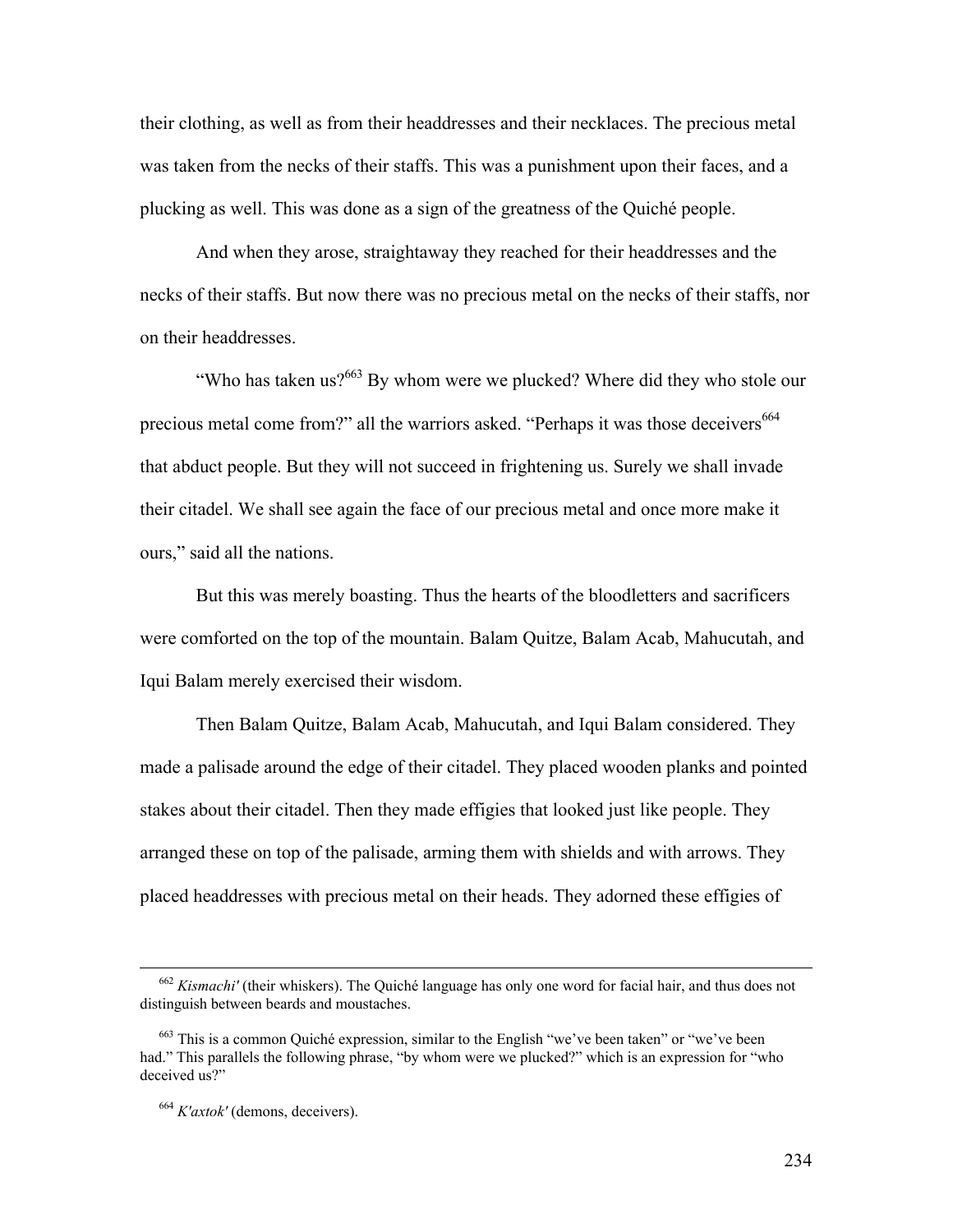mere carved wood with the precious metal of the nations that they had taken on the road. With these they encircled the citadel.

Then also they entreated Tohil with their thoughts:

"What if we should die? What if we are defeated?" they asked.

Thus their hearts wept before the face of Tohil.

"Do not mourn. I am. You shall use these against them. Do not fear." Thus he spoke to Balam Quitze, Balam Acab, Mahucutah, and Iqui Balam. And they were given the hornets and wasps. So they went out to gather them, and they returned bearing them. And these they placed inside four great gourds, which they positioned in four places around the edge of the citadel. The hornets and wasps were closed up within the great gourds. They used these as weapons against the nations.

The citadel was being spied upon, watched in ambush, scrutinized as a target by the messengers of the nations.

"There are not so many," they said.

And then they saw the effigies of carved wood which were motionless, carrying their arrows and their shields. They appeared to be true people. Like killers they appeared to be when the nations saw them. All the nations rejoiced then, for they did not see many of them. But there were crowds of people from the nations. Their people had countless warriors, killers, and murderers that had come against Balam Quitze, Balam Acab, and Mahucutah, who were on top of the mountain named Hacavitz.

We shall now speak of this invasion.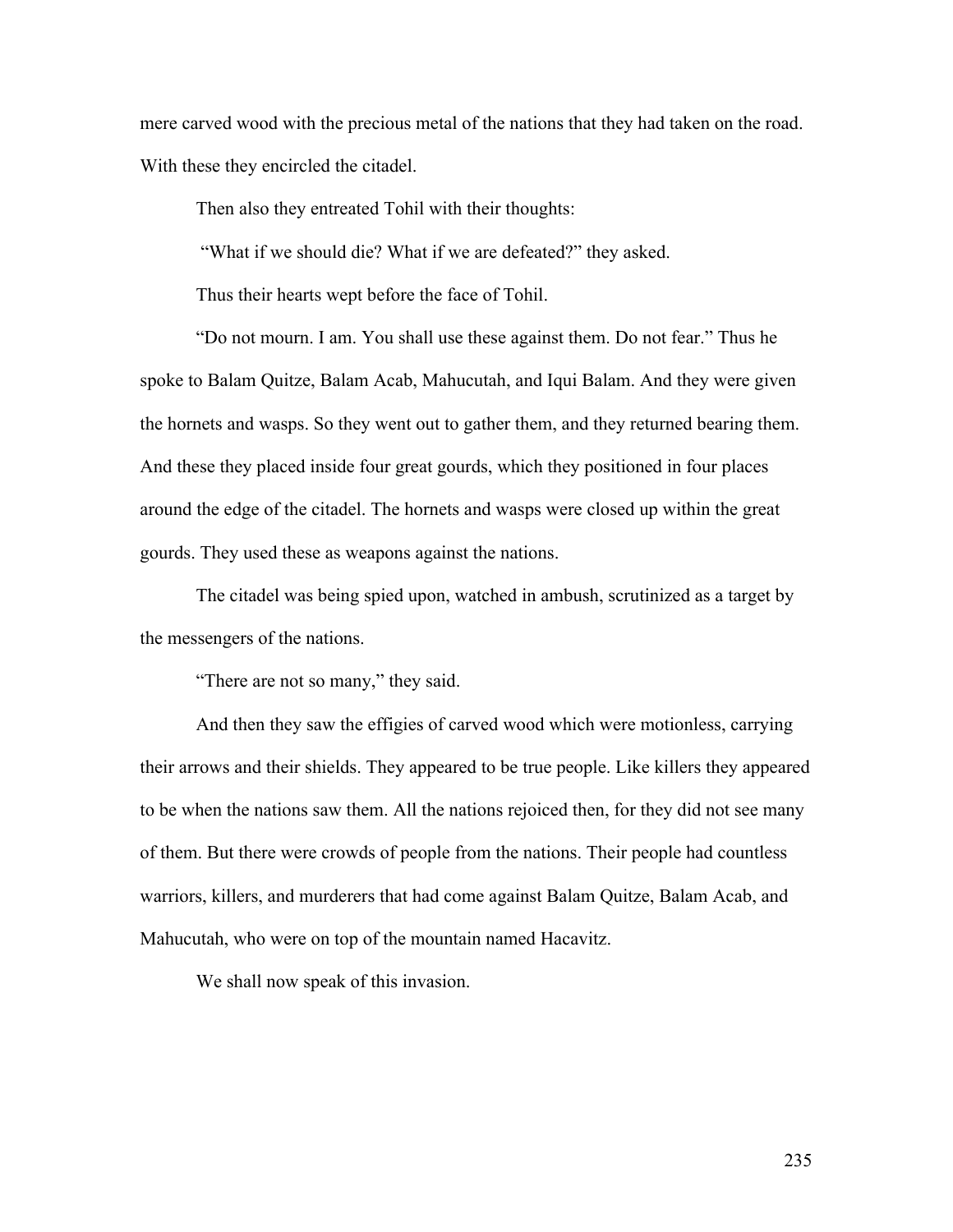## THE NATIONS ARE DEFEATED<sup>665</sup>

THERE they were, Balam Quitze, Balam Acab, Mahucutah, and Iqui Balam, united on top of the mountain with their wives and their children.

Then came the warriors and the killers. There were not merely sixteen thousand or twenty-four thousand<sup>666</sup> from the nations that encircled the citadel. They yelled, armed with their arrows and shields. They would cry out, clamoring, hustling about, shouting their mockery, and whistling.

But the bloodletters and sacrificers went inside beneath their citadel, fearing nothing. They merely looked to the palisade at the edge of their citadel as they gathered together with their wives and their children. Thus they were reassured, <sup>667</sup> and the words of the nations were sweet to them.

Then the warriors ascended a little way up the face of the mountain. But it was only a little way, for they did not reach the entrance to the citadel. And then they opened the four gourds that were in the citadel, and out flew the hornets and the wasps. They were like clouds of smoke when they came out of each of the gourds. The warriors were thus finished off because of the insects. They landed on their eyes and on their noses; on their mouths, on their legs, and on their arms. Wherever they were, the hornets and wasps went to catch them. Wherever they were, these went to swarm around them. Everwhere there were hornets and wasps. They would swarm around them stinging their eyes. There were great numbers of insects around each of the people.

<sup>665</sup> lines 7076-7206

<sup>666</sup> *Ka chuy, ox chuy* (two eight thousands, three eight thousands).

<sup>667</sup> *Ku'l ki k'ux* (seated their hearts). This is "to be reassured, confident, or have faith in something."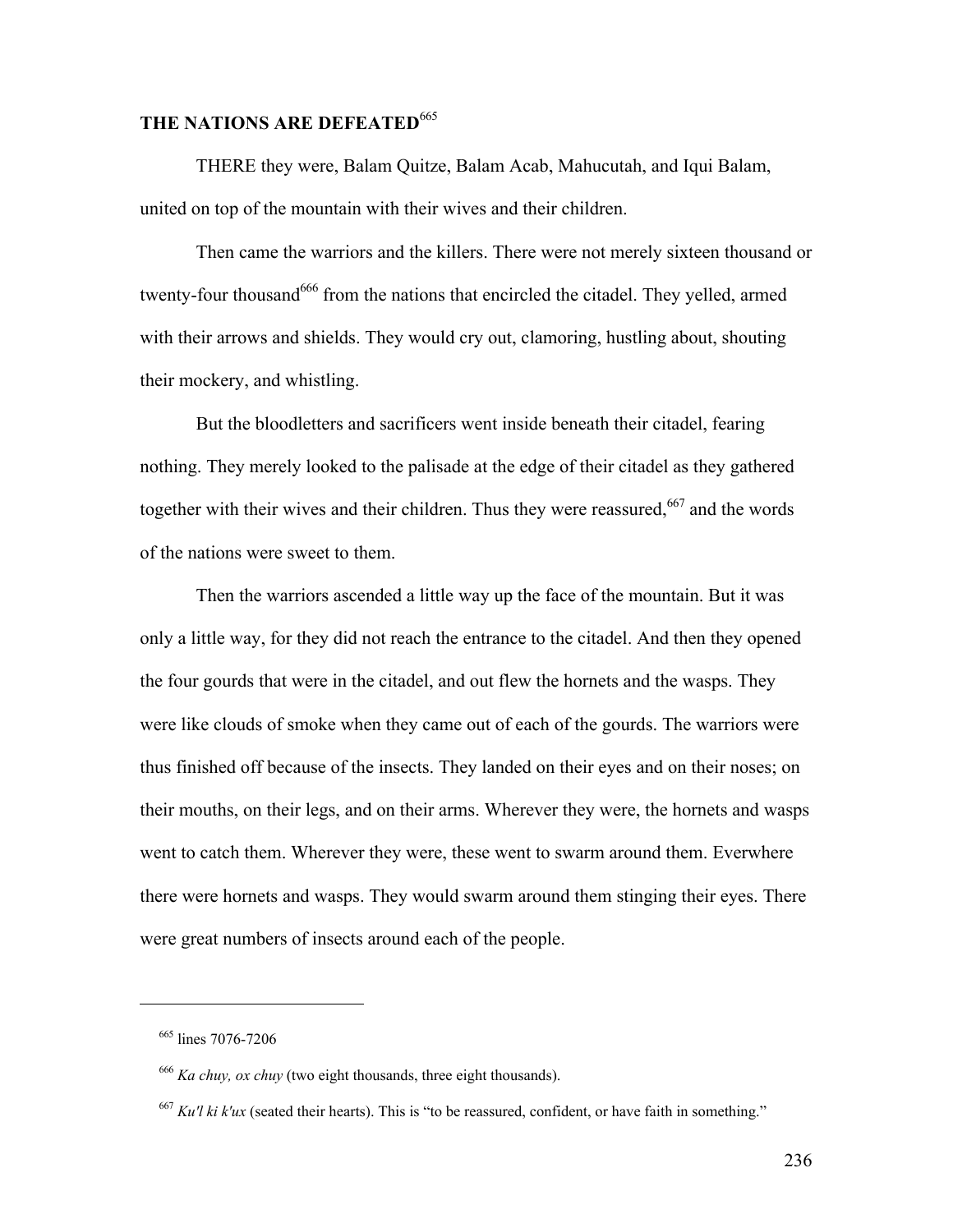Thus they became disoriented<sup>668</sup> because of the hornets and the wasps. Neither could they now grasp their arrows or their shields. They hunched over with their faces to their knees on the surface of the ground. They were scattered. They fell senseless before the face of the mountain. Then they were struck with arrows and chopped with axes, although they were only pieces of dry wood that Balam Quitze and Balam Acab used on them.<sup>669</sup> Their wives also came upon them as killers.

Thus only a portion of them were able to return. Only a few people from the nations were able to escape. At first they tried to flee, but when they were caught they were finished off. They were killed. And it was not just a few of the people who died. And of those that did not die, the insects came upon them and tormented their hearts. They were no longer able to wage war. They did not take up their arrows or their shields again. Thus all the nations were humiliated and begged humbly before the faces of Balam Quitze, Balam Acab, and Mahucutah:

"Pity us. Do not kill us," they said.

 $\overline{a}$ 

"Very well then. Certainly you shall become obedient.<sup>670</sup> You shall be servants<sup>671</sup> as long as there is sun and light," they were told.

Thus was the defeat of all the nations because of our first mothers and our first fathers. It was done on the top of the mountain Hacavitz, as it is called today. This was

<sup>668</sup> *Q'ab'arik*. In current Quiché usage this is "to be drunk, enebriated." According to Basseta, however, it may also mean "to be disoriented, or to faint."

<sup>&</sup>lt;sup>669</sup> The authors wish to emphasize that the victory was purely a matter of divine intervention, without need for conventional arms. Thus the pieces of wood acted as if they were arrows or axes.

<sup>670</sup> *Kame'l* (humble, obedient). This is a play on words since *kamel* is "one who dies." Thus the captives are saying that rather than be *dead*, they are to be humble and obedient.

<sup>671</sup> *Aj patan* (he/she of the pack strap) is a servant, or more specifically a bearer. *Patan* is both the pack strap worn by men around the forehead to carry loads, as well as metaphorically any task or errand. In a larger sense, the term may be used to describe someone who is subsidiary such as a vassal or tribute payer.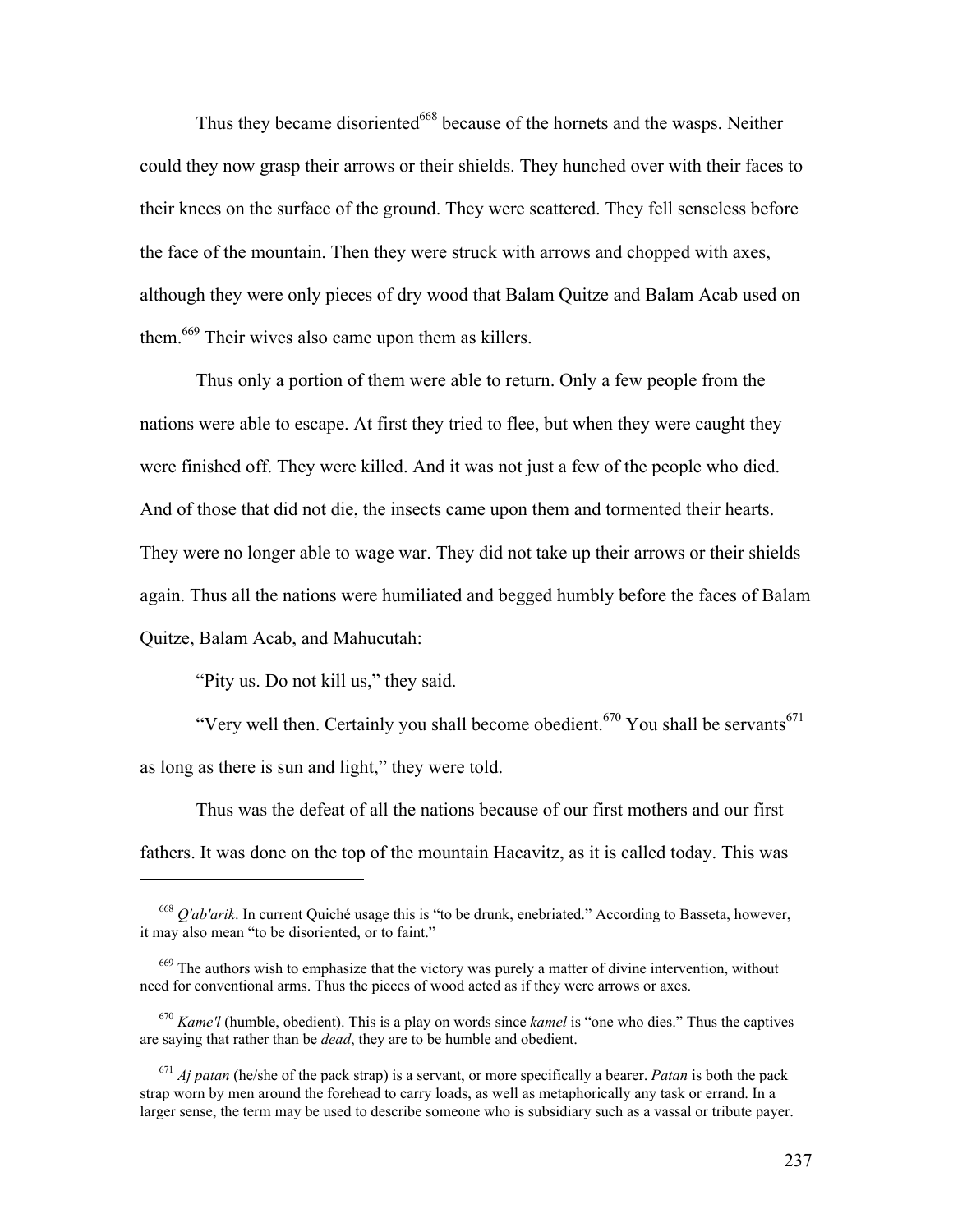the beginning. There they multiplied and became many. They had daughters and they had sons on top of Hacavitz. They rejoiced then, for they had defeated all the nations there on top of the mountain. Thus they had done this. They had surely defeated the nations, indeed all the nations.

Thus their hearts were reassured. They spoke to their sons as the time approached when they would die. For they truly desired to die.

Now we shall tell of this also, of the deaths of they who are called Balam Quitze, Balam Acab, Mahucutah, and Iqui Balam.

# THE DEATHS OF THE FOUR PROGENITORS<sup>672</sup>

THEY sensed their impending death and disappearance. $673$  Thus they gave instructions to their sons. They were not ill, nor did they groan from sickness, nor did they breathe with difficulty. Yet they left behind their word with their sons. These, then, are the names of the sons:

Balam Quitze had two sons. Co Caib<sup>674</sup> was the name of the firstborn, and Co Cavib<sup>675</sup> was the name of the secondborn. These were the sons of Balam Quitze, the grandfather and father of the Cavecs.

<sup>675</sup> *K'o Kawib'* (Lord Adornment).

 <sup>672</sup> lines 7207-7360

<sup>673</sup> Literally "loss."

<sup>674</sup> *K'o Kaib'* (Lord Two). *K'o* is an irregular verb construction meaning "there is, or he/she/it possesses." However when used as a title it suggests "nobility, lordship, or authority." Thus Coto lists *Qo ch'u vi* (there is on his head, or above) as "to be charged, or have jurisdiction/authority"; *Qo r'a* (there is breath) as "to have authority"; or *Qo u* ε*ij* (there is his day) as "to have authority, great thing, famous or glorious." *Kaib'* is simply the number two. Thus this name would be something like "Lord or Sir Two." When used as a verb, *kaib'aj* is "to multiply or divide." The name may refer to the fact that he had a large posterity, or that his was a significant division of the lineage. Alternatively, the "Two" may simply mean that he represents the second generation of lords (Akkeren 2000, 53).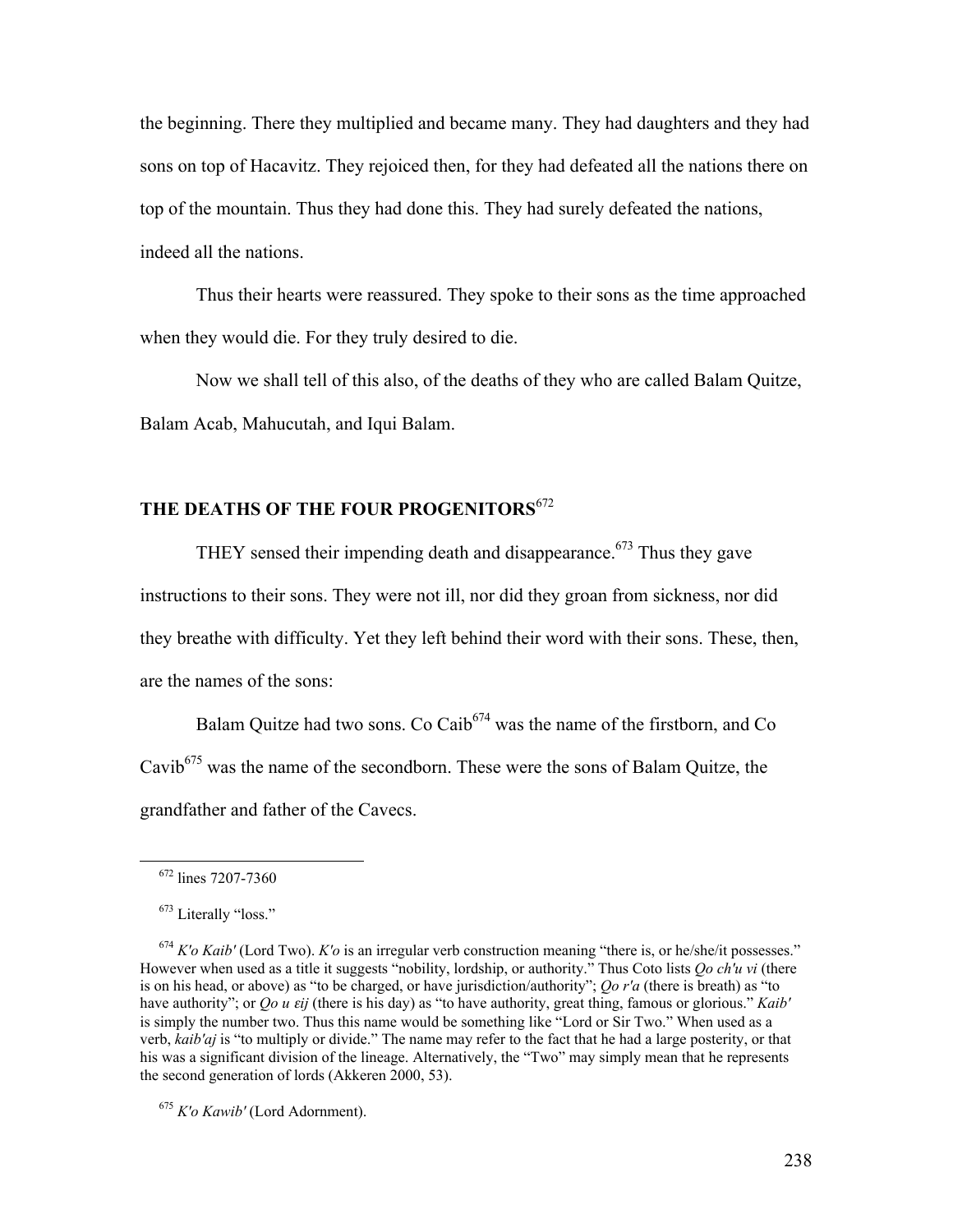Balam Acab of the Nihaibs also had two sons. Co Acul was the name of his first son, and Co Acutec was the name of his second son.

Mahucutah had only one son, whose name was  $Co$  Ahau.<sup>676</sup>

These three had sons, but Iqui Balam had no sons.

These, then, were the names of their sons, who were true bloodletters and sacrificers.

The four of them were united as they sang of the pain in their hearts. Their hearts wept within their song. Our Burial was the name of the song that they sang. And these were the instructions that they gave to their sons:

"You, our sons, we shall go but we shall also return again. Words of light $677$  and counsels of light $678$  we give to you."

And then they spoke to their wives:

"You have come here from a far away mountain, you, our wives," they said.

Then they were counseled:

"We go to our people.<sup>679</sup> Our Lord Deer is now established,  $680$  mirrored in the sky. We shall thus return, for our work is accomplished, and our day is now finished.

<sup>676</sup> *K'o Ajaw* (Lord/Sir Lord).

<sup>677</sup> *Saqil tzij* (light word).

<sup>678</sup> *Saqil pixab'* (light instructions, counsel, law).

<sup>679</sup> *Qamaq'* (our people, tribe, nation).

<sup>680</sup> *Cholan* is to "be ordered, aligned, established, placed, or declared." Thus "Our Lord Deer," one of the titles for their patron god Tohil (see pp. 234-235; lines 6343-6352), had achieved a permanent, fixed position. From the following phrase, this appears to have been symbolized by some astronomical phenomenon. There appear to be deer constellation references in both the Dresden and Madrid codices. Gabrielle Vail associates the deer-trapping sections of the Madrid Codex as having astronomical associations, identifying the deer constellation as Virgo (Bricker and Vail 1997, 99-107).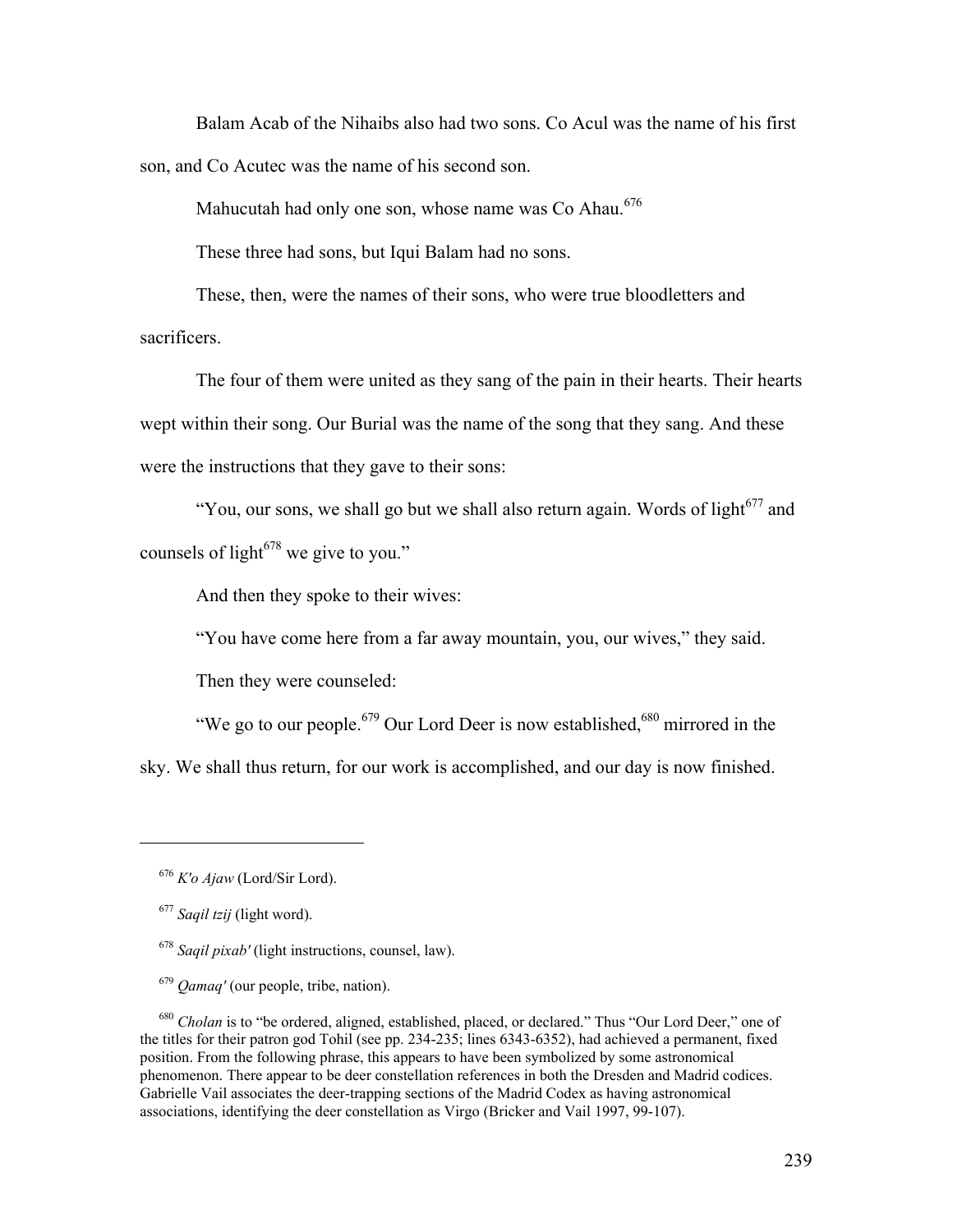Remember us.<sup>681</sup> Do not forget us.<sup>682</sup> Do not sweep us away. You shall surely see your homes and your mountains where you will settle. Thus let it be so. Go therefore, go to see the place from whence we came." This was the counsel they were given.

Then they left behind the sign of the existence of Balam Quitze:

"This is the token of my memory that I shall leave with you. This is your glory. These are my instructions, the result of what I have pondered," he said when he left behind the sign of his existence. Bundled Glory,<sup>683</sup> it was called. Its contents were not clear for it was truly bundled. They did not unwrap it, nor was its stitching clear. No one had seen it when it was bundled.

This, then, was their counsel when they disappeared there atop the mountain Hacavitz. They were not buried by their wives, nor their children. Neither was their

<sup>681</sup> *Kojina'.* Literally "sense/feel us." This is stronger in the Quiché language than to merely have memories of someone. To an extent, traditionalist Maya do not consider powerful individuals of the past to be dead. Nicolás Chávez Sojuel, a sculptor in the community of Santiago Atitlán, carved an image of Diego Kihu, a powerful *nab'eysil* (priest) who died in the 1970s, on a panel of the central altarpiece in the church. In this panel, Kihu is walking at the head of his own funeral cortège. When I asked how this was possible, Nicolás said that he hadn't really died. He then related the following story: "Diego Kihu... could work many miracles. He had the face of a saint's image. He had power over water and rain. He could make it rain whenever he wished, and yet when he walked in the rain he never got wet.... He was very old when he died, about 128. But he didn't die of illness, he just decided to leave because he wanted to be with the other *nab'eysils* in *Paq'alib'al* [a cave located southwest of the community where the saints and deified ancestors live]. He told people that he would leave at 6:00 pm on a Wednesday and said goodbye to everyone and gave them his blessing. Everyone placed candles around his bed and he left right at 6:00, as he had said. That evening he visited many people in dreams and told them not to worry about him because he was in *Paq'alib'al.* When he was buried a great wind and earthquake passed through the cemetery to prove that he was not dead" (Christenson 2001, 211). The highland Maya frequently tell stories about visitations from ancestors who continue to work on behalf of their community whenever necessary. Recently I gave an old photograph, depicting a group of elders from Santiago Atitlán taken in the late nineteenth century, to a friend of mine who is the son of a prominent elder in that community. He immediately named a number of the individuals in the photograph. When I asked how he knew them, considering that they had died long before he was born, he replied: "We all know them. They still visit us in dreams and in person. We know their faces. They are still very powerful—the soul of the town. Their minds and their souls are white [*saq*: white, light, pure, clear, clean]. This is our heritage. These people are still alive because I live. I carry their blood. I remember. They are not forgotten."

<sup>&</sup>lt;sup>682</sup> Literally "do not lose us."

<sup>683</sup> *Pisom Q'aq'al. Q'aq'al* is derived from the root, *q'aq'* (flame). In this form, it refers to "power, glory, splendor."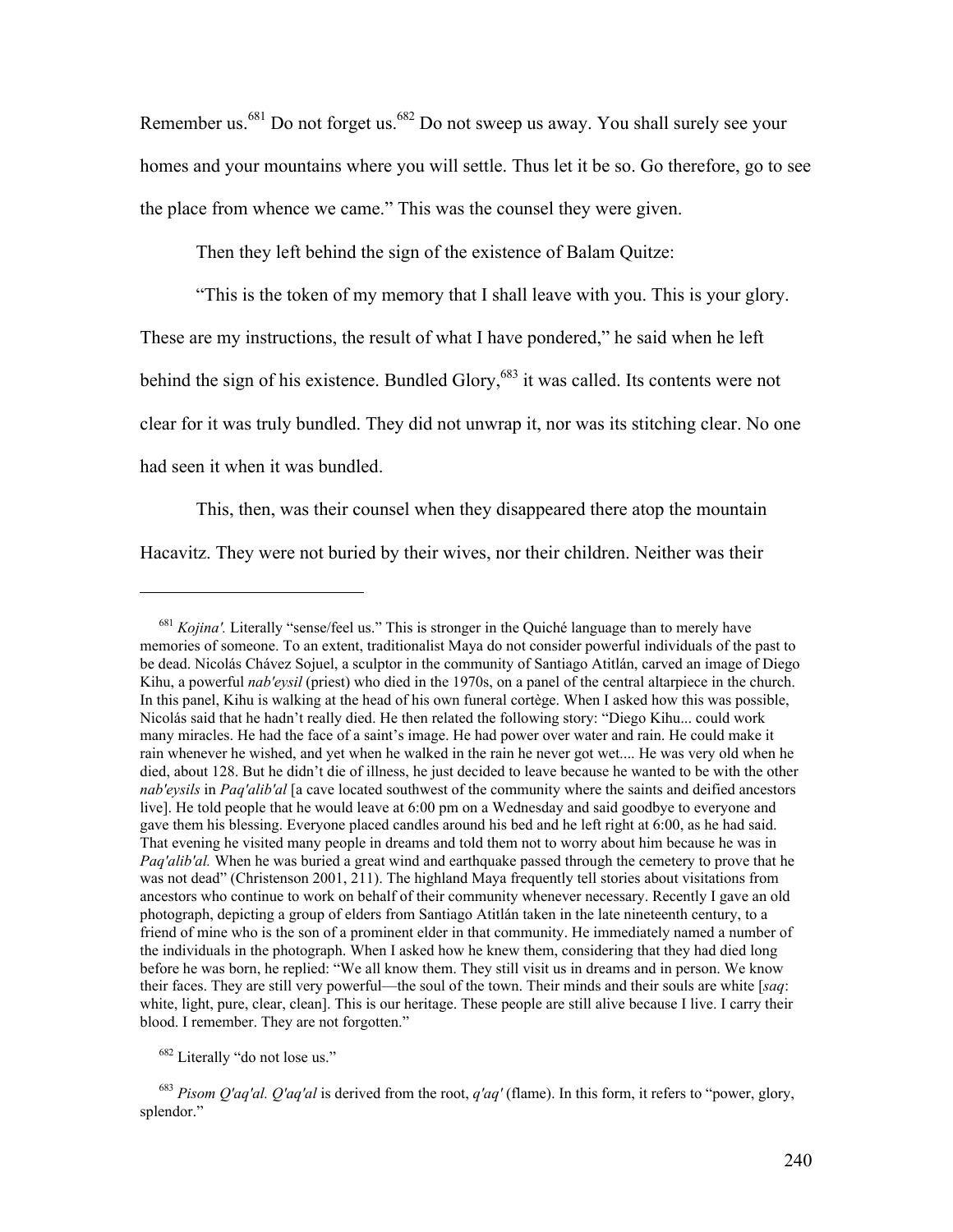disappearance clear when they vanished. But their counsel was clear. Thus the Bundle came to be precious to them as a memorial to their father. Straightaway they burned offerings before it as a memorial to their father.

Thus the people were established by the lords following this beginning by Balam Quitze, the grandfather and father of the Cavecs. His sons, named Co Caib and Co Cavib, were not lost.

Thus were the deaths of our four grandfathers and fathers when they disappeared, when they left their sons there on top of the mountain Hacavitz. These sons tarried there.

But the day of all the nations had fallen, and they were humiliated and lacking in power.

The people had become numerous by then, and all of them gathered together each day to remember their father. The Bundle was precious<sup>684</sup> to them. They did not open it. It remained bundled. Bundled Glory they called it when it existed. They also named it their Wrapping. It had been left behind by their fathers as the true sign of their existence. Thus was the disappearance and end of Balam Quitze, Balam Acab, Mahucutah, and Iqui Balam, the first people who came from across the sea in the East. Anciently they came here. They died in their old age, they who were called bloodletters and sacrificers.

### THE SONS OF THE PROGENITORS JOURNEY TO TULAN<sup>685</sup>

THEN they remembered in their hearts the journey they were to make there to the East. They remembered the instructions given by their fathers who had died long ago.

<sup>&</sup>lt;sup>684</sup> Literally "great its day."

<sup>685</sup> lines 7361-7411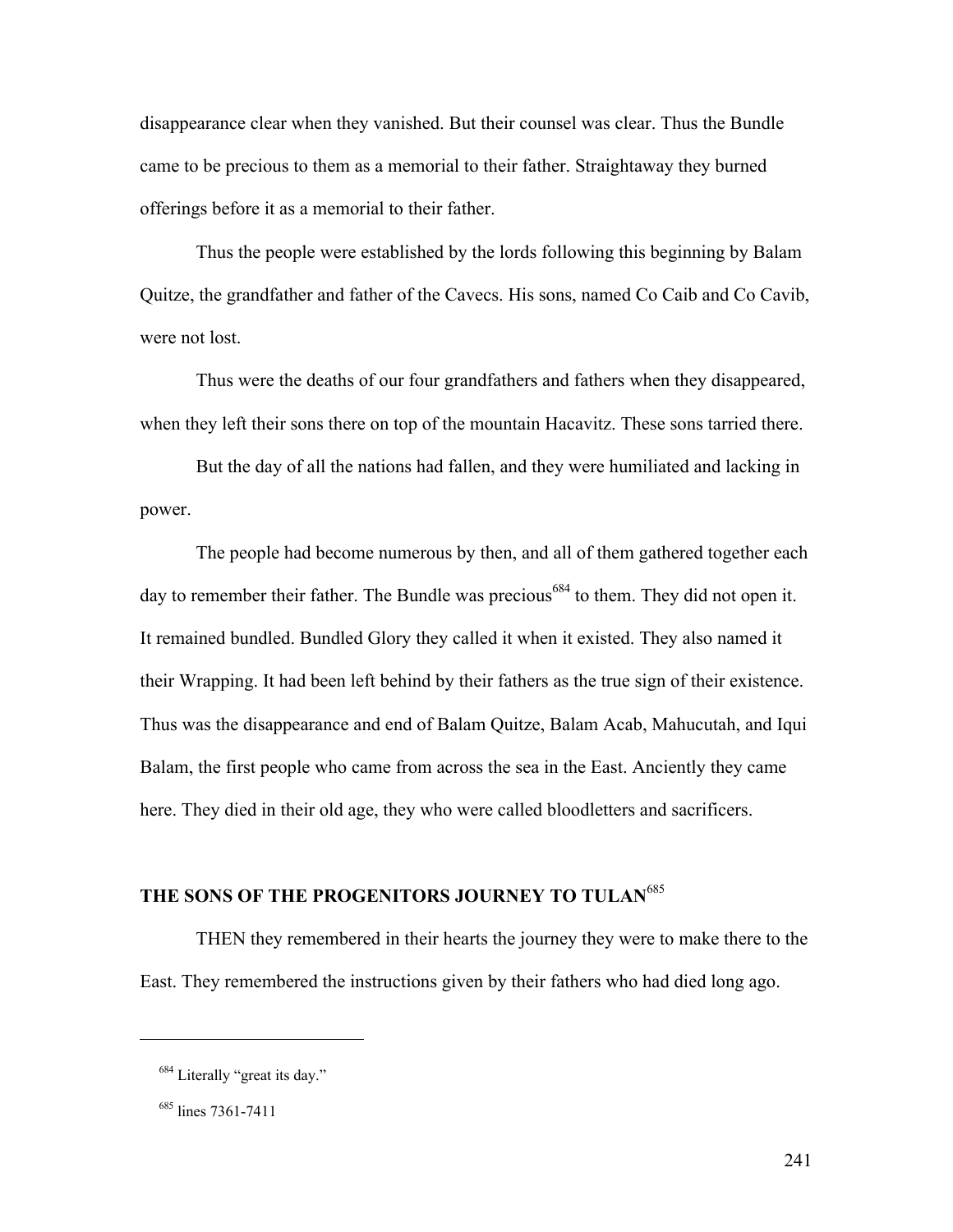The nations had since given wives to them, thus becoming their fathers-in-law. Thus the three of them had married women.

And they said when they left:

"We go to the East from where our fathers came." Thus said the three sons when they began their journey.<sup>686</sup> Co Caib was the name of the first, the son of Balam Quitze of the Cavecs. Co Acutec was the name of the son of Balam Acab of the Nihaibs. Co Ahau was the name of the other, the son of Mahucutah of the Ahau Quichés. These, then, were the names of the three who went across the sea. They had wisdom and knowledge. They were more than ordinary people in their nature. They left behind their counsel to all their older brothers, and their younger brothers.

They rejoiced when they left:

"We will not die. We will return," they said when the three of them left.

Thus they passed over the sea, arriving there in the East. They went there to receive their lordship.

This, then, is the name of the lord, the lord of the East, when they arrived:

## THE SONS RECEIVE AUTHORITY TO RULE<sup>687</sup>

THEN they arrived before the face of the lord, whose name was Nacxit.<sup>688</sup> He was the only judge<sup>689</sup> over a great dominion.<sup>690</sup> He then gave to them the signs and symbols of

<sup>686</sup> Literally "took their road."

<sup>&</sup>lt;sup>687</sup> lines 7412-7450

<sup>&</sup>lt;sup>688</sup> Nacxit is derived from the Nahua words *nawi* (four) and *ikxit* (foot) (Campbell 1983, 84), perhaps referring to the extent of his power to the four cardinal directions of the earth. This is also one of the titles for the feathered serpent deity known as Kukulcan in the Maya lowlands and as Quetzalcoatl in Central Mexico (Recinos 1950, 207 n. 3; Roys 1967, 83; Edmonson 1982, 16 n. 220; Nicholson 2001, 228). It is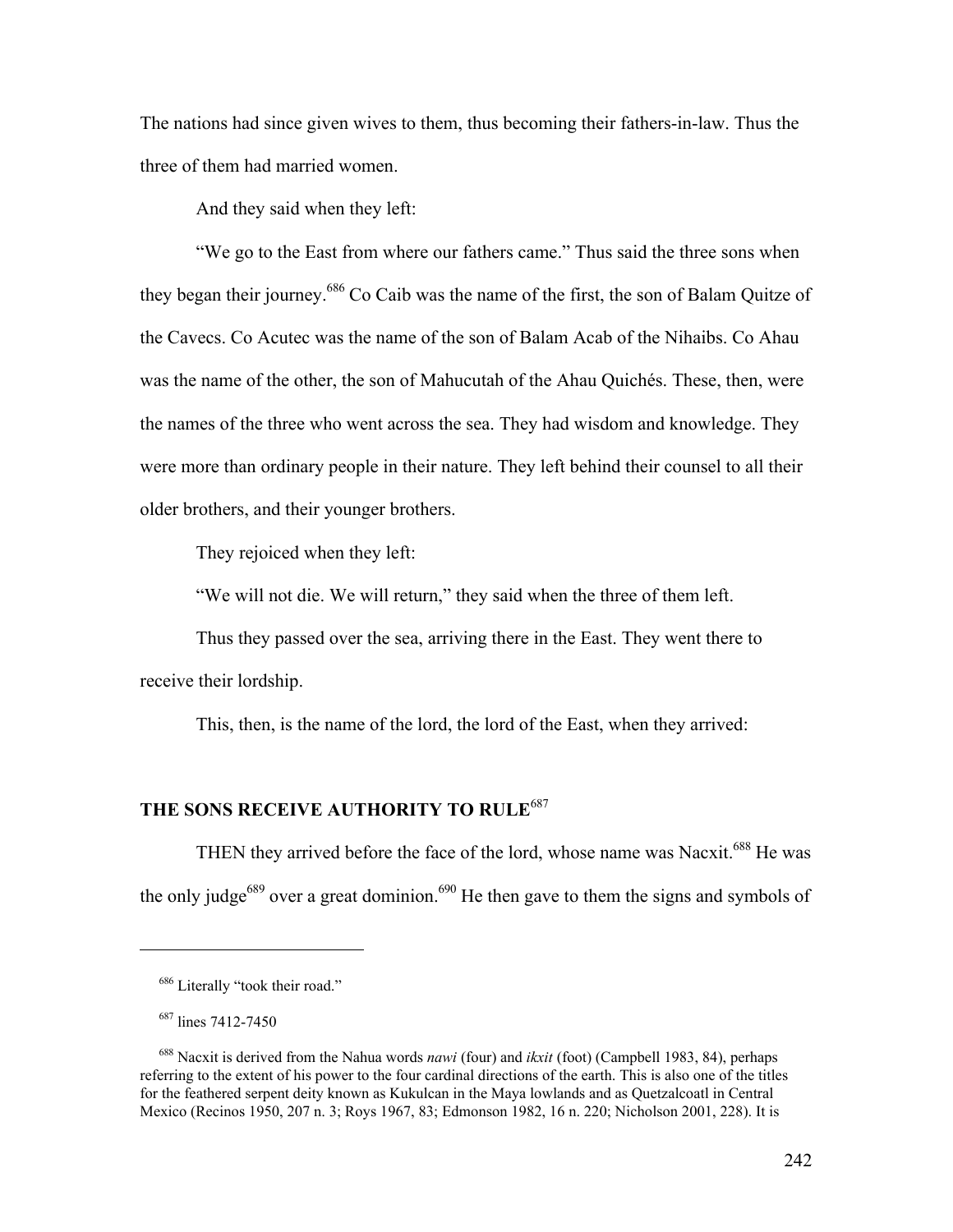their lordship. Thus they received the signs of office for the Ah Pop,<sup>691</sup> and the Ah Pop of the Reception House.<sup>692</sup> They received the signs of their glory and lordship that pertained to the offices of Ah Pop and Ah Pop of the Reception House. These, then, are the names of the tokens of their glory and lordship:

Canopy $^{693}$  and throne,

 $\overline{a}$ 

Bone flute<sup>694</sup> and drum,<sup>695</sup>

likely that Nacxit was a ruler from some major political center in the general direction east from the Maya highlands. Nacxit was apparently one of the titles used by Maya rulers at both Chichen Itza and Mayapan, indicating their attempts to claim Central Mexican authority as an important component of their own right to rule (Nicholson 2001, 228-229).

<sup>689</sup> *Q'atol tzij.* Literally "guardian/cutter of the word."

 <sup>690</sup> *Ajawarem* is "lordship or sovereignty" when referring to the power of the office, and "dominion or domain" when referring to the physical extent of a lord's territory and its people.

 $^{691}$  *Aj Pop* (He of the Mat). This is the highest office within the ruling Nima Quiché lineage. The office belonged to the line founded by Co Caib, son of Balam Quitze of the Cavecs. The ancient lords of the Maya sat on mat thrones, and these became symbolic of lordship and authority itself. The mat represented the power not only of the ruler, but also of his subjects. In this sense, the interlaced reeds of the mat represented the members of the community, linked in a common purpose. Thus Ximénez translated *popol* as "community." This office might then be translated "he of the community" or "master of the community." Coto lists various offices, all of which held the title of *ah pop*: "constable, chief, counselor, dignitary, and lord." None of these European titles, however, is equivalent with the Maya concept of the office. "He of the Mat" is misleading without extensive elaboration of the meaning of "mat." I have chosen therefore to leave the title untranslated.

 <sup>692</sup> *Aj Pop K'am Ja* (He of the Mat Reception House). This is the second highest office among the Nima Quichés, serving as an advisor and representative of the *Ah Pop*. The title was held by representatives of the secondary line founded by Co Nache, the illegitimate son of Co Caib's wife by Co Cavib (Carmack and Mondloch 1983, 181-182). The "reception house" may refer to a building or hall used for receiving petitioners, visiting dignitaries, or perhaps tribute. The latter possibility is supported by Colonial dictionaries that list *k'amajal* as "to send or pay tribute" (Varea). The importance of tribute collection as the focus of high office may be seen in Las Casas' description of Pre-Conquest Quiché administration: "That supreme king had certain principal men of counsel who had charge of justice and determined what should be done in all business affairs. It is said today by the Indians who saw it, that they were like the Oidores of Guatimala in the Royal Audience. They saw the tribute which was collected from the kingdom and they divided and sent to the king what was needed for the support of his person and for his estate" (Las Casas 1967, III.ccxxxiv.500. Translation by author). Alternatively, Akkeren reads the word as *k'amaja* (almost, close) in the sense that he holds a position just below the *Ah Pop*. The title would thus be something like "Vice *Ah Pop*" (Akkeren 2000, 213).

<sup>693</sup> *Muj* is a "canopy, mantle, throne, or cushion of a throne or seat" (Coto). *Muj* is literally "shadow" and likely refers to the shadow cast by the canopy. Alonso de Zorita noted that prior to the Spanish conquest, the Quichés had "three lords" who were distinguished by the number of canopies they had: "The principal lord had three canopies or mantles adorned with fine featherwork over his seat, the second had two, and the third one" (Zorita 1963, 272).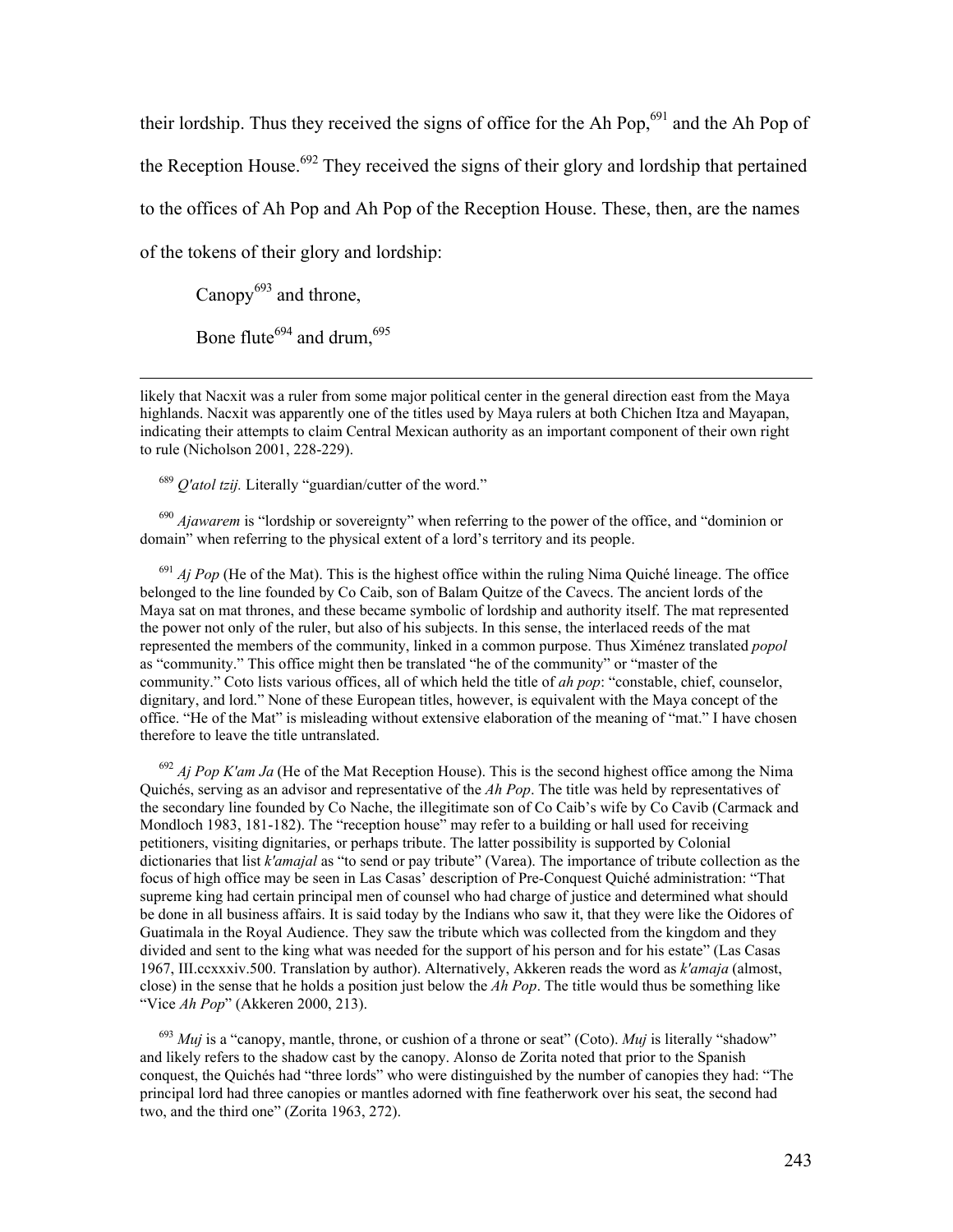Shining Black Powder<sup>696</sup> and Yellow Stone,<sup>697</sup>

Puma Paws and Jaguar Paws,

Head and Hooves of the Deer.<sup>698</sup>

Arm Band<sup>699</sup> and Snailshell Rattle,

Tobacco Gourd<sup>700</sup> and Food Bowl,<sup>701</sup>

Macaw Feathers and Snowy Egret Feathers.<sup>702</sup>

All these they brought when they returned. They also brought the writings<sup>703</sup> of

Tulan from the other side of the sea. These were the writings, as they were called, that

contained the many things with which they had been invested.<sup>704</sup>

 $694$  Coto identifies this as a small bone flute used in dances.

 $\overline{a}$ 

<sup>696</sup> Basseta identifies *tatil* (a variant of *titil*), as a shining black powder or saltpetre used to dry ink when writing. Ximénez interprets *titil* as an "unguent with which they [Quichés] paint/smear" (Ximénez 1985, 536). In this context, it, along with the "yellow stone" that is paired with it, were likely pigments used as face or body paint connected with ceremonial performances.

<sup>697</sup> Coto identifies ε*an abah* (yellow stone) as face paint.

<sup>698</sup> Deerskins were the symbol of Tohil, the patron deity of the Quichés. They are still kept in many highland Maya communities as tokens of deities and worn in dances (see footnote 620).

 <sup>699</sup> *Makutax* from the Nahua *macuetlaxtli* (*mah*—hand, arm; *cuetlax*—leather) (Campbell 1983, 84; cf. Edmonson 1971, 218; D. Tedlock 1996, 316 n. 179). Because it is paired with a musical instrument, this perhaps has dangles that make sounds when danced.

 <sup>700</sup> *K'us B'us* (Tobacco Gourd). This is likely derived from a combination of the lowland Maya word for tobacco (*k'utz*), and a small wild gourd used to hold ground tobacco (*b'ux*). Tobacco plays a major role in Maya ceremonies, both ancient and modern. Deities, rulers, and priests are often depicted wearing a tobacco pouch in Precolumbian art.

 <sup>701</sup> Tedlock identifies *kaxkon* with the Nahua *caxcomulli* (bowl for eating) (D. Tedlock 1996, 316 n. 179).

 <sup>702</sup> *Astapulul* is likely the great heron or snowy egret, a word derived from the Nahua *aztapololli* (*aztatl*—great heron or snowy egret; and *pol*—great, large) (Campbell 1983, 84; cf. Recinos 1950, 209 n. 5; D. Tedlock 1996, 316 n. 179).

 $695$  The standard musical instruments used in ritual processions and ceremonies are the flute and large drum. Each is considered a living entity. Among the modern highland Maya, the drum often has a hole, or cluster of holes, in its side called its "mouth." Attendants periodically pour liquor into this hole to give the drum strength when it gets "thirsty."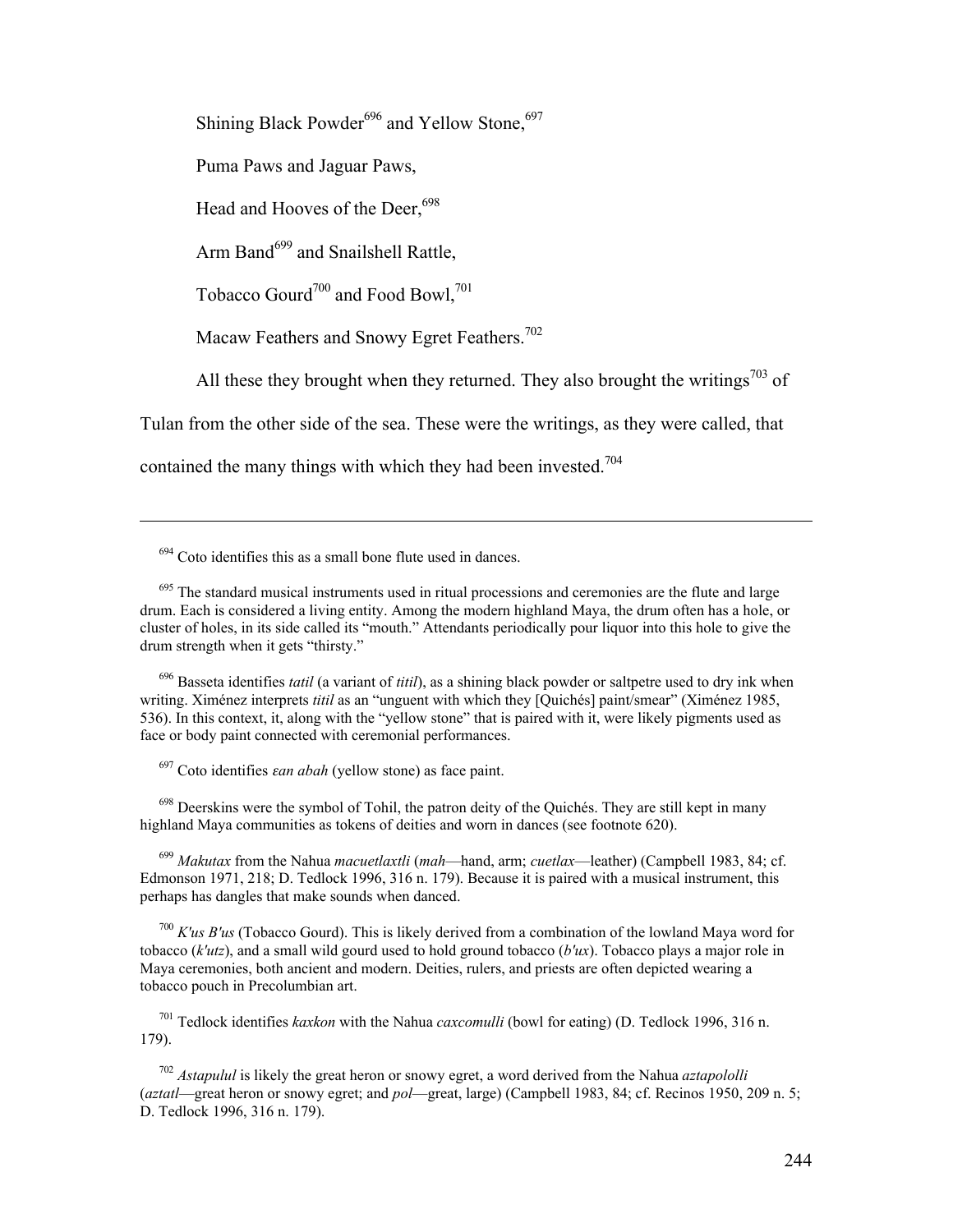# THE MIGRATIONS OF THE QUICHÉS<sup>705</sup>

And when they arrived there atop their citadel called Hacavitz, they gathered all the Tamub and Ilocab together. All the nations rejoiced when Co Caib,  $\frac{706}{6}$  Co Acutec, and Co Ahau arrived. These alone received the lordship of the nations. The Rabinals, the Cakchiquels, and the Ah Tziquinahas rejoiced when the sign of the greatness of their lordship was revealed to them. Great then would become the essence of the nations. For their lordship was not truly complete when they were at Hacavitz. When they were on top of the mountain the only people there were those who had come from the East. But now there were many of them. By then the wives of Balam Quitze, Balam Acab, and

Mahucutah had died.

 $\overline{a}$ 

Then they left, they abandoned their mountain and searched for another mountain

to settle. They settled innumerable mountains, giving each of them honorific epithets and

<sup>705</sup> lines 7451-7550

<sup>703</sup> *Tz'ib'al* is both "writings and paintings." These were likely painted codices. Alonso de Zorita visited Utatlan soon after the Conquest and was shown certain "paintings that they had which recorded their history for more than eight hundred years back, and which were interpreted for me by very ancient Indians" (Zorita 1963, 272).

 $704$  These paintings and tokens of lordship gave the Quichés their sanction to rule, received from the hand of a "Toltec" lord who had the proper authority. The painted texts were likely a record of this sanction, prepared at the court of Nacxit to be used as proof of the lords' newly-acquired legitimacy as rulers.

<sup>706</sup> According to the *Título Totonicapán*, the Quiché lords sent both of the sons of Balam Quitze on this mission. Co Caib traveled East, and his brother Co Cavib went West. Co Caib was successful in bringing back the tokens of authority whereas Co Cavib returned without accomplishing his purpose (Carmack and Mondloch 1983, 181). Upon his return, Co Cavib fell into further disgrace: "Then (C'ok'awib) demonstrated his weakness and fornicated with his sister in law, the wife of C'ocaib. Balam C'ok'awib engendered a son and the child was still in the cradle when it was told to C'ocaib" (Ibid.). It is this same Co Nache who succeeded his father (see p. 262; line 7557) and founded the title of Ah Popol (see p. 293; line 8520). Perhaps because of his illegitimacy, the *Título Totonicapán* suggests that he should have held the secondary office of *Ah Pop K'amja* (Ah Pop of the Reception House)j, which is, indeed, the office held by his descendents beginning with Iztayul (Carmack and Mondloch 1983, 182). Co Caib's legitimate son Xmayquej apparently succeeded to the higher office of Ah Pop (Carmack 1981, 129-130).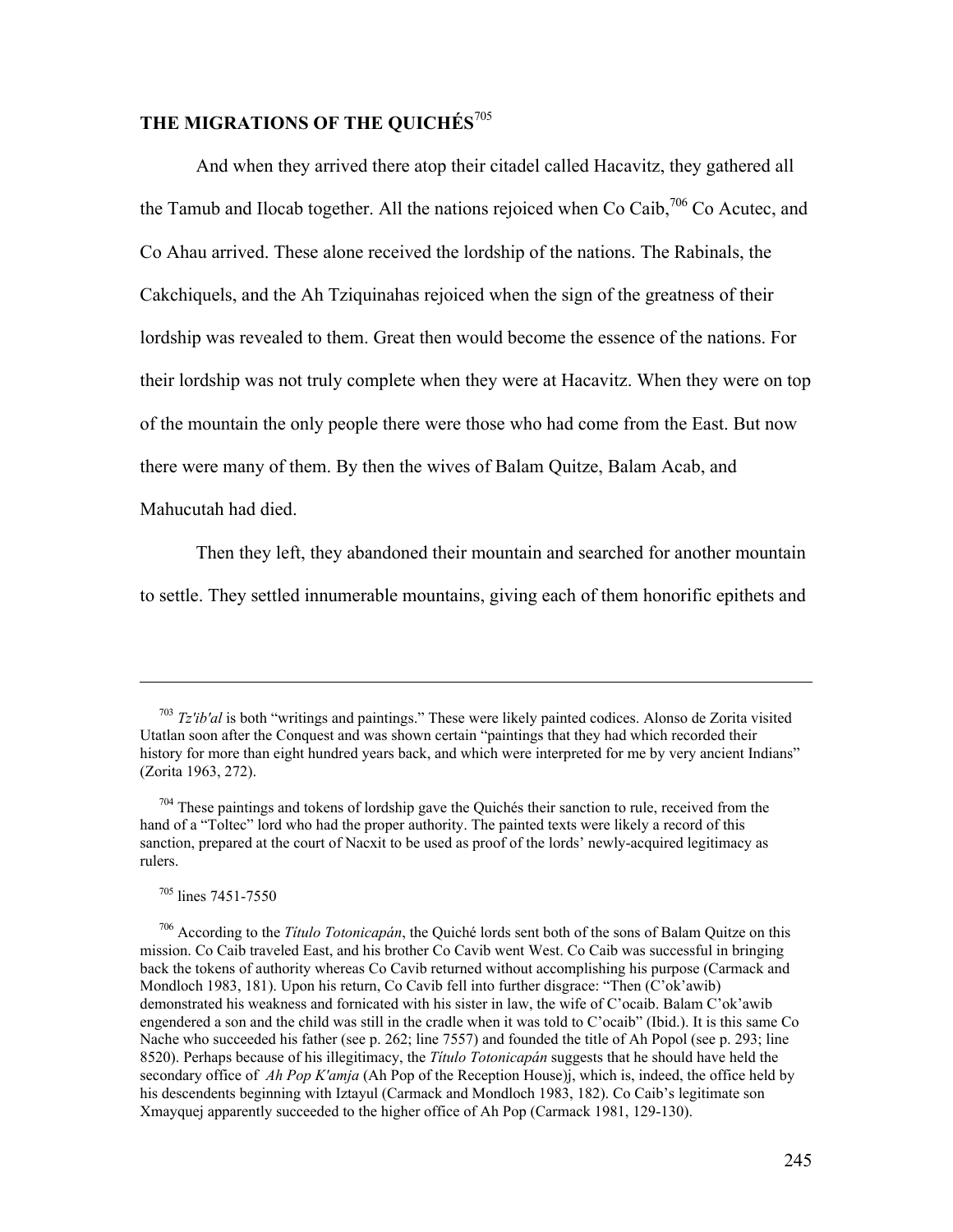names. Our first mothers and fathers gathered together and became strong, according to what the ancient people say. Thus they abandoned their first citadel, called Hacavitz.

Thus they arrived, they founded a new citadel called Chi Quix.<sup>707</sup> Here they spent a great deal of time atop this unified citadel group. They had daughters and sons when they were there. Although they were on four mountains, there was only one name for the entire citadel.

They gave away their daughters in marriage to their sons. They gave away their daughters merely as an act of compassion, as gifts without payment in return. They did only that which was good.

Then they passed through each division of the citadel. These were the names of the mountains of Chi Quix where they tarried: Chi Chac,  $\frac{708}{10}$  Humetaha,  $\frac{709}{10}$  Culba,  $\frac{710}{10}$  and Cavinal. $711$ 

 $\overline{a}$ 

 <sup>710</sup> *K'ulb'a* (Landmark), based on *k'ulb'at* (Basseta). In the *Título Totonicapán*, this site is referred to as Culba-Cavinal, indicating that they are closely-related sites.

<sup>707</sup> *Chi K'ix* (Thorny Place). Akkeren places this site at the confluence of the Chixoy River and the Calá River where it is known today as Chi Cruz (Akkeren 2000, 94, 107-108).

<sup>708</sup> *Chi Chak* (Wound/Thorn Place).

<sup>709</sup> *Jumeta Ja* (Bark House). According to the *Título Totonicapán*, the Quichés settled this area briefly after they had abandoned Hacavitz: "They arrived at the place they called *Chi-Humet*, because there was an abundance of limestone and because they built their dwellings of it. They found some plantains and little birds. Nevertheless, they suffered many hardships in those mountains" (Chonay and Goetz 1953, 182; Carmack 1973, 290-291).

<sup>711</sup> *Kawinal* (Armory), based on *cawij*, "to arm, adorn, prepare, embellish" (Basseta). The Late Postclassic site of Kawinal is located on the *Ka'ala* (Calá) River two kilometers north of where it empties into the Chixoy River (Akkeren, personal communication). The mountain above this site is still called Cerro Cauinal (Fox 1978, 249). It is likely that Chi Quix, Chi Chac, Humetaha and Culuba were located nearby, although their precise location is unknown (Recinos 1950, 211 n. 9). The *Título Totonicapán* and the *Título C'oyoi* list Humeta and Culba-Cavinal as places of refuge for the Quichés following their abandonment of Hacavitz. (Chonay and Goetz 1953, 182-183; Carmack 1973, 289). The Quichés allied themselves to the local Aq'ab' inhabitants here, although it must have been an unequal relationship since they received tribute from them (Carmack 1973, 289-291).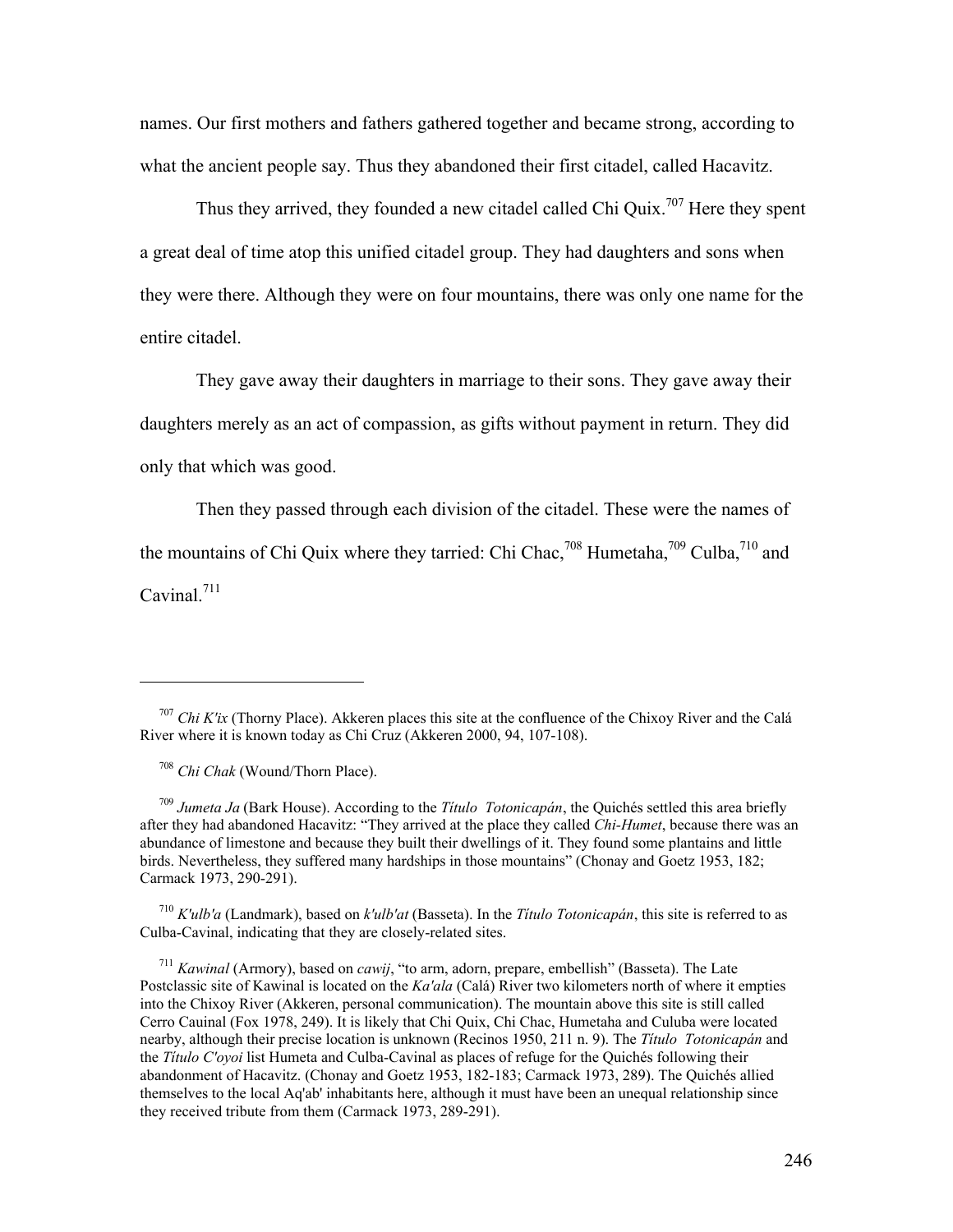Then they investigated the mountains near their citadel. They looked for a mountain on which to dwell, for they had become numerous. They who had received lordship in the East were now dead. They who had come to the peaks of each citadel had become aged grandfathers. But they were not content.<sup>712</sup> They passed through numerous afflictions and misfortunes until at last they discovered the citadel of the grandfathers and the fathers.

This therefore was the name of the citadel that they came to:

### THE FOUNDATION OF CHI IZMACHI<sup>713</sup>

CHI IZMACHI, $^{714}$  then, was the name of the mountain on which they dwelt as their citadel. There they settled and tested their glory. They ground their lime plaster and their whitewash<sup>715</sup> in the fourth generation of lords. It is said that Co Nache<sup>716</sup> and Beleheb Queh<sup>717</sup> ruled then, along with the Lord Magistrate.<sup>718</sup>

 $\overline{a}$ 

<sup>715</sup> This is the first settlement described as having plastered and whitewashed buildings, characteristic of important Precolumbian centers as opposed to smaller communities built from adobe and wood.

 $712$  Literally "they did not receive their faces," which is "to settle down, be content, or become comfortable."

<sup>713</sup> lines 7550-7707

<sup>714</sup> *Chi Ismachi'* (Place of Whiskers). The ruins of this settlement are located on a hill just across a small canyon southwest of the later Quiché capital of Cumarcah, occupied at the time of the Spanish conquest. According to the *Título Tamub (Historia Quiché de Don Juan de Torres)*, the founding of this citadel marked the beginning of the true *ajawarem* (lordship) of the Quichés (Recinos 1957, 43-45), likely reinforced by the presence there of the tokens of office brought from Tulan by Co Caib. All three major lineages of the Quichés (Nima Quichés, Tamub, and Ilocab) occupied Chi Izmachi. After the Nima Quichés moved on to their eventual capital at Cumarcah, the Tamub were left behind as the sole inhabitants of Chi Izmachi. The disgraced Ilocab occupied the site of Chisalin (also known as Mukwitz Pilocab), located across a small canyon northeast of Cumarcah (Carmack 1981, 234-239).

<sup>716</sup> *K'o Na Che'* (Lord House Tree), where *na* is the Lowland Maya form of the Quiché *ja* (house). The Maya often refer to trees as metaphors for lineages, the branches (posterity) growing out of the trunk (founder).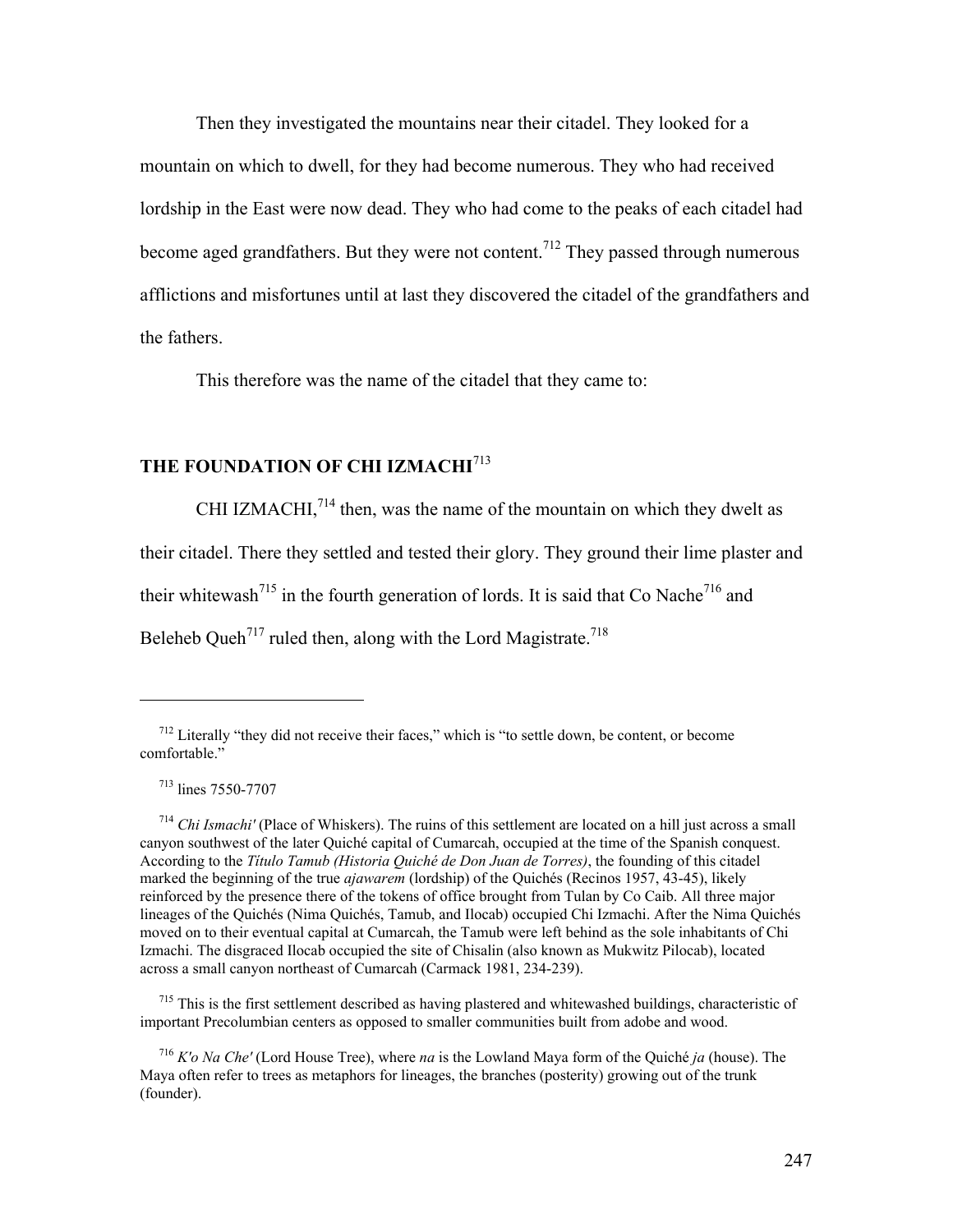It was there at Chi Izmachi that Lord Co Tuha<sup>719</sup> and Iztayul<sup>720</sup> ruled as Ah Pop

and Ah Pop of the Reception House. Under them it came to be a very fine citadel.

Only three great houses<sup>721</sup> were built there at Chi Izmachi, not the twenty-four

great houses of today. Yet there were three great houses:

Just one great house of the Cavecs;

Just one great house over the Nihaibs;

And just one of the Ahau Quichés.

 $\overline{a}$ 

 <sup>717</sup> *B'elejeb' Kej* (Nine Deer). This is the first occurence in the text of a historical figure whose name is derived from a day on the Highland Maya calendar, a common practice at the time of the Conquest and into the Spanish Colonial period. It is likely the day on which he was born.

 <sup>718</sup> *Q'alel Ajaw.* This is another office within the Quiché hierarchy that has no English equivalent. It is the third highest position within the Nima Quiché line (after Ah Pop and Ah Pop of the Reception House). The title is specifically linked with the Nihaib lineage. Neither the Cavec, the Ajau Quichés, nor the Zaquics (the other three lineages within the Nima Quiché alliance) have a *Q'alel* title. Colonial dictionaries give a variety of descriptive meanings to it including "*cacique*" (Spanish for a native chief), "generous person, prince" (Coto), or simply an "important person" (Varea). Coto also lists *ah* ε*alel* as a "constable." Basseta defines *calel achi* as a "captain of soldiers." In modern Quiché, the title is given to judges, and some early dictionaries suggest that this office may have included judicial functions as well. The title is likely something akin to "magistrate" with duties that include peacekeeping and military activity. *Ajaw* is "lord."

 <sup>719</sup> *K'o Tuja* (Lord Sweatbath). According to other highland Maya documents, the rise of the Nima Quichés under the leadership of Co Tuha aroused the envy of the Ilocab at Chi Izmachi. At first they tried to create tension between Co Tuha and Iztayul, the Ah Pop of the Reception House. When this plan did not succeed, the Ilocab ambushed a group of Quiché lords and warriors as they bathed in a canyon. The Ilocab were eventually defeated and the survivors taken back to Chi Izmachi to be sacrificed, but Co Tuha subsequently disappears from the records and apparently died in the revolt. The records say that this was the beginning of regular human sacrifice at Chi Izmachi which caused all the people of the region to fear them greatly (Carmack and Mondloch 1983, 194). Soon after this incident the old alliance broke up and the Nima Quichés abandoned Chi Izmachi.

 <sup>720</sup> Campbell suggests that this name is derived from the Nahua *ista*—white, and *yol*—heart, giving a reading of "White Heart" (Campbell 1983, 85-86).

 <sup>721</sup> *Nim Ja* (Great House) may refer to both a large building or palace, as well as the lineage to which it was dedicated. In this case, the reference is to the lineage, since the three great houses were quartered in only two buildings. This is where administrative and judicial decisions were made for each of the major lineages. The *Popol Vuh* mentions that the negotiation of bride exchange in particular took place in the great houses. The great houses likely also served as the residences for the lineage heads as well as the repositories for the tokens of authority brought from Tulan.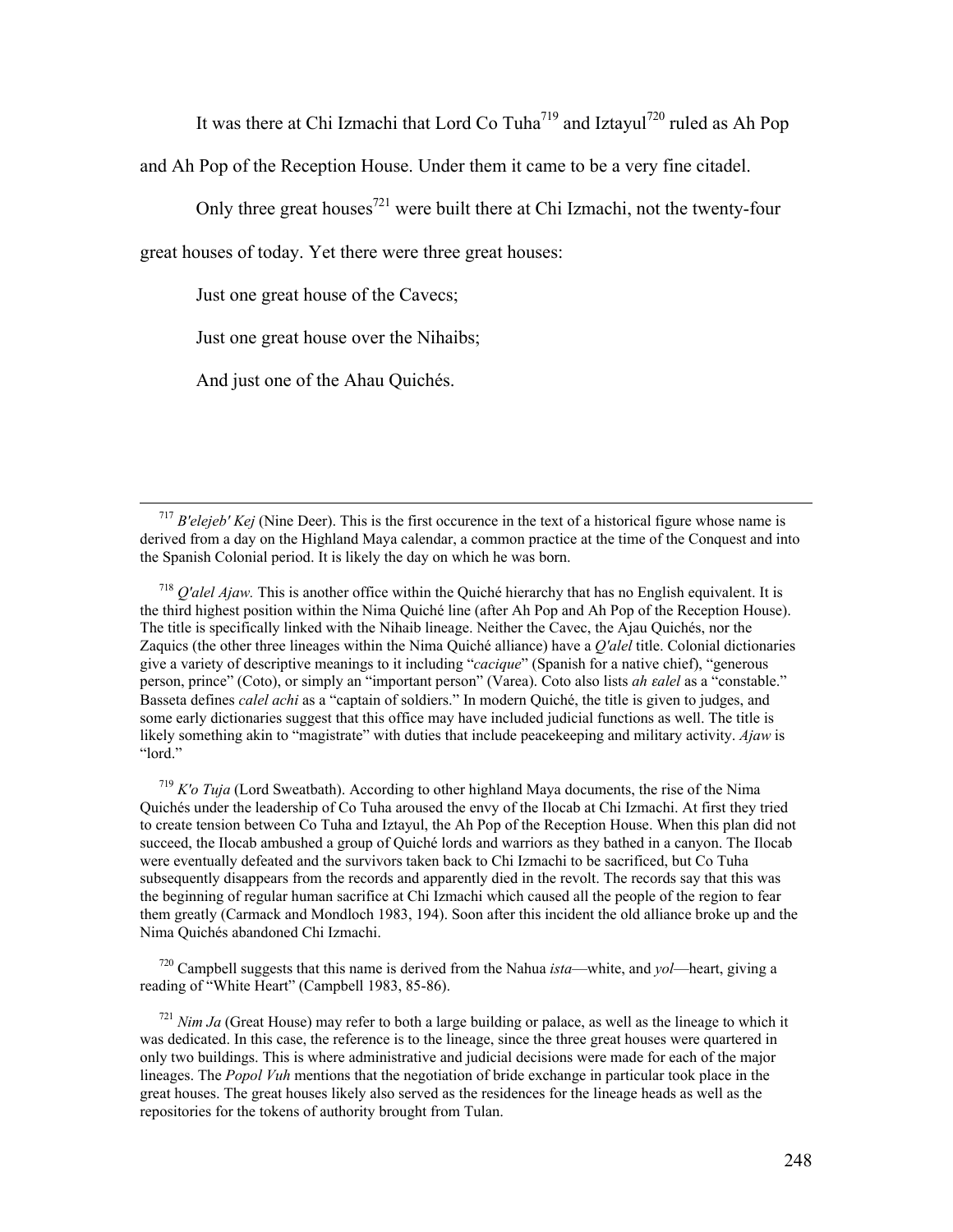There were only two swollen<sup>722</sup> great houses, one each for the two lineage divisions at Chi Izmachi. Their hearts were united. There were no bad feelings or anger, only steadfast<sup>723</sup> lordship. There was no contention or disturbance. There was only purity and a tranquil sense of community in their hearts. There was no envy<sup>724</sup> or jealousy.<sup>725</sup>

Yet their glory was still meager. They had not pulled together,<sup>726</sup> nor had they become great. They attempted to strengthen their defenses<sup>727</sup> there at Chi Izmachi. This act was surely a sign of their sovereignty. It was surely a sign of their glory, as well as their greatness.

However this was seen by the Ilocab, who fomented war. They desired that Lord Co Tuha be murdered. They desired that there be but one lord over them. Thus the Ilocab wished to convince Lord Iztayul to murder him. But this plot against Lord Co Tuha did not succeed. Their envy merely fell on their own backs. This first attempt by the Ilocab to kill the lord failed. Yet it was the foundation of strife and the clamor for war.

Thus the Ilocab made a first attempt at invading the citadel, coming as killers. It was their desire that the Quichés be destroyed.<sup>728</sup> They wished to exercise lordship in

<sup>722</sup> *Kumatzil*. This is "swollen, enlarged, inflated" (Basseta). It likely refers here both to the size of the structures, as well as to the fact that they were overcrowded.

<sup>723</sup> *Li'anik* is "steadfast, flat, tranquil, pacific."

<sup>724</sup> *Moxwachinik* (left/crazy facing).

<sup>725</sup> *Q'aq'wachinik* (fire facing).

<sup>726</sup> The Quiché expression reads *kanuk'maijoq* (drawn/pulled together). It is an interesting coincidence that this metaphor is similar to our English expression "pull it together," meaning to get one's life or affairs in order.

<sup>727</sup> *Xkikowisaj pokob'* (they strengthened shield). *Kowisaj* is not only "to strengthen," but specifically "to plaster" (Coto). Thus the Quichés were fortifying their citadel with plastered walls.

 $728$  Literally "the loss of their faces."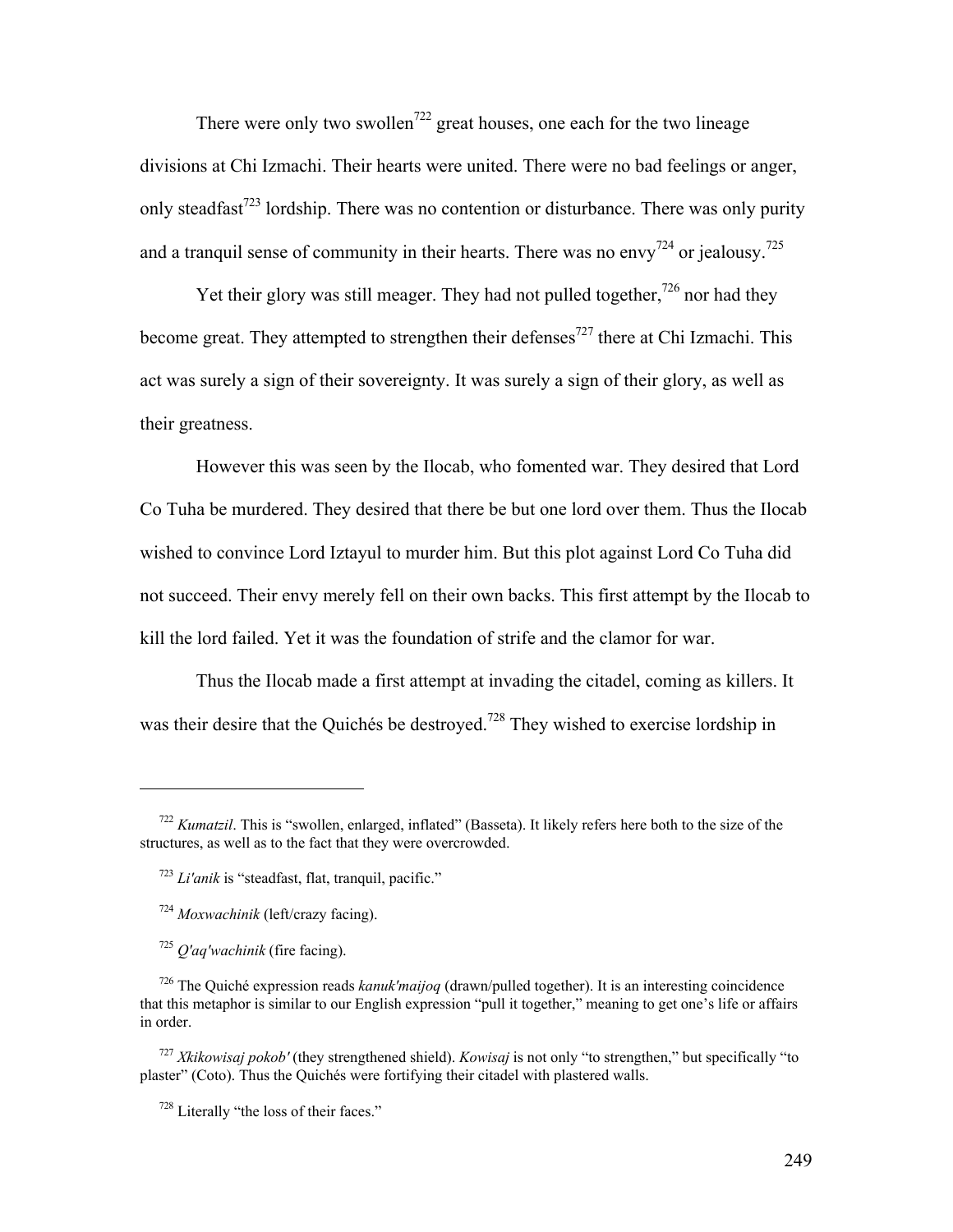their own hearts. But when they came to seize it they were captured and despoiled, and few of them were ever set free again.

Then began the sacrifices. The Ilocab were sacrificed before the face of the god as payment for their offenses against Lord Co Tuha. Thus many were taken into captivity and enslaved. They became servants. They merely gave themselves up in defeat as a result of their clamor for war against the lord as well as his canyon-citadel.<sup>729</sup> They had desired in their hearts to ruin and mock the lordship of the Quichés. But this was not accomplished. Thus they commenced to sacrifice these people before the face of the god.

Then they built their war defenses, and this was the beginning of the fortification of the citadel at Chi Izmachi. Thus they began to lay the foundation of their glory, because the sovereignty of the Quiché lord was surely great. Everywhere there were enchanted lords. None came to humiliate or mock them. They were but workers of greatness.

There they put down roots at Chi Izmachi, and there also their bloodletting god increased in greatness. And all the nations, the small and the great, became afraid. They witnessed the arrival of captive people to be sacrificed and killed by the glory and sovereignty of Lord Co Tuha and Lord Iztayul, in alliance with the Nihaib and Ahau Quichés. There were only three divisions of lineages there at the citadel named Chi Izmachi.

<sup>729</sup> *Siwan tinamit* (canyon citadel). These two terms together refer to the fortified hilltop center as well as the surrounding population living in the canyons and valleys where crops were cultivated. Many contemporary Quiché towns are still referred to as *siwan-tinamit* when referring to the urban center plus its surrounding dependent communities. Bunzel notes that this phrase is always used to refer to the town of Chichicastenango in ritual contexts (Bunzel 1952, 2; Schultze-Jena 1954, 28).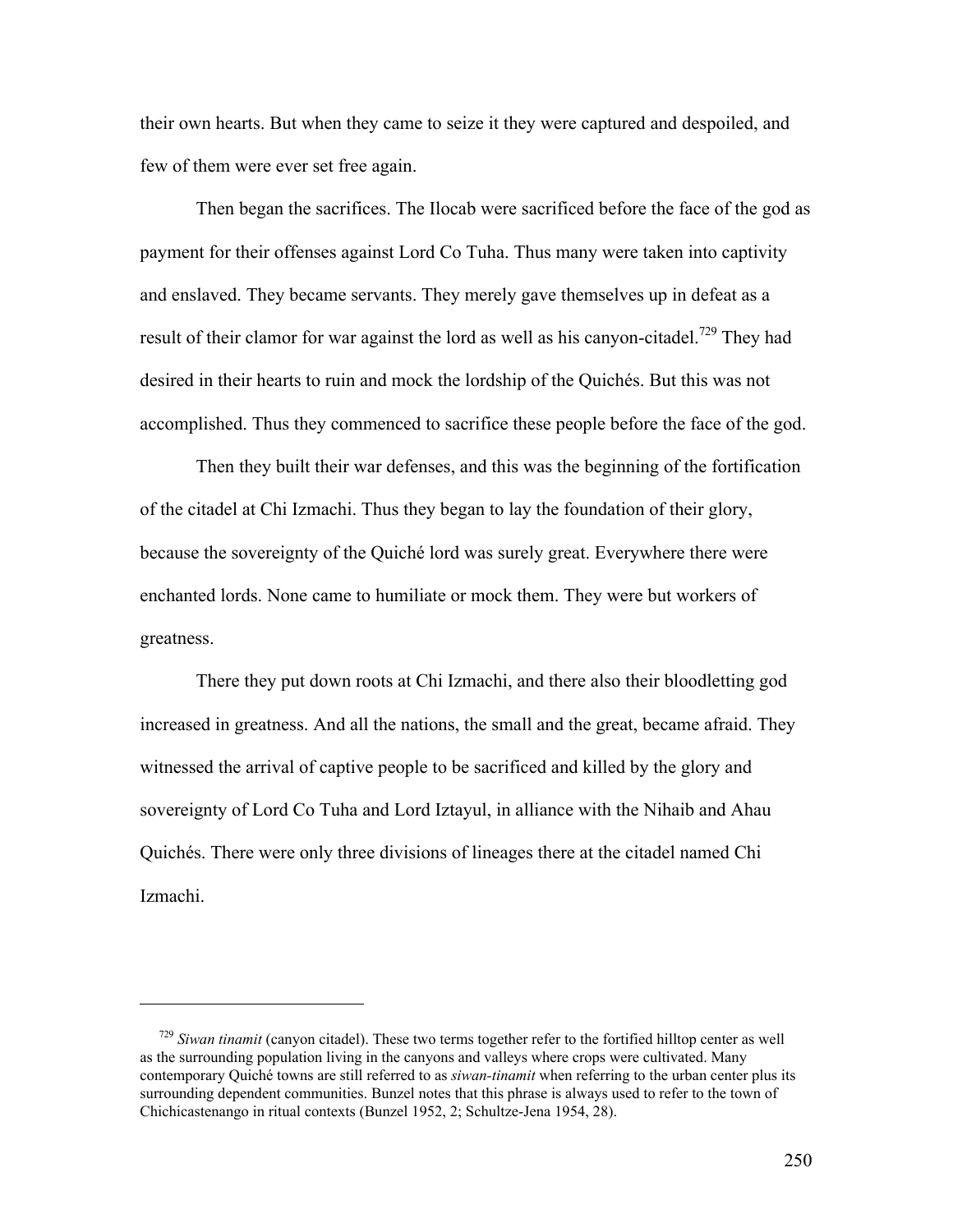And yet again they began to feast and to drink to their daughters. They who were called the Three Great Houses gathered together to celebrate. They would drink their drinks and eat their food, and this alone was the bride price for their sisters and their daughters. There was only joy in their hearts when they feasted within their great houses:

"We give only our thanks and our gratitude as a sign of our agreement;  $\frac{730}{2}$  as a sign of our word regarding the boys and girls born of their mothers," they said.

They gave one another honorific titles, and gave names to their lineages, their seven nations, their fortified cities.

"We have intermarried, we the Cavecs, we the Nihaibs, and we the Ahau

Quichés," they said.

These three lineages, and these three great houses, dwelt a long time there at Chi Izmachi. But then they looked for and found another citadel. And so they abandoned the peak of Chi Izmachi.

### THE FOUNDATION OF CUMARCAH<sup>731</sup>

THUS they rose up again and came to the citadel that the Quichés would call Cumarcah.<sup>732</sup> The lord Co Tuha, along with Cucumatz<sup>733</sup> and all the lords, came there.

<sup>730</sup> *Tzijel* (word, news, agreement). In this context, *tzijel* refers to the covenant or agreement reached in marriage negotiations. It also has a double meaning, as *tzijel* may refer to "sons, descendents, posterity" (Coto).

<sup>731</sup> lines 7708-7787

<sup>732</sup> *Q'umarkaj* (Ancient/Rotten Canes/Reeds). The name of this citadel has generally been translated "Place of Rotten Canes" (Recinos 1950, 215, D. Tedlock 1996, 183). *Q'umarik,* however, also refers to something ancient, while *aj* can be used for a wide variety of reeds. The more likely translation of the citadel is thus "Place of Ancient Reeds." This ties the city figuratively with the ancient place of their origin at Tulan (Place of Reeds). Following the Spanish conquest, Cumarcah was renamed *Utatlan* by the Tlaxcalan allies of the invaders. In the Tlaxcalan dialect of Nahuatl, this name means "among the reeds," a close translation of the Quiché name (Carmack 1981, 143). Cumarcah was the capital of the Nima Quichés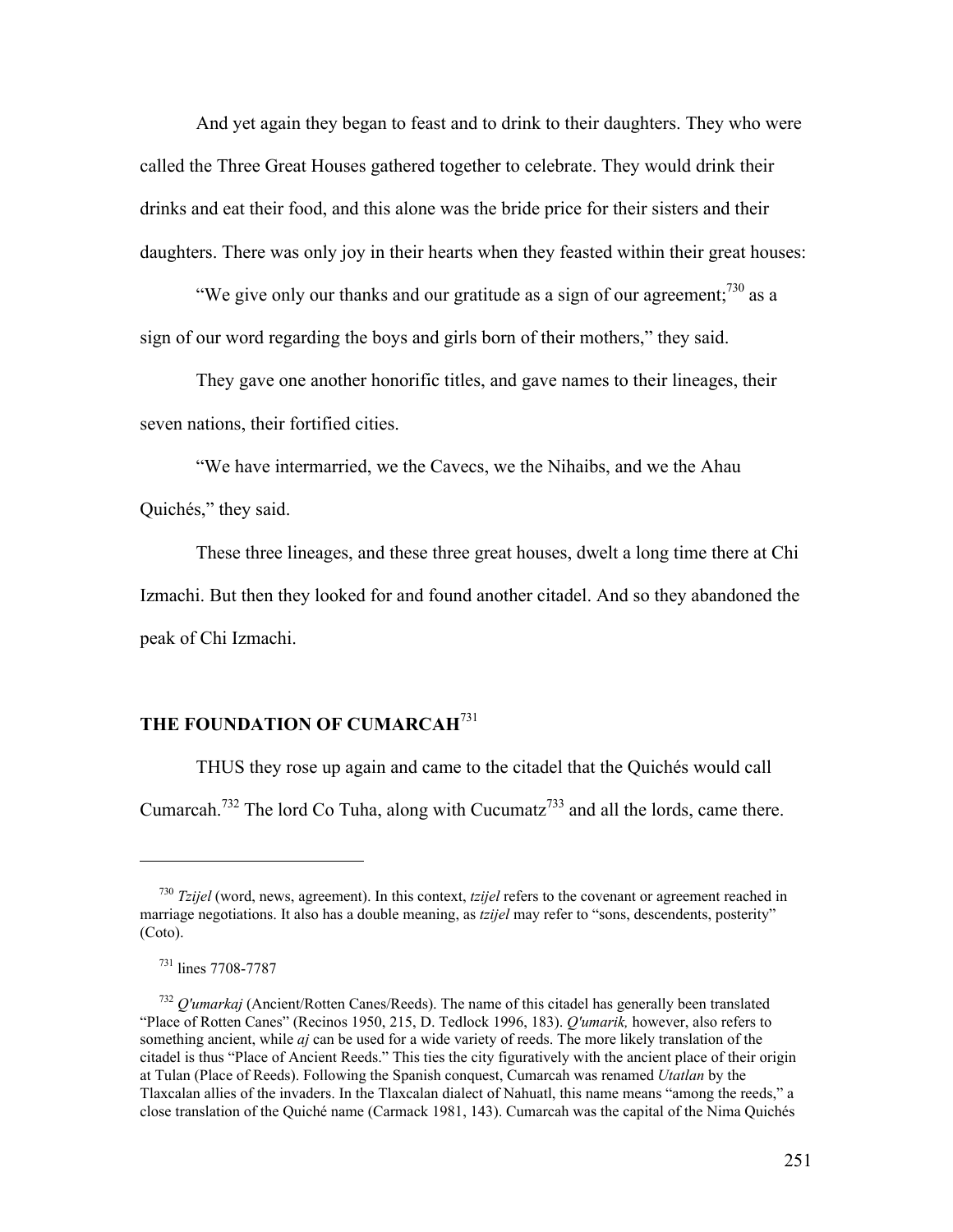There had been five moves and five generations of people since the beginning of the light, the beginning of the nations, the beginning of life and creation. There they built many homes. They also built houses for the gods at the center, on the highest point of the citadel.

Thus they came and began to be great in their lordship. They were many now, crowded together. They planned their great houses. They gathered together. And yet they were also divided because there began to be contention. They began to envy each other regarding the bride price for their sisters and their daughters. For it was no longer merely food and drink that they demanded. This, then, was the root of their division. They turned on each other, desecrating<sup>734</sup> the bones and the skulls of the dead. They became infuriated

 <sup>733</sup> *Q'ukumatz* (Quetzal Serpent) was likely the son of Co Tuha, who acceded upon the death of his father at the hands of the Ilocab. The manuscript always spells the name of this lord as Cucumatz, whereas the creator deity with the same, or similar, name is spelled Qucumatz. The variant spellings may be the result of multiple scribes working on the manuscript, each with his/her own creative ways of spelling. Alternatively, it may simply be a means of distinguishing between the deity and this lord. With Cucumatz, who reigned ca. 1400-1425, we are entering into a period of Quiché history in which historical details are better known. Under the direction of Cucumatz the power of the Quichés expanded northward to the area of present-day Sacapulas in a series of campaigns aided by allied Cakchiquel warriors (Recinos 1957, 133- 139).

 $^{734}$  Literally "turning over." The ancient Maya kept and revered the bones of their ancestors as the foundation of their power and legitimacy. To disturb these bones would be far more serious than to insult the living members of the lineage. It is likely that the bones of the ancestral founders were kept in the great houses. Thus López-Medel wrote that great rulers were buried in the great houses beneath the place where they had exercised rule in life (Carmack 1981, 193).

at the time of the Spanish conquest. The ruins of the citadel are located approximately two kilometers west of the modern city of Santa Cruz del Quiché. Little remains of its buildings, partly because it was burned by Pedro de Alvarado during his conquest of the Maya highlands in 1524, and partly because of extensive looting of its stones for buildings elsewhere since that time. Cumarcah was constructed atop a small plateau with nearly vertical cliffs on all of its sides. Anciently, the citadel was accessible only by a narrow causeway and bridge from the southeast, and by a steep stairway on the west side (Fox 1978, 22-24), making it easily defended from attack. The move to Cumarcah was apparently necessitated by conflict among the major Quiché lineages. As a result, the Nima Quichés founded Cumarcah as their capital in ca. 1400, while the Tamub remained at nearby Chi Izmachi, and the Ilocab founded a new settlement at Mukwitz Chilocab (Burial Mountain of the Ilocab), now called Chisalin, also located in the vicinity (Recinos 1957, 43-44; Fox 1978, 36). Archaeologically, Mukwitz was by far the smallest of the three, indicating the decline in power suffered by the Ilocab (Carmack 1981, 167). The first occupation in the Cumarcah region actually dates to ca. 1250, thus it is likely that the "move" as described here is less a literal migration than the establishment of the citadel as a center of power as the Cavec lineage becomes more prominent (Akkeren, personal communication).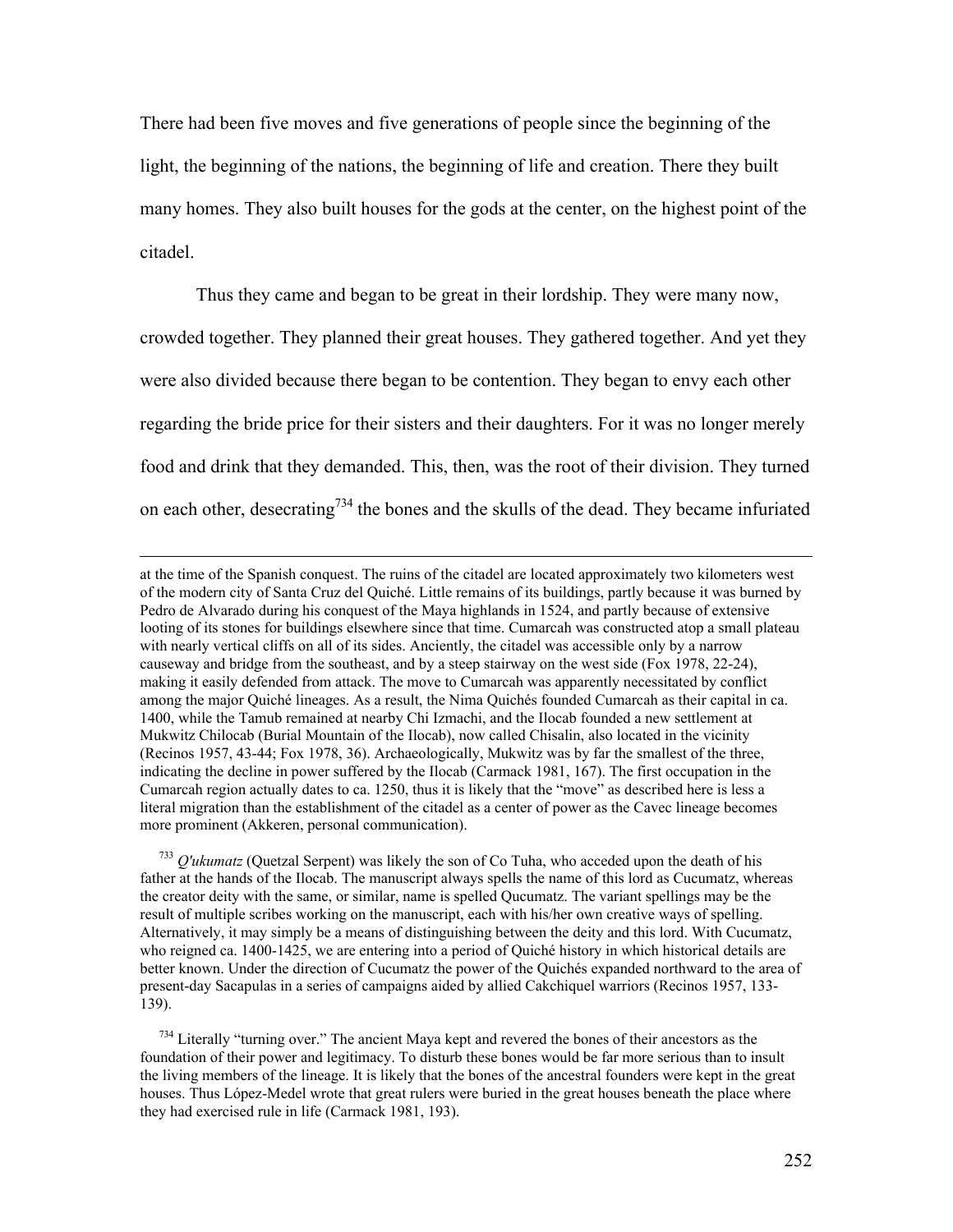with one another and split apart. Thus there came to be nine lineage divisions because of this contention over the sisters and the daughters. Therefore, when lordship was conceived, twenty-four great houses came to be.

When they arrived in ancient times at the top of their citadel, they completed twenty-four great houses there in the citadel of Cumarcah. This citadel was blessed by the lord bishop<sup>735</sup> after it was left abandoned.

They were advanced in rank,<sup>736</sup> differentiated by their benches and their cushions. They were set apart, each according to their glory. Each of the lords of the nine lineages was distinguished by rank:

Nine lords of the Cavecs;

Nine lords of the Nihaibs;

Four lords of the Ahau Quichés;

And two of the Ahau Zaquics.

 $\overline{a}$ 

Thus they came to be numerous. Many there were behind each of the lords. From the beginning they were the heads of numerous vassals and servants.<sup>737</sup> Each of the lineages of lords became crowded.

<sup>&</sup>lt;sup>735</sup> The authors of the *Popol Vuh* are identifying the citadel of Cumarcah as the capital city of the Quichés at the time of the Spanish conquest. The ruins of its destroyed temples and palaces were blessed by the Roman Catholic bishop Francisco Marroquín in 1539: "The very illustrious and reverend Señor Don Francisco Marroquín... was in that court, and blessed the place, and there he fixed and raised the standard of faith, the sign of our Redemption; it was in the same place where for so many years the Prince of Darkness, that idol Tojil, had reigned; thus it was a sign of triumph and conquest" (Ximénez 1929-31, I.xxxix.115). Thus the site of Cumarcah remained a center of occupation for survivors of the conquest for at least a few decades following the conquest. Dominicans administered this settlement, which they called Santa Cruz Utatlán. A new city was built nearby in 1555 named Santa Cruz el Quiché (Spanish "Holy Cross of the Quiché). Today Santa Cruz is the capital city of the State (*Departamento*) of El Quiché, Guatemala.

<sup>736</sup> *Xeq'aq'ar* (they were glorified, advanced in rank). The verb form is derived from *q'aq'al* (glory, power).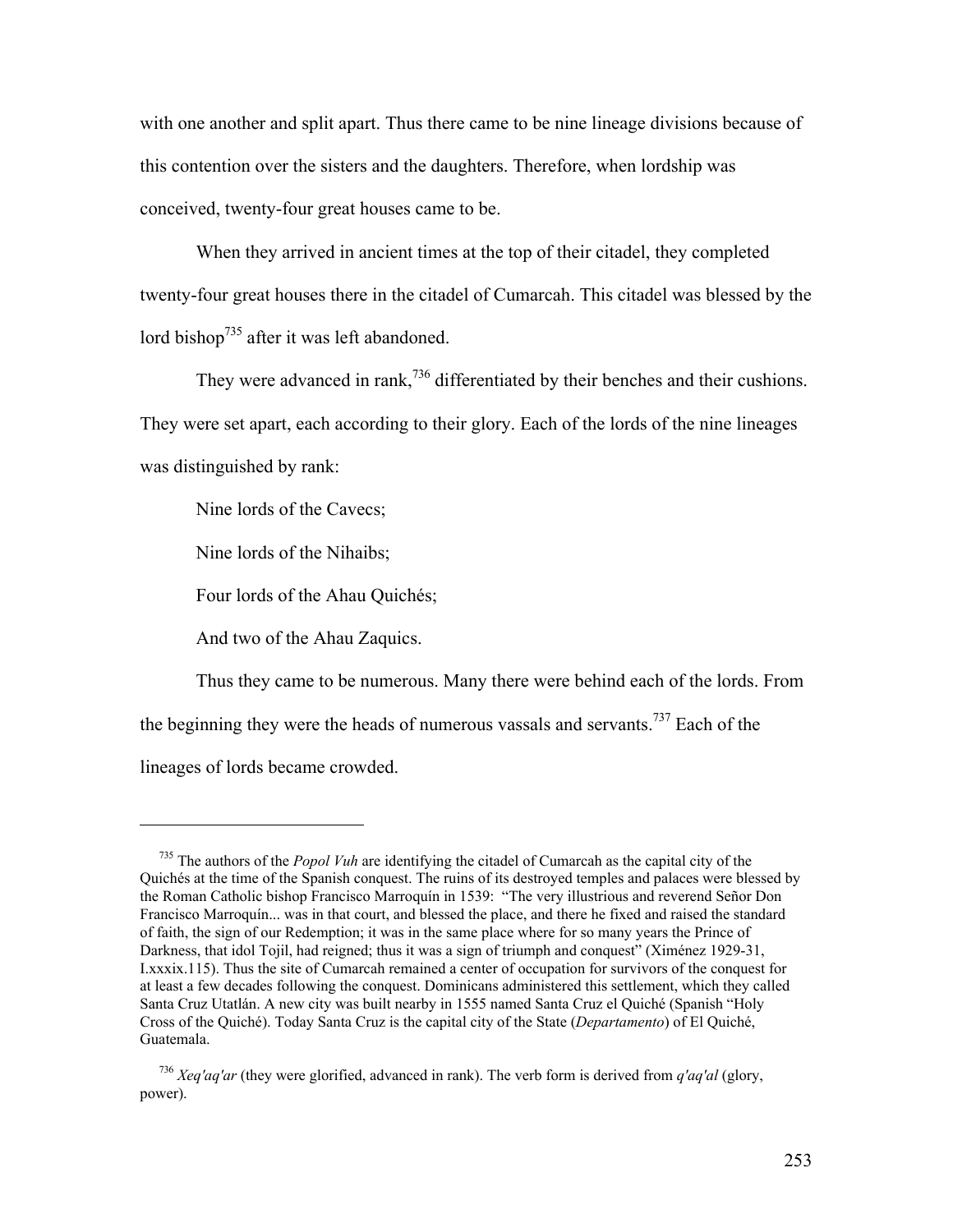We shall now give the titles of each of the lords and of each of their great houses:

# THE TITLES OF THE CAVEC LORDS<sup>738</sup>

THESE, then, are the titles of the lords over the Cavecs.<sup>739</sup> The first lords are:

Ah  $Pop^{740}$  and

Ah Pop of the Reception House; $^{741}$ 

Ah Tohil and

Ah Cucumatz; $^{742}$ 

Great Steward of the Cavecs<sup>743</sup> and

<sup>738</sup> lines 7788-7802

 $740$  *Aj Pop* (He of the Mat), the highest office in the Quiché hierarchy.

 <sup>741</sup> *Aj Pop K'am Ja* (He of the Mat Reception House). This is the second highest office. Coto lists this office as a "messenger, errand boy." Considering the importance of this position, a more likely translation would be "emissary, legate, or vice-*ah pop*." "Reception House" likely refers to a reception hall for meeting with visiting dignitaries or for receiving tribute.

 <sup>742</sup> *Aj Tojil, Aj Q'ukumatz* (He of Tojil, He of Cucumatz). These are likely priests of the two major patron deities*. Q'ukumatz* (Quetzal Serpent) was one of the creator deities (see pp. 61, 68-72, 80-82; lines 25, 140-154)

 <sup>743</sup> *Nim Ch'okoj Kaweq* (Great Seating Cavec). *Ch'okoj* is "to seat," but when used as a title it refers to one who calls people to service, or to a banquet (Varea). Thus Ximénez glosses *chocoh* as being associated with a "wedding or banquet" (Ximénez 1985, 200). The *ch'okoj* is also charged with providing the food and drinks for state functions, as well as making pronouncements and public discourses. The nearest English terms for such an office would be a "steward or master of ceremonies," although these are comparatively minor functions in most modern societies. It is not a minor role in Maya communities. In Santiago Atitlán, it is the *cabecera* (Spanish: "head person"), the head of the entire confraternity system, that is charged with overseeing the preparation of food and drink, as well as leading the procession of such dishes for large public events. Until the secularization of Guatemalan communities after World War II, the *cabecera* was the principal political and ecclesiastical authority in traditional Maya communities. Within each individual confraternity, it is the wife of the confraternity head that is charged with preparing the food for communal meals, and it is the confraternity head himself who pays for it, distributes it, and gives a brief discourse

<sup>&</sup>lt;sup>737</sup> The political organization of the citadel is based on kinship terms, although no true familial relationship need exist. Here the terms are *al, k'ajol* (child of woman, son of man) which are metaphors for vassals and servants.

 $^{739}$  Literally "lords before the faces of the Cavecs."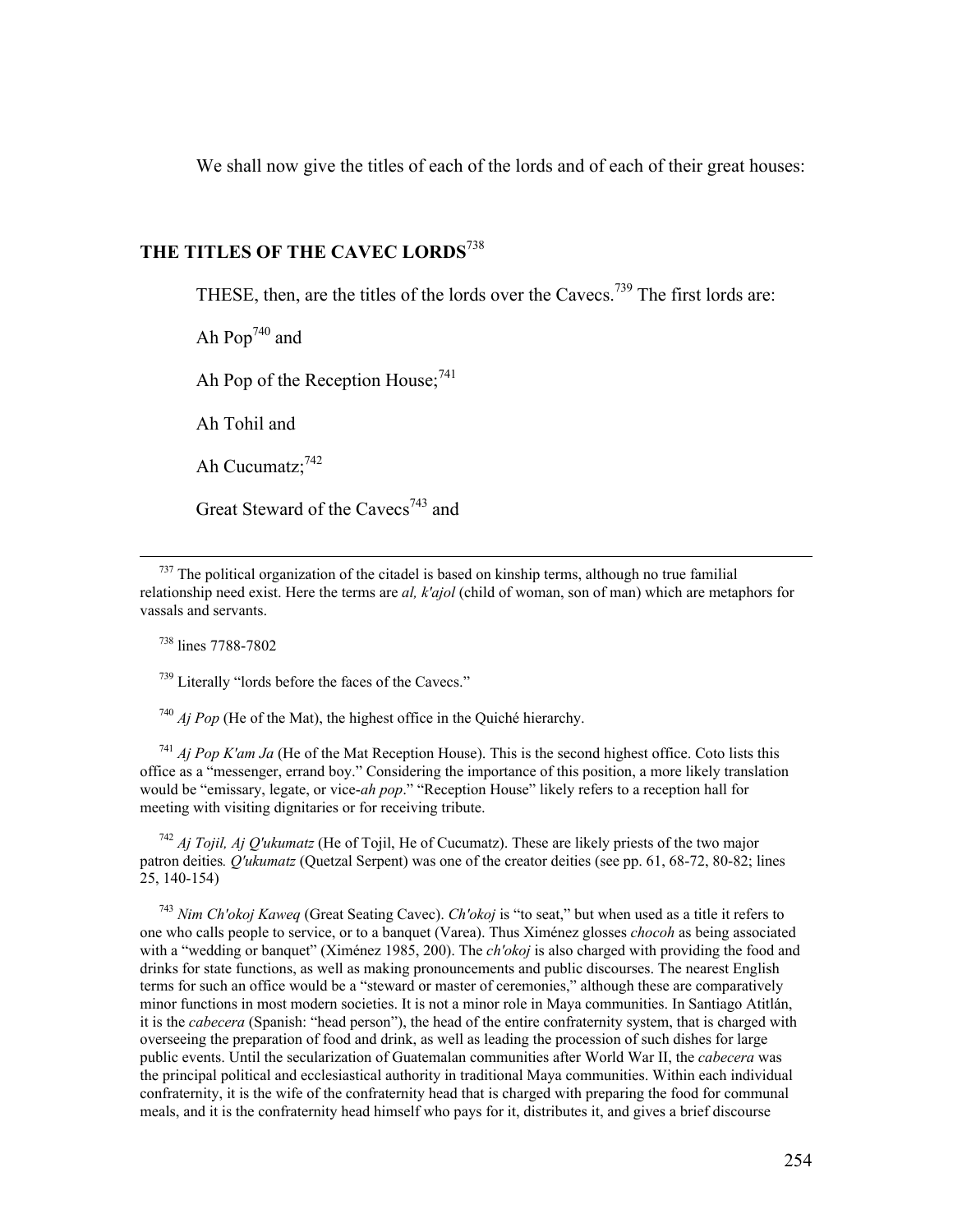Councilor of the Stacks;<sup>744</sup>

Emissary of the Deer House.<sup>745</sup>

Councilor in the Ballcourt of Punishment, $746$  and

Mother of the Reception House.<sup>747</sup>

THESE, then, are the lords over the Cavecs.

There are nine lords for each of the great houses and these shall now be shown:

#### THE TITLES OF THE NIHAIB LORDS<sup>748</sup>

THESE, then, are the lords over the Nihaibs. The first lords are:

Lord Magistrate<sup>749</sup> and

Lord Herald; $750$ 

 welcoming those in attendance and, where appropriate, explaining the meaning of the event. Bunzel suggests that at Chichicastenango, the ceremonies of the confraternity are "little more than a series of sacramental meals in which the sacred character of food, especially maize and cacao, holds the center of interest, even to the exclusion of the saint in whose honor the ceremony presumably is held." In conjunction with such meals, "there are long speeches of blessing and a special type of music" (Bunzel 1952, 45-46). The concluding remarks of the *Popol Vuh* text suggest that the authors were, indeed, the *Nim Ch'okoj* of the three major Quiché lineages. In that passage the three *Nim Ch'okoj* are referred to as the "givers of birth, the mothers and fathers of the word," presumably referring to the text of the *Popol Vuh* itself (see p. 305; lines 8702-8703).

 <sup>744</sup> *Popol Winaq Chi T'uy* (Councilor of the Stacks). *Popol Winaq* (Mat Person) is the head of a ruling or deliberative council, the unity of the council being symbolized by the interlaced reeds in a woven mat. *T'uy* is a "stack, pile." This latter term is likely a reference to tribute. It is common in scenes depicting throne rooms on ancient Maya ceramic vessels to see stacks of tribute in the form of textiles, bark paper, exotic feathers and skins, cacao beans, etc.

 <sup>745</sup> *Lolmet Kej Nay* (Emissary of the Deer House). *Lolmet* (or *Lolmay*) is an "emissary or ambassador." *Kej* is deer. *Na[y]* is the Lowland Maya version of the Quichéan *Ja[y]* (house).

 <sup>746</sup> *Popol Winaq pa Jom Tzalatz* (Councilor in the Ballcourt of Punishment). *Jom* is "ballcourt." *Tzal* is "war, battle, conflict," while *tzalatz* means "punishment, or penalty" (Coto).

 <sup>747</sup> *U Chuch K'am Ja* (Mother of the Reception House). This is likely the overseer of the hall where dignitaries are received, or the building where tribute is stored.

<sup>748</sup> lines 7803-7814

<sup>749</sup> *Ajaw Q'alel* (Lord Magistrate).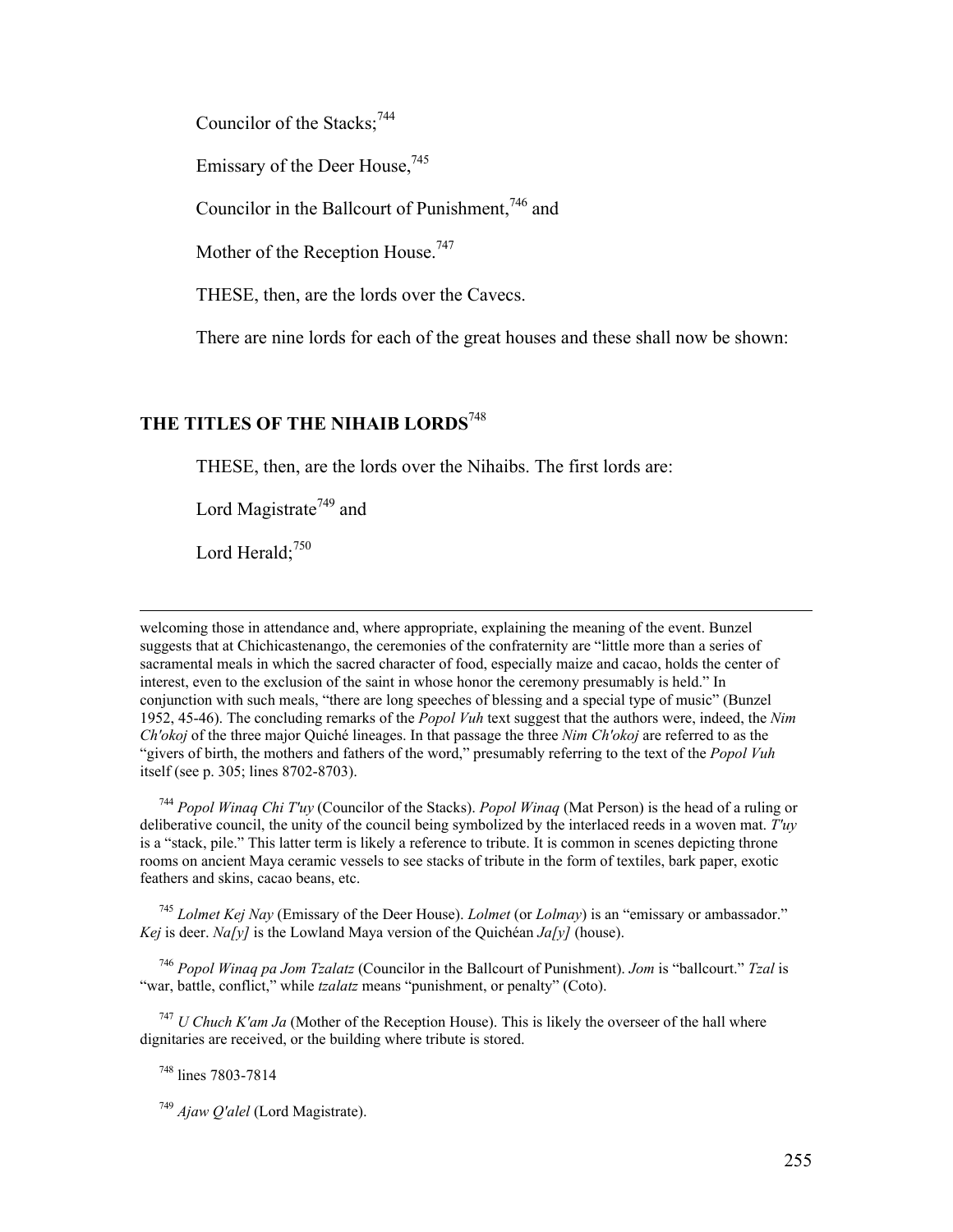Magistrate of the Reception House<sup>751</sup> and Great Reception House;<sup>752</sup> Mother of the Reception House<sup>753</sup> and Great Steward of the Nihaibs;<sup>754</sup> Auilix.<sup>755</sup> Yacolatam (Corner of the Reed Mat) Zaclatol,<sup>756</sup> and Great Emissary of the Sprout Giver.<sup>757</sup>

Nine, then, were the lords of the Nihaibs.

# THE TITLES OF THE AHAU QUICHÉ LORDS<sup>758</sup>

THESE, then, are the titles of the lords of the Ahau Quichés:

Herald Person<sup>759</sup> and

 $\overline{a}$ 

 <sup>750</sup> *Ajaw Aj Tzik' Winaq* (Lord Herald Person). *Aj Tzik'* is a "crier, proclaimer, speaker, herald, announcer."

<sup>751</sup> *Q'alel K'am Ja* (Magistrate Reception House).

<sup>752</sup> *Nima K'am Ja* (Great Reception House).

<sup>753</sup> *U Chuch K'am Ja* (Its Mother Reception House).

<sup>754</sup> *Nim Ch'okoj Nijaib'ab'* (Great Steward Nijaibs).

<sup>755</sup> *Awilix*. This is the patron god of the Nijaibs. Likely this is the title for the god's priest.

 <sup>756</sup> *Yakolatam*, *U Tza'm Pop Zaklatol*. This is a singular instance in the *Popol Vuh* text where a Nahua language title is supplied with a Quiché translation by the authors. *Yakolatam* is derived from the Nahua *yacatl* (point, edge) and *tam* (leaves). This is followed by a comma in the manuscript, a fairly rare grammatical mark which in this case may indicate a pause for the authors to give a translation of the preceding word into Quiché. *U tza'm pop* (Quiché: its nose/point/edge/border reed mat) is a rough translation of *yakolatam. Zaklatol* is a combination of the Nahua *zacatl* (grass) and *tollin* (reed), a translation of the preceding *pop* (reed mat).

<sup>757</sup> *Nima Lolmet Ye'ol T'ux* (Great Emissary Giver of Sprouts). *T'ux* is a "sprout, or budding blossom."

<sup>758</sup> lines 7815-7822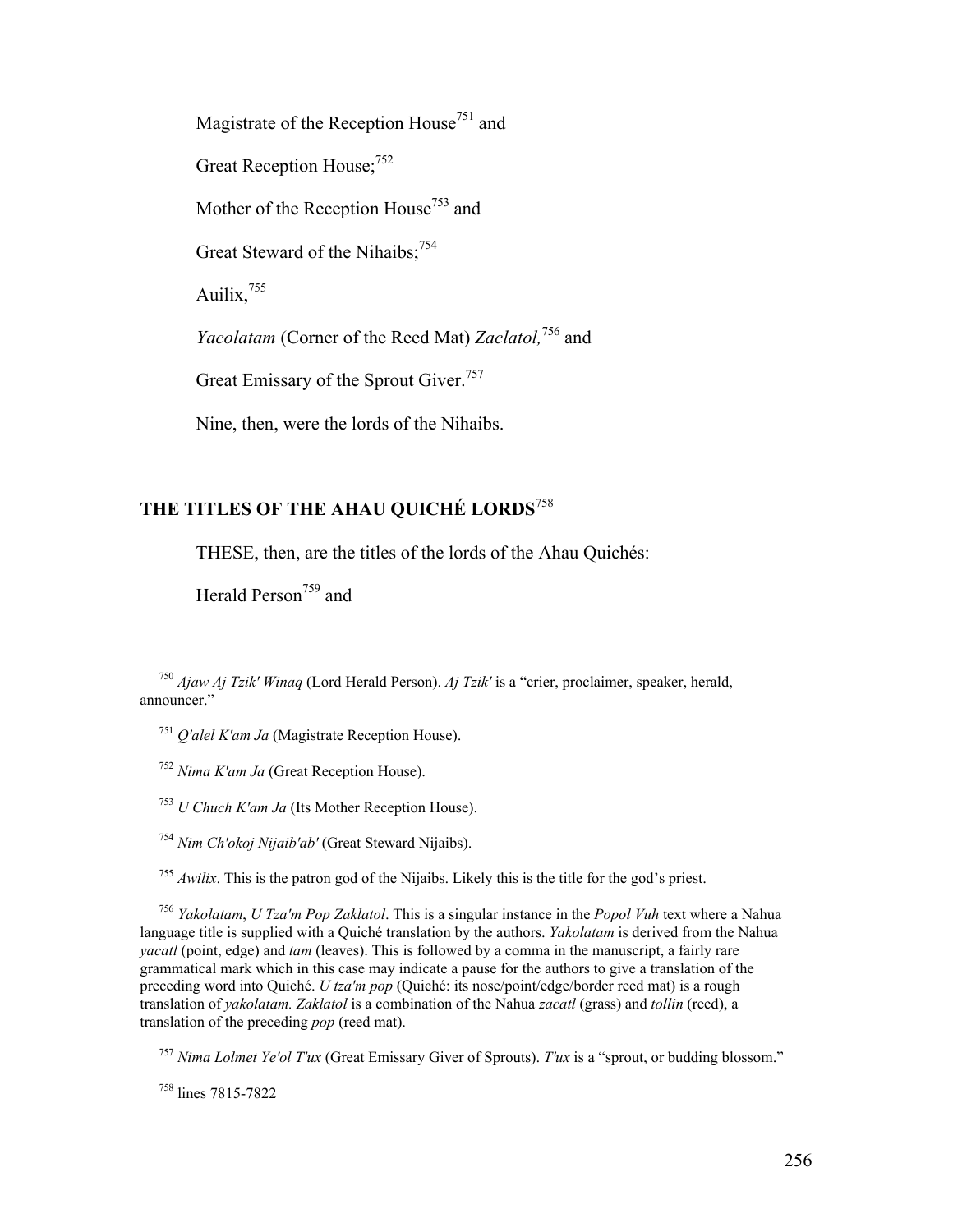Lord Emissary;<sup>760</sup>

Great Lord Steward of the Ahau [Quichés]<sup>761</sup> and

Lord Hacavitz.<sup>762</sup>

These are the four lords over the Ahau Quichés. These are the great houses.

# THE TITLES OF THE ZAQUIC LORDS<sup>763</sup>

THERE are also two lineages of Zaquic lords:

Maize Flower House<sup>764</sup> and

Magistrate of the Zaquics.<sup>765</sup>

There is only one house for the two lords.

# THE GLORY OF THE LORDS OF CUMARCAH<sup>766</sup>

THUS were established the twenty-four lords as well as the twenty-four great

houses.

Then their glory and their sovereignty were increased in Quiché. The grandeur

and importance<sup>767</sup> of the Quichés was glorified and made sovereign. Then as well the

 <sup>761</sup> *Ajaw Nim Ch'okoj Ajaw [K' iche' ]* (Lord Great Steward Ahau [Quiché]). The authors did not include the full name of the Ahau [Quiché] lineage, although this is implied.

 <sup>762</sup> *Ajaw Jakawitz* (Lord Hacavitz). This is likely the priest of the god Hacavitz, the patron deity of the Ahau Quichés.

<sup>763</sup> lines 7823-7828

<sup>764</sup> *Tz'utuju Ja* (Maize Flower House).

<sup>765</sup> *Q'alel Saqik* (Magistrate Saquic).

<sup>766</sup> lines 7829-7943

 <sup>759</sup> *Aj Tzik' Winaq* (Herald Person).

<sup>760</sup> *Ajaw Lolmet* (Lord Emissary).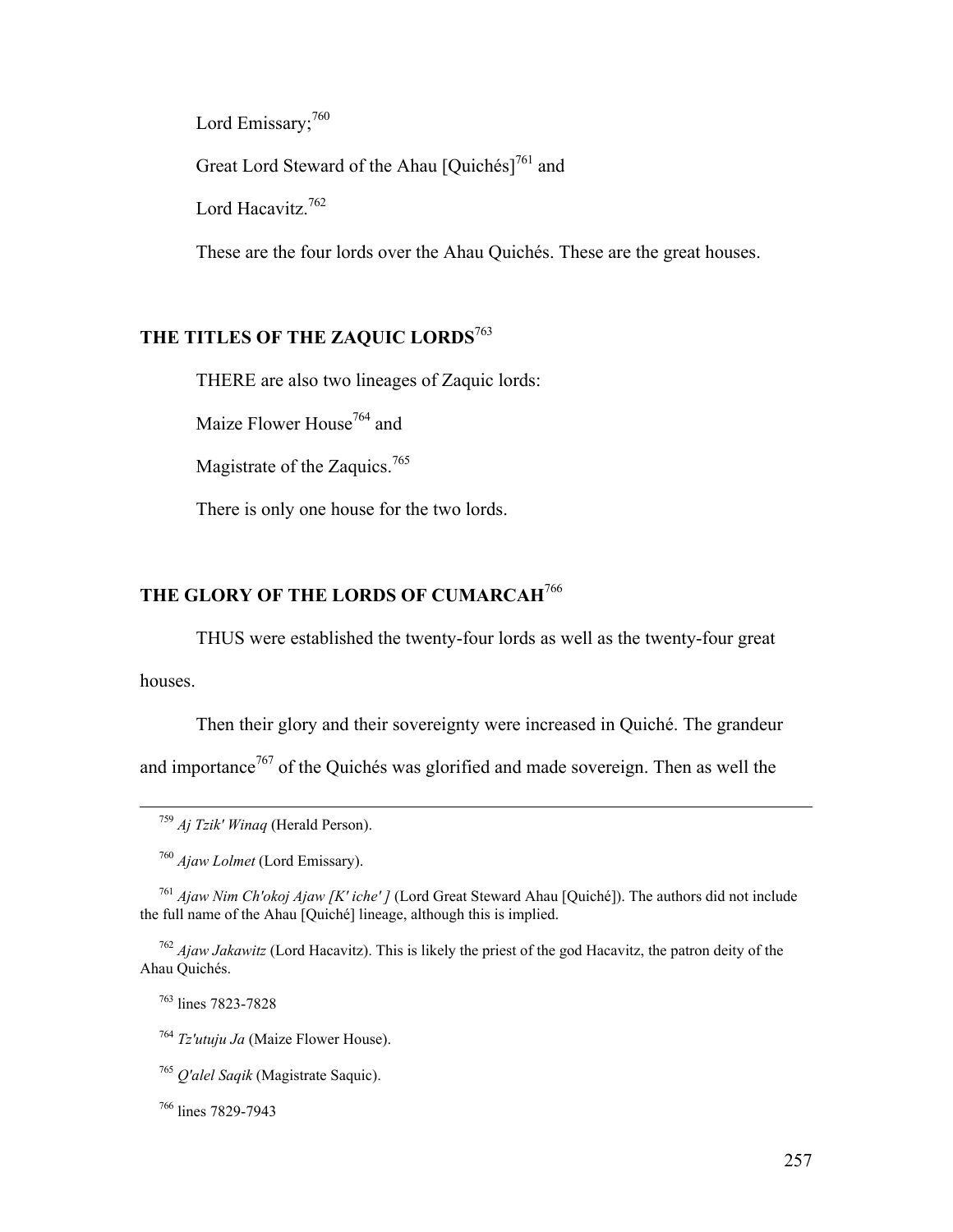canyon-citadel<sup>768</sup> was whitewashed and plastered. The nations came there, the small and the great. Thus the lord who made Quiché great has his name.

Then were created their glory and their sovereignty. Then they created the homes of their gods, as well as the homes of the lords. But they themselves did not do it, nor did they work to build their homes or the homes of their gods. Instead it was their vassals and their servants, who had become numerous. They did not need to lure them, or abduct them, or carry them off by force, for they truly belonged to each one of the lords. This place also came to be crowded with the lords' older brothers and younger brothers.<sup>769</sup>

The lords were ever-solicitous,  $770$  each of them receiving numerous petitions. They were truly beloved. Great was the authority<sup>771</sup> of the lords. The birthdays of the lords were honored and respected by their vassals and servants.

Thus they multiplied there in the canyon-citadel. Yet they were still not as many as those who fell under submission from among the nations. Even when war came upon their canyon and their citadel, they were glorified because of the spirit essence of their lords, Lord Cucumatz and Lord Co Tuha.

<sup>767</sup> *Alal nimal* (greatness weightiness/importance). When paired, the combination means "power" (Basseta).

<sup>&</sup>lt;sup>768</sup> Thus not only were the buildings of the fortified hilltop citadel plastered and whitewashed, but the dependent communities in the valleys and canyons below were similarly well built.

<sup>769</sup> *Atz, chaq'* (older brother of a male, younger brother of a male). These likely refer to allies or affiliated lineage heads rather than fraternal brothers.

<sup>&</sup>lt;sup>770</sup> Literally "accumulated their existence." This is to be "assiduous, solicitous, vigilant, preoccupied."

<sup>&</sup>lt;sup>771</sup> In modern Quiché usage, *q'ale'm* is both "authority," as well as "responsibility for the well-being of someone."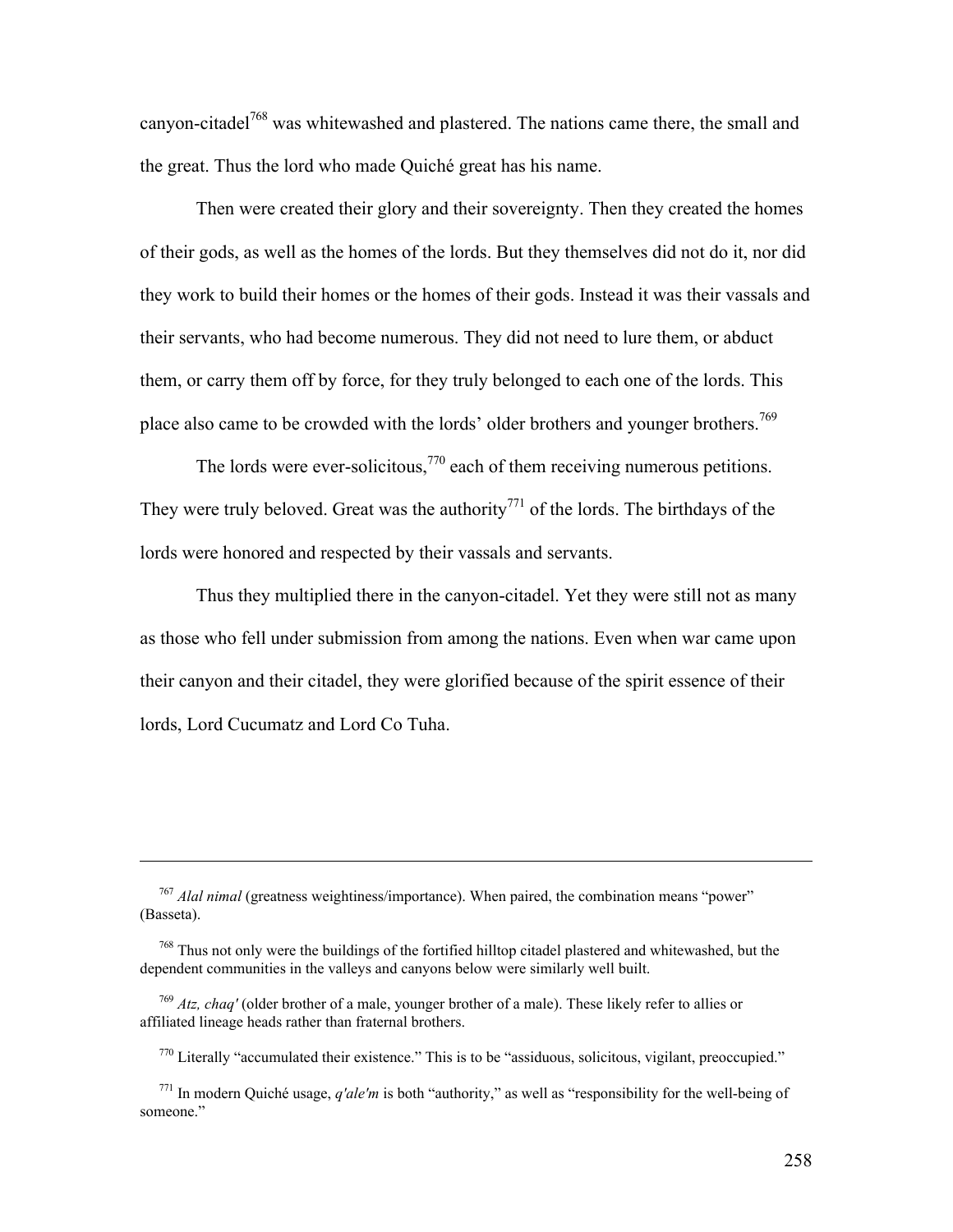Cucumatz became a truly enchanted lord. In one transformation $<sup>772</sup>$  he would rise</sup> up into the sky, and in another transformation he would go down to Xibalba. In another transformation he would be a serpent, truly becoming a serpent. In another transformation he would make himself into an eagle; and in another transformation into a jaguar. Truly his appearance would be that of an eagle and of a jaguar. In another transformation he would become a pool of blood. Mere pooled blood he would become. Truly he was an enchanted lord in his essence.

Thus all the lords were frightened before his face. Tales about him were quickly spread abroad<sup>773</sup> and all the lords of the nations heard of the nature of this enchanted lord.

This, then, was the beginning of the increase of the Quichés. Lord Cucumatz founded the grandeur of his descendents. The faces of his grandchildren and his sons were not lost in his heart. He did not do this so that he would be the sole lord. But his nature was enchanted and thus he toppled all the lords of the nations. This he did merely to reveal himself. Yet because of it, he became the head of the nations. The enchanted lord named Cucumatz was of the fourth generation of lords. He alone was both Ah Pop and Ah Pop of the Reception House. He left behind his heritage for his descendents. For they became glorious, and sovereigns as well.

And then they begat sons, even their own sons, making them numerous. Thus were begotten Tepepul and Iztayul. These exercised true lordship. They were the fifth generation of lords that came to be. They begat sons as well, each a generation of lords.

<sup>772</sup> *Wuq'.* I base this reading on *wuq'e* which is "to embody, convince" (Coto). It may also be "to wrap one's self, envelop, or bundle," perhaps a reference to the clothing and accoutrements worn in transformational dances.

<sup>&</sup>lt;sup>773</sup> Literally "broke open/shattered its hearing." This implies an instantaneous and widely disseminated spread of the tale, something like the English expression, "breaking news."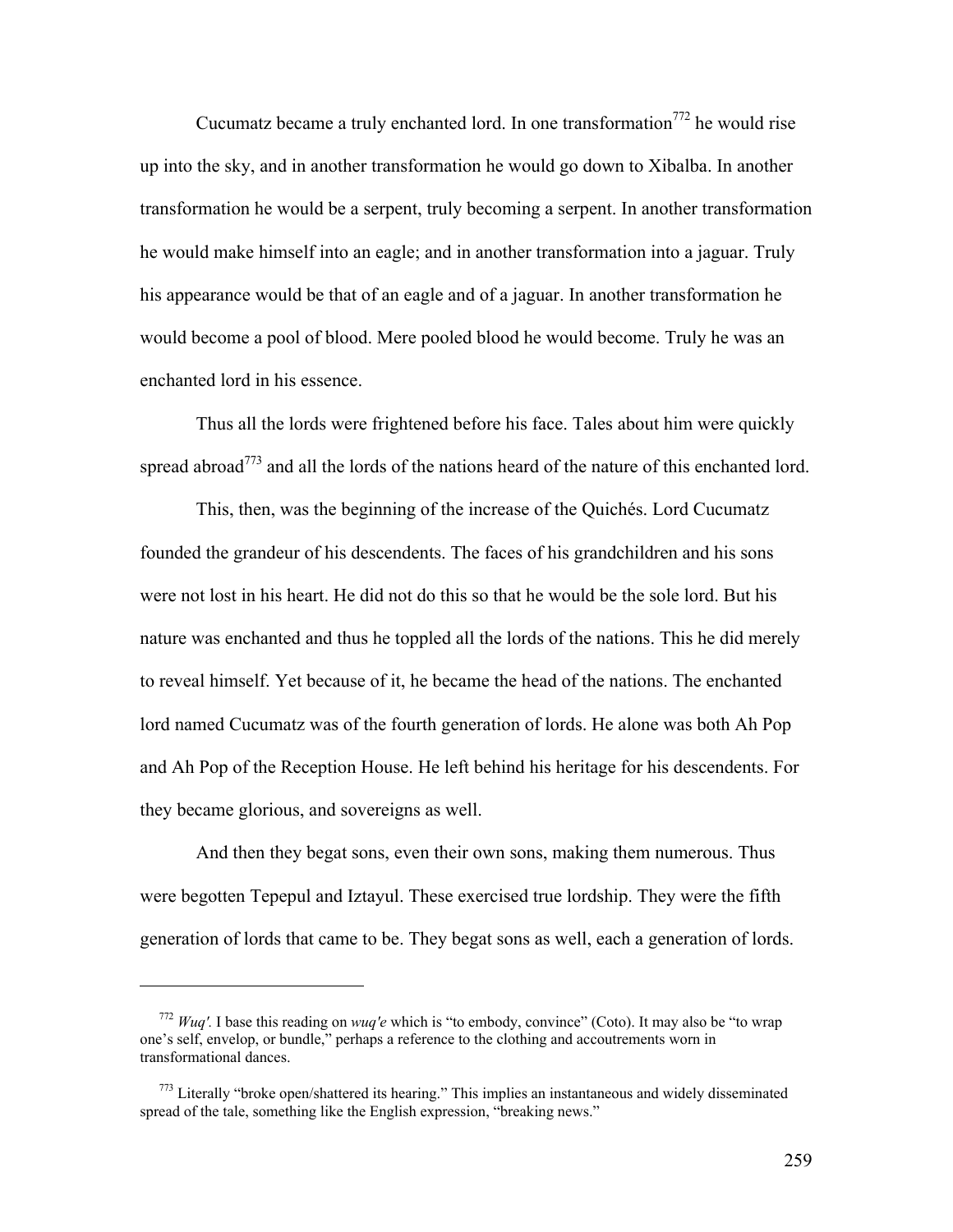# THE VICTORIES OF LORD QUICAB<sup>774</sup>

THESE, then, are the names of the sixth generation of lords. There were two great and glorious lords: Quicab<sup>775</sup> was the name of the first lord, and Cauizimah<sup>776</sup> was the

 $\overline{a}$ 

 <sup>775</sup> *K'iq'ab'* (many hands), the son of Cucumatz, reigned as the Ah Pop of the Nima Quichés from ca. 1425-1475 (Carmack 1981, 122). The name of this lord suggests his power to accomplish what would be impossible for someone with only two hands. It may also suggest the number of vassals and servants he possessed. Quicab's father, Lord Cucumatz, died in battle in an attempt to avenge the death of his daughter at the hands of his son-in-law, Tecum Sicom, a rival lord at Coha, located somewhere near the modern town of Sacapulas (Recinos 1957, 138-141; Carmack 1981, 134-135), or alternatively Quetzaltenango (Akkeren 2000, 23, 212-213). More recently places Coha in the Quetzaltenango area, although it was allied with the Sacapulas region in opposing the rising power of the Quichés (Akkeren 2000, 23, 212-213). Two years later, his son Quicab along with his Cakchiquel allies invaded the town, seized a large cache of jade and precious metal, and burned the town of Coha to the ground. The surviving lords of Coha were taken back to Cumarcah to be sacrificed (Recinos 1957, 140-147). Quicab also brought the bones of his father back to Cumarcah where they were kept in a bundle. This campaign resulted in the conquest of the northern border regions of the Quiché's territory. This included the lands of the Cumatz and Tuhal around Sacapulas as well as that of the Mam of Zaculeu. Quicab subsequently expanded his empire by subduing the rival Sajcabaja, Caukeb and Cubulco (Ikomaquib) in the east and extending his influence as far as the upper Usumacinta and Motagua River Valleys. In the west his forces reached the Ocós River near the Isthmus of Tehuantepec in Chiapas, Mexico. Further conquests extended from the Alta Verapaz in the north to the Pacific Ocean near Escuintla in the south, an area of approximately 26,000 square miles (Fox 1978, 3-4). At the height of his power, Quicab fell victim to an internal revolt ca. 1470 (Carmack 1981, 136-137; Carmack and Mondloch 1983, 195-196). As recorded in the *Título Totonicapán*, all the major lineages, including the Tamub, Ilocab, Rabinals, Cakchiquels, Ah Tziquinahas, and the inhabitants of Sacapulas and Aguateca, gathered at Cumarcah to observe the "Great Dance of Tohil," the patron deity of the Cavec Quichés. In the presence of all the lords, rebel nobles, apparently related to the same faction that had rebelled against Co Tuha, danced with the deities of the various groups present dressed in skins and hunting attire. At the climax of the dance, the son of a Quiché ah pop began to give sacrificial offerings to Tohil. This act was a cue for rebels to initiate an attack against Quicab and his supporters (Carmack 1981, 136; Carmack and Mondloch 1983, 196; Akkeren 2000, 325-335). Although Quicab survived the revolt, his power and authority were severely diminished. He was forced to "humble himself" before the rebel warriors, who "seized the government and the power" (Recinos and Goetz 1953b). One by one the former vassal states within Quicab's empire broke away. His old allies, the Cakchiquels, remained loyal but were soon beset by attacks and insults from the new lords of Cumarcah. As a result, according to the *Annals of the Cakchiquels*, Quicab counseled them to leave the city as well as their old settlement at Chiavar, and establish their own capital independent of the Quichés:

 "The die is cast. Tomorrow you will cease to exercise here the command and power which we have shared with you. Abandon the city to these *k'unum* (penises) and *k'achaq* (dung). Let them not hear your words again, my sons" (Recinos and Goetz 1953, 97).

 Soon thereafter, in ca. 1470, the Cakchiquels under their lords Huntoh and Vucubatz (who had fought alongside Quicab as his allies) founded the citadel of Iximche', an act that initiated a series of disasterous wars between the Quichés and Cakchiquels that persisted until the coming of the Spaniards in 1524. The Ah Tziquinahas were already independent for most, if not all, of the time of their occupation around Lake Atitlán, leaving the Quichés isolated and surrounded by their enemies.

<sup>774</sup> lines 7944-8032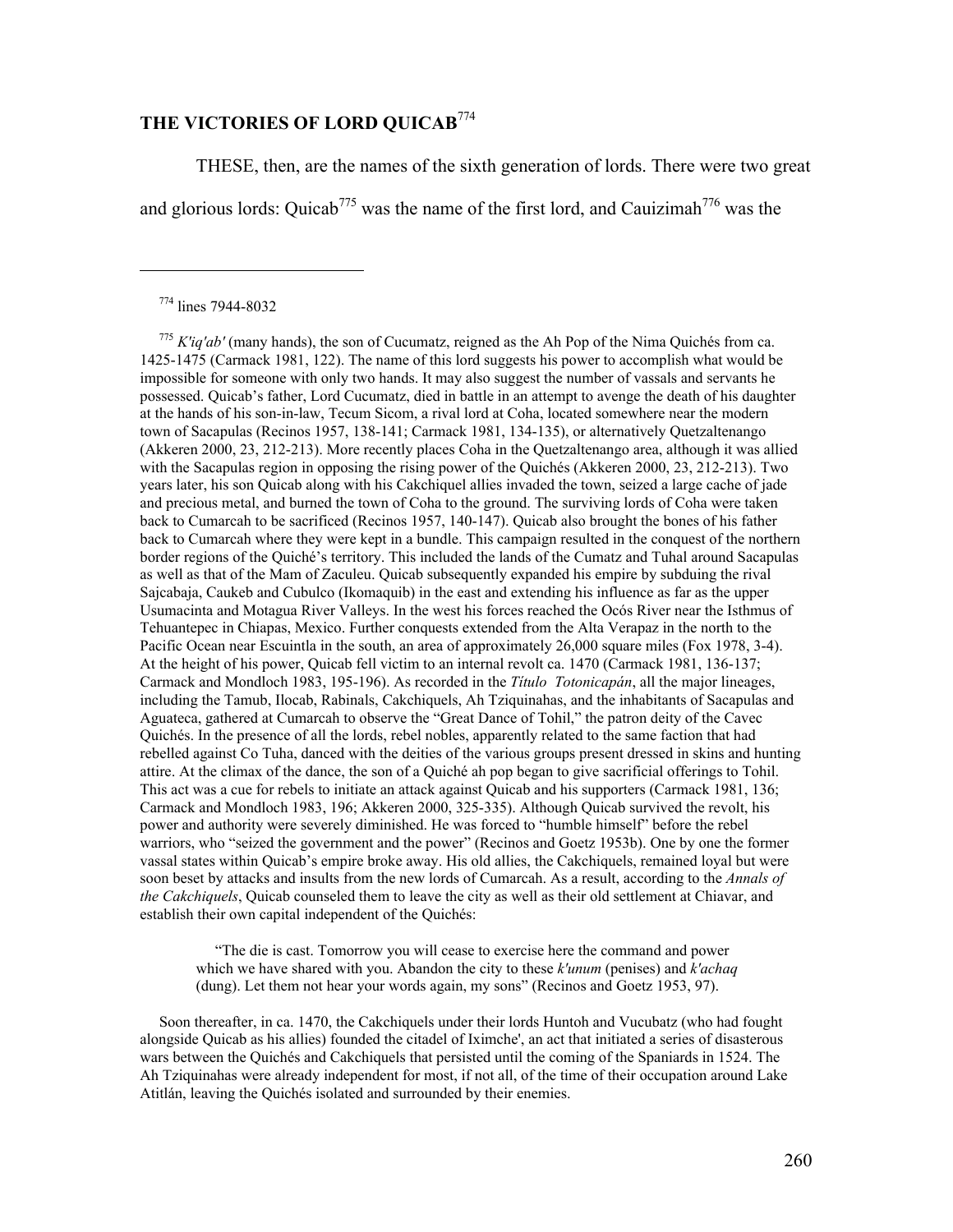name of the other. These accomplished a great many deeds. They made the Quichés great, for their essence was truly enchanted. They broke apart and shattered the canyons and the citadels of the small nations and the great nations. Anciently these citadels were close together:

The mountain of the Cakchiquels was where Chuvila<sup>777</sup> is today.

The mountain of the Rabinals was Pa Maca.<sup>778</sup>

The mountain of the Caocs<sup>779</sup> was Zaccabaha.<sup>780</sup>

The citadels, then, of the Zaculeus<sup>781</sup> were Chuvi Miquina,  $^{782}$  Xelahu,  $^{783}$  Chuva

Tzac,<sup>784</sup> and Tzoloh Che.<sup>785</sup>

 $\overline{a}$ 

 <sup>777</sup> *Chuwi' La* (Above the Stinging Nettle). This is the site of the modern town of Chichicastenango, which at the time of the Spanish conquest was a Quiché community (as it still is today). The original Quiché version of the *Popol Vuh* manuscript was discovered here by Francisco Ximénez.

 <sup>778</sup> *Pa Mak'a'* (Place of Water Droplets). Alternatively this may be *Pa Mak'a* (Place of Dawn), a contracted form of *mak'ahan* (morning, dawn). Akkeren (personal communication) suggests that this may be an abbreviated form of *Pa Amaq' A'* (Place of the Water of the Nations), the ancient name for the River Motagua which is located some 10 km. away (Hill 1996, 357; Akkeren 2000, 136-137). This is the presentday town of Zacualpa (Fox 1978, 236-237; Carmack 1981, 185).

 <sup>779</sup> *Ka'okeb'* (Caocs). The name is likely derived from *kawoq*, one of the twenty named day-signs of the traditional highland Maya calendar. In the late Postclassic, many of the Caocs moved to the area of Sacatepequez where they were subjugated by the Cakchiquels (Akkeren 2000, 217-218). These are likely the ancestors of the people who settled two communities west of present-day Guatemala City named Santiago Cauque (Sacatepequez) and Santa Maria Cauque (Sacatepequez) (Recinos 1950, 221 n. 4; D. Tedlock 1996, 324 n. 187).

<sup>780</sup> *Saqkab'a Ja* (Plastered House). This is the present-day town of San Andrés Sajcabaja.

 <sup>781</sup> *Saq Ulewab'* (White Earths). These are the Mam speakers. Their ancient capital, Zaculeu, is located four kilometers west of present-day Huehuetenango. The Mam region was conquered soon after the campaigns of Quicab against the Sacapulas Valley sites. The Mam remained subject to the Quichés and fought with them against the Spaniards (Fox 1978, 147).

 <sup>782</sup> *Chuwi' Miq'ina'* (Above Hot Water). This is likely the site known locally as Chuitinamit, located 700 meters above a series of hot water springs near present-day Totonicapán (Recinos 1950, 221; Fox 1978, 161). This and the next three settlements in the list were all heavily populated Quiché communities at the

<sup>776</sup> *Ka Wi' Simaj* (Two Heads/Tips Sharp). If this lord's name has significance beyond being a proper name, it may have a double meaning. The "sharpness" may refer to the points of the weapons under his command, but it may also refer to the "sharpness" of his mind (a common expression among the Quichés just as it is in English). The latter is all the more impressive because he has "two heads" with which to be clever. Together, these two rulers combine the benefits of "many deeds" and "many thoughts."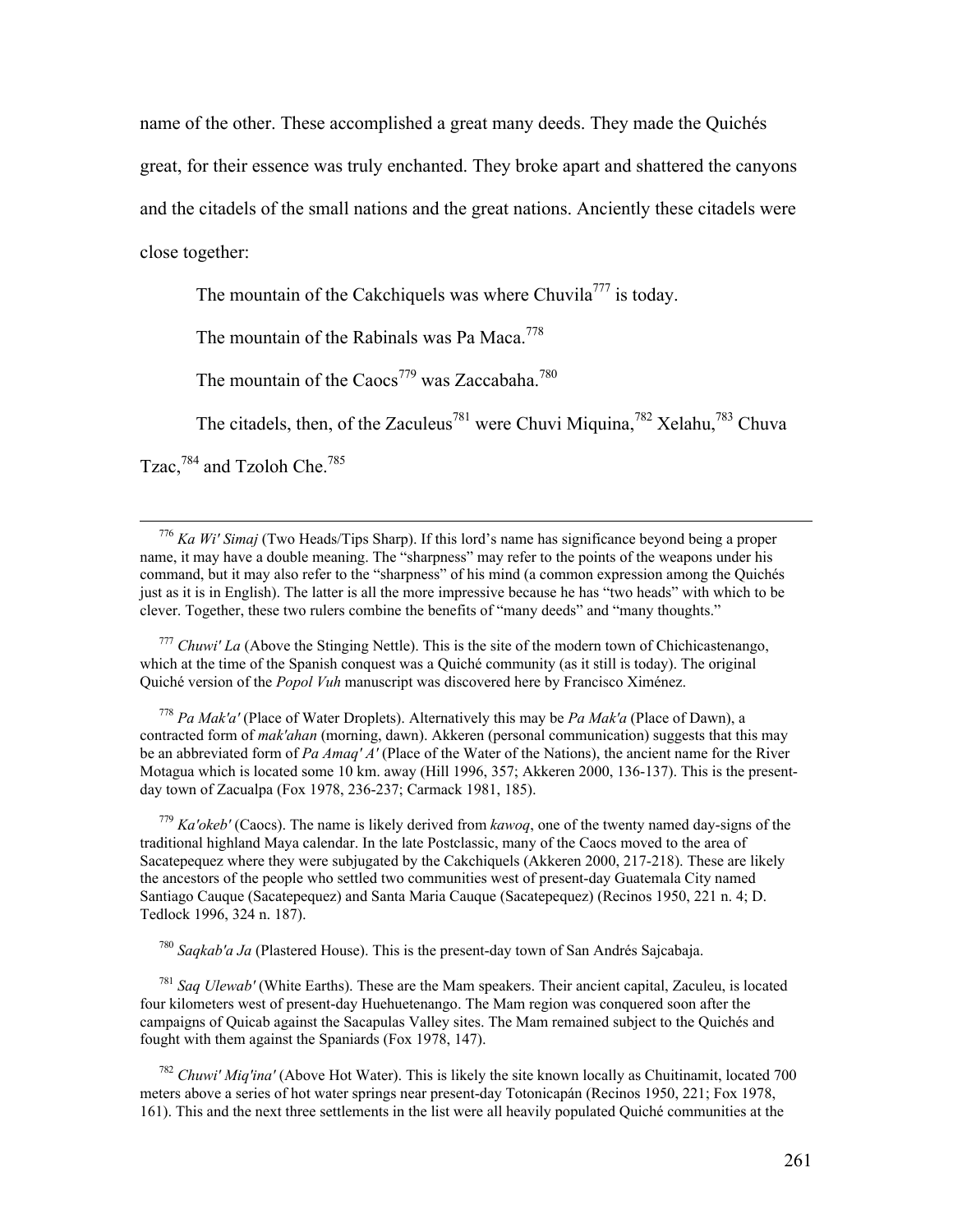These all paid homage<sup>786</sup> to Quicab. They had made war, but they were broken apart. The canyons and citadels of the Rabinals, the Cakchiquels, and the Zaculeus were shattered. All the nations collapsed and were split apart. Yet for a great while Quicab's warriors persisted. There were not then even one or two groups among the nations that did not bring their tribute. Their citadels fell, and they brought tribute before Quicab and Cauizimah.

These lords invaded the lineages, who were bled and shot while bound to wooden posts.<sup>787</sup> Their day came to nothing, nor did they ever have descendents. It was merely

 <sup>783</sup> *Xe' Laju* (Below Ten). This is a contracted form of the full name of this site, *Xe' Laju[j No'j]* (Below Ten *No'j*—a day on the traditional highland Maya calendar). According to native chronicles, this was the principle settlement in the southern Quetzaltenango basin, although its precise location is unknown. Modern Quetzaltenango is the second largest city in Guatemala.

 <sup>784</sup> *Chuwa Tz'aq* (Before Wall/Altar). This is present-day Momostenango (Nahua "Place of the Altars). This community is still known as *Chuwa Tz'aq* by its Quiché inhabitants. The ruins of the ancient citadel are now called Pueblo Viejo (Spanish "Old Town), located some six kilometers northwest of town.

 <sup>785</sup> *Tz'oloj Che'* (Willow Tree). This is in the area of Santa María Chiquimula, likely the nearby ruins known as Pugertinamit located southwest of town (Fox 1978, 129; Carmack 1981, 186). The region became subject to the Nima Quichés in the mid-fifteenth century (Carmack 1973, 291; Recinos 1957).

<sup>786</sup> *Xrixowaj*. This reading is based on *xowaj*, "to respect, obey, revere, pay homage" (Basseta).

 $^{787}$  This refers to an early form of highland Maya ritual sacrifice or execution. The following is a description from the *Annals of the Cakchiquels*:

Then began the execution of Tolgom. He dressed and covered himself with his ornaments. Then they tied him with his arms extended to a poplar tree to shoot him with arrows. Afterwards all the warriors began to dance. The music to which they danced is called the song of Tolgom. Following this they began to shoot the arrows, but no one of them hit the cords [with which he was tied], but instead they fell beyond the gourd tree, in the place of Qakbatzulú where all the arrows fell. At last our ancestor Gagavitz shot the arrow which flew directly to the spot called *Cheetzulú* and pierced Tolgom. After which all of the warriors killed him. Some of the arrows entered [his body] and others fell farther away. And when that man died, his blood was shed in abundance behind the poplar. Then they came and completed the division [of pieces of him] among all the warriors of the seven tribes that took part in the offering and the sacrifice, and his death was commemorated thereafter in the month of Uchum. Every year they gathered for their festivals and orgies and shot at the children, but instead [of arrows] they shot at them with alder branches as though they were Tolgom. Thus our grandfathers related of old,

time of the Spanish conquest, attesting the effectiveness of Quicab's military campaigns. They continue to be occupied by Quiché speakers today.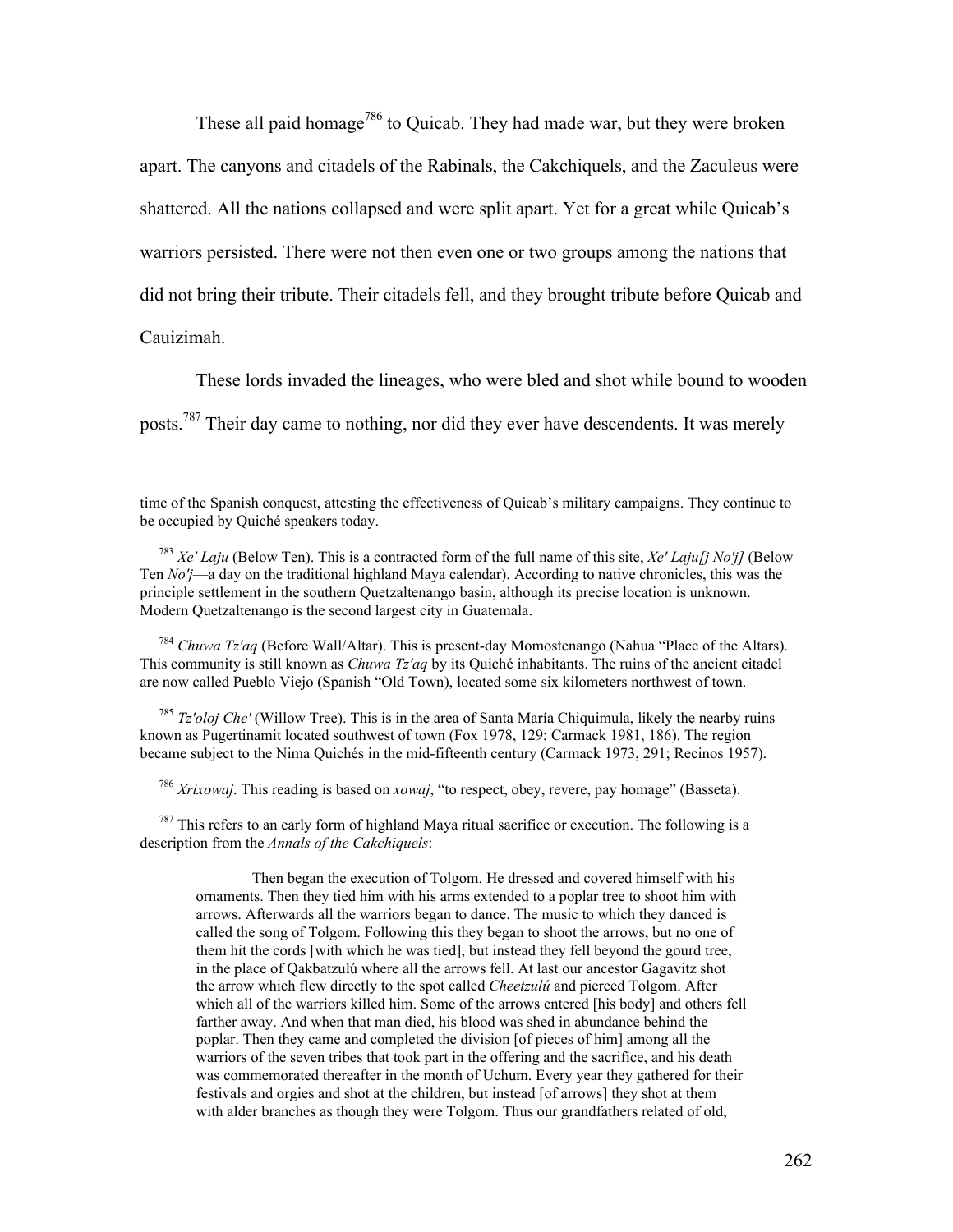arrows that were the means of shattering the citadels. Straightaway the mouth of the earth would be split open and thunder would shatter the stones. Thus the nations would suddenly become frightened and make offerings before the Pine Resin Tree. This has become a sign for the citadels, for today there is a mountain of stones, only a few of which were not cut cleanly as if cut by an axe. It is there in the plain called Petatayub<sup>788</sup> where it may be clearly seen by all the people who pass by it. This is the sign of the war prowess of Quicab. He was not killed, nor was he defeated. He was truly a warrior, and he received tribute from all the nations.

Then all of the lords planned, sending blockaders around the canyons and around the citadels, all the fallen citadels of the nations.

#### THE QUICHÉS GARRISON THE CONQUERED REGIONS<sup>789</sup>

THUS the sentinels went forth as lookouts against enemy warriors. They became the lineage of watchmen, guardians of the mountains:

"If the nations come again, these will be the guardians," it was said.

Then all the lords gathered their thoughts and sent out their orders:

"They shall be as our stockade, as the representatives of our lineage, as our fortress. They shall become our palisade, the expression of our anger, our prowess in war," said all the lords.

oh, our sons! (Recinos and Goetz 1953, 74-75; for a discussion of this sacrificial ritual see Akkeren 2000, 335-341).

<sup>&</sup>lt;sup>788</sup> Campbell suggests that this location is the area today known as Ayutla, near Tapachula, Mexico (located just across the border from Guatemala). The name is likely derived from the Nahua *petlatl*—reed mat (Campbell 1983, 84).

<sup>789</sup> lines 8033-8180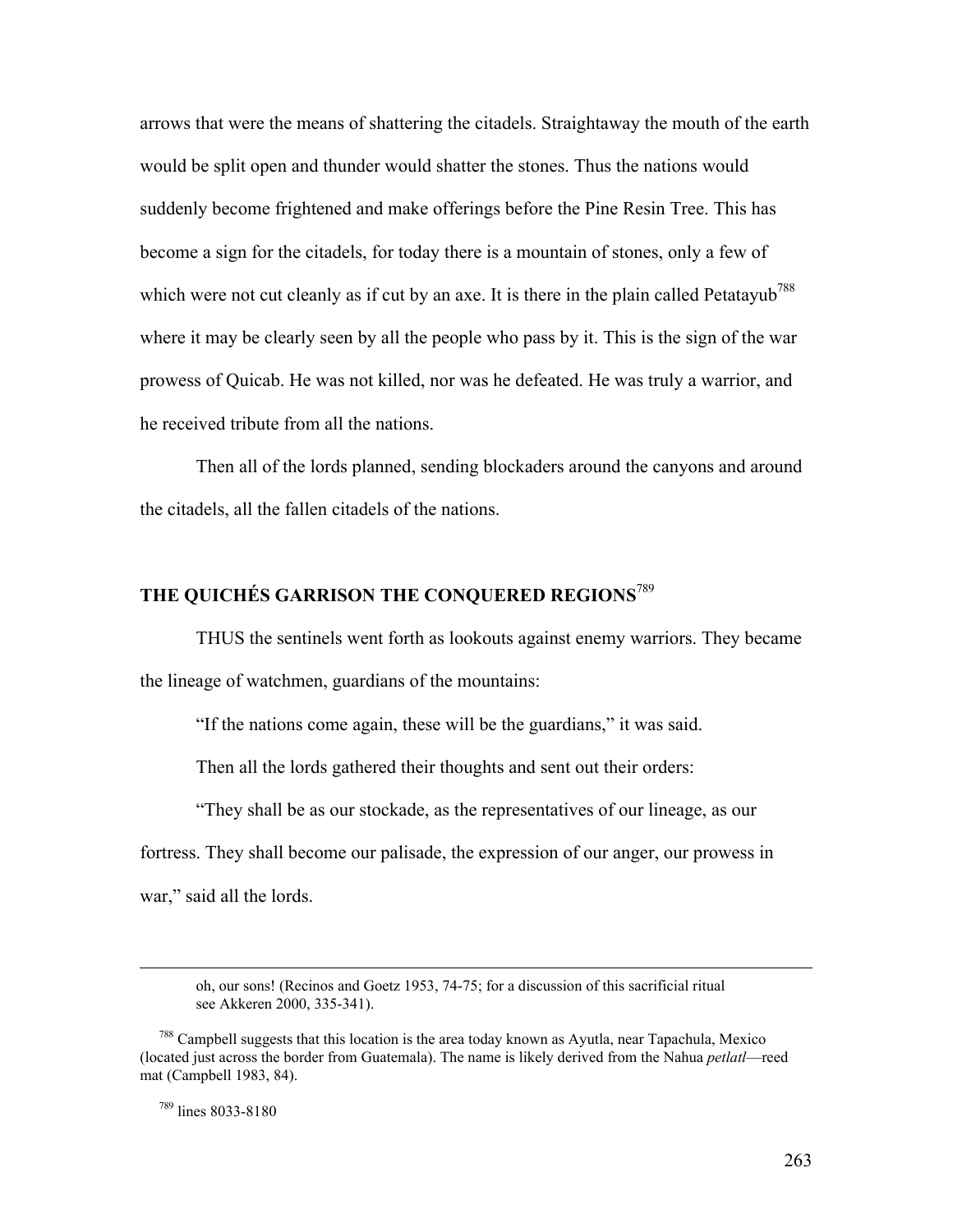Then the orders were sent out to each of the lineages who were to oppose the enemy warriors. They instructed all of them who were to be sent as guardians of their mountain nations:

"Go, for these are our mountains now. Do not fear. If there are still warriors that attack you or kill you, come at once to notify us and we shall go and kill them." Thus spoke Quicab, along with the Magistrate and the Herald by way of instruction.

And so they went to "put the notch of the arrow to the center of the bowstring,"<sup>790</sup> as it is said.

Thus the grandfathers and fathers came to be separated. All the Quiché people were placed, each of them, on a mountain as guardians. They were guardians of arrows and bowstrings. They went as guardians against war. Thus they did not have a single dawn, nor did they have a single god. They went out to blockade all the citadels:

Ah Uuila<sup>791</sup> and Ah Chulimal,<sup>792</sup>

Zaqui Ya<sup>793</sup> and Xahbaquieh,<sup>794</sup>

Chi Temah<sup>795</sup> and Vahxalahuh,<sup>796</sup>

 $^{790}$  Literally "set the mouth (notch) of the arrow on the mouth (the center point) of the bowstring." The expression refers to being ready for battle.

<sup>791</sup> *Aj U Wi' La* (They of Its Top Stinging Nettles). This is a contracted form of *Aj Chuwi' La* (They of Above Stinging Nettles), which is Chichicastenango. The inhabitants of Chichicastenango are referred to by this name in the *Título de la Casa Ixcuin Nihaib* (Recinos 1957, 71; see also footnote 777).

<sup>792</sup> *Aj Chulimal*. This is perhaps a transcription error for *Aj Ch'umilal* (They of the Stars), one of the lineages mentioned earlier in the text (see foonote 518).

<sup>793</sup> *Saqi Ya'* (White River). Akkeren identifies this as a site west of Chichicastenango (2000, 171).

<sup>794</sup> *Xajb'a Kiej* (Dancing Place/Costume Deer).

<sup>795</sup> *Chi Temaj* (At the Tilt/Slope). Akkeren identifies this, as well as Vahxalahuh as sites near Chichicastenango (2000, 171).

<sup>796</sup> *Wajxalajuj* (Eighteen).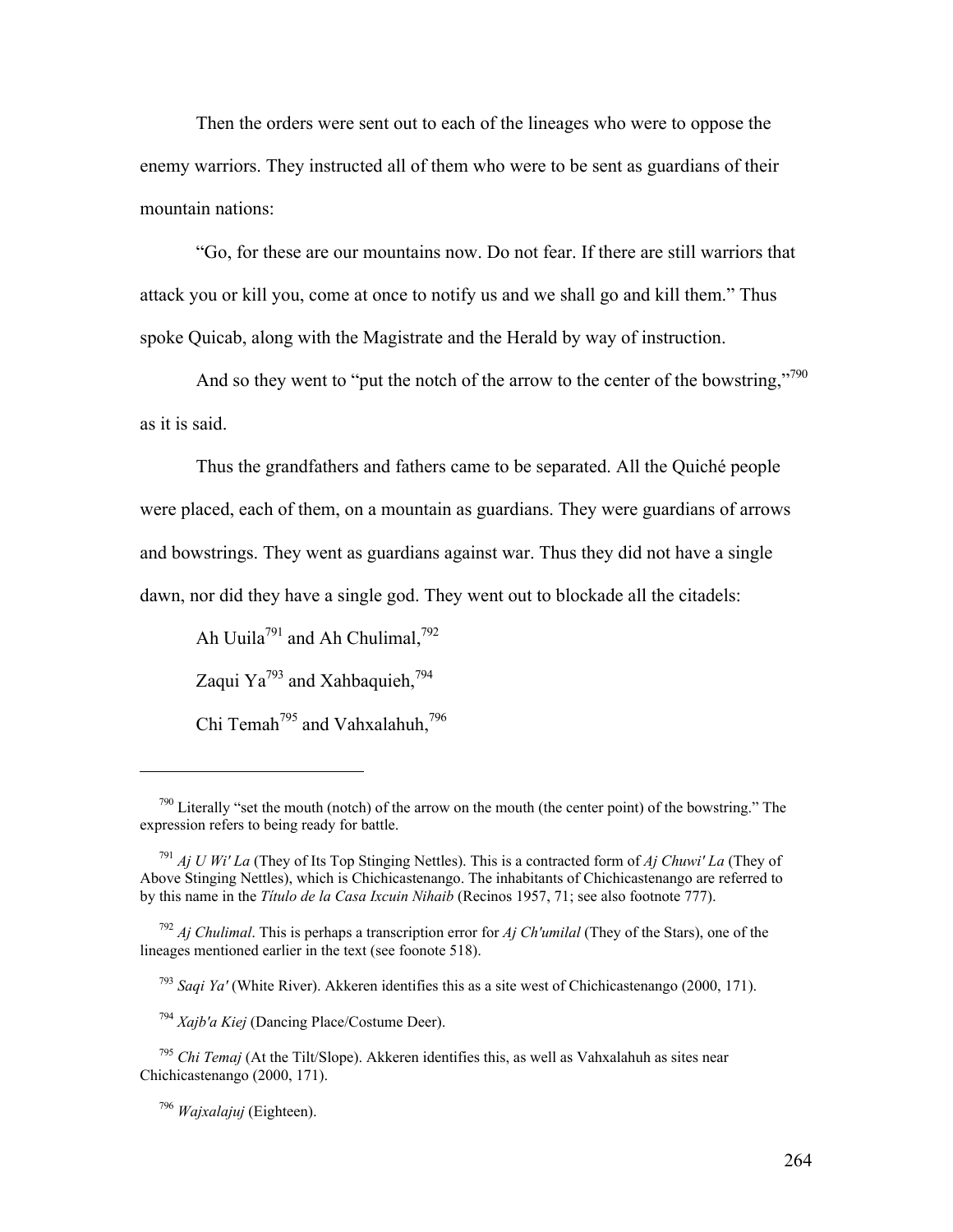Along with Ah Cabracan,<sup>797</sup> Chabi Cac,<sup>798</sup> and Chi Hunahpu,<sup>799</sup>

With Ah Maca $^{800}$  and Ah Xay Abah, $^{801}$ 

Ah Zaccabaha $^{802}$  and Ah Ziyaha, $^{803}$ 

Ah Miquina<sup>804</sup> and Ah Xelahuh.<sup>805</sup>

These went forth as war sentinels to the plains and to the mountains. They were

guardians of the earth. They were sent out by Quicab and Cauizimah, the Ah Pop and the

Ah Pop of the Reception House, as well as by the Magistrate and the Herald. Four lords

sent them out to act as sentinels against the warriors.

Quicab and Cauizimah were the names of the two lords over the Cavecs;

Quema<sup>806</sup> was the name of the lord over the Nihaibs;

 $\overline{a}$ 

 <sup>800</sup> *Aj Mak'a'* (They of Water Droplets, or alternatively, They of Dawn). Likely the inhabitants of *Pa Mak'a',* which is today Zacualpa (see footnote 778).

 <sup>801</sup> *Aj Xay Ab'aj* (They of Combed Mountain). Akkeren (personal communication) suggests that this should be Ah Xoy Abah (Polishing Stone/Jasper). The Xoy lineage lived along the Chixoy River, centered at the place where the road from the Verapaz region crosses it on its way to Sacapulas. A branch of this lineage settled the modern area of Joyabaj. According to Ximénez, Joyabaj marked the border between the Central Quiché to the west and the Rabinal to the east (Ximénez 1929-31, I.lxxiv.484).

 <sup>802</sup> *Saqkab'a Ja* (Whitewashed House). Mentioned as the place of the Caocs. This is the present-day town of Sajcabaja (see footnote 780).

 <sup>803</sup> This is likely a transcription error for *Aj Sija'* (They of Flowering Tree Water). This is the presentday community of Santa Catarina Ixtahuacán.

 <sup>804</sup> *Aj Miq'ina'* (They of Hot Water). The same as *Chuwi' Miq'ina'* (Above Hot Water), which is Totonicapán (see footnote 782).

<sup>805</sup> *Aj Xe' Lajuj* (They of Below Ten). This is Quetzaltenango (see footnote 783).

<sup>797</sup> *Aj Kab'raqan* (They of Earthquake). This is perhaps related to a small community that still carries a similar name, Chicabracan (Place of Earthquakes), nine kilometers east of Utatlan, where there is a group of Precolumbian ruins including a small masonry temple (Fox 1978, 42).

<sup>798</sup> *Ch'ab'i Q'aq'* (Arrow Fire). This is a comet (Coto), or a meteor. Perhaps the same as the settlement of the Uchabahas (see footnote 517).

<sup>799</sup> *Chi Junajpu* (Hunahpu Place).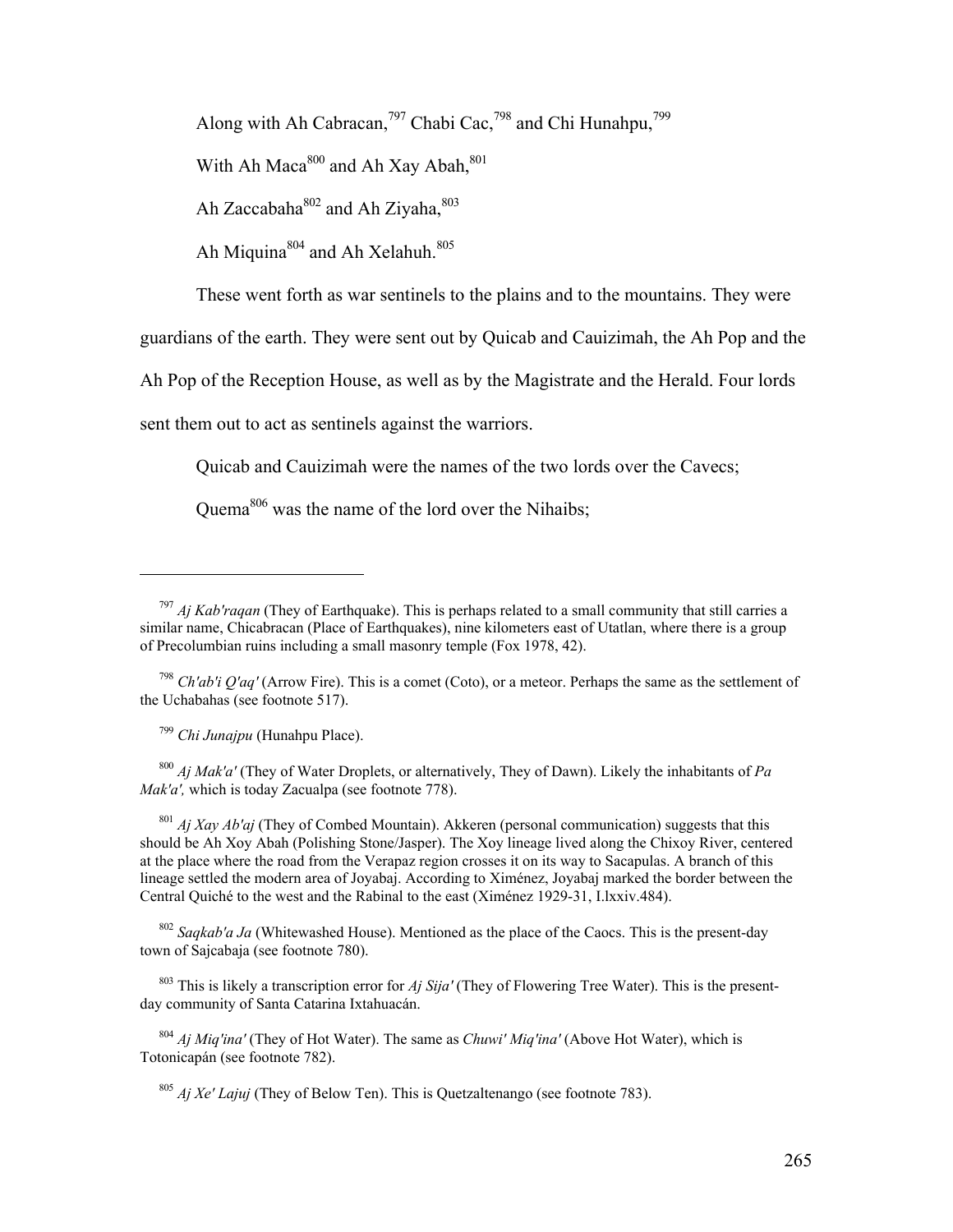Achac Iboy, $807$  then, was the name of the lord over the Ahau Quichés.

These, then, were the names of the lords that sent out messengers and envoys. They left their vassals and their servants on the mountains, on each one of the mountains.

And soon after they left, they began to bring back female captives<sup>808</sup> and male captives, who were presented before Quicab, Cauizimah, the Magistrate, and the Herald. They made war with the notch of the arrow and the center of the bowstring, taking female captives and male captives. These envoys came to be warlike then.

Thus they were given gifts. They were increased. The lords provided for  $809$  them when they came to deliver all of their female captives and male captives.

Thus the lords Ah Pop, Ah Pop of the Reception House, Magistrate, and Herald gathered their thoughts. Then they made a proclamation:

"We shall ennoble $810$  they who are truly first among these lineages who have carried the burden of being watchmen."

"I am the Ah Pop."

 $\overline{a}$ 

"I am the Ah Pop of the Reception House."

"The emblems of office of the Ah Pop shall now become yours. You shall be adorned as Lord Magistrates and as Magistrates," said all the lords when they gathered their thoughts.

<sup>806</sup> *Kema* (Weaving). This may be based either on the verb (to weave) or the noun (textile). I have chosen "Weaving" as it may be understood as either.

<sup>807</sup> *Achaq Ib'oy* (Droppings/Backside/Buttocks Armadillo).

<sup>808</sup> *Anab'* (sister of a man). In this context these are female captives.

<sup>&</sup>lt;sup>809</sup> Literally "heartened." In Quiché terminology, this is "to tend to, look after, provide for needs."

<sup>&</sup>lt;sup>810</sup> Literally "to take, grasp, seize," apparently referring to some ceremonial action when raising a person to the rank of nobility.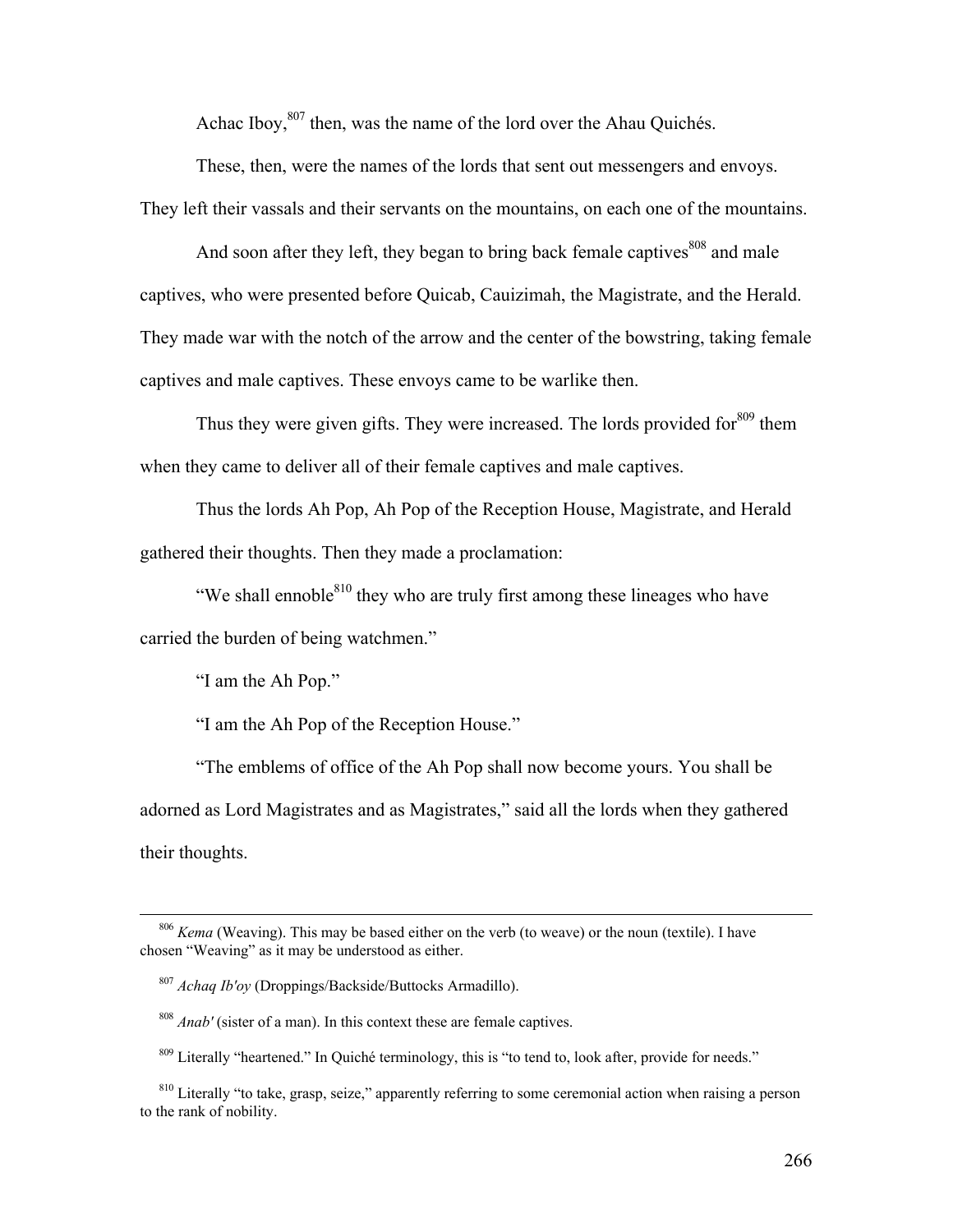The Tamub and the Ilocab did the same. The three groups of the Quichés were united.<sup>811</sup>

Thus they ennobled them, giving them their titles. This, then, was their consensus. But it was not there that they ennobled them. There was a designated mountain on which the first vassals and servants were ennobled. Thus all of them were summoned from each of their mountains. They gathered together as one.

THE names of the mountain where they were ennobled were Xe Balax $812$  and Xe Camac.<sup>813</sup> This was the edict that was given. There at Chulimal<sup>814</sup> it was done.

# THE TITLES GIVEN TO THOSE WHO WERE ENNOBLED<sup>815</sup>

THESE, then, were their titles, their nobility, and the tokens of their office:

Twenty magistrates and twenty ah pops, who were raised to nobility by the Ah Pop and the Ah Pop of the Reception House, as well as by the Magistrate and the Herald. Thus all of the magistrates and ah pops received their offices.<sup>816</sup>

Eleven Great Stewards, Magistrates of the Lords, Magistrates of the Zaquics, Military Magistrates, <sup>817</sup> Military Ah Pops, Military Palisade Masters, and Military Border Masters.

<sup>&</sup>lt;sup>811</sup> "Same face."

<sup>812</sup> *Xe' B'alax* (Under Twisted Cord).

<sup>813</sup> *Xe' K'a'amaq'* (Under String).

 $814$  This mountain was mentioned earlier as one of those conquered by Quicab.

<sup>815</sup> lines 8181-8231

<sup>816</sup> *Eqalem* (burden, office, stewardship).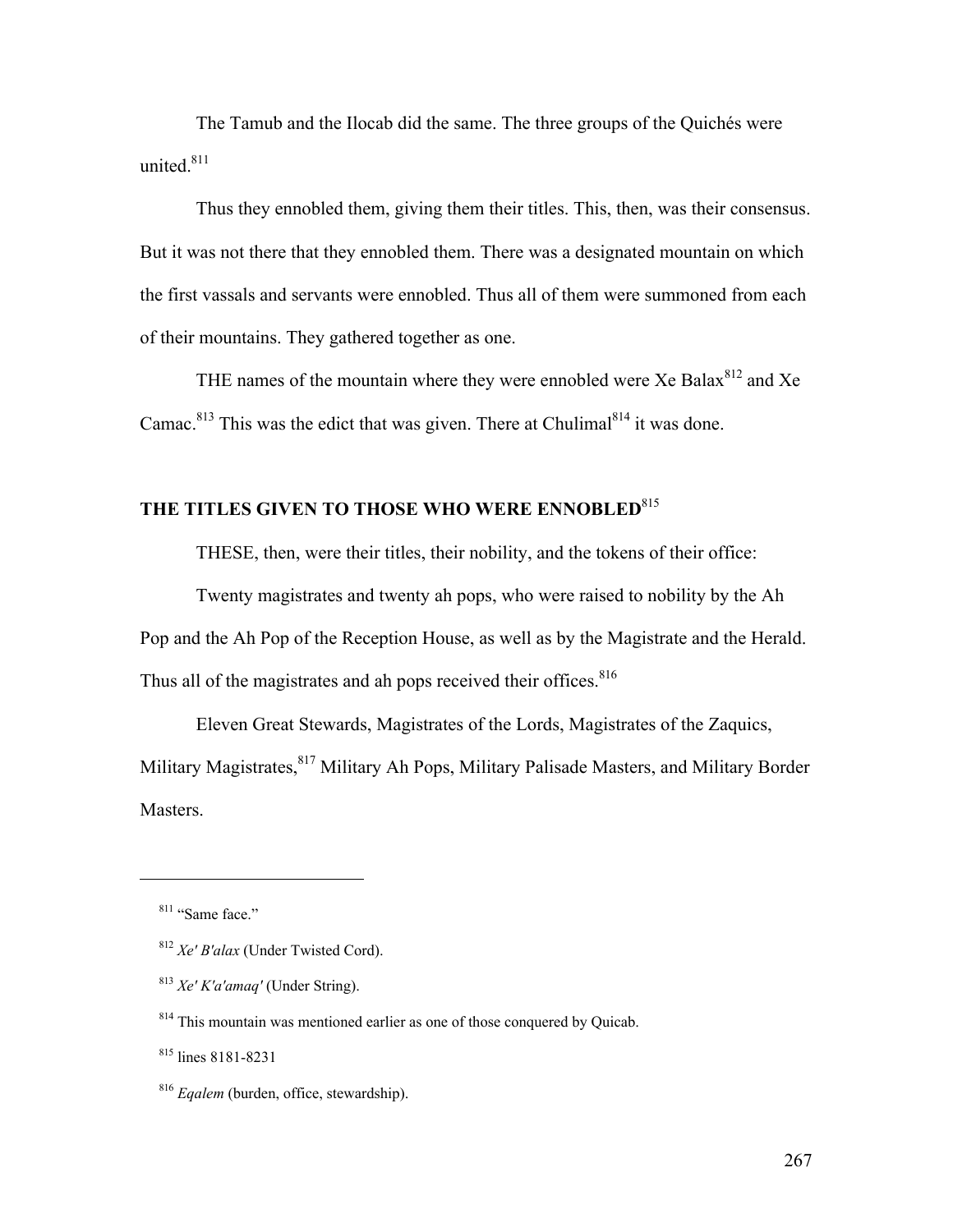These were the titles of the men who were elevated in rank.

They were also named to their seats and to their cushions.<sup>818</sup> These were the first among the vassals and servants of the Quiché people. They were their watchers and their listeners, the notch of the arrow and the center of the bowstring. They encircled the Quichés as their stockade, their enclosure, their fortress, and their palisade.

The Tamub and the Ilocab did likewise. They also ennobled and gave titles to the first among their vassals and their servants on each of the mountains. This therefore was the foundation for the magistrates and ah pops who are assigned to each of the mountains today. This is also the order in which they go out behind the Ah Pop and Ah Pop of the Reception House, and behind the Magistrate and Herald.<sup>819</sup>

#### THE NAMES OF THE GODS' HOUSES<sup>820</sup>

We shall now tell the names of the houses of the gods. These houses were simply named after the gods themselves:

Great Temple of Tohil $^{821}$  was the name of the temple that served as the house of Tohil of the Cavecs.

 <sup>817</sup> *Q'alel Achij* (Magistrate Warriors). *Achij* is "man" but may also refer to "warriors," as in this case. Basseta lists this title as "captain." This office and those that follow are likely military ranks.

 $818$  In Maya custom, dignitaries are seated on their thrones or benches according to rank.

<sup>&</sup>lt;sup>819</sup> This likely refers to the order such officers take when walking in procession, or going out to war. Processions are common in traditional Maya communities, and the order of sequence as to who walks behind who is rather rigid.

<sup>&</sup>lt;sup>820</sup> lines 8232-8325

<sup>&</sup>lt;sup>821</sup> These three temples, dedicated to the patron deities of the Quichés, were the tallest buildings at the site and were arranged on three sides of the central plaza at Cumarcah, although the structure identified as the Hacavitz temple faces away from the plaza (Fernández-Valbuena 1996, 78-80; Cook 2000, 204). The tallest of these was the Temple of Tohil (Carmack 1981, 225-226). Unfortunately, all the stone that once faced the temple has been looted, leaving only its rubble core. It is still possible, however, to determine that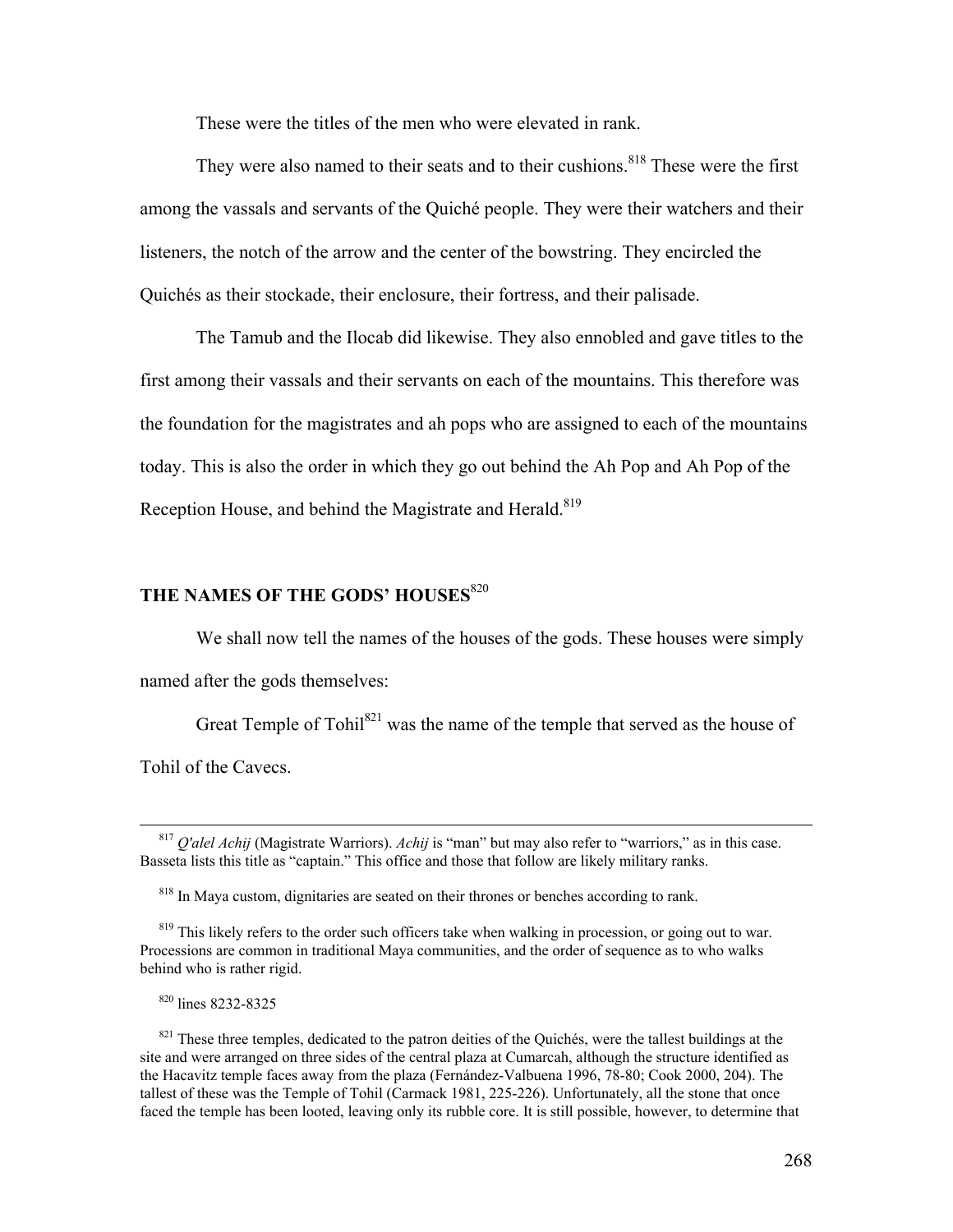Auilix was the name of the temple that served as the house of Auilix of the

Nihaibs.<sup>822</sup>

 $\overline{a}$ 

And Hacavitz was the name of the temple that served as the house of the god of

the Ahau Quichés.<sup>823</sup>

the main entrance to the sanctuary faced east, toward the rising sun. According to Ximénez, who visited the site when it was in much better condition, the temple of Tohil had stairways on all four sides, oriented to the cardinal directions (Ximénez 1929-31, I.xxvii.74-75). This is confirmed by a drawing of the temple made by Rivera y Maestra in 1834 which clearly shows stairways on each of its visible sides. The Temple of Tohil was thus similar to other radial stairway temples constructed by the Maya since at least the Late Preclassic Period (Ca. 200 BC-AD 250). Examples include Structure E-VII-sub at Uaxactun, the Lost World Pyramid at Tikal, Structure 4 at Copan, Structure A-3 at Seibal, El Castillo at Chichen Itza, the Temple of the Seven Dolls at Dzibilchaltun, and the principal temple at Chutixtiox (not far from Cumarcah near Sacapulas). Schele and Mathews associate such radial temples with the first mountain to emerge from the primordial sea at the time of creation (Schele and Mathews 1998, 40-42, 179-182, 368 n. 31). Karl Taube further identifies radial stairway structures as loci for New Fire-making rituals connected with the primordial hearth of creation (Taube 1998, 441-442). Tohil was primarily a fire god, who provided "new fire" for his people by means of a twist-drill (see p. 214; line 5499). John Lloyd Stephens described the appearance of the Temple of Tohil, which he called the *Sacrificatorio* (Spanish: Place of Sacrifice) in the late 1830s:

 It is a quadrangular stone structure, sixty-six feet on each side at the base, and rising in a pyramidal form to the height, in its present condition, of thirty-three feet. On three sides there is a range of steps in the middle, each step seventeen inches high, and but eight inches on the upper surface, which makes the range so steep that in descending some caution is necessary. At the corners are four buttresses of cut stone, diminishing in size from the line of the square, and apparently intended to support the structure. On the side facing the west there are no steps, but the surface is smooth and covered with stucco, gray from long exposure. By breaking a little at the corners we saw that there were different layers of stucco, doubtless put on at different times, and all had been ornamented with painted figures. In one place we made out part of the body of a leopard, well drawn and coloured. The top of the Sacrificatorio is broken and ruined, but there is no doubt that it once supported an altar for those sacrifices of human victims which struck even the Spaniards with horror. It was barely large enough for the altar and officiating priests, and the idol to whom the sacrifice was offered (Stephens 1969, II, 183-184).

 Stephens' mention of a jaguar (he incorrectly called it a leopard) mural on the temple of Tohil is significant. Tohil was the principal deity of Balam Quitze whose *nawal*, or animal counterpart, was the jaguar (see p. 245; lines 6766-6779).

<sup>822</sup> The Auilix Temple is located just east of the Temple of Tohil across a small plaza. It consists of two terraces with a small sanctuary atop the second terrace. A single wide stairway on the west side gives access to the first terrace (Carmack 1981, 272-274). Thus the principal facades of these two temples face one another.

 $823$  The Temple of Hacavitz is likely the large mound situated on the south side of the main plaza at Cumarcah. Like the other two temples, all the surface stone has been removed and its ancient appearance is thus difficult to determine. Rivera y Maestre (1834) included it in his plan of the city as a pyramidal structure labeled *sacrificatorio* (Spanish: "place of sacrifice"). According to this aerial view plan, the temple faced south onto its own court and complex of great house structures (Carmack 1981, 277-281).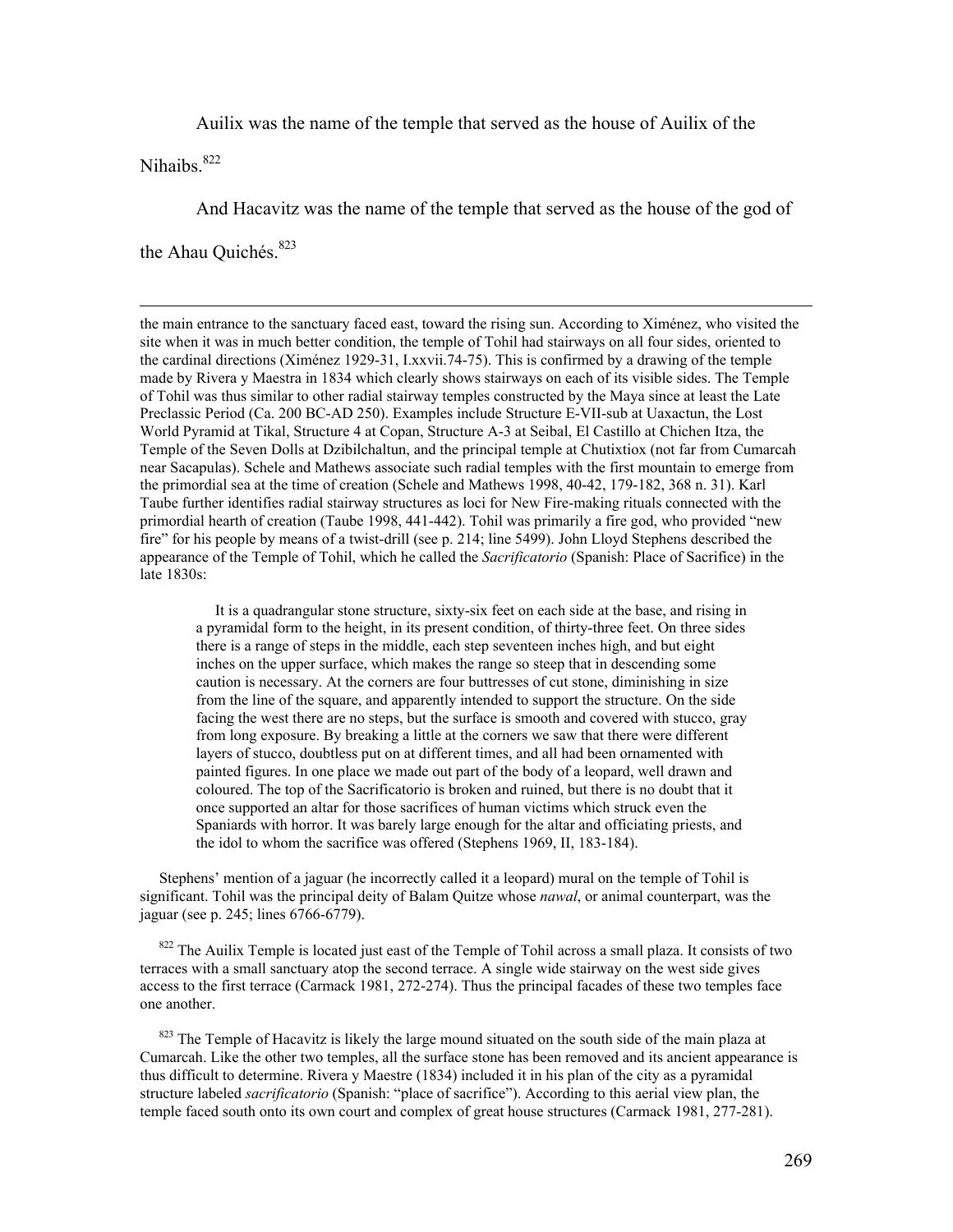Maize Flower House may surely be seen; Sacrifice House is its other name.

These were great temples wherein were the stone gods. There all the lords of the Quichés worshiped. All the nations worshiped there as well. The nations would enter therein to burn offerings before Tohil first. Then they would worship the Ah Pop and Ah Pop of the Reception House. They would come to give their quetzal feathers and their tribute before the lords—each in turn they would give provisions and sustenance to the Ah Pop and the Ah Pop of the Reception House, the great lords who had brought down their citadels.

Cucumatz and Co Tuha were enchanted people and enchanted lords. Quicab and Cauizimah were also enchanted lords. They knew if there would be war. It was clear before their faces. They saw if there would be death, if there would be hunger. They surely knew if there would be strife. There was an instrument of sight—there was a book. Popol Vuh was their name for it.

But it was not only because of this that they were lords. They were great in their essence. Great as well were their fasts. In order to venerate their temples and venerate their sovereignty, they fasted for long periods of time, and sacrificed $824$  before the faces of their gods.

And this was their method of fasting: For nine score days $825$  they would fast, and for nine they would sacrifice and burn offerings. Then for thirteen score days they would observe a fast and for thirteen $826$  they would sacrifice and burn offerings before the face

 $824$  *K'ajb'ik*. This is specific to the sacrifice of human beings (Coto).

<sup>&</sup>lt;sup>825</sup> *B'elej winaq* (nine people/scores). As a number this is 9 x 20, or 180. It is evident from the context of this passage that the authors are referring to periods of time, although they do not specify what period it is. For purposes of clarity of meaning I have chosen "days," which is the likely implied meaning here.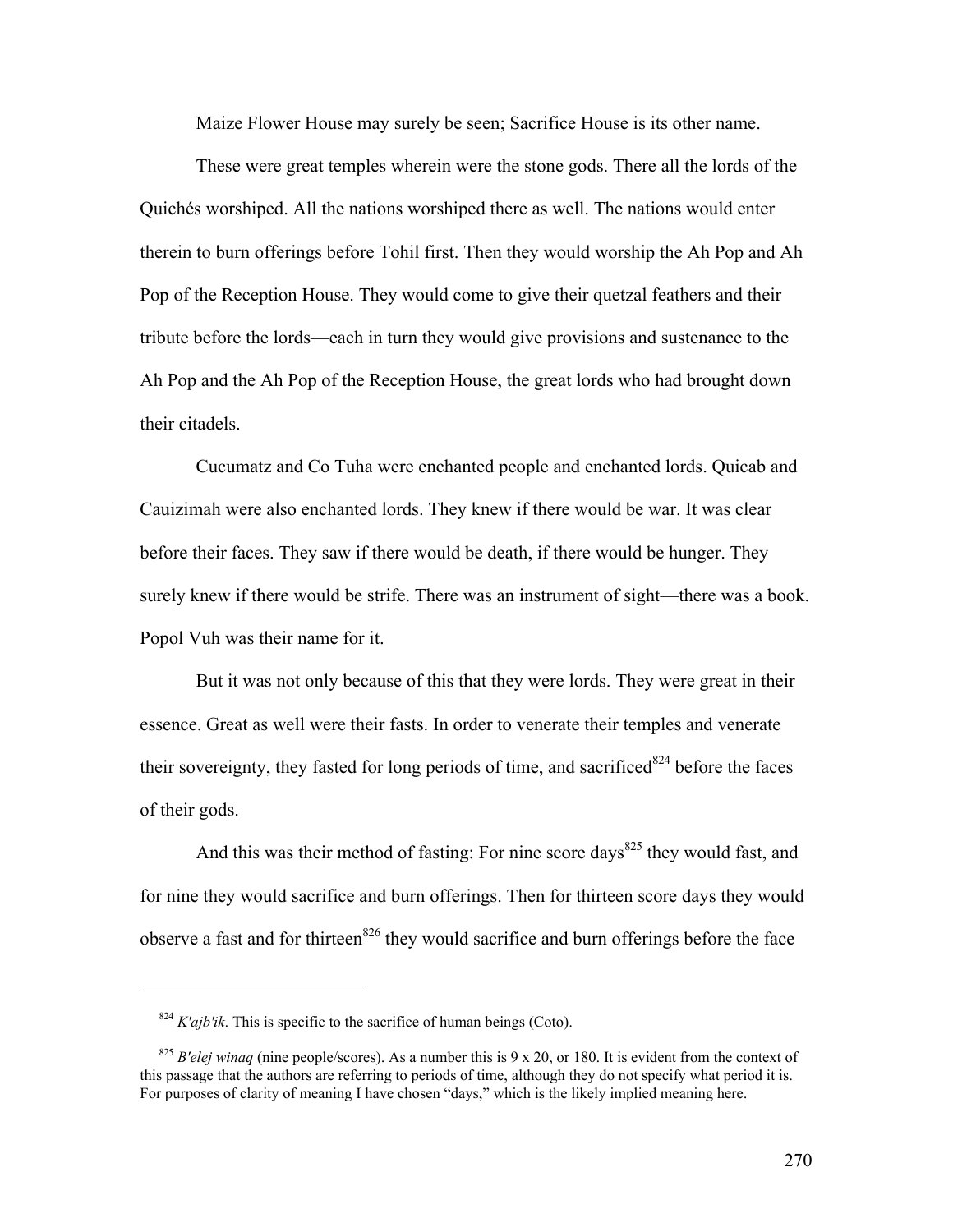of Tohil, as well as before the faces of the other gods. They would eat only zapotes, matasanos, and jocotes.<sup>827</sup> They would not eat food made from maize. If they were to sacrifice for seventeen score days, then they would fast for seventeen. Nor did they eat maize. Truly great was the performance of their sacred obligations.<sup>828</sup> This was the sign of their essence.

Neither would they sleep with their women. They would merely provide for each other, fasting in the houses of the gods. Each day they would merely worship, merely burn offerings, and merely offer sacrifices. They were there in the darkness and at dawn, weeping in their hearts and in their bowels, pleading for the light and the lives of their vassals and servants. They would lift up their faces to the sky for their lordship.

This, then, is their pleading before the faces of their gods. This is the crying out of their hearts:

### THE PRAYER OF THE LORDS TO THEIR GODS<sup>829</sup>

"YEA, pleasing<sup>830</sup> is the day, you, Huracan, and you, Heart of Sky and Earth, you who give abundance $^{831}$  and new life,  $^{832}$  and you who give daughters and sons. Be at

<sup>829</sup> lines 8326-8490

<sup>&</sup>lt;sup>826</sup> The authors are indulging in a bit of shorthand here. My understanding of the text is that the "score" here is implied. Thus for each period of thirteen score days they fast, they would sacrifice for thirteen scores of days more.

 $827$  These are all tropical fruits (see footnotes 463-469).

<sup>&</sup>lt;sup>828</sup> *Awasinik* (sacred ritual; divinely sanctioned obligations). These fasts are therefore ritually sanctioned abstinences.

<sup>830</sup> *Atob'* is "desirable, pleasing" (Basseta).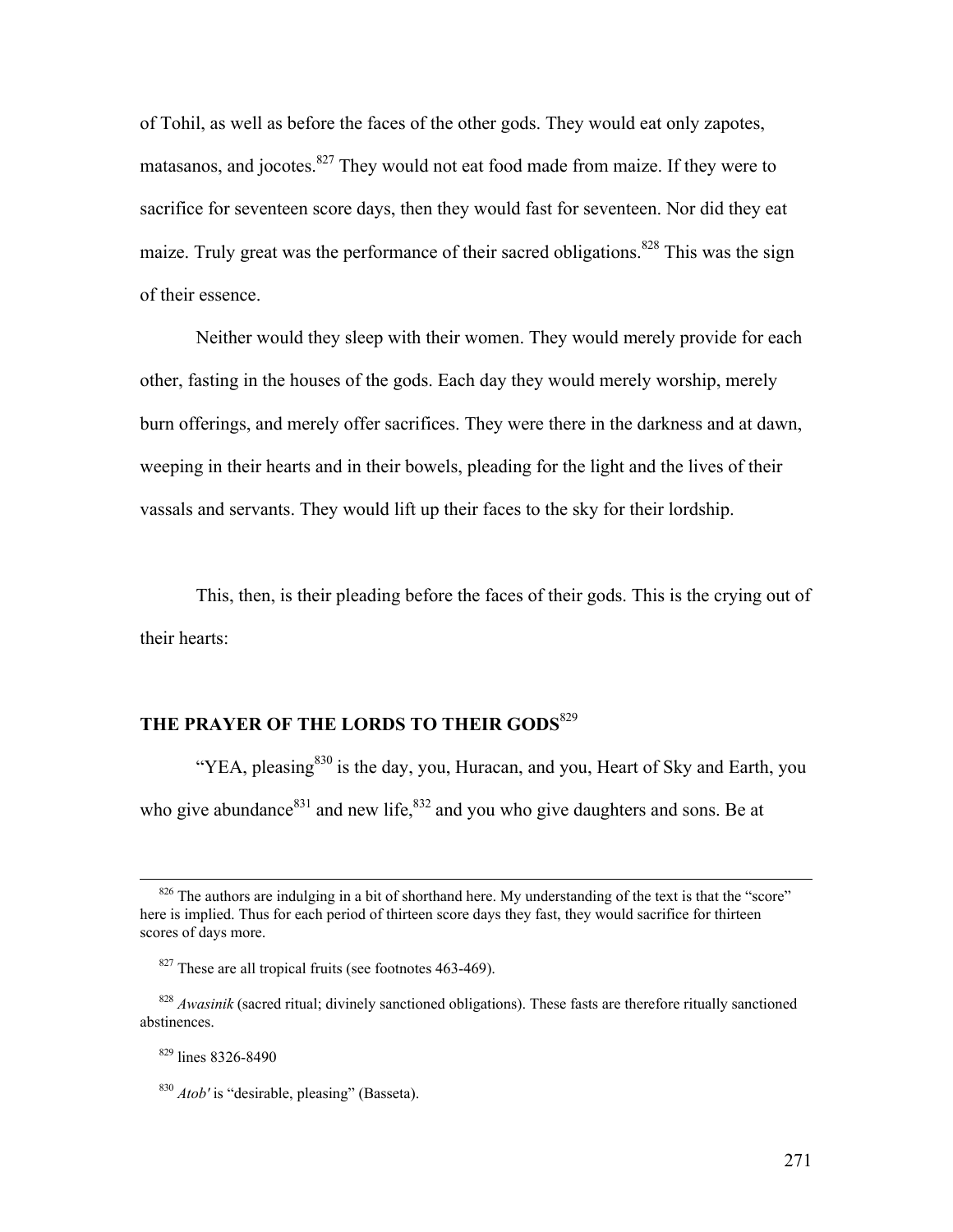peace, scatter your abundance and new life. May life and creation be given. May my daughters and my sons be multiplied and created, that they may provide for you, sustain you, and call upon you on the roads, on the cleared pathways, along the courses of the rivers, in the canyons, beneath the trees and the bushes. Give, then, their daughters and their sons.

May there be no fault, confinement, shame, or misfortune. May no deceiver come behind them or before them. May they not  $fall<sup>833</sup>$  or be wounded. May they not be dishonored<sup>834</sup> or condemned. May they not fall below the road or above the road. May they not be stricken<sup>835</sup> or have impediments<sup>836</sup> placed behind them or before them. May

 $\overline{a}$ 

<sup>832</sup> *Räxal*, "green/blueness" (vitality, newness, freshness, fertility). The combination of green and yellow is still used ceremonially to refer to the concept of "abundance." Thus in the prayers of Quiché *aj q'ij* priests, the litany of deities they invoke include the "green shoulder, yellow shoulder of the world," described as "the procreative powers of the earth" (Bunzel 1952, 266).

 <sup>833</sup> *Mepajik* (may they not fall). This is to fall physically as well as morally (into scandal or shame). A common expression today when saying goodbye, or when passing someone on the road, is *matzaq pa b'e* (don't fall on the road).

 <sup>834</sup> *Mejoxowik* (may they not be dishonored, seduced, disgraced). This may refer to any type of disgrace, but it applies most particularly to violations of sexual prohibitions.

<sup>835</sup> Pak' (strike, blow). This may be physical but it also refers to calumny or slander. The highland Maya are somewhat obsessed by slander and envy, because such things may lead to the ancestors or gods punishing them with illness or death if such words are believed. For this reason they are constantly asking what people are saying about them. When a person falls ill, people discuss at great length whether this is due to some fault on the part of that person, or whether it is the result of groundless slanders. The following is a ceremonial prayer to the Earth deity given by a priest as protection from envy on the day 8 *Aq'b'al,*designated as the day when ceremonies are to be performed as protection from slander: "Hail, World Tsokomá, come hither; reveal your face and aspect. Thou my seat, thou, my shrine, thou seest me, thou hearest me before this World and the white light of day. It is I who kneel and bow me down before the world of Heaven. Perhaps it is my mission, perhaps it is my sacred office that makes it necessary that I go about before the face and person of the world. Perhaps I pray for wealth from my business and from my land; out of my house and out of my corn and out of my wheat and out of my food and drink. It seems I am

<sup>&</sup>lt;sup>831</sup> *Q'anal*, "yellowness" (richness, abundance, ripeness). This is specifically the abundance of ripe yellow maize, however it is used by the Quichés to refer to abundance or wealth of any kind (B. Tedlock 1982, 114). According to Ruth Bunzel, it may also refer to rebirth and regeneration: "*Qanil* (*milpa*, cornfield). Symbolic of the regeneration of the earth, of rebirth after, death, as exemplified in the growth of corn. '*Qanil* is the day of the milpa, a good day. It is a day to give thanks for one's *siembres* [plantings], for harvest and planting. After the harvest one waits for the day *qanil*, either 2 or 3 *qanil*, to give thanks. And likewise after planting. This is optional. But it is obligatory for all people to give thanks for their food and their land on the day 8 *qanil*. And each year one does this, until one dies'" (Bunzel 1952, 282).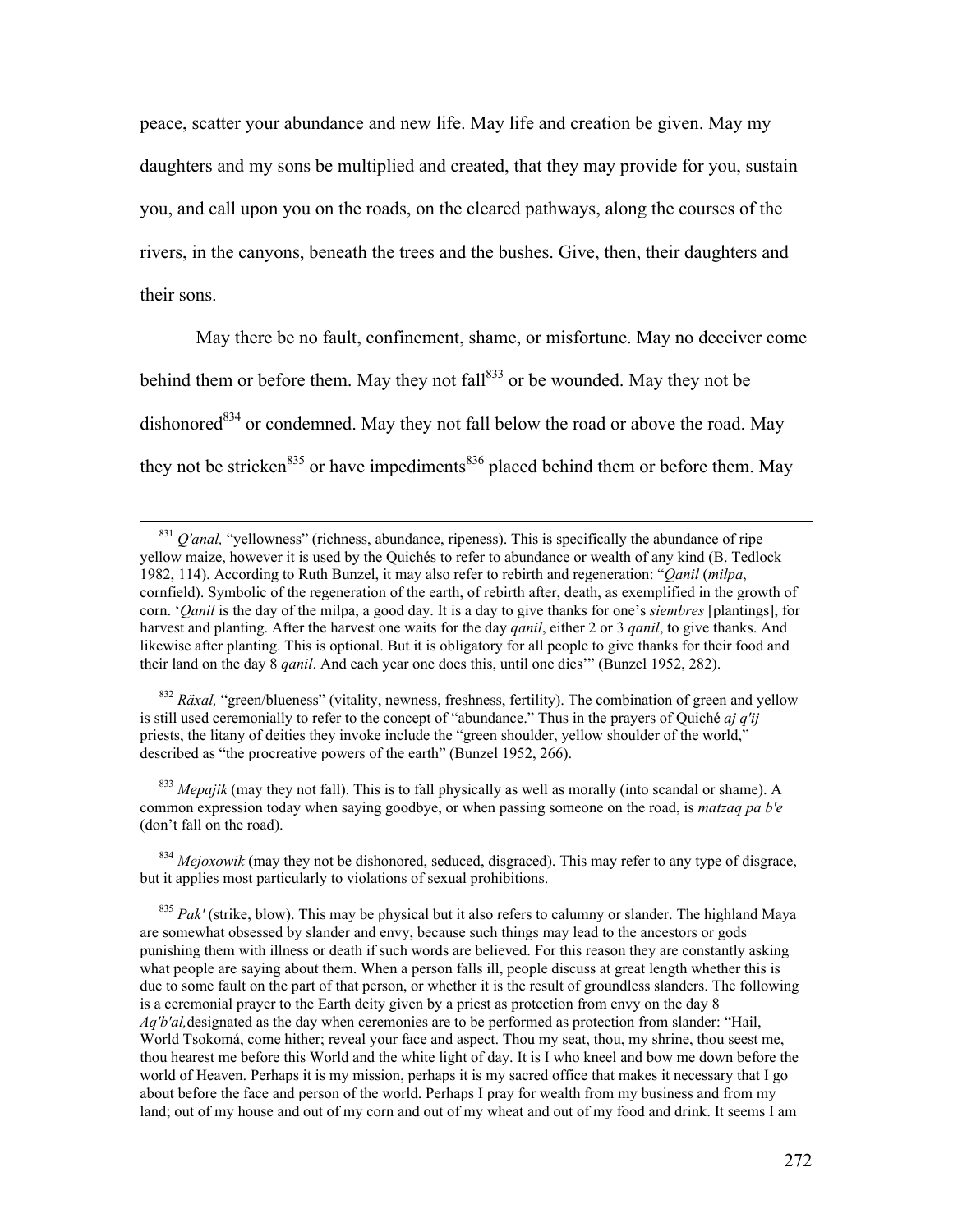you place them on green roads and on green pathways. May they not be blamed or confined. Do not hide yourselves from them nor curse them. May their existence be favored, so that they may be providers and sustainers to you, to your mouths and to your faces, you, Heart of Sky and you, Heart of Earth, you, Bundled Glory,<sup>837</sup> and you as well Tohil, Auilix, and Hacavitz, Womb of Sky and Womb of Earth, the Four Sides and the Four Corners. May there be only light, only security within your mouths and before your faces, O gods."

Thus it was that the lords fasted during the nine score days, the thirteen score days, and the seventeen score days as well. They fasted often, crying out in their hearts on behalf of their vassals and servants, as well as on behalf of all their women and children. Thus each of the lords carried out his obligations. This was their way of showing veneration for their lordship. This was the lordship of the Ah Pop, the Ah Pop of the Reception House, the Magistrate, and the Herald. They would go in, two by two in succession,<sup>838</sup> to bear responsibility for the nations and all the Quiché people. In unity

<sup>836</sup> *Toxk'om* (impediment, stumbling block) is a physical impediment or obstruction, but also implies stumbling from faults, disputes, or life's difficulties.

in this world. It is not my fault, and also there is no fault in my wealth. Divine World, come hither! If we do well, somewhere people feel pain because of it; and also if we are poor, people mistreat us. Always there are slanders and calumnies, fires and flames of envy in the world. But for my part, Divine World, I know that God sees us in the cold wind, at dawn, at midday and at sunset. The Lord of the Clear Light sees us.... And also my beloved wife, may she not fall into error; and may there be no slanders or calumnies concerning her. And perhaps we, too, have slandered and maligned in our folly. Do we not judge and speak before great people and small people? But we do not wish this. We wish only good words before God. And also that good fortune be granted us, to go about as did the people of past time" (Bunzel 1952, 346; cf. Schultze-Jena 1954, 43-44). Watanabe suggests that this conspicuous uneasiness characteristic of highland Maya societies with regard to what the neighbors are thinking and saying "creates the reserve found in Chimalteco interpersonal relations" (Watanabe 1992, 100-101).

<sup>&</sup>lt;sup>837</sup> *Pisom Q'aq'al* (Bundled Glory/Flame). This is the sacred bundle left by the four progenitors before their deaths (pp. 254-255; lines 7276-7300).

<sup>838</sup> *Kejalow kib'* (to succeed or replace in office).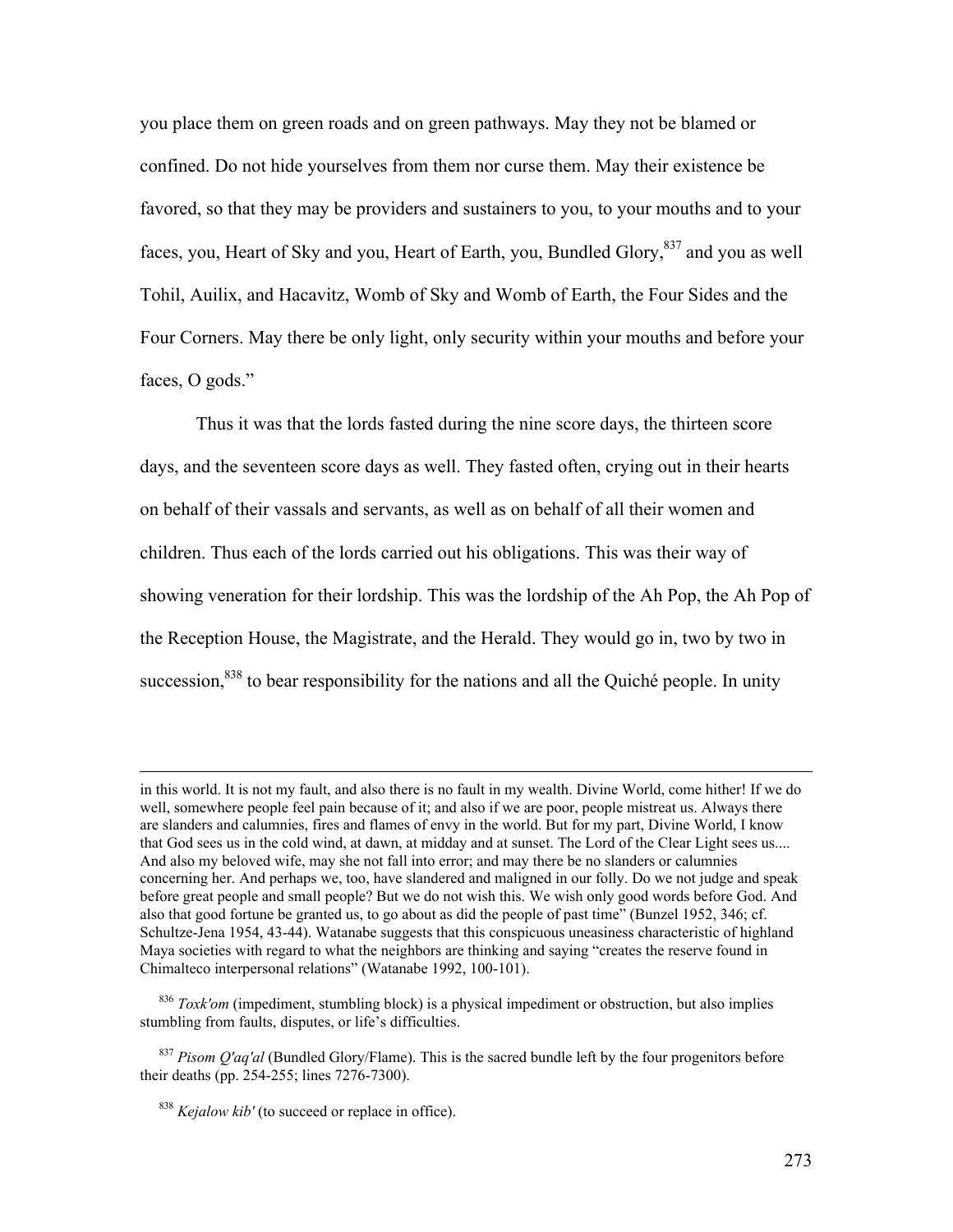went forth the foundation<sup>839</sup> of their word, and the foundation of their provision and sustenance. The root of the word went forth as well from the Tamub and the Ilocab, along with that of the Rabinals and the Cakchiquels, the Ah Tziquinahas, the Tuhalahas, and the Uchabahas. In unity they would go forth to bear the burden of the Quichés. For this was done for all.

They did not merely exercise their lordship. They did not merely receive gifts, nor were they merely provided for or sustained; nor did they merely receive food and drink. All this was not without purpose. They did not achieve their lordship, their glory, or their sovereignty by deception or theft. They did not merely crush the canyons and the citadels of the small nations and the great nations. Great was the price that the nations gave in return. They sent jade and precious metal, the size of four fingers across and even the size of a fist across with the thumb extended. They sent precious gems and glittering stones. They sent as well cotinga feathers,  $840$  oriole feathers,  $841$  and the feathers of red birds.  $842$ The tribute of all the nations thus came before the faces of the enchanted lords Cucumatz and Co Tuha; and also before the faces of Quicab and Cauizimah, the Ah Pop and Ah Pop of the Reception House, Magistrate and Herald. It was no small thing that they did.

 $839$   $Xe'$  (root) refers to the "source, foundation, beginning."

<sup>840</sup> *Raxon* (*Cotinga amabilis*) is a dovelike tropical bird with turquoise-blue plumage and a purple breast and throat. According to the *Annals of the Cakchiquels*, the highly prized feathers of the cotinga were given as tribute by the Cakchiquel clans to the lords of Tulan in the East (Recinos and Goetz 1953, 48). In the *Popol Vuh*, the cotinga is often paired with the larger quetzal (see p. 68; lines 145-146), and perhaps that bird's iridescent blue/green feathers are also implied here.

 $841$  *K'ub'ul.* This is the lowland Maya word for the oriole, as well as other related birds with predominantly yellow feathers.

<sup>842</sup> *Ch'aktik.* According to Basseta, this is "a colorful bird." In Yucatec, *ch'ak* is the color red. Likely these three birds were chosen as representative of all the exotic feathers the Quichés received in tribute because they comprise the principal colors of green/blue (the same word in the Quiché language), yellow/orange (also the same word in the Quiché language), and red.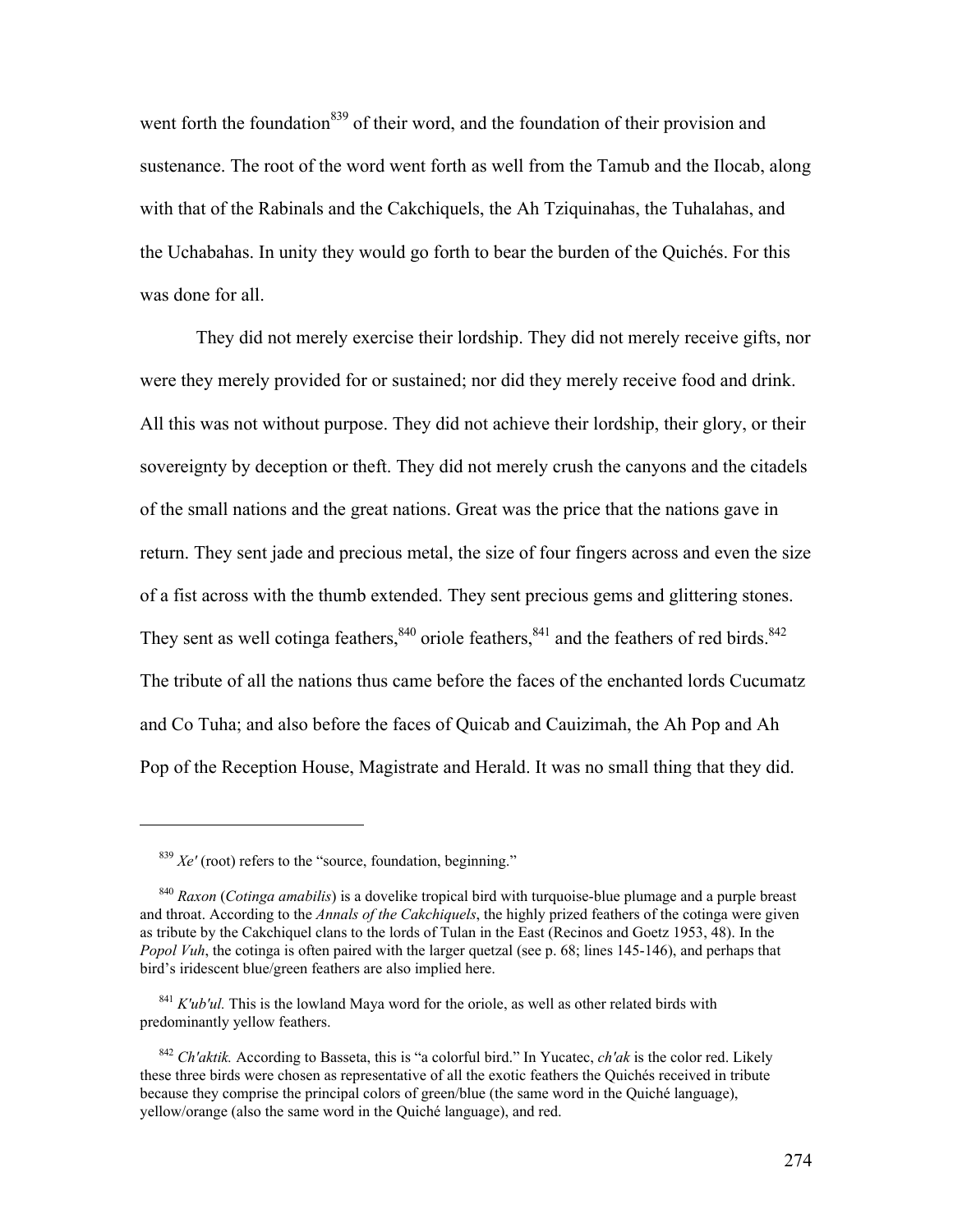Nor was it merely a few of the nations that were brought down. Many groups of nations came with their tribute for the Quichés.

The lords had suffered affliction, but they overcame. Their glory did not come quickly, for it was not until Cucumatz that the greatness of their lordship began.

We shall now give, then, the sequence of the lords' generations, along with the names of all the lords.

### THE GENERATIONS OF OUICHÉ LORDS<sup>843</sup>

THESE are the generations and the house divisions of lordship, of all who had their dawn:

Balam Quitze, Balam Acab, Mahucutah, and Iqui Balam were the first of our grandfathers and fathers when the sun appeared, along with the moon and stars.

These, then, are the generations and the house divisions of lordship. We shall truly begin here at the roots. The lords acceded in pairs, each generation of lords succeeding their grandfathers and the lords of the citadel, even each and every one of the lords.

Here, then, shall appear the face<sup>844</sup> of each of the lords, even each and every one of the lords of the Quichés:

<sup>&</sup>lt;sup>843</sup> lines 8491-8515

<sup>&</sup>lt;sup>844</sup> This passage may refer to an illustration of the heads or faces of each lord. Similar illustrations appear in the lowland Maya *Books of Chilam Balam* (Craine and Reindorp 1979; Edmonson 1982, 1986).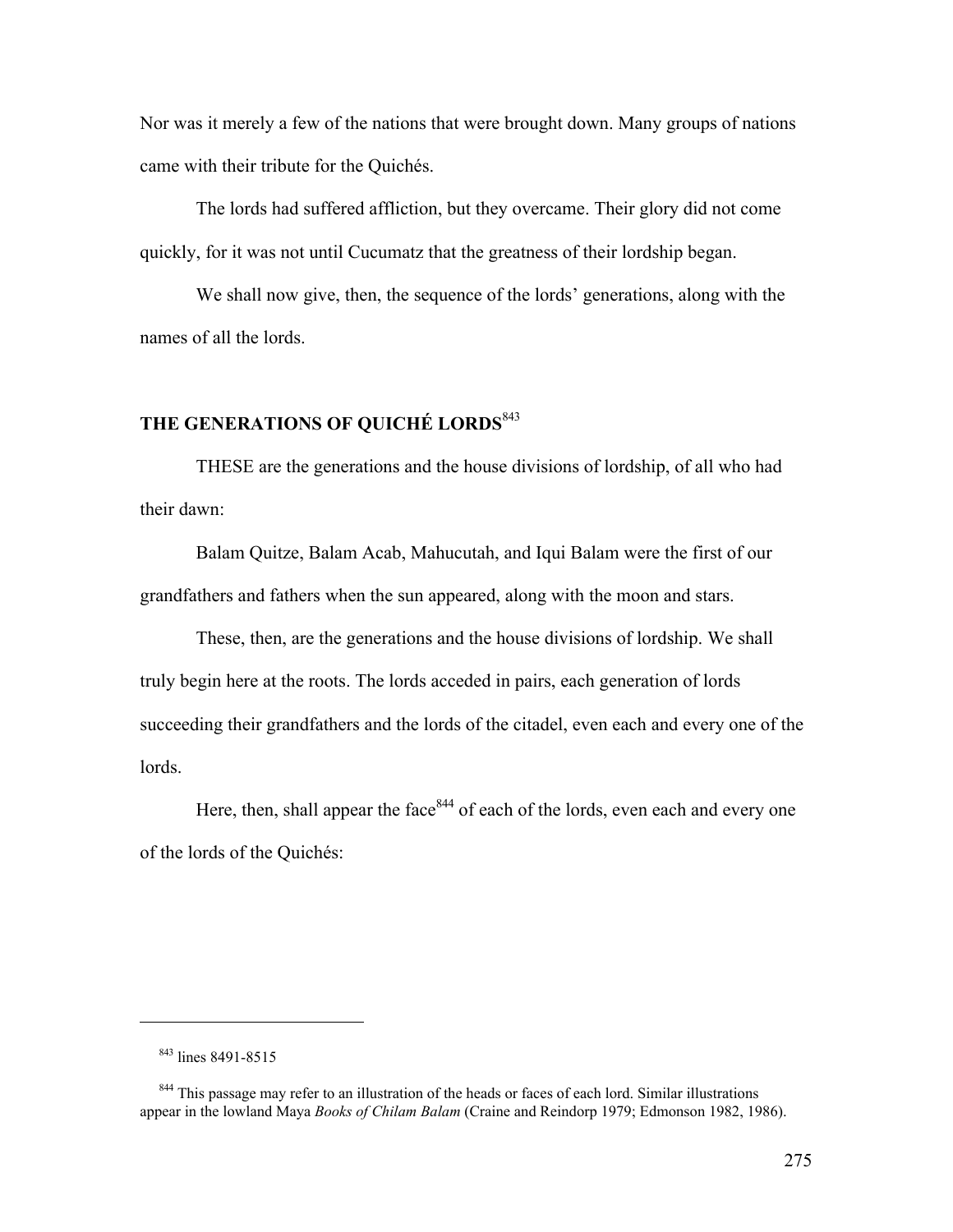## THE DYNASTY OF CAVEC QUICHÉ LORDS<sup>845</sup>

BALAM Quitze was the founder<sup>846</sup> of the Cavecs.

Co Caib was the second generation after Balam Quitze.

Balam Co Nache, who initiated<sup>847</sup> the office of Ah Popol, was the third

generation.

Co Tuha and Iztayub were the fourth generation.

Cucumatz and Co Tuha were the foundation<sup>848</sup> for the enchanted lords. They were

the fifth generation.

Tepepul<sup>849</sup> and Iztayul were, then, the sixth house division.

Quicab and Cauizimah were the seventh succession of lords, who attained the

pinnacle of enchantment.

Tepepul<sup>850</sup> and Iztayub were the eighth generation.

<sup>845</sup> lines 8516-8555

 $\overline{a}$ 

 $848$  *U xe'* (its root).

 <sup>849</sup> *Tepepul*. This name is likely derived from the Nahua *tepeuh* (conqueror, majesty) and *pul/pol* (great), giving the reading "Great Conqueror." The Quiché word *tepewal* is "glory, majesty, sovereignty." Alternatively, the name may be derived from the Nahua *tepe* (mountain) with an augmentative suffix *pul/pol* (great, large) yielding "Great Mountain" (Campbell 1983, 85).

<sup>850</sup> During the reign of this Tepepul (acceded ca. 1475), a severe frost caused a famine at the Cakchiquel capital of Iximche. A spy informed the Quichés of the resultant weakness in the Cakchiquels' defenses and for a year they prepared their warriors for a decisive invasion. At last Tepepul and Iztayul, accompanied by their patron god Tohil, marched on Iximche. The Cakchiquels, however, had been informed of the attack and were ready for them:

 When the sun rose on the horizon and shed its light over the mountain, the war cries broke out and the banners were unfurled; the great flutes, the drums, and the shells resounded. It was truly terrible when the Quichés arrived. They advanced rapidly, and their ranks could be seen at once descending to the foot of the mountain.... Then came the encounter. The clash was truly terrible. The shouts rang out, the war cries, the sound of

<sup>846</sup> *Xe'nab'al* (root-beginning).

<sup>847</sup> *Xtikib'an* (he planted).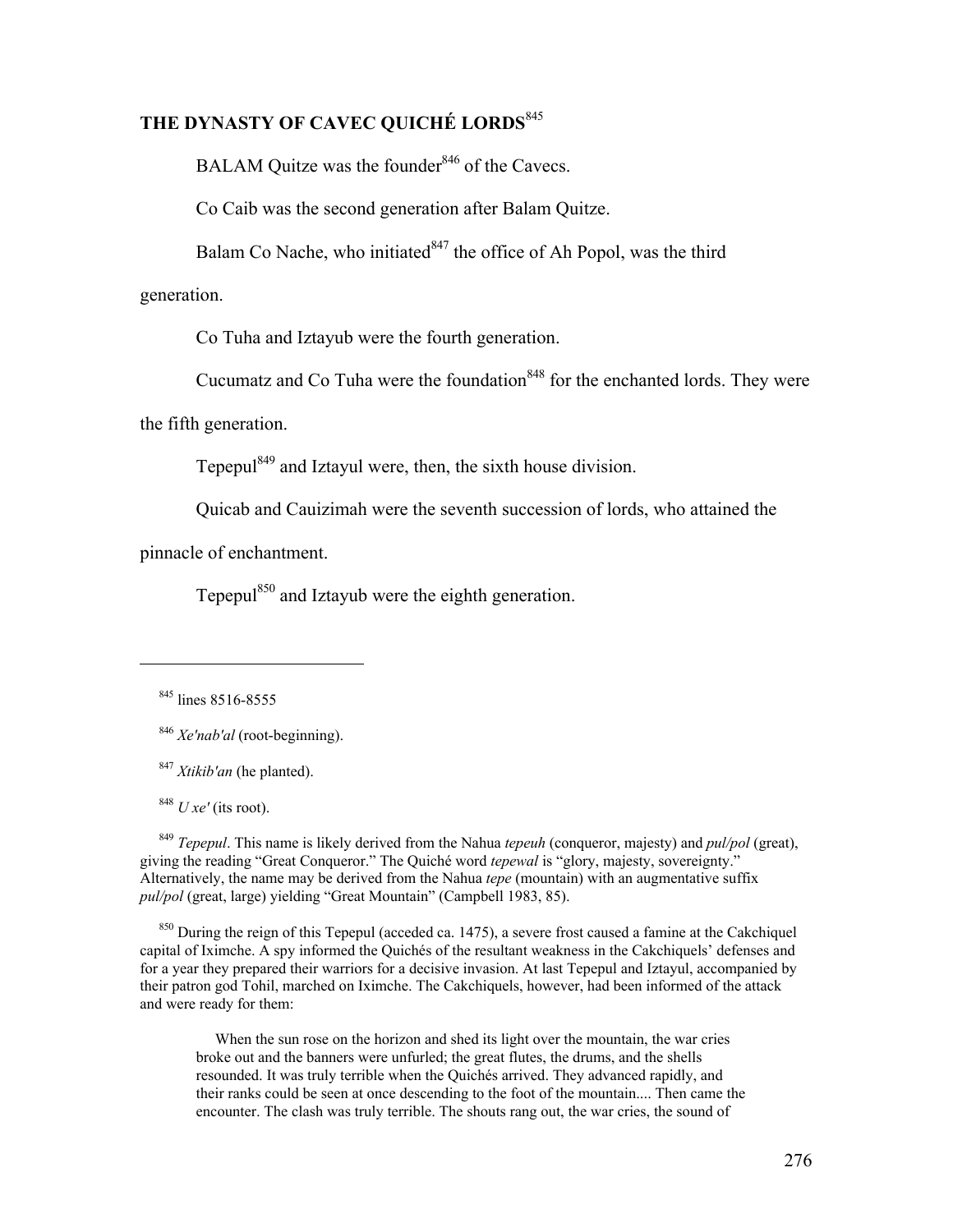Tecum<sup>851</sup> and Tepepul were the ninth generation.

Vahxaqui Cam<sup>852</sup> and Quicab were the tenth generation of lords.

Vucub Noh<sup>853</sup> and Cauatepech<sup>854</sup> were the eleventh house division of lords.

 flutes, the beating of drums and the shells, while the warriors performed their feats of magic (Recinos and Goetz 1953, 103).

 The resulting defeat of the Quichés was a devastating blow from which they never fully recovered. The *Annals of the Cakchiquels* claims that more than 16,000 Quiché warriors died in the battle (Recinos and Goetz 1953, 103). Tepepul and Iztayul were taken prisoner, as was the image of the god Tohil. The Quichés never again attempted to strike the citadel of Iximche again, although border conflicts and court intrigues continued for decades.

 <sup>851</sup> *Tekum*. This is likely "enthroned" based on the Nahua *tecalli* (throne, seat). Tedlock cites a Quiché dictionary compiled by Fermín Joseph Tirado in 1787 which lists tekum as a "large, black butterfly that flies with great speed" (D. Tedlock 1996, 333 n. 195).

 <sup>852</sup> *Wajxaqi K'a'am* (Eight Cord). Recinos (1950, 230 n. 9) suggests that this is likely a Quiché translation of a Nahua language date on the Mexican Calendar, *Chicuey Malinalli* (Eight Grass).

 <sup>853</sup> *Wuqub' No'j* (Seven Thoughts) reigned ca. 1500-1523. This is a day on the traditional 260 day calendar, and is likely the day on which this lord was born. His reign was marked by continued war with the Cakchiquels. In the year 1514, two wars were fought, the first at the river Sotzil and the second at Mukche. The Quiché Magistrate of War (*Q'alel Achi*) died in the latter conflict and many prisoners were taken. Carmack identifies this lord with Ahpop Tuh, the father of Yaxonkik who was soundly defeated in battle with the Cakchiquels in 1517 (Carmack 1981, 138). The *Annals of the Cakchiquels* claims that "during this year our fathers and grandfathers destroyed the Quichés once again; they exterminated them as if by lightning" (Recinos and Goetz 1953, 114). In his day, the Quichés also came into closer contact with the Aztecs of Central Mexico. In 1501, the Aztec king Ahuitzotl sent "merchants and officials" to the court of Cumarcah, likely to demand tribute and/or vassalage. The Quichés ordered them out of their territory (Fuentes y Guzmán 1932-33, 6, 47). Apparently Vucub Noh did not feel as comfortable in his position by 1510, for in that year the Quichés began to pay tribute to the Aztec lord Moctezuma in the form of quetzal feathers, gold, precious stones, cacao, and cloth. These payments continued until the fall of the Aztec empire to the Spaniards (Recinos 1957, 84; Carmack and Mondloch 1983, 142). These ties were strengthened by marriage ties. According to the *Buenabaj Pictorials*, recently discovered by Carmack in the Momostenango area, "the lord Quiché... wed two of the daughters of Mendectzum [Moctezuma] called Malintzin" (Carmack 1973, 371). In 1512, Moctezuma sent an emissary named Witzitzil to warn the Quichés of the arrival of the Spaniards along the Mexican Gulf Coast. He warned them to prepare to defend themselves (Recinos 1957, 84-85). In 1519, a plague broke out at Iximche: "First they became ill of a cough, they suffered from nosebleeds and illness of the bladder. It was truly terrible, the number of dead there were in that period.... Little by little, heavy shadows and black night enveloped our fathers and grandfathers and us also, oh, my sons! when the plague raged" (Recinos and Goetz 1953, 115). The plague lasted at least until 1521 and, although Quiché records do not mention it, it is likely that it spread throughout the Guatemalan highlands. Edmonson suggests that this may have been an epidemic of smallpox, a disease brought by the early Spanish explorers (Edmonson 1965, 5). A similar plague struck Yucatán in 1516: "A pestilence seized them, characterized by great pustules, which rotted their bodies with a great stench, so that the limbs fell to pieces in four or five days" (Landa 1941, 42). Perhaps in order to present a united front against the Spanish threat, Vucub Noh negotiated peace with the Cakchiquel lord Belehe Qat in 1522, ending the protracted war that had raged between the two nations since the time of Lord Quicab (Recinos and Goetz 1953, 118). This cessation of hostilities did not, however, prevent the Cakchiquels from allying themselves with the invading Spaniards against the Quichés.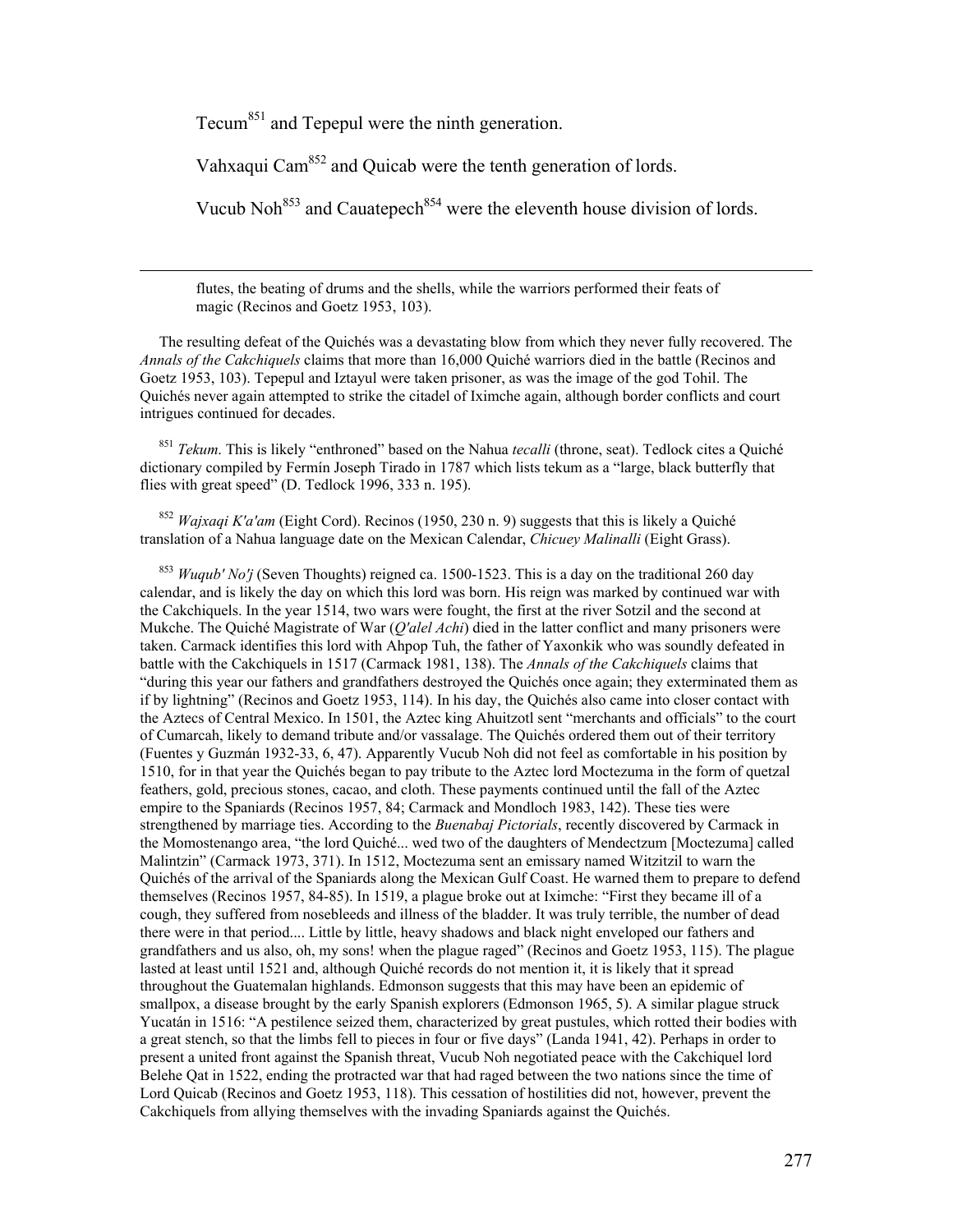Oxib Quieh<sup>855</sup> and Beleheb  $Tzi^{856}$  were the twelfth generation of lords. These

exercised lordship when Donadiu<sup>857</sup> arrived. They were hung<sup>858</sup> by the Castilian<sup>859</sup>

people.

 $\overline{a}$ 

<sup>856</sup> *B'elejeb' Tz'i'* (Nine Dog). A day on the traditional 260 day calendar.

 857 *Donadiu* (or *Tonatiu*) was the name given to Don Pedro de Alvarado, the Spanish captain of Hernán Cortés who conquered the highland Maya region of what is today Guatemala. This is the Quiché Maya version of Tonatiuh (Nahua for "sun, heat"), the name by which Alvarado was known to the Aztecs and his Tlaxcalan mercenaries. He likely received this nickname because of his blonde hair, a physical trait unknown in the Precolumbian New World (other than albinos, which are still called "children of the sun" in many Quiché communities). The name may have had further significance for the Quichés, however. Earlier in the *Popol Vuh* text, the appearance of a new sun represented the death of the old world and the establishment of new, divinely-sanctioned political power. Alvarado as the new "sun" destroys the old world and its gods inaugurating a new age. For this reason, Jesus Christ as the newly-established patron deity is equated with the sun throughout the Maya world (La Farge and Byers 1931, 113-114; La Farge 1947, 104; Mace 1970, 24; Thompson 1970, 234; Vogt 1970, 4; Morley et al. 1983, 465; Cook 1986, 140, 148; Tarn and Prechtel 1986, 174, 180-181; Freidel et al. 1993, 292; Cook 2000, 215-219). At Jacaltenango, there is a myth for the foundation of the town in which Christ's birth is associated with the first rise of the sun, whose rays kill his enemies who had tried to hide in caves and under water. This allows Jacaltenango to be founded in the center of the world. La Farge and Byers suggest that this myth is a syncretized version of the account of the dawn in the *Popol Vuh,* which also ended the previous age and turned its inhabitants to stone (La Farge and Byers 1931, 113-114). At Santiago Atitlán, Maya sculptors carved a vessel bearing a sun on the left and right sides of the community's colonial era church altarpiece. In his explanation of the sun vessels, one of the sculptors, Diego Chávez Petzey, said that the sun on the left represents a tortilla, because maize is the Maya "sun." The sun on the right is the Christian eucharistic Host. He went on to say that life cannot exist without sacrifice. Maize must be crushed on a grinding stone before it can be made into tortillas. The wheat in the sacramental Host must also be ground and baked. The sun can only rise in the east after it has been buried in the west: "Tortillas, the Host, Jesus Christ, and the sun give life because they are first killed. Tortillas and bread result from the death of maize and wheat so that they can give us life. They are therefore gods." Nicolás Chávez Sojuel, who also worked on the altarpiece carvings, told me that when the Spaniards came the earth died along with the ancient gods and kings. When I asked him how the world could die, he replied: "The earth has died many times. Each time the world and its gods are reborn to new life and they regain their former power and new gods are added.... The saints today have Spanish names because the old earth died in the days of the Spanish conquerors. When the spirit keepers of the world appeared again they were the saints, but they do the same work that the old gods did anciently" (Christenson 2001, 135).

<sup>858</sup> Following a brief and disasterous defensive campaign led by the ruler's grandson, Tecum (who was killed at the decisive battle at Quetzaltenango), the Quiché lords Oxib Quieh and Beleheb Tzi invited Pedro de Alvarado and his conquering army to enter their capital city of Cumarcah without resistance on March 7, 1524. Once inside the city, Alvarado suspected treachery and ordered the arrest, torture, and execution of

<sup>854</sup> Kawatepech. Tedlock suggests that this name is derived from the Nahua *cauani* (to leave a memory behind) and *tepechtli* (base, foundation), yielding a compound that may be read as "founder" (1996, 333 n. 195).

<sup>855</sup> *Oxib' Kiej* (Three Deer). A day on the traditional 260 day calendar. Shortly before the Spanish invasion of Guatemala in 1524, lord Vucub Noh died leaving Oxib Quiej to face the foreign threat (Fuentes y Guzmán 1932-33,7.390).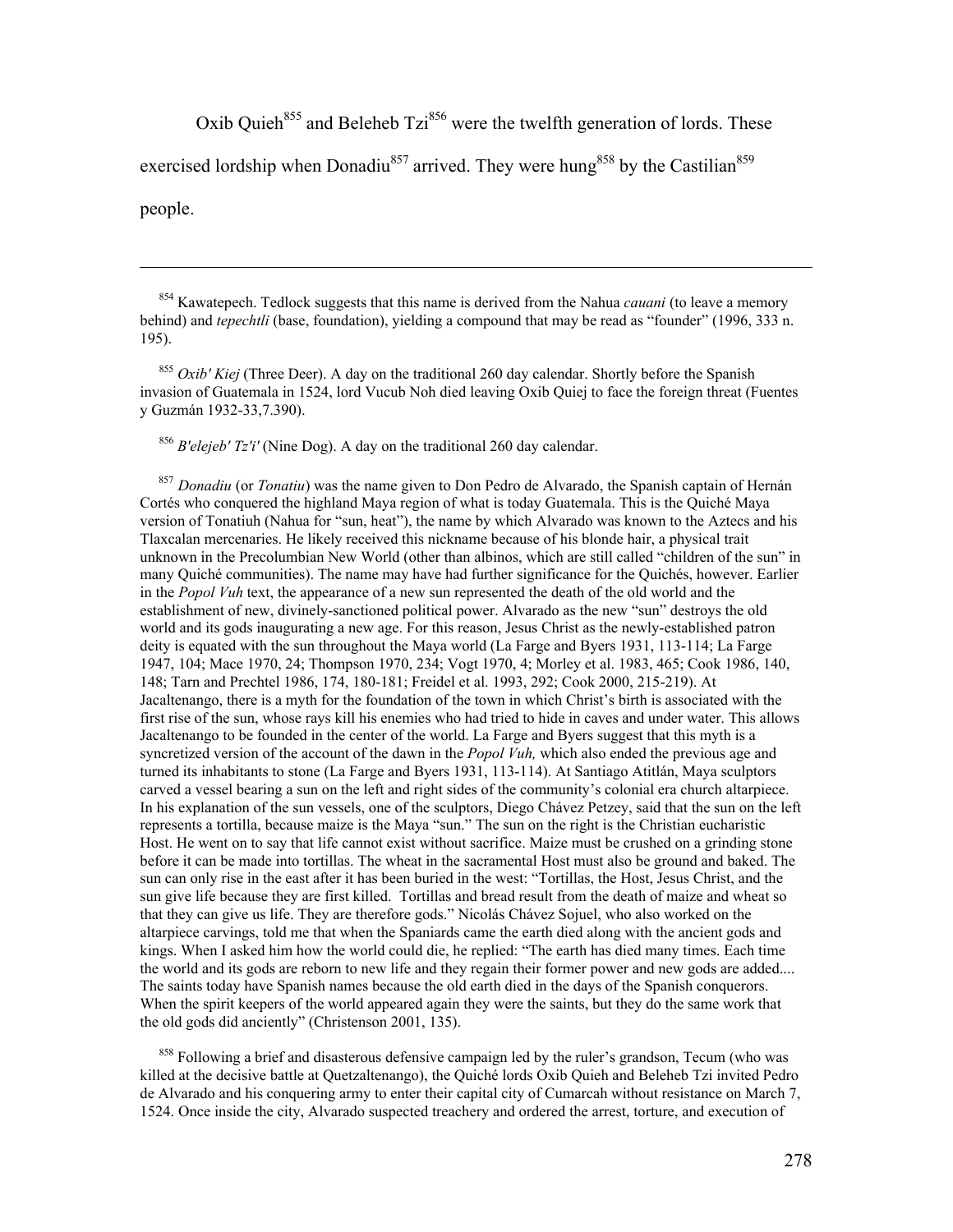Tecum<sup>860</sup> and Tepepul<sup>861</sup> paid tribute before the faces of the Castilian people.

These had been begotten as the thirteenth generation of lords.

 the lords. The following is taken from his report to Hernán Cortés: "And I saw that by occupying their land and burning it I could bring them into the service of His Majesty. Thus I decided to burn the lords who, at the time I desired to burn them, as would appear in their confessions, admitted that they were the ones who had ordered and carried on the war.... Therefore since I knew them to have such ill will toward the service of His Majesty, and for the good and tranquility of the land, I burned them, and I commanded to be burned the town of Utatlan [the Nahuatl language version of Cumarcah as named by Alvarado's Tlaxcalan mercenaries] to its foundations, for it was dangerous and strong.... All they that were taken prisoners of war were branded and made slaves" (Alvarado 1946 [1524], 457-459, translation by author). The Cakchiquel version of this incident, as recorded in the *Annals of the Cakchiquels*, confirms that the Quiché lords were burned: "Then [the Spaniards] went forth to the city of Gumarcaah, where they were received by the kings, the Ahpop and the Ahpop Qamahay, and the Quichés paid them tribute. Soon the kings were tortured by Tunatiuh. On the day 4 Qat [March 7, 1524] the kings Ahpop and Ahpop Qamahay were burned by Tunatiuh. The heart of Tunatiuh was without compassion for the people during the war" (Recinos and Goetz 1953b, 120). It is unclear whether Alvarado's suspicion of treachery was well-founded, however, Fray Bartolomé de las Casas believed that the Quiché lords were executed for failing to satisfy Alvarado's demand for gold, which is rare in Guatemala: "Guiltless of other fault and without trial or sentence, he immediately ordered them to be burned alive. They killed all the others with lances and knives; they threw them to savage dogs, that tore them to pieces and ate them; and when they came across some lord, they accorded him the honour of burning in live flames. This butchery lasted about seven years from 1524 to 1531. From this may be judged what numbers of people they destroyed" (MacNutt 1909, 352-353). This version of events is supported by the sixteenth century account of the trip to Spain by don Juan Cortés in 1557, in which Alvarado is accused of burning the grandfather of don Juan because he "did not give him gold" (Carrasco 1967, 253).

 The "hanging" mentioned in this passage of the *Popol Vuh* likely refers not to the execution of the lords, which was by flame, but rather to the torture and elicitation of confessions mentioned by both Alvarado and the Cakchiquel document. Tedlock notes that the method for obtaining such confessions, according to the Spanish methods of the time, was to hang a prisoner by the wrists while inflicting various types of torture (D. Tedlock 1996, 334 n. 195). Undoubtedly this must have been done in a very public way to have impressed the authors of the text writing decades after the event.

<sup>859</sup> Castilian. Technically the inhabitants of the Castile region of Spain, however, the term was used in the sixteenth century to refer to Spaniards in general.

<sup>860</sup> These were the sons of the Ah Pop and Ah Pop of the Reception House executed by the Spaniards during the Conquest. They served as lords of Santa Cruz Utatán, built over the ruins of the old capital Cumarcah. Although at first they paid tribute to the Spaniards, there is some evidence that they eventually rebelled. Carmack identifies Tecum as a certain Chignauiucelut (Nahua for 9 Jaguar), the leader of a revolt mentioned by Fuentes y Guzmán who was "put in possession of the government at Utatlan by Don Pedro de Alvarado on the death of his father" (Fuentes y Guzmán 1932-33, 8.48; Carmack 1981, 308). His rebellion was likely tied to the revolt that involved the communities of Aguacatan, Sacapulas, and Utatlan and which was described in the *actas de cabildo* dated at the end of 1534: "The devil appeared before them and told them that soon all the Christians of this city [Santiago] would die and that they should kill those other Spaniards found in towns outside of the city. Thus it was that in some of these towns more than ten Spaniards were murdered and sacrificed, along with a great number of their Indian slaves and servants" (Kramer 1994, 122). The rebellion was quickly put down by Pedro de Alvarado's brother Jorge who punished the rebels by "killing them, throwing them to the dogs, hanging them, and throwing them into pits" (Ibid., 122). Lord Tecum was likely one of those hung after he was captured in Chiquimula in 1534 or 1535.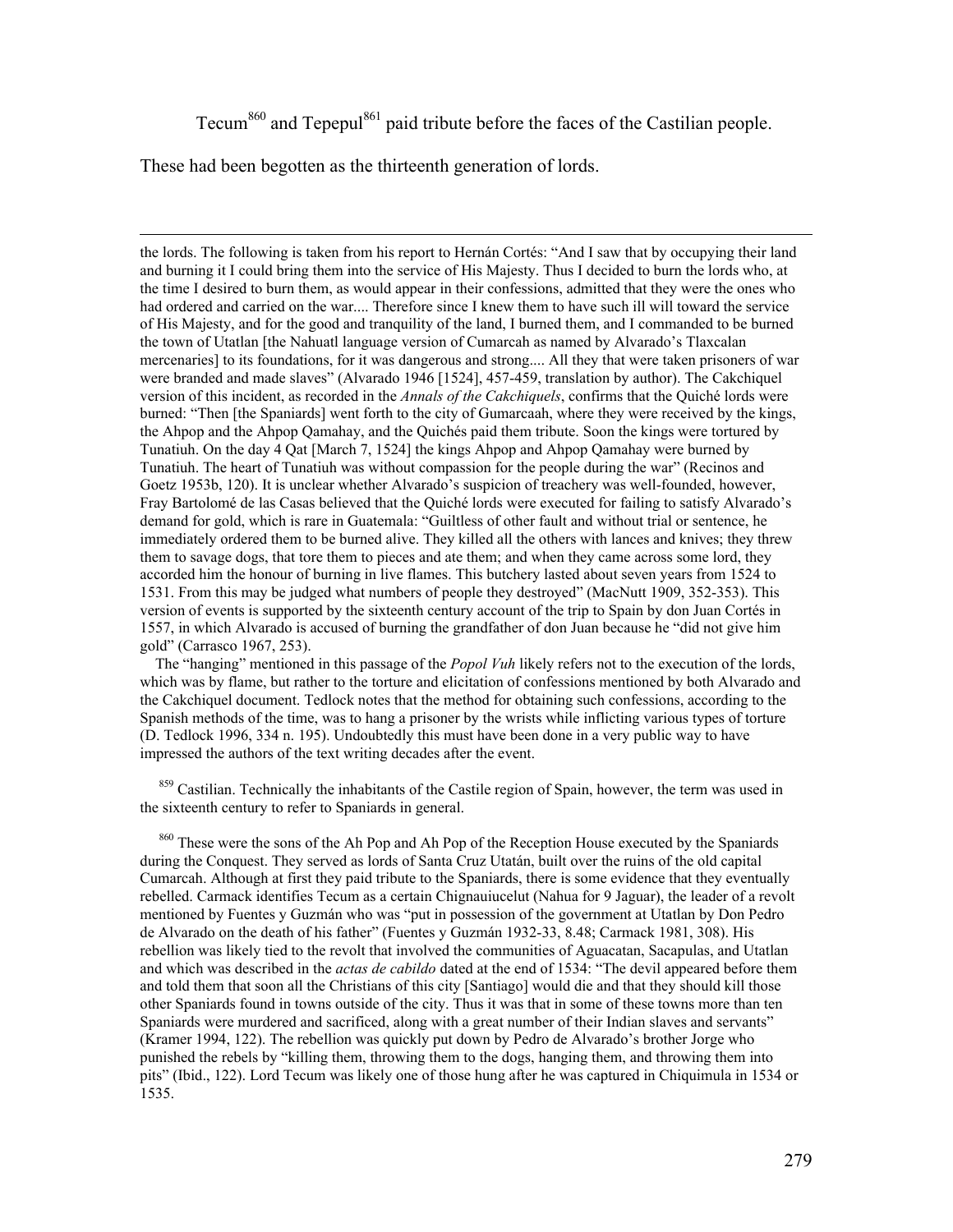Don Juan de Rojas<sup>862</sup> and Don Juan Cortes<sup>863</sup> were the fourteenth generation of

lords, begotten sons of Tecum and Tepepul.

<sup>861</sup> Tepepul is identified by the Nahua version of his calendric name Chicuey Quiaguit (Nahua: "8 Rain") in the early Colonial document, *Don Juan Cortés, cacique de Santa Cruz Quiché* (Carrasco 1967, 253). According to the *Annals of the Cakchiquels*, the Quiché lord Quivawit Caok (8 Rain), was hung by Alvarado on May 26, 1540 along with the Cakchiquel lord Ahpozotzil Cahi Ymox. They were both in prison at the time for rebellion (Recinos and Goetz 1953, 132). Colonial records list a Quiché ruler named Sequechul (likely a poor transcription for Tepepul) who was imprisoned for participating in an insurrection and eventually hung in 1540 (Recinos 1950, 232 n. 12). Soon after this incident, Alvarado left Guatemala in search of a western sea-route from Mexico to the Spice Islands (Philippines). He never returned, dying in Michoacan a year later in 1541 (Akkeren 2003).

<sup>862</sup> Juan de Rojas, son of Tecum (9 Jaguar), was eventuallly recognized by the Spaniards as the Ah Pop of the Cavec lineage. At some point following the Spanish conquest, the surviving lords of the highland Maya lineages were baptized as Christians and adopted Spanish names. Ximénez doubted that this took place when Alvarado invaded highland Maya territory, and suggested that the baptisms began several years later when the first missionaries arrived in Guatemala (Ximénez 1929-31, I.xli.128). Roman Catholicism was not formally established in Guatemala until 1534, when Bishop Francisco Marroquín arrived in the capital city of Santiago de los Caballeros (Pueblo Viejo, a town not far from the present-day city of Antigua), recently founded by Jorge de Alvarado, the brother of the conqueror Pedro de Alvarado. Over the next few years, Bishop Marroquín sent a few missionary friars with portable altars to the various Indian towns and villages to baptize the inhabitants and destroy any remnants of "idolatry" and "paganism" that may have survived the purges of the conquest itself. There were instances of serious resistance to the labors of the missionaries. The following is an account given by Ximénez:

 It happened in this kingdom soon after being conquered that, hearing of the lives of Christ and of Our Lady, John the Baptist, and Saint Peter and others which the priests had taught them, there arose a Mexican Indian, a pseudo-prophet. He taught them that Huhapu [Hunahpu] was God, and that Hununapu [One Hunahpu] was the son of God; Xuchinquezal, which is Mexican, or Aquiexquic [Xkik', or Lady Blood] was Saint Mary; Vaxaquicab was Saint John the Baptist, and Huntihax was Saint Paul. This caused so much commotion among the Indians that the kingdom was nearly lost because of it, for they came to imagine that our Holy Gospel told them nothing new and that they already knew of it (Ximénez 1929-31, I.xxiii.57).

 Early evangelization efforts focused on survivors of the old highland Maya nobility in the hope that they would set an example for the rest of the people. Baptism was also a necessary step for any Maya of noble birth who aspired to a place in the new political order, since without it the Spanish authorities would not recognize their legitimacy or territorial claims. That this is the case here is evident by the title "Don." This was given to those Maya noblemen who professed faith in Christ as well as those who could prove their legitimacy in court. Many of the documents composed by the Maya in the sixteenth century were "titles" written for the purpose of establishing the legal legitimacy of former ruling lords and their descendents in an effort to recover hereditary honors. As noblemen recognized by the Spanish Crown, they were allowed to receive some tribute from their subjects, to be exempt from compulsory labor, and to ride horses. In addition, baptism afforded a measure of protection from the excesses of Spanish rule. Without it, unconverted Maya were subject to enslavement until the reforms of Governor Alonso López de Cerrato abolished the practice after 1548.

 Don Juan de Rojas was likely named after the Spanish captain Diego de Rojas who came to Guatemala at the orders of Hernán Cortés in the latter half of 1524 with fifty Spanish soldiers (Akkeren 2003). Thus, Juan de Rojas must have been born sometime between this year and ca. 1530 when Diego de Rojas departed for Peru. When his father was hung in ca. 1535, Juan de Rojas would have been too young to rule, leaving the Quichés without effective leadership for some time. He had begun to exercise some measure of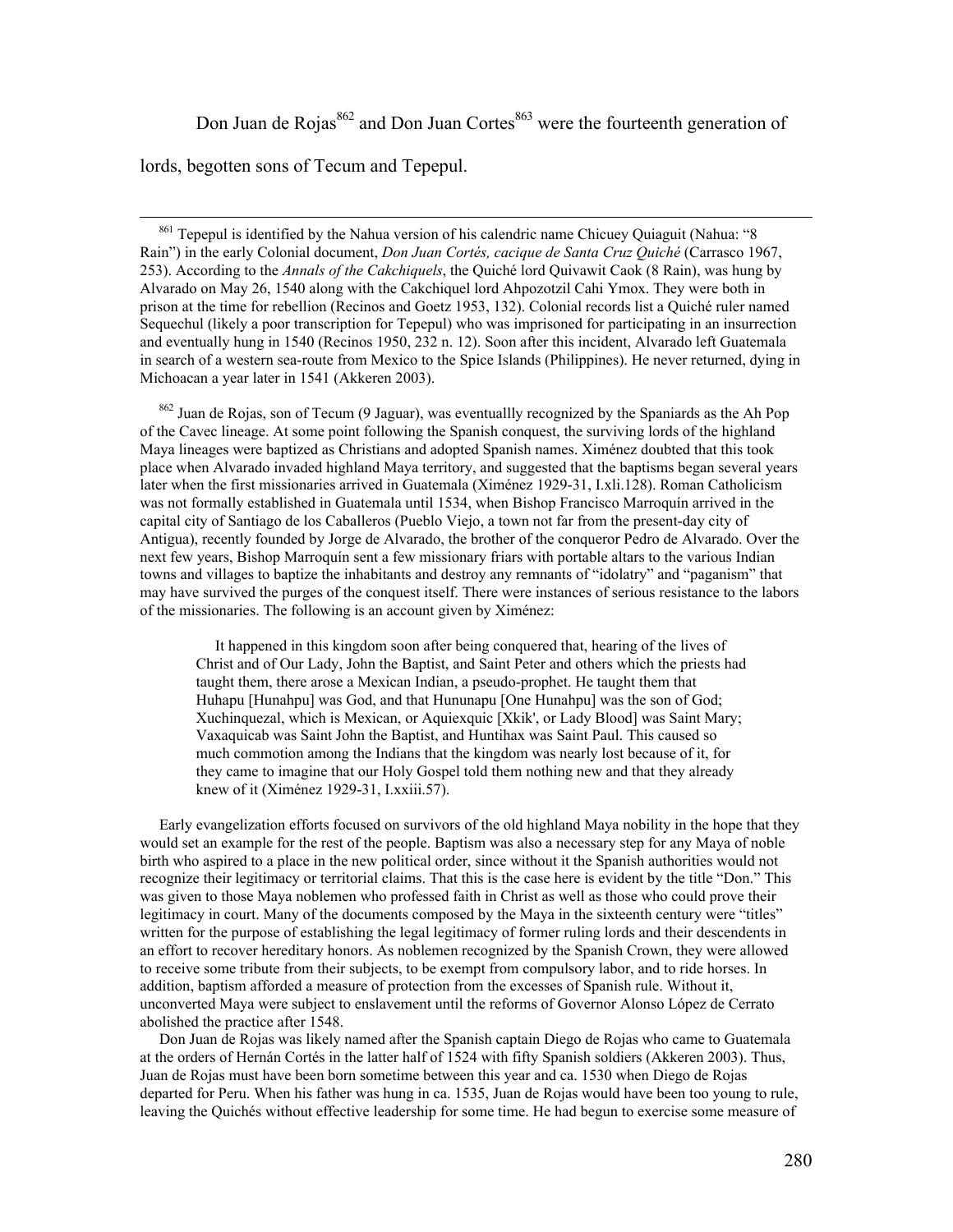#### THE GREAT HOUSES OF THE CAVEC LORDS<sup>864</sup>

THESE are the generations, the house divisions of lordship, for the Ah Pop and

Ah Pop of the Reception House over the Cavec Quichés. We shall now name the great

houses of each of the lords of the lineages after the Ah Pop and Ah Pop of the Reception

House.

These are the nine great houses of the nine lineages of the Cavecs, along with the

titles for each of the lords of the great houses:

Lord Ah Pop has one great house; Guarded House<sup>865</sup> is the name of this great

house.<sup>866</sup>

 $\overline{a}$ 

power by at least 1550, when he became involved in a land dispute and demanded that certain merchants from the Utatlan area pay tribute to him (Lutz 1994, 25-26 n. 28). In his mature years as a native *cacique*, Juan de Rojas collected tribute, carried out censuses, provided labor, enforced church attendance and instruction, and acted as the principal judge in local disputes (Carmack 1981, 313). According to Ximénez, Juan de Rojas was given a special hall at the Royal Palace of Guatemala next to that of the president. Here he administered the affairs of the Maya as the vassal lord of the Spaniards (Ximénez 1929-31, I.xxviii.79).

<sup>863</sup> Juan Cortés, son of Tepepul, was recognized by the Spaniards as the Ah Pop of the Reception House. Juan Cortés petitioned the Spanish crown to restore the rights and privileges of lordship that the ancient Quiché lords had enjoyed prior to the Conquest. Accompanied by a Dominican priest, he sailed to Spain in 1557 to press his claim before King Philip II (Carrasco 1967). Unfortunately his ship was attacked by French pirates who seized his documents, which may have included Precolumbian painted codices. He was nevertheless granted audiences before high officials in Spain. Ultimately, Franciscans who opposed the efforts of the Dominicans in favor of the Quiché lords succeeded in opposing these claims on the grounds that it would foster further revolts by the Indians. Spanish authorities in Guatemala also urged caution in granting too much authority to the old Quiché nobility. In a letter to the Spanish crown written in 1552 by Alonso López Cerrato, Governor of Guatemala, the ancient Quiché lords wielded tremendous religious as well as political power over their subjects and could prove dangerous if they were to rebel, "because anciently they revered [them] as gods, and if this persists, the lords could raise the land easily" (Carmack 1973, 379).

<sup>864</sup> lines 8556-8595

 <sup>865</sup> *K'u Ja* (Guarded House). *K'u* is "guarded, hidden, covered." Coto lists *Qu hay* as a "granary," indicating that such guarded houses may have been used to hold food stores or tribute payments.

<sup>866</sup> John Lloyd Stephens, who visited the site of Cumarcah in the late 1830s, gave the following description of the principal palace (or great house) there:

 In part, however, the floor remains entire, with fragments of the partition walls, so that the plan of the apartments can be distinctly made out. This floor is of a hard cement, which, though year after year washed by the floods of the rainy season, is hard and durable as stone. The inner walls were covered with plaster of a finer description, and in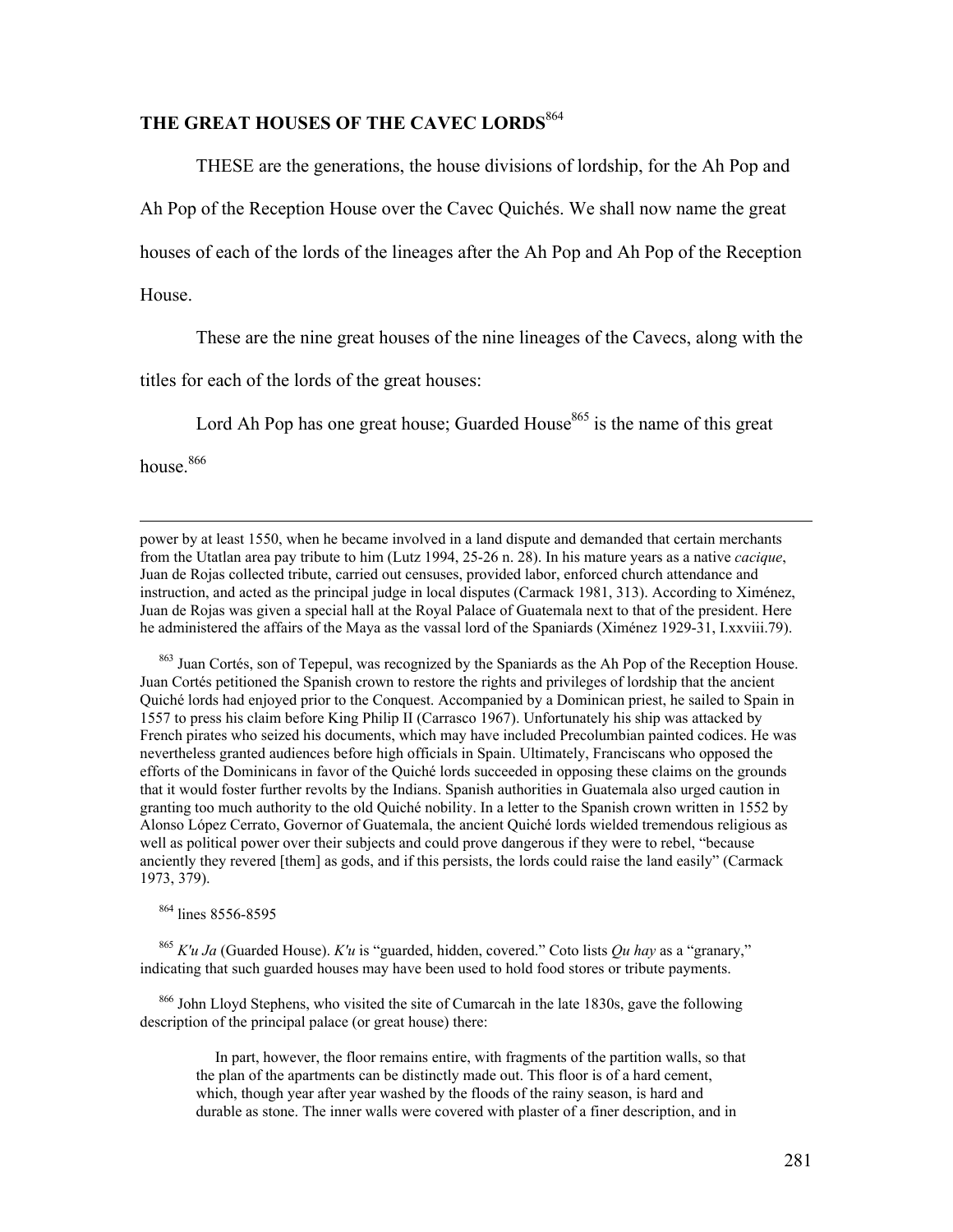Lord Ah Pop of the Reception House; Bird House<sup>867</sup> is the name of this great house.

Great Steward of the Cavecs has one great house.

Lord Ah Tohil has one great house.

Lord Ah Cucumatz has one great house.

Councilor of the Stacks has one great house.

Emissary of the Deer House has one great house.

Councilor in the Ballcourt of Punishment guards his great house.

Tepeu Yaqui<sup>868</sup> has one great house.

THESE, then, are the nine lineages of the Cavecs. Numerous are the vassals and

servants that pertain to the nine great houses.

 corners where there had been less exposure were the remains of colours; no doubt the whole interior had been ornamented with paintings (Stephens 1969, II, 183).

 This was likely the principal great house of the site belonging to the Ah Pop of the Cavecs located in the southwest corner of Cumarcah. Wauchope began excavation of this palace complex in 1970 and uncovered a small fragment of a mural in the northern section depicting "a blue lake with yellow shells, covered by an ornamented canopy, with a much-plumed green snake winding above it" (Wauchope 1965, 67). This was painted on the walls of a small room with white-plaster floors and clay walls. Wallace continued work at the site and uncovered further traces of these murals. The principal scene depicts a warrior painted in Mixteca-Puebla style covered with jade beads and feathers and carrying a shield in one hand and a rattle in the other (Carmack 1981, 291). Another mural discovered by Wallace depicts the lower portion of a dancing monkey, perhaps a reference to the twin sons Hun Batz and Hun Chouen who were transformed into monkeys and became the patron deities of scribes and artists.

<sup>867</sup> *Tz'ikina Ja* (Bird House).

 <sup>868</sup> *Tepew Yaki* (Sovereign Yaqui/Mexican). This office does not appear in the previous list of Cavec titles. This office appears in place of the "Mother of the Reception House." There is a people with a similar name (see p. 229).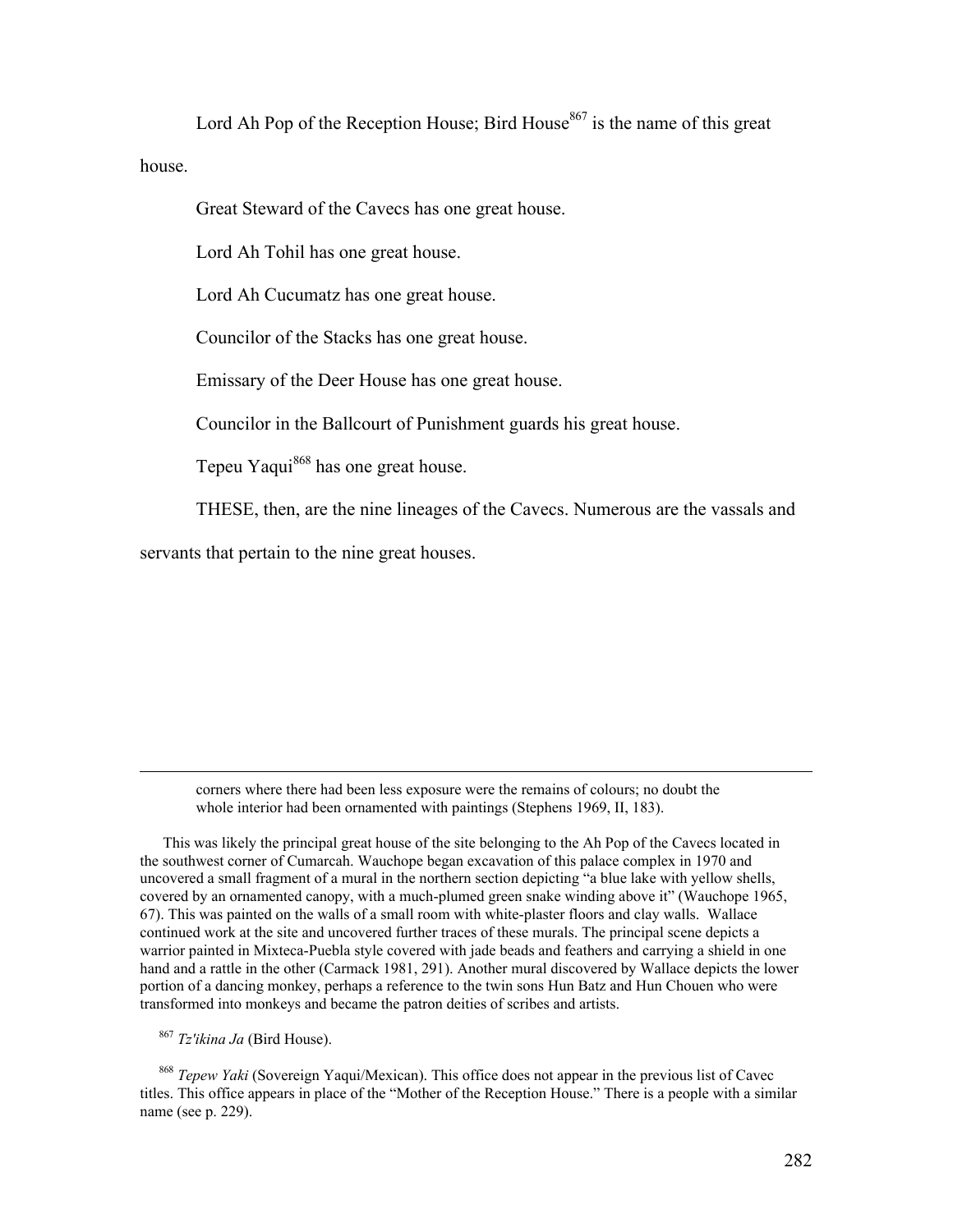### THE DYNASTY OF NIHAIB LORDS<sup>869</sup>

THESE, then, are the nine highest of the great houses of the Nihaib. We shall first give the dynasty $870$  of lords:

They had but one root, planted before the root of the sun and the light of the

people. Balam Acab was their first grandfather and father.

Co Acul and Co Acutec were the second generation.

Co Chahuh<sup>871</sup> and Co Tzibaha<sup>872</sup> were the third generation.

Beleheb Queh $^{873}$  was the fourth generation.

Co Tuha $^{874}$  was the fifth generation.

Batza $^{875}$  was the sixth generation.

Iztayul was the seventh generation.

Co Tuha headed the eighth house division of lordship.

Beleheb Queh was the ninth house division.

Quema, <sup>876</sup> as he is called now, was the tenth generation.

Lord Co Tuha was the eleventh generation.

Don Christoval, as he is called, exercised lordship under the Castilian people.

<sup>&</sup>lt;sup>869</sup> lines 8596-8631

<sup>870</sup> *Le'ab'al rib' ajawarem* (self-generation lordship). This is a dynastic list or genealogy.

<sup>871</sup> *K'o Chajuj* (Lord Guardian).

<sup>872</sup> *K'o Tz'ib'a Ja* (Lord Writing/Painting House).

<sup>873</sup> *B'elejeb' Kej* (Nine Deer). A day on the traditional 260 day calendar.

<sup>874</sup> *K'o Tuja* (Lord Sweatbath).

<sup>875</sup> *B'atz'a* (Thread/Howler Monkey).

<sup>876</sup> *Kema* (Loom).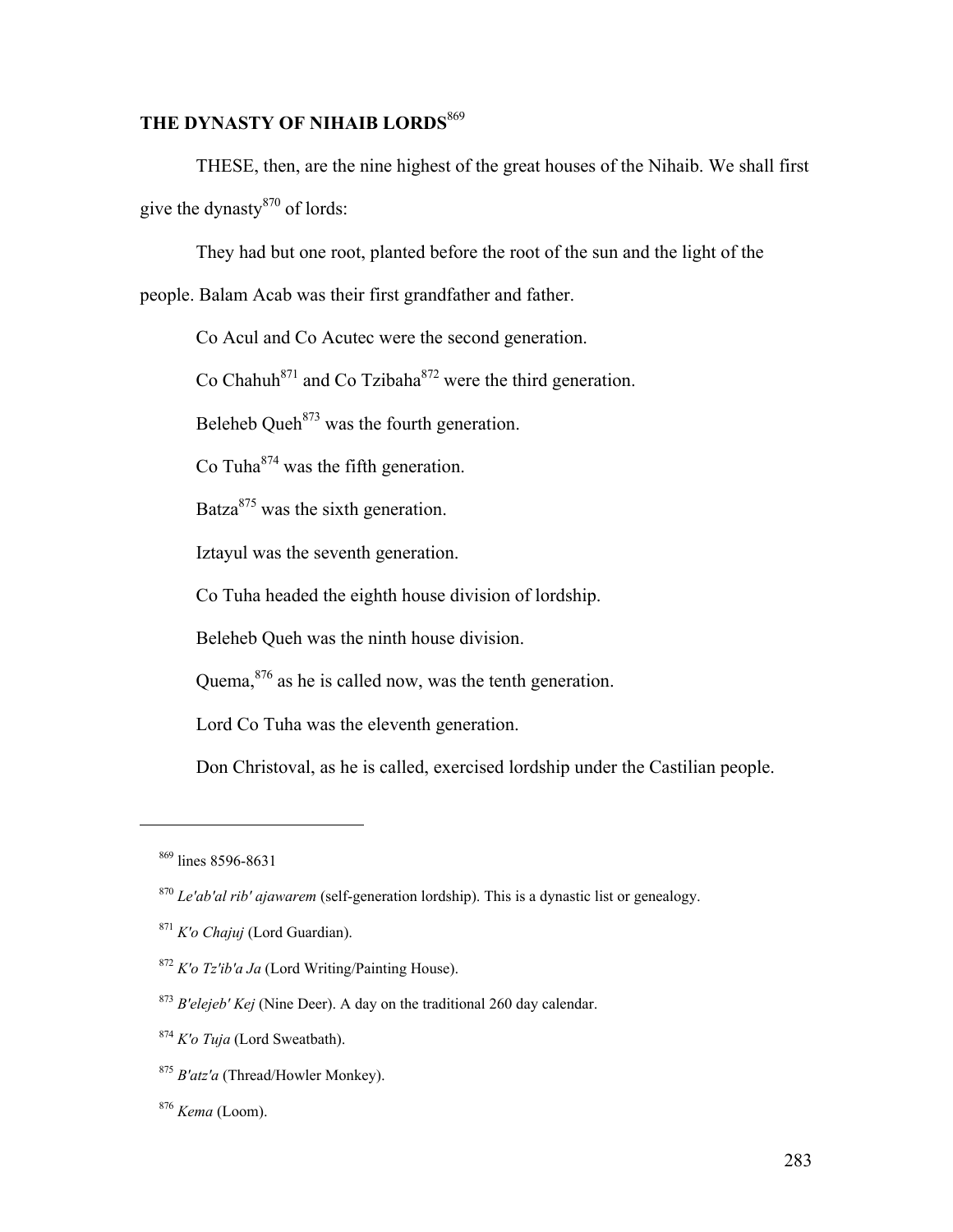Don Pedro de Robles is the Lord Magistrate today.

#### THE GREAT HOUSES OF THE NIHAIB LORDS<sup>877</sup>

THESE, then, are all the lords who follow behind the Lord Magistrate. We shall list now the lords of each of the great houses:

Lord Magistrate is the first lord over the Nihaibs. He has one great house.

Lord Herald has one great house.

Lord Magistrate of the Reception House has one great house.

Great Reception House has one great house.

Mother of the Reception House has one great house.

Great Reception House has one great house.

Great Steward of the Nijaibs has one great house.

Lord Auilix has one great house.

Yacolatam (Corner of the Reed Mat) has one great house.

THESE, then, are the names of the great houses over the Nijaibs, of the nine

lineages of the Nijaibs, as they are called. There are many lineages among them, each

exercising lordship. We have listed the first among these.

<sup>&</sup>lt;sup>877</sup> lines 8632-8663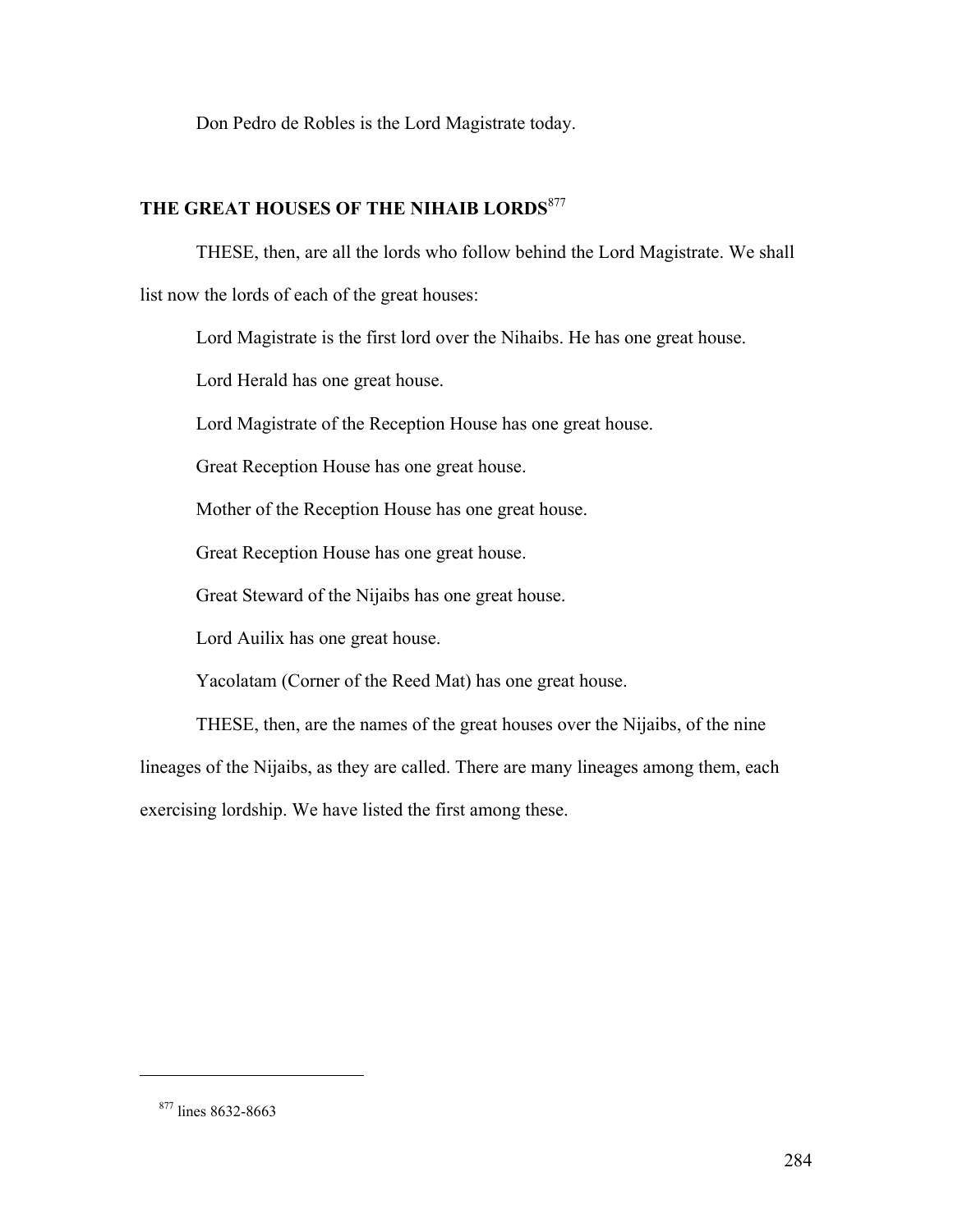## THE DYNASTY OF AHAU QUICHÉ LORDS<sup>878</sup>

THESE, then, are they of the Ahau Quichés:

Mahucutah was their grandfather and father. He was the first person.

Co Ahau was the name of the second generation lord.

Caq Lacan, 879

Co Cozom, 880

Co Mahcun, 881

Vucub Ah,  $882$ 

Co Camel.<sup>883</sup>

Co Yaba Coh, 884

Vinac,  $885$ 

Bam.<sup>886</sup>

 $\overline{a}$ 

<sup>879</sup> *Kaq' Lakan* (Red/Fire Banner).

 <sup>880</sup> The manuscript reads *qo cozom*. This is most likely *K'o Q'osom* (Lord Thicket/Bramble/Chaff) The precise meaning of this name is unclear, however, because of the limitations of the Latin alphabet used. *Cozom* may also be read as *Kosom* (Fatigued/Perplexed); *K'osom* (Reclined); or *Qosom* (Turkey Ruffling His Wings).

 <sup>881</sup> *Maj Kun*. *Aj Kun* is a "healer/doctor." The *m*- prefix is a negative marker, which would make the name read something like "Not a Healer." As a verb, *maj* is "to seize, steal, grasp." Thus an alternative might be "Seizes Medicine."

<sup>882</sup> *Wuqub' Aj* (Seven Reed/Cane). A day in the traditional 260 day calendar.

<sup>883</sup> *K'o Kame'l* (Lord Humble).

<sup>884</sup> *K'o Yab'a Koj* (Lord Sick Puma).

<sup>885</sup> *Winaq* (Person).

<sup>886</sup> *B'am* (Counselor/Doer).

<sup>878</sup> lines 8664-8679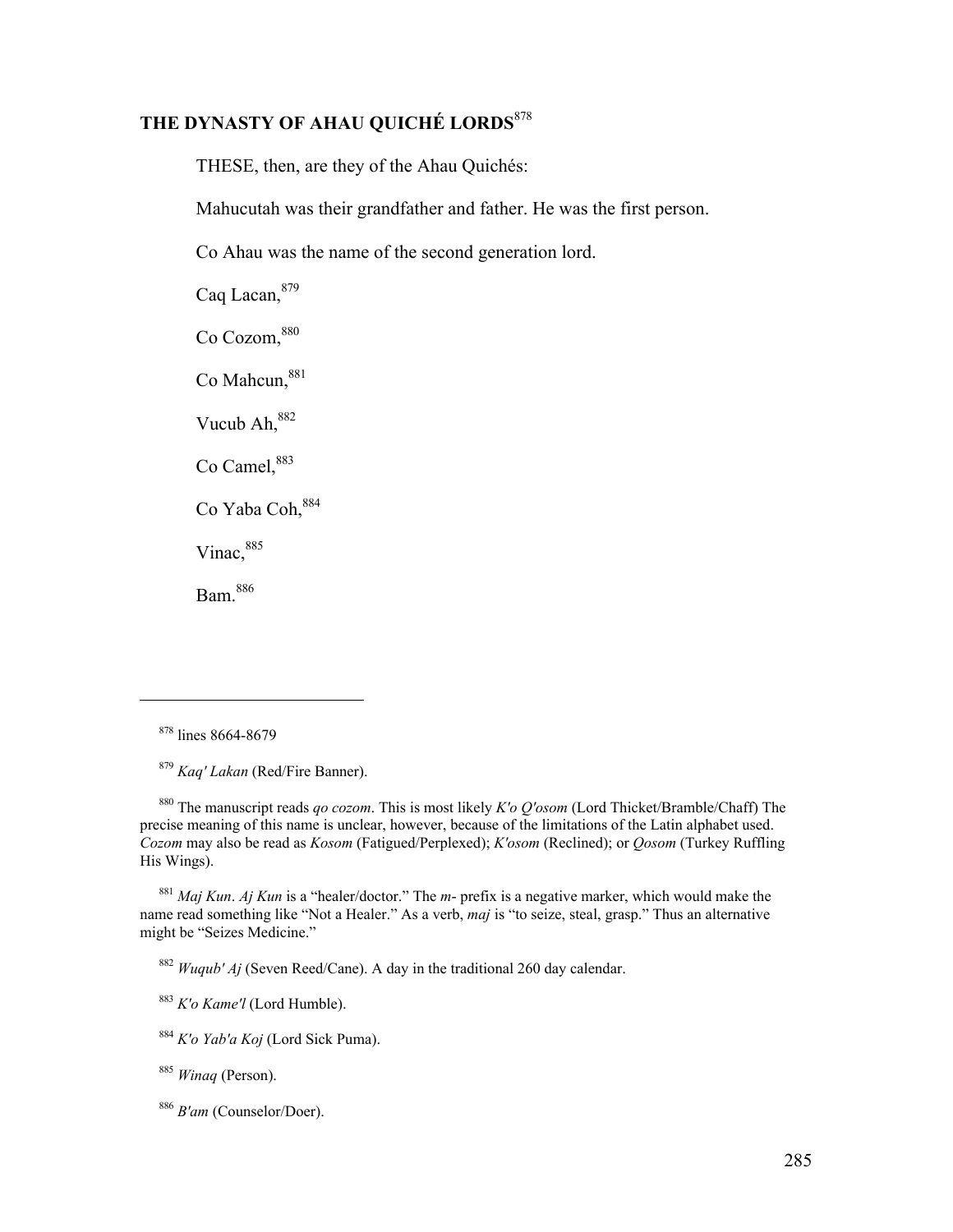### THE GREAT HOUSES OF THE AHAU QUICHÉ LORDS<sup>887</sup>

These, then, are the lords over the Ahau Quichés. These are their generations and house divisions as well. These are the titles of the lords within each of the great houses. There are only four great houses:

Herald Lord is the name of the first lord. He has one great house. Emissary Lord is the second lord. He has one great house. Great Steward Lord is the third lord. He has one great house. Hacavitz, then, is the fourth lord. He has one great house. Thus there are four great houses over the Ahau Quichés.

#### THE THREE GREAT STEWARDS AS MOTHERS OF THE WORD<sup>888</sup>

THESE, then, are the three Great Stewards. They are like the fathers of all the Quiché lords. As one the three stewards gathered together as the givers of birth, the mothers of the word, and the fathers of the word.<sup>889</sup> Great, in a small way, is the essence of these three stewards.

THESE are: The Great Steward before the Cavecs; before the Nijaibs is the second Great Steward; and before the Ahau Quichés is the third Great Steward. Thus there are three stewards, one before each of the lineages.

<sup>&</sup>lt;sup>887</sup> lines 8680-8695

<sup>&</sup>lt;sup>888</sup> lines 8696-8716

<sup>&</sup>lt;sup>889</sup> The *Nim Ch'okoj* (Great Stewards) of the three principal Quiché lineages identify themselves here as the authors of the "word," likely the *Popol Vuh* manuscript itself.